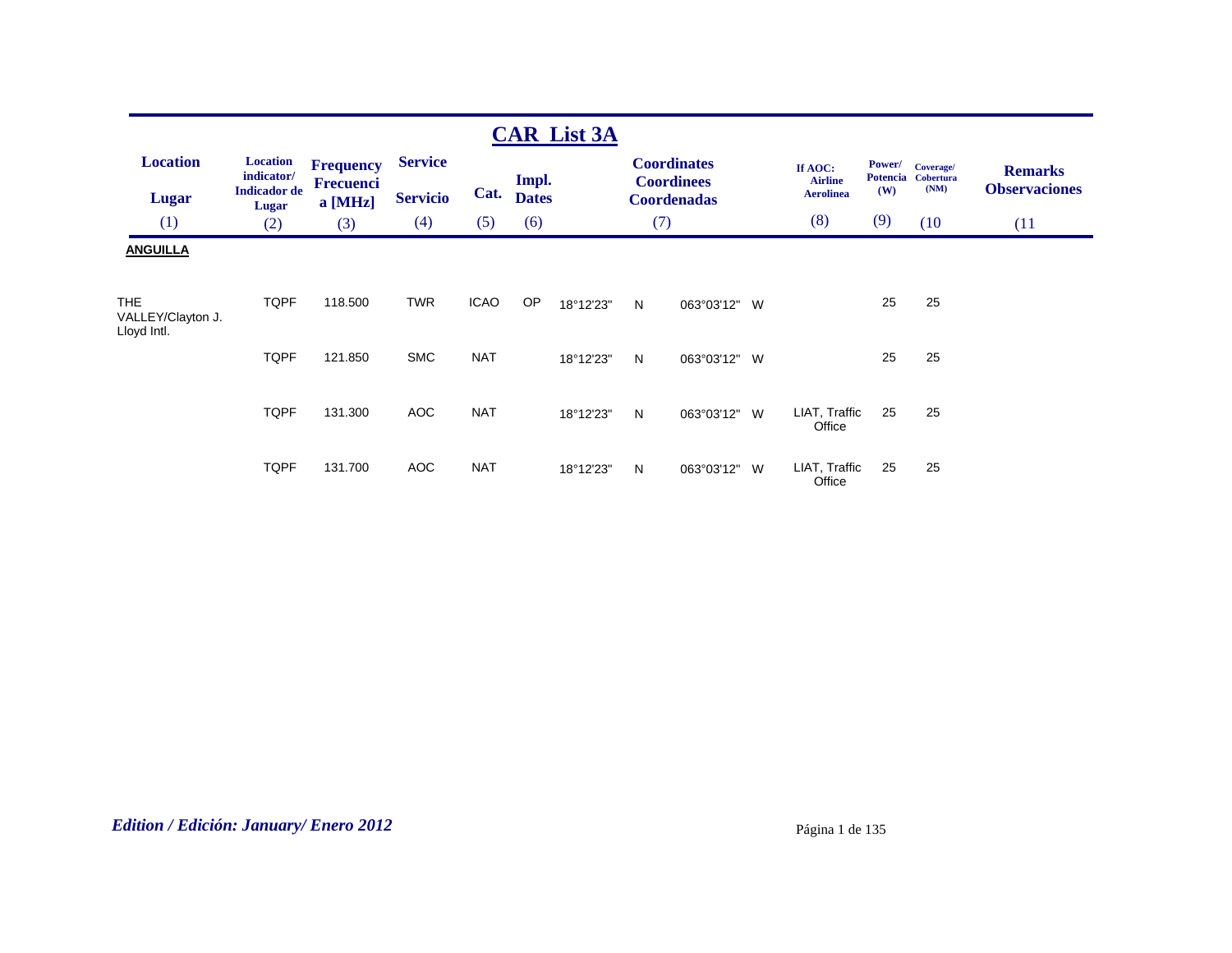|                                          |                                                      |                                      |                 |             |                       | <b>CAR List 3A</b> |              |                                         |                                               |               |                                         |                                          |
|------------------------------------------|------------------------------------------------------|--------------------------------------|-----------------|-------------|-----------------------|--------------------|--------------|-----------------------------------------|-----------------------------------------------|---------------|-----------------------------------------|------------------------------------------|
| <b>Location</b>                          | <b>Location</b><br>indicator/<br><b>Indicador</b> de | <b>Frequency</b><br><b>Frecuenci</b> | <b>Service</b>  | Cat.        | Impl.<br><b>Dates</b> |                    |              | <b>Coordinates</b><br><b>Coordinees</b> | If AOC:<br><b>Airline</b><br><b>Aerolinea</b> | Power/<br>(W) | Coverage/<br>Potencia Cobertura<br>(NM) | <b>Remarks</b><br><b>Observaciones</b>   |
| <b>Lugar</b>                             | Lugar                                                | a [MHz]                              | <b>Servicio</b> |             |                       |                    |              | <b>Coordenadas</b>                      | (8)                                           | (9)           |                                         |                                          |
| (1)                                      | (2)                                                  | (3)                                  | (4)             | (5)         | (6)                   |                    | (7)          |                                         |                                               |               | (10)                                    | (11)                                     |
| <b>ANTIGUA AND BARBUDA</b>               |                                                      |                                      |                 |             |                       |                    |              |                                         |                                               |               |                                         |                                          |
| <b>COCO POINT</b><br>LODGE/ BARBUDA      | <b>TAPT</b>                                          | 122.950                              | <b>FIS</b>      | <b>NAT</b>  | OP                    | 17°36'00"          | N            | 061°47'00" W                            |                                               | 25            | 50                                      |                                          |
| <b>CODRINGTON/BAR</b><br><b>BUDA</b>     | <b>TAPH</b>                                          | 118,600                              | <b>TWR</b>      | <b>NAT</b>  |                       | 17°36'00"          | $\mathsf{N}$ | 061°47'00" W                            |                                               | 25            | 25                                      |                                          |
|                                          | <b>TAPH</b>                                          | 122.700                              | GP              | <b>NAT</b>  | OP                    | 17°38'09"          | $\mathsf{N}$ | 061°49'37" W                            |                                               | 25            | 25                                      | <b>RUNWAY CONTROL</b><br><b>LIGHTING</b> |
|                                          | <b>TAPH</b>                                          | 131.400                              | <b>AOC</b>      | <b>NAT</b>  | OP                    | 17°36'00"          | N            | 061°47'00" W                            | <b>LIAT</b>                                   | 25            | 25                                      |                                          |
| SAINT JOHNS/V. C.<br>Bird Intl., Antigua | <b>TAPA</b>                                          | 118.200                              | <b>TWR</b>      | <b>ICAO</b> | OP                    | 17°08'12"          | N            | 061°47'34" W                            |                                               | 25            | 25                                      |                                          |
|                                          | <b>TAPA</b>                                          | 119.100                              | APP/L           | <b>ICAO</b> | <b>OP</b>             | 17°08'12"          | N            | 061°47'34" W                            |                                               | 25            | 75                                      |                                          |
|                                          | <b>TAPA</b>                                          | 121.900                              | <b>SMC</b>      | <b>ICAO</b> | OP                    | 17°08'12"          | N            | 061°47'34" W                            |                                               | 10            | 10                                      |                                          |
|                                          | <b>TAPA</b>                                          | 122.650                              | <b>AOC</b>      | <b>NAT</b>  | <b>OP</b>             | 17°08'12"          | N            | 061°47'34" W                            | Caribbean<br><b>Star Airlines</b><br>Limited  | 25            | 25                                      |                                          |

# *Edition / Edición: January/ Enero 2012* Página 2 de 135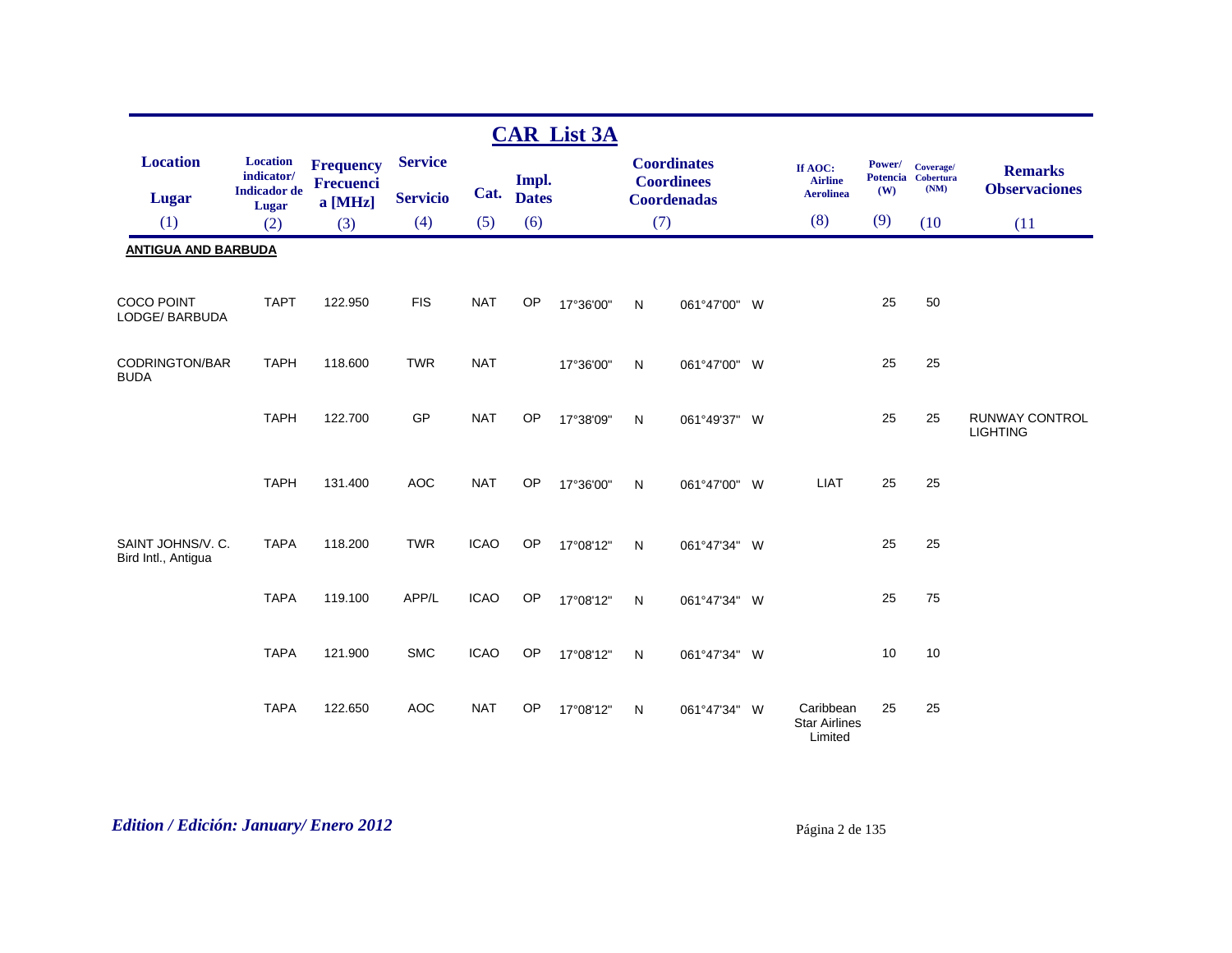|                                          |                               |                                      |                 |            |              | <b>CAR List 3A</b> |   |                                         |     |                                 |        |                                 |                      |
|------------------------------------------|-------------------------------|--------------------------------------|-----------------|------------|--------------|--------------------|---|-----------------------------------------|-----|---------------------------------|--------|---------------------------------|----------------------|
| <b>Location</b>                          | <b>Location</b><br>indicator/ | <b>Frequency</b><br><b>Frecuenci</b> | <b>Service</b>  |            | Impl.        |                    |   | <b>Coordinates</b><br><b>Coordinees</b> |     | If AOC:<br><b>Airline</b>       | Power/ | Coverage/<br>Potencia Cobertura | <b>Remarks</b>       |
| <b>Lugar</b>                             | <b>Indicador</b> de<br>Lugar  | a [MHz]                              | <b>Servicio</b> | Cat.       | <b>Dates</b> |                    |   | <b>Coordenadas</b>                      |     | <b>Aerolinea</b>                | (W)    | (NM)                            | <b>Observaciones</b> |
| (1)                                      | (2)                           | (3)                                  | (4)             | (5)        | (6)          |                    |   | (7)                                     |     | (8)                             | (9)    | (10)                            | (11)                 |
| <b>ANTIGUA AND BARBUDA</b>               |                               |                                      |                 |            |              |                    |   |                                         |     |                                 |        |                                 |                      |
| SAINT JOHNS/V. C.<br>Bird Intl., Antiqua | <b>TAPA</b>                   | 130.050                              | <b>AOC</b>      | <b>NAT</b> | OP           | 17°08'12"          | N | 061°47'34" W                            |     | Dispatch<br>Services            | 25     | 25                              |                      |
|                                          | <b>TAPA</b>                   | 130.450                              | <b>AOC</b>      | <b>NAT</b> | <b>OP</b>    | 17°08'12"          | N | 061°47'34" W                            |     | Prestige<br>Handling            | 25     | 25                              |                      |
|                                          | <b>TAPA</b>                   | 131.150                              | <b>AOC</b>      | <b>NAT</b> | OP           | 17°08'12"          | N | 061°47'34" W                            |     | Stanford<br>Aviation            | 25     | 25                              |                      |
|                                          | <b>TAPA</b>                   | 131.300                              | <b>AOC</b>      | <b>NAT</b> | <b>OP</b>    | 17°08'12"          | N | 061°47'34" W                            |     | <b>LIAT</b>                     | 25     | 25                              |                      |
|                                          | <b>TAPA</b>                   | 131.400                              | <b>AOC</b>      | <b>NAT</b> | OP           | 17°08'12"          | N | 061°47'34"                              | W   | <b>Port Services</b><br>Company | 25     | 25                              |                      |
|                                          | <b>TAPA</b>                   | 131.700                              | <b>AOC</b>      | <b>NAT</b> | <b>OP</b>    | 17°08'12"          | N | 061°47'34"                              | - W | LIAT, Traffic<br>Office         | 25     | 25                              |                      |
|                                          | <b>TAPA</b>                   | 131.725                              | <b>AOC</b>      | <b>NAT</b> | OP           | 17°08'12"          | N | 061°47'34"                              | W   | SITA/AIRCOM                     | 25     | 25                              |                      |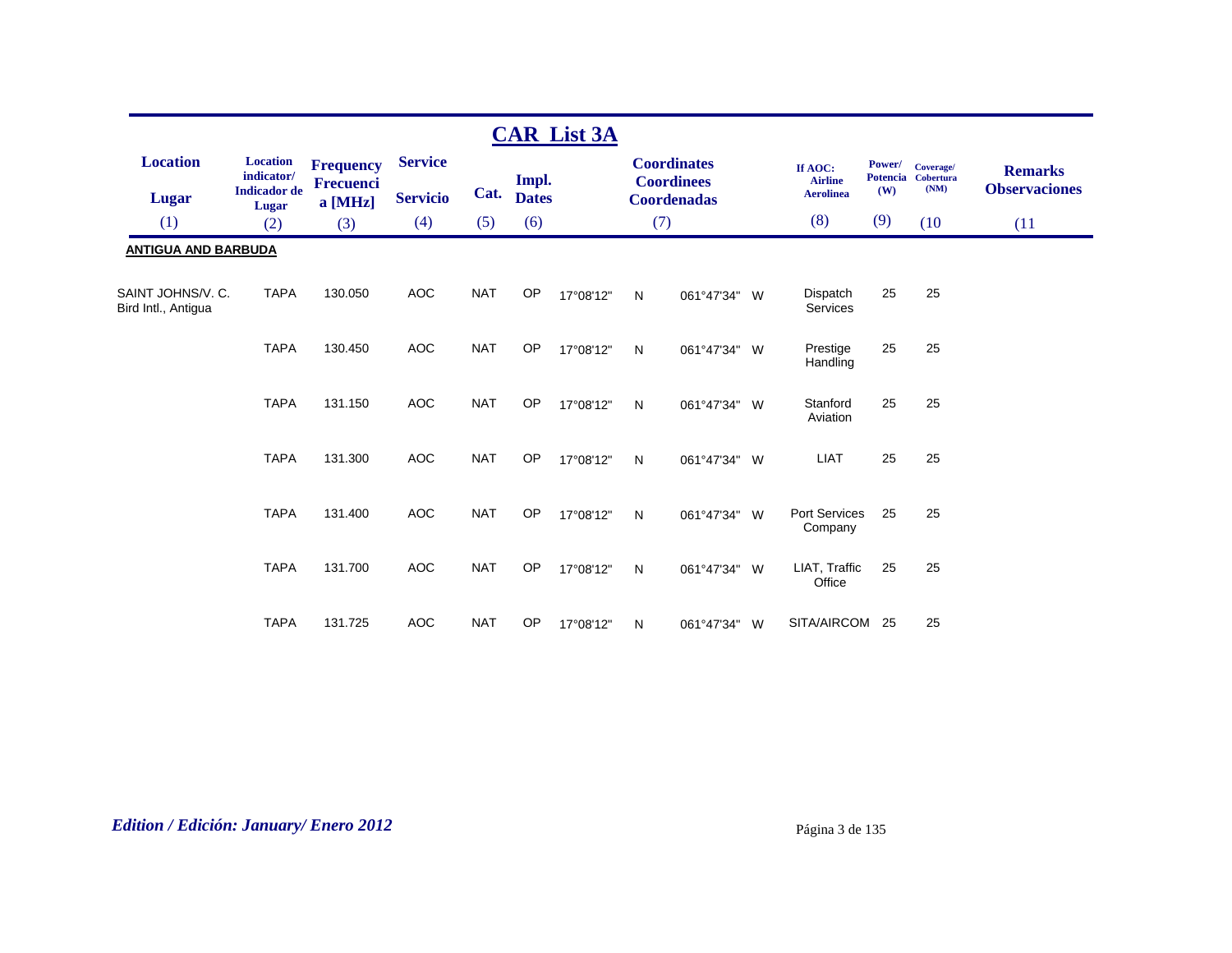|                                        |                                                      |                                                 |                                   |             |                       | <b>CAR List 3A</b> |           |                                                               |   |                                               |                                  |                                       |                                        |
|----------------------------------------|------------------------------------------------------|-------------------------------------------------|-----------------------------------|-------------|-----------------------|--------------------|-----------|---------------------------------------------------------------|---|-----------------------------------------------|----------------------------------|---------------------------------------|----------------------------------------|
| <b>Location</b><br><b>Lugar</b>        | <b>Location</b><br>indicator/<br><b>Indicador</b> de | <b>Frequency</b><br><b>Frecuenci</b><br>a [MHz] | <b>Service</b><br><b>Servicio</b> | Cat.        | Impl.<br><b>Dates</b> |                    |           | <b>Coordinates</b><br><b>Coordinees</b><br><b>Coordenadas</b> |   | If AOC:<br><b>Airline</b><br><b>Aerolinea</b> | Power/<br><b>Potencia</b><br>(W) | Coverage/<br><b>Cobertura</b><br>(NM) | <b>Remarks</b><br><b>Observaciones</b> |
| (1)                                    | Lugar<br>(2)                                         | (3)                                             | (4)                               | (5)         | (6)                   |                    | (7)       |                                                               |   | (8)                                           | (9)                              | (10)                                  | (11)                                   |
| <b>ARUBA</b>                           |                                                      |                                                 |                                   |             |                       |                    |           |                                                               |   |                                               |                                  |                                       |                                        |
| ORANJESTAD/Rein<br>a Beatrix, Aruba I. | <b>TNCA</b>                                          | 118.000                                         | <b>TWR</b>                        | <b>ICAO</b> | OP                    | 12°30'05"          | ${\sf N}$ | 070°00'55" W                                                  |   |                                               | 10                               | 25                                    |                                        |
|                                        | <b>TNCA</b>                                          | 118.100                                         | <b>TWR</b>                        | <b>NAT</b>  | OP                    | 12°30'05"          | N         | 070°00'55" W                                                  |   |                                               | 10                               | 25                                    |                                        |
|                                        | <b>TNCA</b>                                          | 120.900                                         | APP/L                             | <b>ICAO</b> | OP                    | 12°30'05"          | ${\sf N}$ | 070°00'55" W                                                  |   |                                               | 25                               | 50                                    |                                        |
|                                        | <b>TNCA</b>                                          | 121.600                                         | <b>SMC</b>                        | <b>ICAO</b> | OP                    | 12°30'05"          | ${\sf N}$ | 070°00'55" W                                                  |   |                                               | 10                               | 10                                    |                                        |
|                                        | <b>TNCA</b>                                          | 121.900                                         | <b>SMC</b>                        | <b>ICAO</b> | <b>OP</b>             | 12°30'05"          | N         | 070°00'55" W                                                  |   |                                               | 10                               | 10                                    | <b>SECONDARY</b><br><b>FREQUENCY</b>   |
|                                        | <b>TNCA</b>                                          | 128.850                                         | APP/L                             | <b>NAT</b>  | <b>OP</b>             | 12°30'05"          | N         | 070°00'55" W                                                  |   |                                               | 25                               | 75                                    | <b>SECONDARY</b><br><b>FREQUENCY</b>   |
|                                        | <b>TNCA</b>                                          | 131.600                                         | <b>AOC</b>                        | <b>NAT</b>  | <b>OP</b>             | 12°30'05"          | ${\sf N}$ | 070°00'55"                                                    | W | <b>AGS Aviation</b><br>Ground<br>Services     | 25                               | 25                                    |                                        |
|                                        | <b>TNCA</b>                                          | 132.100                                         | <b>ATIS</b>                       | <b>NAT</b>  | OP                    | 12°30'05"          | N         | 070°00'55" W                                                  |   |                                               | 25                               | 50                                    |                                        |

*Edition / Edición: January/ Enero 2012* Página 4 de 135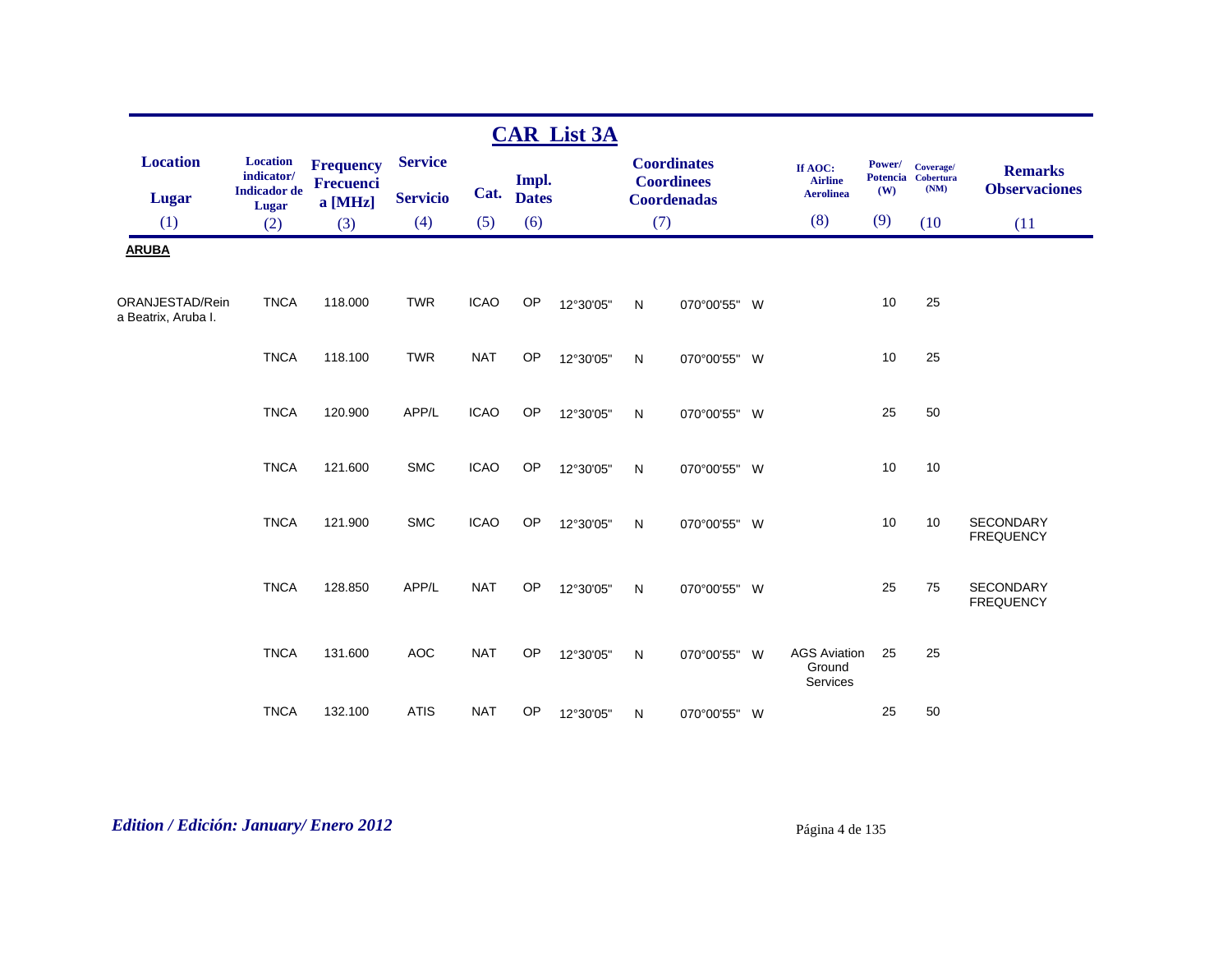|                                                   |                                                               |                                          |                                   |             |                       | <b>CAR List 3A</b> |     |                                                               |                                               |                                  |                                       |                                        |
|---------------------------------------------------|---------------------------------------------------------------|------------------------------------------|-----------------------------------|-------------|-----------------------|--------------------|-----|---------------------------------------------------------------|-----------------------------------------------|----------------------------------|---------------------------------------|----------------------------------------|
| <b>Location</b><br><b>Lugar</b>                   | <b>Location</b><br>indicator/<br><b>Indicador</b> de<br>Lugar | <b>Frequency</b><br>Frecuenci<br>a [MHz] | <b>Service</b><br><b>Servicio</b> | Cat.        | Impl.<br><b>Dates</b> |                    |     | <b>Coordinates</b><br><b>Coordinees</b><br><b>Coordenadas</b> | If AOC:<br><b>Airline</b><br><b>Aerolinea</b> | Power/<br><b>Potencia</b><br>(W) | Coverage/<br><b>Cobertura</b><br>(NM) | <b>Remarks</b><br><b>Observaciones</b> |
| (1)                                               | (2)                                                           | (3)                                      | (4)                               | (5)         | (6)                   |                    | (7) |                                                               | (8)                                           | (9)                              | (10)                                  | (11)                                   |
| <b>BAHAMAS</b>                                    |                                                               |                                          |                                   |             |                       |                    |     |                                                               |                                               |                                  |                                       |                                        |
| <b>ALICE</b><br><b>TOWN/South Bimini</b><br>Intl. | <b>MYBS</b>                                                   | 118.500                                  | <b>TWR</b>                        | <b>ICAO</b> |                       | 25°42'00"          | N   | 079°15'53" W                                                  |                                               | 25                               | 25                                    |                                        |
|                                                   | <b>MYBS</b>                                                   | 125.675                                  | ACC/U                             | <b>NAT</b>  | <b>OP</b>             | 25°42'16"          | N   | 079°17'39" W                                                  |                                               | 25                               | 200                                   | <b>RCAG for Miami ACC</b>              |
|                                                   | <b>MYBS</b>                                                   | 127.025                                  | ACC/U                             | <b>NAT</b>  | <b>OP</b>             | 25°42'16"          | N   | 079°17'39" W                                                  |                                               | 25                               | 200                                   | <b>RCAG for Miami ACC</b>              |
|                                                   | <b>MYBS</b>                                                   | 133.850                                  | ACC/U                             | <b>NAT</b>  | <b>OP</b>             | 25°42'16"          | N   | 079°17'39" W                                                  |                                               | 25                               | 200                                   | RCAG for Miami ACC                     |
|                                                   | <b>MYBS</b>                                                   | 135.600                                  | ACC/U                             | <b>NAT</b>  | OP                    | 25°42'16"          | N   | 079°17'39" W                                                  |                                               | 25                               | 200                                   | <b>RCAG for Miami ACC</b>              |
| <b>ANDROS</b><br>TOWN/Andros Is.                  |                                                               | 118.400                                  | <b>FIS</b>                        | <b>NAT</b>  | OP                    | 24°42'09"          | N   | 077°45'50" W                                                  |                                               | 25                               | 50                                    | FSS: REMOTE TO<br><b>MIAMI CENTER</b>  |
|                                                   |                                                               | 120.675                                  | ACC/U                             | <b>NAT</b>  | OP                    | 24°42'09"          | N   | 077°45'50" W                                                  |                                               | 25                               | 200                                   | <b>RCAG</b> for Miami ACC              |
|                                                   |                                                               | 123.825                                  | ACC/U                             | <b>NAT</b>  | OP                    | 24°42'09"          | N   | 077°45'50" W                                                  |                                               | 25                               | 200                                   | <b>RCAG for Miami ACC</b>              |
|                                                   |                                                               | 134.800                                  | ACC/U                             | <b>NAT</b>  | OP                    | 24°42'09"          | N   | 077°45'50" W                                                  |                                               | 25                               | 200                                   | <b>RCAG for Miami ACC</b>              |

# *Edition / Edición: January/ Enero 2012* Página 5 de 135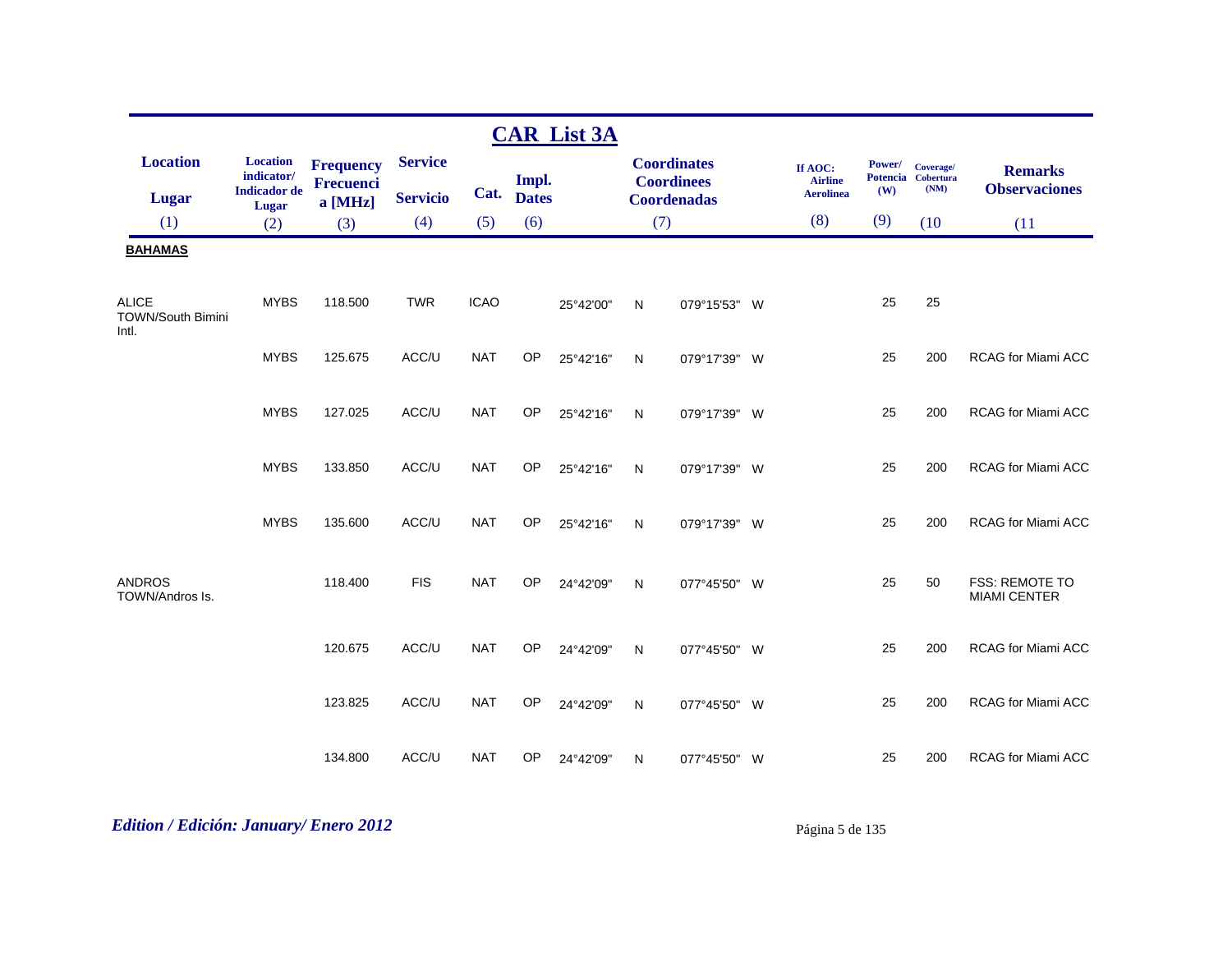|                                             |                                                               |                                          |                                   |             |                       | <b>CAR List 3A</b> |              |                                                               |                                               |               |                                         |                                                                               |
|---------------------------------------------|---------------------------------------------------------------|------------------------------------------|-----------------------------------|-------------|-----------------------|--------------------|--------------|---------------------------------------------------------------|-----------------------------------------------|---------------|-----------------------------------------|-------------------------------------------------------------------------------|
| <b>Location</b><br><b>Lugar</b>             | <b>Location</b><br>indicator/<br><b>Indicador</b> de<br>Lugar | <b>Frequency</b><br>Frecuenci<br>a [MHz] | <b>Service</b><br><b>Servicio</b> | Cat.        | Impl.<br><b>Dates</b> |                    |              | <b>Coordinates</b><br><b>Coordinees</b><br><b>Coordenadas</b> | If AOC:<br><b>Airline</b><br><b>Aerolinea</b> | Power/<br>(W) | Coverage/<br>Potencia Cobertura<br>(NM) | <b>Remarks</b><br><b>Observaciones</b>                                        |
| (1)                                         | (2)                                                           | (3)                                      | (4)                               | (5)         | (6)                   |                    | (7)          |                                                               | (8)                                           | (9)           | (10)                                    | (11)                                                                          |
| <b>BAHAMAS</b>                              |                                                               |                                          |                                   |             |                       |                    |              |                                                               |                                               |               |                                         |                                                                               |
| <b>COCKBURN</b><br>TOWN/San<br>Salvador Is. | <b>MYSM</b>                                                   | 118.100                                  | GP                                | <b>NAT</b>  | <b>OP</b>             | 24°03'42"          | N            | 074°32'05" W                                                  |                                               | 10            | 25                                      | <b>AWOS: AUTOMATIC</b><br><b>WEATHER</b><br><b>OBSERVING</b><br><b>SYSTEM</b> |
|                                             | <b>MYSM</b>                                                   | 118.700                                  | GP                                | <b>NAT</b>  | <b>OP</b>             | 24°03'12"          | N            | 074°32'04" W                                                  |                                               | 10            | 25                                      | <b>AWOS: AUTOMATIC</b><br><b>WEATHER</b><br><b>OBSERVING</b><br><b>SYSTEM</b> |
| <b>EXUMA/ Great</b><br>Exuma Is.            | <b>MYEF</b>                                                   | 118.000                                  | <b>AFIS</b>                       | <b>ICAO</b> | <b>OP</b>             | 23°33'45"          | N            | 075°52'41" W                                                  |                                               | 10            | 25                                      | Exuma I.                                                                      |
| FREEPORT/ Grand<br>Bahama Is.               | <b>MYGF</b>                                                   | 118.500                                  | <b>TWR</b>                        | <b>ICAO</b> | <b>OP</b>             | 26°33'03"          | $\mathsf{N}$ | 078°41'09" W                                                  |                                               | 25            | 25                                      |                                                                               |
|                                             | <b>MYGF</b>                                                   | 119.275                                  | GP                                | <b>NAT</b>  | <b>OP</b>             | 26°33'03"          | $\mathsf{N}$ | 078°41'09" W                                                  |                                               | 10            | 25                                      | <b>AWOS: AUTOMATIC</b><br><b>WEATHER</b><br><b>OBSERVING</b><br><b>SYSTEM</b> |
|                                             | <b>MYGF</b>                                                   | 119.800                                  | <b>TWR</b>                        | <b>ICAO</b> | OP                    | 26°33'03"          | N            | 078°41'09" W                                                  |                                               | 10            | 25                                      |                                                                               |
|                                             | <b>MYGF</b>                                                   | 120.600                                  | <b>CLRD</b>                       | <b>NAT</b>  | OP                    | 26°33'03"          | N            | 078°41'09" W                                                  |                                               | 10            | 25                                      |                                                                               |

*Edition / Edición: January/ Enero 2012* Página 6 de 135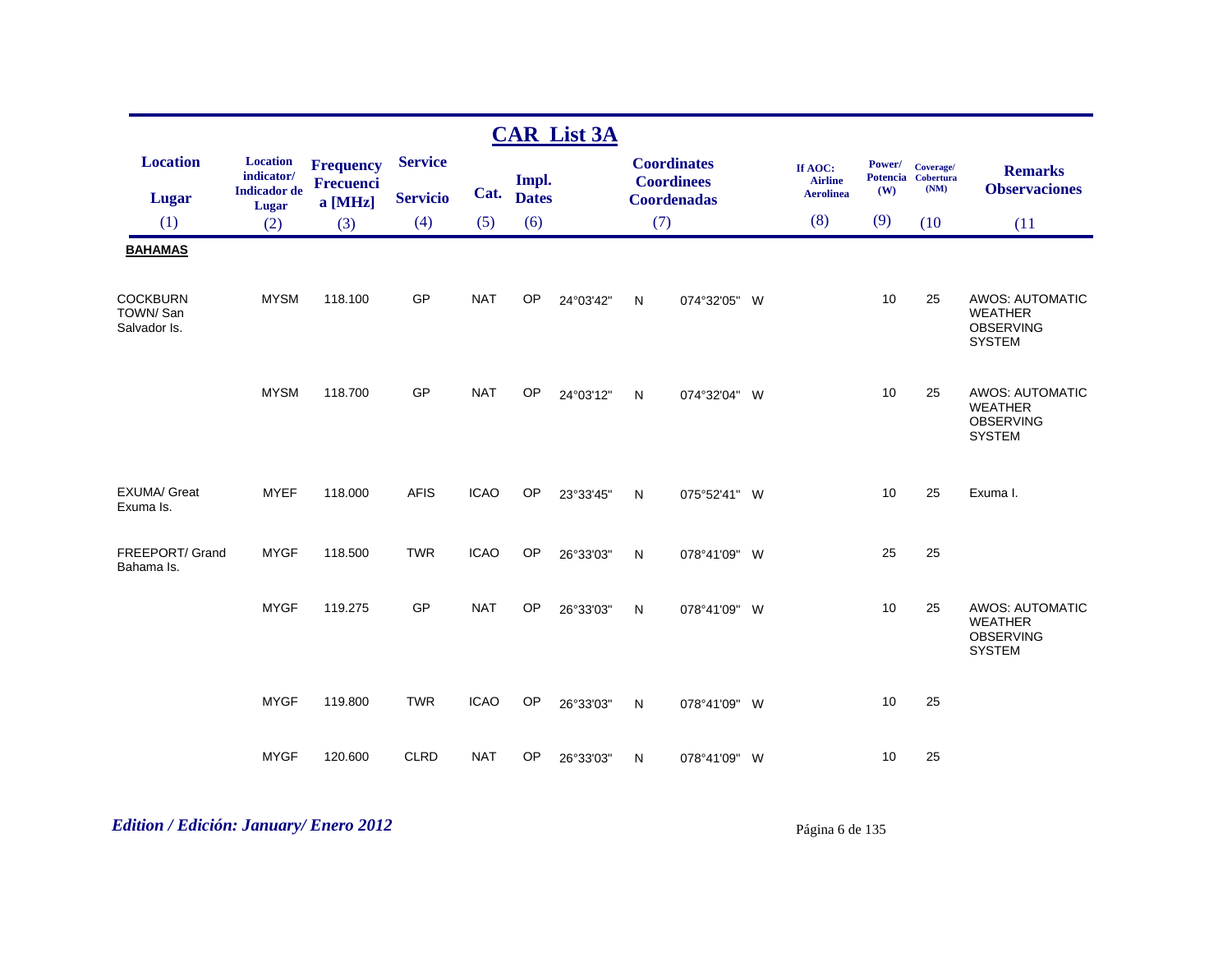|                                                     |                               |                                      |                 |             |              | <b>CAR List 3A</b> |     |                                         |                                |        |                                 |                                                                               |
|-----------------------------------------------------|-------------------------------|--------------------------------------|-----------------|-------------|--------------|--------------------|-----|-----------------------------------------|--------------------------------|--------|---------------------------------|-------------------------------------------------------------------------------|
| <b>Location</b>                                     | <b>Location</b><br>indicator/ | <b>Frequency</b><br><b>Frecuenci</b> | <b>Service</b>  |             | Impl.        |                    |     | <b>Coordinates</b><br><b>Coordinees</b> | If AOC:<br><b>Airline</b>      | Power/ | Coverage/<br>Potencia Cobertura | <b>Remarks</b>                                                                |
| <b>Lugar</b>                                        | <b>Indicador</b> de<br>Lugar  | a [MHz]                              | <b>Servicio</b> | Cat.        | <b>Dates</b> |                    |     | <b>Coordenadas</b>                      | <b>Aerolinea</b>               | (W)    | (NM)                            | <b>Observaciones</b>                                                          |
| (1)                                                 | (2)                           | (3)                                  | (4)             | (5)         | (6)          |                    | (7) |                                         | (8)                            | (9)    | (10)                            | (11)                                                                          |
| <b>BAHAMAS</b>                                      |                               |                                      |                 |             |              |                    |     |                                         |                                |        |                                 |                                                                               |
| FREEPORT/ Grand<br>Bahama Is.                       | <b>MYGF</b>                   | 124.275                              | <b>ATIS</b>     | <b>NAT</b>  | OP           | 26°33'03"          | N   | 078°41'09" W                            |                                | 25     | 25                              |                                                                               |
|                                                     | <b>MYGF</b>                   | 126,500                              | APP/L           | <b>ICAO</b> | <b>OP</b>    | 26°33'03"          | N   | 078°41'09" W                            |                                | 25     | 75                              |                                                                               |
| <b>GEORGETOWN/</b><br>Great Exuma Is.               | <b>MYEG</b>                   | 124.525                              | ACC/U           | <b>NAT</b>  | <b>OP</b>    | 23°28'00"          | N   | 075°46'00" W                            |                                | 25     | 200                             | <b>RCAG for Miami ACC</b>                                                     |
|                                                     | <b>MYEG</b>                   | 126.275                              | ACC/U           | <b>NAT</b>  | <b>OP</b>    | 23°28'00"          | N   | 075°46'00" W                            |                                | 25     | 200                             | <b>RCAG for Miami ACC</b>                                                     |
|                                                     | <b>MYEG</b>                   | 127.225                              | ACC/U           | <b>NAT</b>  | <b>OP</b>    | 23°28'00"          | N   | 075°46'00" W                            |                                | 25     | 200                             | <b>RCAG for Miami ACC</b>                                                     |
| <b>GOVERNOR'S</b><br>HARBOUR/Governo<br>r's Harbour | <b>MYEM</b>                   | 118,200                              | GP              | <b>NAT</b>  | <b>OP</b>    | 25°17'05"          | N   | 076°19'52" W                            |                                | 10     | 25                              | <b>AWOS: AUTOMATIC</b><br><b>WEATHER</b><br><b>OBSERVING</b><br><b>SYSTEM</b> |
|                                                     | <b>MYEM</b>                   | 118.450                              | <b>TWR</b>      | <b>NAT</b>  | <b>OP</b>    | 25°17'05"          | N   | 076°19'52" W                            | Nassau Flight<br>Services LTD. | 25     | 25                              |                                                                               |
|                                                     | <b>MYEM</b>                   | 132.300                              | GP              | <b>NAT</b>  | <b>OP</b>    | 25°17'05"          | N   | 076°19'52" W                            |                                | 10     | 25                              |                                                                               |

# *Edition / Edición: January/ Enero 2012* Página 7 de 135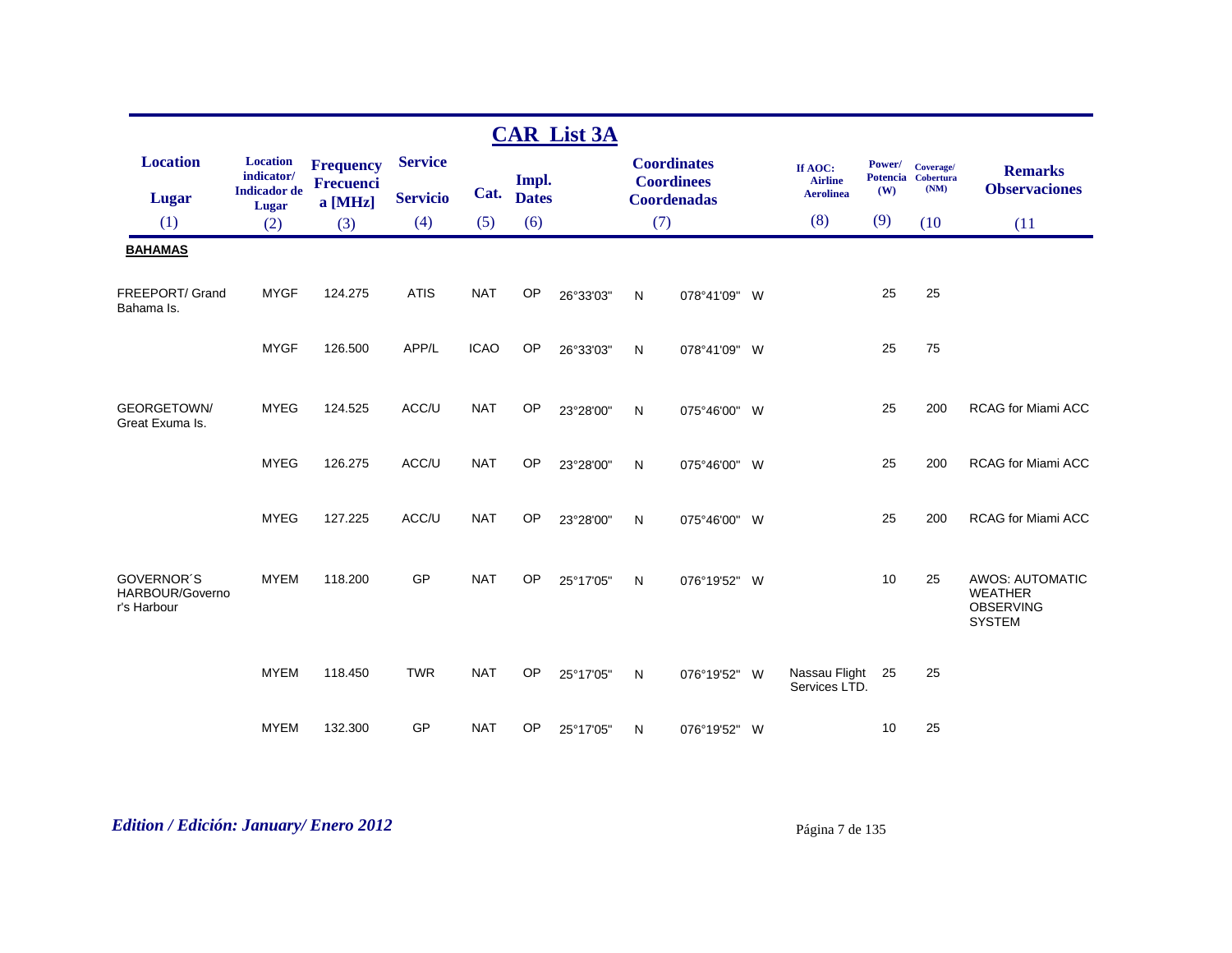|                                           |                               |                                      |                 |             |              | <b>CAR List 3A</b> |              |                                         |                           |        |                                 |                           |
|-------------------------------------------|-------------------------------|--------------------------------------|-----------------|-------------|--------------|--------------------|--------------|-----------------------------------------|---------------------------|--------|---------------------------------|---------------------------|
| <b>Location</b>                           | <b>Location</b><br>indicator/ | <b>Frequency</b><br><b>Frecuenci</b> | <b>Service</b>  |             | Impl.        |                    |              | <b>Coordinates</b><br><b>Coordinees</b> | If AOC:<br><b>Airline</b> | Power/ | Coverage/<br>Potencia Cobertura | <b>Remarks</b>            |
| <b>Lugar</b>                              | <b>Indicador</b> de<br>Lugar  | a [MHz]                              | <b>Servicio</b> | Cat.        | <b>Dates</b> |                    |              | <b>Coordenadas</b>                      | <b>Aerolinea</b>          | (W)    | (NM)                            | <b>Observaciones</b>      |
| (1)                                       | (2)                           | (3)                                  | (4)             | (5)         | (6)          |                    | (7)          |                                         | (8)                       | (9)    | (10)                            | (11)                      |
| <b>BAHAMAS</b>                            |                               |                                      |                 |             |              |                    |              |                                         |                           |        |                                 |                           |
| <b>GRAND BAHAMAS/</b><br>Grand Bahama Is. | <b>MYGF</b>                   | 121.700                              | <b>SMC</b>      | <b>ICAO</b> | OP           | 26°32'34"          | N            | 078°42'06" W                            |                           | 10     | 10                              |                           |
|                                           | <b>MYGF</b>                   | 122.000                              | <b>AOC</b>      | <b>NAT</b>  | OP           | 26°32'34"          | $\mathsf{N}$ | 078°42'06" W                            |                           | 25     | 25                              |                           |
|                                           | <b>MYGF</b>                   | 122.300                              | <b>FIS</b>      | <b>NAT</b>  | <b>OP</b>    | 26°32'34"          | $\mathsf{N}$ | 078°42'06" W                            |                           | 25     | 25                              |                           |
|                                           | <b>MYGF</b>                   | 123.000                              | <b>AFIS</b>     | <b>ICAO</b> | OP           | 26°32'53"          | ${\sf N}$    | 078°41'47" W                            |                           | 25     | 25                              | FREEPORT UNICOM           |
|                                           | <b>MYGF</b>                   | 123.675                              | ACC/U           | <b>NAT</b>  | OP           | 26°34'05"          | N            | 078°39'54" W                            |                           | 25     | 200                             | RCAG for Miami ACC        |
|                                           | <b>MYGF</b>                   | 125.425                              | ACC/U           | <b>NAT</b>  | OP           | 26°33'24"          | N            | 078°41'54" W                            |                           | 25     | 200                             | <b>RCAG for Miami ACC</b> |
|                                           | <b>MYGF</b>                   | 126.200                              | GP              | <b>NAT</b>  | OP           | 26°32'57"          | N            | 078°41'41" W                            |                           | 10     | 25                              |                           |
|                                           | <b>MYGF</b>                   | 126.900                              | ACC/L           | <b>NAT</b>  | OP           | 26°34'05"          | $\mathsf{N}$ | 078°39'54" W                            |                           | 25     | 150                             |                           |
|                                           | <b>MYGF</b>                   | 130.700                              | <b>AOC</b>      | <b>NAT</b>  | OP           | 26°32'34"          | N            | 078°42'06" W                            | ARINC -<br><b>ACARS</b>   | 25     | 25                              |                           |

# *Edition / Edición: January/ Enero 2012* Página 8 de 135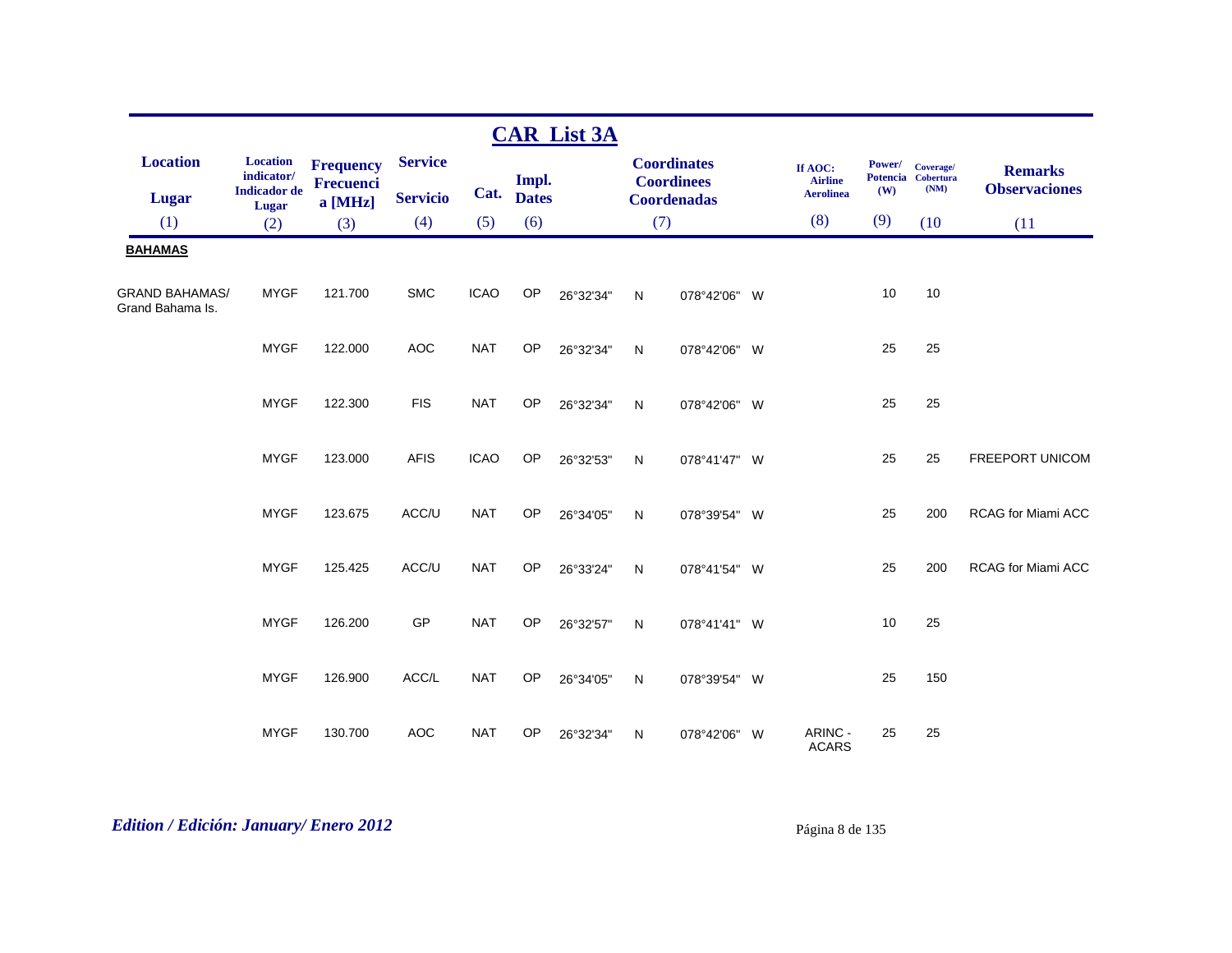|                                                  |                                                               |                                                 |                                   |             |                       | <b>CAR List 3A</b> |     |                                                               |                                               |                                  |                                       |                                        |
|--------------------------------------------------|---------------------------------------------------------------|-------------------------------------------------|-----------------------------------|-------------|-----------------------|--------------------|-----|---------------------------------------------------------------|-----------------------------------------------|----------------------------------|---------------------------------------|----------------------------------------|
| <b>Location</b><br><b>Lugar</b>                  | <b>Location</b><br>indicator/<br><b>Indicador</b> de<br>Lugar | <b>Frequency</b><br><b>Frecuenci</b><br>a [MHz] | <b>Service</b><br><b>Servicio</b> | Cat.        | Impl.<br><b>Dates</b> |                    |     | <b>Coordinates</b><br><b>Coordinees</b><br><b>Coordenadas</b> | If AOC:<br><b>Airline</b><br><b>Aerolinea</b> | Power/<br><b>Potencia</b><br>(W) | Coverage/<br><b>Cobertura</b><br>(NM) | <b>Remarks</b><br><b>Observaciones</b> |
| (1)                                              | (2)                                                           | (3)                                             | (4)                               | (5)         | (6)                   |                    | (7) |                                                               | (8)                                           | (9)                              | (10)                                  | (11)                                   |
| <b>BAHAMAS</b>                                   |                                                               |                                                 |                                   |             |                       |                    |     |                                                               |                                               |                                  |                                       |                                        |
| <b>GRAND BAHAMAS/</b><br>Grand Bahama Is.        | <b>MYGF</b>                                                   | 131.500                                         | <b>AOC</b>                        | <b>NAT</b>  | <b>OP</b>             | 26°32'34"          | N   | 078°42'06"                                                    | AIR CANADA<br><b>W</b>                        | 25                               | 25                                    |                                        |
|                                                  | <b>MYGF</b>                                                   | 132.900                                         | GP                                | <b>NAT</b>  | OP                    | 26°32'57"          | N   | 078°41'41" W                                                  |                                               | 25                               | 25                                    |                                        |
|                                                  | <b>MYGF</b>                                                   | 132.950                                         | ACC/L                             | <b>NAT</b>  | OP                    | 26°34'05"          | N   | 078°39'54" W                                                  |                                               | 25                               | 150                                   | <b>RCAG for Miami ACC</b>              |
|                                                  | <b>MYGF</b>                                                   | 134.200                                         | ACC/U                             | <b>NAT</b>  | <b>OP</b>             | 26°33'24"          | N   | 078°41'54" W                                                  |                                               | 25                               | 200                                   | RCAG for Miami ACC                     |
| LEE<br>STOCKING/Lee<br>Stocking Is.              | <b>MYEL</b>                                                   | 118.500                                         | <b>TWR</b>                        | <b>NAT</b>  |                       | 23°46'23"          | N   | 076°06'05" W                                                  |                                               | 25                               | 25                                    |                                        |
| <b>MARSH HARBOUR</b><br>INT./ Great Abaco<br>Is. | <b>MYAM</b>                                                   | 118.700                                         | <b>TWR</b>                        | <b>ICAO</b> | OP                    | 26°30'41"          | N   | 077°05'01" W                                                  |                                               | 25                               | 25                                    |                                        |
|                                                  | <b>MYAM</b>                                                   | 122.800                                         | GP                                | <b>NAT</b>  | OP                    | 26°30'41"          | N   | 077°05'01" W                                                  |                                               | 10                               | 25                                    | <b>UNICOM - SAN</b><br>SALVADOR I.     |
| <b>MATTHEW TOWN/</b><br>Great Inagua Is.         | <b>MYIG</b>                                                   | 123.775                                         | ACC/U                             | <b>NAT</b>  | OP                    | 20°56'17"          | N   | 073°40'26" W                                                  |                                               | 25                               | 200                                   | RCAG for Miami ACC                     |
|                                                  | <b>MYIG</b>                                                   | 132.300                                         | ACC/U                             | <b>NAT</b>  | OP                    | 20°56'17"          | N   | 073°40'26" W                                                  |                                               | 25                               | 200                                   | <b>RCAG for Miami ACC</b>              |

# *Edition / Edición: January/ Enero 2012* Página 9 de 135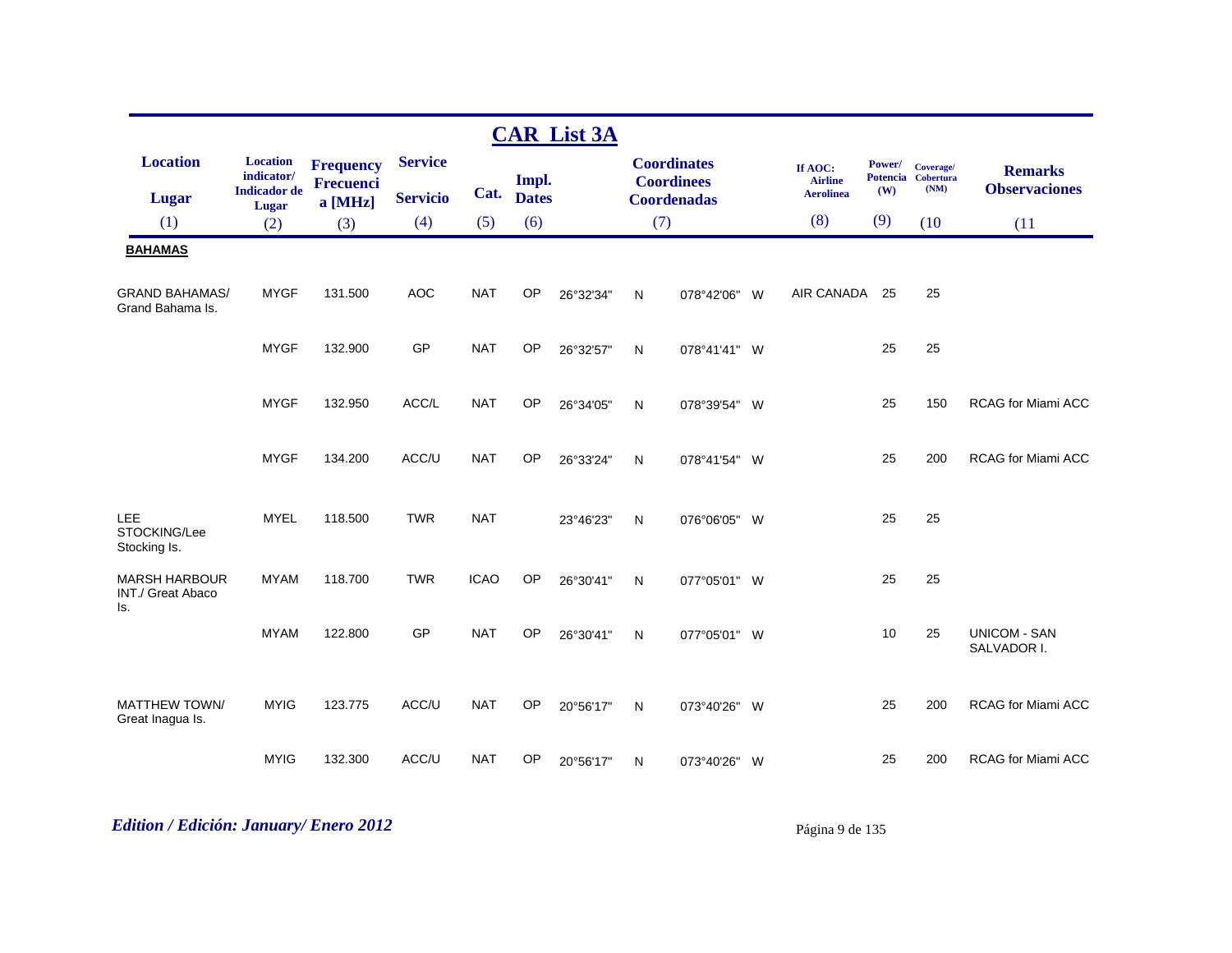|                                                      |                                                      |                               |                          |             |              | <b>CAR List 3A</b> |     |                                         |                                               |               |                                         |                                                                               |
|------------------------------------------------------|------------------------------------------------------|-------------------------------|--------------------------|-------------|--------------|--------------------|-----|-----------------------------------------|-----------------------------------------------|---------------|-----------------------------------------|-------------------------------------------------------------------------------|
| <b>Location</b>                                      | <b>Location</b><br>indicator/<br><b>Indicador</b> de | <b>Frequency</b><br>Frecuenci | <b>Service</b>           | Cat.        | Impl.        |                    |     | <b>Coordinates</b><br><b>Coordinees</b> | If AOC:<br><b>Airline</b><br><b>Aerolinea</b> | Power/<br>(W) | Coverage/<br>Potencia Cobertura<br>(NM) | <b>Remarks</b><br><b>Observaciones</b>                                        |
| <b>Lugar</b>                                         | Lugar                                                | $a$ [MHz]                     | <b>Servicio</b>          |             | <b>Dates</b> |                    |     | <b>Coordenadas</b>                      |                                               |               |                                         |                                                                               |
| (1)                                                  | (2)                                                  | (3)                           | (4)                      | (5)         | (6)          |                    | (7) |                                         | (8)                                           | (9)           | (10)                                    | (11)                                                                          |
| <b>BAHAMAS</b>                                       |                                                      |                               |                          |             |              |                    |     |                                         |                                               |               |                                         |                                                                               |
| <b>MOSS TOWN/</b><br>Great Exuma Is.                 | <b>MYEF</b>                                          | 118,500                       | GP                       | <b>NAT</b>  | OP           | 23°34'16"          | N   | 075°52'20" W                            |                                               | 25            | 25                                      | <b>AWOS: AUTOMATIC</b><br><b>WEATHER</b><br><b>OBSERVING</b><br><b>SYSTEM</b> |
| NASSAU/Lynden<br>Pindling Int, New<br>Providence Is. | <b>MYNN</b>                                          | 118.300                       | <b>TWR</b>               | <b>NAT</b>  | <b>OP</b>    | 25°02'57"          | N   | 077°27'53" W                            |                                               | 10            | 25                                      |                                                                               |
|                                                      | <b>MYNN</b>                                          | 118.700                       | <b>ATIS</b>              | <b>ICAO</b> | OP           | 25°02'57"          | N   | 077°27'53" W                            |                                               | 25            | 25                                      |                                                                               |
|                                                      | <b>MYNN</b>                                          | 119.500                       | <b>TWR</b>               | <b>ICAO</b> | <b>OP</b>    | 25°02'57"          | N   | 077°27'53" W                            |                                               | 25            | 25                                      |                                                                               |
|                                                      | <b>MYNN</b>                                          |                               | 121.000 APP/L/ACC/L ICAO |             | OP           | 25°02'57"          | N   | 077°27'53" W                            |                                               | 25            | 75                                      |                                                                               |
|                                                      | <b>MYNN</b>                                          | 121.700                       | <b>SMC</b>               | <b>ICAO</b> | OP           | 25°02'57"          | N   | 077°27'53" W                            |                                               | 10            | 10                                      |                                                                               |
|                                                      | <b>MYNN</b>                                          | 124.200                       | <b>FIS</b>               | <b>ICAO</b> | OP           | 25°02'57"          | N   | 077°27'53" W                            |                                               | 25            | 50                                      | Secondary Freq.                                                               |
|                                                      | <b>MYNN</b>                                          | 125.300                       | APP/L                    | <b>ICAO</b> | OP           | 25°02'57"          | N   | 077°27'53" W                            |                                               | 25            | 150                                     | <b>BACKUP Frequency</b>                                                       |

# *Edition / Edición: January/ Enero 2012* Página 10 de 135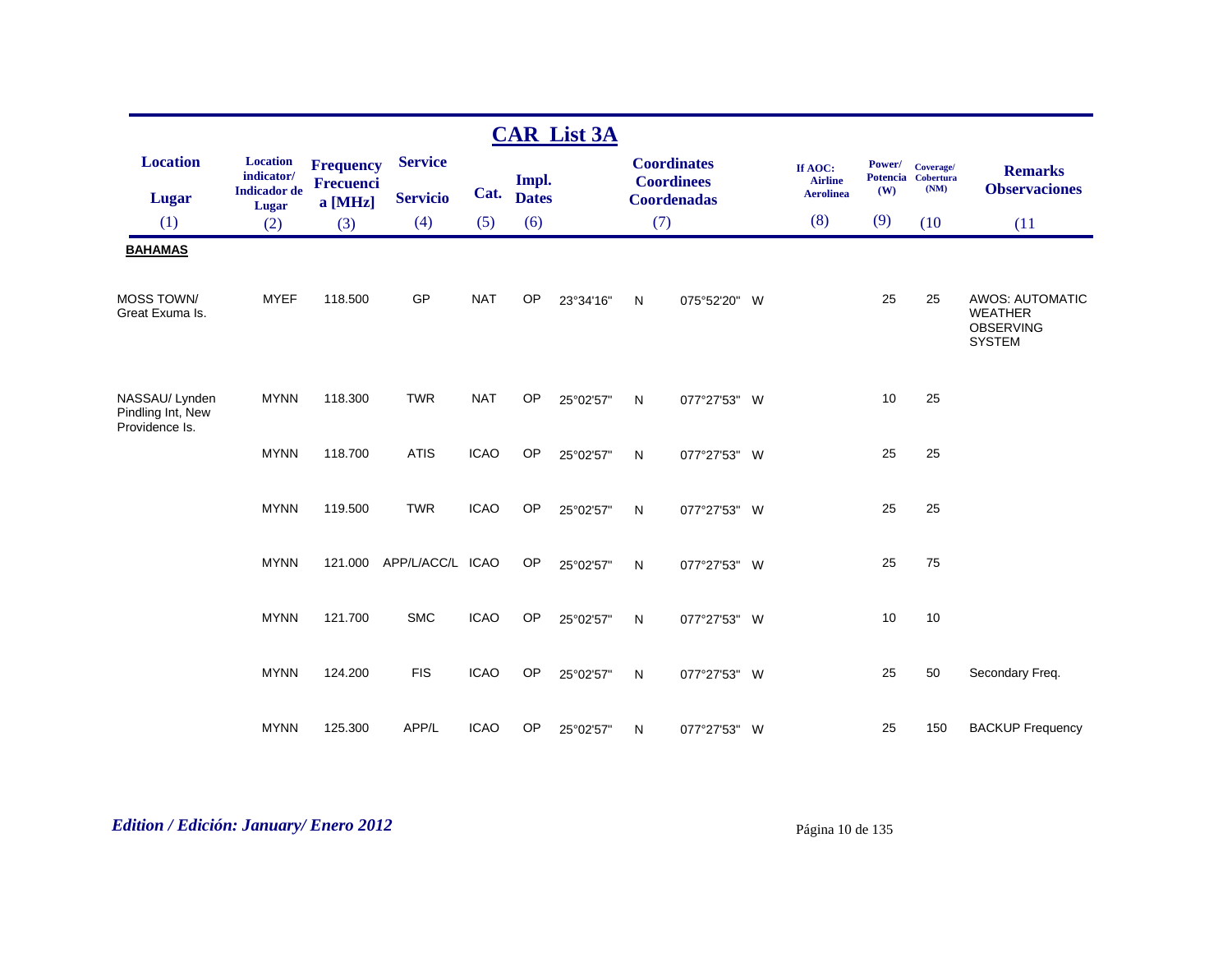|                                                      |                                                               |                                          |                                   |             |                       | <b>CAR List 3A</b> |              |                                                               |                                               |               |                                         |                                          |
|------------------------------------------------------|---------------------------------------------------------------|------------------------------------------|-----------------------------------|-------------|-----------------------|--------------------|--------------|---------------------------------------------------------------|-----------------------------------------------|---------------|-----------------------------------------|------------------------------------------|
| <b>Location</b><br><b>Lugar</b>                      | <b>Location</b><br>indicator/<br><b>Indicador</b> de<br>Lugar | <b>Frequency</b><br>Frecuenci<br>a [MHz] | <b>Service</b><br><b>Servicio</b> | Cat.        | Impl.<br><b>Dates</b> |                    |              | <b>Coordinates</b><br><b>Coordinees</b><br><b>Coordenadas</b> | If AOC:<br><b>Airline</b><br><b>Aerolinea</b> | Power/<br>(W) | Coverage/<br>Potencia Cobertura<br>(NM) | <b>Remarks</b><br><b>Observaciones</b>   |
| (1)                                                  | (2)                                                           | (3)                                      | (4)                               | (5)         | (6)                   |                    | (7)          |                                                               | (8)                                           | (9)           | (10)                                    | (11)                                     |
| <b>BAHAMAS</b>                                       |                                                               |                                          |                                   |             |                       |                    |              |                                                               |                                               |               |                                         |                                          |
| NASSAU/Lynden<br>Pindling Int, New<br>Providence Is. | <b>MYNN</b>                                                   | 125.700                                  | <b>ACC</b>                        | <b>NAT</b>  | OP                    | 25°02'57"          | $\mathsf{N}$ | 077°27'53" W                                                  |                                               | 25            | 200                                     | <b>REMOTED TO MIAMI</b><br><b>CENTER</b> |
|                                                      | <b>MYNN</b>                                                   | 126.900                                  | GP                                | <b>ICAO</b> | OP                    | 25°02'57"          | $\mathsf{N}$ | 077°27'53" W                                                  |                                               | 10            | 25                                      |                                          |
|                                                      | <b>MYNN</b>                                                   | 127.600                                  | <b>APP</b>                        | <b>NAT</b>  | OP                    | 25°02'57"          | N            | 077°27'53" W                                                  |                                               | 25            | 75                                      |                                          |
|                                                      | <b>MYNN</b>                                                   | 128.000                                  | <b>FIS</b>                        | <b>ICAO</b> | OP                    | 25°02'57"          | N            | 077°27'53" W                                                  |                                               | 25            | 50                                      |                                          |
|                                                      | <b>MYNN</b>                                                   | 130.000                                  | <b>AOC</b>                        | <b>NAT</b>  | OP                    | 25°02'57"          | N            | 077°27'53" W                                                  | <b>BAHAMAS AIR 25</b>                         |               | 25                                      |                                          |
|                                                      | <b>MYNN</b>                                                   | 130.700                                  | <b>AOC</b>                        | <b>NAT</b>  | OP                    | 25°02'57"          | $\mathsf{N}$ | 077°27'53" W                                                  | <b>ARINC</b>                                  | 25            | 25                                      |                                          |
|                                                      | <b>MYNN</b>                                                   | 131.500                                  | <b>AOC</b>                        | <b>NAT</b>  | OP                    | 25°02'57"          | N            | 077°27'53" W                                                  | AIR CANADA                                    | -25           | 25                                      |                                          |
|                                                      | <b>MYNN</b>                                                   | 131.700                                  | <b>AOC</b>                        | <b>NAT</b>  | OP                    | 25°02'57"          | N            | 077°27'53" W                                                  | <b>BRITISH</b><br><b>AIRWAYS</b>              | 25            | 25                                      |                                          |
|                                                      | <b>MYNN</b>                                                   | 132.200                                  | <b>AOC</b>                        | <b>NAT</b>  | OP                    | 25°02'57"          | N            | 077°27'53" W                                                  | US GOV.<br><b>AUTEC</b>                       | 25            | 25                                      |                                          |

# *Edition / Edición: January/ Enero 2012* Página 11 de 135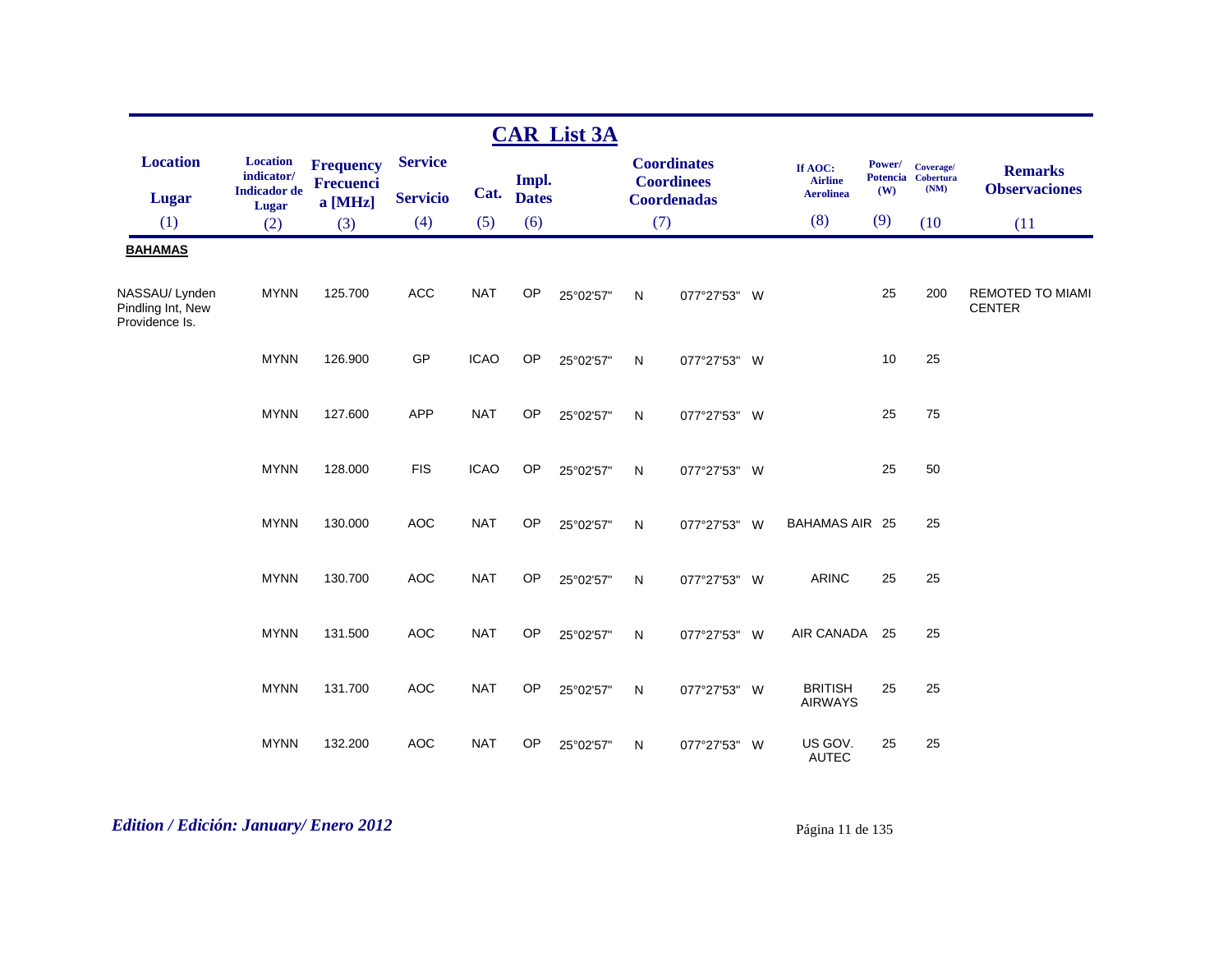|                                                      |                                                      |                                      |                                   |             |                       | <b>CAR List 3A</b> |              |                                                               |                                               |               |                                         |                                                                               |
|------------------------------------------------------|------------------------------------------------------|--------------------------------------|-----------------------------------|-------------|-----------------------|--------------------|--------------|---------------------------------------------------------------|-----------------------------------------------|---------------|-----------------------------------------|-------------------------------------------------------------------------------|
| <b>Location</b><br><b>Lugar</b>                      | <b>Location</b><br>indicator/<br><b>Indicador</b> de | <b>Frequency</b><br><b>Frecuenci</b> | <b>Service</b><br><b>Servicio</b> | Cat.        | Impl.<br><b>Dates</b> |                    |              | <b>Coordinates</b><br><b>Coordinees</b><br><b>Coordenadas</b> | If AOC:<br><b>Airline</b><br><b>Aerolinea</b> | Power/<br>(W) | Coverage/<br>Potencia Cobertura<br>(NM) | <b>Remarks</b><br><b>Observaciones</b>                                        |
| (1)                                                  | Lugar<br>(2)                                         | a [MHz]<br>(3)                       | (4)                               | (5)         | (6)                   |                    |              | (7)                                                           | (8)                                           | (9)           | (10)                                    | (11)                                                                          |
| <b>BAHAMAS</b>                                       |                                                      |                                      |                                   |             |                       |                    |              |                                                               |                                               |               |                                         |                                                                               |
| NASSAU/Lynden<br>Pindling Int, New<br>Providence Is. | <b>MYNN</b>                                          | 132.550                              | <b>TWR</b>                        | <b>ICAO</b> | <b>OP</b>             | 25°02'57"          | N            | 077°27'53" W                                                  |                                               | 10            | 25                                      | <b>BACKUP Frequency</b>                                                       |
|                                                      | <b>MYNN</b>                                          | 133.200                              | ACC/L                             | <b>NAT</b>  | OP                    | 25°02'57"          | $\mathsf{N}$ | 077°27'53" W                                                  |                                               | 25            | 150                                     | U.S.GOVT.AUTEC                                                                |
|                                                      | <b>MYNN</b>                                          | 134.550                              | ACC/APP                           | <b>NAT</b>  | <b>OP</b>             | 25°02'57"          | N            | 077°27'53" W                                                  |                                               | 25            | 200                                     | <b>RADAR</b>                                                                  |
| <b>NORTH</b><br>ELEUTHERA Intl./<br>Eleuthera Is.    | <b>MYEH</b>                                          | 118,300                              | GP                                | <b>NAT</b>  | OP                    | 25°28'30"          | $\mathsf{N}$ | 076°41'01" W                                                  |                                               | 10            | 25                                      | <b>AWOS: AUTOMATIC</b><br><b>WEATHER</b><br><b>OBSERVING</b><br><b>SYSTEM</b> |
|                                                      | <b>MYEH</b>                                          | 118.900                              | <b>TWR</b>                        | <b>ICAO</b> | OP                    | 25°28'30"          | N            | 076°41'01" W                                                  |                                               | 25            | 25                                      |                                                                               |
| <b>TREASURE</b><br>CAY/Little Abaco Is.              | <b>MYAT</b>                                          | 118,600                              | <b>TWR</b>                        | <b>ICAO</b> | OP                    | 26°44'43"          | N            | 077°23'29"<br>W                                               |                                               | 25            | 25                                      |                                                                               |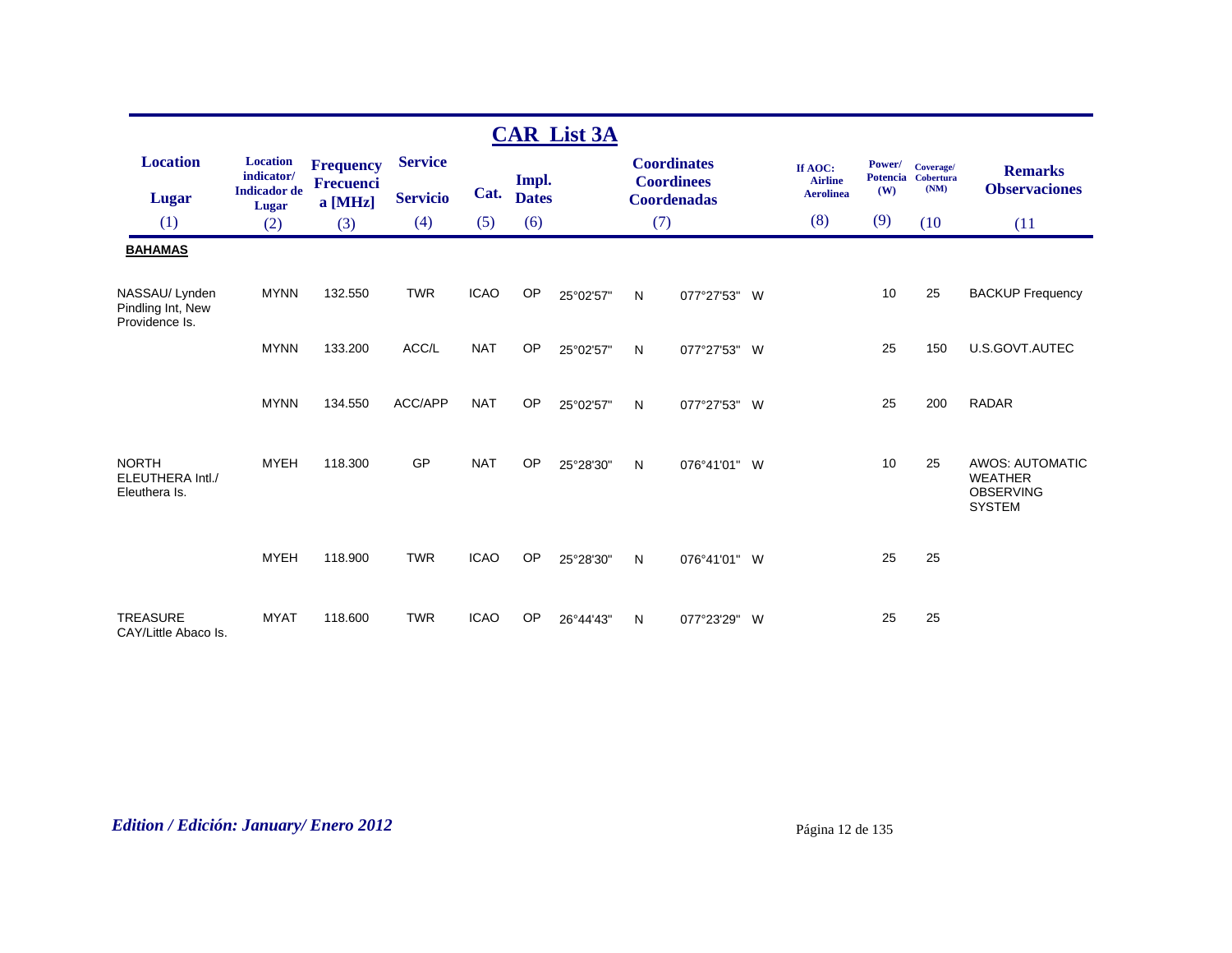|                                            |                                                      |                               |                                   |             |                       | <b>CAR List 3A</b> |     |                                                               |                                               |               |                                         |                                        |
|--------------------------------------------|------------------------------------------------------|-------------------------------|-----------------------------------|-------------|-----------------------|--------------------|-----|---------------------------------------------------------------|-----------------------------------------------|---------------|-----------------------------------------|----------------------------------------|
| <b>Location</b><br><b>Lugar</b>            | <b>Location</b><br>indicator/<br><b>Indicador</b> de | <b>Frequency</b><br>Frecuenci | <b>Service</b><br><b>Servicio</b> | Cat.        | Impl.<br><b>Dates</b> |                    |     | <b>Coordinates</b><br><b>Coordinees</b><br><b>Coordenadas</b> | If AOC:<br><b>Airline</b><br><b>Aerolinea</b> | Power/<br>(W) | Coverage/<br>Potencia Cobertura<br>(NM) | <b>Remarks</b><br><b>Observaciones</b> |
| (1)                                        | Lugar<br>(2)                                         | a [MHz]<br>(3)                | (4)                               | (5)         | (6)                   |                    | (7) |                                                               | (8)                                           | (9)           | (10)                                    | (11)                                   |
| <b>BARBADOS</b>                            |                                                      |                               |                                   |             |                       |                    |     |                                                               |                                               |               |                                         |                                        |
| <b>BRIDGETOWN/Gra</b><br>ntley Adams Intl. | <b>TBPB</b>                                          | 118.700                       | <b>TWR</b>                        | <b>ICAO</b> | OP                    | 13°08'36"          | N   | 059°33'31" W                                                  |                                               | 25            | 25                                      |                                        |
|                                            | <b>TBPB</b>                                          | 120.700                       | APP/SR/1                          | <b>ICAO</b> | OP                    | 13°08'36"          | N   | 059°33'31" W                                                  |                                               | 25            | 150                                     | 90 NM                                  |
|                                            | <b>TBPB</b>                                          | 121.200                       | APP/SR/1                          | <b>ICAO</b> | OP                    | 13°08'36"          | N   | 059°33'31" W                                                  |                                               | 25            | 150                                     | 90 NM                                  |
|                                            | <b>TBPB</b>                                          | 121.850                       | <b>SMC</b>                        | <b>NAT</b>  | OP                    | 13°08'36"          | N   | 059°33'31" W                                                  |                                               | 10            | 10                                      |                                        |
|                                            | <b>TBPB</b>                                          | 121.900                       | <b>SMC</b>                        | <b>ICAO</b> | OP                    | 13°08'36"          | N   | 059°33'31" W                                                  |                                               | 10            | 10                                      | 90 NM                                  |
|                                            | <b>TBPB</b>                                          | 128.850                       | APP/SR/1                          | <b>ICAO</b> | OP                    | 13°08'36"          | N   | 059°33'31" W                                                  |                                               | 25            | 150                                     | 90 NM                                  |
|                                            | <b>TBPB</b>                                          | 129.350                       | APP/SR/1                          | <b>ICAO</b> | OP                    | 13°08'36"          | N   | 059°33'31" W                                                  |                                               | 25            | 150                                     | 90 NM                                  |
|                                            | <b>TBPB</b>                                          | 130.200                       | <b>AOC</b>                        | <b>NAT</b>  | OP                    | 13°04'29"          | N   | 059°29'33" W                                                  | Caribbean<br>Aircraft<br>Handling Co          | 25            | 25                                      |                                        |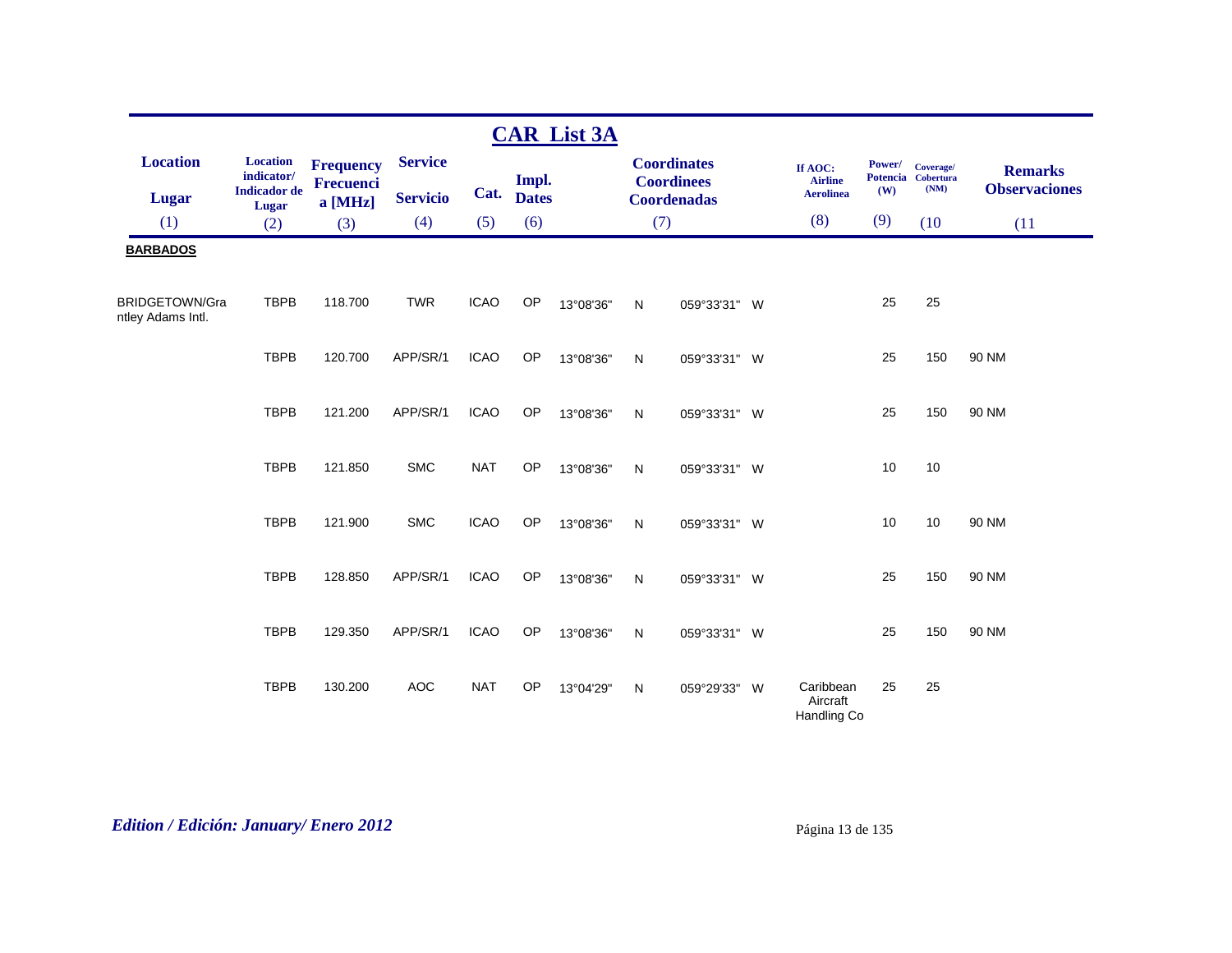|                                            |                                                                      |                                          |                                   |            |                       | <b>CAR List 3A</b> |              |                                                               |   |                                                  |               |                                         |                                        |
|--------------------------------------------|----------------------------------------------------------------------|------------------------------------------|-----------------------------------|------------|-----------------------|--------------------|--------------|---------------------------------------------------------------|---|--------------------------------------------------|---------------|-----------------------------------------|----------------------------------------|
| <b>Location</b><br><b>Lugar</b>            | <b>Location</b><br>indicator/<br><b>Indicador</b> de<br><b>Lugar</b> | <b>Frequency</b><br>Frecuenci<br>a [MHz] | <b>Service</b><br><b>Servicio</b> | Cat.       | Impl.<br><b>Dates</b> |                    |              | <b>Coordinates</b><br><b>Coordinees</b><br><b>Coordenadas</b> |   | If AOC:<br><b>Airline</b><br><b>Aerolinea</b>    | Power/<br>(W) | Coverage/<br>Potencia Cobertura<br>(NM) | <b>Remarks</b><br><b>Observaciones</b> |
| (1)                                        | (2)                                                                  | (3)                                      | (4)                               | (5)        | (6)                   |                    |              | (7)                                                           |   | (8)                                              | (9)           | (10)                                    | (11)                                   |
| <b>BARBADOS</b>                            |                                                                      |                                          |                                   |            |                       |                    |              |                                                               |   |                                                  |               |                                         |                                        |
| <b>BRIDGETOWN/Gra</b><br>ntley Adams Intl. | <b>TBPB</b>                                                          | 130.400                                  | <b>AOC</b>                        | <b>NAT</b> | OP                    | 13°04'29"          | $\mathsf{N}$ | 059°29'33"                                                    | W | <b>Barbados</b><br>Light<br>Aeroplane<br>Club    | 25            | 25                                      |                                        |
|                                            | <b>TBPB</b>                                                          | 130.700                                  | <b>AOC</b>                        | <b>NAT</b> | OP                    | 13°04'29"          | $\mathsf{N}$ | 059°29'33"                                                    | W | Intl. Aircraft<br>Management                     | 25            | 25                                      |                                        |
|                                            | <b>TBPB</b>                                                          | 130.800                                  | <b>AOC</b>                        | <b>NAT</b> | OP                    | 13°04'29"          | N            | 059°29'33"                                                    | W | Caribbean<br>Airlines                            | 25            | 25                                      |                                        |
|                                            | <b>TBPB</b>                                                          | 130.950                                  | <b>AOC</b>                        | <b>NAT</b> | OP                    | 13°04'29"          | N            | 059°29'33"                                                    | W | <b>Fields Air</b><br>Services &<br>Transport Inc | 25            | 25                                      | Call Sign - FAST OPS                   |
|                                            | <b>TBPB</b>                                                          | 131.000                                  | <b>AOC</b>                        | <b>NAT</b> | OP                    | 13°04'29"          | $\mathsf{N}$ | 059°29'33"                                                    | W | Mustique<br>Airways                              | 25            | 25                                      |                                        |
|                                            | <b>TBPB</b>                                                          | 131.100                                  | <b>AOC</b>                        | <b>NAT</b> | OP                    | 13°04'29"          | N            | 059°29'33"                                                    | W | Regional<br>Security<br>System (RSS)             | 25            | 25                                      |                                        |
|                                            | <b>TBPB</b>                                                          | 131.200                                  | <b>AOC</b>                        | <b>NAT</b> | OP                    | 13°04'29"          | N            | 059°29'33"                                                    | W | Air Canada                                       | 25            | 25                                      |                                        |
|                                            | <b>TBPB</b>                                                          | 131.400                                  | <b>AOC</b>                        | <b>NAT</b> | OP                    | 13°04'29"          | N            | 059°29'33"                                                    | W | American<br>Airlines                             | 25            | 25                                      |                                        |
|                                            | <b>TBPB</b>                                                          | 131.700                                  | <b>AOC</b>                        | <b>NAT</b> | OP                    | 13°04'29"          | N            | 059°29'33"                                                    | W | <b>LIAT</b>                                      | 25            | 25                                      |                                        |

*Edition / Edición: January/ Enero 2012* Página 14 de 135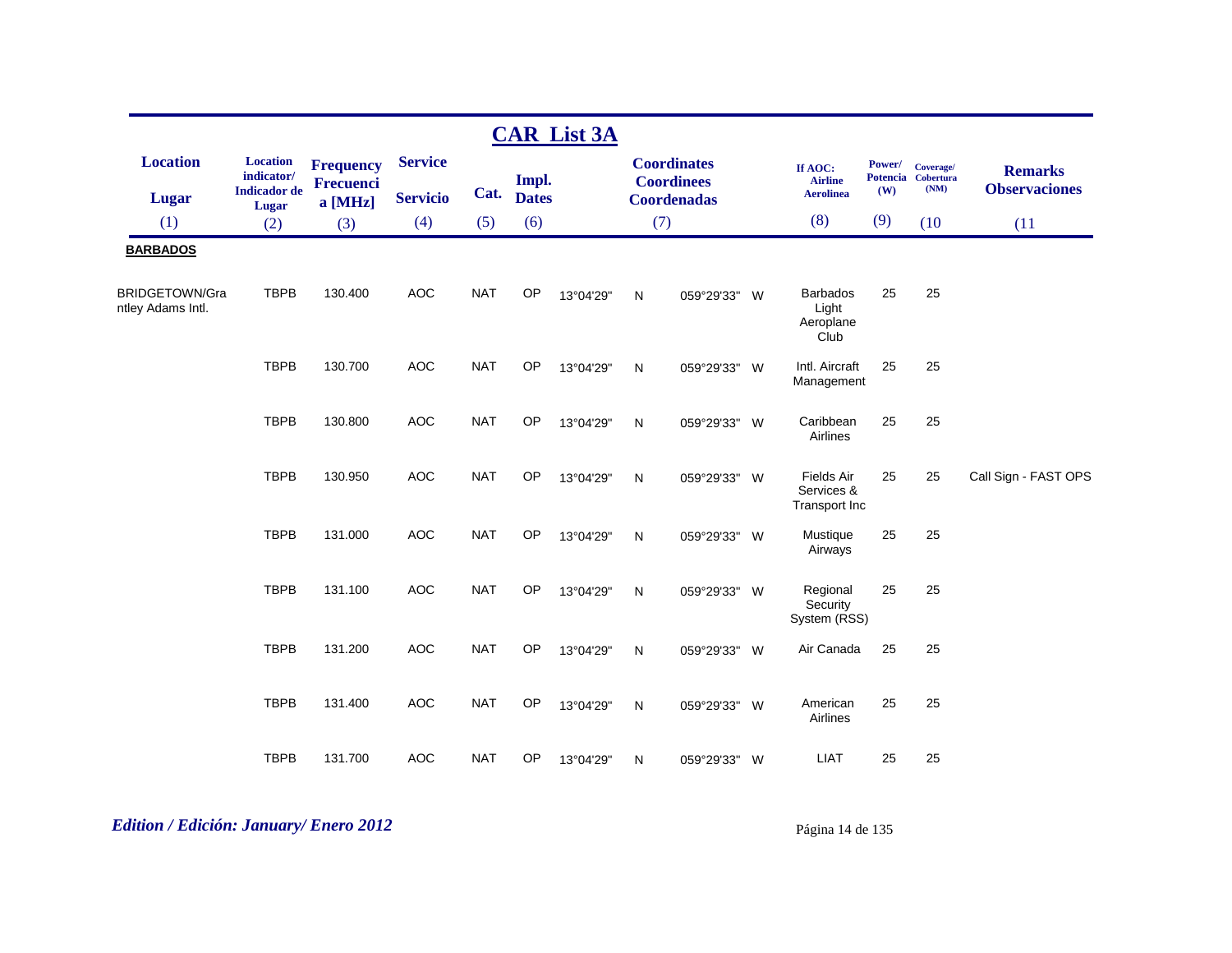|                                                        |                                                               |                                                   |                                   |                          |                       | <b>CAR List 3A</b>     |        |                                                               |                                                |                                         |                                       |                                        |
|--------------------------------------------------------|---------------------------------------------------------------|---------------------------------------------------|-----------------------------------|--------------------------|-----------------------|------------------------|--------|---------------------------------------------------------------|------------------------------------------------|-----------------------------------------|---------------------------------------|----------------------------------------|
| <b>Location</b><br><b>Lugar</b>                        | <b>Location</b><br>indicator/<br><b>Indicador</b> de<br>Lugar | <b>Frequency</b><br><b>Frecuenci</b><br>$a$ [MHz] | <b>Service</b><br><b>Servicio</b> | Cat.                     | Impl.<br><b>Dates</b> |                        |        | <b>Coordinates</b><br><b>Coordinees</b><br><b>Coordenadas</b> | If AOC:<br><b>Airline</b><br><b>Aerolinea</b>  | <b>Power/</b><br><b>Potencia</b><br>(W) | Coverage/<br><b>Cobertura</b><br>(NM) | <b>Remarks</b><br><b>Observaciones</b> |
| (1)                                                    | (2)                                                           | (3)                                               | (4)                               | (5)                      | (6)                   |                        | (7)    |                                                               | (8)                                            | (9)                                     | (10)                                  | (11)                                   |
| <b>BARBADOS</b><br>BRIDGETOWN/Gra<br>ntley Adams Intl. | <b>TBPB</b><br><b>TBPB</b>                                    | 131.800<br>131.900                                | <b>AOC</b><br><b>AOC</b>          | <b>NAT</b><br><b>NAT</b> | OP<br><b>OP</b>       | 13°04'29"<br>13°04'29" | N<br>N | 059°29'33" W<br>059°29'33" W                                  | Seawell Air<br>Services LTD.<br><b>BRITISH</b> | 25<br>25                                | 25<br>25                              |                                        |
|                                                        | <b>TBPB</b>                                                   | 132.725                                           | <b>ATIS</b>                       | <b>ICAO</b>              | OP                    | 13°04'29"              | N      | 059°29'33" W                                                  | <b>AIRWAYS</b>                                 | 25                                      | 50                                    |                                        |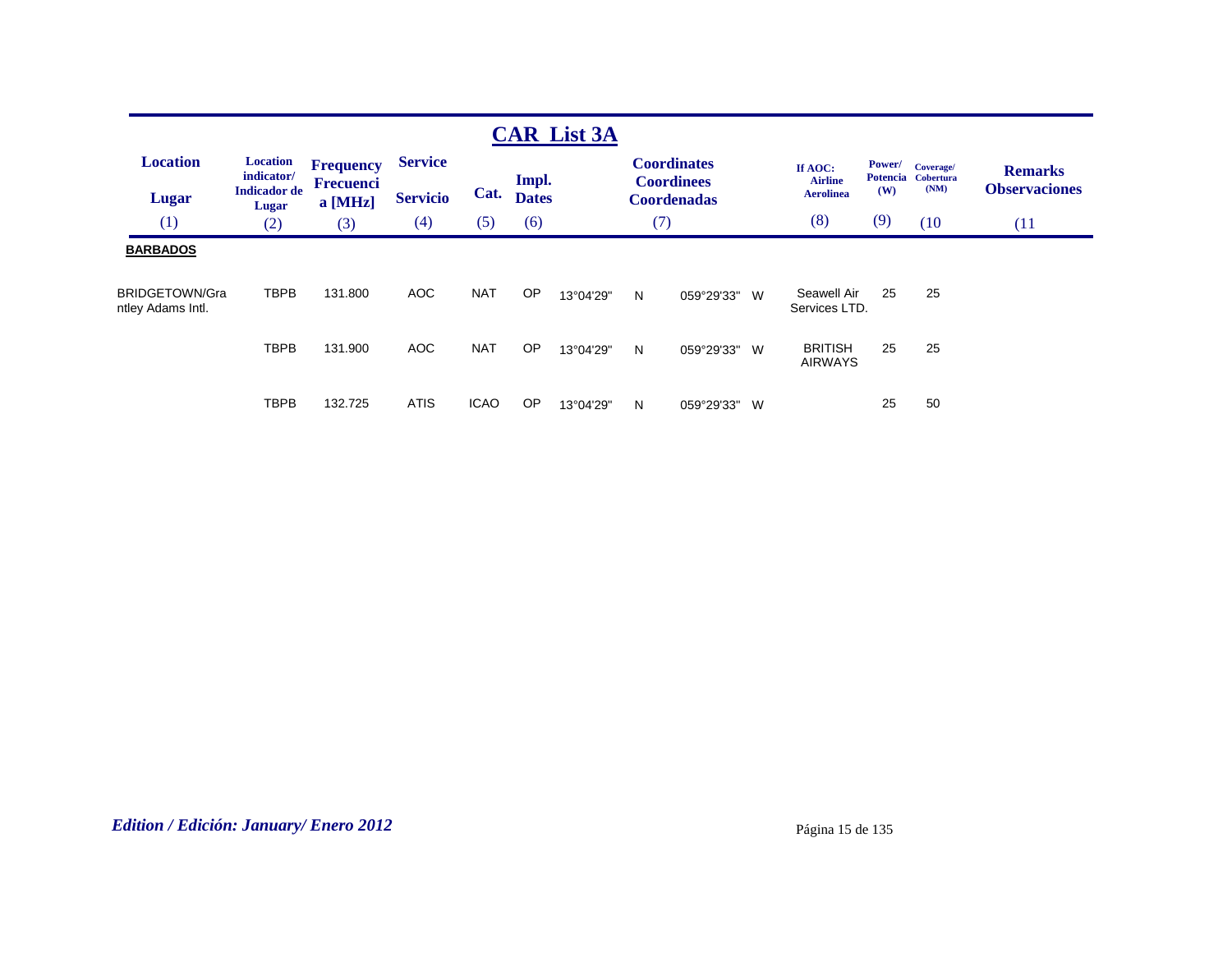|                                             |                                                      |                                      |                                   |             |                       | <b>CAR List 3A</b> |              |                                                               |                                               |               |                                         |                                        |
|---------------------------------------------|------------------------------------------------------|--------------------------------------|-----------------------------------|-------------|-----------------------|--------------------|--------------|---------------------------------------------------------------|-----------------------------------------------|---------------|-----------------------------------------|----------------------------------------|
| <b>Location</b><br><b>Lugar</b>             | <b>Location</b><br>indicator/<br><b>Indicador</b> de | <b>Frequency</b><br><b>Frecuenci</b> | <b>Service</b><br><b>Servicio</b> | Cat.        | Impl.<br><b>Dates</b> |                    |              | <b>Coordinates</b><br><b>Coordinees</b><br><b>Coordenadas</b> | If AOC:<br><b>Airline</b><br><b>Aerolinea</b> | Power/<br>(W) | Coverage/<br>Potencia Cobertura<br>(NM) | <b>Remarks</b><br><b>Observaciones</b> |
| (1)                                         | Lugar<br>(2)                                         | a [MHz]<br>(3)                       | (4)                               | (5)         | (6)                   |                    | (7)          |                                                               | (8)                                           | (9)           | (10)                                    | (11)                                   |
| <b>BELIZE</b>                               |                                                      |                                      |                                   |             |                       |                    |              |                                                               |                                               |               |                                         |                                        |
| <b>BALDY BEACON -</b><br><b>CENAMER ACC</b> |                                                      | 123.900                              | ACC/U                             | <b>ICAO</b> | OP                    | 17°00'15"          | N            | 088°47'28" W                                                  |                                               | 50            | 200                                     | <b>CENAMER ACC</b>                     |
| BELIZE/Philip S.W.<br>Goldson Intl.         | <b>MZBZ</b>                                          | 118.000                              | <b>TWR</b>                        | <b>ICAO</b> | OP                    | 17°32'24"          | N            | 088°18'17" W                                                  |                                               | 25            | 25                                      |                                        |
|                                             | <b>MZBZ</b>                                          | 121.000                              | <b>APP</b>                        | <b>ICAO</b> | <b>OP</b>             | 17°32'24"          | $\mathsf{N}$ | 088°18'17" W                                                  |                                               | 25            | 75                                      |                                        |
|                                             | <b>MZBZ</b>                                          | 121.900                              | <b>SMC</b>                        | <b>NAT</b>  | OP                    | 17°32'24"          | N            | 088°18'17" W                                                  |                                               | 10            | 10                                      |                                        |
|                                             | <b>MZBZ</b>                                          | 122.650                              | <b>AFIS</b>                       | <b>ICAO</b> | OP                    | 17°32'24"          | $\mathsf{N}$ | 088°18'17" W                                                  |                                               | 25            | 25                                      |                                        |
|                                             | <b>MZBZ</b>                                          | 122.800                              | GP                                | <b>NAT</b>  | OP                    | 17°32'24"          | $\mathsf{N}$ | 088°18'17" W                                                  |                                               | 10            | 10                                      | <b>UNICOM</b>                          |
|                                             | <b>MZBZ</b>                                          | 131.550                              | <b>AOC</b>                        | <b>NAT</b>  | OP                    | 17°32'24"          | N            | 088°18'17" W                                                  | ARINC -<br><b>ACARS</b>                       | 25            | 25                                      |                                        |
|                                             | <b>MZBZ</b>                                          | 132.750                              | <b>ATIS</b>                       | <b>ICAO</b> | OP                    | 17°32'19"          | N            | 088°18'50" W                                                  |                                               | 25            | 70                                      |                                        |

*Edition / Edición: January/ Enero 2012* Página 16 de 135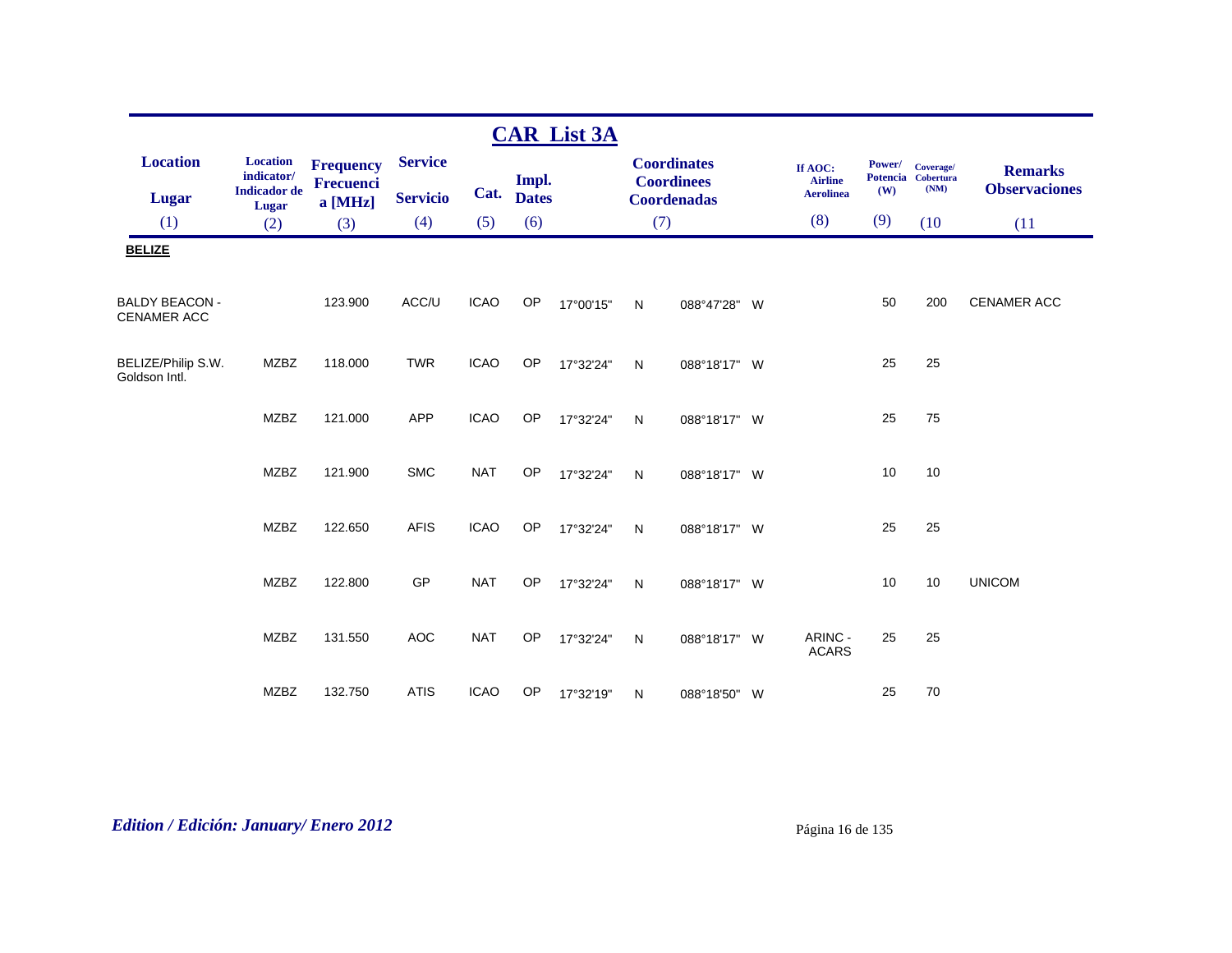|                                                              |                                                      |                               |                 |             |              | <b>CAR List 3A</b> |              |                                         |                           |               |                                         |                                        |
|--------------------------------------------------------------|------------------------------------------------------|-------------------------------|-----------------|-------------|--------------|--------------------|--------------|-----------------------------------------|---------------------------|---------------|-----------------------------------------|----------------------------------------|
| <b>Location</b>                                              | <b>Location</b><br>indicator/<br><b>Indicador</b> de | <b>Frequency</b><br>Frecuenci | <b>Service</b>  |             | Impl.        |                    |              | <b>Coordinates</b><br><b>Coordinees</b> | If AOC:<br><b>Airline</b> | Power/<br>(W) | Coverage/<br>Potencia Cobertura<br>(NM) | <b>Remarks</b><br><b>Observaciones</b> |
| Lugar                                                        | Lugar                                                | a [MHz]                       | <b>Servicio</b> | Cat.        | <b>Dates</b> |                    |              | <b>Coordenadas</b>                      | <b>Aerolinea</b>          |               |                                         |                                        |
| (1)                                                          | (2)                                                  | (3)                           | (4)             | (5)         | (6)          |                    | (7)          |                                         | (8)                       | (9)           | (10)                                    | (11)                                   |
| <b>BRITISH VIRGIN IS.</b>                                    |                                                      |                               |                 |             |              |                    |              |                                         |                           |               |                                         |                                        |
| ANEGADA/Auguste<br>George                                    | <b>TUPA</b>                                          | 118.650                       | <b>FIS</b>      | <b>NAT</b>  |              | 18°43'41"          | N            | 064°19'49" W                            |                           | 25            | 75                                      |                                        |
| <b>BEEF ISLAND/</b><br>Terrence B.<br>Lettsome Airport Intl. | <b>TUPJ</b>                                          | 118,400                       | <b>TWR</b>      | <b>ICAO</b> | OP           | 18°26'39"          | $\mathsf{N}$ | 064°32'25" W                            |                           | 25            | 25                                      |                                        |
|                                                              | <b>TUPJ</b>                                          | 119.000                       | APP/L           | <b>ICAO</b> |              | 18°26'39"          | N            | 064°32'25" W                            |                           | 25            | 75                                      |                                        |
|                                                              | <b>TUPJ</b>                                          | 121.900                       | <b>SMC</b>      | <b>NAT</b>  | OP           | 18°26'39"          | N            | 064°32'25" W                            |                           | 10            | 10                                      |                                        |
|                                                              | <b>TUBJ</b>                                          | 127.750                       | <b>ATIS</b>     | <b>ICAO</b> |              | 18°26'36"          | N            | 064°32'17" W                            |                           | 25            | 50                                      |                                        |
|                                                              | <b>TUPJ</b>                                          | 129.950                       | <b>AOC</b>      | <b>NAT</b>  | OP           | 18°26'41"          | N            | 064°32'35" W                            | <b>BVI AIRWAYS</b>        | - 25          | 25                                      |                                        |
|                                                              | <b>TUBJ</b>                                          | 131.550                       | <b>AOC</b>      | <b>NAT</b>  | OP           | 18°26'41"          | $\mathsf{N}$ | 064°32'35" W                            | ARINC -<br><b>ACARS</b>   | 25            | 25                                      |                                        |
| <b>VIRGIN</b><br>GORDA/Virgin<br>Gorda Intl.                 | <b>TUPW</b>                                          | 118.250                       | <b>TWR</b>      | <b>ICAO</b> |              | 18°27'01"          | $\mathsf{N}$ | 064°25'39" W                            |                           | 25            | 25                                      |                                        |

# *Edition / Edición: January/ Enero 2012* Página 17 de 135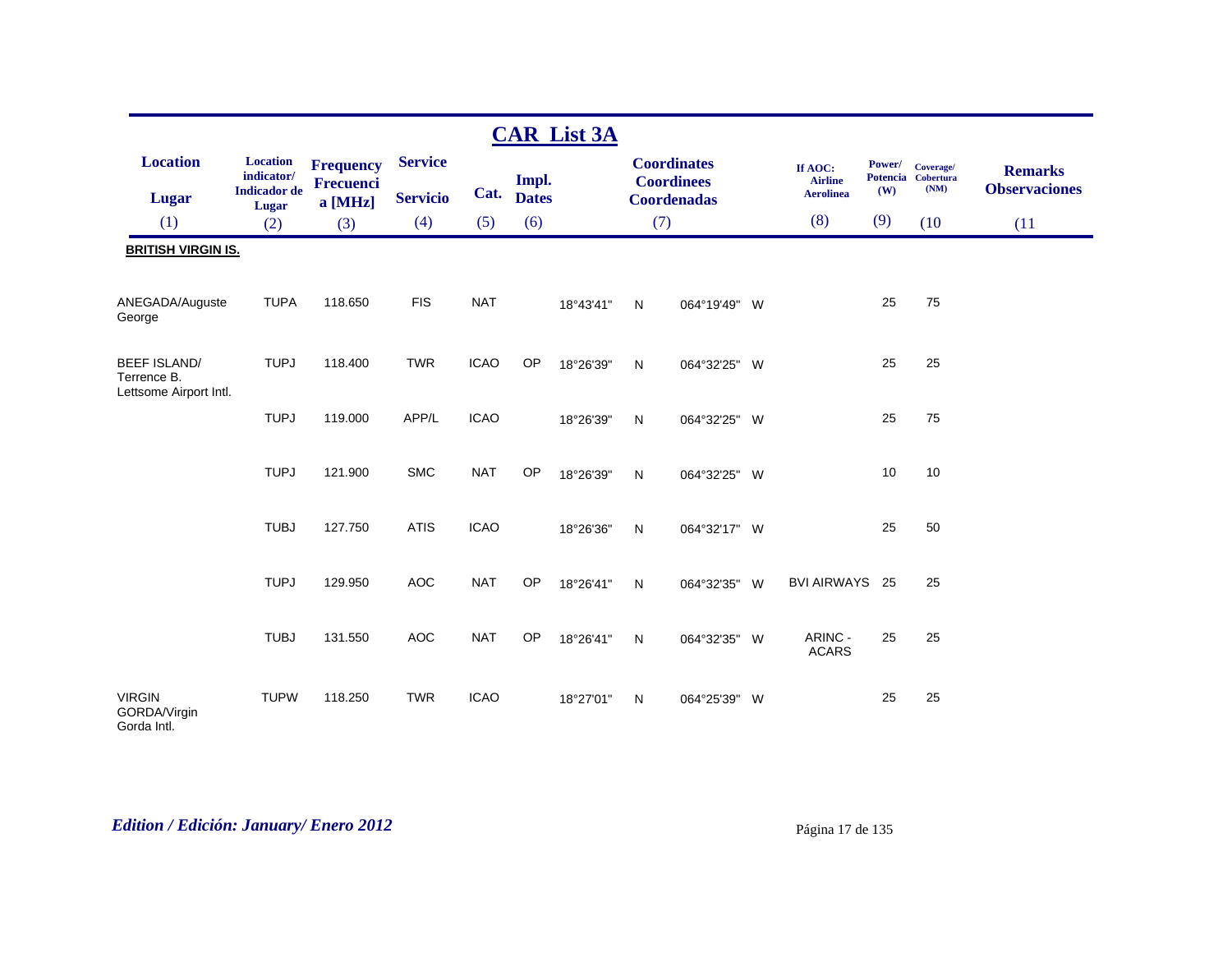|                                                     |                                                      |                                      |                                   |             |                       | <b>CAR List 3A</b> |              |                                                        |                                               |               |                                         |                                                          |
|-----------------------------------------------------|------------------------------------------------------|--------------------------------------|-----------------------------------|-------------|-----------------------|--------------------|--------------|--------------------------------------------------------|-----------------------------------------------|---------------|-----------------------------------------|----------------------------------------------------------|
| <b>Location</b><br><b>Lugar</b>                     | <b>Location</b><br>indicator/<br><b>Indicador</b> de | <b>Frequency</b><br><b>Frecuenci</b> | <b>Service</b><br><b>Servicio</b> | Cat.        | Impl.<br><b>Dates</b> |                    |              | <b>Coordinates</b><br><b>Coordinees</b><br>Coordenadas | If AOC:<br><b>Airline</b><br><b>Aerolinea</b> | Power/<br>(W) | Coverage/<br>Potencia Cobertura<br>(NM) | <b>Remarks</b><br><b>Observaciones</b>                   |
| (1)                                                 | Lugar<br>(2)                                         | a [MHz]<br>(3)                       | (4)                               | (5)         | (6)                   |                    | (7)          |                                                        | (8)                                           | (9)           | (10)                                    | (11)                                                     |
| <b>CAYMAN ISLANDS</b>                               |                                                      |                                      |                                   |             |                       |                    |              |                                                        |                                               |               |                                         |                                                          |
|                                                     |                                                      |                                      |                                   |             |                       |                    |              |                                                        |                                               |               |                                         |                                                          |
| <b>CAYMAN</b><br><b>BRAC/Gerrard</b><br>Smith Intl. | <b>MWCB</b>                                          | 118.400                              | <b>TWR</b>                        | <b>NAT</b>  | OP                    | 19°41'13"          | $\mathsf{N}$ | W<br>079°52'58"                                        |                                               | 25            | 25                                      |                                                          |
|                                                     | <b>MWCB</b>                                          | 132.600                              | <b>ATIS</b>                       | <b>ICAO</b> | OP                    | 19°41'13"          | N            | 079°52'58"<br>W                                        |                                               | 50            | 25                                      |                                                          |
| GEORGETOWN/Ow<br>en Roberts Intl.                   | <b>MWCR</b>                                          | 118.000                              | <b>TWR</b>                        | <b>ICAO</b> | OP                    | 19°17'34"          | N            | 081°21'28" W                                           |                                               | 50            | 25                                      |                                                          |
|                                                     | <b>MWCR</b>                                          | 119.000                              | APP/L                             | <b>ICAO</b> |                       | 19°18'02"          | N            | 081°21'28" W                                           |                                               | 25            | 50                                      | Future use for<br>Cayman APP                             |
|                                                     | <b>MWCR</b>                                          | 119.900                              | APP/L                             | <b>ICAO</b> |                       | 19°17'34"          | N            | 081°21′28″<br><b>W</b>                                 |                                               | 25            | 50                                      | Future use for<br>Cayman APP                             |
|                                                     | <b>MWCR</b>                                          | 120.200                              | APP/L                             | <b>ICAO</b> | OP                    | 19°17'34"          | N            | 081°21'28" W                                           |                                               | 25            | 50                                      |                                                          |
|                                                     | <b>MWCR</b>                                          | 121.900                              | <b>SMC</b>                        | <b>ICAO</b> | OP                    | 19°17'34"          | N            | 081°21'28"<br>W                                        |                                               | 10            | 10                                      |                                                          |
|                                                     | <b>MWCR</b>                                          | 123.000                              | GP                                | <b>NAT</b>  | OP                    | 19°17'34"          | N            | 081°21'28"<br><b>W</b>                                 |                                               | 10            | 10                                      | Operational use for<br>Island Air FBO (Fixed<br>base Op) |

# *Edition / Edición: January/ Enero 2012* Página 18 de 135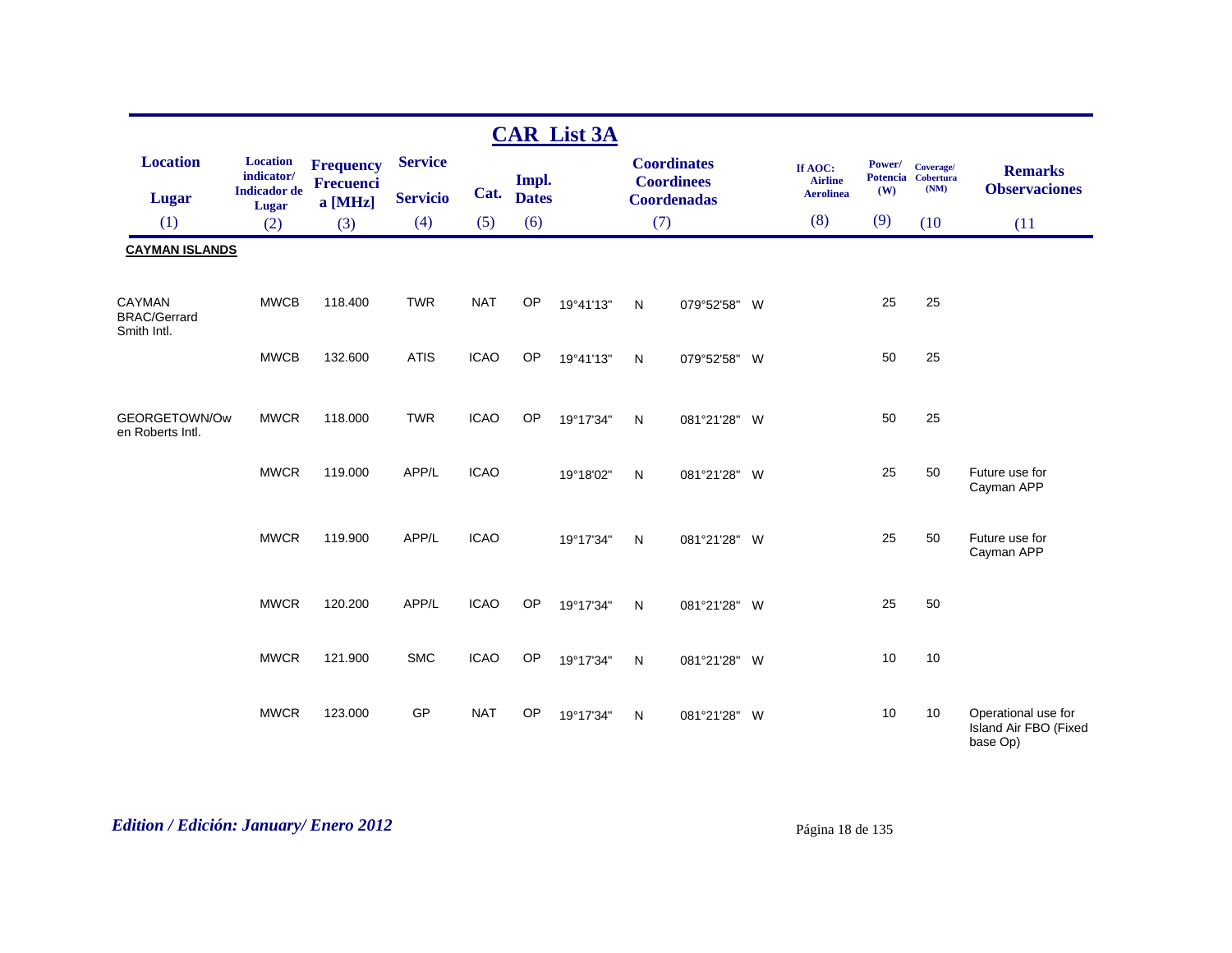|                                   |                                                      |                                      |                                   |             |                       | <b>CAR List 3A</b> |              |                                                               |   |                                               |               |                                         |                                                 |
|-----------------------------------|------------------------------------------------------|--------------------------------------|-----------------------------------|-------------|-----------------------|--------------------|--------------|---------------------------------------------------------------|---|-----------------------------------------------|---------------|-----------------------------------------|-------------------------------------------------|
| <b>Location</b><br>Lugar          | <b>Location</b><br>indicator/<br><b>Indicador</b> de | <b>Frequency</b><br><b>Frecuenci</b> | <b>Service</b><br><b>Servicio</b> | Cat.        | Impl.<br><b>Dates</b> |                    |              | <b>Coordinates</b><br><b>Coordinees</b><br><b>Coordenadas</b> |   | If AOC:<br><b>Airline</b><br><b>Aerolinea</b> | Power/<br>(W) | Coverage/<br>Potencia Cobertura<br>(NM) | <b>Remarks</b><br><b>Observaciones</b>          |
| (1)                               | <b>Lugar</b><br>(2)                                  | $a$ [MHz]<br>(3)                     | (4)                               | (5)         | (6)                   |                    | (7)          |                                                               |   | (8)                                           | (9)           | (10)                                    | (11)                                            |
| <b>CAYMAN ISLANDS</b>             |                                                      |                                      |                                   |             |                       |                    |              |                                                               |   |                                               |               |                                         |                                                 |
|                                   |                                                      |                                      |                                   |             |                       |                    |              |                                                               |   |                                               |               |                                         |                                                 |
| GEORGETOWN/Ow<br>en Roberts Intl. | <b>MWCR</b>                                          | 124.000                              | ACC/U                             | <b>ICAO</b> | OP                    | 19°17'34"          | N            | 081°21'28" W                                                  |   |                                               | 25            | 200                                     | Remote use by<br>Kingston ACC                   |
|                                   | <b>MWCR</b>                                          | 124.300                              | ACC/U                             | <b>ICAO</b> | OP                    | 19°18'02"          | N            | 081°21'28" W                                                  |   |                                               | 25            | 200                                     | Remote use by<br>CENAMER ACC                    |
|                                   | <b>MWCR</b>                                          | 129.000                              | GP                                | <b>NAT</b>  | OP                    | 19°17'34"          | $\mathsf{N}$ | 081°21'28" W                                                  |   |                                               | 25            | 25                                      | Mosquito Research<br>and Control Unit<br>(MCRU) |
|                                   | <b>MWCR</b>                                          | 129.950                              | <b>AOC</b>                        | <b>NAT</b>  | <b>OP</b>             | 19°17'34"          | N            | 081°21'28" W                                                  |   |                                               | 25            | 25                                      | <b>CAL Express</b>                              |
|                                   | <b>MWCR</b>                                          | 131.200                              | <b>AOC</b>                        | <b>NAT</b>  | <b>OP</b>             | 19°17'34"          | ${\sf N}$    | 081°21'28" W                                                  |   | Cayman<br>Airways LTD.                        | 25            | 25                                      |                                                 |
|                                   | <b>MWCR</b>                                          | 131.500                              | <b>AOC</b>                        | <b>NAT</b>  | OP                    | 19°17'34"          | N            | 081°21'28" W                                                  |   | ARINC-ACARS 25                                |               | 25                                      |                                                 |
|                                   | <b>MWCR</b>                                          | 131.550                              | <b>AOC</b>                        | <b>NAT</b>  | <b>OP</b>             | 19°17'34"          | N            | 081°21'28" W                                                  |   | ARINC -<br><b>ACARS</b>                       | 25            | 25                                      |                                                 |
|                                   | <b>MWCR</b>                                          | 131.750                              | <b>AOC</b>                        | <b>NAT</b>  | <b>OP</b>             | 19°17'34"          | N            | 081°21'28"                                                    | W | North West<br>Airlines                        | 25            | 25                                      |                                                 |

# *Edition / Edición: January/ Enero 2012* Página 19 de 135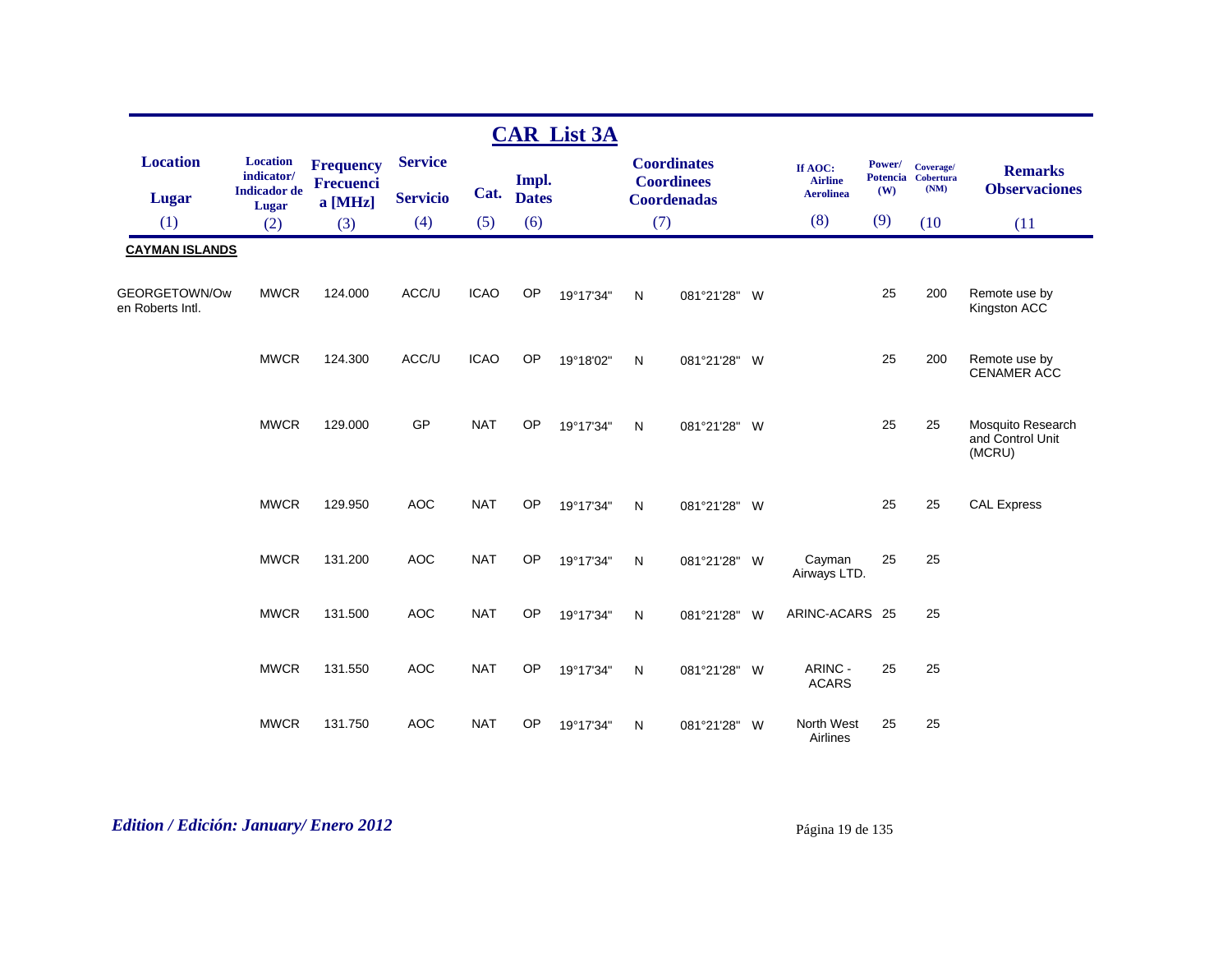|                                                            |                                                               |                                            |                                   |             |                       | <b>CAR List 3A</b> |     |                                                               |                                               |                                  |                                       |                                        |
|------------------------------------------------------------|---------------------------------------------------------------|--------------------------------------------|-----------------------------------|-------------|-----------------------|--------------------|-----|---------------------------------------------------------------|-----------------------------------------------|----------------------------------|---------------------------------------|----------------------------------------|
| <b>Location</b><br><b>Lugar</b>                            | <b>Location</b><br>indicator/<br><b>Indicador</b> de<br>Lugar | <b>Frequency</b><br>Frecuenci<br>$a$ [MHz] | <b>Service</b><br><b>Servicio</b> | Cat.        | Impl.<br><b>Dates</b> |                    |     | <b>Coordinates</b><br><b>Coordinees</b><br><b>Coordenadas</b> | If AOC:<br><b>Airline</b><br><b>Aerolinea</b> | <b>Power/</b><br>Potencia<br>(W) | Coverage/<br><b>Cobertura</b><br>(NM) | <b>Remarks</b><br><b>Observaciones</b> |
| (1)                                                        | (2)                                                           | (3)                                        | (4)                               | (5)         | (6)                   |                    | (7) |                                                               | (8)                                           | (9)                              | (10)                                  | (11)                                   |
| <b>CAYMAN ISLANDS</b><br>GEORGETOWN/Ow<br>en Roberts Intl. | <b>MWCR</b>                                                   | 131.800                                    | AOC                               | <b>NAT</b>  | OP                    | 19°17'34"          | N   | 081°21'28"<br>W                                               | Air Jamaica                                   | 25                               | 25                                    |                                        |
|                                                            | <b>MWCR</b>                                                   | 132.350                                    | <b>ATIS</b>                       | <b>ICAO</b> | <b>OP</b>             | 19°17'34"          | N   | 081°21'28" W                                                  |                                               | 50                               | 25                                    |                                        |
| LITTLE CAYMAN/<br>Boddenfield                              | <b>MWCL</b>                                                   | 118,600                                    | <b>TWR</b>                        | <b>NAT</b>  | OP                    | 19°40'00"          | N   | W<br>080°05'00"                                               |                                               | 50                               | 25                                    |                                        |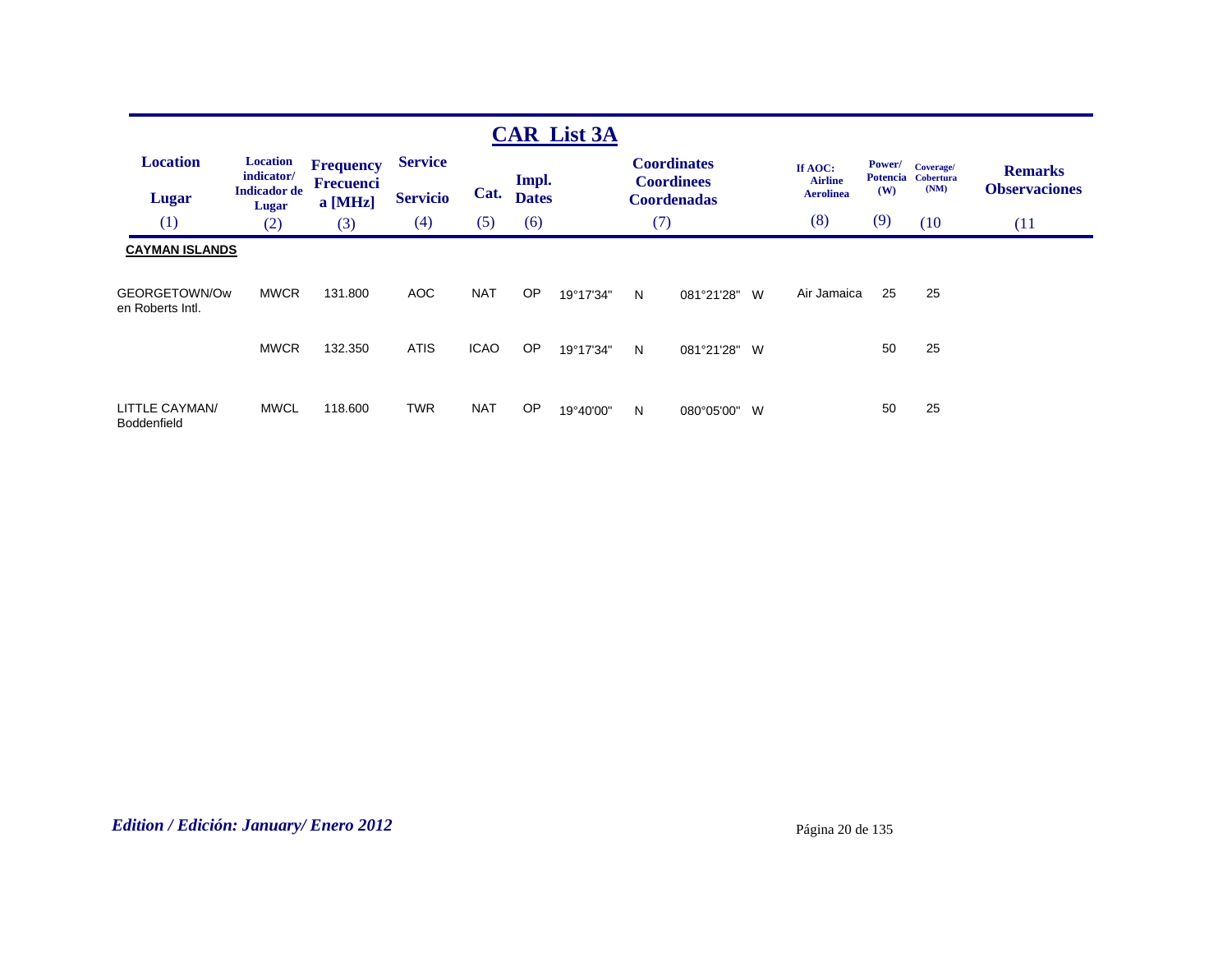|                                            |                               |                                      |                 |             |              | <b>CAR List 3A</b> |              |                                         |                           |        |                                 |                      |
|--------------------------------------------|-------------------------------|--------------------------------------|-----------------|-------------|--------------|--------------------|--------------|-----------------------------------------|---------------------------|--------|---------------------------------|----------------------|
| <b>Location</b>                            | <b>Location</b><br>indicator/ | <b>Frequency</b><br><b>Frecuenci</b> | <b>Service</b>  |             | Impl.        |                    |              | <b>Coordinates</b><br><b>Coordinees</b> | If AOC:<br><b>Airline</b> | Power/ | Coverage/<br>Potencia Cobertura | <b>Remarks</b>       |
| Lugar                                      | <b>Indicador</b> de<br>Lugar  | a [MHz]                              | <b>Servicio</b> | Cat.        | <b>Dates</b> |                    |              | <b>Coordenadas</b>                      | <b>Aerolinea</b>          | (W)    | (NM)                            | <b>Observaciones</b> |
| (1)                                        | (2)                           | (3)                                  | (4)             | (5)         | (6)          |                    | (7)          |                                         | (8)                       | (9)    | (10)                            | (11)                 |
| <b>COSTA RICA</b>                          |                               |                                      |                 |             |              |                    |              |                                         |                           |        |                                 |                      |
| ALAJUELA/Juan<br>Santamaría Intl.          | <b>MROC</b>                   | 118.600                              | <b>TWR</b>      | <b>ICAO</b> | OP           | 09°59'38"          | N            | 084°12'32" W                            |                           | 25     | 25                              |                      |
|                                            | <b>MROC</b>                   | 119.600                              | APP/L           | <b>ICAO</b> | OP           | 09°59'38"          | ${\sf N}$    | 084°12'32" W                            |                           | 25     | 75                              |                      |
|                                            | <b>MROC</b>                   | 120.000                              | <b>ACC</b>      | <b>ICAO</b> | OP           | 09°59'38"          | $\mathsf{N}$ | 084°12'32" W                            |                           | 25     | 200                             | COCO CONTROL         |
|                                            | <b>MROC</b>                   | 120.500                              | APP/L           | <b>ICAO</b> | OP           | 09°59'38"          | $\mathsf{N}$ | 084°12'32" W                            |                           | 25     | 150                             |                      |
|                                            | <b>MROC</b>                   | 121.300                              | <b>CLRD</b>     | <b>ICAO</b> | OP           | 09°59'38"          | $\mathsf{N}$ | 084°12'32" W                            |                           | 25     | 25                              | <b>RADAR</b>         |
|                                            | <b>MROC</b>                   | 121.900                              | <b>SMC</b>      | <b>ICAO</b> | OP           | 09°59'38"          | $\mathsf{N}$ | 084°12'32" W                            |                           | 10     | 10                              |                      |
|                                            | <b>MROC</b>                   | 126.800                              | <b>FIS</b>      | <b>NAT</b>  | OP           | 09°59'38"          | $\mathsf{N}$ | 084°12'32" W                            |                           | 25     | 50                              | COCO RADIO           |
|                                            | <b>MROC</b>                   | 127.300                              | <b>ATIS</b>     | <b>ICAO</b> | OP           | 09°59'38"          | N            | 084°12'32" W                            |                           | 25     | 50                              |                      |
| <b>BUENA VISTA -</b><br><b>CENAMER ACC</b> |                               | 124.100                              | ACC/U           | <b>ICAO</b> | OP           | 09°36'24"          | $\mathsf{N}$ | 083°35'28" W                            |                           | 50     | 200                             | CENAMER ACC          |

# *Edition / Edición: January/ Enero 2012* Página 21 de 135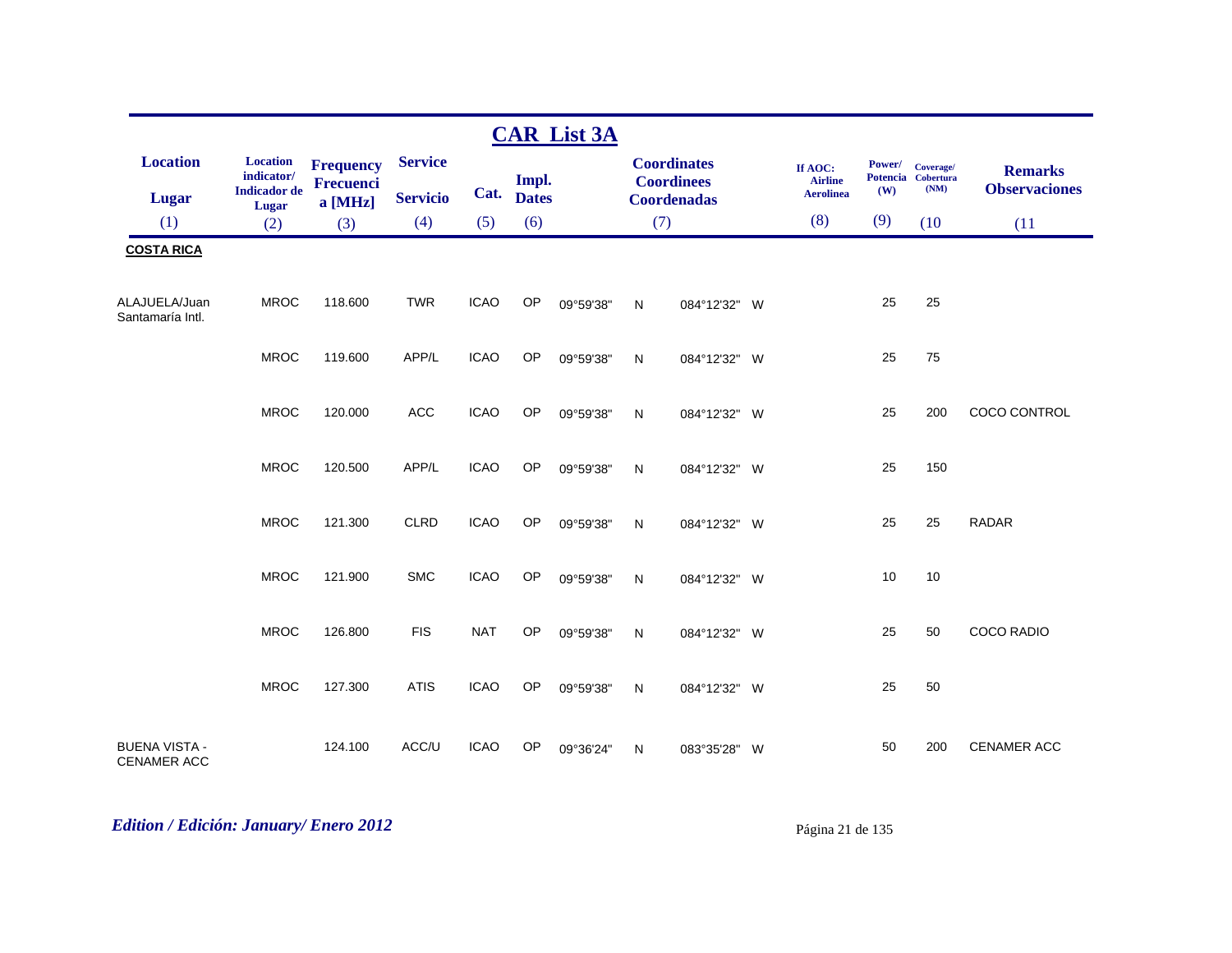|                                            |                               |                                      |                 |             |              | <b>CAR List 3A</b> |           |                                         |                           |                           |                               |                                           |
|--------------------------------------------|-------------------------------|--------------------------------------|-----------------|-------------|--------------|--------------------|-----------|-----------------------------------------|---------------------------|---------------------------|-------------------------------|-------------------------------------------|
| <b>Location</b>                            | <b>Location</b><br>indicator/ | <b>Frequency</b><br><b>Frecuenci</b> | <b>Service</b>  |             | Impl.        |                    |           | <b>Coordinates</b><br><b>Coordinees</b> | If AOC:<br><b>Airline</b> | Power/<br><b>Potencia</b> | Coverage/<br><b>Cobertura</b> | <b>Remarks</b>                            |
| <b>Lugar</b>                               | <b>Indicador</b> de<br>Lugar  | a [MHz]                              | <b>Servicio</b> | Cat.        | <b>Dates</b> |                    |           | Coordenadas                             | <b>Aerolinea</b>          | (W)                       | (NM)                          | <b>Observaciones</b>                      |
| (1)                                        | (2)                           | (3)                                  | (4)             | (5)         | (6)          |                    | (7)       |                                         | (8)                       | (9)                       | (10)                          | (11)                                      |
| <b>COSTA RICA</b>                          |                               |                                      |                 |             |              |                    |           |                                         |                           |                           |                               |                                           |
| <b>BUENA VISTA -</b><br><b>CENAMER ACC</b> |                               | 134.900                              | ACC/U           | <b>ICAO</b> | OP           | 09°36'24"          | ${\sf N}$ | 083°35'28" W                            |                           | 50                        | 200                           | <b>BACKUP-FREQ.</b><br><b>CENAMER ACC</b> |
| LIBERIA/Daniel<br>Oduber Intl.             | <b>MRLB</b>                   | 118.800                              | <b>TWR/AFIS</b> | <b>NAT</b>  | OP           | 10°35'36"          | N         | 085°32'40" W                            |                           | 25                        | 25                            |                                           |
|                                            | <b>MRLB</b>                   | 119.800                              | <b>APP</b>      | <b>ICAO</b> | <b>OP</b>    | 10°35'36"          | ${\sf N}$ | 085°32'40" W                            |                           | 25                        | 75                            |                                           |
|                                            | <b>MRLB</b>                   | 121.700                              | <b>SMC</b>      | <b>ICAO</b> | OP           | 10°35'36"          | N         | 085°32'40" W                            |                           | 10                        | 10                            |                                           |
| LIMON/Limón Intl.                          | <b>MRLM</b>                   | 118.800                              | <b>AFIS</b>     | <b>NAT</b>  | OP           | 09°57'28"          | N         | 083°01'19" W                            |                           | 25                        | 25                            |                                           |
|                                            | <b>MRLM</b>                   | 123.000                              | <b>TWR</b>      | <b>ICAO</b> | OP           | 09°57'28"          | N         | 083°01'19" W                            |                           | 25                        | 25                            | <b>AFIS</b>                               |
| PAVAS/Tobías<br>Bolaños Intl.              | <b>MRPV</b>                   | 118.300                              | <b>TWR</b>      | <b>ICAO</b> | OP           | 09°57'25"          | N         | 084°08'23" W                            |                           | 25                        | 25                            |                                           |
|                                            | <b>MRPV</b>                   | 121.700                              | <b>SMC</b>      | <b>ICAO</b> | OP           | 09°57'25"          | N         | 084°08'23" W                            |                           | 10                        | 10                            |                                           |

# *Edition / Edición: January/ Enero 2012* Página 22 de 135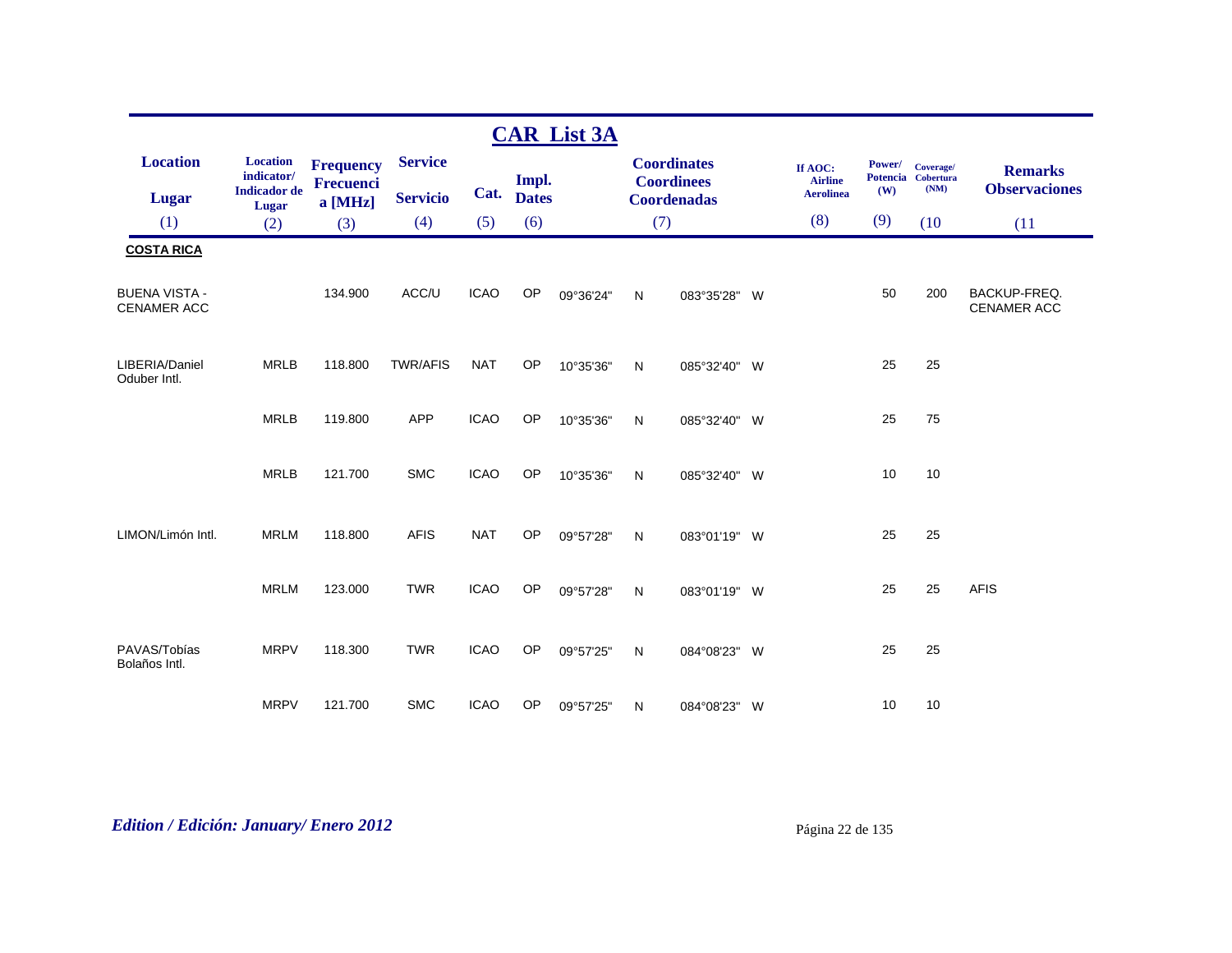|                                                    |                                                               |                                                 |                                   |             |                       | <b>CAR List 3A</b> |     |                                                               |                                               |                                  |                                |                                        |
|----------------------------------------------------|---------------------------------------------------------------|-------------------------------------------------|-----------------------------------|-------------|-----------------------|--------------------|-----|---------------------------------------------------------------|-----------------------------------------------|----------------------------------|--------------------------------|----------------------------------------|
| <b>Location</b><br><b>Lugar</b>                    | <b>Location</b><br>indicator/<br><b>Indicador</b> de<br>Lugar | <b>Frequency</b><br><b>Frecuenci</b><br>a [MHz] | <b>Service</b><br><b>Servicio</b> | Cat.        | Impl.<br><b>Dates</b> |                    |     | <b>Coordinates</b><br><b>Coordinees</b><br><b>Coordenadas</b> | If AOC:<br><b>Airline</b><br><b>Aerolinea</b> | Power/<br><b>Potencia</b><br>(W) | Coverage/<br>Cobertura<br>(NM) | <b>Remarks</b><br><b>Observaciones</b> |
| (1)                                                | (2)                                                           | (3)                                             | (4)                               | (5)         | (6)                   |                    | (7) |                                                               | (8)                                           | (9)                              | (10)                           | (11)                                   |
| <b>COSTA RICA</b><br><b>POAS - CENAMER</b><br>ACC. |                                                               | 124.100                                         | ACC/U                             | <b>ICAO</b> | OP                    | 10°10'36"          | N   | 084°14'27"                                                    | W                                             | 50                               | 200                            | <b>CENAMER ACC</b>                     |
| VOLCAN IRAZU                                       |                                                               | 127.950                                         | ACC/L                             | <b>ICAO</b> | OP                    | 09°58'45"          | N   | 083°50'32"                                                    | W                                             | 25                               | 150                            | COCO CONTROL-<br><b>BACKUP FREQ</b>    |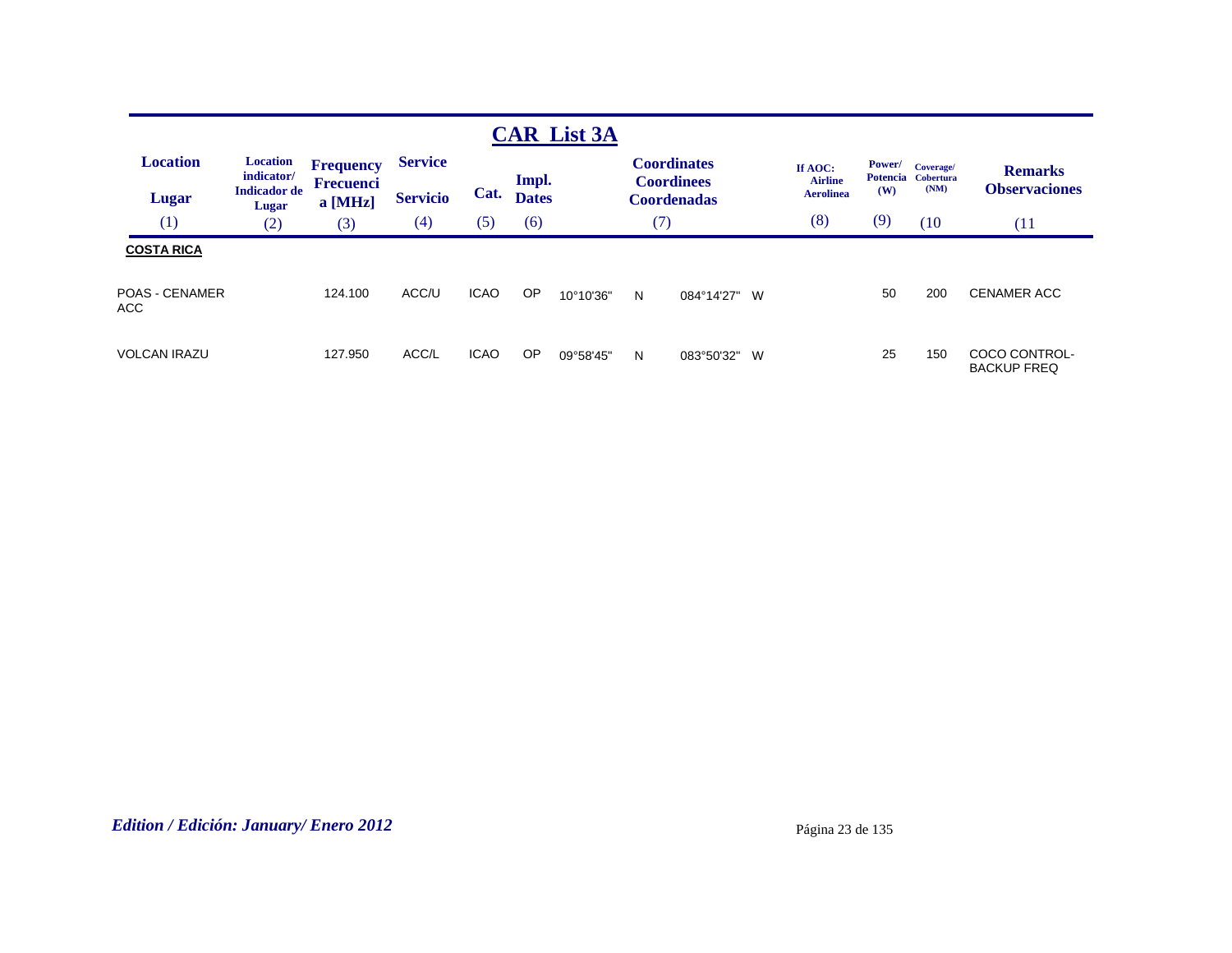|                                 |                                                      |                                                 |                                   |             |                       | <b>CAR List 3A</b> |     |                                                               |                                               |                                  |                                       |                                        |
|---------------------------------|------------------------------------------------------|-------------------------------------------------|-----------------------------------|-------------|-----------------------|--------------------|-----|---------------------------------------------------------------|-----------------------------------------------|----------------------------------|---------------------------------------|----------------------------------------|
| <b>Location</b><br><b>Lugar</b> | <b>Location</b><br>indicator/<br><b>Indicador</b> de | <b>Frequency</b><br><b>Frecuenci</b><br>a [MHz] | <b>Service</b><br><b>Servicio</b> | Cat.        | Impl.<br><b>Dates</b> |                    |     | <b>Coordinates</b><br><b>Coordinees</b><br><b>Coordenadas</b> | If AOC:<br><b>Airline</b><br><b>Aerolinea</b> | Power/<br><b>Potencia</b><br>(W) | Coverage/<br><b>Cobertura</b><br>(NM) | <b>Remarks</b><br><b>Observaciones</b> |
| (1)                             | <b>Lugar</b><br>(2)                                  | (3)                                             | (4)                               | (5)         | (6)                   |                    | (7) |                                                               | (8)                                           | (9)                              | (10)                                  | (11)                                   |
| <b>CUBA</b>                     |                                                      |                                                 |                                   |             |                       |                    |     |                                                               |                                               |                                  |                                       |                                        |
| BARACOA/<br>Gustavo Rizo        | <b>MUBA</b>                                          | 122.500                                         | <b>TWR</b>                        | <b>NAT</b>  | OP                    | 20°21'27"          | N   | 074°30'13" W                                                  |                                               | 25                               | 25                                    |                                        |
| BAYAMO/Carlos M.<br>de Cespedes | <b>MUBY</b>                                          | 123.600                                         | <b>TWR</b>                        | <b>NAT</b>  | <b>OP</b>             | 20°23'37"          | N   | 076°37'19" W                                                  |                                               | 25                               | 25                                    |                                        |
|                                 | <b>MUBY</b>                                          | 129.700                                         | <b>AOC</b>                        | <b>NAT</b>  | <b>OP</b>             | 20°23'37"          | N   | 076°37'19" W                                                  | <b>ENSA</b>                                   | 25                               | 25                                    |                                        |
|                                 | <b>MUBY</b>                                          | 130.100                                         | <b>AOC</b>                        | <b>NAT</b>  | OP                    | 20°23'37"          | N   | 076°37'19" W                                                  | <b>ENSA</b>                                   | 25                               | 25                                    |                                        |
| CAMAGUEY/I.<br>Agramonte Intl.  | <b>MUCM</b>                                          | 118,500                                         | <b>TWR</b>                        | <b>ICAO</b> | OP                    | 21°25'14"          | N   | 077°50'51" W                                                  |                                               | 25                               | 25                                    |                                        |
|                                 | <b>MUCM</b>                                          | 121.300                                         | APP/L                             | <b>ICAO</b> | OP                    | 21°25'14"          | N   | 077°50'51" W                                                  |                                               | 25                               | 75                                    |                                        |
|                                 | <b>MUCM</b>                                          | 122.600                                         | <b>AOC</b>                        | <b>NAT</b>  | OP                    | 21°25'14"          | N   | 077°50'51" W                                                  | <b>ENSA</b>                                   | 25                               | 25                                    | <b>ESCUELA PILOTOS</b><br><b>ENSA</b>  |
|                                 | <b>MUCM</b>                                          | 125.000                                         | <b>AOC</b>                        | <b>NAT</b>  | OP                    | 21°25'14"          | N   | 077°50'51" W                                                  |                                               | 25                               | 25                                    | PROYECTO LLUVIA<br><b>PROVOCADA</b>    |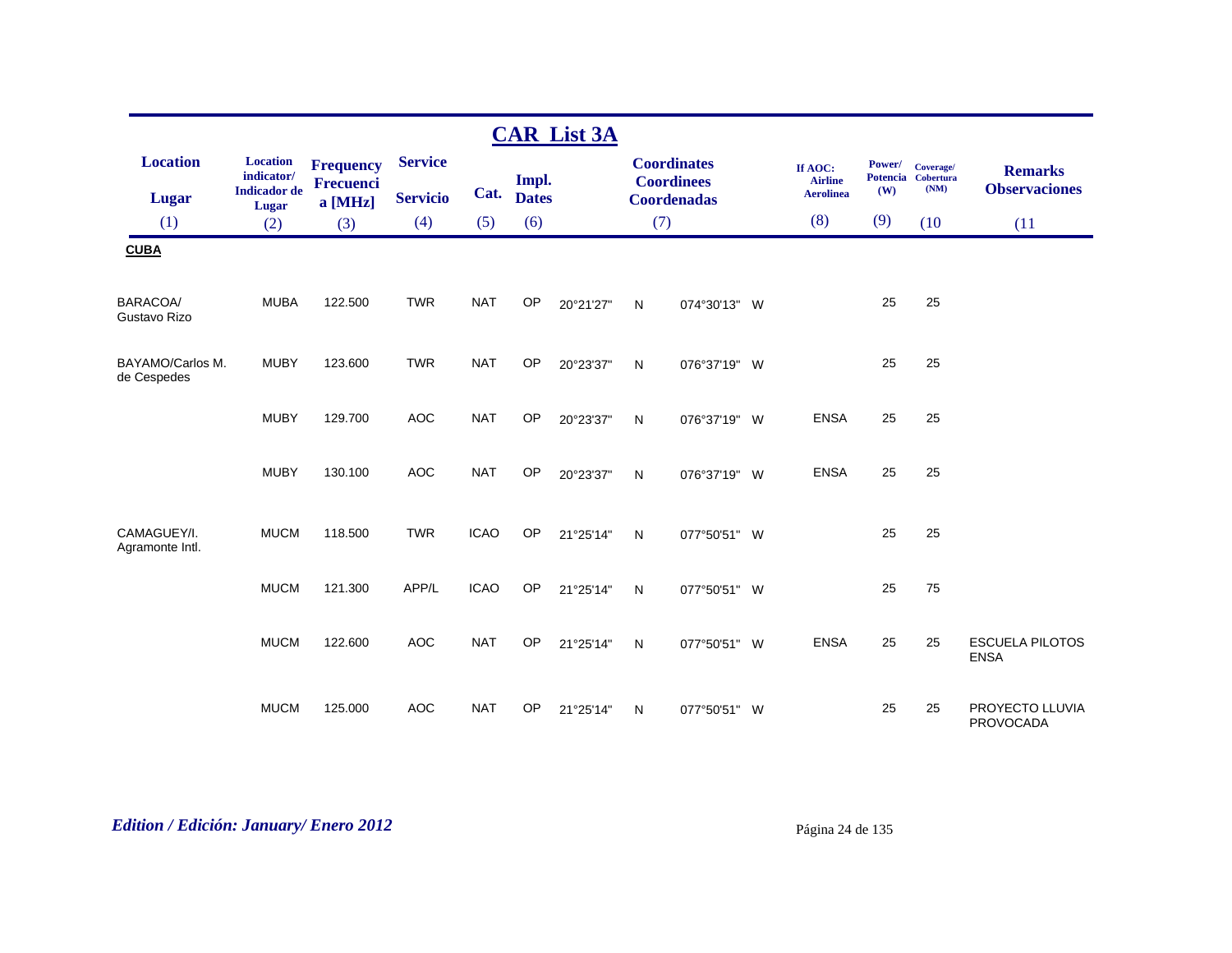|                                             |                                                      |                                      |                 |             |              | <b>CAR List 3A</b> |              |                                         |                           |               |                                         |                                        |
|---------------------------------------------|------------------------------------------------------|--------------------------------------|-----------------|-------------|--------------|--------------------|--------------|-----------------------------------------|---------------------------|---------------|-----------------------------------------|----------------------------------------|
| <b>Location</b>                             | <b>Location</b><br>indicator/<br><b>Indicador</b> de | <b>Frequency</b><br><b>Frecuenci</b> | <b>Service</b>  |             | Impl.        |                    |              | <b>Coordinates</b><br><b>Coordinees</b> | If AOC:<br><b>Airline</b> | Power/<br>(W) | Coverage/<br>Potencia Cobertura<br>(NM) | <b>Remarks</b><br><b>Observaciones</b> |
| <b>Lugar</b>                                | Lugar                                                | a [MHz]                              | <b>Servicio</b> | Cat.        | <b>Dates</b> |                    |              | <b>Coordenadas</b>                      | <b>Aerolinea</b>          |               |                                         |                                        |
| (1)                                         | (2)                                                  | (3)                                  | (4)             | (5)         | (6)          |                    | (7)          |                                         | (8)                       | (9)           | (10)                                    | (11)                                   |
| <b>CUBA</b>                                 |                                                      |                                      |                 |             |              |                    |              |                                         |                           |               |                                         |                                        |
| CAMAGUEY/I.<br>Agramonte Intl.              | <b>MUCM</b>                                          | 126.900                              | GP              | <b>NAT</b>  | OP           | 21°25'14"          | N            | 077°50'51" W                            |                           | 10            | $10$                                    |                                        |
|                                             | <b>MUCM</b>                                          | 128.800                              | <b>AOC</b>      | <b>NAT</b>  | OP           | 21°25'14"          | N            | 077°50'51" W                            |                           | 25            | 25                                      | PROYECTO LLUVIA<br><b>PROVOCADA</b>    |
|                                             | <b>MUCM</b>                                          | 129.700                              | <b>AOC</b>      | <b>NAT</b>  | OP           | 21°25'14"          | N            | 077°50'51" W                            | <b>ENSA</b>               | 25            | 25                                      |                                        |
| CAYO<br>COCO/Jardines del<br>Rey            | <b>MUCC</b>                                          | 118.800                              | TWR/APP         | <b>ICAO</b> | OP           | 22°27'40"          | $\mathsf{N}$ | 078°19'42" W                            |                           | 25            | 25                                      |                                        |
| CAYO LARGO DEL<br>SUR/V. Acuña Intl.        | <b>MUCL</b>                                          | 118.500                              | <b>TWR</b>      | <b>ICAO</b> | OP           | 21°36'58"          | N            | 081°32'44" W                            |                           | 25            | 25                                      |                                        |
|                                             | <b>MUCL</b>                                          | 120.100                              | APP/L           | <b>ICAO</b> | OP           | 21°36'58"          | $\mathsf{N}$ | 081°32'44" W                            |                           | 25            | 75                                      |                                        |
| <b>CAYO LAS</b><br><b>BRUJAS/Las Brujas</b> | <b>MUBR</b>                                          | 122.400                              | <b>AFIS</b>     | <b>NAT</b>  | OP           | 22°37'00"          | N            | 079°08'00" W                            |                           | 25            | 50                                      |                                        |
|                                             | <b>MUBR</b>                                          | 130.100                              | <b>AOC</b>      | <b>NAT</b>  | OP           | 22°37'00"          | $\mathsf{N}$ | 079°08'00" W                            | <b>ENSA</b>               | 25            | 25                                      |                                        |

# *Edition / Edición: January/ Enero 2012* Página 25 de 135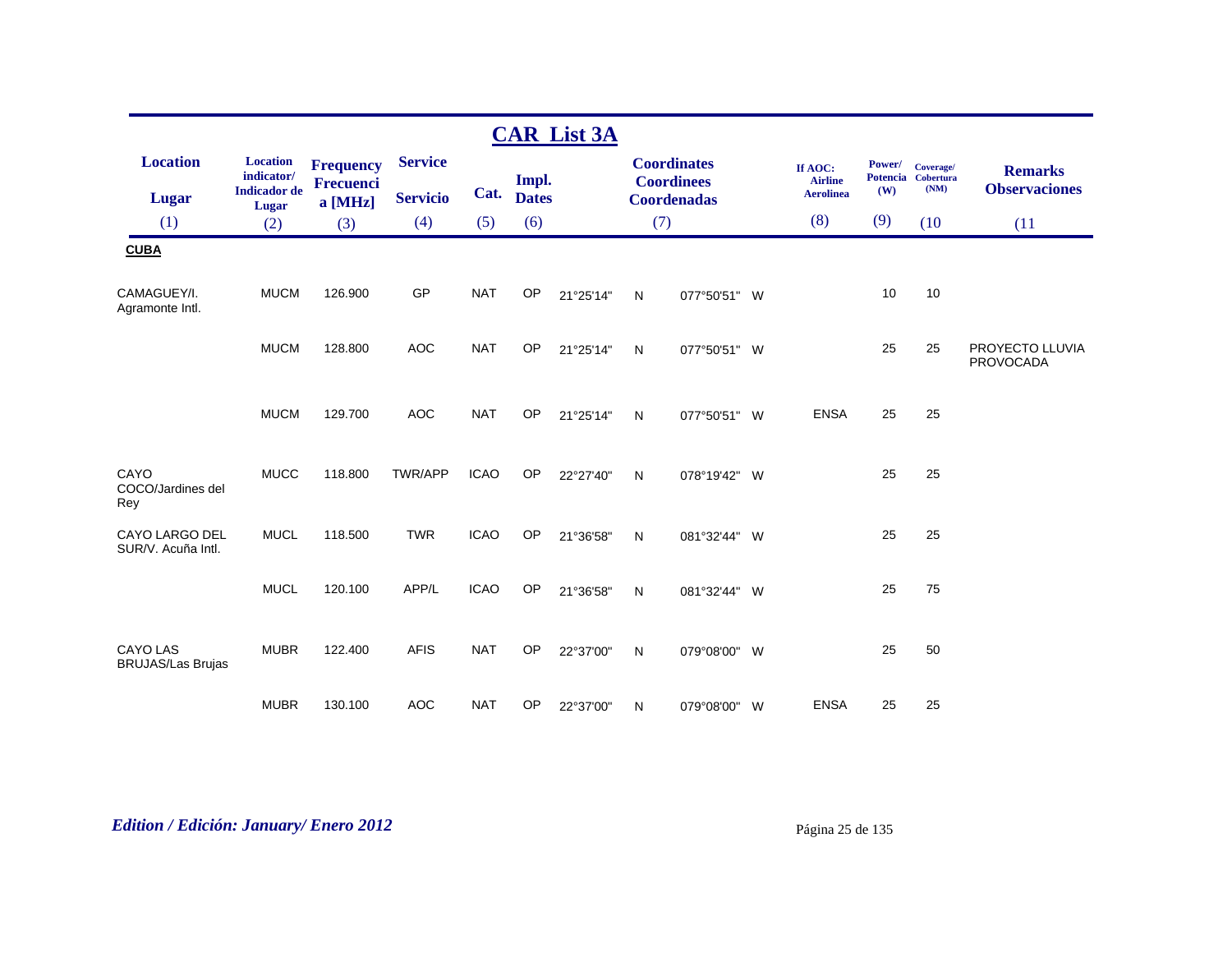|                                   |                               |                                      |                 |             |              | <b>CAR List 3A</b> |              |                                         |                           |        |                                 |                      |
|-----------------------------------|-------------------------------|--------------------------------------|-----------------|-------------|--------------|--------------------|--------------|-----------------------------------------|---------------------------|--------|---------------------------------|----------------------|
| <b>Location</b>                   | <b>Location</b><br>indicator/ | <b>Frequency</b><br><b>Frecuenci</b> | <b>Service</b>  |             | Impl.        |                    |              | <b>Coordinates</b><br><b>Coordinees</b> | If AOC:<br><b>Airline</b> | Power/ | Coverage/<br>Potencia Cobertura | <b>Remarks</b>       |
| <b>Lugar</b>                      | <b>Indicador</b> de<br>Lugar  | $a$ [MHz]                            | <b>Servicio</b> | Cat.        | <b>Dates</b> |                    |              | <b>Coordenadas</b>                      | <b>Aerolinea</b>          | (W)    | (NM)                            | <b>Observaciones</b> |
| (1)                               | (2)                           | (3)                                  | (4)             | (5)         | (6)          |                    | (7)          |                                         | (8)                       | (9)    | (10)                            | (11)                 |
| <b>CUBA</b>                       |                               |                                      |                 |             |              |                    |              |                                         |                           |        |                                 |                      |
| CIEGO DE<br>AVILA/Máximo<br>Gómez | <b>MUCA</b>                   | 123.600                              | <b>TWR</b>      | <b>NAT</b>  | OP           | 22°01'37"          | $\mathsf{N}$ | 078°47'23" W                            |                           | 25     | 25                              |                      |
| CIENFUEGOS/Jaim<br>e Gonzalez     | <b>MUCF</b>                   | 118.900                              | <b>TWR</b>      | <b>NAT</b>  | OP           | 22°09'02"          | $\mathsf{N}$ | 080°24'39" W                            |                           | 25     | 25                              |                      |
| <b>COLON</b>                      | <b>MUCO</b>                   | 129.700                              | <b>AOC</b>      | <b>NAT</b>  | OP           | 22°42'40"          | ${\sf N}$    | 080°53'44" W                            | <b>ENSA</b>               | 25     | 25                              |                      |
| GUANTÁNAMO/Mari<br>ana Grajales   | <b>MUGT</b>                   | 122.600                              | <b>TWR</b>      | <b>NAT</b>  | OP           | 19°54'23"          | $\mathsf{N}$ | 075°12'25" W                            |                           | 25     | 25                              |                      |
| <b>HABANA ACC</b>                 | <b>MUHA</b>                   | 120.250                              | ACC/U           | <b>ICAO</b> | OP           | 22°59'40"          | $\mathsf{N}$ | 082°23'47" W                            |                           | 25     | 200                             |                      |
|                                   | <b>MUHA</b>                   | 123.700                              | ACC/U           | <b>ICAO</b> | OP           | 22°59'40"          | N            | 082°23'47" W                            |                           | 25     | 200                             |                      |
|                                   | <b>MUHA</b>                   | 124.100                              | GP              | <b>NAT</b>  | OP           | 22°59'40"          | ${\sf N}$    | 082°23'47" W                            |                           | 10     | 10                              | SAR purposes         |
|                                   | <b>MUHA</b>                   | 124.550                              | ACC/U           | <b>ICAO</b> | OP           | 22°59'40"          | $\mathsf{N}$ | 082°23'47" W                            |                           | 25     | 200                             |                      |
|                                   | <b>MUHA</b>                   | 125.550                              | ACC/L           | <b>ICAO</b> | OP           | 22°59'40"          | $\mathsf{N}$ | 082°23'47" W                            |                           | 25     | 150                             |                      |

# *Edition / Edición: January/ Enero 2012* Página 26 de 135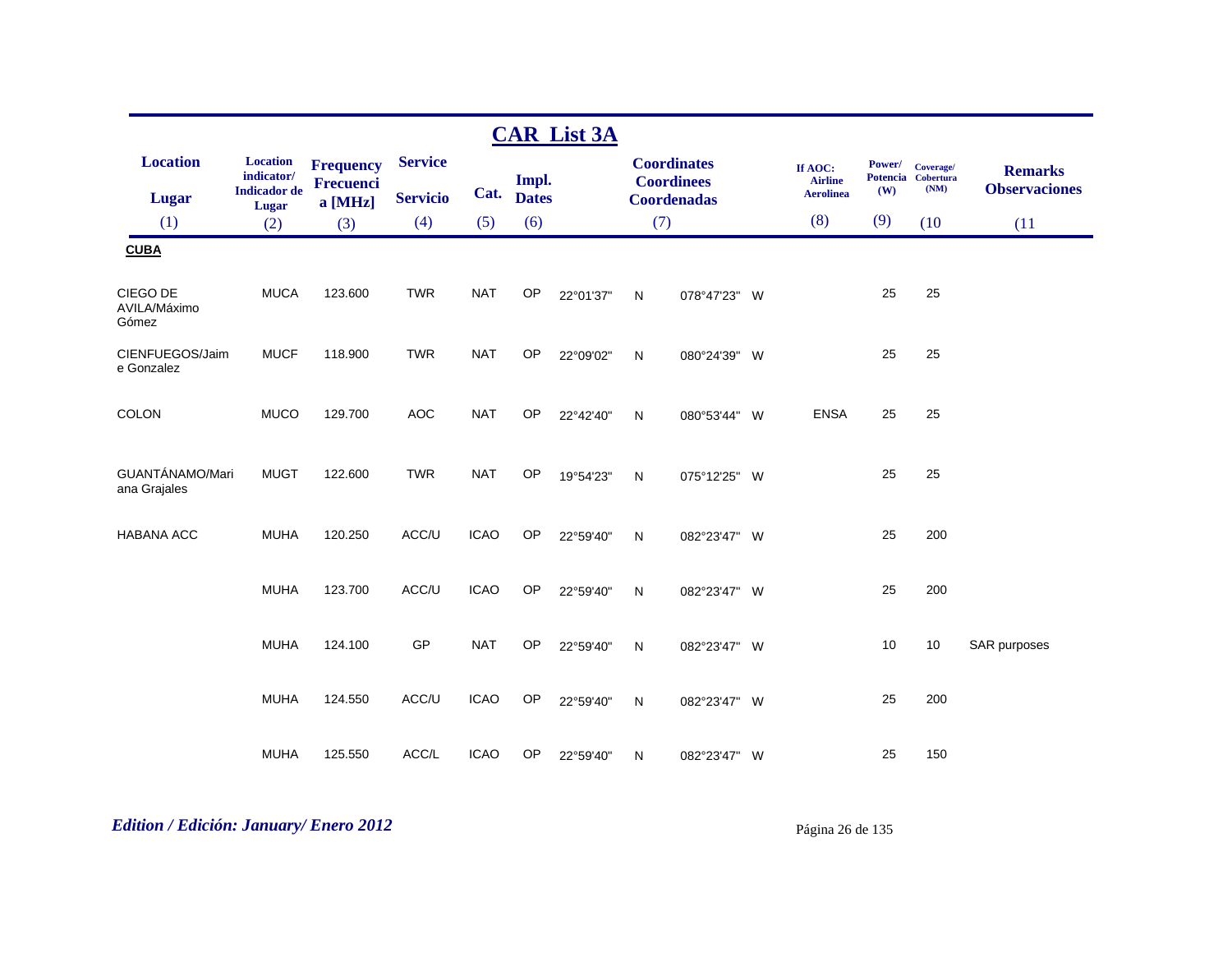|                   |                                                      |                               |                 |             |              | <b>CAR List 3A</b> |              |                                         |                           |               |                                         |                                        |
|-------------------|------------------------------------------------------|-------------------------------|-----------------|-------------|--------------|--------------------|--------------|-----------------------------------------|---------------------------|---------------|-----------------------------------------|----------------------------------------|
| <b>Location</b>   | <b>Location</b><br>indicator/<br><b>Indicador</b> de | <b>Frequency</b><br>Frecuenci | <b>Service</b>  |             | Impl.        |                    |              | <b>Coordinates</b><br><b>Coordinees</b> | If AOC:<br><b>Airline</b> | Power/<br>(W) | Coverage/<br>Potencia Cobertura<br>(NM) | <b>Remarks</b><br><b>Observaciones</b> |
| Lugar             | Lugar                                                | a [MHz]                       | <b>Servicio</b> | Cat.        | <b>Dates</b> |                    |              | <b>Coordenadas</b>                      | <b>Aerolinea</b>          |               |                                         |                                        |
| (1)               | (2)                                                  | (3)                           | (4)             | (5)         | (6)          |                    | (7)          |                                         | (8)                       | (9)           | (10)                                    | (11)                                   |
| <b>CUBA</b>       |                                                      |                               |                 |             |              |                    |              |                                         |                           |               |                                         |                                        |
| <b>HABANA ACC</b> | <b>MUHA</b>                                          | 126.000                       | GP              | <b>NAT</b>  | OP           | 22°59'40"          | N            | 082°23'47" W                            |                           | 25            | 25                                      |                                        |
|                   | <b>MUHA</b>                                          | 126.100                       | GP              | <b>NAT</b>  | OP           | 22°59'40"          | N            | 082°23'47" W                            |                           | 25            | 25                                      |                                        |
|                   | <b>MUHA</b>                                          | 126.900                       | GP              | <b>ICAO</b> | OP           | 22°59'40"          | $\mathsf{N}$ | 082°23'47" W                            |                           | 25            | 25                                      |                                        |
|                   | <b>MUHA</b>                                          | 128.700                       | ACC/U           | <b>ICAO</b> | OP           | 22°59'40"          | N            | 082°23'47" W                            |                           | 25            | 200                                     |                                        |
|                   | <b>MUHA</b>                                          | 128.800                       | ACC/U           | <b>ICAO</b> | OP           | 22°59'40"          | $\mathsf{N}$ | 082°23'47" W                            |                           | 25            | 200                                     |                                        |
|                   | <b>MUHA</b>                                          | 133.100                       | ACC/L           | <b>ICAO</b> |              | 22°59'40"          | N            | 082°23'47" W                            |                           | 25            | 150                                     |                                        |
|                   | <b>MUHA</b>                                          | 133.350                       | GP              | <b>ICAO</b> |              | 22°59'40"          | N            | 082°23'47" W                            |                           | 10            | 25                                      |                                        |
|                   | <b>MUHA</b>                                          | 133.700                       | ACC/APP         | <b>ICAO</b> | OP           | 22°59'40"          | $\mathsf{N}$ | 082°23'47" W                            |                           | 25            | 200                                     |                                        |
|                   | <b>MUHA</b>                                          | 134.700                       | ACC/U           | <b>NAT</b>  | <b>OP</b>    | 22°59'40"          | N            | 082°23'47" W                            |                           | 25            | 200                                     | <b>Sector Oriental</b>                 |

# *Edition / Edición: January/ Enero 2012* Página 27 de 135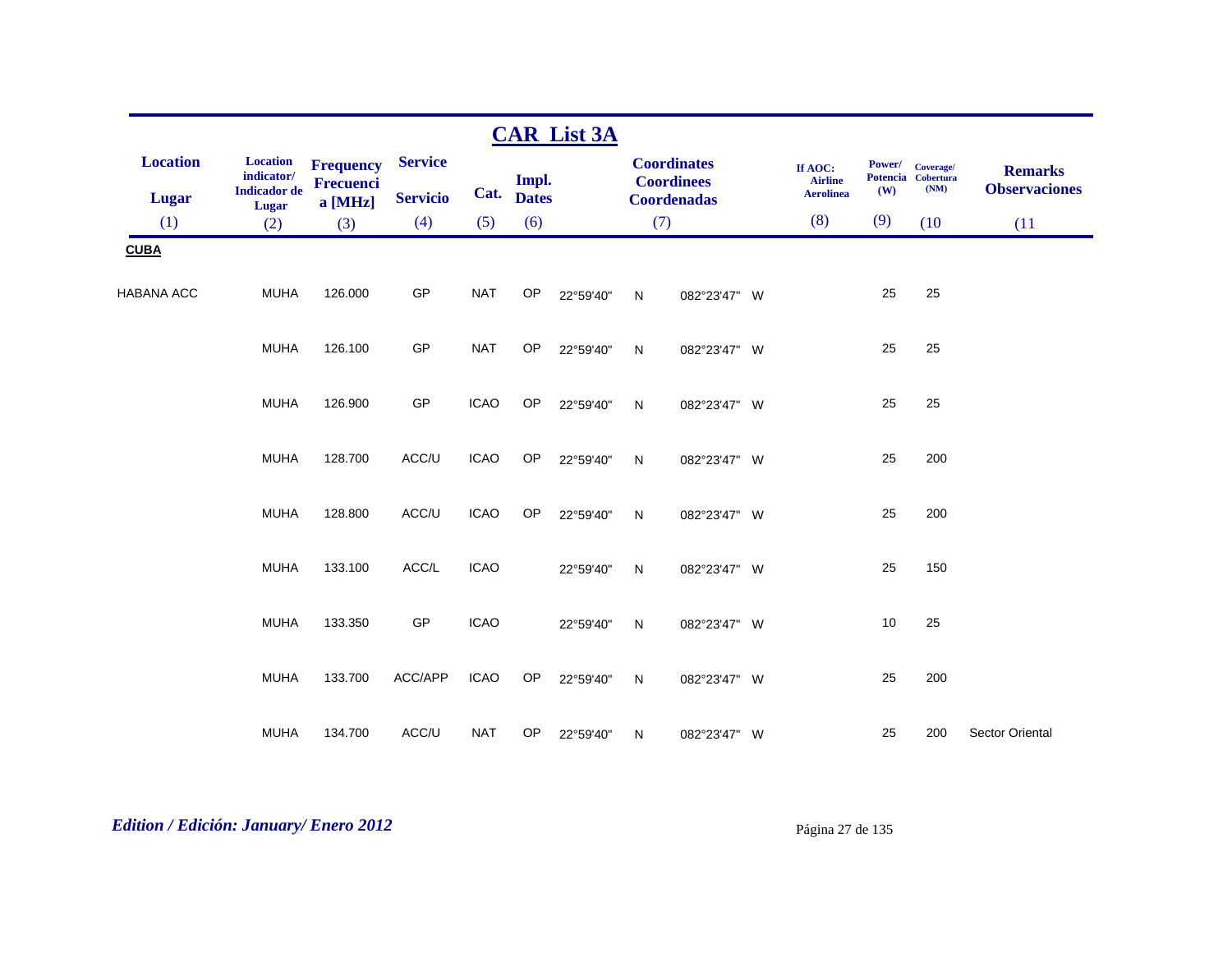|                            |                               |                                      |                 |             |              | <b>CAR List 3A</b> |              |                                         |                           |        |                                 |                          |
|----------------------------|-------------------------------|--------------------------------------|-----------------|-------------|--------------|--------------------|--------------|-----------------------------------------|---------------------------|--------|---------------------------------|--------------------------|
| <b>Location</b>            | <b>Location</b><br>indicator/ | <b>Frequency</b><br><b>Frecuenci</b> | <b>Service</b>  |             | Impl.        |                    |              | <b>Coordinates</b><br><b>Coordinees</b> | If AOC:<br><b>Airline</b> | Power/ | Coverage/<br>Potencia Cobertura | <b>Remarks</b>           |
| <b>Lugar</b>               | <b>Indicador</b> de<br>Lugar  | a [MHz]                              | <b>Servicio</b> | Cat.        | <b>Dates</b> |                    |              | Coordenadas                             | <b>Aerolinea</b>          | (W)    | (NM)                            | <b>Observaciones</b>     |
| (1)                        | (2)                           | (3)                                  | (4)             | (5)         | (6)          |                    | (7)          |                                         | (8)                       | (9)    | (10)                            | (11)                     |
| <b>CUBA</b>                |                               |                                      |                 |             |              |                    |              |                                         |                           |        |                                 |                          |
| <b>HABANA ACC</b>          | <b>MUHA</b>                   | 135.100                              | ACC/U           | <b>ICAO</b> | OP           | 22°59'40"          | N            | 082°23'47" W                            |                           | 25     | 200                             |                          |
|                            | <b>MUHA</b>                   | 135.900                              | ACC/U           | <b>NAT</b>  | OP           | 22°59'40"          | N            | 082°23'47" W                            |                           | 25     | 200                             | <b>Sector Occidental</b> |
| HABANA/José Martí<br>Intl. | <b>MUHA</b>                   | 118.100                              | TWR/SMC         | <b>ICAO</b> | OP           | 22°59'40"          | N            | 082°23'47" W                            |                           | 25     | 25                              |                          |
|                            | <b>MUHA</b>                   | 119.350                              | APP/SR/L        | <b>ICAO</b> | OP           | 22°59'40"          | N            | 082°23'47" W                            |                           | 25     | 75                              |                          |
|                            | <b>MUHA</b>                   | 120.300                              | APP/SR/I        | <b>ICAO</b> | OP           | 22°59'40"          | $\mathsf{N}$ | 082°23'47" W                            |                           | 25     | 75                              |                          |
|                            | <b>MUHA</b>                   | 121.900                              | <b>SMC</b>      | <b>ICAO</b> | OP           | 22°59'40"          | N            | 082°23'47" W                            |                           | 25     | 10                              |                          |
|                            | <b>MUHA</b>                   | 130.450                              | AOC             | <b>NAT</b>  |              | 22°59'40"          | N            | 082°23'47" W                            |                           | 25     | 25                              |                          |
|                            | <b>MUHA</b>                   | 130.650                              | AOC             | <b>NAT</b>  |              | 22°59'40"          | N            | 082°23'47" W                            |                           | 25     | 25                              |                          |
|                            | <b>MUHA</b>                   | 130.800                              | <b>AOC</b>      | <b>NAT</b>  | <b>OP</b>    | 22°59'40"          | N            | 082°23'47" W                            | AEROCARIBB 25<br>EAN      |        | 25                              |                          |

# *Edition / Edición: January/ Enero 2012* Página 28 de 135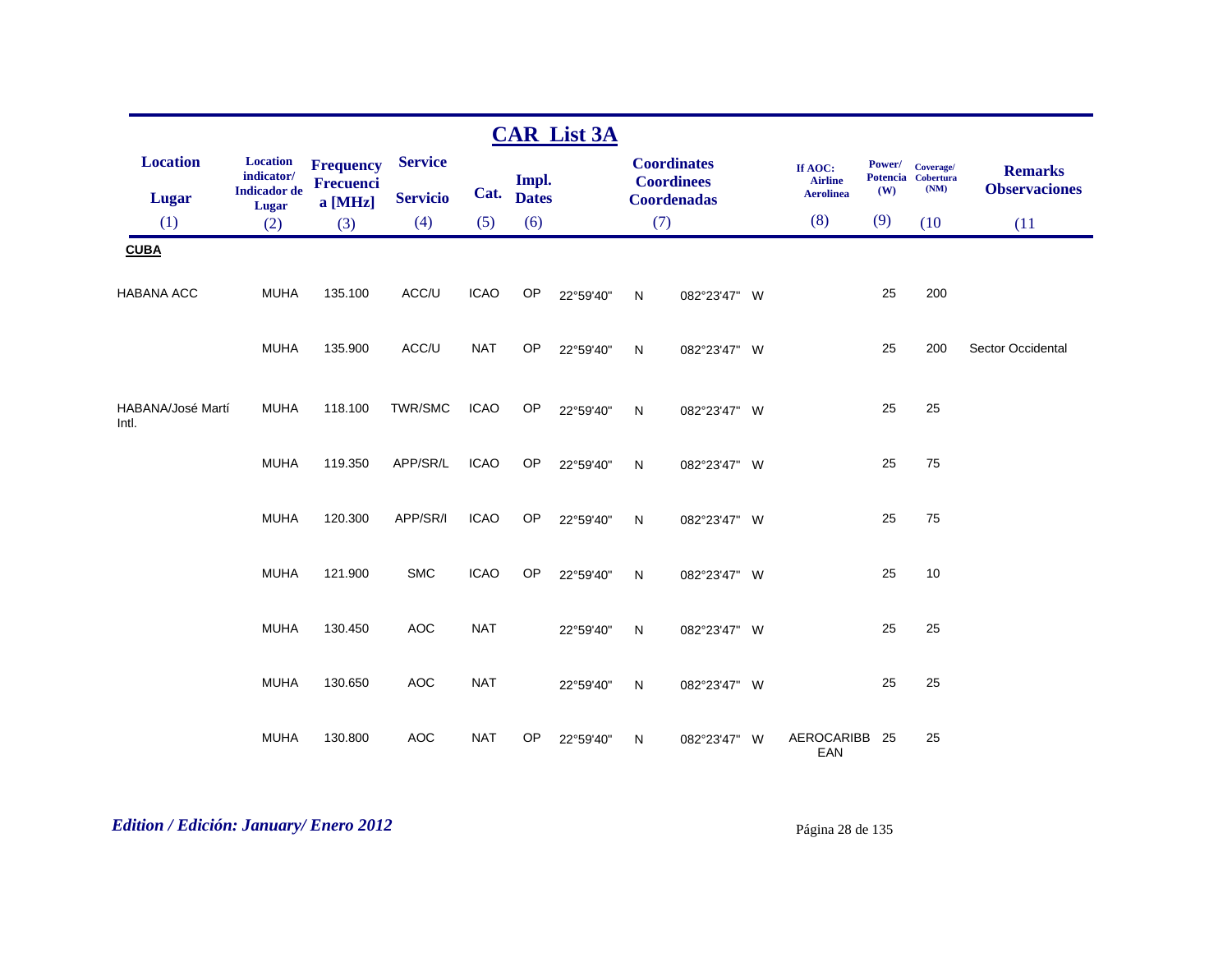|                                 |                                                      |                                      |                                   |             |                       | <b>CAR List 3A</b> |              |                                                               |                                               |               |                                         |                                        |
|---------------------------------|------------------------------------------------------|--------------------------------------|-----------------------------------|-------------|-----------------------|--------------------|--------------|---------------------------------------------------------------|-----------------------------------------------|---------------|-----------------------------------------|----------------------------------------|
| <b>Location</b><br><b>Lugar</b> | <b>Location</b><br>indicator/<br><b>Indicador</b> de | <b>Frequency</b><br><b>Frecuenci</b> | <b>Service</b><br><b>Servicio</b> | Cat.        | Impl.<br><b>Dates</b> |                    |              | <b>Coordinates</b><br><b>Coordinees</b><br><b>Coordenadas</b> | If AOC:<br><b>Airline</b><br><b>Aerolinea</b> | Power/<br>(W) | Coverage/<br>Potencia Cobertura<br>(NM) | <b>Remarks</b><br><b>Observaciones</b> |
| (1)                             | Lugar<br>(2)                                         | a [MHz]<br>(3)                       | (4)                               | (5)         | (6)                   |                    | (7)          |                                                               | (8)                                           | (9)           | (10)                                    | (11)                                   |
| <b>CUBA</b>                     |                                                      |                                      |                                   |             |                       |                    |              |                                                               |                                               |               |                                         |                                        |
| HABANA/José Martí<br>Intl.      | <b>MUHA</b>                                          | 131.700                              | <b>AOC</b>                        | <b>NAT</b>  | OP                    | 22°59'40"          | $\mathsf{N}$ | 082°23'47" W                                                  | <b>CUBANA DE</b><br><b>AVIACION</b>           | 25            | 25                                      |                                        |
|                                 | <b>MUHA</b>                                          | 131.725                              | <b>AOC</b>                        | <b>NAT</b>  | OP                    | 22°59'40"          | N            | 082°23'47" W                                                  | SITA/AIRCOM 25                                |               | 25                                      |                                        |
|                                 | <b>MUHA</b>                                          | 131.850                              | <b>AOC</b>                        | <b>NAT</b>  |                       | 22°59'40"          | ${\sf N}$    | 082°23'47" W                                                  |                                               | 25            | 25                                      |                                        |
|                                 | <b>MUHA</b>                                          | 131.975                              | <b>AOC</b>                        | <b>NAT</b>  | OP                    | 22°58'40"          | N            | 082°25'36" W                                                  | Deportes<br>aéreos                            | 25            | 25                                      | National wide<br>coverage - Cuba       |
|                                 | <b>MUHA</b>                                          | 132.500                              | <b>ATIS</b>                       | <b>ICAO</b> | OP                    | 22°59'40"          | N            | 082°23'47" W                                                  |                                               | 25            | 50                                      |                                        |
| HABANA/Playa<br>Baracoa         | <b>MUPB</b>                                          | 128.800                              | <b>TWR</b>                        | <b>NAT</b>  | OP                    | 23°01'58"          | N            | 082°34'46" W                                                  |                                               | 25            | 25                                      |                                        |
| HOLGUIN/Frank<br>País Intl.     | <b>MUHG</b>                                          | 118.000                              | <b>TWR</b>                        | <b>ICAO</b> | <b>OP</b>             | 20°47'08"          | N            | 076°18'54" W                                                  |                                               | 25            | 25                                      |                                        |
|                                 | <b>MUHG</b>                                          | 119.100                              | APP/L                             | <b>ICAO</b> | OP                    | 20°47'08"          | N            | 076°18'54" W                                                  |                                               | 25            | 75                                      |                                        |

# *Edition / Edición: January/ Enero 2012* Página 29 de 135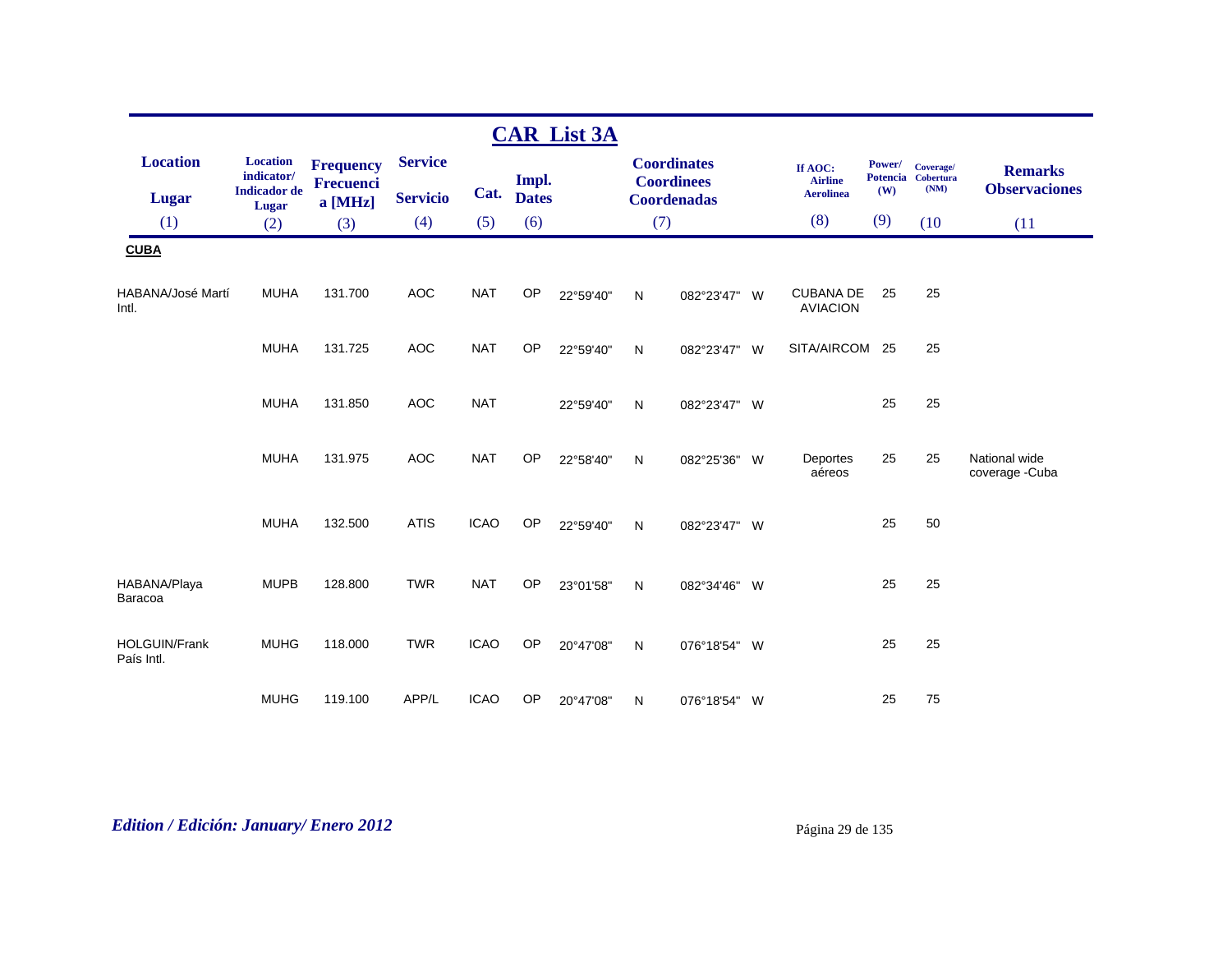|                                            |                                                      |                               |                 |            |              | <b>CAR List 3A</b> |              |                                         |     |                           |               |                                         |                                        |
|--------------------------------------------|------------------------------------------------------|-------------------------------|-----------------|------------|--------------|--------------------|--------------|-----------------------------------------|-----|---------------------------|---------------|-----------------------------------------|----------------------------------------|
| <b>Location</b>                            | <b>Location</b><br>indicator/<br><b>Indicador</b> de | <b>Frequency</b><br>Frecuenci | <b>Service</b>  | Cat.       | Impl.        |                    |              | <b>Coordinates</b><br><b>Coordinees</b> |     | If AOC:<br><b>Airline</b> | Power/<br>(W) | Coverage/<br>Potencia Cobertura<br>(NM) | <b>Remarks</b><br><b>Observaciones</b> |
| <b>Lugar</b>                               | <b>Lugar</b>                                         | a [MHz]                       | <b>Servicio</b> |            | <b>Dates</b> |                    |              | <b>Coordenadas</b>                      |     | <b>Aerolinea</b>          |               |                                         |                                        |
| (1)                                        | (2)                                                  | (3)                           | (4)             | (5)        | (6)          |                    |              | (7)                                     |     | (8)                       | (9)           | (10)                                    | (11)                                   |
| <b>CUBA</b>                                |                                                      |                               |                 |            |              |                    |              |                                         |     |                           |               |                                         |                                        |
| <b>HOLGUIN/Frank</b><br>País Intl.         | <b>MUHG</b>                                          | 125.000                       | <b>AOC</b>      | <b>NAT</b> | <b>OP</b>    | 20°47'08"          | N            | 076°18'54" W                            |     |                           | 25            | 25                                      | PROYECTO LLUVIA<br>PROVOCADA           |
|                                            | <b>MUHG</b>                                          | 126.900                       | <b>GP</b>       | <b>NAT</b> | <b>OP</b>    | 20°47'08"          | $\mathsf{N}$ | 076°18'54" W                            |     |                           | 25            | 25                                      |                                        |
|                                            | <b>MUHG</b>                                          | 128.800                       | <b>AOC</b>      | <b>NAT</b> | OP           | 20°47'08"          | ${\sf N}$    | 076°18'54" W                            |     |                           | 25            | 25                                      | PROYECTO LLUVIA<br><b>PROVOCADA</b>    |
|                                            | <b>MUHG</b>                                          | 131.975                       | <b>AOC</b>      | <b>NAT</b> | OP           | 20°47'08"          | $\mathsf{N}$ | 076°18'54" W                            |     | Deportes<br>aéreos        | 25            | 25                                      | National wide<br>coverage -Cuba        |
| HOLGUIN-<br>GUARDALAVACA/G<br>uardalavaca  | <b>MUGV</b>                                          | 126,000                       | <b>GP</b>       | <b>NAT</b> | <b>OP</b>    | 21°06'45"          | N            | 075°49'22" W                            |     |                           | 25            | 25                                      |                                        |
| <b>ISLA DE LA</b><br>JUVENTUD/Siguane<br>a | <b>MUSN</b>                                          | 118.300                       | GP              | <b>NAT</b> | OP           | 21°38'33"          | N            | 082°57'18" W                            |     |                           | 25            | 25                                      |                                        |
|                                            | <b>MUSN</b>                                          | 130.100                       | <b>AOC</b>      | <b>NAT</b> | <b>OP</b>    | 21°38'33"          | $\mathsf{N}$ | 082°57'18"                              | - W | <b>ENSA</b>               | 25            | 25                                      |                                        |
| LAS<br><b>TUNAS/Hermanos</b><br>Ameijeiras | <b>MUVT</b>                                          | 122.500                       | <b>TWR</b>      | <b>NAT</b> | <b>OP</b>    | 20°59'19"          | $\mathsf{N}$ | 076°56'17" W                            |     |                           | 25            | 25                                      |                                        |

# *Edition / Edición: January/ Enero 2012* Página 30 de 135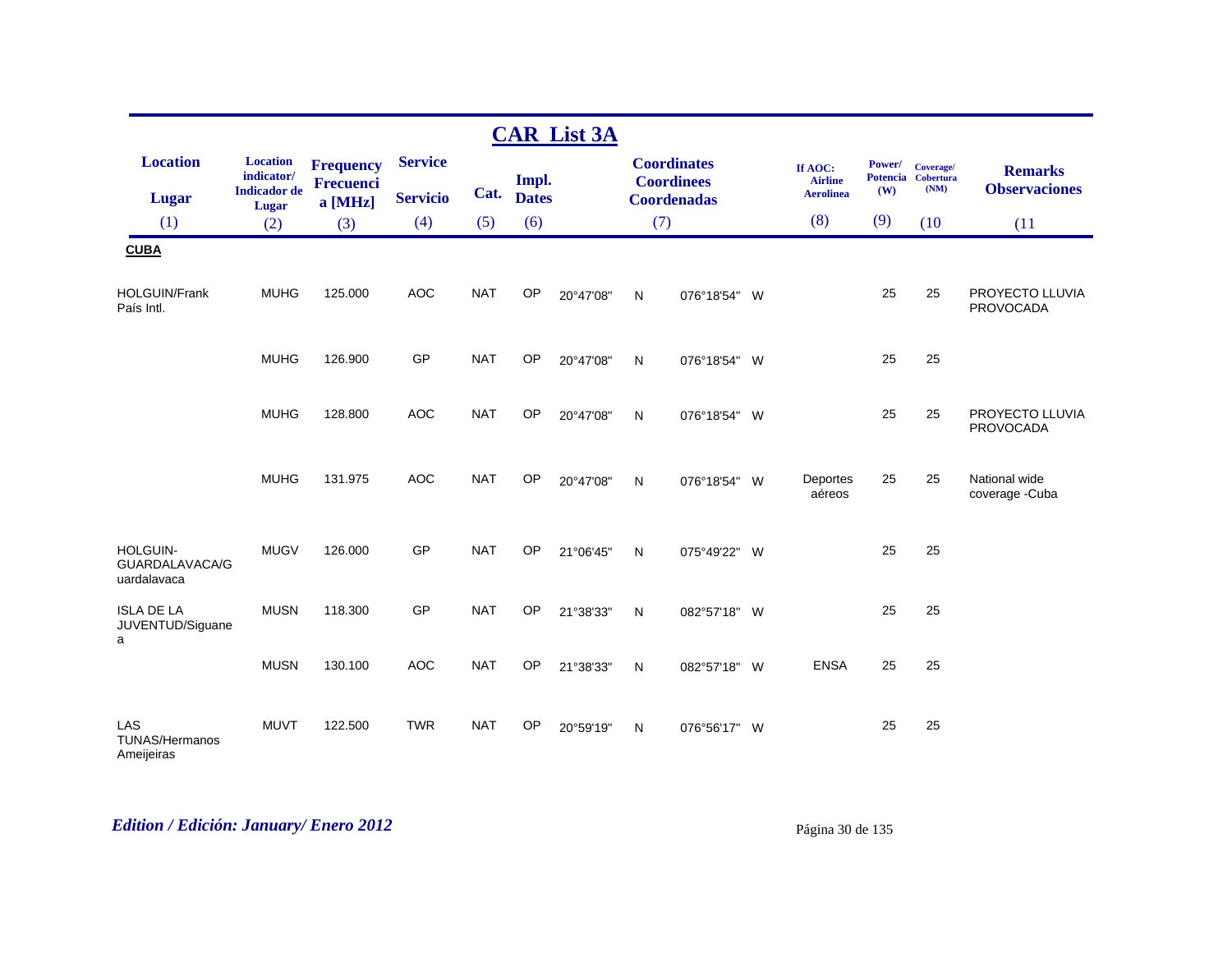|                                          |                                                      |                                                 |                                   |            |                       | <b>CAR List 3A</b> |     |                                                               |   |                                               |               |                                         |                                        |
|------------------------------------------|------------------------------------------------------|-------------------------------------------------|-----------------------------------|------------|-----------------------|--------------------|-----|---------------------------------------------------------------|---|-----------------------------------------------|---------------|-----------------------------------------|----------------------------------------|
| <b>Location</b><br><b>Lugar</b>          | <b>Location</b><br>indicator/<br><b>Indicador</b> de | <b>Frequency</b><br><b>Frecuenci</b><br>a [MHz] | <b>Service</b><br><b>Servicio</b> | Cat.       | Impl.<br><b>Dates</b> |                    |     | <b>Coordinates</b><br><b>Coordinees</b><br><b>Coordenadas</b> |   | If AOC:<br><b>Airline</b><br><b>Aerolinea</b> | Power/<br>(W) | Coverage/<br>Potencia Cobertura<br>(NM) | <b>Remarks</b><br><b>Observaciones</b> |
| (1)                                      | Lugar<br>(2)                                         | (3)                                             | (4)                               | (5)        | (6)                   |                    | (7) |                                                               |   | (8)                                           | (9)           | (10)                                    | (11)                                   |
| <b>CUBA</b>                              |                                                      |                                                 |                                   |            |                       |                    |     |                                                               |   |                                               |               |                                         |                                        |
| MAISÍ                                    | <b>MUMA</b>                                          | 130.100                                         | <b>AOC</b>                        | <b>NAT</b> | OP                    | 20°15'00"          | N   | 074°09'00" W                                                  |   | <b>ENSA</b>                                   | 25            | 25                                      |                                        |
| MANZANILLO/Sierra<br>Maestra             | <b>MUMZ</b>                                          | 118.300                                         | <b>TWR</b>                        | <b>NAT</b> | OP                    | 20°17'20"          | N   | 077°05'12" W                                                  |   |                                               | 25            | 25                                      |                                        |
| <b>MOA/Orestes Acosta</b>                | <b>MUMO</b>                                          | 123.400                                         | <b>TWR</b>                        | <b>NAT</b> | OP                    | 20°38'57"          | N   | 074°55'46" W                                                  |   |                                               | 25            | 25                                      |                                        |
| <b>NICARO</b>                            | <b>MUNC</b>                                          | 130.100                                         | <b>AOC</b>                        | <b>NAT</b> | <b>OP</b>             | 20°41'17"          | N   | 075°31'49" W                                                  |   | <b>ENSA</b>                                   | 25            | 25                                      |                                        |
| <b>NUEVA</b><br>GERONA/Rafael<br>Cabrera | <b>MUNG</b>                                          | 118.300                                         | <b>TWR</b>                        | <b>NAT</b> | <b>OP</b>             | 21°50'19"          | N   | 082°46'54" W                                                  |   |                                               | 25            | 25                                      |                                        |
| PINAR DEL RIO/La<br>Coloma               | <b>MULM</b>                                          | 125.000                                         | <b>AFIS</b>                       | <b>NAT</b> | OP                    | 22°20'11"          | N   | 083°38'32" W                                                  |   |                                               | 25            | 50                                      |                                        |
| <b>PINAR DEL</b><br>RIO/Los Palacios     | <b>MUPS</b>                                          | 129.700                                         | <b>AOC</b>                        | <b>NAT</b> | <b>OP</b>             | 22°34'58"          | N   | 083°13'46"                                                    | W | <b>ENSA</b>                                   | 25            | 25                                      |                                        |
| <b>SANCTI SPIRITUS</b>                   | <b>MUSS</b>                                          | 122.600                                         | <b>AOC</b>                        | <b>NAT</b> | OP                    | 21°58'12"          | N   | 079°26'43" W                                                  |   | <b>ENSA</b>                                   | 25            | 25                                      |                                        |

# *Edition / Edición: January/ Enero 2012* Página 31 de 135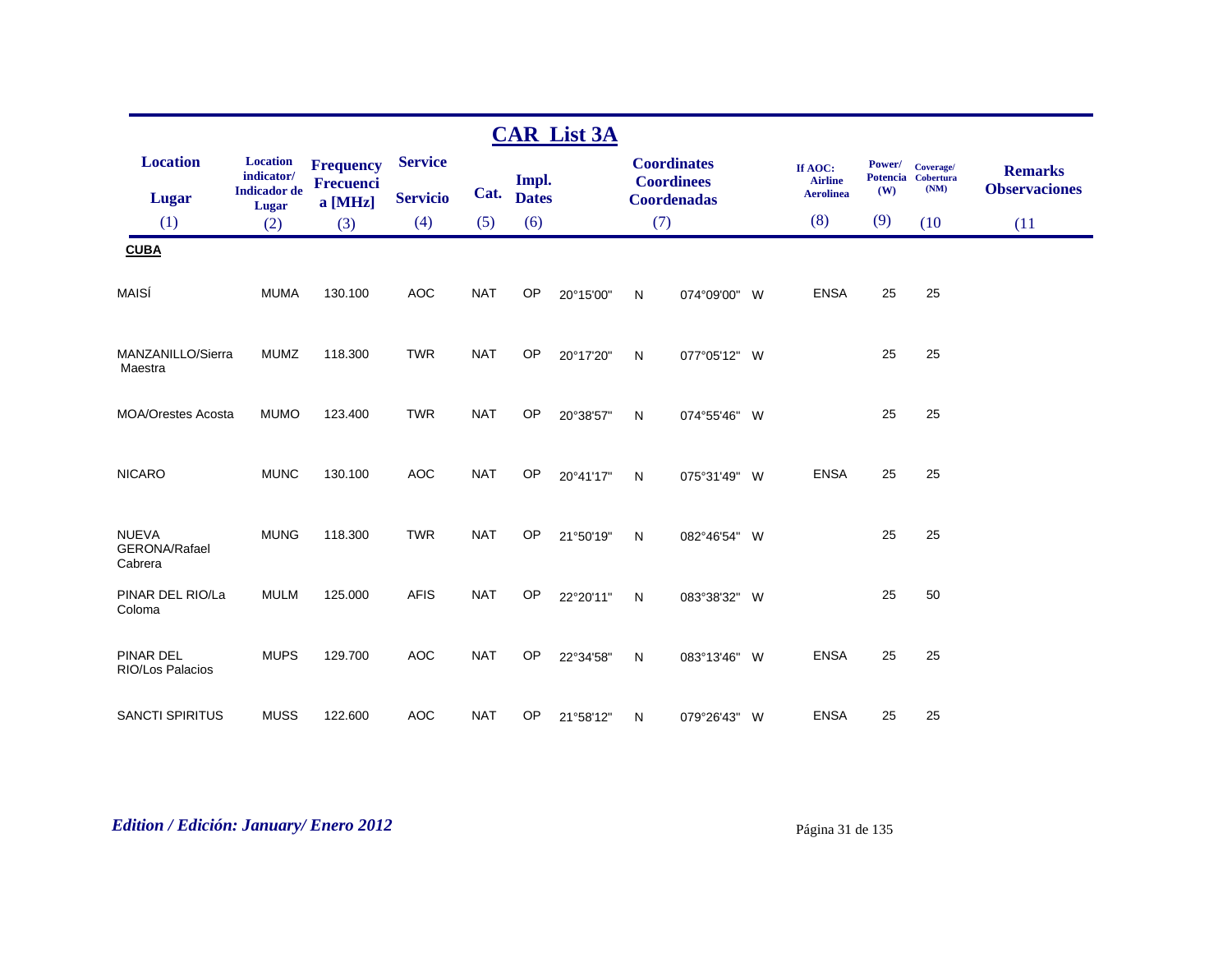|                                            |                               |                               |                 |             |              | <b>CAR List 3A</b> |     |                                         |                           |               |                                 |                      |
|--------------------------------------------|-------------------------------|-------------------------------|-----------------|-------------|--------------|--------------------|-----|-----------------------------------------|---------------------------|---------------|---------------------------------|----------------------|
| <b>Location</b>                            | <b>Location</b><br>indicator/ | <b>Frequency</b><br>Frecuenci | <b>Service</b>  |             | Impl.        |                    |     | <b>Coordinates</b><br><b>Coordinees</b> | If AOC:<br><b>Airline</b> | <b>Power/</b> | Coverage/<br>Potencia Cobertura | <b>Remarks</b>       |
| Lugar                                      | <b>Indicador</b> de<br>Lugar  | a [MHz]                       | <b>Servicio</b> | Cat.        | <b>Dates</b> |                    |     | <b>Coordenadas</b>                      | <b>Aerolinea</b>          | (W)           | (NM)                            | <b>Observaciones</b> |
| (1)                                        | (2)                           | (3)                           | (4)             | (5)         | (6)          |                    | (7) |                                         | (8)                       | (9)           | (10)                            | (11)                 |
| <b>CUBA</b>                                |                               |                               |                 |             |              |                    |     |                                         |                           |               |                                 |                      |
| <b>SANCTI SPIRITUS</b>                     | <b>MUSS</b>                   | 130.100                       | <b>AOC</b>      | <b>NAT</b>  | OP           | 21°58'12"          | N   | 079°26'43" W                            | <b>ENSA</b>               | 25            | 25                              |                      |
| <b>SANTA</b><br>CLARA/Abel<br>Santamaria   | <b>MUSC</b>                   | 118.100                       | <b>TWR</b>      | <b>NAT</b>  | OP           | 22°29'22"          | N   | 079°56'34" W                            |                           | 25            | 25                              |                      |
| <b>SANTA FE</b>                            | <b>MUSF</b>                   | 129.700                       | <b>AOC</b>      | <b>NAT</b>  | OP           | 23°04'20"          | N   | 082°30'30" W                            | <b>ENSA</b>               | 25            | 25                              |                      |
| <b>SANTA</b><br>LUCIA/Joaquin de<br>Aguero | <b>MUSL</b>                   | 129.700                       | GP              | <b>NAT</b>  | OP           | 21°30'34"          | N   | 077°01'13" W                            |                           | 25            | 25                              |                      |
| SANTIAGO DE<br>CUBA/A. Maceo Intl.         | <b>MUCU</b>                   | 118.100                       | <b>TWR</b>      | <b>ICAO</b> | OP           | 19°58'11"          | N   | 075°50'07" W                            |                           | 25            | 25                              |                      |
|                                            | <b>MUCU</b>                   | 119.400                       | APP/U           | <b>ICAO</b> | OP           | 19°58'11"          | N   | 075°50'07" W                            |                           | 25            | 150                             |                      |
|                                            | <b>MUCU</b>                   | 119.650                       | APP/L           | <b>ICAO</b> |              | 19°58'11"          | N   | 075°50'07" W                            |                           | 25            | 150                             | <b>PLANNED</b>       |
|                                            | <b>MUCU</b>                   | 121.900                       | <b>SMC</b>      | <b>ICAO</b> |              | 19°58'11"          | N   | 075°50'07" W                            |                           | 10            | 10                              | <b>PLANNED</b>       |
|                                            | <b>MUCU</b>                   | 126.900                       | GP              | <b>NAT</b>  | OP           | 19°58'11"          | N   | 075°50'07" W                            |                           | 25            | 25                              |                      |

# *Edition / Edición: January/ Enero 2012* Página 32 de 135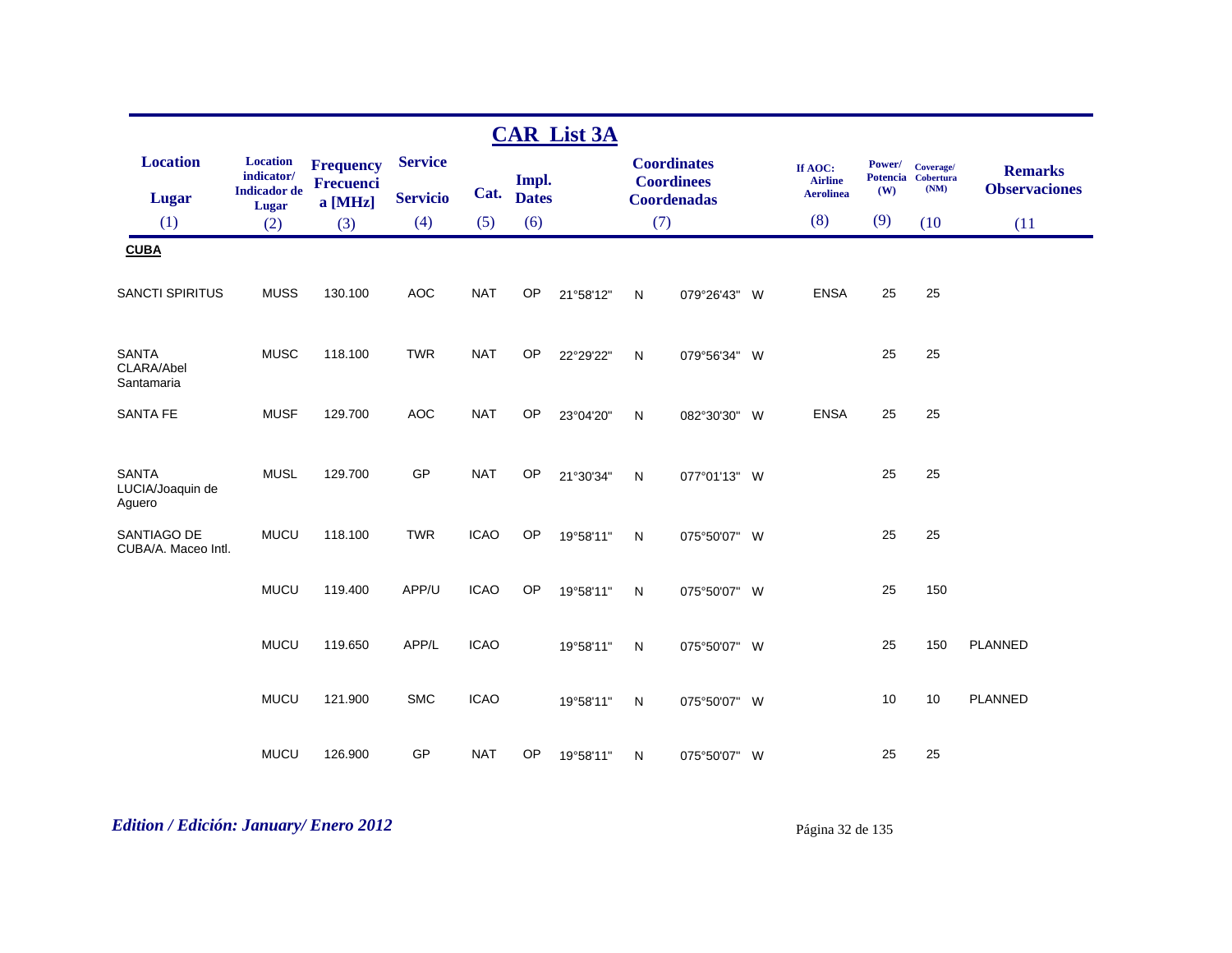|                                 |                                                      |                               |                                   |             |                       | <b>CAR List 3A</b> |              |                                                               |          |                                               |                                  |                                |                                        |
|---------------------------------|------------------------------------------------------|-------------------------------|-----------------------------------|-------------|-----------------------|--------------------|--------------|---------------------------------------------------------------|----------|-----------------------------------------------|----------------------------------|--------------------------------|----------------------------------------|
| <b>Location</b><br><b>Lugar</b> | <b>Location</b><br>indicator/<br><b>Indicador</b> de | <b>Frequency</b><br>Frecuenci | <b>Service</b><br><b>Servicio</b> | Cat.        | Impl.<br><b>Dates</b> |                    |              | <b>Coordinates</b><br><b>Coordinees</b><br><b>Coordenadas</b> |          | If AOC:<br><b>Airline</b><br><b>Aerolinea</b> | Power/<br><b>Potencia</b><br>(W) | Coverage/<br>Cobertura<br>(NM) | <b>Remarks</b><br><b>Observaciones</b> |
| (1)                             | <b>Lugar</b><br>(2)                                  | a [MHz]<br>(3)                | (4)                               | (5)         | (6)                   |                    | (7)          |                                                               |          | (8)                                           | (9)                              | (10)                           | (11)                                   |
| <b>CUBA</b>                     |                                                      |                               |                                   |             |                       |                    |              |                                                               |          |                                               |                                  |                                |                                        |
|                                 |                                                      |                               |                                   |             |                       |                    |              |                                                               |          |                                               |                                  |                                |                                        |
| <b>SCARABEO 9</b>               |                                                      | 130.650                       | AOC                               | <b>NAT</b>  | OP                    | 23°22'30"          | N            | 082°29'34"                                                    | <b>W</b> |                                               | 25                               | 25                             | Oil platform/ Model<br>DITEL FSG4      |
| TRINIDAD/Alberto<br>Delgado     | <b>MUTD</b>                                          | 122.500                       | <b>TWR</b>                        | <b>NAT</b>  | OP                    | 21°47'26"          | ${\sf N}$    | 079°59'28"                                                    | <b>W</b> |                                               | 25                               | 25                             |                                        |
| VARADERO/Juan<br>G. Gómez Intl. | <b>MUVR</b>                                          | 118.400                       | <b>TWR</b>                        | <b>ICAO</b> | OP                    | 23°02'04"          | ${\sf N}$    | 081°26'07" W                                                  |          |                                               | 25                               | 25                             |                                        |
|                                 | <b>MUVR</b>                                          | 119.600                       | APP/L                             | <b>ICAO</b> | OP                    | 23°02'04"          | N            | 081°26'07" W                                                  |          |                                               | 25                               | 75                             |                                        |
|                                 | <b>MUVR</b>                                          | 121.900                       | <b>SMC</b>                        | <b>ICAO</b> |                       | 23°02'04"          | N            | 081°26'07" W                                                  |          |                                               | 10                               | 10                             | <b>PLANNED</b>                         |
|                                 | <b>MUVR</b>                                          | 126.900                       | GP                                | <b>NAT</b>  | <b>OP</b>             | 23°02'04"          | N            | 081°26'07" W                                                  |          |                                               | 25                               | 25                             |                                        |
|                                 | <b>MUVR</b>                                          | 131.975                       | <b>AOC</b>                        | <b>NAT</b>  | OP                    | 23°02'04"          | N            | 081°26'00"                                                    | W        | Deportes<br>aéreos                            | 50                               | 100                            | National wide<br>coverage -Cuba        |
| VARADERO/Kawam<br>a             | <b>MUKW</b>                                          | 130.100                       | <b>AOC</b>                        | <b>NAT</b>  | OP                    | 23°07'22"          | $\mathsf{N}$ | 081°18'13"                                                    | W        | <b>ENSA</b>                                   | 50                               | 100                            |                                        |

# *Edition / Edición: January/ Enero 2012* Página 33 de 135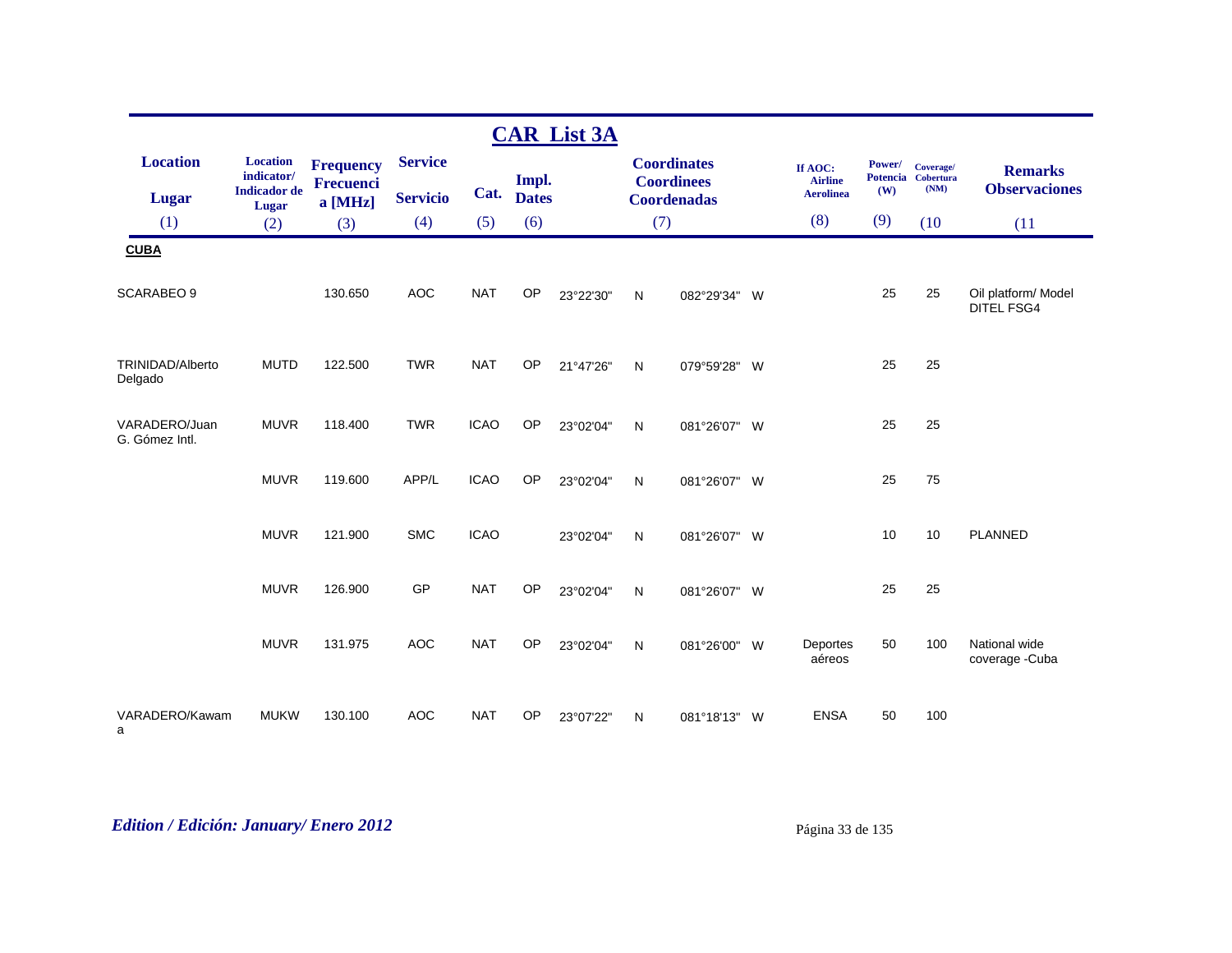|                                      |                                                               |                                            |                                   |             |                       | <b>CAR List 3A</b> |              |                                                               |                                               |               |                                         |                                        |
|--------------------------------------|---------------------------------------------------------------|--------------------------------------------|-----------------------------------|-------------|-----------------------|--------------------|--------------|---------------------------------------------------------------|-----------------------------------------------|---------------|-----------------------------------------|----------------------------------------|
| <b>Location</b><br><b>Lugar</b>      | <b>Location</b><br>indicator/<br><b>Indicador</b> de<br>Lugar | <b>Frequency</b><br>Frecuenci<br>$a$ [MHz] | <b>Service</b><br><b>Servicio</b> | Cat.        | Impl.<br><b>Dates</b> |                    |              | <b>Coordinates</b><br><b>Coordinees</b><br><b>Coordenadas</b> | If AOC:<br><b>Airline</b><br><b>Aerolinea</b> | Power/<br>(W) | Coverage/<br>Potencia Cobertura<br>(NM) | <b>Remarks</b><br><b>Observaciones</b> |
| (1)                                  | (2)                                                           | (3)                                        | (4)                               | (5)         | (6)                   |                    | (7)          |                                                               | (8)                                           | (9)           | (10)                                    | (11)                                   |
| <b>CURACAO</b>                       |                                                               |                                            |                                   |             |                       |                    |              |                                                               |                                               |               |                                         |                                        |
| <b>CURACAO ACC</b>                   | <b>TNCF</b>                                                   | 124.100                                    | ACC/U                             | <b>ICAO</b> | OP                    | 12°11'15"          | N            | 068°58'00" W                                                  |                                               | 50            | 200                                     |                                        |
|                                      | <b>TNCF</b>                                                   | 124.700                                    | ACC/U                             | <b>ICAO</b> | OP                    | 12°11'15"          | $\mathsf{N}$ | 068°58'00" W                                                  |                                               | 50            | 200                                     |                                        |
|                                      | <b>TNCF</b>                                                   | 127.100                                    | ACC/U                             | <b>ICAO</b> | OP                    | 12°11'15"          | N            | 068°58'00" W                                                  |                                               | 50            | 200                                     | <b>RADAR</b>                           |
| WILLEMSTAD/Hato<br>Intl., Curacao I. | <b>TNCC</b>                                                   | 118.300                                    | <b>TWR</b>                        | <b>ICAO</b> | <b>OP</b>             | 12°11'05"          | N            | 068°57'22" W                                                  |                                               | 25            | 25                                      |                                        |
|                                      | <b>TNCC</b>                                                   | 119.600                                    | APP/L                             | <b>ICAO</b> | <b>OP</b>             | 12°11'05"          | N            | 068°57'22" W                                                  |                                               | 25            | 75                                      |                                        |
|                                      | <b>TNCC</b>                                                   | 119.800                                    | APP/L                             | <b>NAT</b>  | OP                    | 12°11'05"          | N            | 068°57'22" W                                                  |                                               | 25            | 75                                      |                                        |
|                                      | <b>TNCC</b>                                                   | 122.000                                    | <b>AOC</b>                        | <b>NAT</b>  | OP                    | 12°11'05"          | N            | 068°57'22" W                                                  | Aeroclub<br>Curacao                           | 25            | 25                                      |                                        |
|                                      | <b>TNCC</b>                                                   | 129.200                                    | <b>AOC</b>                        | <b>NAT</b>  | <b>OP</b>             | 12°11'05"          | N            | 068°57'22" W                                                  | American<br>Airlines                          | 25            | 25                                      |                                        |
|                                      | <b>TNCC</b>                                                   | 131.300                                    | <b>AOC</b>                        | <b>NAT</b>  | <b>OP</b>             | 12°11'05"          | N            | 068°57'22" W                                                  | Curacao Air<br>Terminal<br>Services           | 25            | 25                                      |                                        |

# *Edition / Edición: January/ Enero 2012* Página 34 de 135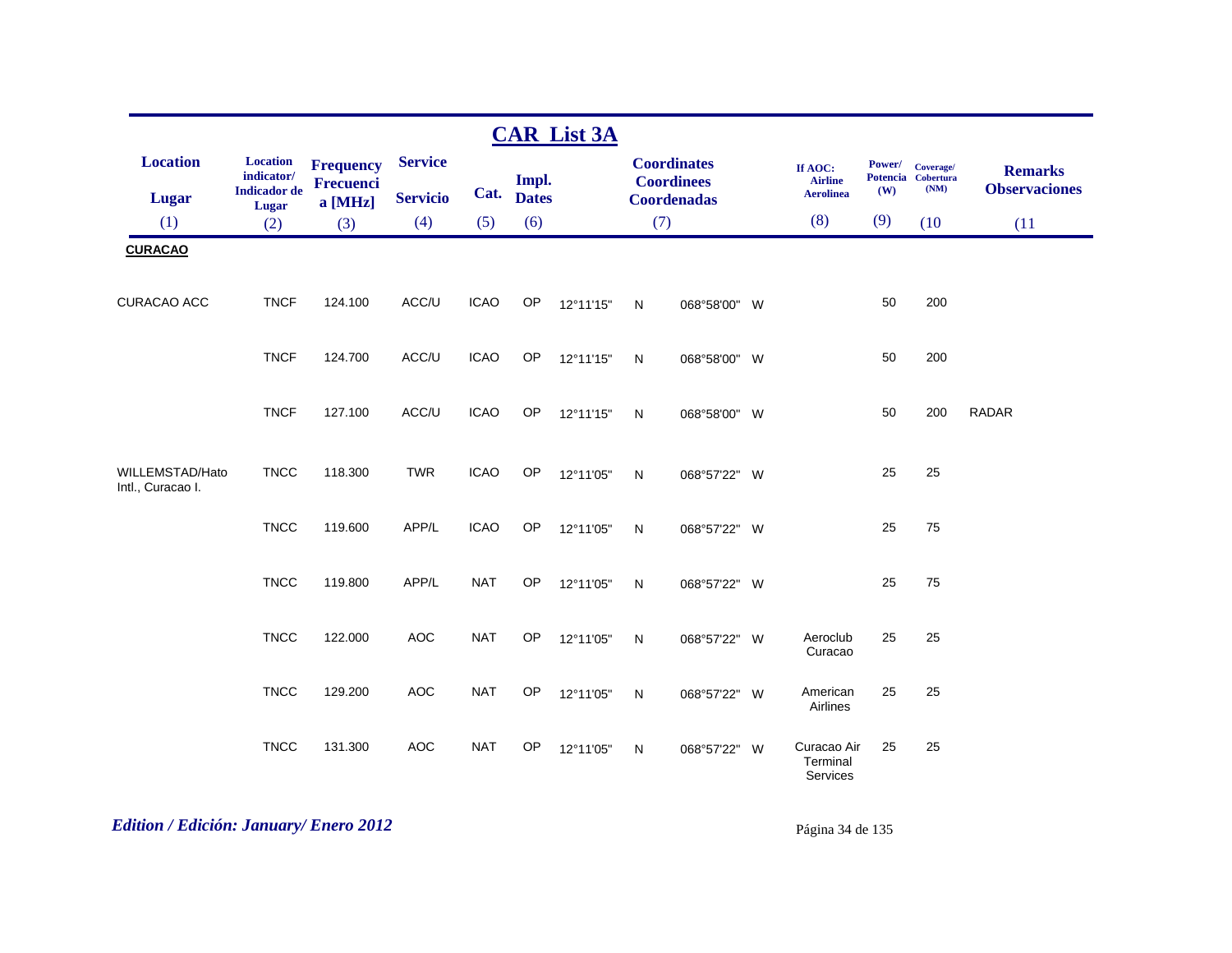|                                      |                                                               |                                          |                                   |            |                       | <b>CAR List 3A</b> |   |                                                               |                                               |               |                                         |                                        |
|--------------------------------------|---------------------------------------------------------------|------------------------------------------|-----------------------------------|------------|-----------------------|--------------------|---|---------------------------------------------------------------|-----------------------------------------------|---------------|-----------------------------------------|----------------------------------------|
| <b>Location</b><br>Lugar             | <b>Location</b><br>indicator/<br><b>Indicador</b> de<br>Lugar | <b>Frequency</b><br>Frecuenci<br>a [MHz] | <b>Service</b><br><b>Servicio</b> | Cat.       | Impl.<br><b>Dates</b> |                    |   | <b>Coordinates</b><br><b>Coordinees</b><br><b>Coordenadas</b> | If AOC:<br><b>Airline</b><br><b>Aerolinea</b> | Power/<br>(W) | Coverage/<br>Potencia Cobertura<br>(NM) | <b>Remarks</b><br><b>Observaciones</b> |
| (1)                                  | (2)                                                           | (3)                                      | $\left( 4\right)$                 | (5)        | (6)                   |                    |   | 7                                                             | (8)                                           | (9)           | (10)                                    | ′11                                    |
| <b>CURACAO</b>                       |                                                               |                                          |                                   |            |                       |                    |   |                                                               |                                               |               |                                         |                                        |
| WILLEMSTAD/Hato<br>Intl., Curacao I. | <b>TNCC</b>                                                   | 131.600                                  | <b>AOC</b>                        | <b>NAT</b> | <b>OP</b>             | 12°11'05"          | N | 068°57'22"<br>- W                                             | <b>ALM</b>                                    | 25            | 25                                      |                                        |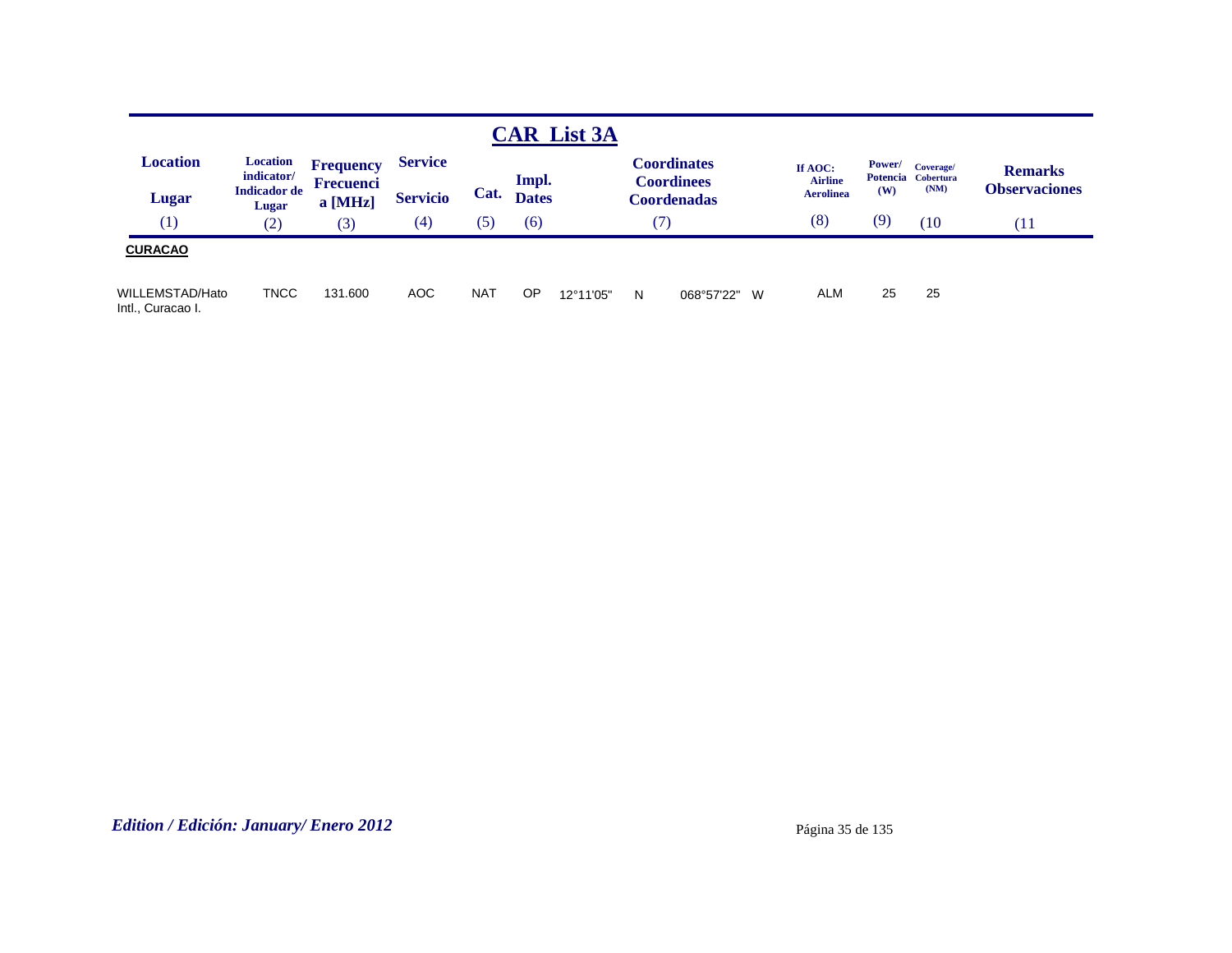|                                 |                                                      |                                                 |                                   |             |                       | <b>CAR List 3A</b> |     |                                                               |                                               |                                     |                   |                                        |
|---------------------------------|------------------------------------------------------|-------------------------------------------------|-----------------------------------|-------------|-----------------------|--------------------|-----|---------------------------------------------------------------|-----------------------------------------------|-------------------------------------|-------------------|----------------------------------------|
| <b>Location</b><br><b>Lugar</b> | <b>Location</b><br>indicator/<br><b>Indicador</b> de | <b>Frequency</b><br><b>Frecuenci</b><br>a [MHz] | <b>Service</b><br><b>Servicio</b> | Cat.        | Impl.<br><b>Dates</b> |                    |     | <b>Coordinates</b><br><b>Coordinees</b><br><b>Coordenadas</b> | If AOC:<br><b>Airline</b><br><b>Aerolinea</b> | Power/<br>Potencia Cobertura<br>(W) | Coverage/<br>(NM) | <b>Remarks</b><br><b>Observaciones</b> |
| (1)                             | <b>Lugar</b><br>(2)                                  | (3)                                             | (4)                               | (5)         | (6)                   |                    | (7) |                                                               | (8)                                           | (9)                                 | (10)              | (11)                                   |
| <b>DOMINICA</b>                 |                                                      |                                                 |                                   |             |                       |                    |     |                                                               |                                               |                                     |                   |                                        |
| MARIGOT/Melville<br>Hall Intl.  | <b>TDPD</b>                                          | 118.300                                         | <b>TWR</b>                        | <b>NAT</b>  | OP                    | 15°32'49"          | N   | 061°18'00" W                                                  |                                               | 25                                  | 25                |                                        |
|                                 | <b>TDPD</b>                                          | 118.900                                         | <b>TWR</b>                        | <b>ICAO</b> | <b>OP</b>             | 15°32'49"          | N   | 061°18'00" W                                                  |                                               | 25                                  | 25                |                                        |
|                                 | <b>TDPD</b>                                          | 121.900                                         | <b>SMC</b>                        | <b>NAT</b>  |                       | 15°32'49"          | N   | 061°18'00" W                                                  |                                               | 10                                  | 10                | PLANNED                                |
| ROSEAU/Canefield<br>Intl.       | <b>TDPR</b>                                          | 118.700                                         | <b>TWR</b>                        | <b>ICAO</b> |                       | 15°20'12"          | N   | 061°23'32" W                                                  |                                               | 25                                  | 25                |                                        |
|                                 | <b>TDPR</b>                                          | 121.900                                         | <b>SMC</b>                        | <b>NAT</b>  | <b>OP</b>             | 15°20'12"          | N   | 061°23'32" W                                                  |                                               | 10                                  | 10                |                                        |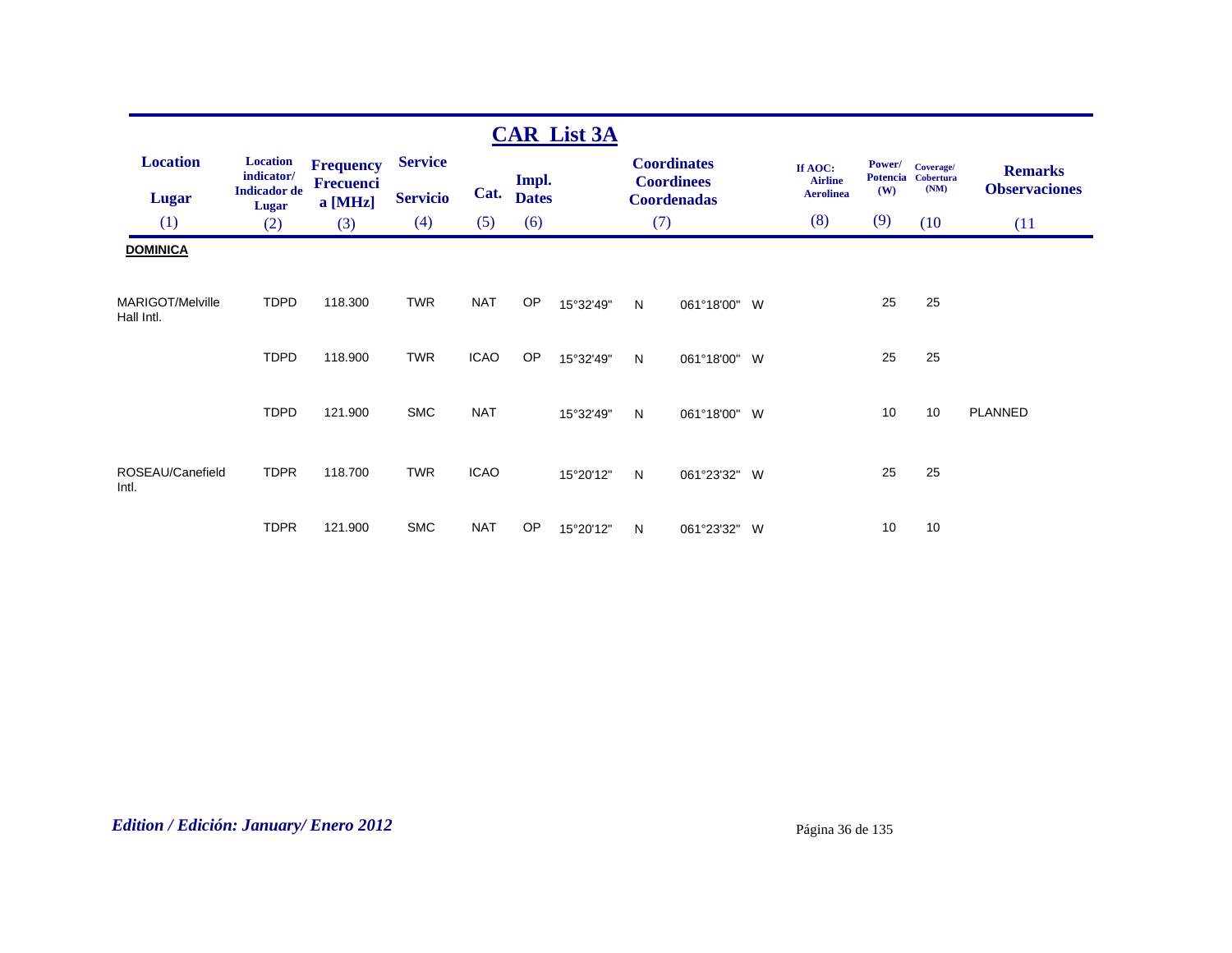|                                 |                                                      |                                      |                 |             |              | <b>CAR List 3A</b> |              |                                         |          |                                               |                                  |                                       |                                        |
|---------------------------------|------------------------------------------------------|--------------------------------------|-----------------|-------------|--------------|--------------------|--------------|-----------------------------------------|----------|-----------------------------------------------|----------------------------------|---------------------------------------|----------------------------------------|
| <b>Location</b>                 | <b>Location</b><br>indicator/<br><b>Indicador</b> de | <b>Frequency</b><br><b>Frecuenci</b> | <b>Service</b>  | Cat.        | Impl.        |                    |              | <b>Coordinates</b><br><b>Coordinees</b> |          | If AOC:<br><b>Airline</b><br><b>Aerolinea</b> | Power/<br><b>Potencia</b><br>(W) | Coverage/<br><b>Cobertura</b><br>(NM) | <b>Remarks</b><br><b>Observaciones</b> |
| <b>Lugar</b>                    | <b>Lugar</b>                                         | a [MHz]                              | <b>Servicio</b> |             | <b>Dates</b> |                    |              | <b>Coordenadas</b>                      |          |                                               |                                  |                                       |                                        |
| (1)                             | (2)                                                  | (3)                                  | (4)             | (5)         | (6)          |                    | (7)          |                                         |          | (8)                                           | (9)                              | (10)                                  | (11)                                   |
| <b>DOMINICAN REPUBLIC</b>       |                                                      |                                      |                 |             |              |                    |              |                                         |          |                                               |                                  |                                       |                                        |
| Aeropuertos no<br>controlados   |                                                      | 122.100                              | <b>FIS</b>      | <b>NAT</b>  | OP           | 18°25'47"          | N            | 069°40'08" W                            |          |                                               | 25                               | 50                                    | <b>UNICOM</b><br><b>FUMIGADORAS</b>    |
| BARAHONA/María<br>Montes Intl.  | <b>MDBH</b>                                          | 118.500                              | <b>TWR</b>      | <b>ICAO</b> | OP           | 18°14'57"          | $\mathsf{N}$ | 071°07'23" W                            |          |                                               | 25                               | 25                                    |                                        |
|                                 | <b>MDBH</b>                                          | 119.500                              | APP/L           | <b>NAT</b>  | OP           | 18°14'57"          | $\mathsf{N}$ | 071°07'23" W                            |          |                                               | 25                               | 25                                    |                                        |
|                                 | <b>MDBH</b>                                          | 121.800                              | <b>SMC</b>      | <b>NAT</b>  | <b>OP</b>    | 18°14'57"          | N            | 071°07'23" W                            |          |                                               | 10                               | 10                                    |                                        |
|                                 | <b>MDBH</b>                                          | 130.350                              | <b>AOC</b>      | <b>NAT</b>  | OP           | 18°14'57"          | $\mathsf{N}$ | 071°07'23" W                            |          | Lantur CxA                                    | 25                               | 25                                    |                                        |
| HIGÜERO/Dr.<br>Joaquín Balaguer | <b>MDJB</b>                                          | 118.900                              | <b>TWR</b>      | <b>NAT</b>  | OP           | 18°34'21"          | N            | 069°59'08" W                            |          |                                               | 25                               | 25                                    |                                        |
|                                 | <b>MDJB</b>                                          | 121.700                              | <b>SMC</b>      | <b>NAT</b>  | OP           | 18°34'21"          | N            | 069°59'08" W                            |          |                                               | 25                               | 25                                    |                                        |
|                                 | <b>MDJB</b>                                          | 122.950                              | <b>TWR</b>      | <b>NAT</b>  | OP           | 18°34'21"          | N            | 069°59'08"                              | <b>W</b> |                                               | 25                               | 25                                    | Frecuencia auxiliar<br><b>TWR</b>      |

# *Edition / Edición: January/ Enero 2012* Página 37 de 135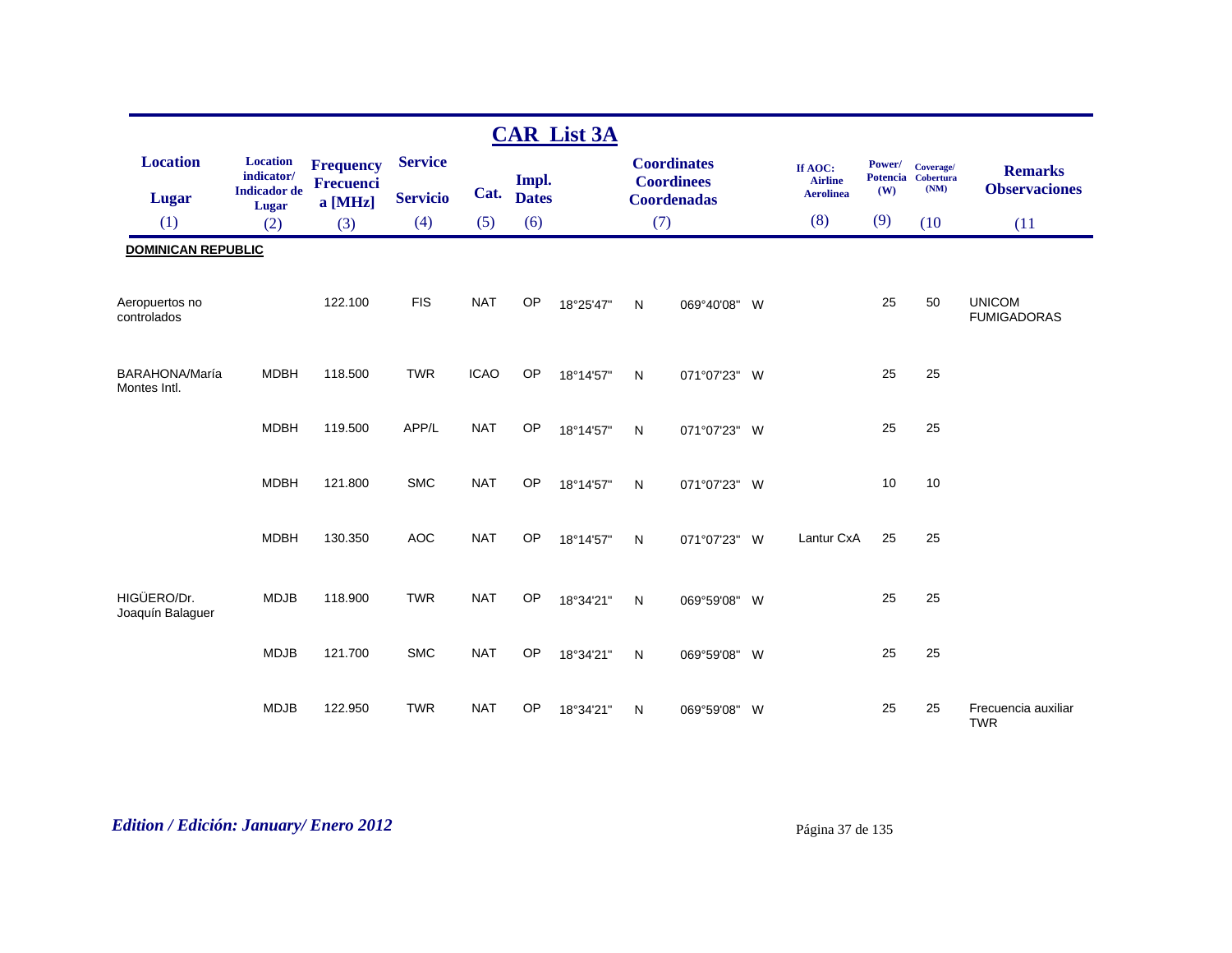|                                 |                                                               |                                                   |                                   |            |                       | <b>CAR List 3A</b> |              |                                                        |                                               |               |                                         |                                        |
|---------------------------------|---------------------------------------------------------------|---------------------------------------------------|-----------------------------------|------------|-----------------------|--------------------|--------------|--------------------------------------------------------|-----------------------------------------------|---------------|-----------------------------------------|----------------------------------------|
| <b>Location</b><br><b>Lugar</b> | <b>Location</b><br>indicator/<br><b>Indicador</b> de<br>Lugar | <b>Frequency</b><br><b>Frecuenci</b><br>$a$ [MHz] | <b>Service</b><br><b>Servicio</b> | Cat.       | Impl.<br><b>Dates</b> |                    |              | <b>Coordinates</b><br><b>Coordinees</b><br>Coordenadas | If AOC:<br><b>Airline</b><br><b>Aerolinea</b> | Power/<br>(W) | Coverage/<br>Potencia Cobertura<br>(NM) | <b>Remarks</b><br><b>Observaciones</b> |
| (1)                             | (2)                                                           | (3)                                               | (4)                               | (5)        | (6)                   |                    | (7)          |                                                        | (8)                                           | (9)           | (10)                                    | (11)                                   |
| <b>DOMINICAN REPUBLIC</b>       |                                                               |                                                   |                                   |            |                       |                    |              |                                                        |                                               |               |                                         |                                        |
| HIGÜERO/Dr.<br>Joaquín Balaguer | <b>MDJB</b>                                                   | 130.050                                           | <b>AOC</b>                        | <b>NAT</b> | OP                    | 18°34'21"          | N            | 069°59'08" W                                           | <b>SERVAIR</b>                                | 25            | 25                                      |                                        |
|                                 | <b>MDJB</b>                                                   | 130.075                                           | <b>AOC</b>                        | <b>NAT</b> | OP                    | 18°34'21"          | N            | 069°59'08" W                                           | Bavaro Sun<br>Flight                          | 25            | 25                                      |                                        |
|                                 | <b>MDJB</b>                                                   | 130.300                                           | <b>AOC</b>                        | <b>NAT</b> | OP                    | 18°34'21"          | N            | 069°59'08" W                                           | <b>AEROCLUB</b><br><b>DOMINICANA</b>          | 25            | 25                                      |                                        |
|                                 | <b>MDJB</b>                                                   | 130.350                                           | <b>AOC</b>                        | <b>NAT</b> | OP                    | 18°34'21"          | $\mathsf{N}$ | 069°59'08" W                                           | Lantur CxA                                    | 25            | 25                                      |                                        |
|                                 | <b>MDJB</b>                                                   | 130.450                                           | <b>AOC</b>                        | <b>NAT</b> | OP                    | 18°34'21"          | N            | 069°59'08" W                                           | AIR CENTURY 25                                |               | 25                                      |                                        |
|                                 | <b>MDJB</b>                                                   | 131.275                                           | <b>AOC</b>                        | <b>NAT</b> | OP                    | 18°34'21"          | $\mathsf{N}$ | 069°59'08" W                                           | <b>CARIBE AIR</b>                             | 25            | 25                                      |                                        |
|                                 | <b>MDJB</b>                                                   | 131.850                                           | <b>AOC</b>                        | <b>NAT</b> | OP                    | 18°34'21"          | N            | 069°59'08" W                                           | Volair                                        | 25            | 25                                      |                                        |
|                                 | <b>MDJB</b>                                                   | 131.950                                           | <b>AOC</b>                        | <b>NAT</b> | OP                    | 18°34'21"          | $\mathsf{N}$ | 069°59'08" W                                           | MAS, S.A.                                     | 25            | 25                                      |                                        |
|                                 | <b>MDJB</b>                                                   | 131.950                                           | <b>AOC</b>                        | <b>NAT</b> | OP                    | 18°34'21"          | N            | 069°59'08" W                                           | MAS, S.A.                                     | 25            | 25                                      |                                        |

# *Edition / Edición: January/ Enero 2012* Página 38 de 135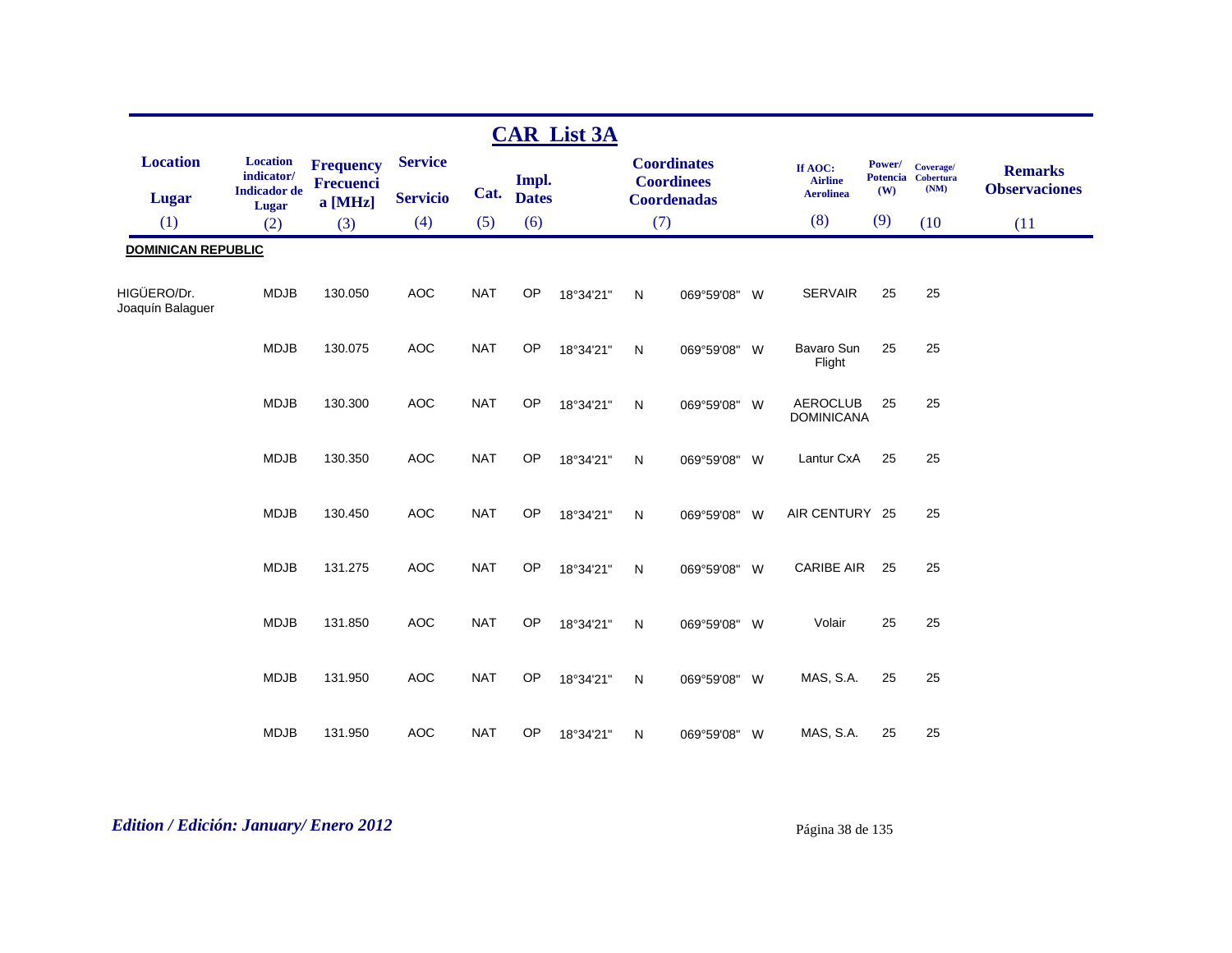|                                  |                                                      |                                                 |                                   |             |                       | <b>CAR List 3A</b> |              |                                                               |                                               |               |                                         |                                          |
|----------------------------------|------------------------------------------------------|-------------------------------------------------|-----------------------------------|-------------|-----------------------|--------------------|--------------|---------------------------------------------------------------|-----------------------------------------------|---------------|-----------------------------------------|------------------------------------------|
| <b>Location</b><br><b>Lugar</b>  | <b>Location</b><br>indicator/<br><b>Indicador</b> de | <b>Frequency</b><br><b>Frecuenci</b><br>a [MHz] | <b>Service</b><br><b>Servicio</b> | Cat.        | Impl.<br><b>Dates</b> |                    |              | <b>Coordinates</b><br><b>Coordinees</b><br><b>Coordenadas</b> | If AOC:<br><b>Airline</b><br><b>Aerolinea</b> | Power/<br>(W) | Coverage/<br>Potencia Cobertura<br>(NM) | <b>Remarks</b><br><b>Observaciones</b>   |
| (1)                              | Lugar<br>(2)                                         | (3)                                             | (4)                               | (5)         | (6)                   |                    | (7)          |                                                               | (8)                                           | (9)           | (10)                                    | (11)                                     |
| <b>DOMINICAN REPUBLIC</b>        |                                                      |                                                 |                                   |             |                       |                    |              |                                                               |                                               |               |                                         |                                          |
| LA ROMANA/Casa<br>de Campo Intl. | <b>MDLR</b>                                          | 118.600                                         | <b>TWR</b>                        | <b>ICAO</b> | OP                    | 18°24'40"          | $\mathsf{N}$ | 068°56'27" W                                                  |                                               | 25            | 25                                      |                                          |
|                                  | <b>MDLR</b>                                          | 118.850                                         | <b>TWR</b>                        | <b>ICAO</b> | OP                    | 18°24'40"          | $\mathsf{N}$ | 068°56'27" W                                                  |                                               | 25            | 25                                      | <b>SECONDARY TWR</b><br><b>FREQUENCY</b> |
|                                  | <b>MDLR</b>                                          | 121.600                                         | <b>SMC</b>                        | <b>ICAO</b> | OP                    | 18°24'40"          | N            | 068°56'27" W                                                  |                                               | 10            | 10                                      |                                          |
|                                  | <b>MDLR</b>                                          | 130.350                                         | <b>AOC</b>                        | <b>NAT</b>  | OP                    | 18°24'40"          | $\mathsf{N}$ | 068°56'27" W                                                  | Lantur CxA                                    | 25            | 25                                      |                                          |
|                                  | <b>MDLR</b>                                          | 130.550                                         | <b>AOC</b>                        | <b>NAT</b>  | <b>OP</b>             | 18°24'40"          | $\mathsf{N}$ | 068°56'27" W                                                  | American<br>Eagle                             | 25            | 25                                      |                                          |
|                                  | <b>MDLR</b>                                          | 131.550                                         | <b>AOC</b>                        | <b>NAT</b>  | OP                    | 18°24'40"          | N            | 068°56'27" W                                                  | ACARS -<br><b>ARINC</b>                       | 25            | 25                                      |                                          |
| <b>MONTECRISTI</b>               | <b>MDMC</b>                                          | 122.850                                         | <b>TWR</b>                        | <b>NAT</b>  | OP                    | 19°52'11"          | N            | 071°38'21" W                                                  |                                               | 25            | 25                                      |                                          |
| PUERTO PLATA/G.<br>Luperón Intl. | <b>MDPP</b>                                          | 118.000                                         | <b>TWR</b>                        | <b>ICAO</b> | OP                    | 19°45'28"          | $\mathsf{N}$ | 070°34'12" W                                                  |                                               | 25            | 25                                      |                                          |
|                                  | <b>MDPP</b>                                          | 119.000                                         | APP/L                             | <b>ICAO</b> | OP                    | 19°45'28"          | N            | 070°34'12" W                                                  |                                               | 25            | 75                                      |                                          |

# *Edition / Edición: January/ Enero 2012* Página 39 de 135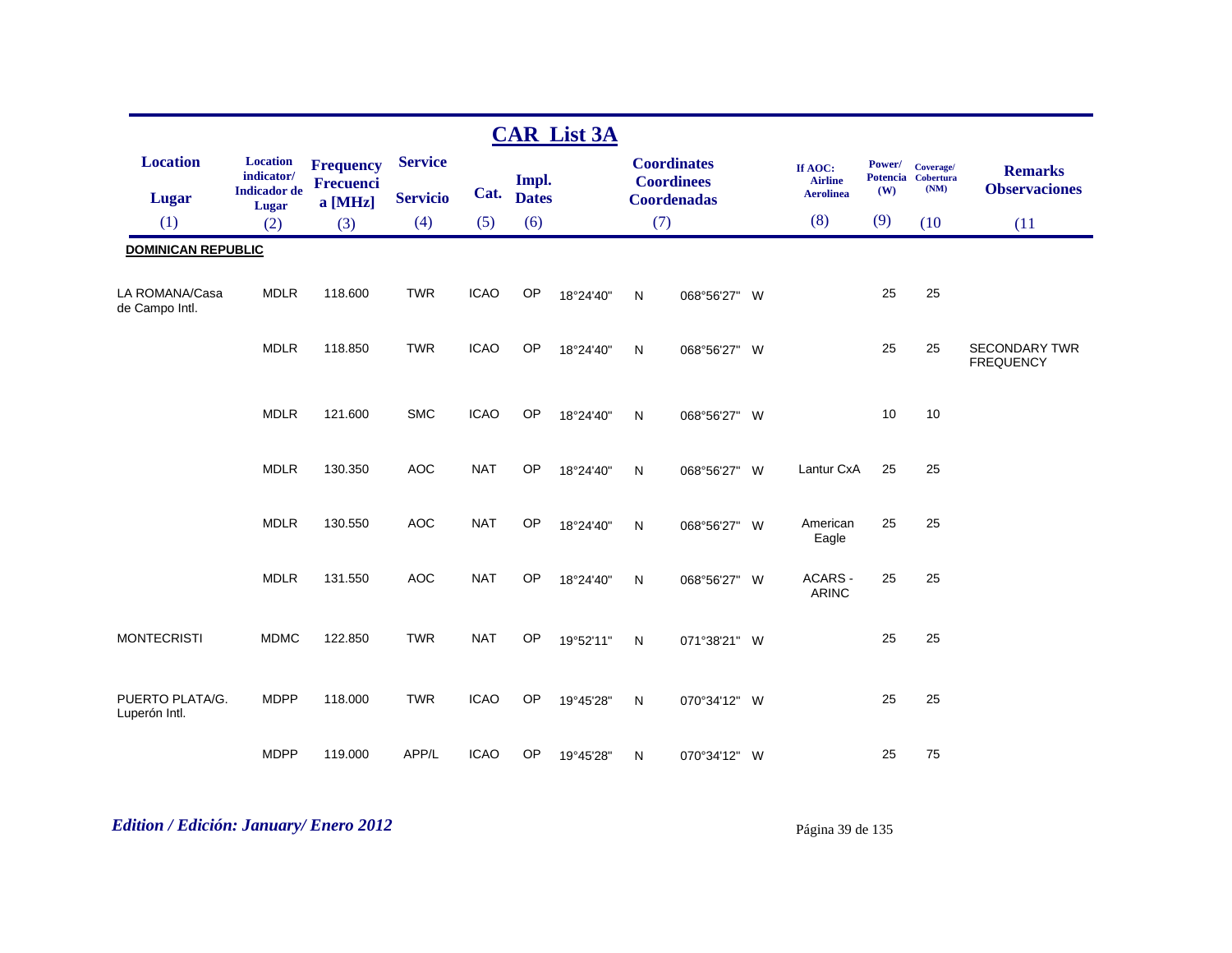|                                          |                                                               |                                                 |                                   |             |                       | <b>CAR List 3A</b> |              |                                                               |                                               |               |                                         |                                          |
|------------------------------------------|---------------------------------------------------------------|-------------------------------------------------|-----------------------------------|-------------|-----------------------|--------------------|--------------|---------------------------------------------------------------|-----------------------------------------------|---------------|-----------------------------------------|------------------------------------------|
| <b>Location</b><br><b>Lugar</b>          | <b>Location</b><br>indicator/<br><b>Indicador</b> de<br>Lugar | <b>Frequency</b><br><b>Frecuenci</b><br>a [MHz] | <b>Service</b><br><b>Servicio</b> | Cat.        | Impl.<br><b>Dates</b> |                    |              | <b>Coordinates</b><br><b>Coordinees</b><br><b>Coordenadas</b> | If AOC:<br><b>Airline</b><br><b>Aerolinea</b> | Power/<br>(W) | Coverage/<br>Potencia Cobertura<br>(NM) | <b>Remarks</b><br><b>Observaciones</b>   |
| (1)                                      | (2)                                                           | (3)                                             | (4)                               | (5)         | (6)                   |                    | (7)          |                                                               | (8)                                           | (9)           | (10)                                    | (11)                                     |
| <b>DOMINICAN REPUBLIC</b>                |                                                               |                                                 |                                   |             |                       |                    |              |                                                               |                                               |               |                                         |                                          |
| PUERTO PLATA/G.<br>Luperón Intl.         | <b>MDPP</b>                                                   | 121.900                                         | <b>SMC</b>                        | <b>ICAO</b> | <b>OP</b>             | 19°45'28"          | N            | 070°34'12" W                                                  |                                               | 10            | 10                                      |                                          |
|                                          | <b>MDPP</b>                                                   | 130.225                                         | AOC                               | <b>NAT</b>  | OP                    | 19°45'28"          | N            | 070°34'12" W                                                  | E.T.Heinsen                                   | 25            | 25                                      |                                          |
|                                          | <b>MDPP</b>                                                   | 130.350                                         | <b>AOC</b>                        | <b>NAT</b>  | <b>OP</b>             | 19°45'28"          | N            | 070°34'12" W                                                  |                                               | 25            | 25                                      |                                          |
|                                          | <b>MDPP</b>                                                   | 130.550                                         | <b>AOC</b>                        | <b>NAT</b>  | <b>OP</b>             | 19°45'28"          | $\mathsf{N}$ | 070°34'12" W                                                  | American<br>Eagle                             | 25            | 25                                      |                                          |
|                                          | <b>MDPP</b>                                                   | 130.900                                         | <b>AOC</b>                        | <b>NAT</b>  | OP                    | 19°45'28"          | ${\sf N}$    | 070°34'12" W                                                  | <b>ALM Antillana</b><br>de Aviación           | 25            | 25                                      |                                          |
|                                          | <b>MDPP</b>                                                   | 131.550                                         | <b>AOC</b>                        | <b>NAT</b>  | <b>OP</b>             | 19°45'28"          | N            | 070°34'12" W                                                  | ARINC-ACARS 25                                |               | 25                                      |                                          |
|                                          | <b>MDPP</b>                                                   | 131.950                                         | <b>AOC</b>                        | <b>NAT</b>  | OP                    | 19°45'28"          | N            | 070°34'12" W                                                  | MAS, S.A.                                     | 25            | 25                                      |                                          |
| <b>PUNTA</b><br>CANA/Punta Cana<br>Intl. | <b>MDPC</b>                                                   | 118.775                                         | <b>TWR</b>                        | <b>ICAO</b> | <b>OP</b>             | 18°34'10"          | ${\sf N}$    | 068°22'27" W                                                  |                                               | 25            | 25                                      | <b>SECONDARY TWR</b><br><b>FREQUENCY</b> |
|                                          | <b>MDPC</b>                                                   | 118.800                                         | <b>TWR</b>                        | <b>ICAO</b> | <b>OP</b>             | 18°34'03"          | N            | 068°21'48" W                                                  |                                               | 25            | 25                                      |                                          |

# *Edition / Edición: January/ Enero 2012* Página 40 de 135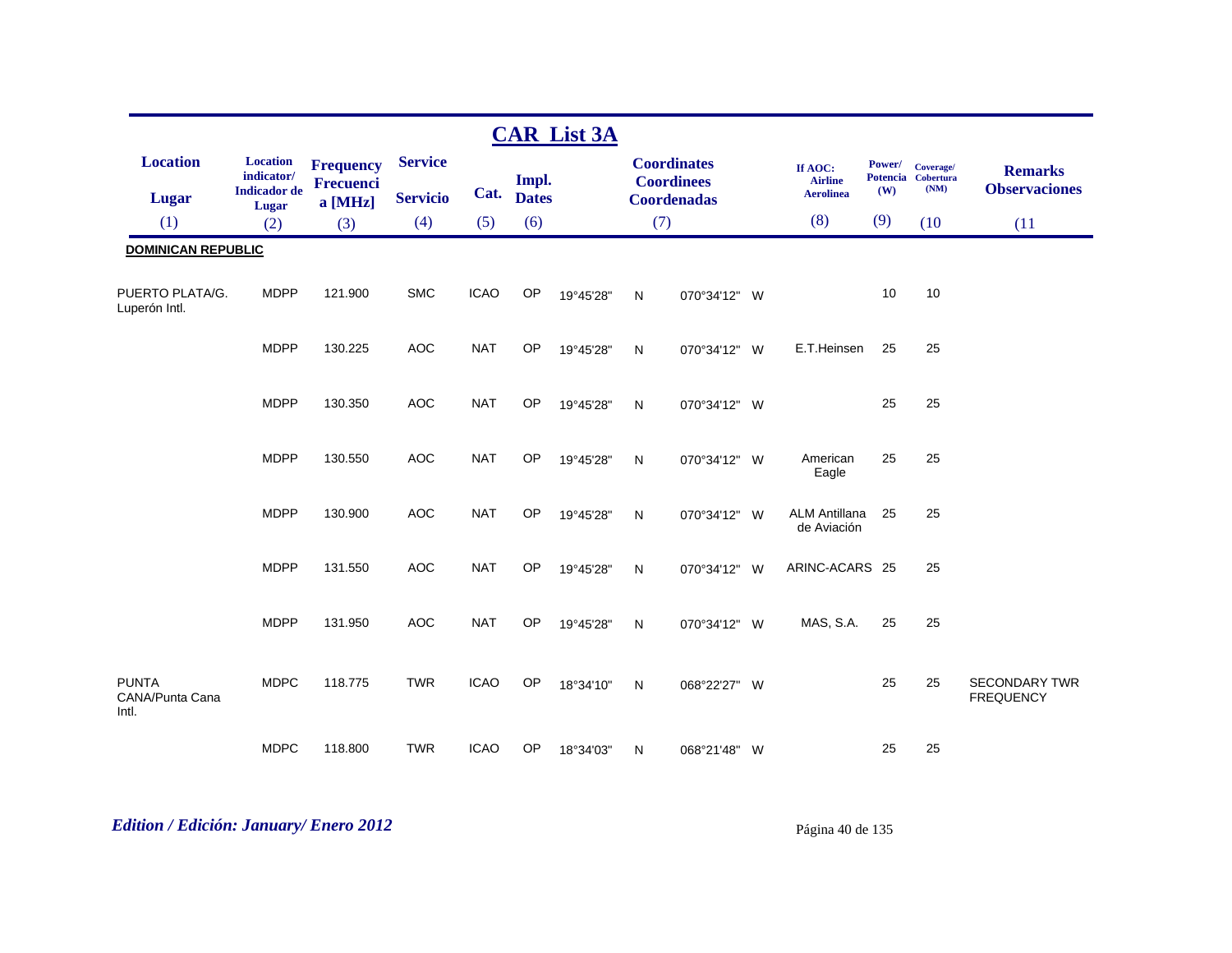|                                          |                                                      |                                      |                 |             |              | <b>CAR List 3A</b> |     |                                         |                           |               |                                         |                                                                                |
|------------------------------------------|------------------------------------------------------|--------------------------------------|-----------------|-------------|--------------|--------------------|-----|-----------------------------------------|---------------------------|---------------|-----------------------------------------|--------------------------------------------------------------------------------|
| <b>Location</b>                          | <b>Location</b><br>indicator/<br><b>Indicador</b> de | <b>Frequency</b><br><b>Frecuenci</b> | <b>Service</b>  |             | Impl.        |                    |     | <b>Coordinates</b><br><b>Coordinees</b> | If AOC:<br><b>Airline</b> | Power/<br>(W) | Coverage/<br>Potencia Cobertura<br>(NM) | <b>Remarks</b><br><b>Observaciones</b>                                         |
| <b>Lugar</b>                             | Lugar                                                | a [MHz]                              | <b>Servicio</b> | Cat.        | <b>Dates</b> |                    |     | <b>Coordenadas</b>                      | <b>Aerolinea</b>          |               |                                         |                                                                                |
| (1)                                      | (2)                                                  | (3)                                  | (4)             | (5)         | (6)          |                    | (7) |                                         | (8)                       | (9)           | (10)                                    | (11)                                                                           |
| <b>DOMINICAN REPUBLIC</b>                |                                                      |                                      |                 |             |              |                    |     |                                         |                           |               |                                         |                                                                                |
| <b>PUNTA</b><br>CANA/Punta Cana<br>Intl. | <b>MDPC</b>                                          | 119.750                              | APP/L           | <b>ICAO</b> | OP           | 18°34'03"          | N   | 068°21'48" W                            |                           | 25            | 75                                      |                                                                                |
|                                          | <b>MDPC</b>                                          | 119.850                              | APP/L           | <b>ICAO</b> | OP           | 18°34'10"          | N   | 068°22'27" W                            |                           | 50            | 50                                      | <b>SECONDARY APP</b><br><b>FREQUENCY</b>                                       |
|                                          | <b>MDPC</b>                                          | 120.700                              | <b>APP</b>      | <b>ICAO</b> | OP           | 18°34'10"          | N   | 068°22'27" W                            |                           | 50            | 25                                      |                                                                                |
|                                          | <b>MDPC</b>                                          | 121.650                              | <b>CLRD</b>     | <b>ICAO</b> | OP           | 18°34'10"          | N   | 068°22'27" W                            |                           | 25            | 25                                      |                                                                                |
|                                          | <b>MDPC</b>                                          | 121.900                              | <b>SMC</b>      | <b>ICAO</b> | OP           | 18°34'03"          | N   | 068°21'48" W                            |                           | 10            | 10                                      |                                                                                |
|                                          | <b>MDPC</b>                                          | 121.900                              | <b>SMC</b>      | <b>ICAO</b> | <b>OP</b>    | 18°34'10"          | N   | 068°22'27" W                            |                           | 10            | 10                                      |                                                                                |
|                                          | <b>MDPC</b>                                          | 123.750                              | ACC/U           | <b>ICAO</b> | <b>OP</b>    | 18°34'10"          | N   | 068°22'27" W                            |                           | 50            | 200                                     | <b>SECONDARY</b><br><b>FREQUENCY FOR</b><br><b>SANTO DOMINGO</b><br><b>ACC</b> |
|                                          | <b>MDPC</b>                                          | 130.225                              | <b>AOC</b>      | <b>NAT</b>  | OP           | 18°34'03"          | N   | 068°21'48" W                            | E.T.Heinsen               | 25            | 25                                      |                                                                                |

# *Edition / Edición: January/ Enero 2012* Página 41 de 135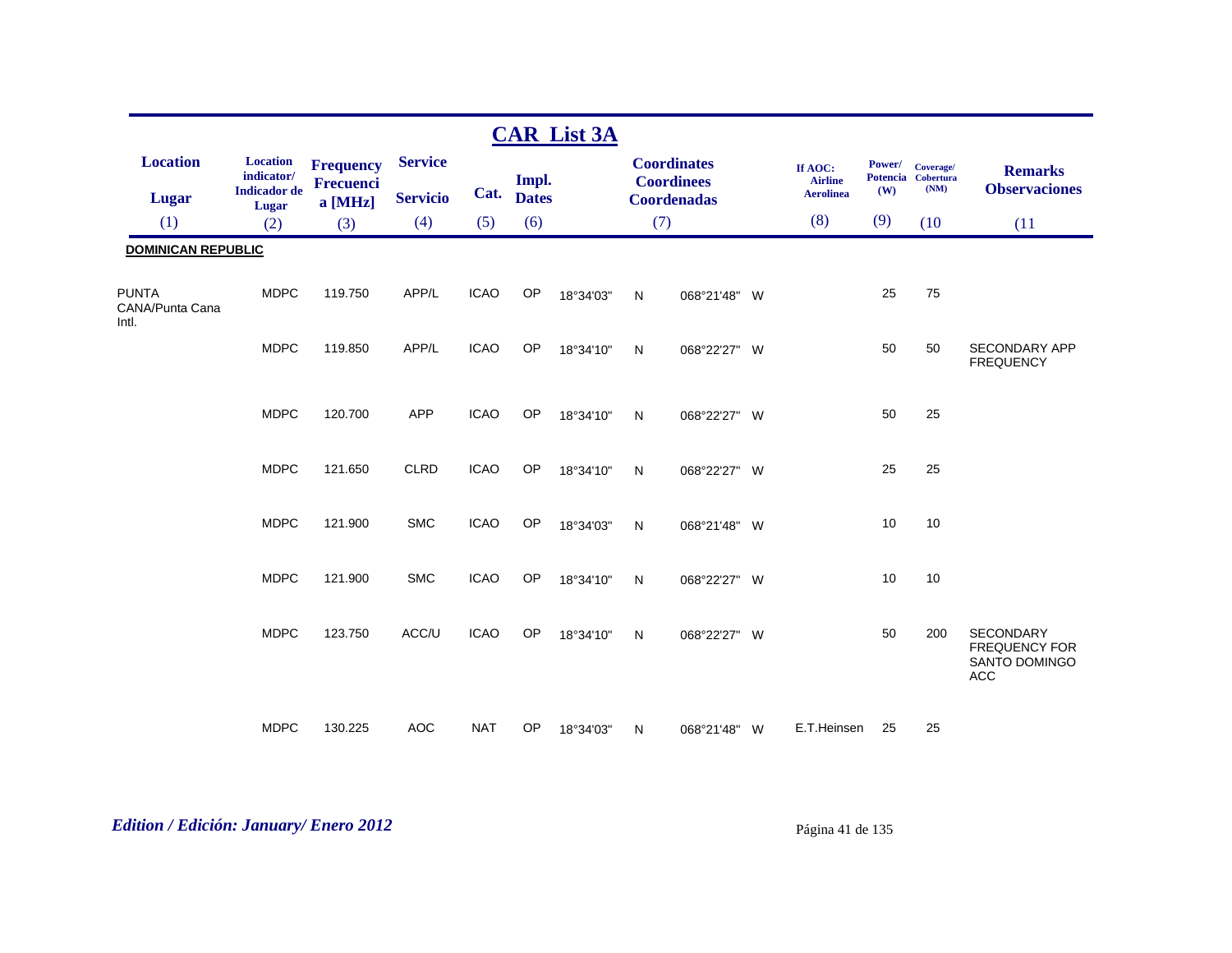|                                           |                                                      |                                      |                 |            |              | <b>CAR List 3A</b> |              |                                         |                                               |               |                                         |                                        |
|-------------------------------------------|------------------------------------------------------|--------------------------------------|-----------------|------------|--------------|--------------------|--------------|-----------------------------------------|-----------------------------------------------|---------------|-----------------------------------------|----------------------------------------|
| <b>Location</b>                           | <b>Location</b><br>indicator/<br><b>Indicador</b> de | <b>Frequency</b><br><b>Frecuenci</b> | <b>Service</b>  | Cat.       | Impl.        |                    |              | <b>Coordinates</b><br><b>Coordinees</b> | If AOC:<br><b>Airline</b><br><b>Aerolinea</b> | Power/<br>(W) | Coverage/<br>Potencia Cobertura<br>(NM) | <b>Remarks</b><br><b>Observaciones</b> |
| <b>Lugar</b>                              | Lugar                                                | $a$ [MHz]                            | <b>Servicio</b> |            | <b>Dates</b> |                    |              | <b>Coordenadas</b>                      |                                               |               |                                         |                                        |
| (1)                                       | (2)                                                  | (3)                                  | (4)             | (5)        | (6)          |                    | (7)          |                                         | (8)                                           | (9)           | (10)                                    | (11)                                   |
| <b>DOMINICAN REPUBLIC</b>                 |                                                      |                                      |                 |            |              |                    |              |                                         |                                               |               |                                         |                                        |
| <b>PUNTA</b><br>CANA/Punta Cana<br>Intl.  | <b>MDPC</b>                                          | 130.350                              | <b>AOC</b>      | <b>NAT</b> | OP           | 18°34'03"          | $\mathsf{N}$ | 068°21'48" W                            | Lantur CxA                                    | 25            | 25                                      |                                        |
|                                           | <b>MDPC</b>                                          | 130.375                              | <b>AOC</b>      | <b>NAT</b> | OP           | 18°34'03"          | $\mathsf{N}$ | 068°21'48" W                            | <b>AIR</b><br><b>DOMINICANA</b>               | 25            | 25                                      |                                        |
|                                           | <b>MDPC</b>                                          | 130.550                              | <b>AOC</b>      | <b>NAT</b> | OP           | 18°34'03"          | N            | 068°21'48" W                            | American<br>Eagle                             | 25            | 25                                      |                                        |
|                                           | <b>MDPC</b>                                          | 131.775                              | <b>AOC</b>      | <b>NAT</b> | OP           | 18°34'03"          | $\mathsf{N}$ | 068°21'48" W                            |                                               | 25            | 25                                      | <b>VIP PUNTA CANA</b>                  |
|                                           | <b>MDPC</b>                                          | 131.950                              | <b>AOC</b>      | <b>NAT</b> | <b>OP</b>    | 18°34'03"          | N            | 068°21'48" W                            | MAS, S.A.                                     | 25            | 25                                      |                                        |
|                                           | <b>MDPC</b>                                          | 132.850                              | <b>ATIS</b>     | <b>NAT</b> |              | 18°34'03"          | ${\sf N}$    | 068°21'48" W                            |                                               | 25            | 25                                      | <b>PLANNED</b>                         |
| SAMANA/ARROYO<br><b>BARRIL Aeropuerto</b> | <b>MDAB</b>                                          | 118.450                              | <b>TWR</b>      | <b>NAT</b> | OP           | 19°11'55"          | $\mathsf{N}$ | 069°25'47" W                            |                                               | 25            | 25                                      |                                        |
|                                           | <b>MDAB</b>                                          | 119.050                              | APP/L           | <b>NAT</b> | OP           | 19°11'55"          | $\mathsf{N}$ | 069°25'47" W                            |                                               | 25            | 75                                      |                                        |
| SAMANA/EI Catey<br>Intl.                  | <b>MDCY</b>                                          | 118.350                              | <b>TWR</b>      | <b>NAT</b> | <b>OP</b>    | 19°16'10"          | $\mathsf{N}$ | 069°44'13" W                            |                                               | 25            | 25                                      |                                        |

# *Edition / Edición: January/ Enero 2012* Página 42 de 135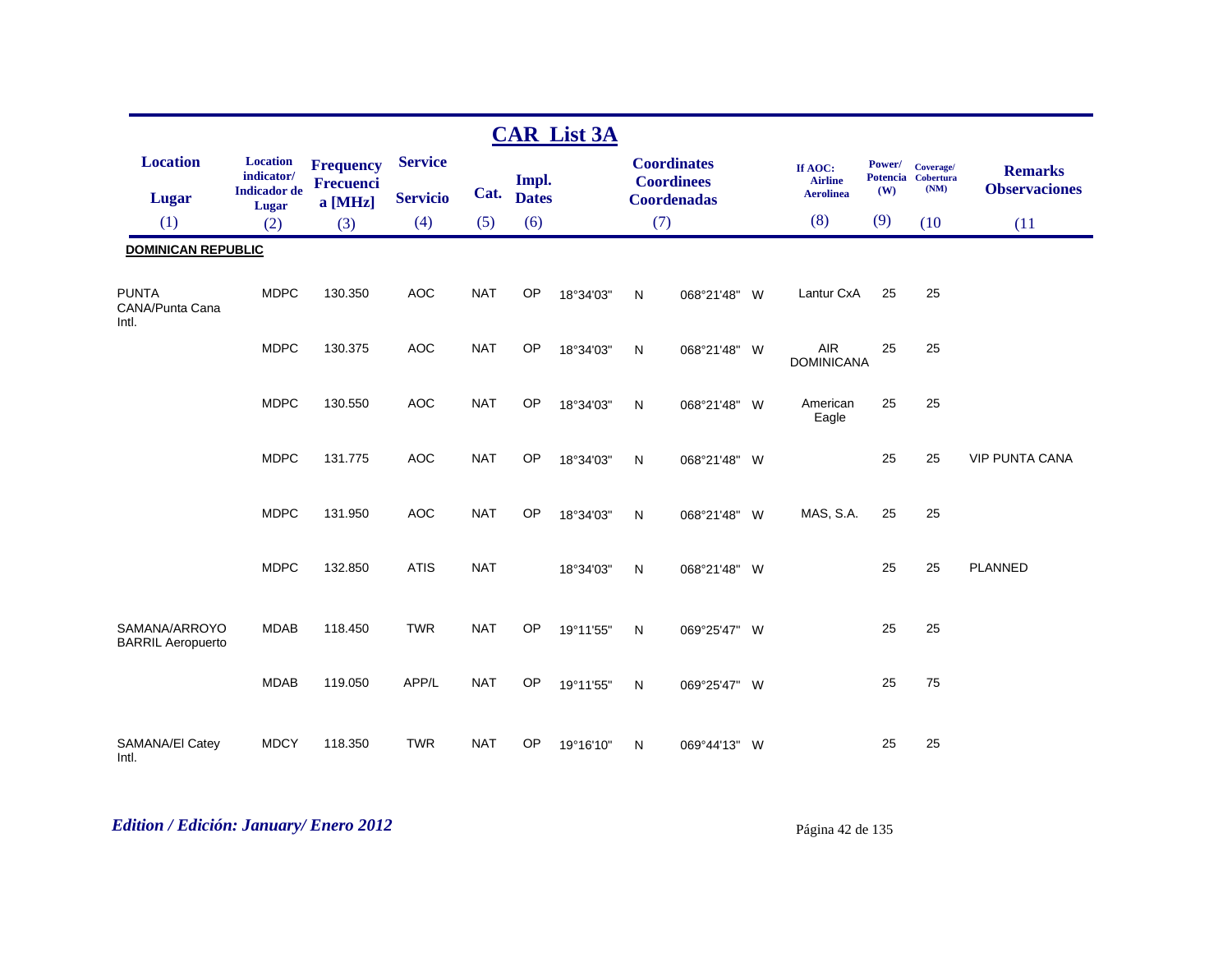|                              |                                                      |                                                 |                                   |            |                       | <b>CAR List 3A</b> |              |                                                               |                                               |               |                                         |                                        |
|------------------------------|------------------------------------------------------|-------------------------------------------------|-----------------------------------|------------|-----------------------|--------------------|--------------|---------------------------------------------------------------|-----------------------------------------------|---------------|-----------------------------------------|----------------------------------------|
| <b>Location</b><br>Lugar     | <b>Location</b><br>indicator/<br><b>Indicador</b> de | <b>Frequency</b><br><b>Frecuenci</b><br>a [MHz] | <b>Service</b><br><b>Servicio</b> | Cat.       | Impl.<br><b>Dates</b> |                    |              | <b>Coordinates</b><br><b>Coordinees</b><br><b>Coordenadas</b> | If AOC:<br><b>Airline</b><br><b>Aerolinea</b> | Power/<br>(W) | Coverage/<br>Potencia Cobertura<br>(NM) | <b>Remarks</b><br><b>Observaciones</b> |
| (1)                          | Lugar<br>(2)                                         | (3)                                             | (4)                               | (5)        | (6)                   |                    | (7)          |                                                               | (8)                                           | (9)           | (10)                                    | (11)                                   |
| <b>DOMINICAN REPUBLIC</b>    |                                                      |                                                 |                                   |            |                       |                    |              |                                                               |                                               |               |                                         |                                        |
| SAMANA/EI Catey<br>Intl.     | <b>MDCY</b>                                          | 119.950                                         | <b>APP</b>                        | <b>NAT</b> | <b>OP</b>             | 19°16'10"          | N            | 069°44'13" W                                                  |                                               | 25            | 75                                      |                                        |
|                              | <b>MDCY</b>                                          | 121.700                                         | <b>SMC</b>                        | <b>NAT</b> | OP                    | 19°16'10"          | N            | 069°44'13" W                                                  |                                               | 10            | 10                                      |                                        |
|                              | <b>MDCY</b>                                          | 122.200                                         | <b>TWR</b>                        | <b>NAT</b> | <b>OP</b>             | 19°16'10"          | N            | 069°44'13" W                                                  |                                               | 25            | 25                                      | Frecuencia auxiliar<br><b>TWR</b>      |
|                              | <b>MDCY</b>                                          | 130.350                                         | <b>AOC</b>                        | <b>NAT</b> | <b>OP</b>             | 19°16'10"          | N            | 069°44'13" W                                                  | Lantur CxA                                    | 25            | 25                                      |                                        |
|                              | <b>MDCY</b>                                          | 131.950                                         | <b>AOC</b>                        | <b>NAT</b> | OP                    | 19°16'10"          | N            | 069°44'13" W                                                  | MAS, S.A.                                     | 25            | 25                                      |                                        |
|                              | <b>MDCY</b>                                          | 132.650                                         | <b>ATIS</b>                       | <b>NAT</b> | <b>OP</b>             | 19°16'10"          | N            | 069°44'13" W                                                  |                                               | 25            | 50                                      |                                        |
| SAMANA/EL<br><b>PORTILLO</b> | <b>MDPO</b>                                          | 118.700                                         | <b>TWR</b>                        | <b>NAT</b> | <b>OP</b>             | 19°19'16"          | $\mathsf{N}$ | 069°29'59" W                                                  |                                               | 25            | 25                                      |                                        |
|                              | <b>MDPO</b>                                          | 122.350                                         | <b>TWR</b>                        | <b>NAT</b> | OP                    | 19°19'16"          | N            | 069°29'59" W                                                  |                                               | 25            | 25                                      | Frecuencia auxiliar<br><b>TWR</b>      |

*Edition / Edición: January/ Enero 2012* Página 43 de 135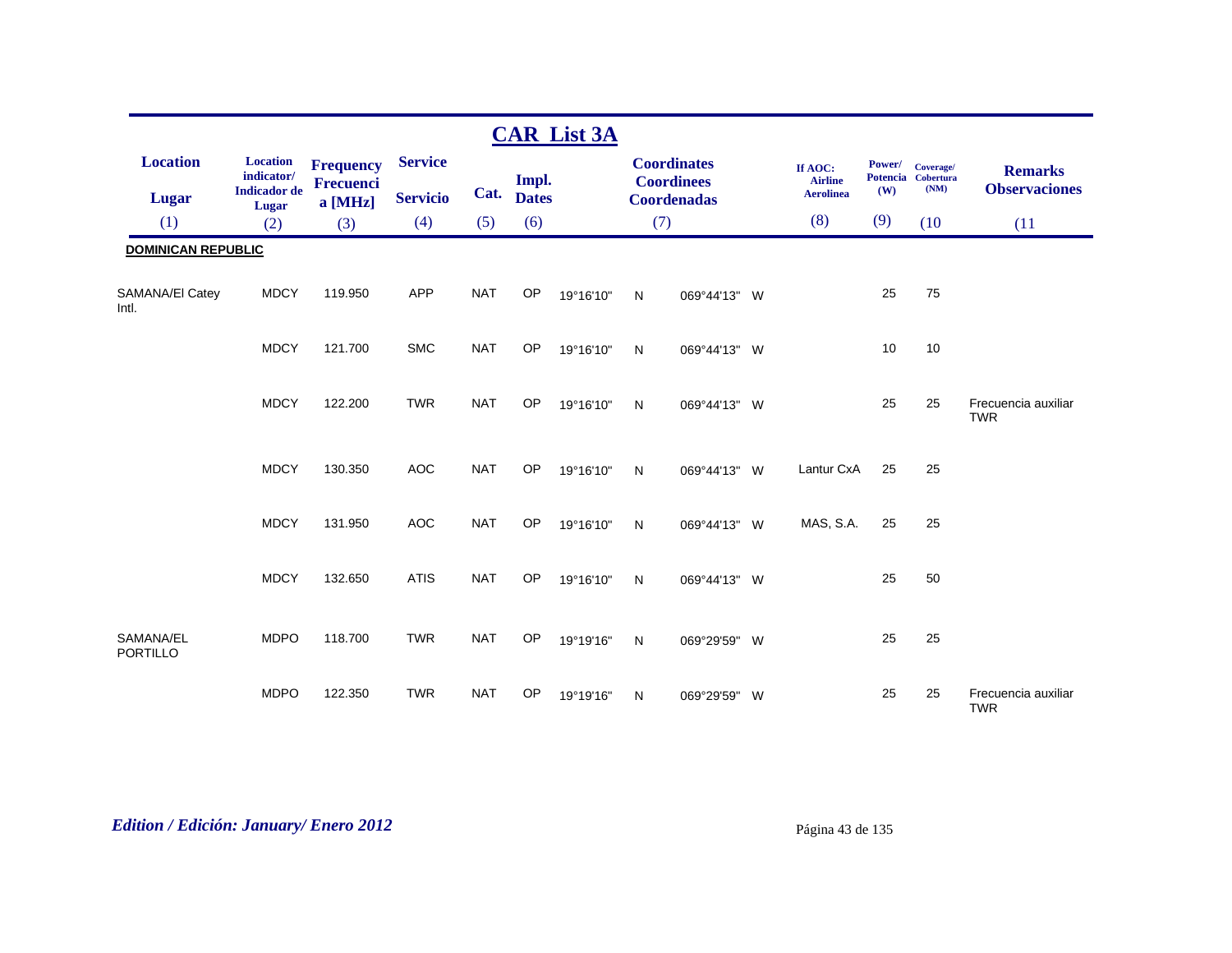|                                    |                                                      |                                      |                                   |             |                       | <b>CAR List 3A</b> |              |                                                               |                                               |               |                                         |                                        |
|------------------------------------|------------------------------------------------------|--------------------------------------|-----------------------------------|-------------|-----------------------|--------------------|--------------|---------------------------------------------------------------|-----------------------------------------------|---------------|-----------------------------------------|----------------------------------------|
| <b>Location</b><br><b>Lugar</b>    | <b>Location</b><br>indicator/<br><b>Indicador</b> de | <b>Frequency</b><br><b>Frecuenci</b> | <b>Service</b><br><b>Servicio</b> | Cat.        | Impl.<br><b>Dates</b> |                    |              | <b>Coordinates</b><br><b>Coordinees</b><br><b>Coordenadas</b> | If AOC:<br><b>Airline</b><br><b>Aerolinea</b> | Power/<br>(W) | Coverage/<br>Potencia Cobertura<br>(NM) | <b>Remarks</b><br><b>Observaciones</b> |
| (1)                                | Lugar<br>(2)                                         | $a$ [MHz]<br>(3)                     | (4)                               | (5)         | (6)                   |                    | (7)          |                                                               | (8)                                           | (9)           | (10)                                    | (11)                                   |
| <b>DOMINICAN REPUBLIC</b>          |                                                      |                                      |                                   |             |                       |                    |              |                                                               |                                               |               |                                         |                                        |
|                                    |                                                      |                                      |                                   |             |                       |                    |              |                                                               |                                               |               |                                         |                                        |
| SANTIAGO/Cibao<br>Intl.            | <b>MDST</b>                                          | 118.300                              | <b>TWR</b>                        | <b>ICAO</b> | <b>OP</b>             | 19°24'07"          | $\mathsf{N}$ | 070°36'07" W                                                  |                                               | 25            | 25                                      |                                        |
|                                    | <b>MDST</b>                                          | 121.900                              | <b>SMC</b>                        | <b>NAT</b>  | OP                    | 19°24'07"          | N            | 070°36'07" W                                                  |                                               | 10            | 10                                      |                                        |
|                                    | <b>MDST</b>                                          | 127.850                              | <b>ATIS</b>                       | <b>NAT</b>  | OP                    | 19°24'22"          | $\mathsf{N}$ | 070°36'17" W                                                  |                                               | 25            | 25                                      |                                        |
|                                    | <b>MDST</b>                                          | 130.350                              | <b>AOC</b>                        | <b>NAT</b>  | OP                    | 19°24'07"          | $\mathsf{N}$ | 070°36'07" W                                                  | Lantur CxA                                    | 25            | 25                                      |                                        |
|                                    | <b>MDST</b>                                          | 130.550                              | <b>AOC</b>                        | <b>NAT</b>  | OP                    | 19°24'07"          | N            | 070°36'07" W                                                  | American<br>Eagle                             | 25            | 25                                      |                                        |
| <b>SANTO DOMINGO</b><br><b>ACC</b> | <b>MDCS</b>                                          | 124.300                              | ACC/U                             | <b>ICAO</b> | <b>OP</b>             | 18°25'47"          | N            | 069°40'08" W                                                  |                                               | 25            | 200                                     | <b>NORTH ACC</b>                       |
|                                    | <b>MDCS</b>                                          | 124.800                              | ACC/U                             | <b>ICAO</b> | OP                    | 18°25'47"          | $\mathsf{N}$ | 069°40'08" W                                                  |                                               | 25            | 200                                     | Auxiliary Freq. for<br>NORTH sector    |
|                                    | <b>MDCS</b>                                          | 125.600                              | ACC/U                             | <b>NAT</b>  | OP                    | 18°25'47"          | $\mathsf{N}$ | 069°40'08" W                                                  |                                               | 25            | 200                                     | SOUTH SECTOR                           |
|                                    | <b>MDCS</b>                                          | 126.900                              | <b>FIS</b>                        | <b>ICAO</b> | <b>OP</b>             | 18°25'47"          | N            | 069°40'08" W                                                  |                                               | 25            | 75                                      | Flight Information                     |

# *Edition / Edición: January/ Enero 2012* Página 44 de 135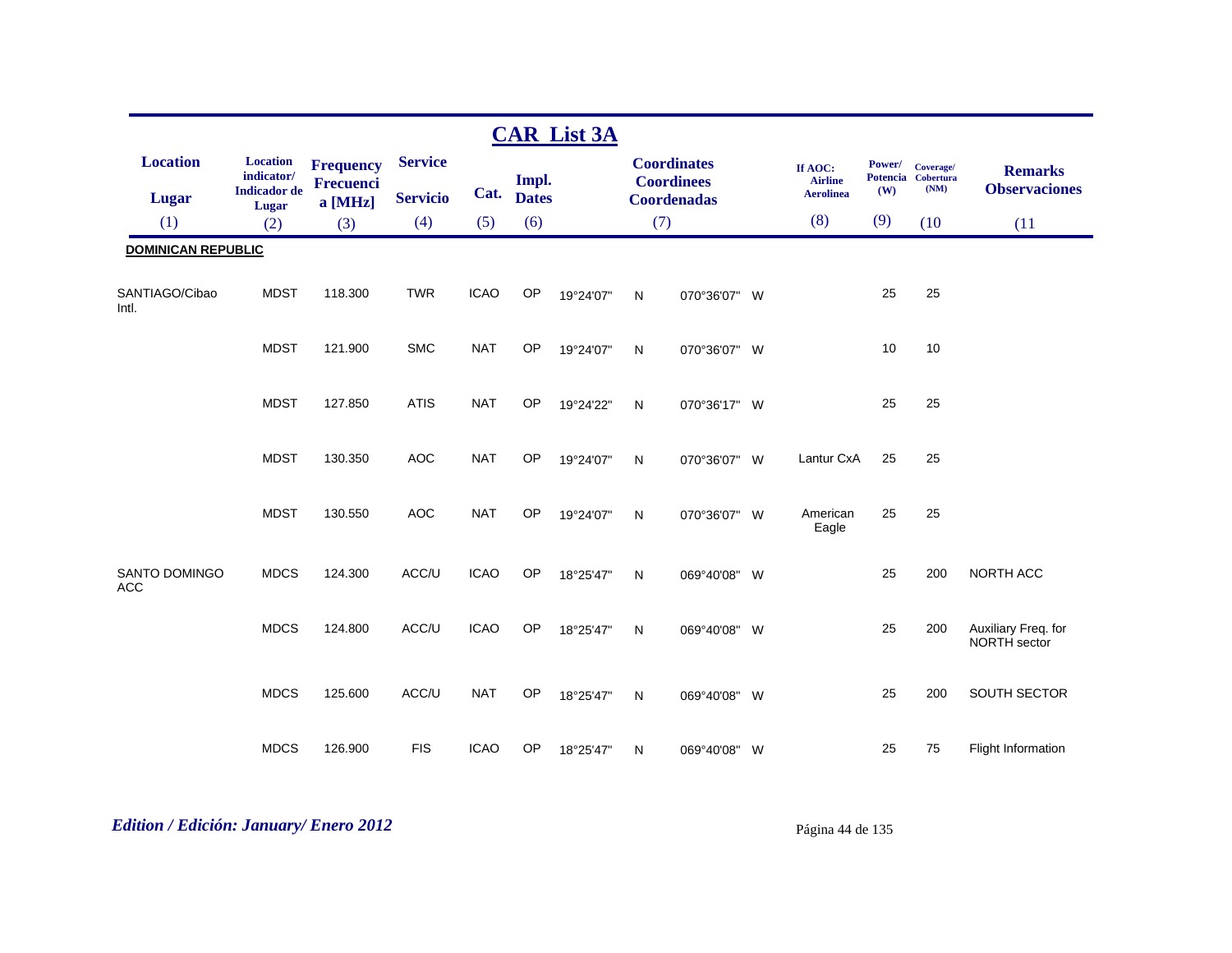|                                                |                                                      |                               |                                   |             |                       | <b>CAR List 3A</b> |           |                                                        |                                               |                                  |                                       |                                        |
|------------------------------------------------|------------------------------------------------------|-------------------------------|-----------------------------------|-------------|-----------------------|--------------------|-----------|--------------------------------------------------------|-----------------------------------------------|----------------------------------|---------------------------------------|----------------------------------------|
| <b>Location</b><br><b>Lugar</b>                | <b>Location</b><br>indicator/<br><b>Indicador</b> de | <b>Frequency</b><br>Frecuenci | <b>Service</b><br><b>Servicio</b> | Cat.        | Impl.<br><b>Dates</b> |                    |           | <b>Coordinates</b><br><b>Coordinees</b><br>Coordenadas | If AOC:<br><b>Airline</b><br><b>Aerolinea</b> | Power/<br><b>Potencia</b><br>(W) | Coverage/<br><b>Cobertura</b><br>(NM) | <b>Remarks</b><br><b>Observaciones</b> |
| (1)                                            | Lugar<br>(2)                                         | a [MHz]<br>(3)                | (4)                               | (5)         | (6)                   |                    | (7)       |                                                        | (8)                                           | (9)                              | (10)                                  | (11)                                   |
| <b>DOMINICAN REPUBLIC</b>                      |                                                      |                               |                                   |             |                       |                    |           |                                                        |                                               |                                  |                                       |                                        |
| <b>SANTO DOMINGO</b><br>ACC                    | <b>MDCS</b>                                          | 127.800                       | ACC/U                             | <b>ICAO</b> | OP                    | 18°25'47"          | ${\sf N}$ | 069°40'08" W                                           |                                               | 25                               | 200                                   | Auxiliary Freq. for<br>SOUTH Sector    |
| <b>SANTO</b><br>DOMINGO/Jose<br>Francisco Peña | <b>MDSD</b>                                          | 118.100                       | <b>TWR</b>                        | <b>ICAO</b> | OP                    | 18°25'47"          | N         | 069°40'08" W                                           |                                               | 25                               | 25                                    |                                        |
| Gomez Intl.                                    | <b>MDSD</b>                                          | 119.300                       | APP/L                             | <b>ICAO</b> | OP                    | 18°25'47"          | N         | 069°40'08" W                                           |                                               | 25                               | 75                                    |                                        |
|                                                | <b>MDSD</b>                                          | 121.250                       | <b>CLRD</b>                       | <b>ICAO</b> | OP                    | 18°25'47"          | N         | 069°40'08" W                                           |                                               | 25                               | 25                                    |                                        |
|                                                | <b>MDSD</b>                                          | 127.250                       | <b>ATIS</b>                       | <b>ICAO</b> | OP                    | 18°25'47"          | N         | 069°40'08" W                                           |                                               | 25                               | 25                                    |                                        |
|                                                | <b>MDSD</b>                                          | 130.000                       | <b>AOC</b>                        | <b>NAT</b>  | OP                    | 19°16'10"          | N         | 069°44'13" W                                           | Despacho<br>Internaciona<br>Caucedo           | 25                               | 25                                    |                                        |
|                                                | <b>MDSD</b>                                          | 130.025                       | <b>AOC</b>                        | <b>NAT</b>  | OP                    | 19°16'10"          | N         | 069°44'13" W                                           | Aeropostal<br>Venezolana<br>(AILA)            | 25                               | 25                                    |                                        |
|                                                | <b>MDSD</b>                                          | 130.100                       | <b>AOC</b>                        | <b>NAT</b>  | <b>OP</b>             | 18°25'47"          | N         | 069°40'08" W                                           | <b>COPA</b>                                   | 25                               | 25                                    |                                        |

# *Edition / Edición: January/ Enero 2012* Página 45 de 135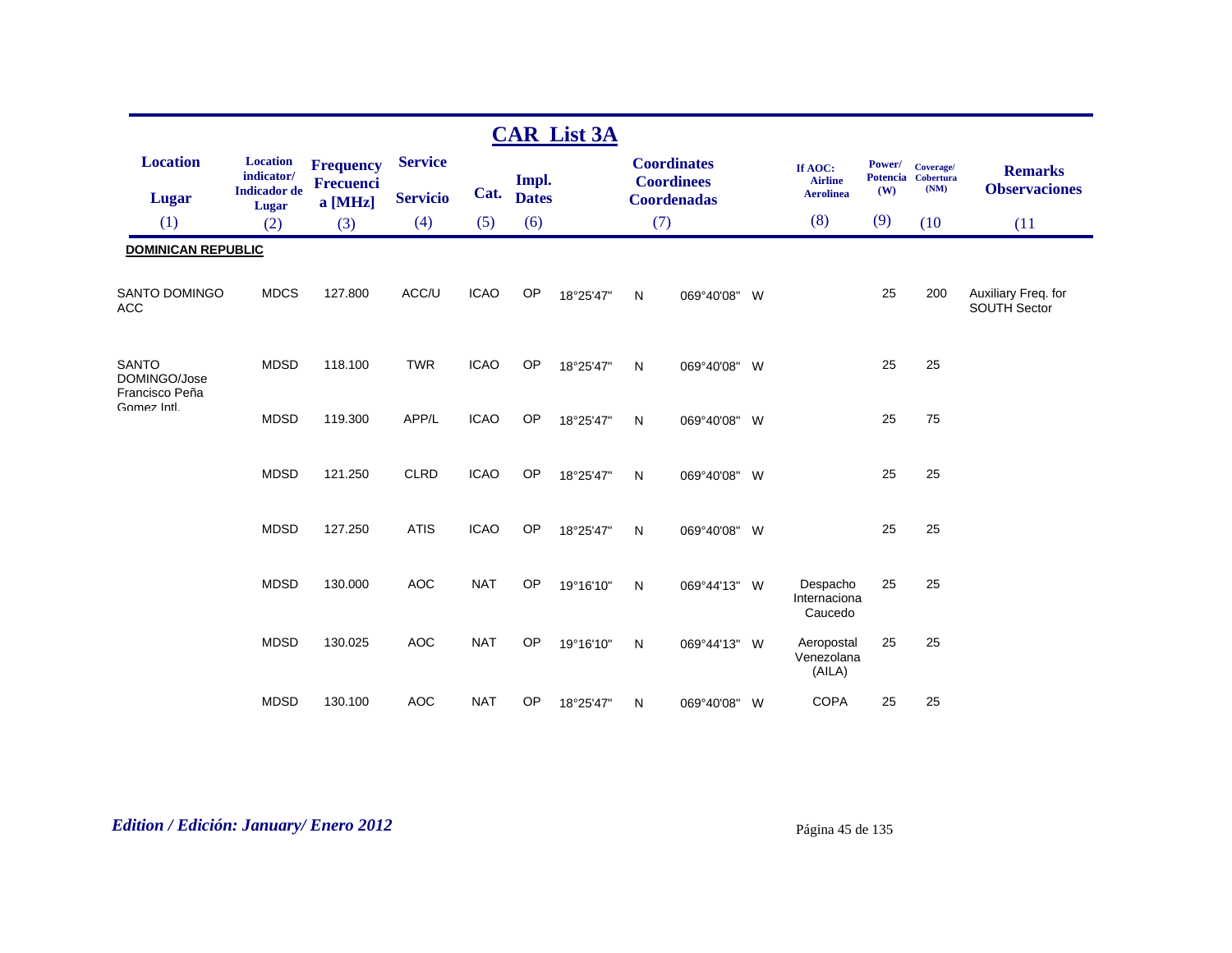|                                                               |                                                               |                                                 |                                   |            |                       | <b>CAR List 3A</b> |     |                                                               |          |                                                      |                                  |                                       |                                        |
|---------------------------------------------------------------|---------------------------------------------------------------|-------------------------------------------------|-----------------------------------|------------|-----------------------|--------------------|-----|---------------------------------------------------------------|----------|------------------------------------------------------|----------------------------------|---------------------------------------|----------------------------------------|
| <b>Location</b><br><b>Lugar</b>                               | <b>Location</b><br>indicator/<br><b>Indicador</b> de<br>Lugar | <b>Frequency</b><br><b>Frecuenci</b><br>a [MHz] | <b>Service</b><br><b>Servicio</b> | Cat.       | Impl.<br><b>Dates</b> |                    |     | <b>Coordinates</b><br><b>Coordinees</b><br><b>Coordenadas</b> |          | If AOC:<br><b>Airline</b><br><b>Aerolinea</b>        | Power/<br><b>Potencia</b><br>(W) | Coverage/<br><b>Cobertura</b><br>(NM) | <b>Remarks</b><br><b>Observaciones</b> |
| (1)                                                           | (2)                                                           | (3)                                             | (4)                               | (5)        | (6)                   |                    | (7) |                                                               |          | (8)                                                  | (9)                              | (10)                                  | (11)                                   |
| <b>DOMINICAN REPUBLIC</b>                                     |                                                               |                                                 |                                   |            |                       |                    |     |                                                               |          |                                                      |                                  |                                       |                                        |
| <b>SANTO</b><br>DOMINGO/Jose<br>Francisco Peña<br>Gomez Intl. | <b>MDSD</b>                                                   | 130.150                                         | <b>AOC</b>                        | <b>NAT</b> | OP                    | 18°25'47"          | N   | 069°40'08" W                                                  |          | <b>CDA</b><br>(Compañía<br>Dominicana<br>de Aviación | 25                               | 25                                    |                                        |
|                                                               | <b>MDSD</b>                                                   | 130.200                                         | <b>AOC</b>                        | <b>NAT</b> | OP                    | 18°25'47"          | N   | 069°40'08"                                                    | - W      | G. HTC<br><b>SERVICES</b><br>S.A.                    | 25                               | 25                                    |                                        |
|                                                               | <b>MDSD</b>                                                   | 130.225                                         | <b>AOC</b>                        | <b>NAT</b> | OP                    | 18°25'47"          | N   | 069°40'08"                                                    | W        | E.T.Heinsen                                          | 25                               | 25                                    |                                        |
|                                                               | <b>MDSD</b>                                                   | 130.250                                         | <b>AOC</b>                        | <b>NAT</b> | OP                    | 18°25'47"          | N   | 069°40'08"                                                    | <b>W</b> | Martinair<br>Holland                                 | 25                               | 25                                    |                                        |
|                                                               | <b>MDSD</b>                                                   | 130.350                                         | <b>AOC</b>                        | <b>NAT</b> | OP                    | 18°25'47"          | N   | 069°40'08"                                                    | W        | Lantur CxA                                           | 25                               | 25                                    |                                        |
|                                                               | <b>MDSD</b>                                                   | 130.375                                         | <b>AOC</b>                        | <b>NAT</b> | OP                    | 18°25'47"          | N   | 069°40'08"                                                    | W        | AIR<br><b>DOMINICANA</b>                             | 25                               | 25                                    |                                        |
|                                                               | <b>MDSD</b>                                                   | 130.400                                         | <b>AOC</b>                        | <b>NAT</b> | OP                    | 18°25'47"          | N   | 069°40'08" W                                                  |          | <b>APA</b><br>Internacional                          | 25                               | 25                                    |                                        |
|                                                               | <b>MDSD</b>                                                   | 130.550                                         | <b>AOC</b>                        | <b>NAT</b> | <b>OP</b>             | 18°25'47"          | N   | 069°40'08"                                                    | - W      | American<br>Eagle                                    | 25                               | 25                                    |                                        |

# *Edition / Edición: January/ Enero 2012* Página 46 de 135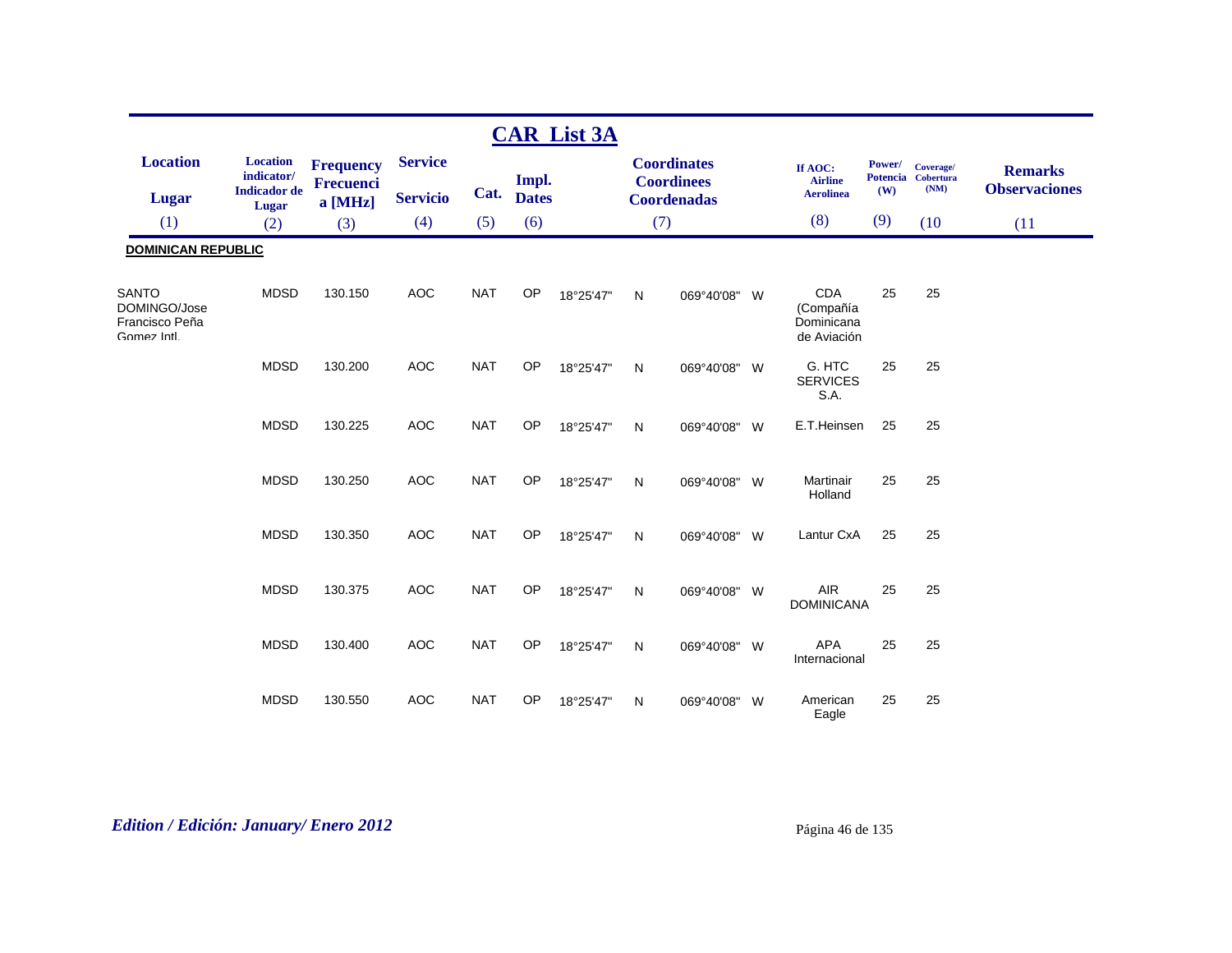|                                                               |                                                               |                                                 |                                   |            |                     | <b>CAR List 3A</b> |           |                                                               |                                               |               |                                         |                                        |
|---------------------------------------------------------------|---------------------------------------------------------------|-------------------------------------------------|-----------------------------------|------------|---------------------|--------------------|-----------|---------------------------------------------------------------|-----------------------------------------------|---------------|-----------------------------------------|----------------------------------------|
| <b>Location</b><br>Lugar                                      | <b>Location</b><br>indicator/<br><b>Indicador</b> de<br>Lugar | <b>Frequency</b><br><b>Frecuenci</b><br>a [MHz] | <b>Service</b><br><b>Servicio</b> |            | Impl.<br>Cat. Dates |                    |           | <b>Coordinates</b><br><b>Coordinees</b><br><b>Coordenadas</b> | If AOC:<br><b>Airline</b><br><b>Aerolinea</b> | Power/<br>(W) | Coverage/<br>Potencia Cobertura<br>(NM) | <b>Remarks</b><br><b>Observaciones</b> |
| (1)                                                           | (2)                                                           | (3)                                             | (4)                               | (5)        | (6)                 |                    | (7)       |                                                               | (8)                                           | (9)           | (10)                                    | (11)                                   |
| <b>DOMINICAN REPUBLIC</b>                                     |                                                               |                                                 |                                   |            |                     |                    |           |                                                               |                                               |               |                                         |                                        |
| <b>SANTO</b><br>DOMINGO/Jose<br>Francisco Peña<br>Gomez Intl. | <b>MDSD</b>                                                   | 131.275                                         | <b>AOC</b>                        | <b>NAT</b> | OP                  | 18°25'47"          | N         | 069°40'08" W                                                  | <b>SPIRIT</b><br><b>AIRLINE</b>               | 25            | 25                                      | ICOM MODEL: IC-<br>A110                |
|                                                               | <b>MDSD</b>                                                   | 131.400                                         | <b>AOC</b>                        | <b>NAT</b> | OP                  | 18°25'47"          | ${\sf N}$ | 069°40'08" W                                                  | <b>AMERICAN</b><br><b>AIRLINES</b>            | 25            | 25                                      |                                        |
|                                                               | <b>MDSD</b>                                                   | 131.500                                         | <b>AOC</b>                        | <b>NAT</b> | OP                  | 18°25'47"          | N         | 069°40'08" W                                                  | Air France                                    | 25            | 25                                      |                                        |
|                                                               | <b>MDSD</b>                                                   | 131.550                                         | <b>AOC</b>                        | <b>NAT</b> | OP                  | 18°25'47"          | N         | 069°40'08" W                                                  | ARINC-ACARS 25                                |               | 25                                      |                                        |
|                                                               | <b>MDSD</b>                                                   | 131.600                                         | <b>AOC</b>                        | <b>NAT</b> | OP                  | 18°25'47"          | N         | 069°40'08" W                                                  | <b>JET BLUE</b>                               | 25            | 25                                      |                                        |
|                                                               | <b>MDSD</b>                                                   | 131.650                                         | <b>AOC</b>                        | <b>NAT</b> | OP                  | 18°25'47"          | N         | 069°40'08" W                                                  | <b>IBERIA</b>                                 | 25            | 25                                      |                                        |
|                                                               | <b>MDSD</b>                                                   | 131.725                                         | <b>AOC</b>                        | <b>NAT</b> | OP                  | 18°25'47"          | N         | 069°40'08" W                                                  | SITA-AIRCOM 25                                |               | 25                                      |                                        |
|                                                               | <b>MDSD</b>                                                   | 132.000                                         | <b>AOC</b>                        | <b>NAT</b> | OP                  | 18°25'47"          | N         | 069°40'08" W                                                  | <b>UPS</b>                                    | 25            | 25                                      |                                        |
| <b>SANTO</b><br>DOMINGO/Plaza de<br>la Salud                  |                                                               | 131.350                                         | <b>AOC</b>                        | <b>NAT</b> | OP                  | 18°29'19"          | N         | 069°55'22" W                                                  |                                               | 25            | 25                                      |                                        |

# *Edition / Edición: January/ Enero 2012* Página 47 de 135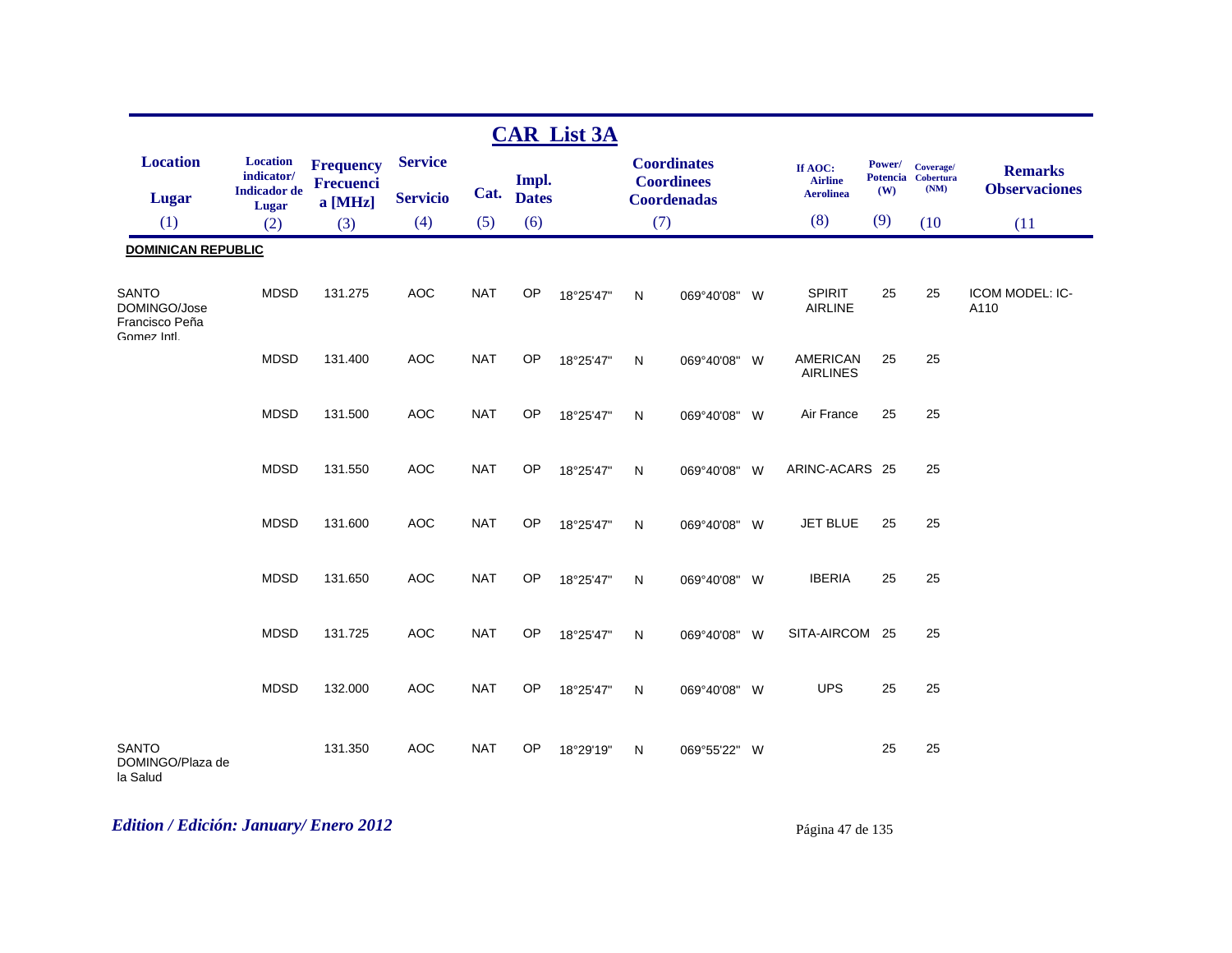|                             |                               |                      |                   |            |              | <b>CAR List 3A</b> |   |                                         |                           |        |                                 |                      |
|-----------------------------|-------------------------------|----------------------|-------------------|------------|--------------|--------------------|---|-----------------------------------------|---------------------------|--------|---------------------------------|----------------------|
| <b>Location</b>             | <b>Location</b><br>indicator/ | <b>Frequency</b>     | <b>Service</b>    |            | Impl.        |                    |   | <b>Coordinates</b><br><b>Coordinees</b> | If AOC:<br><b>Airline</b> | Power/ | Coverage/<br>Potencia Cobertura | <b>Remarks</b>       |
| Lugar                       | <b>Indicador</b> de<br>Lugar  | Frecuenci<br>a [MHz] | <b>Servicio</b>   | Cat.       | <b>Dates</b> |                    |   | <b>Coordenadas</b>                      | <b>Aerolinea</b>          | (W)    | (NM)                            | <b>Observaciones</b> |
| (1)                         | (2)                           | (3)                  | $\left( 4\right)$ | (5)        | (6)          |                    |   | 7                                       | (8)                       | (9)    | (10)                            | (11)                 |
| <b>DOMINICAN REPUBLIC</b>   |                               |                      |                   |            |              |                    |   |                                         |                           |        |                                 |                      |
| TORRES DE<br>CONTROL F.A.D. | <b>MDSI</b>                   | 122.700              | <b>TWR</b>        | <b>NAT</b> | OP           | 14°31'16"          | N | 069°45'45" W                            |                           | 25     | 25                              |                      |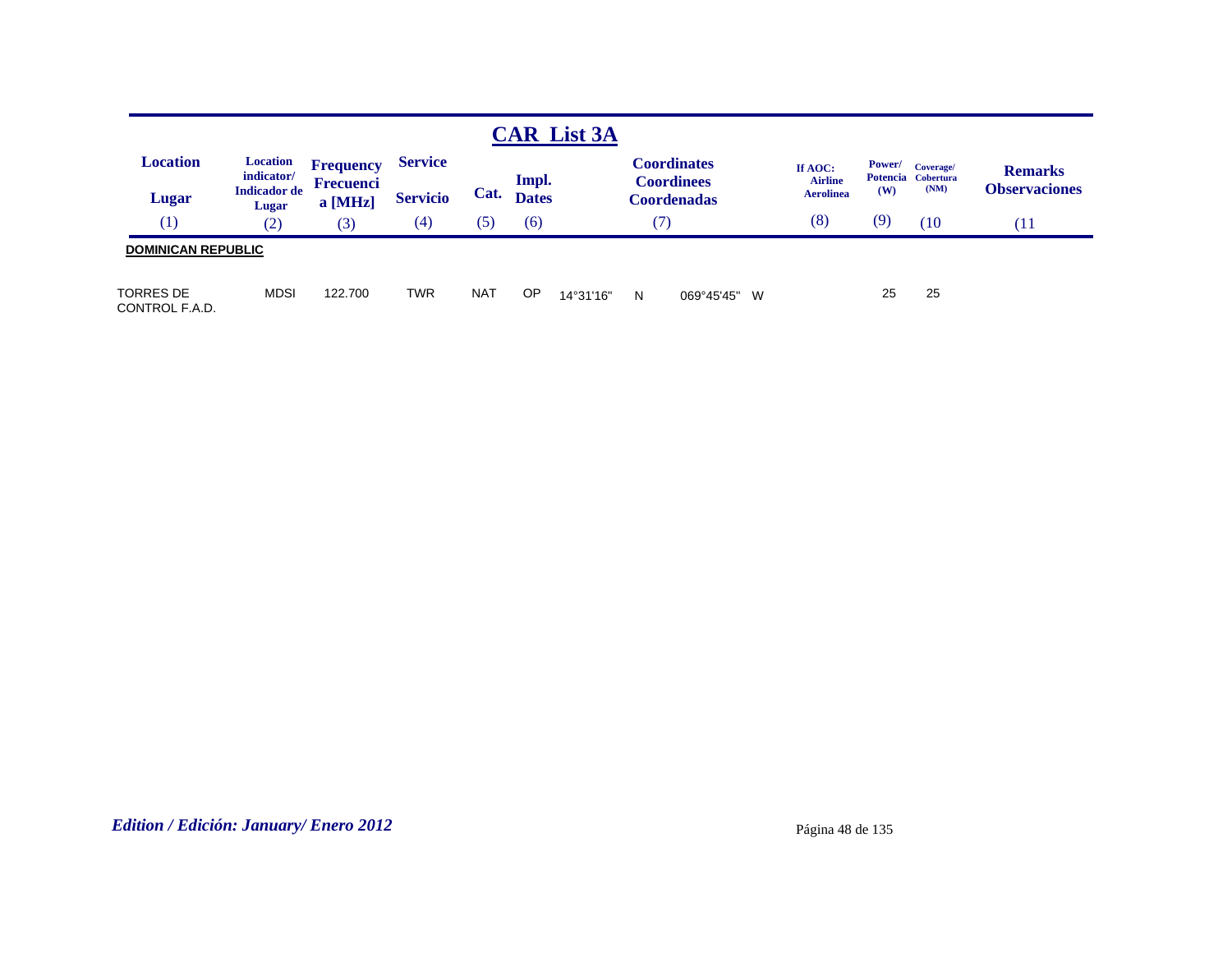|                                          |                                                      |                                                 |                                   |             |                       | <b>CAR List 3A</b> |              |                                                               |                                               |               |                                         |                                        |
|------------------------------------------|------------------------------------------------------|-------------------------------------------------|-----------------------------------|-------------|-----------------------|--------------------|--------------|---------------------------------------------------------------|-----------------------------------------------|---------------|-----------------------------------------|----------------------------------------|
| <b>Location</b><br><b>Lugar</b>          | <b>Location</b><br>indicator/<br><b>Indicador</b> de | <b>Frequency</b><br><b>Frecuenci</b><br>a [MHz] | <b>Service</b><br><b>Servicio</b> | Cat.        | Impl.<br><b>Dates</b> |                    |              | <b>Coordinates</b><br><b>Coordinees</b><br><b>Coordenadas</b> | If AOC:<br><b>Airline</b><br><b>Aerolinea</b> | Power/<br>(W) | Coverage/<br>Potencia Cobertura<br>(NM) | <b>Remarks</b><br><b>Observaciones</b> |
| (1)                                      | Lugar<br>(2)                                         | (3)                                             | (4)                               | (5)         | (6)                   |                    |              | (7)                                                           | (8)                                           | (9)           | (10)                                    | (11)                                   |
| <b>EL SALVADOR</b>                       |                                                      |                                                 |                                   |             |                       |                    |              |                                                               |                                               |               |                                         |                                        |
| <b>BOQUERON-</b><br><b>CENAMER ACC</b>   |                                                      | 123.900                                         | ACC/U                             | <b>ICAO</b> | OP                    | 13°44'12"          | N            | 089°16'46" W                                                  |                                               | 50            | 200                                     | <b>CENAMER ACC</b>                     |
| <b>SAN SALVADOR/EI</b><br>Salvador Intl. | <b>MSLP</b>                                          | 118.000                                         | <b>TWR</b>                        | <b>ICAO</b> | OP                    | 13°26'27"          | $\mathsf{N}$ | 089°03'21" W                                                  |                                               | 25            | 25                                      |                                        |
|                                          | <b>MSLP</b>                                          | 119.900                                         | <b>APP</b>                        | <b>ICAO</b> | OP                    | 13°26'27"          | $\mathsf{N}$ | 089°03'21" W                                                  |                                               | 25            | 75                                      |                                        |
|                                          | <b>MSLP</b>                                          | 121.250                                         | <b>CLRD</b>                       | <b>ICAO</b> | OP                    | 13°26'27"          | N            | 089°03'21" W                                                  |                                               | 10            | 10                                      |                                        |
|                                          | <b>MSLP</b>                                          | 121.700                                         | <b>SMC</b>                        | <b>ICAO</b> | OP                    | 13°26'27"          | ${\sf N}$    | 089°03'21" W                                                  |                                               | 10            | 10                                      |                                        |
|                                          | <b>MSLP</b>                                          | 122.550                                         | <b>FIS</b>                        | <b>ICAO</b> | OP                    | 13°26'26"          | N            | 089°03'25" W                                                  |                                               | 50            | 50                                      |                                        |
|                                          | <b>MSLP</b>                                          | 127.600                                         | <b>ATIS</b>                       | <b>ICAO</b> | OP                    | 13°26'27"          | ${\sf N}$    | 089°03'21" W                                                  |                                               | 25            | 75                                      |                                        |
|                                          | <b>MSLP</b>                                          | 129.925                                         | AOC                               | <b>NAT</b>  | OP                    | 13°26'27"          | N            | 089°03'21" W                                                  | Continental<br>Airlines                       | 25            | 25                                      |                                        |
|                                          | <b>MSLP</b>                                          | 130.500                                         | <b>AOC</b>                        | <b>NAT</b>  | OP                    | 13°26'27"          | N            | 089°03'21" W                                                  | <b>TACA</b>                                   | 25            | 25                                      |                                        |

# *Edition / Edición: January/ Enero 2012* Página 49 de 135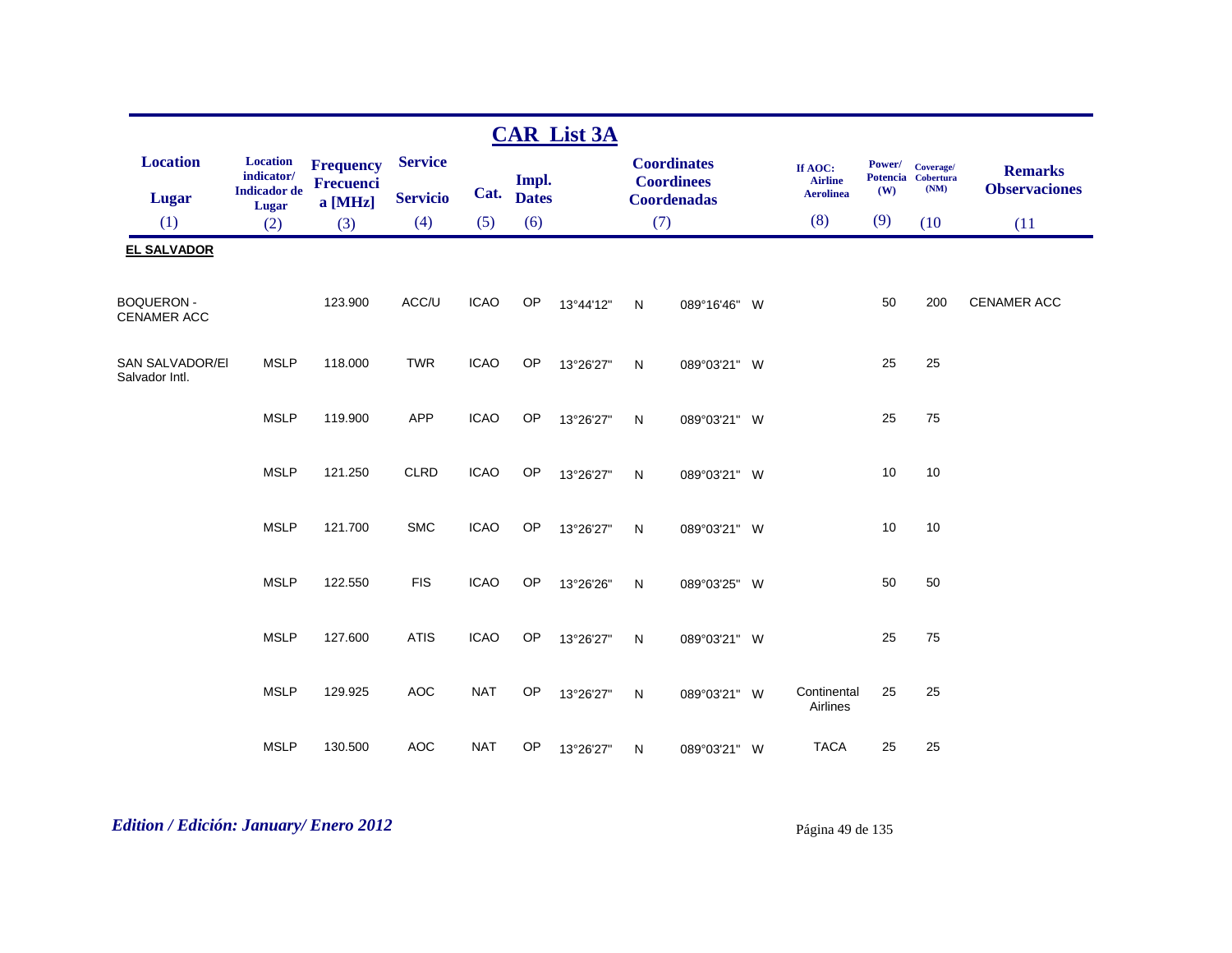|                                          |                                                      |                                      |                 |             |                       | <b>CAR List 3A</b> |     |                                         |                                               |                                  |                                       |                                        |
|------------------------------------------|------------------------------------------------------|--------------------------------------|-----------------|-------------|-----------------------|--------------------|-----|-----------------------------------------|-----------------------------------------------|----------------------------------|---------------------------------------|----------------------------------------|
| <b>Location</b>                          | <b>Location</b><br>indicator/<br><b>Indicador</b> de | <b>Frequency</b><br><b>Frecuenci</b> | <b>Service</b>  | Cat.        | Impl.<br><b>Dates</b> |                    |     | <b>Coordinates</b><br><b>Coordinees</b> | If AOC:<br><b>Airline</b><br><b>Aerolinea</b> | Power/<br><b>Potencia</b><br>(W) | Coverage/<br><b>Cobertura</b><br>(NM) | <b>Remarks</b><br><b>Observaciones</b> |
| <b>Lugar</b>                             | Lugar                                                | a [MHz]                              | <b>Servicio</b> |             |                       |                    |     | <b>Coordenadas</b>                      | (8)                                           | (9)                              |                                       |                                        |
| (1)                                      | (2)                                                  | (3)                                  | (4)             | (5)         | (6)                   |                    | (7) |                                         |                                               |                                  | (10)                                  | (11)                                   |
| <b>EL SALVADOR</b>                       |                                                      |                                      |                 |             |                       |                    |     |                                         |                                               |                                  |                                       |                                        |
| <b>SAN SALVADOR/EI</b><br>Salvador Intl. | <b>MSLP</b>                                          | 131.300                              | <b>AOC</b>      | <b>NAT</b>  | OP                    | 13°26'27"          | N   | 089°03'21" W                            | AERODESPA<br>CHO                              | 25                               | 25                                    |                                        |
|                                          | <b>MSLP</b>                                          | 131.400                              | <b>AOC</b>      | <b>NAT</b>  | <b>OP</b>             | 13°26'27"          | N   | 089°03'21" W                            | United Airlines 25                            |                                  | 25                                    |                                        |
|                                          | <b>MSLP</b>                                          | 131.450                              | <b>AOC</b>      | <b>NAT</b>  | <b>OP</b>             | 13°26'27"          | N   | 089°03'21" W                            | ARINC -<br><b>ACARS</b>                       | 25                               | 25                                    |                                        |
|                                          | <b>MSLP</b>                                          | 135.000                              | <b>AOC</b>      | <b>NAT</b>  | OP                    | 13°26'27"          | N   | 089°03'21" W                            | <b>LACSA</b>                                  | 25                               | 25                                    |                                        |
| SAN<br>SALVADOR/Ilopang<br>o Intl.       | <b>MSSS</b>                                          | 118.300                              | <b>TWR</b>      | <b>ICAO</b> | OP                    | 13°41'30"          | N   | 089°07'32" W                            |                                               | 25                               | 25                                    |                                        |
|                                          | <b>MSSS</b>                                          | 119.500                              | APP/L           | <b>ICAO</b> | <b>OP</b>             | 13°41'30"          | N   | 089°07'32" W                            |                                               | 25                               | 75                                    |                                        |
|                                          | <b>MSSS</b>                                          | 121.900                              | <b>SMC</b>      | <b>ICAO</b> | OP                    | 13°41'30"          | N   | 089°07'32" W                            |                                               | 10                               | 10                                    |                                        |
|                                          | <b>MSSS</b>                                          | 127.050                              | <b>AFIS</b>     | <b>ICAO</b> | OP                    | 13°41'30"          | N   | 089°07'32" W                            |                                               | 25                               | 75                                    |                                        |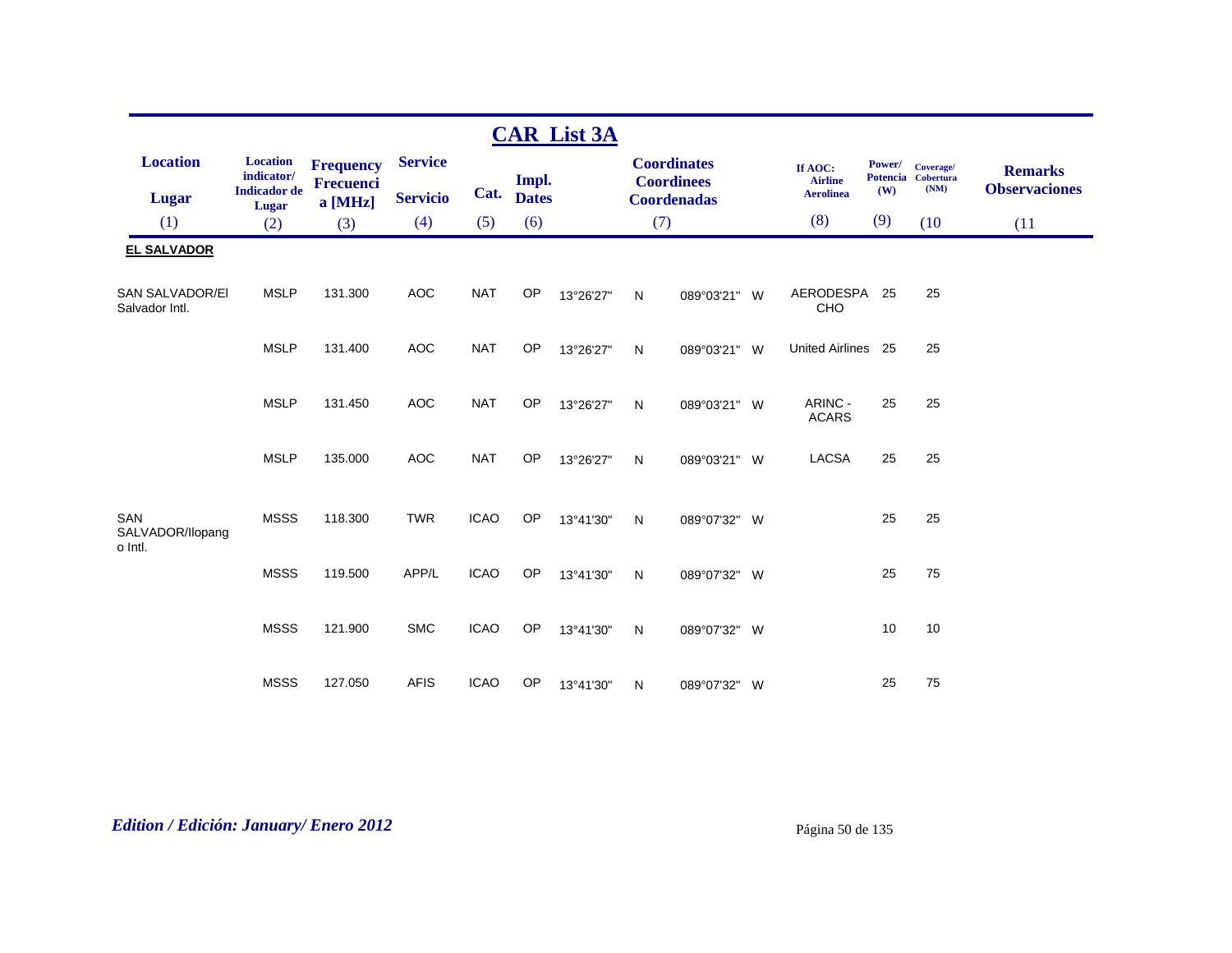|                                         |                                                                      |                                                   |                                   |             |                       | <b>CAR List 3A</b> |              |                                                               |                                               |               |                                         |                                        |
|-----------------------------------------|----------------------------------------------------------------------|---------------------------------------------------|-----------------------------------|-------------|-----------------------|--------------------|--------------|---------------------------------------------------------------|-----------------------------------------------|---------------|-----------------------------------------|----------------------------------------|
| <b>Location</b><br>Lugar                | <b>Location</b><br>indicator/<br><b>Indicador</b> de<br><b>Lugar</b> | <b>Frequency</b><br><b>Frecuenci</b><br>$a$ [MHz] | <b>Service</b><br><b>Servicio</b> | Cat.        | Impl.<br><b>Dates</b> |                    |              | <b>Coordinates</b><br><b>Coordinees</b><br><b>Coordenadas</b> | If AOC:<br><b>Airline</b><br><b>Aerolinea</b> | Power/<br>(W) | Coverage/<br>Potencia Cobertura<br>(NM) | <b>Remarks</b><br><b>Observaciones</b> |
| (1)                                     | (2)                                                                  | (3)                                               | (4)                               | (5)         | (6)                   |                    | (7)          |                                                               | (8)                                           | (9)           | (10)                                    | (11)                                   |
| <b>FRENCH ANTILLES</b>                  |                                                                      |                                                   |                                   |             |                       |                    |              |                                                               |                                               |               |                                         |                                        |
| FORT-DE-<br>FRANCE/Le<br>Lamentin Intl. | <b>TFFF</b>                                                          | 118.500                                           | <b>TWR</b>                        | <b>ICAO</b> | OP                    | 14°35'42"          | $\mathsf{N}$ | 061°00'16" W                                                  |                                               | 25            | 25                                      | Martinique I.                          |
|                                         | <b>TFFF</b>                                                          | 121.000                                           | APP/U                             | <b>ICAO</b> | OP                    | 14°35'42"          | $\mathsf{N}$ | 061°00'16" W                                                  |                                               | 25            | 75                                      | <b>GUADELOUPE</b>                      |
|                                         | <b>TFFF</b>                                                          | 121.900                                           | <b>SMC</b>                        | <b>ICAO</b> | <b>OP</b>             | 14°35'42"          | $\mathsf{N}$ | 061°00'16" W                                                  |                                               | 10            | 10                                      | <b>MARTINIQUE</b>                      |
|                                         | <b>TFFF</b>                                                          | 127.850                                           | <b>ATIS</b>                       | <b>ICAO</b> | OP                    | 14°35'42"          | N            | 061°00'16" W                                                  |                                               | 25            | 75                                      | <b>MARTINIQUE</b>                      |
|                                         | <b>TFFF</b>                                                          | 129.050                                           | APP/L                             | <b>NAT</b>  | OP                    | 14°35'42"          | $\mathsf{N}$ | 061°00'16" W                                                  |                                               | 25            | 75                                      | <b>BACKUP</b><br><b>FREQUENCY</b>      |
|                                         | <b>TFFF</b>                                                          | 130.800                                           | <b>AOC</b>                        | <b>NAT</b>  | OP                    | 14°35'42"          | N            | 061°00'16" W                                                  | <b>AMERICAN</b><br><b>AIRLINES</b>            | 25            | 25                                      | <b>MARTINIQUE</b>                      |
|                                         | <b>TFFF</b>                                                          | 131.200                                           | <b>AOC</b>                        | <b>NAT</b>  | OP                    | 14°35'42"          | $\mathsf{N}$ | 061°00'16" W                                                  | AIR CANADA                                    | 25            | 25                                      |                                        |
|                                         | <b>TFFF</b>                                                          | 131.300                                           | <b>AOC</b>                        | <b>NAT</b>  | OP                    | 14°35'42"          | $\mathsf{N}$ | 061°00'16" W                                                  | <b>LIAT</b>                                   | 25            | 25                                      |                                        |
|                                         | <b>TFFF</b>                                                          | 131.400                                           | <b>AOC</b>                        | <b>NAT</b>  | OP                    | 14°35'42"          | $\mathsf{N}$ | 061°00'16" W                                                  | <b>Jet Aviation</b><br>Service                | 25            | 25                                      |                                        |

# *Edition / Edición: January/ Enero 2012* Página 51 de 135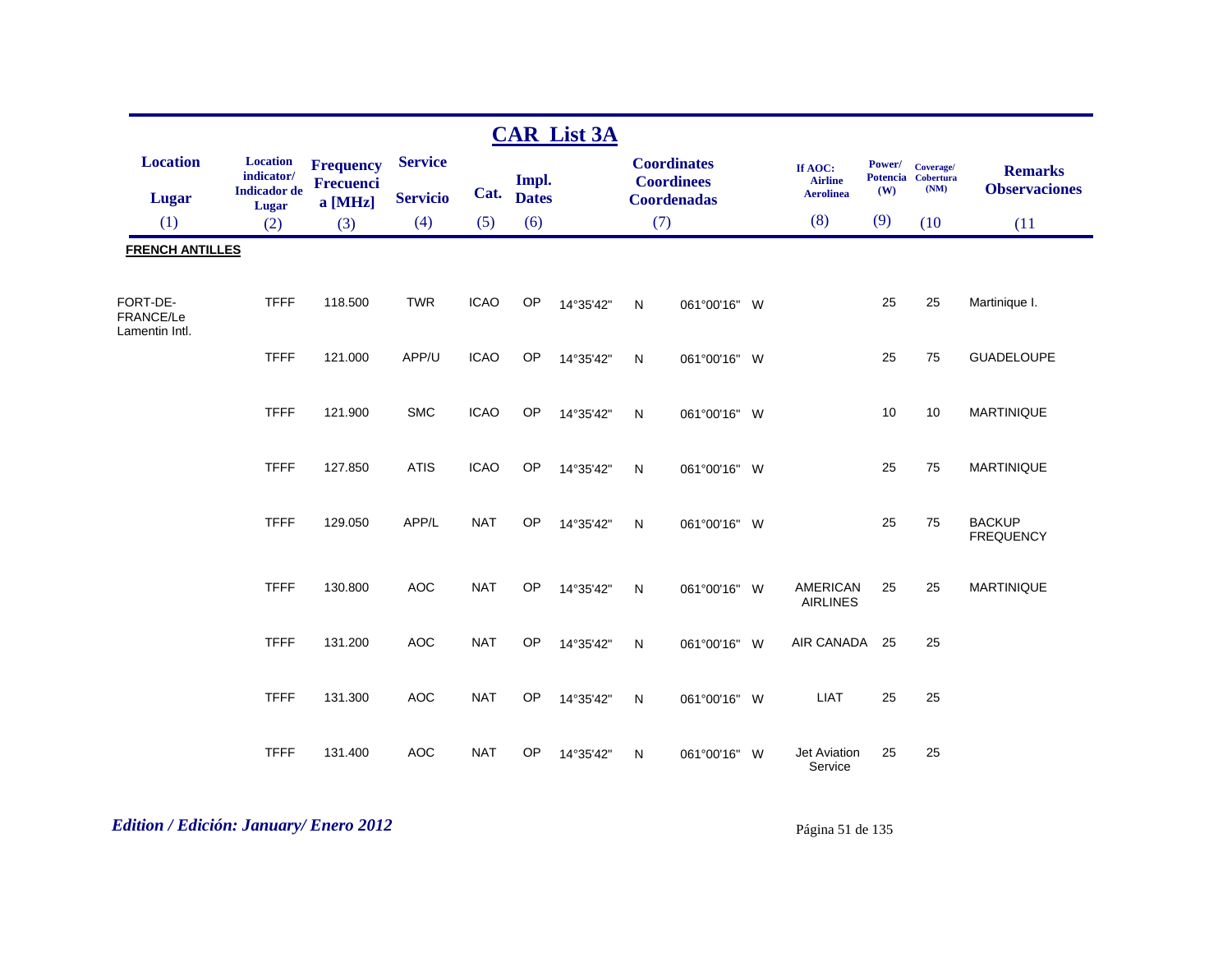|                                                    |                                                      |                                      |                 |             |              | <b>CAR List 3A</b> |              |                                         |                           |               |                                         |                                        |
|----------------------------------------------------|------------------------------------------------------|--------------------------------------|-----------------|-------------|--------------|--------------------|--------------|-----------------------------------------|---------------------------|---------------|-----------------------------------------|----------------------------------------|
| <b>Location</b>                                    | <b>Location</b><br>indicator/<br><b>Indicador</b> de | <b>Frequency</b><br><b>Frecuenci</b> | <b>Service</b>  |             | Impl.        |                    |              | <b>Coordinates</b><br><b>Coordinees</b> | If AOC:<br><b>Airline</b> | Power/<br>(W) | Coverage/<br>Potencia Cobertura<br>(NM) | <b>Remarks</b><br><b>Observaciones</b> |
| <b>Lugar</b>                                       | <b>Lugar</b>                                         | a [MHz]                              | <b>Servicio</b> | Cat.        | <b>Dates</b> |                    |              | <b>Coordenadas</b>                      | <b>Aerolinea</b>          |               |                                         |                                        |
| (1)                                                | (2)                                                  | (3)                                  | (4)             | (5)         | (6)          |                    | (7)          |                                         | (8)                       | (9)           | (10)                                    | (11)                                   |
| <b>FRENCH ANTILLES</b>                             |                                                      |                                      |                 |             |              |                    |              |                                         |                           |               |                                         |                                        |
| FORT-DE-<br>FRANCE/Le<br>Lamentin Intl.            | <b>TFFF</b>                                          | 131.500                              | <b>AOC</b>      | <b>NAT</b>  | OP           | 14°35'42"          | N            | 061°00'16" W                            | Air France                | 25            | 25                                      |                                        |
|                                                    | <b>TFFF</b>                                          | 131.550                              | <b>AOC</b>      | <b>NAT</b>  | <b>OP</b>    | 14°35'42"          | $\mathsf{N}$ | 061°00'16" W                            | SITA/AIRCOM 25            |               | 25                                      |                                        |
|                                                    | <b>TFFF</b>                                          | 131.725                              | <b>AOC</b>      | <b>NAT</b>  | <b>OP</b>    | 14°35'42"          | $\mathsf{N}$ | 061°00'16" W                            | SITA/AIRCOM 25            |               | 25                                      |                                        |
|                                                    | <b>TFFF</b>                                          | 131.850                              | <b>AOC</b>      | <b>NAT</b>  | OP           | 14°35'42"          | $\mathsf{N}$ | 061°00'16" W                            | Air Caraibes              | 25            | 25                                      |                                        |
|                                                    | <b>TFFF</b>                                          | 132.000                              | <b>AOC</b>      | <b>NAT</b>  | OP           | 14°35'42"          | N            | 061°00'16" W                            | Air Martinique            | 25            | 25                                      |                                        |
| <b>GRAND</b><br><b>BOURG/Marie-</b><br>Galante Is. | <b>TFFM</b>                                          | 119.300                              | <b>TWR/FIS</b>  | <b>NAT</b>  | OP           | 15°52'08"          | N            | 061°16'12" W                            |                           | 25            | 50                                      | Marie-Galante I.                       |
|                                                    | <b>TFFM</b>                                          | 121.950                              | <b>SMC</b>      | <b>NAT</b>  | OP           | 15°52'08"          | $\mathsf{N}$ | 061°16'12" W                            |                           | 10            | 10                                      |                                        |
| POINTE-A-<br>PITRE/Le Raizet Intl.                 | <b>TFFR</b>                                          | 118.400                              | <b>TWR</b>      | <b>ICAO</b> | OP           | 16°15'55"          | N            | 061°31'55" W                            |                           | 25            | 25                                      |                                        |
|                                                    | <b>TFFR</b>                                          | 119.050                              | APP/U           | <b>ICAO</b> | OP           | 16°15'55"          | N            | 061°31'55" W                            |                           | 25            | 150                                     | Guadeloupe I.                          |

# *Edition / Edición: January/ Enero 2012* Página 52 de 135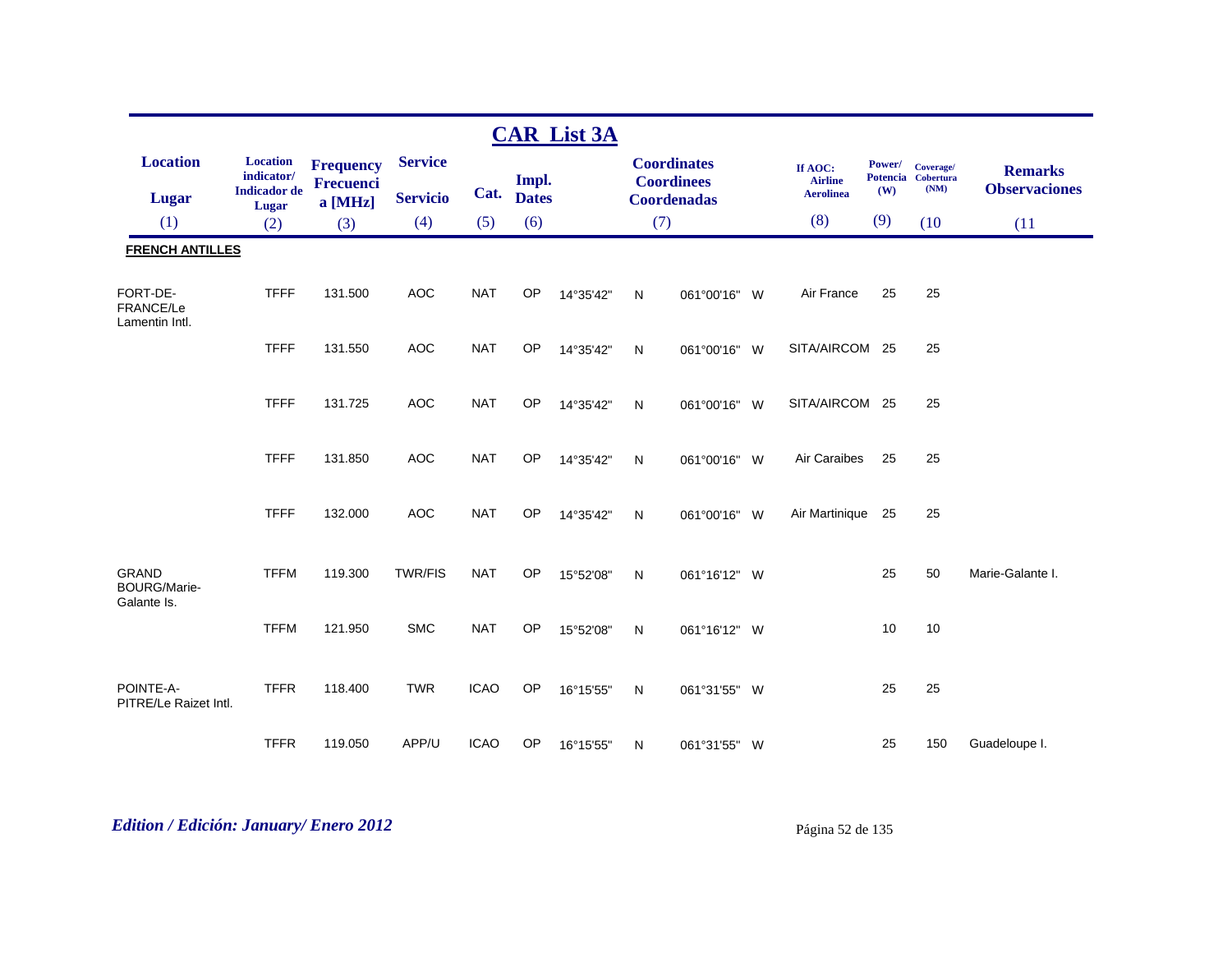|                                    |                                                      |                                          |                                   |             |                       | <b>CAR List 3A</b> |              |                                                               |                                               |                      |                                         |                                        |
|------------------------------------|------------------------------------------------------|------------------------------------------|-----------------------------------|-------------|-----------------------|--------------------|--------------|---------------------------------------------------------------|-----------------------------------------------|----------------------|-----------------------------------------|----------------------------------------|
| <b>Location</b><br><b>Lugar</b>    | <b>Location</b><br>indicator/<br><b>Indicador</b> de | <b>Frequency</b><br>Frecuenci<br>a [MHz] | <b>Service</b><br><b>Servicio</b> | Cat.        | Impl.<br><b>Dates</b> |                    |              | <b>Coordinates</b><br><b>Coordinees</b><br><b>Coordenadas</b> | If AOC:<br><b>Airline</b><br><b>Aerolinea</b> | <b>Power/</b><br>(W) | Coverage/<br>Potencia Cobertura<br>(NM) | <b>Remarks</b><br><b>Observaciones</b> |
| (1)                                | Lugar<br>(2)                                         | (3)                                      | (4)                               | (5)         | (6)                   |                    |              | (7)                                                           | (8)                                           | (9)                  | (10)                                    | (11)                                   |
| <b>FRENCH ANTILLES</b>             |                                                      |                                          |                                   |             |                       |                    |              |                                                               |                                               |                      |                                         |                                        |
| POINTE-A-<br>PITRE/Le Raizet Intl. | <b>TFFR</b>                                          | 121.300                                  | APP/L                             | <b>ICAO</b> | OP                    | 16°15'55"          | $\mathsf{N}$ | 061°31'55" W                                                  |                                               | 25                   | 75                                      | Guadeloupe I./MAIN<br>FREQ.            |
|                                    | <b>TFFR</b>                                          | 121.850                                  | <b>SMC</b>                        | <b>ICAO</b> | OP                    | 16°15'55"          | $\mathsf{N}$ | 061°31'55" W                                                  |                                               | 10                   | 10                                      |                                        |
|                                    | <b>TFFR</b>                                          | 127.600                                  | <b>ATIS</b>                       | <b>NAT</b>  | OP                    | 16°15'55"          | N            | 061°31'55" W                                                  |                                               | 25                   | 50                                      |                                        |
|                                    | <b>TFFR</b>                                          | 129.800                                  | APP/U                             | <b>ICAO</b> | OP                    | 16°15'55"          | ${\sf N}$    | 061°31'55" W                                                  |                                               | 25                   | 150                                     |                                        |
|                                    | <b>TFFR</b>                                          | 130.800                                  | AOC                               | <b>NAT</b>  | OP                    | 16°15'55"          | ${\sf N}$    | 061°31'55" W                                                  | American<br>Airlines                          | 25                   | 25                                      |                                        |
|                                    | <b>TFFR</b>                                          | 130.900                                  | AOC                               | <b>NAT</b>  | OP                    | 16°15'55"          | N            | 061°31'55" W                                                  | Aantilles<br>Handling                         | 25                   | 25                                      |                                        |
|                                    | <b>TFFR</b>                                          | 131.200                                  | <b>AOC</b>                        | <b>NAT</b>  | OP                    | 16°15'55"          | N            | 061°31'55" W                                                  | Air Canada                                    | 25                   | 25                                      |                                        |
|                                    | <b>TFFR</b>                                          | 131.450                                  | <b>AOC</b>                        | <b>NAT</b>  | OP                    | 16°15'55"          | ${\sf N}$    | 061°31'55" W                                                  | <b>AOM Minerve</b>                            | 25                   | 25                                      |                                        |
|                                    | <b>TFFR</b>                                          | 131.500                                  | <b>AOC</b>                        | <b>NAT</b>  | OP                    | 16°15'55"          | N            | 061°31'55" W                                                  | Air France                                    | 25                   | 25                                      |                                        |

# *Edition / Edición: January/ Enero 2012* Página 53 de 135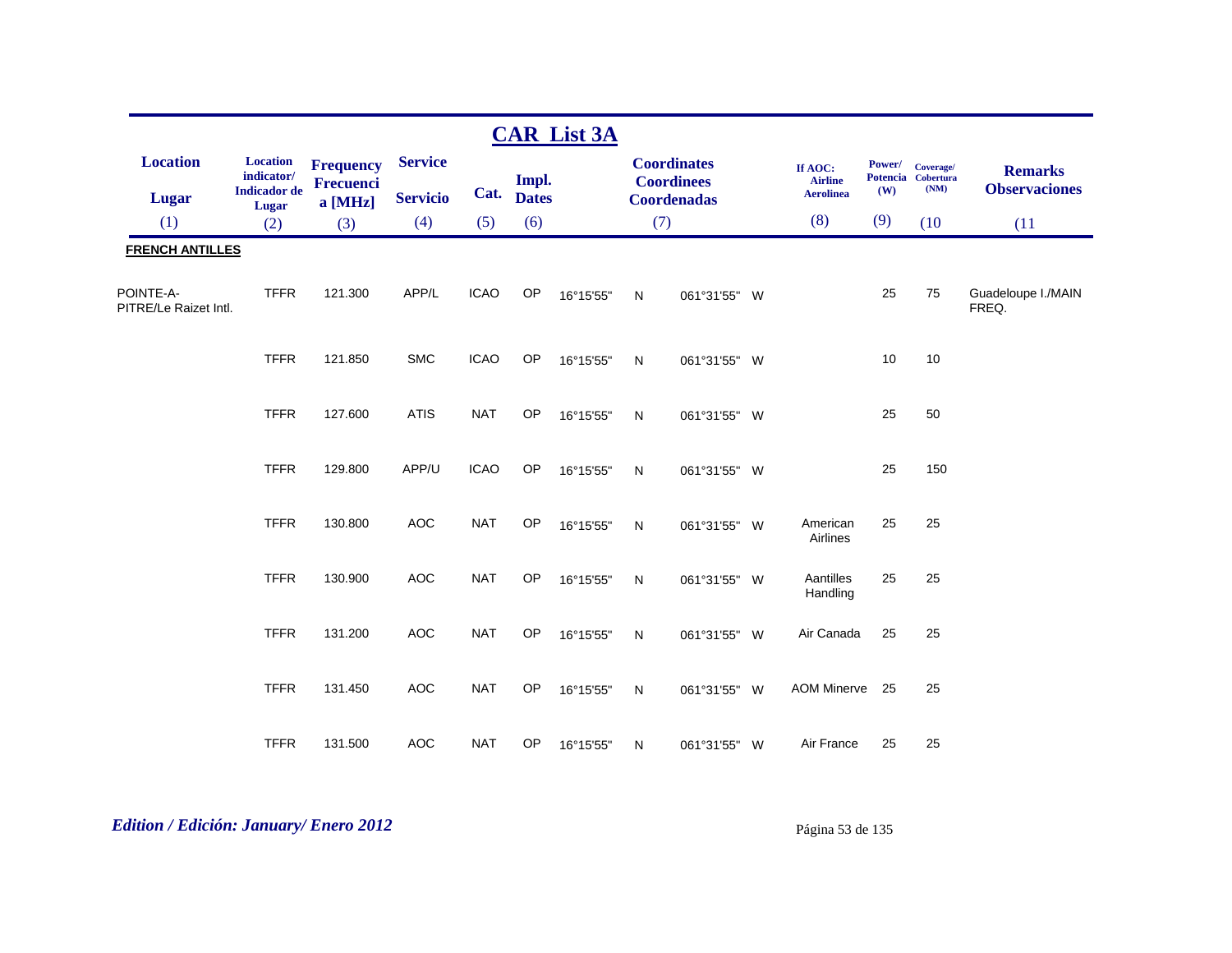|                                            |                                                      |                                                 |                                   |             |                       | <b>CAR List 3A</b> |              |                                                               |                                               |                      |                                         |                                        |
|--------------------------------------------|------------------------------------------------------|-------------------------------------------------|-----------------------------------|-------------|-----------------------|--------------------|--------------|---------------------------------------------------------------|-----------------------------------------------|----------------------|-----------------------------------------|----------------------------------------|
| <b>Location</b><br>Lugar                   | <b>Location</b><br>indicator/<br><b>Indicador</b> de | <b>Frequency</b><br><b>Frecuenci</b><br>a [MHz] | <b>Service</b><br><b>Servicio</b> | Cat.        | Impl.<br><b>Dates</b> |                    |              | <b>Coordinates</b><br><b>Coordinees</b><br><b>Coordenadas</b> | If AOC:<br><b>Airline</b><br><b>Aerolinea</b> | <b>Power/</b><br>(W) | Coverage/<br>Potencia Cobertura<br>(NM) | <b>Remarks</b><br><b>Observaciones</b> |
| (1)                                        | Lugar<br>(2)                                         | (3)                                             | (4)                               | (5)         | (6)                   |                    | (7)          |                                                               | (8)                                           | (9)                  | (10)                                    | (11)                                   |
| <b>FRENCH ANTILLES</b>                     |                                                      |                                                 |                                   |             |                       |                    |              |                                                               |                                               |                      |                                         |                                        |
| POINTE-A-<br>PITRE/Le Raizet Intl.         | <b>TFFR</b>                                          | 131.550                                         | <b>AOC</b>                        | <b>NAT</b>  | OP                    | 16°15'55"          | $\mathsf{N}$ | 061°31'55" W                                                  | ARINC -<br><b>ACARS</b>                       | 25                   | 25                                      |                                        |
|                                            | <b>TFFR</b>                                          | 131.600                                         | <b>AOC</b>                        | <b>NAT</b>  | OP                    | 16°15'55"          | N            | 061°31'55" W                                                  | Air Saint<br>Barthelemy                       | 25                   | 25                                      |                                        |
|                                            | <b>TFFR</b>                                          | 131.700                                         | <b>AOC</b>                        | <b>NAT</b>  | <b>OP</b>             | 16°15'55"          | N            | 061°31'55" W                                                  | <b>LIAT</b>                                   | 25                   | 25                                      |                                        |
|                                            | <b>TFFR</b>                                          | 131.725                                         | <b>AOC</b>                        | <b>NAT</b>  | OP                    | 16°15'55"          | $\mathsf{N}$ | 061°31'55" W                                                  | SITA/AIRCOM                                   | 25                   | 25                                      |                                        |
|                                            | <b>TFFR</b>                                          | 131.800                                         | <b>AOC</b>                        | <b>NAT</b>  | OP                    | 16°15'55"          | N            | 061°31'55" W                                                  | Air<br>Guadeloupe                             | 25                   | 25                                      |                                        |
|                                            | <b>TFFR</b>                                          | 131.850                                         | <b>AOC</b>                        | <b>NAT</b>  | <b>OP</b>             | 16°15'55"          | N            | 061°31'55" W                                                  | Air Caraibes                                  | 25                   | 25                                      |                                        |
| SAINT<br>BARTHELEMY/S.<br>Barthelemy Intl. | <b>TFFJ</b>                                          | 118.450                                         | <b>TWR/FIS</b>                    | <b>ICAO</b> | OP                    | 17°53'04"          | N            | 062°50'21" W                                                  |                                               | 25                   | 50                                      |                                        |
|                                            | <b>TFFJ</b>                                          | 131.200                                         | <b>AOC</b>                        | <b>NAT</b>  | OP                    | 17°53'04"          | $\mathsf{N}$ | 062°50'21" W                                                  | WINDWARD                                      | 25                   | 25                                      |                                        |
|                                            | <b>TFFJ</b>                                          | 131.250                                         | <b>AOC</b>                        | <b>NAT</b>  | OP                    | 17°53'04"          | N            | 062°50'21" W                                                  | Saint-Barth<br>Commutter                      | 25                   | 25                                      |                                        |

# *Edition / Edición: January/ Enero 2012* Página 54 de 135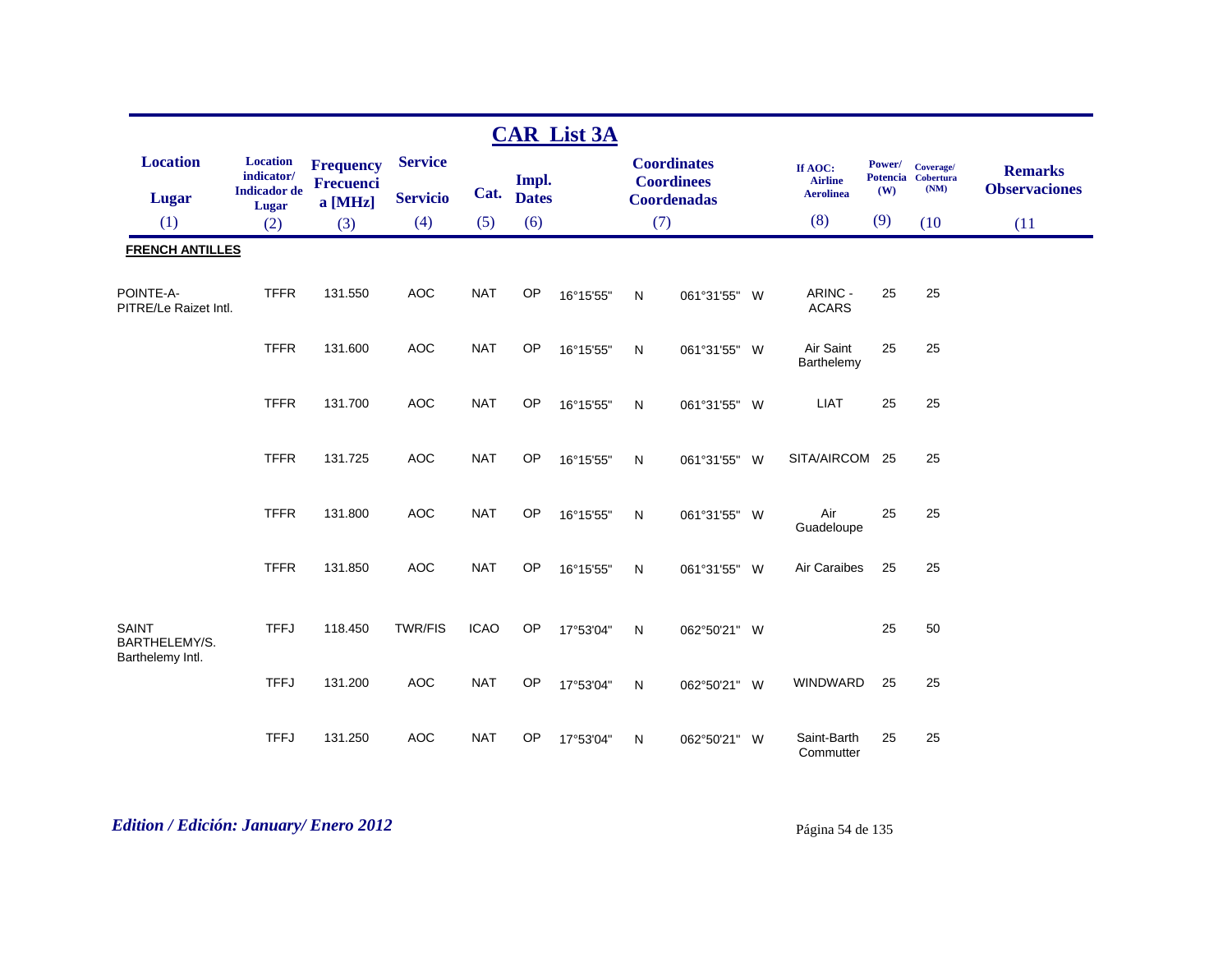|                                            |                                                                      |                                                 |                                   |            |                       | <b>CAR List 3A</b> |     |                                                               |   |                                               |               |                                         |                                        |
|--------------------------------------------|----------------------------------------------------------------------|-------------------------------------------------|-----------------------------------|------------|-----------------------|--------------------|-----|---------------------------------------------------------------|---|-----------------------------------------------|---------------|-----------------------------------------|----------------------------------------|
| <b>Location</b><br><b>Lugar</b>            | <b>Location</b><br>indicator/<br><b>Indicador</b> de<br><b>Lugar</b> | <b>Frequency</b><br><b>Frecuenci</b><br>a [MHz] | <b>Service</b><br><b>Servicio</b> | Cat.       | Impl.<br><b>Dates</b> |                    |     | <b>Coordinates</b><br><b>Coordinees</b><br><b>Coordenadas</b> |   | If AOC:<br><b>Airline</b><br><b>Aerolinea</b> | Power/<br>(W) | Coverage/<br>Potencia Cobertura<br>(NM) | <b>Remarks</b><br><b>Observaciones</b> |
| (1)                                        | (2)                                                                  | (3)                                             | (4)                               | (5)        | (6)                   |                    | (7) |                                                               |   | (8)                                           | (9)           | (10)                                    | (11)                                   |
| <b>FRENCH ANTILLES</b>                     |                                                                      |                                                 |                                   |            |                       |                    |     |                                                               |   |                                               |               |                                         |                                        |
| SAINT<br>BARTHELEMY/S.<br>Barthelemy Intl. | <b>TFFJ</b>                                                          | 131.300                                         | <b>AOC</b>                        | <b>NAT</b> | <b>OP</b>             | 17°53'04"          | N   | 062°50'21"                                                    | W | Transcaraibes<br>Airlines                     | 25            | 25                                      |                                        |
|                                            | <b>TFFJ</b>                                                          | 131.350                                         | <b>AOC</b>                        | <b>NAT</b> | <b>OP</b>             | 17°53'04"          | N   | 062°50'21" W                                                  |   | St-Martin<br>Aviation<br>Management           | 25            | 25                                      |                                        |
|                                            | <b>TFFJ</b>                                                          | 131.600                                         | AOC                               | <b>NAT</b> | <b>OP</b>             | 17°53'04"          | N   | 062°50'21"                                                    | W | <b>Barth'Aviation</b>                         | 25            | 25                                      |                                        |
| <b>SAINT MARTIN/</b><br><b>GRAND CASE</b>  | <b>TFFG</b>                                                          | 119.200                                         | <b>AFIS</b>                       | <b>NAT</b> | <b>OP</b>             | 18°06'00"          | N   | 063°02'50"                                                    | W |                                               | 25            | 50                                      | St. Martin                             |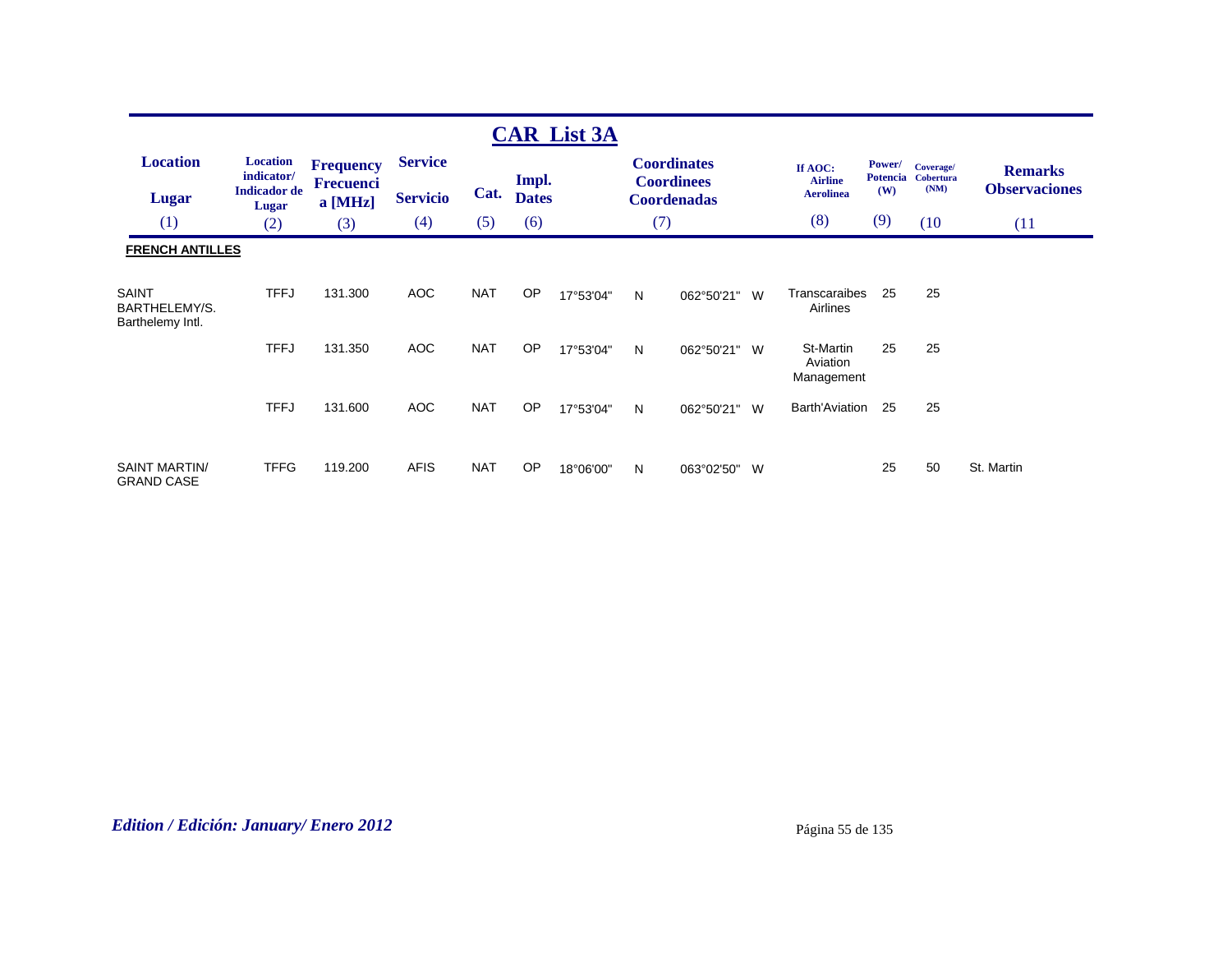|                                               |                                                      |                                      |                                   |             |                       | <b>CAR List 3A</b> |     |                                                               |                                               |               |                                         |                                        |
|-----------------------------------------------|------------------------------------------------------|--------------------------------------|-----------------------------------|-------------|-----------------------|--------------------|-----|---------------------------------------------------------------|-----------------------------------------------|---------------|-----------------------------------------|----------------------------------------|
| <b>Location</b><br>Lugar                      | <b>Location</b><br>indicator/<br><b>Indicador</b> de | <b>Frequency</b><br><b>Frecuenci</b> | <b>Service</b><br><b>Servicio</b> | Cat.        | Impl.<br><b>Dates</b> |                    |     | <b>Coordinates</b><br><b>Coordinees</b><br><b>Coordenadas</b> | If AOC:<br><b>Airline</b><br><b>Aerolinea</b> | Power/<br>(W) | Coverage/<br>Potencia Cobertura<br>(NM) | <b>Remarks</b><br><b>Observaciones</b> |
| (1)                                           | Lugar<br>(2)                                         | $a$ [MHz]<br>(3)                     | (4)                               | (5)         | (6)                   |                    | (7) |                                                               | (8)                                           | (9)           | (10)                                    | (11)                                   |
| <b>GRENADA</b>                                |                                                      |                                      |                                   |             |                       |                    |     |                                                               |                                               |               |                                         |                                        |
| LAURISTON/Carriac<br>ou I.                    | <b>TGPZ</b>                                          | 118.600                              | <b>TWR</b>                        | <b>ICAO</b> | OP                    | 12°28'37"          | N   | 061°28'20" W                                                  |                                               | 25            | 25                                      |                                        |
| <b>SAINT GEORGES/</b><br>Maurice Bishop Intl. | <b>TGPY</b>                                          | 118.900                              | <b>TWR</b>                        | <b>ICAO</b> | OP                    | 12°00'25"          | N   | 061°47'18" W                                                  |                                               | 25            | 25                                      |                                        |
|                                               | <b>TGPY</b>                                          | 119.400                              | APP/L                             | <b>ICAO</b> | OP                    | 12°00'25"          | N   | 061°47'18" W                                                  |                                               | 25            | 25                                      |                                        |
|                                               | <b>TGPY</b>                                          | 121.900                              | <b>SMC</b>                        | <b>ICAO</b> | OP                    | 12°00'25"          | N   | 061°47'18" W                                                  |                                               | 25            | 25                                      |                                        |
|                                               | <b>TGPY</b>                                          | 130.300                              | <b>AOC</b>                        | <b>NAT</b>  | OP                    | 12°00'25"          | N   | 061°47'18" W                                                  | Saint Vincent<br>Grenadines<br>(SVG) Air      | 25            | 25                                      |                                        |
|                                               | <b>TGPY</b>                                          | 131.600                              | <b>AOC</b>                        | <b>NAT</b>  | <b>OP</b>             | 12°00'25"          | N   | 061°47'18" W                                                  | Aviation<br>Service<br>Grenada<br>(ASG)       | 25            | 25                                      |                                        |
|                                               | <b>TGPY</b>                                          | 131.700                              | <b>AOC</b>                        | <b>NAT</b>  | OP                    | 12°00'25"          | N   | 061°47'18" W                                                  | LIAT, Traffic<br>Office                       | 25            | 25                                      |                                        |
|                                               | <b>TGPY</b>                                          | 131.725                              | <b>AOC</b>                        | <b>NAT</b>  | <b>OP</b>             | 12°00'25"          | N   | 061°47'18" W                                                  | <b>SITA</b>                                   | 25            | 25                                      |                                        |

# *Edition / Edición: January/ Enero 2012* Página 56 de 135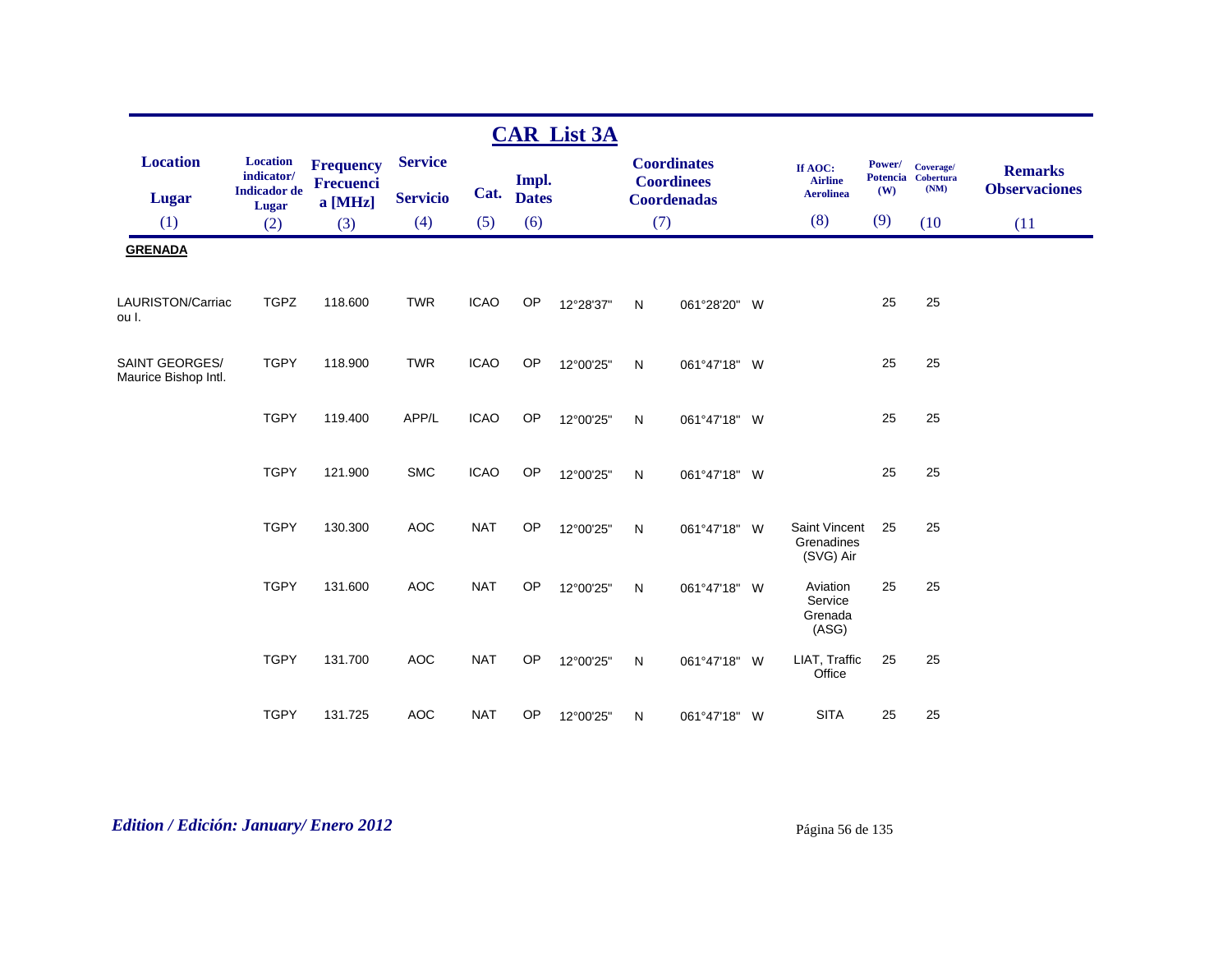|                                  |                                                      |                                                 |                                   |            |                       | <b>CAR List 3A</b> |   |                                                               |                                               |               |                                         |                                        |
|----------------------------------|------------------------------------------------------|-------------------------------------------------|-----------------------------------|------------|-----------------------|--------------------|---|---------------------------------------------------------------|-----------------------------------------------|---------------|-----------------------------------------|----------------------------------------|
| <b>Location</b><br>Lugar         | <b>Location</b><br>indicator/<br><b>Indicador</b> de | <b>Frequency</b><br><b>Frecuenci</b><br>a [MHz] | <b>Service</b><br><b>Servicio</b> | Cat.       | Impl.<br><b>Dates</b> |                    |   | <b>Coordinates</b><br><b>Coordinees</b><br><b>Coordenadas</b> | If AOC:<br><b>Airline</b><br><b>Aerolinea</b> | Power/<br>(W) | Coverage/<br>Potencia Cobertura<br>(NM) | <b>Remarks</b><br><b>Observaciones</b> |
| (1)                              | <b>Lugar</b><br>(2)                                  | (3)                                             | (4)                               | (5)        | (6)                   |                    |   | (7)                                                           | (8)                                           | (9)           | (10)                                    | (11)                                   |
| <b>GRENADA</b><br>SAINT GEORGES/ | <b>TGPY</b>                                          | 131.900                                         | <b>AOC</b>                        | <b>NAT</b> | OP                    | 12°00'25"          | N | 061°47'18" W                                                  | Aviation                                      | 25            | 25                                      |                                        |
| Maurice Bishop Intl.             |                                                      |                                                 |                                   |            |                       |                    |   |                                                               | Service<br>Grenada<br>(ASG)                   |               |                                         |                                        |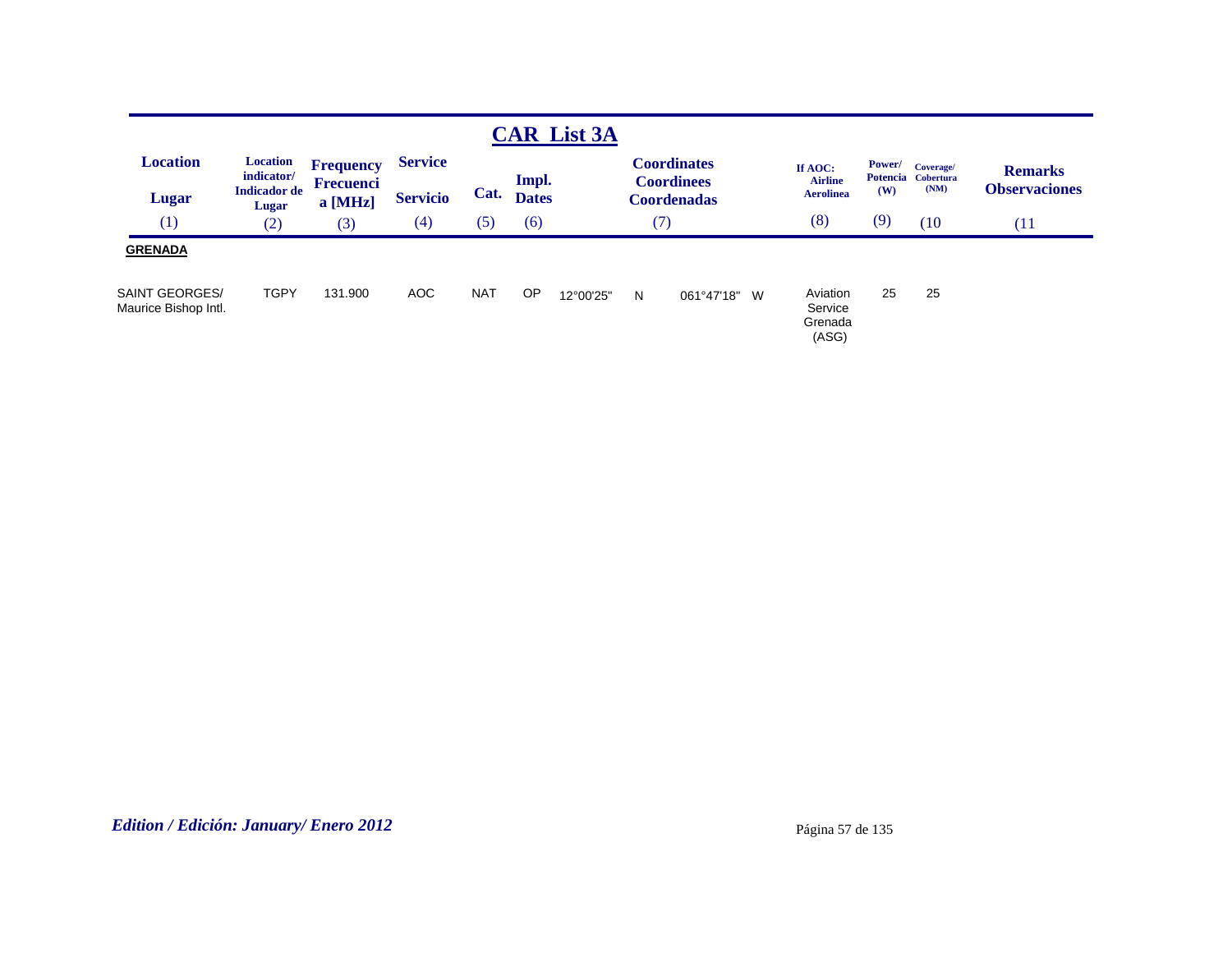|                                                  |                                                      |                                      |                 |             |              | <b>CAR List 3A</b> |              |                                         |                                               |               |                                         |                                        |
|--------------------------------------------------|------------------------------------------------------|--------------------------------------|-----------------|-------------|--------------|--------------------|--------------|-----------------------------------------|-----------------------------------------------|---------------|-----------------------------------------|----------------------------------------|
| <b>Location</b>                                  | <b>Location</b><br>indicator/<br><b>Indicador</b> de | <b>Frequency</b><br><b>Frecuenci</b> | <b>Service</b>  | Cat.        | Impl.        |                    |              | <b>Coordinates</b><br><b>Coordinees</b> | If AOC:<br><b>Airline</b><br><b>Aerolinea</b> | Power/<br>(W) | Coverage/<br>Potencia Cobertura<br>(NM) | <b>Remarks</b><br><b>Observaciones</b> |
| <b>Lugar</b>                                     | Lugar                                                | a [MHz]                              | <b>Servicio</b> |             | <b>Dates</b> |                    |              | <b>Coordenadas</b>                      |                                               |               |                                         |                                        |
| (1)                                              | (2)                                                  | (3)                                  | (4)             | (5)         | (6)          |                    | (7)          |                                         | (8)                                           | (9)           | (10)                                    | (11)                                   |
| <b>GUATEMALA</b>                                 |                                                      |                                      |                 |             |              |                    |              |                                         |                                               |               |                                         |                                        |
| <b>CERRO</b><br>SANTIAGO -<br><b>CENAMER ACC</b> | <b>MGGT</b>                                          | 123.900                              | ACC/U           | <b>ICAO</b> | <b>OP</b>    | 14°31'00"          | $\mathsf{N}$ | 090°09'00" W                            |                                               | 50            | 200                                     | CENAMER ACC                            |
| COATEPEQUE                                       | <b>MGCT</b>                                          | 118.250                              | <b>TWR</b>      | <b>NAT</b>  | OP           | 14°41'39"          | N            | 091°52'57" W                            |                                               | 25            | 25                                      |                                        |
| <b>COBAN</b>                                     | <b>MGCB</b>                                          | 118.350                              | GP              | <b>NAT</b>  |              | 15°28'08"          | N            | 090°24'24" W                            |                                               | 10            | 25                                      |                                        |
|                                                  | <b>MGCB</b>                                          | 121.900                              | <b>TWR</b>      | <b>NAT</b>  |              | 15°28'08"          | N            | 090°24'24" W                            |                                               | 10            | 25                                      |                                        |
| GUATEMALA/La<br>Aurora Intl.                     | <b>MGGT</b>                                          | 118.100                              | <b>TWR</b>      | <b>ICAO</b> | OP           | 14°35'00"          | N            | 090°31'39" W                            |                                               | 25            | 25                                      |                                        |
|                                                  | <b>MGGT</b>                                          | 118.600                              | <b>TWR</b>      | <b>ICAO</b> | OP           | 14°35'00"          | N            | 090°31'39" W                            |                                               | 25            | 50                                      | Secondary TWR<br>Frequency             |
|                                                  | <b>MGGT</b>                                          | 119.300                              | APP/L           | <b>ICAO</b> | <b>OP</b>    | 14°35'00"          | N            | 090°31'39" W                            |                                               | 25            | 75                                      |                                        |
|                                                  | <b>MGGT</b>                                          | 120.000                              | <b>APP</b>      | <b>ICAO</b> | <b>OP</b>    | 14°35'00"          | N            | 090°31'39" W                            |                                               | 25            | 50                                      |                                        |

# *Edition / Edición: January/ Enero 2012* Página 58 de 135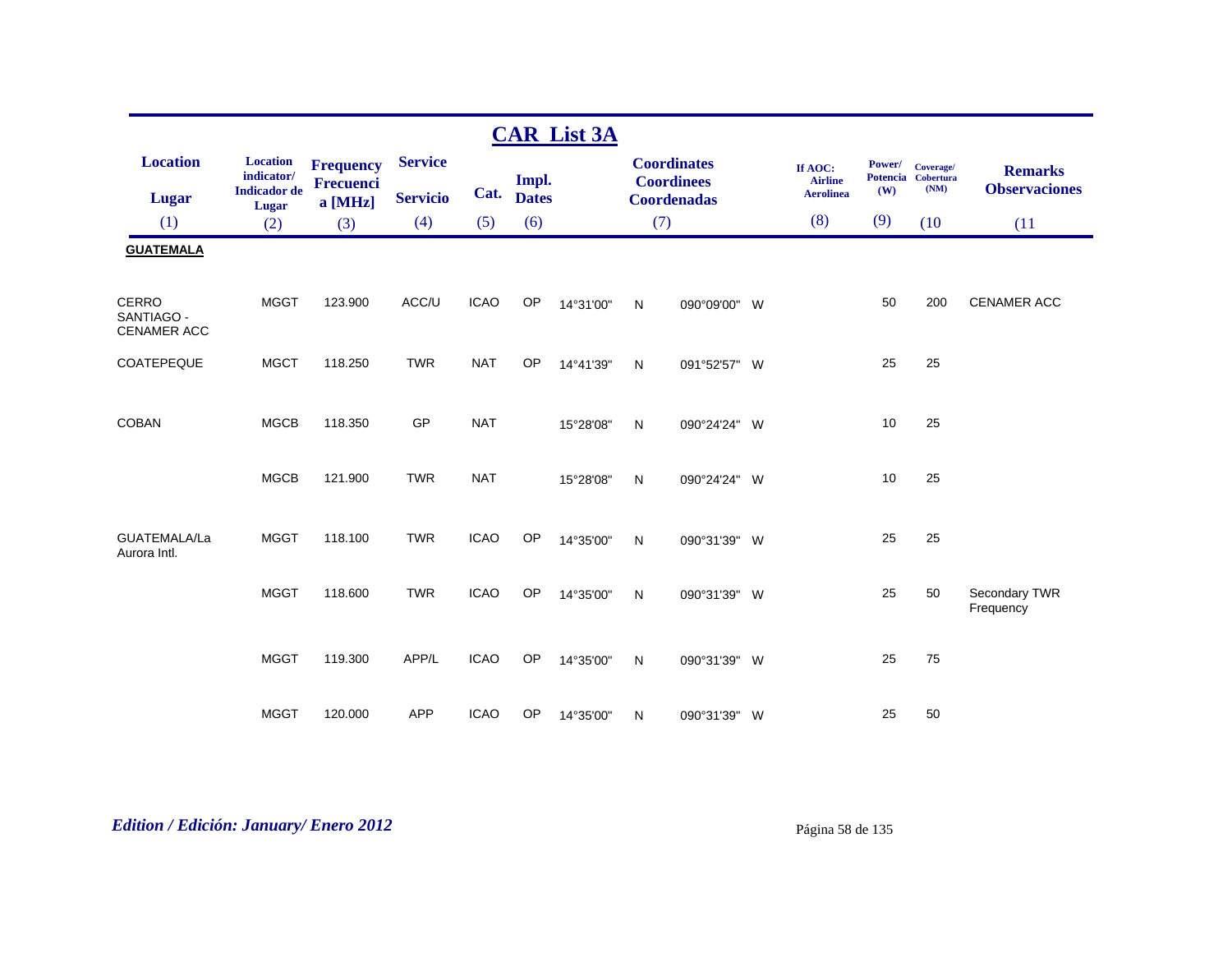|                              |                                                               |                                          |                                   |             |                       | <b>CAR List 3A</b> |              |                                                               |                                               |               |                                         |                                        |
|------------------------------|---------------------------------------------------------------|------------------------------------------|-----------------------------------|-------------|-----------------------|--------------------|--------------|---------------------------------------------------------------|-----------------------------------------------|---------------|-----------------------------------------|----------------------------------------|
| <b>Location</b><br>Lugar     | <b>Location</b><br>indicator/<br><b>Indicador</b> de<br>Lugar | <b>Frequency</b><br>Frecuenci<br>a [MHz] | <b>Service</b><br><b>Servicio</b> | Cat.        | Impl.<br><b>Dates</b> |                    |              | <b>Coordinates</b><br><b>Coordinees</b><br><b>Coordenadas</b> | If AOC:<br><b>Airline</b><br><b>Aerolinea</b> | Power/<br>(W) | Coverage/<br>Potencia Cobertura<br>(NM) | <b>Remarks</b><br><b>Observaciones</b> |
| (1)                          | (2)                                                           | (3)                                      | (4)                               | (5)         | (6)                   |                    | (7)          |                                                               | (8)                                           | (9)           | (10)                                    | (11)                                   |
| <b>GUATEMALA</b>             |                                                               |                                          |                                   |             |                       |                    |              |                                                               |                                               |               |                                         |                                        |
| GUATEMALA/La<br>Aurora Intl. | <b>MGGT</b>                                                   | 120.500                                  | APP/U                             | <b>ICAO</b> |                       | 14°35'00"          | $\mathsf{N}$ | 090°31'39" W                                                  |                                               | 25            | 150                                     |                                        |
|                              | <b>MGGT</b>                                                   | 120.700                                  | <b>CLRD</b>                       | <b>ICAO</b> | OP                    | 14°35'00"          | N            | 090°31'39" W                                                  |                                               | 25            | 25                                      |                                        |
|                              | <b>MGGT</b>                                                   | 121.850                                  | <b>SMC</b>                        | <b>NAT</b>  | OP                    | 14°35'00"          | N            | 090°31'51" W                                                  |                                               | 5             | $\,$ 5 $\,$                             |                                        |
|                              | <b>MGGT</b>                                                   | 121.900                                  | <b>SMC</b>                        | <b>NAT</b>  | OP                    | 14°35'00"          | N            | 090°31'39" W                                                  |                                               | 5             | 5                                       | Apron Control                          |
|                              | <b>MGGT</b>                                                   | 122.450                                  | <b>TWR</b>                        | <b>ICAO</b> | OP                    | 14°35'00"          | N            | 090°31'51" W                                                  |                                               | 25            | 25                                      | Auxiliar TWR FREQ.                     |
|                              | <b>MGGT</b>                                                   | 126.500                                  | <b>ATIS</b>                       | <b>ICAO</b> | OP                    | 14°35'00"          | N            | 090°31'39" W                                                  |                                               | 25            | 25                                      |                                        |
|                              | <b>MGGT</b>                                                   | 126.900                                  | <b>FIS</b>                        | <b>NAT</b>  | OP                    | 14°35'00"          | N            | 090°31'39" W                                                  |                                               | 25            | 50                                      |                                        |
|                              | <b>MGGT</b>                                                   | 127.200                                  | APP/L                             | <b>ICAO</b> | OP                    | 14°35'00"          | ${\sf N}$    | 090°31'51" W                                                  |                                               | 25            | 75                                      |                                        |
|                              | <b>MGGT</b>                                                   | 130.150                                  | <b>AOC</b>                        | <b>NAT</b>  | <b>OP</b>             | 14°35'00"          | N            | 090°31'51" W                                                  | <b>UPS</b><br>Guatemala,<br>S.A.              | 25            | 25                                      |                                        |

# *Edition / Edición: January/ Enero 2012* Página 59 de 135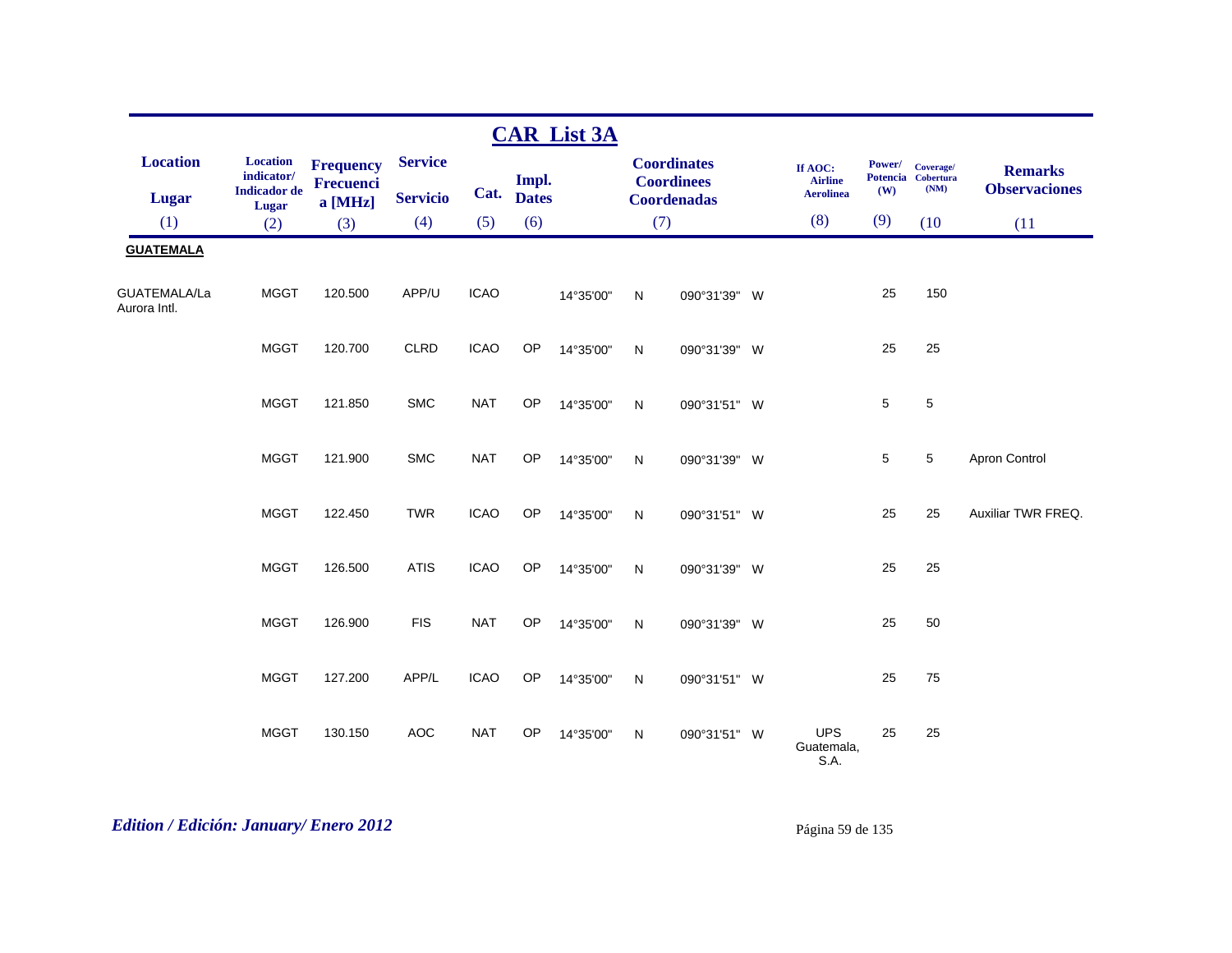|                              |                               |                                      |                 |            |              | <b>CAR List 3A</b> |              |                                         |          |                                         |        |                                         |                                        |
|------------------------------|-------------------------------|--------------------------------------|-----------------|------------|--------------|--------------------|--------------|-----------------------------------------|----------|-----------------------------------------|--------|-----------------------------------------|----------------------------------------|
| <b>Location</b>              | <b>Location</b><br>indicator/ | <b>Frequency</b><br><b>Frecuenci</b> | <b>Service</b>  |            | Impl.        |                    |              | <b>Coordinates</b><br><b>Coordinees</b> |          | If AOC:<br><b>Airline</b>               | Power/ | Coverage/<br>Potencia Cobertura<br>(NM) | <b>Remarks</b><br><b>Observaciones</b> |
| <b>Lugar</b>                 | <b>Indicador</b> de<br>Lugar  | a [MHz]                              | <b>Servicio</b> | Cat.       | <b>Dates</b> |                    |              | <b>Coordenadas</b>                      |          | <b>Aerolinea</b>                        | (W)    |                                         |                                        |
| (1)                          | (2)                           | (3)                                  | (4)             | (5)        | (6)          |                    | (7)          |                                         |          | (8)                                     | (9)    | (10)                                    | (11)                                   |
| <b>GUATEMALA</b>             |                               |                                      |                 |            |              |                    |              |                                         |          |                                         |        |                                         |                                        |
| GUATEMALA/La<br>Aurora Intl. | <b>MGGT</b>                   | 130.250                              | <b>AOC</b>      | <b>NAT</b> | OP           | 14°35'00"          | N            | 090°31'51" W                            |          | Air Station,<br>S.A.                    | 25     | 25                                      |                                        |
|                              | <b>MGGT</b>                   | 130.600                              | <b>AOC</b>      | <b>NAT</b> | OP           | 14°35'00"          | N            | 090°31'39" W                            |          | <b>COPA</b>                             | 25     | 25                                      |                                        |
|                              | <b>MGGT</b>                   | 131.000                              | AOC             | <b>NAT</b> | OP           | 14°35'00"          | $\mathsf{N}$ | 090°31'51" W                            |          | Unidad de<br>Operaciones<br>Aéreas, ONU | 25     | 25                                      |                                        |
|                              | <b>MGGT</b>                   | 131.550                              | <b>AOC</b>      | <b>NAT</b> | OP           | 14°35'00"          | N            | 090°31'39"                              | <b>W</b> | ARINC-ACARS 25                          |        | 25                                      |                                        |
|                              | <b>MGGT</b>                   | 131.725                              | <b>AOC</b>      | <b>NAT</b> | OP           | 14°35'00"          | N            | 090°31'51" W                            |          | SITA-AIRCOM 25                          |        | 25                                      |                                        |
|                              | <b>MGGT</b>                   | 132.570                              | <b>AOC</b>      | <b>NAT</b> |              | 14°35'00"          | N            | 090°31'39" W                            |          |                                         | 25     | 25                                      |                                        |
|                              | <b>MGGT</b>                   | 133.000                              | <b>AOC</b>      | <b>NAT</b> | OP           | 14°35'00"          | N            | 090°31'39" W                            |          | AEROQUETZ 25<br><b>AL</b>               |        | 25                                      |                                        |
| <b>HUEHUETENANGO</b>         | <b>MGHT</b>                   | 118.550                              | <b>TWR</b>      | <b>NAT</b> | OP           | 15°19'30"          | $\mathsf{N}$ | 091°30'00" W                            |          |                                         | 25     | 25                                      |                                        |
| PLAYA GRANDE                 | <b>MGPG</b>                   | 118.950                              | <b>TWR</b>      | <b>NAT</b> | OP           | 15°59'40"          | N            | 190°44'38" W                            |          |                                         | 25     | 25                                      |                                        |

*Edition / Edición: January/ Enero 2012* Página 60 de 135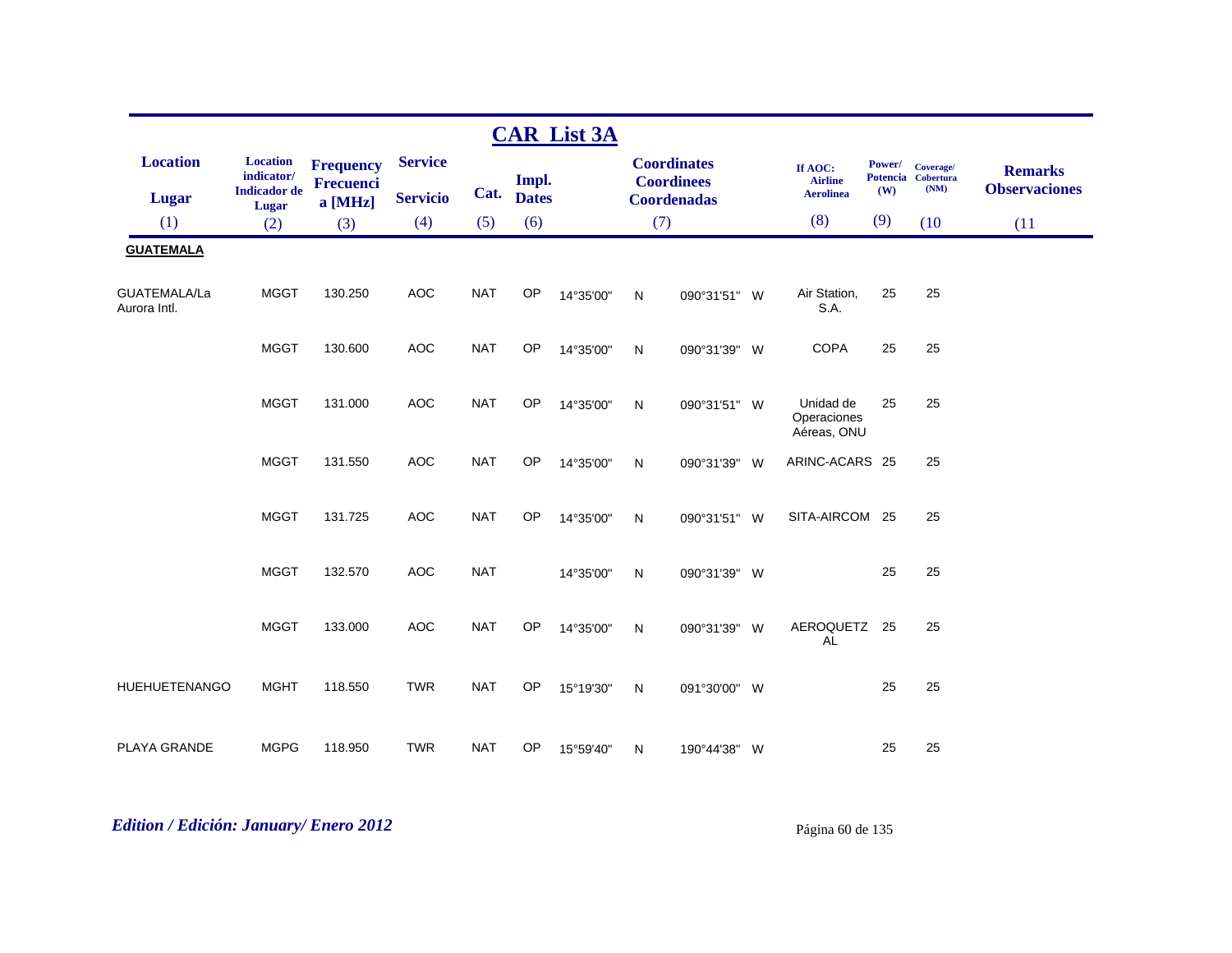|                                 |                                                                      |                                                 |                                   |             |                       | <b>CAR List 3A</b> |              |                                                               |                                               |               |                                         |                                        |
|---------------------------------|----------------------------------------------------------------------|-------------------------------------------------|-----------------------------------|-------------|-----------------------|--------------------|--------------|---------------------------------------------------------------|-----------------------------------------------|---------------|-----------------------------------------|----------------------------------------|
| <b>Location</b><br><b>Lugar</b> | <b>Location</b><br>indicator/<br><b>Indicador</b> de<br><b>Lugar</b> | <b>Frequency</b><br><b>Frecuenci</b><br>a [MHz] | <b>Service</b><br><b>Servicio</b> | Cat.        | Impl.<br><b>Dates</b> |                    |              | <b>Coordinates</b><br><b>Coordinees</b><br><b>Coordenadas</b> | If AOC:<br><b>Airline</b><br><b>Aerolinea</b> | Power/<br>(W) | Coverage/<br>Potencia Cobertura<br>(NM) | <b>Remarks</b><br><b>Observaciones</b> |
| (1)                             | (2)                                                                  | (3)                                             | (4)                               | (5)         | (6)                   |                    | (7)          |                                                               | (8)                                           | (9)           | (10)                                    | (11)                                   |
| <b>GUATEMALA</b>                |                                                                      |                                                 |                                   |             |                       |                    |              |                                                               |                                               |               |                                         |                                        |
| <b>POPTUN</b>                   | <b>MGPP</b>                                                          | 118.750                                         | <b>TWR</b>                        | <b>NAT</b>  | OP                    | 16°19'33"          | N            | 089°24'26" W                                                  |                                               | 25            | 25                                      |                                        |
|                                 | <b>MGPP</b>                                                          | 120.000                                         | GP                                | <b>NAT</b>  | OP                    | 16°19'33"          | N            | 089°24'26" W                                                  |                                               | 5             | 5                                       |                                        |
| PUERTO BARRIOS                  | <b>MGPB</b>                                                          | 118.400                                         | <b>TWR</b>                        | <b>ICAO</b> | OP                    | 15°43'51"          | $\mathsf{N}$ | 088°35'02" W                                                  |                                               | 25            | 25                                      |                                        |
|                                 | <b>MGPB</b>                                                          | 119.550                                         | APP/L                             | <b>NAT</b>  |                       | 15°43'51"          | ${\sf N}$    | 088°35'02" W                                                  |                                               | 25            | 50                                      |                                        |
|                                 | <b>MGPB</b>                                                          | 120.000                                         | GP                                | <b>NAT</b>  | OP                    | 15°43'51"          | N            | 088°35'02" W                                                  |                                               | 10            | 10                                      |                                        |
|                                 | <b>MGPB</b>                                                          | 121.950                                         | <b>SMC</b>                        | <b>NAT</b>  | OP                    | 15°43'51"          | $\mathsf{N}$ | 088°35'02" W                                                  |                                               | 25            | 25                                      |                                        |
|                                 | <b>MGPB</b>                                                          | 126.200                                         | GP                                | <b>NAT</b>  | OP                    | 15°43'51"          | $\mathsf{N}$ | 088°35'02" W                                                  |                                               | 10            | 10                                      |                                        |
|                                 | <b>MGPB</b>                                                          | 127.900                                         | <b>ATIS</b>                       | <b>NAT</b>  | OP                    | 15°43'51"          | $\mathsf{N}$ | 088°35'02" W                                                  |                                               | 25            | 25                                      |                                        |
| PUERTO DE SAN<br><b>JOSE</b>    | <b>MGSJ</b>                                                          | 118.500                                         | <b>TWR</b>                        | <b>ICAO</b> | OP                    | 13°56'27"          | $\mathsf{N}$ | 090°50'04" W                                                  |                                               | 25            | 25                                      |                                        |

*Edition / Edición: January/ Enero 2012* Página 61 de 135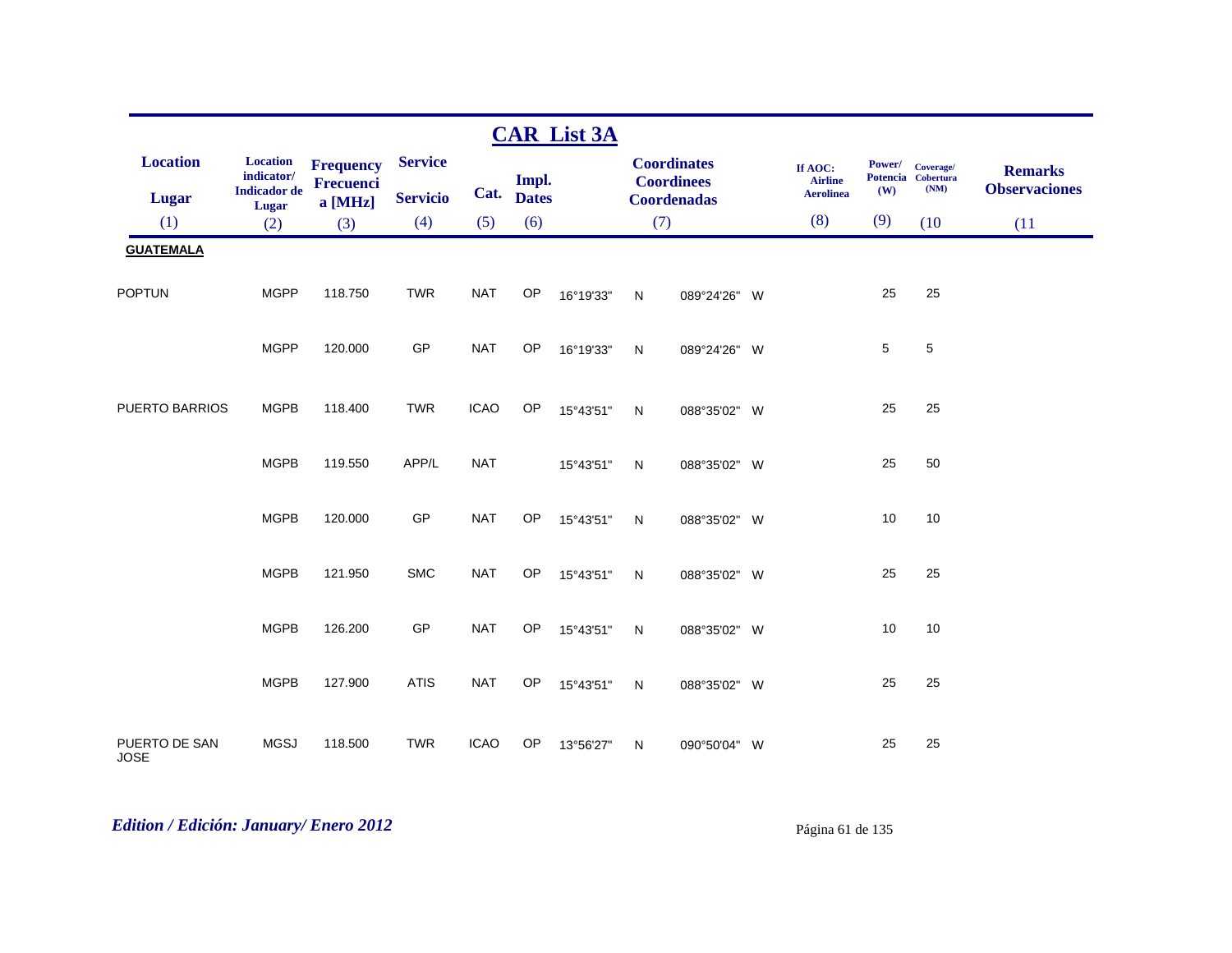|                                 |                                                               |                                                 |                                   |            |                       | <b>CAR List 3A</b> |              |                                                               |                                               |     |                                                |                                        |
|---------------------------------|---------------------------------------------------------------|-------------------------------------------------|-----------------------------------|------------|-----------------------|--------------------|--------------|---------------------------------------------------------------|-----------------------------------------------|-----|------------------------------------------------|----------------------------------------|
| <b>Location</b><br>Lugar        | <b>Location</b><br>indicator/<br><b>Indicador</b> de<br>Lugar | <b>Frequency</b><br><b>Frecuenci</b><br>a [MHz] | <b>Service</b><br><b>Servicio</b> | Cat.       | Impl.<br><b>Dates</b> |                    |              | <b>Coordinates</b><br><b>Coordinees</b><br><b>Coordenadas</b> | If AOC:<br><b>Airline</b><br><b>Aerolinea</b> | (W) | Power/ Coverage/<br>Potencia Cobertura<br>(NM) | <b>Remarks</b><br><b>Observaciones</b> |
| (1)                             | (2)                                                           | (3)                                             | (4)                               | (5)        | (6)                   |                    | (7)          |                                                               | (8)                                           | (9) | (10)                                           | (11)                                   |
| <b>GUATEMALA</b>                |                                                               |                                                 |                                   |            |                       |                    |              |                                                               |                                               |     |                                                |                                        |
| PUERTO DE SAN<br><b>JOSE</b>    | <b>MGSJ</b>                                                   | 119.450                                         | APP/L                             | <b>NAT</b> | OP                    | 13°56'27"          | N            | 090°50'04" W                                                  |                                               | 25  | 25                                             |                                        |
|                                 | <b>MGSJ</b>                                                   | 120.000                                         | GP                                | <b>NAT</b> | <b>OP</b>             | 13°56'27"          | N            | 090°50'04" W                                                  |                                               | 25  | 25                                             |                                        |
|                                 | <b>MGSJ</b>                                                   | 121.950                                         | <b>SMC</b>                        | <b>NAT</b> | OP                    | 13°56'27"          | $\mathsf{N}$ | 090°50'04" W                                                  |                                               | 25  | 25                                             |                                        |
|                                 | <b>MGSJ</b>                                                   | 127.700                                         | <b>ATIS</b>                       | <b>NAT</b> | <b>OP</b>             | 13°56'27"          | N            | 090°50'04" W                                                  |                                               | 25  | 25                                             |                                        |
| QUETZALTENANG<br>O/Xela         | MGQZ                                                          | 118.650                                         | <b>TWR</b>                        | <b>NAT</b> | OP                    | 14°51'50"          | $\mathsf{N}$ | 091°30'13" W                                                  |                                               | 25  | 25                                             |                                        |
| <b>RETALHULEU</b>               | <b>MGRT</b>                                                   | 118.800                                         | <b>TWR</b>                        | <b>NAT</b> | OP                    | 14°31'16"          | N            | 091°41'50" W                                                  |                                               | 25  | 25                                             |                                        |
|                                 | <b>MGRT</b>                                                   | 120.000                                         | GP                                | <b>NAT</b> | OP                    | 14°31'16"          | $\mathsf{N}$ | 091°41'50" W                                                  |                                               | 25  | 25                                             |                                        |
| <b>RUBELSANTO</b>               | <b>MGRB</b>                                                   | 122.900                                         | <b>TWR</b>                        | <b>NAT</b> |                       | 15°59'31"          | N            | 090°26'43" W                                                  |                                               | 25  | 25                                             |                                        |
| SAN<br>MARCOS/Huehuete<br>nango | <b>MGMH</b>                                                   | 118.850                                         | <b>TWR</b>                        | <b>NAT</b> | OP                    | 14°57'17"          | $\mathsf{N}$ | 091°48'30" W                                                  |                                               | 25  | 25                                             |                                        |

# *Edition / Edición: January/ Enero 2012* Página 62 de 135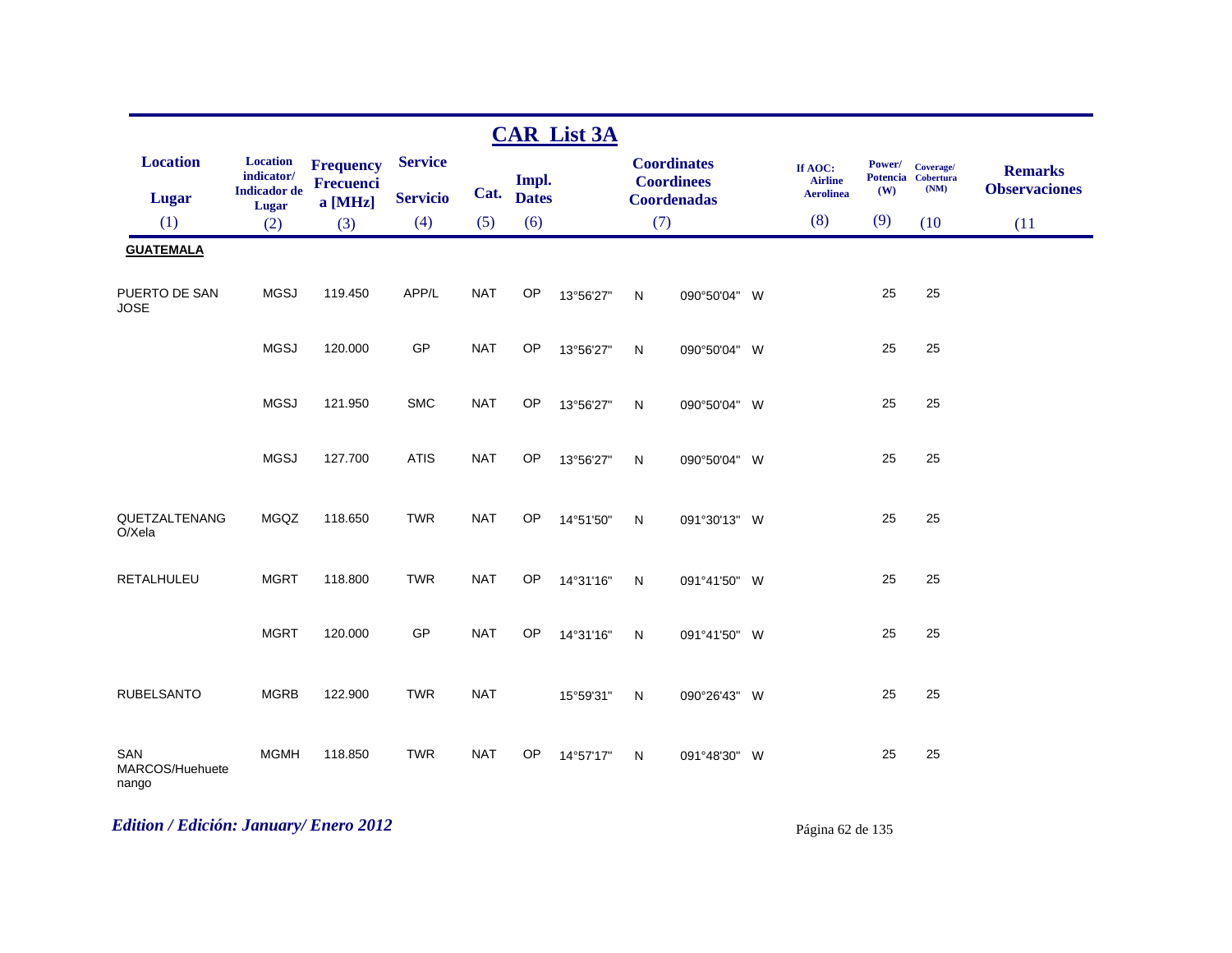|                                          |                                                               |                                                   |                                   |             |                       | <b>CAR List 3A</b> |              |                                                               |                                               |                                  |                                       |                                        |
|------------------------------------------|---------------------------------------------------------------|---------------------------------------------------|-----------------------------------|-------------|-----------------------|--------------------|--------------|---------------------------------------------------------------|-----------------------------------------------|----------------------------------|---------------------------------------|----------------------------------------|
| <b>Location</b><br><b>Lugar</b>          | <b>Location</b><br>indicator/<br><b>Indicador</b> de<br>Lugar | <b>Frequency</b><br><b>Frecuenci</b><br>$a$ [MHz] | <b>Service</b><br><b>Servicio</b> | Cat.        | Impl.<br><b>Dates</b> |                    |              | <b>Coordinates</b><br><b>Coordinees</b><br><b>Coordenadas</b> | If AOC:<br><b>Airline</b><br><b>Aerolinea</b> | Power/<br><b>Potencia</b><br>(W) | Coverage/<br><b>Cobertura</b><br>(NM) | <b>Remarks</b><br><b>Observaciones</b> |
| (1)                                      | (2)                                                           | (3)                                               | (4)                               | (5)         | (6)                   |                    | (7)          |                                                               | (8)                                           | (9)                              | (10)                                  | (11)                                   |
| <b>GUATEMALA</b>                         |                                                               |                                                   |                                   |             |                       |                    |              |                                                               |                                               |                                  |                                       |                                        |
| <b>SANTA</b><br>ELENA/Mundo<br>Maya Intl | <b>MGFL</b>                                                   | 118,300                                           | <b>TWR</b>                        | <b>ICAO</b> |                       | 16°54'50"          | N            | 089°51'59" W                                                  |                                               | 25                               | 25                                    |                                        |
|                                          | <b>MGFL</b>                                                   | 120.000                                           | GP                                | <b>NAT</b>  | OP                    | 16°54'50"          | N            | 089°51'59" W                                                  |                                               | 10                               | 10                                    |                                        |
|                                          | <b>MGMM</b>                                                   | 120.700                                           | <b>CLRD</b>                       | <b>ICAO</b> | OP                    | 16°54'50"          | N            | 089°51'59" W                                                  |                                               | 25                               | 25                                    |                                        |
|                                          | <b>MGFL</b>                                                   | 121.400                                           | APP/L                             | <b>ICAO</b> | OP                    | 16°54'50"          | N            | 089°51'59" W                                                  |                                               | 25                               | 75                                    |                                        |
|                                          | <b>MGFL</b>                                                   | 121.900                                           | <b>SMC</b>                        | <b>NAT</b>  | OP                    | 16°54'50"          | $\mathsf{N}$ | 089°51'59" W                                                  |                                               | 10                               | 10                                    |                                        |
|                                          | <b>MGMM</b>                                                   | 126.900                                           | <b>FIS</b>                        | <b>ICAO</b> | OP                    | 16°54'50"          | $\mathsf{N}$ | 089°51'59" W                                                  |                                               | 25                               | 25                                    |                                        |
|                                          | <b>MGMM</b>                                                   | 127.850                                           | <b>ATIS</b>                       | <b>ICAO</b> | OP                    | 16°54'50"          | N            | 089°51'59" W                                                  |                                               | 25                               | 25                                    |                                        |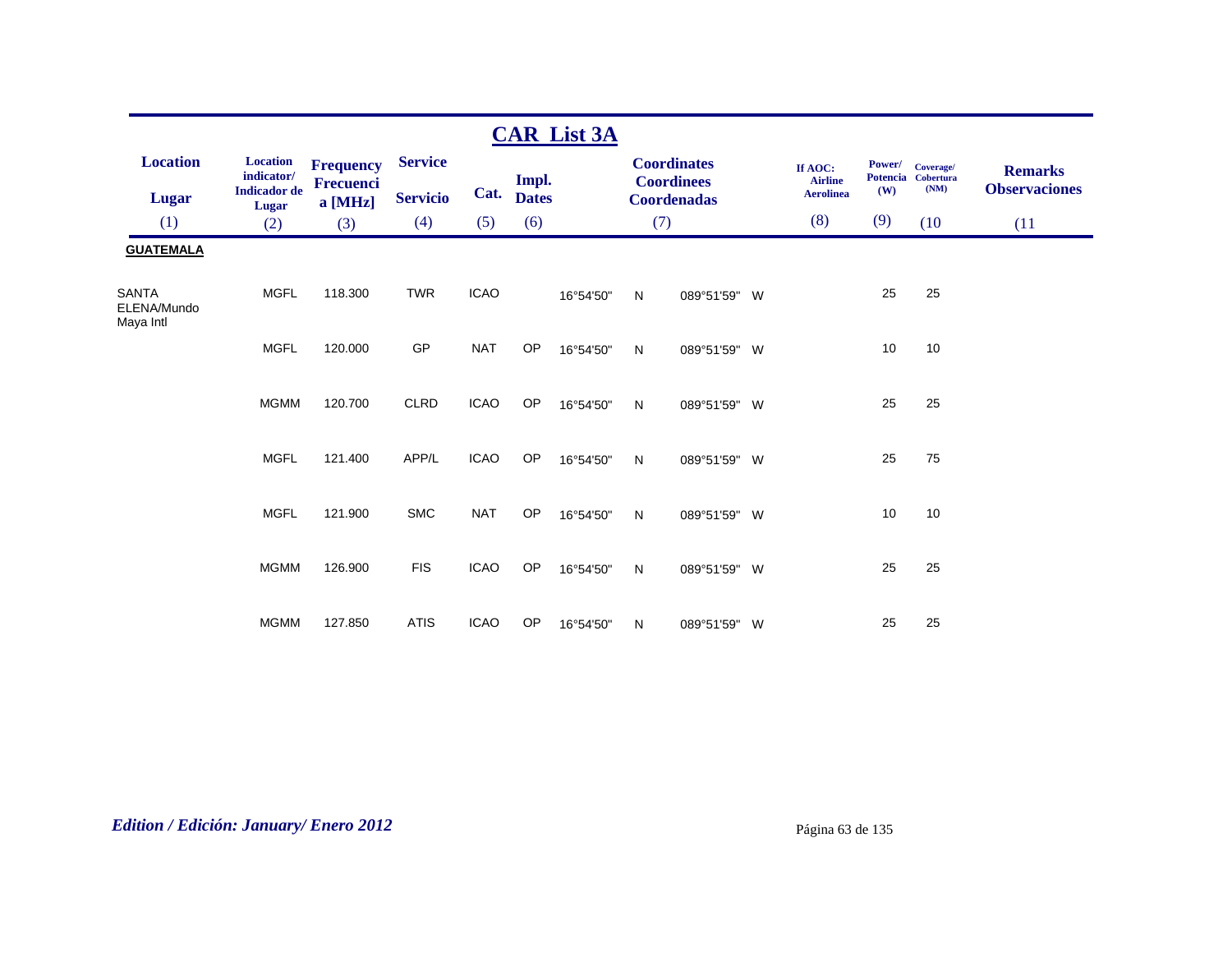|                                  |                                                                      |                                            |                                   |             |                       | <b>CAR List 3A</b> |              |                                                               |                                               |               |                                         |                                        |
|----------------------------------|----------------------------------------------------------------------|--------------------------------------------|-----------------------------------|-------------|-----------------------|--------------------|--------------|---------------------------------------------------------------|-----------------------------------------------|---------------|-----------------------------------------|----------------------------------------|
| <b>Location</b><br><b>Lugar</b>  | <b>Location</b><br>indicator/<br><b>Indicador</b> de<br><b>Lugar</b> | <b>Frequency</b><br>Frecuenci<br>$a$ [MHz] | <b>Service</b><br><b>Servicio</b> | Cat.        | Impl.<br><b>Dates</b> |                    |              | <b>Coordinates</b><br><b>Coordinees</b><br><b>Coordenadas</b> | If AOC:<br><b>Airline</b><br><b>Aerolinea</b> | Power/<br>(W) | Coverage/<br>Potencia Cobertura<br>(NM) | <b>Remarks</b><br><b>Observaciones</b> |
| (1)                              | (2)                                                                  | (3)                                        | (4)                               | (5)         | (6)                   |                    | (7)          |                                                               | (8)                                           | (9)           | (10)                                    | (11)                                   |
| <b>HAITI</b>                     |                                                                      |                                            |                                   |             |                       |                    |              |                                                               |                                               |               |                                         |                                        |
| CAP HAITIEN/Cap<br>Haitien Intl. | <b>MTCH</b>                                                          | 118.700                                    | <b>TWR</b>                        | <b>ICAO</b> | OP                    | 19°43'59"          | N            | 072°11'41" W                                                  |                                               | 25            | 25                                      |                                        |
|                                  | <b>MTCH</b>                                                          | 120.000                                    | APP/L                             | <b>ICAO</b> |                       | 19°43'59"          | N            | 072°11'41" W                                                  |                                               | 25            | 75                                      | PLANNED                                |
| CAYES                            | <b>MTCA</b>                                                          | 118.500                                    | <b>TWR</b>                        | <b>NAT</b>  |                       | 18°16'16"          | N            | 073°47'18" W                                                  |                                               | 25            | 25                                      | PLANNED                                |
|                                  | <b>MTCA</b>                                                          | 118.900                                    | <b>TWR</b>                        | <b>NAT</b>  |                       | 18°16'16"          | $\mathsf{N}$ | 073°47'18" W                                                  |                                               | 25            | 25                                      | PLANNED                                |
| <b>JACMEL</b>                    | <b>MTJA</b>                                                          | 118.500                                    | <b>TWR</b>                        | <b>NAT</b>  |                       | 18°14'28"          | N            | 072°31'07" W                                                  |                                               | 25            | 25                                      | PLANNED                                |
| <b>JEREMIE</b>                   | <b>MTJE</b>                                                          | 118.800                                    | <b>TWR</b>                        | <b>NAT</b>  |                       | 18°33'37"          | N            | 072°19'40" W                                                  |                                               | 25            | 25                                      | PLANNED                                |
| PORT-AU-PRINCE<br><b>ACC</b>     | <b>MTPP</b>                                                          | 124.500                                    | ACC/U                             | <b>ICAO</b> | OP                    | 18°34'32"          | $\mathsf{N}$ | 072°17'43" W                                                  |                                               | 25            | 50                                      |                                        |
|                                  | <b>MTPP</b>                                                          | 134.150                                    | ACC/U                             | <b>ICAO</b> | OP                    | 18°34'32"          | N            | 072°17'43" W                                                  |                                               | 50            | 200                                     |                                        |

# *Edition / Edición: January/ Enero 2012* Página 64 de 135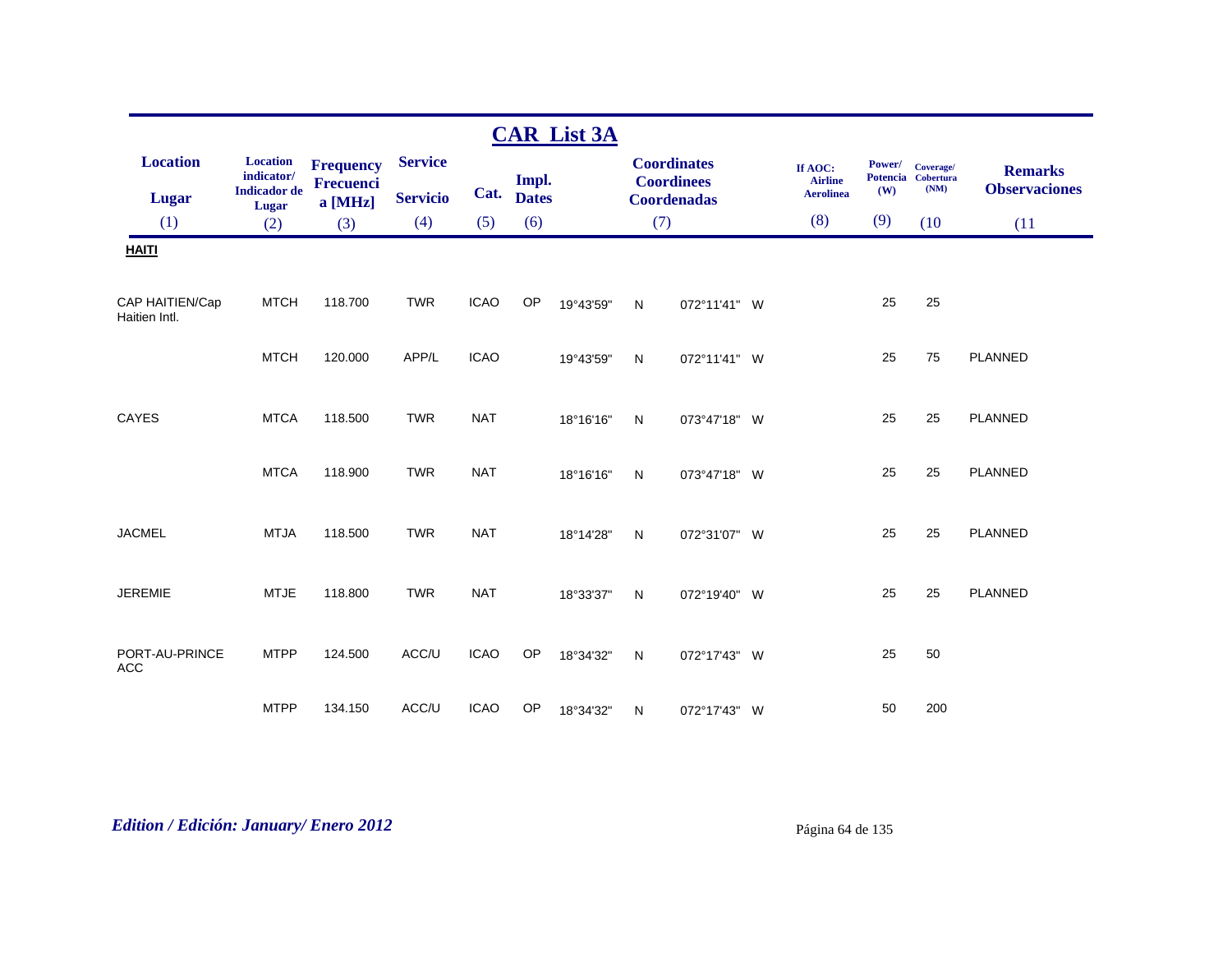|                                           |                                                      |                                      |                 |             |                       | <b>CAR List 3A</b> |              |                                         |          |                                               |                                  |                                       |                                        |
|-------------------------------------------|------------------------------------------------------|--------------------------------------|-----------------|-------------|-----------------------|--------------------|--------------|-----------------------------------------|----------|-----------------------------------------------|----------------------------------|---------------------------------------|----------------------------------------|
| <b>Location</b>                           | <b>Location</b><br>indicator/<br><b>Indicador</b> de | <b>Frequency</b><br><b>Frecuenci</b> | <b>Service</b>  | Cat.        | Impl.<br><b>Dates</b> |                    |              | <b>Coordinates</b><br><b>Coordinees</b> |          | If AOC:<br><b>Airline</b><br><b>Aerolinea</b> | Power/<br><b>Potencia</b><br>(W) | Coverage/<br><b>Cobertura</b><br>(NM) | <b>Remarks</b><br><b>Observaciones</b> |
| <b>Lugar</b>                              | Lugar                                                | a [MHz]                              | <b>Servicio</b> | (5)         |                       |                    |              | <b>Coordenadas</b>                      |          | (8)                                           | (9)                              | (10)                                  |                                        |
| (1)                                       | (2)                                                  | (3)                                  | (4)             |             | (6)                   |                    | (7)          |                                         |          |                                               |                                  |                                       | (11)                                   |
| <b>HAITI</b>                              |                                                      |                                      |                 |             |                       |                    |              |                                         |          |                                               |                                  |                                       |                                        |
| PORT-AU-<br>PRINCE/T.<br>Louverture Intl. | <b>MTPP</b>                                          | 118.300                              | <b>TWR</b>      | <b>ICAO</b> | <b>OP</b>             | 18°34'48"          | N            | 072°17'33" W                            |          |                                               | 25                               | 25                                    |                                        |
|                                           | <b>MTPP</b>                                          | 119.800                              | APP/L           | <b>ICAO</b> | <b>OP</b>             | 18°34'48"          | $\mathsf{N}$ | 072°17'33" W                            |          |                                               | 50                               | 75                                    |                                        |
|                                           | <b>MTPP</b>                                          | 126.650                              | GP              | <b>ICAO</b> |                       | 18°34'32"          | N            | 072°17'43" W                            |          |                                               | 25                               | 25                                    | <b>PLANNED</b>                         |
|                                           | <b>MTPP</b>                                          | 129.100                              | <b>AOC</b>      | <b>NAT</b>  | <b>OP</b>             | 18°34'48"          | N            | 072°17'33" W                            |          | AIR CANADA                                    | 25                               | 25                                    |                                        |
|                                           | <b>MTPP</b>                                          | 130.500                              | <b>AOC</b>      | <b>NAT</b>  | OP                    | 18°34'48"          | N            | 072°17'33" W                            |          | <b>HAMESERCO</b>                              | 25                               | 25                                    |                                        |
|                                           | <b>MTPP</b>                                          | 131.125                              | <b>AOC</b>      | <b>NAT</b>  | OP                    | 18°34'48"          | $\mathsf{N}$ | 072°17'33" W                            |          | <b>AMERICAN</b><br><b>AIRLINES</b>            | 25                               | 25                                    |                                        |
|                                           | <b>MTPP</b>                                          | 131.500                              | <b>AOC</b>      | <b>NAT</b>  | <b>OP</b>             | 18°34'48"          | N            | 072°17'33"                              | <b>W</b> | <b>AIR FRANCE</b>                             | 25                               | 25                                    |                                        |
| PORT-DE-PAIX                              | <b>MTPX</b>                                          | 118.200                              | <b>TWR</b>      | <b>NAT</b>  |                       | 19°56'00"          | N            | 072°50'30" W                            |          |                                               | 25                               | 25                                    | <b>PLANNED</b>                         |

*Edition / Edición: January/ Enero 2012* Página 65 de 135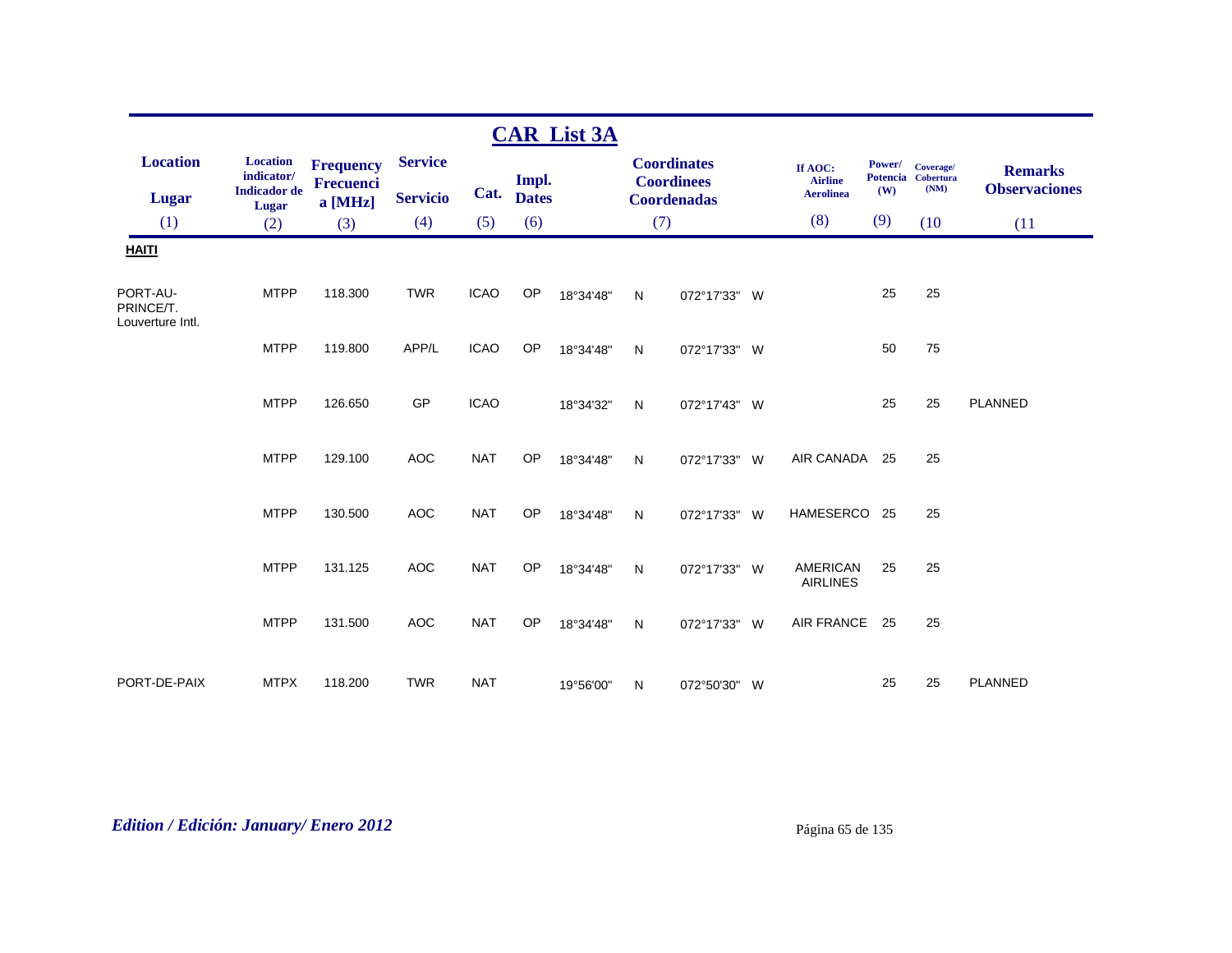|                                   |                                                                      |                                                   |                                   |             | <b>CAR List 3A</b>    |     |                                                               |   |                                               |                                  |                                       |                                                              |
|-----------------------------------|----------------------------------------------------------------------|---------------------------------------------------|-----------------------------------|-------------|-----------------------|-----|---------------------------------------------------------------|---|-----------------------------------------------|----------------------------------|---------------------------------------|--------------------------------------------------------------|
| <b>Location</b><br><b>Lugar</b>   | <b>Location</b><br>indicator/<br><b>Indicador</b> de<br><b>Lugar</b> | <b>Frequency</b><br><b>Frecuenci</b><br>$a$ [MHz] | <b>Service</b><br><b>Servicio</b> | Cat.        | Impl.<br><b>Dates</b> |     | <b>Coordinates</b><br><b>Coordinees</b><br><b>Coordenadas</b> |   | If AOC:<br><b>Airline</b><br><b>Aerolinea</b> | Power/<br><b>Potencia</b><br>(W) | Coverage/<br><b>Cobertura</b><br>(NM) | <b>Remarks</b><br><b>Observaciones</b>                       |
| (1)                               | (2)                                                                  | (3)                                               | (4)                               | (5)         | (6)                   | (7) |                                                               |   | (8)                                           | (9)                              | (10)                                  | (11)                                                         |
| <b>HAITI</b><br><b>TETE ETANG</b> |                                                                      | 119.800                                           | <b>APP</b>                        | <b>ICAO</b> | 18°19'00"             | N   | 071°56'00" W                                                  |   |                                               | 50                               | 200                                   | <b>REPEATER FOR</b><br><b>APP SERVICE-</b><br><b>PLANNED</b> |
|                                   |                                                                      | 124.500                                           | ACC/U                             | <b>ICAO</b> | 18°19'00"             | N   | 071°56'00" W                                                  |   |                                               | 50                               | 200                                   | <b>REPEATER FOR</b><br><b>ACC SERVICE-</b><br><b>PLANNED</b> |
| <b>VIGIE</b>                      |                                                                      | 118.700                                           | <b>TWR</b>                        | <b>ICAO</b> | 19°46'31"             | N   | 072°12'02"                                                    | W |                                               | 25                               | 50                                    | <b>REPEATER FOR</b><br><b>TWR SERVICE-</b><br><b>PLANNED</b> |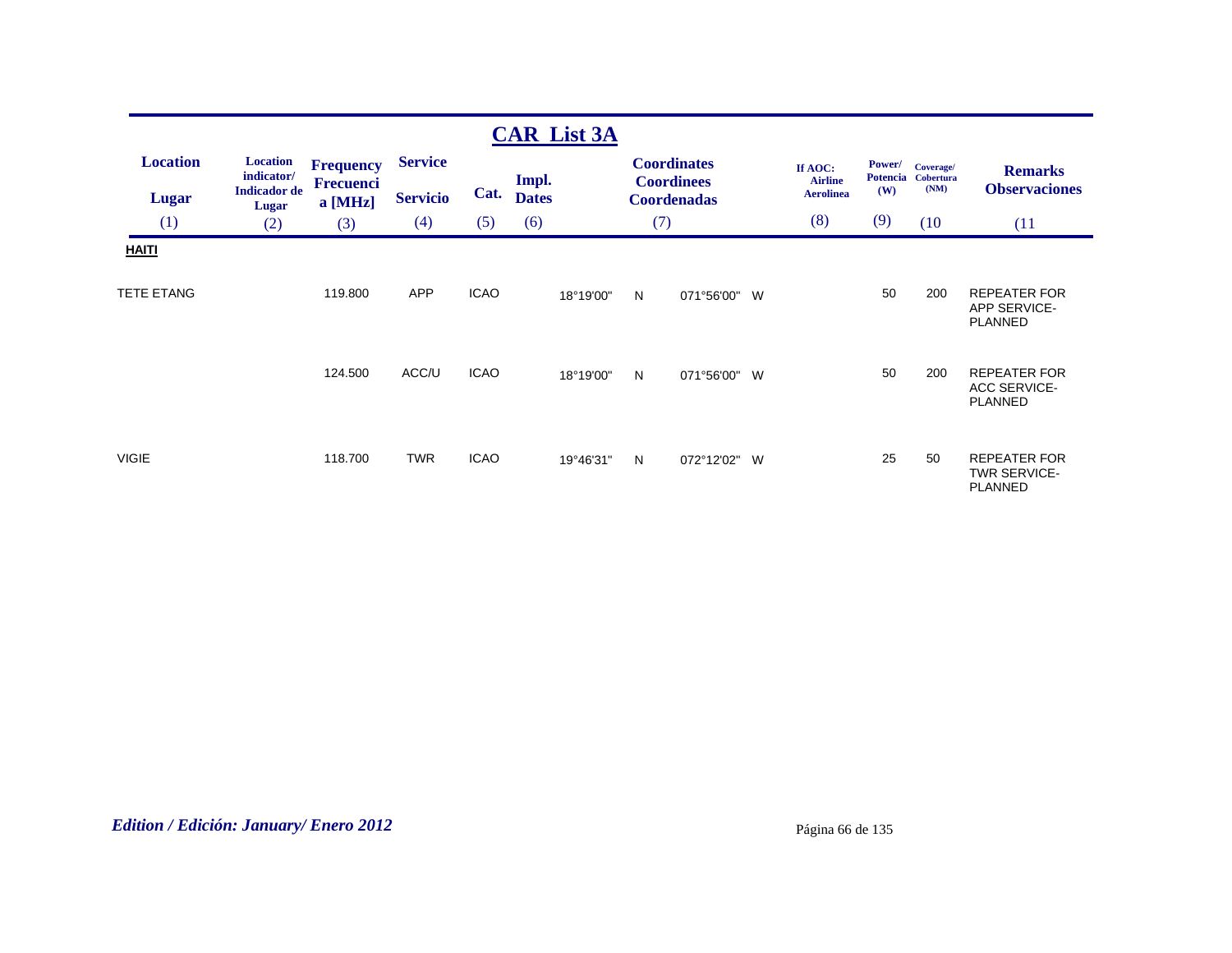|                                          |                                                      |                                      |                 |             |              | <b>CAR List 3A</b> |     |                                         |   |                                               |               |                                         |                                           |
|------------------------------------------|------------------------------------------------------|--------------------------------------|-----------------|-------------|--------------|--------------------|-----|-----------------------------------------|---|-----------------------------------------------|---------------|-----------------------------------------|-------------------------------------------|
| <b>Location</b>                          | <b>Location</b><br>indicator/<br><b>Indicador</b> de | <b>Frequency</b><br><b>Frecuenci</b> | <b>Service</b>  | Cat.        | Impl.        |                    |     | <b>Coordinates</b><br><b>Coordinees</b> |   | If AOC:<br><b>Airline</b><br><b>Aerolinea</b> | Power/<br>(W) | Coverage/<br>Potencia Cobertura<br>(NM) | <b>Remarks</b><br><b>Observaciones</b>    |
| <b>Lugar</b>                             | Lugar                                                | a [MHz]                              | <b>Servicio</b> |             | <b>Dates</b> |                    |     | <b>Coordenadas</b>                      |   |                                               |               |                                         |                                           |
| (1)                                      | (2)                                                  | (3)                                  | (4)             | (5)         | (6)          |                    | (7) |                                         |   | (8)                                           | (9)           | (10)                                    | (11)                                      |
| <b>HONDURAS</b>                          |                                                      |                                      |                 |             |              |                    |     |                                         |   |                                               |               |                                         |                                           |
| <b>CALENTURA -</b><br><b>CENAMER ACC</b> |                                                      | 124.300                              | ACC/U           | <b>ICAO</b> | OP           | 15°52'25"          | N   | 085°56'45"                              | W |                                               | 50            | 200                                     | <b>CENAMER ACC</b>                        |
| CERRO DE HULA-<br><b>CENAMER ACC</b>     |                                                      | 124.100                              | ACC/U           | <b>ICAO</b> | OP           | 13°56'47"          | N   | 087°14'52" W                            |   |                                               | 50            | 200                                     | <b>CENAMER ACC</b>                        |
|                                          |                                                      | 124.500                              | ACC/U           | <b>ICAO</b> | OP           | 13°56'47"          | N   | 087°14'52"                              | W |                                               | 50            | 200                                     | BACKUP-FREQ.<br><b>CENAMER ACC</b>        |
|                                          |                                                      | 125.000                              | ACC/U           | <b>ICAO</b> |              | 13°56'47"          | N   | 087°14'52" W                            |   |                                               | 50            | 200                                     | BACKUP-FREQ.<br><b>CENAMER ACC</b>        |
|                                          |                                                      | 126.900                              | ACC/U           | <b>ICAO</b> | OP           | 13°56'47"          | N   | 087°14'52" W                            |   |                                               | 50            | 200                                     | <b>BACKUP-FREQ.</b><br><b>CENAMER ACC</b> |
|                                          |                                                      | 127.300                              | ACC/U           | <b>ICAO</b> |              | 13°56'47"          | N   | 087°14'52" W                            |   |                                               | 50            | 200                                     | BACKUP-FREQ.<br><b>CENAMER ACC</b>        |
|                                          |                                                      | 128.400                              | ACC/U           | <b>ICAO</b> |              | 13°56'47"          | N   | 087°14'52" W                            |   |                                               | 50            | 200                                     | BACKUP-FREQ.<br><b>CENAMER ACC</b>        |
|                                          |                                                      | 131.550                              | <b>AOC</b>      | <b>NAT</b>  | OP           | 13°56'47"          | N   | 087°14'52"                              | W | ARINC -<br><b>ACARS</b>                       | 20            | 70                                      |                                           |

*Edition / Edición: January/ Enero 2012* Página 67 de 135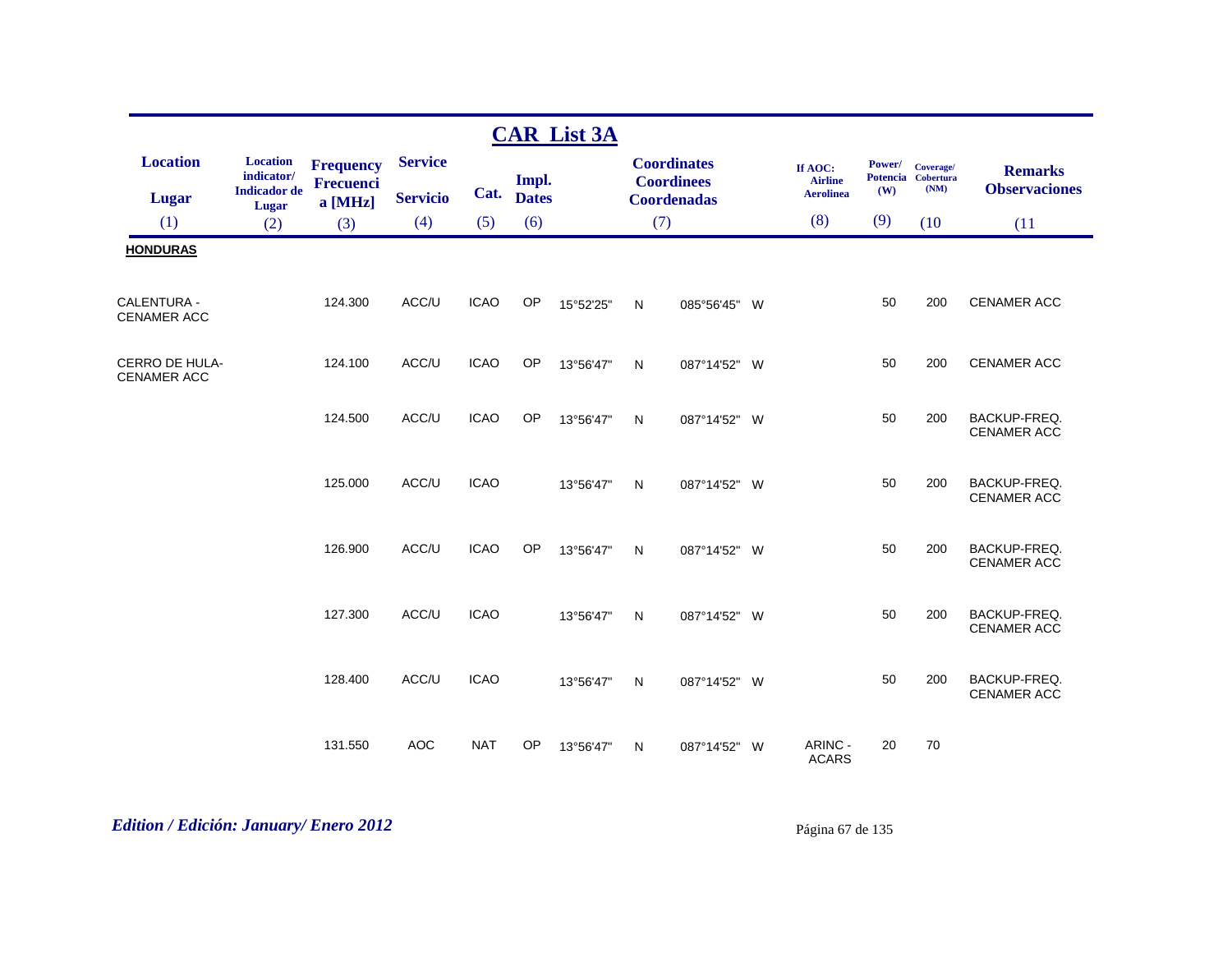|                                           |                                                      |                                      |                 |             |              | <b>CAR List 3A</b> |              |                                         |                                               |                                  |                                       |                                        |
|-------------------------------------------|------------------------------------------------------|--------------------------------------|-----------------|-------------|--------------|--------------------|--------------|-----------------------------------------|-----------------------------------------------|----------------------------------|---------------------------------------|----------------------------------------|
| <b>Location</b>                           | <b>Location</b><br>indicator/<br><b>Indicador</b> de | <b>Frequency</b><br><b>Frecuenci</b> | <b>Service</b>  | Cat.        | Impl.        |                    |              | <b>Coordinates</b><br><b>Coordinees</b> | If AOC:<br><b>Airline</b><br><b>Aerolinea</b> | Power/<br><b>Potencia</b><br>(W) | Coverage/<br><b>Cobertura</b><br>(NM) | <b>Remarks</b><br><b>Observaciones</b> |
| <b>Lugar</b>                              | Lugar                                                | a [MHz]                              | <b>Servicio</b> |             | <b>Dates</b> |                    |              | <b>Coordenadas</b>                      |                                               |                                  |                                       |                                        |
| (1)                                       | (2)                                                  | (3)                                  | (4)             | (5)         | (6)          |                    | (7)          |                                         | (8)                                           | (9)                              | (10)                                  | (11)                                   |
| <b>HONDURAS</b>                           |                                                      |                                      |                 |             |              |                    |              |                                         |                                               |                                  |                                       |                                        |
| COXEN HOLE/Juan<br>M. Galvez Intl.        | <b>MHRO</b>                                          | 118.100                              | <b>TWR</b>      | <b>NAT</b>  | OP           | 16°19'01"          | $\mathsf{N}$ | 086°31'23" W                            |                                               | 25                               | 25                                    | ROATÁN I.                              |
|                                           | <b>MHRO</b>                                          | 120.850                              | APP/L           | <b>ICAO</b> | <b>OP</b>    | 16°19'05"          | $\mathsf{N}$ | 086°31'52" W                            |                                               | 50                               | 70                                    |                                        |
|                                           | <b>MHRO</b>                                          | 121.600                              | <b>SMC</b>      | <b>NAT</b>  | OP           | 16°19'01"          | $\mathsf{N}$ | 086°31'23" W                            |                                               | 10                               | 10                                    | ROATÁN I.                              |
|                                           | <b>MHRO</b>                                          | 127.850                              | <b>ATIS</b>     | <b>ICAO</b> | OP           | 16°19'05"          | ${\sf N}$    | 086°31'52" W                            |                                               | 50                               | 70                                    |                                        |
| <b>DIXON HILL -</b><br><b>CENAMER ACC</b> |                                                      | 124.300                              | ACC/U           | <b>ICAO</b> | OP           | 16°19'56"          | $\mathsf{N}$ | 086°31'16" W                            |                                               | 50                               | 200                                   | <b>CENAMER ACC</b>                     |
|                                           |                                                      | 131.550                              | <b>AOC</b>      | <b>NAT</b>  | OP           | 16°20'08"          | ${\sf N}$    | 086°31'22" W                            | ARINC -<br><b>ACARS</b>                       | 20                               | 70                                    |                                        |
| LA CEIBA/Goloson<br>Intl.                 | <b>MHLC</b>                                          | 118.500                              | <b>TWR</b>      | <b>ICAO</b> | OP           | 15°44'33"          | $\mathsf{N}$ | 086°51'11" W                            |                                               | 25                               | 25                                    |                                        |
|                                           | <b>MHLC</b>                                          | 119.250                              | APP/L           | <b>ICAO</b> | OP           | 15°44'42"          | ${\sf N}$    | 086°51'07" W                            |                                               | 50                               | 70                                    |                                        |
|                                           | <b>MHLC</b>                                          | 121.900                              | <b>SMC</b>      | <b>NAT</b>  | OP           | 15°44'33"          | N            | 086°51'11" W                            |                                               | 10                               | 75                                    |                                        |

# *Edition / Edición: January/ Enero 2012* Página 68 de 135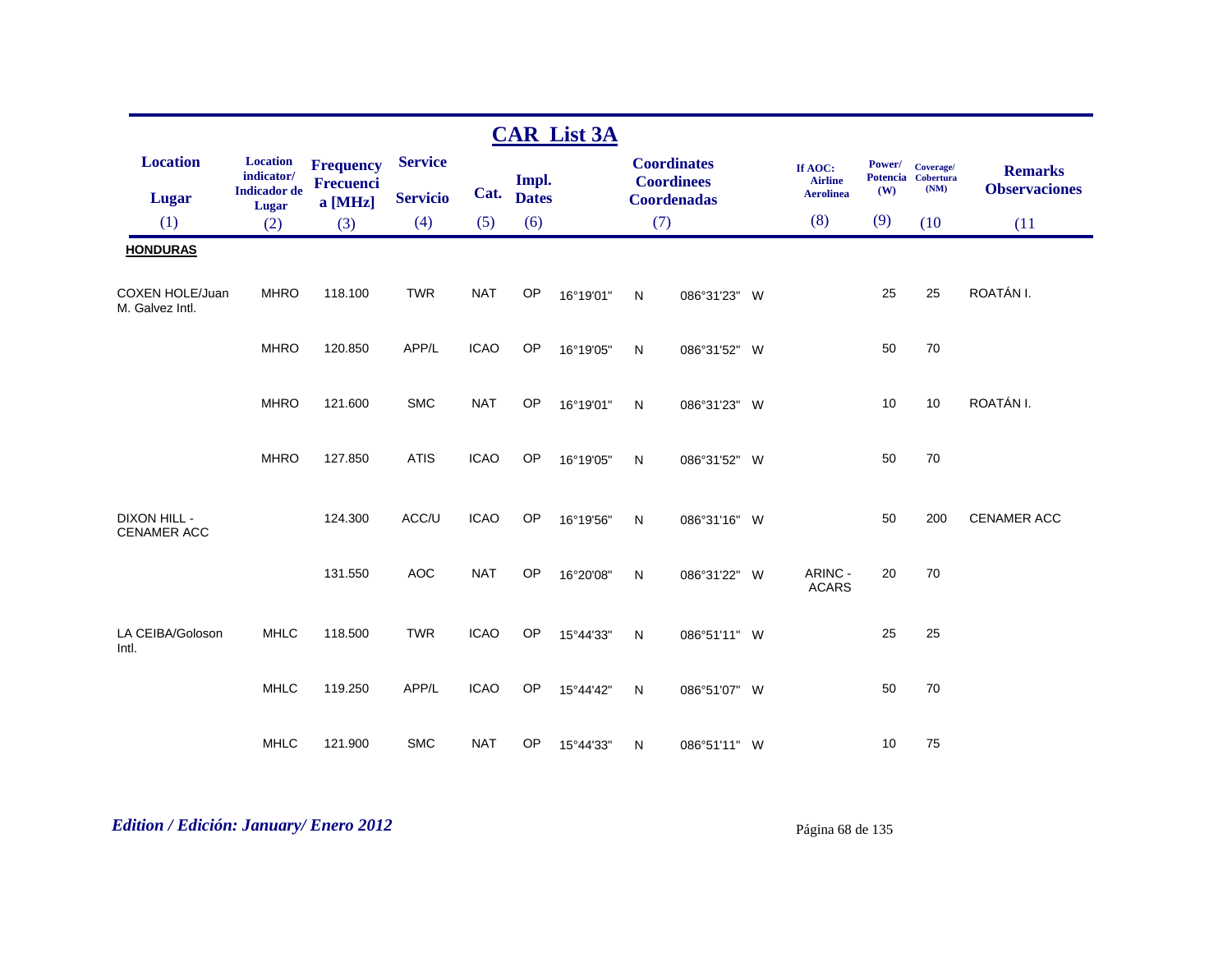|                                        |                               |                               |                 |             |              | <b>CAR List 3A</b> |           |                                         |                           |        |                                 |                      |
|----------------------------------------|-------------------------------|-------------------------------|-----------------|-------------|--------------|--------------------|-----------|-----------------------------------------|---------------------------|--------|---------------------------------|----------------------|
| <b>Location</b>                        | <b>Location</b><br>indicator/ | <b>Frequency</b><br>Frecuenci | <b>Service</b>  |             | Impl.        |                    |           | <b>Coordinates</b><br><b>Coordinees</b> | If AOC:<br><b>Airline</b> | Power/ | Coverage/<br>Potencia Cobertura | <b>Remarks</b>       |
| Lugar                                  | <b>Indicador</b> de<br>Lugar  | a [MHz]                       | <b>Servicio</b> | Cat.        | <b>Dates</b> |                    |           | <b>Coordenadas</b>                      | <b>Aerolinea</b>          | (W)    | (NM)                            | <b>Observaciones</b> |
| (1)                                    | (2)                           | (3)                           | (4)             | (5)         | (6)          |                    | (7)       |                                         | (8)                       | (9)    | (10)                            | (11)                 |
| <b>HONDURAS</b>                        |                               |                               |                 |             |              |                    |           |                                         |                           |        |                                 |                      |
| LA CEIBA/Goloson<br>Intl.              | <b>MHLC</b>                   | 127.800                       | <b>ATIS</b>     | <b>ICAO</b> | OP           | 15°44'42"          | N         | 086°51'07" W                            |                           | 50     | 70                              |                      |
|                                        | <b>MHLC</b>                   | 128.900                       | <b>FIS</b>      | <b>NAT</b>  | OP           | 15°44'33"          | N         | 086°51'11" W                            |                           | 25     | 75                              |                      |
| LAS CRUCES -<br><b>CENAMER ACC</b>     |                               | 123.900                       | ACC/U           | <b>ICAO</b> | OP           | 15°31'06"          | N         | 088°06'49" W                            |                           | 50     | 200                             | <b>CENAMER ACC</b>   |
| MONTE CRUDO -<br>CENAMER ACC           |                               | 124.100                       | ACC/U           | <b>ICAO</b> | OP           | 13°57'47"          | N         | 087°06'09" W                            |                           | 50     | 200                             | <b>CENAMER ACC</b>   |
| PALMEROLA/SOTO<br>CANO                 | <b>MHSC</b>                   | 118.900                       | <b>TWR</b>      | <b>NAT</b>  | <b>OP</b>    | 14°22'57"          | N         | 087°37'01" W                            |                           | 25     | 50                              |                      |
|                                        | <b>MHSC</b>                   | 121.900                       | <b>SMC</b>      | <b>NAT</b>  | OP           | 14°22'57"          | N         | 087°37'01" W                            |                           | 25     | 50                              |                      |
|                                        | <b>MHSC</b>                   | 125.800                       | <b>APP</b>      | <b>NAT</b>  | <b>OP</b>    | 14°22'57"          | ${\sf N}$ | 087°37'01" W                            |                           | 25     | 50                              |                      |
| <b>SAN PEDRO</b><br>SULA/La Mesa Intl. | <b>MHLM</b>                   | 118.200                       | <b>TWR</b>      | <b>ICAO</b> | OP           | 15°27'10"          | N         | 087°55'25" W                            |                           | 25     | 25                              |                      |
|                                        | <b>MHLM</b>                   | 119.700                       | APP/L           | <b>ICAO</b> | OP           | 15°27'10"          | N         | 087°55'25" W                            |                           | 25     | 75                              |                      |

# *Edition / Edición: January/ Enero 2012* Página 69 de 135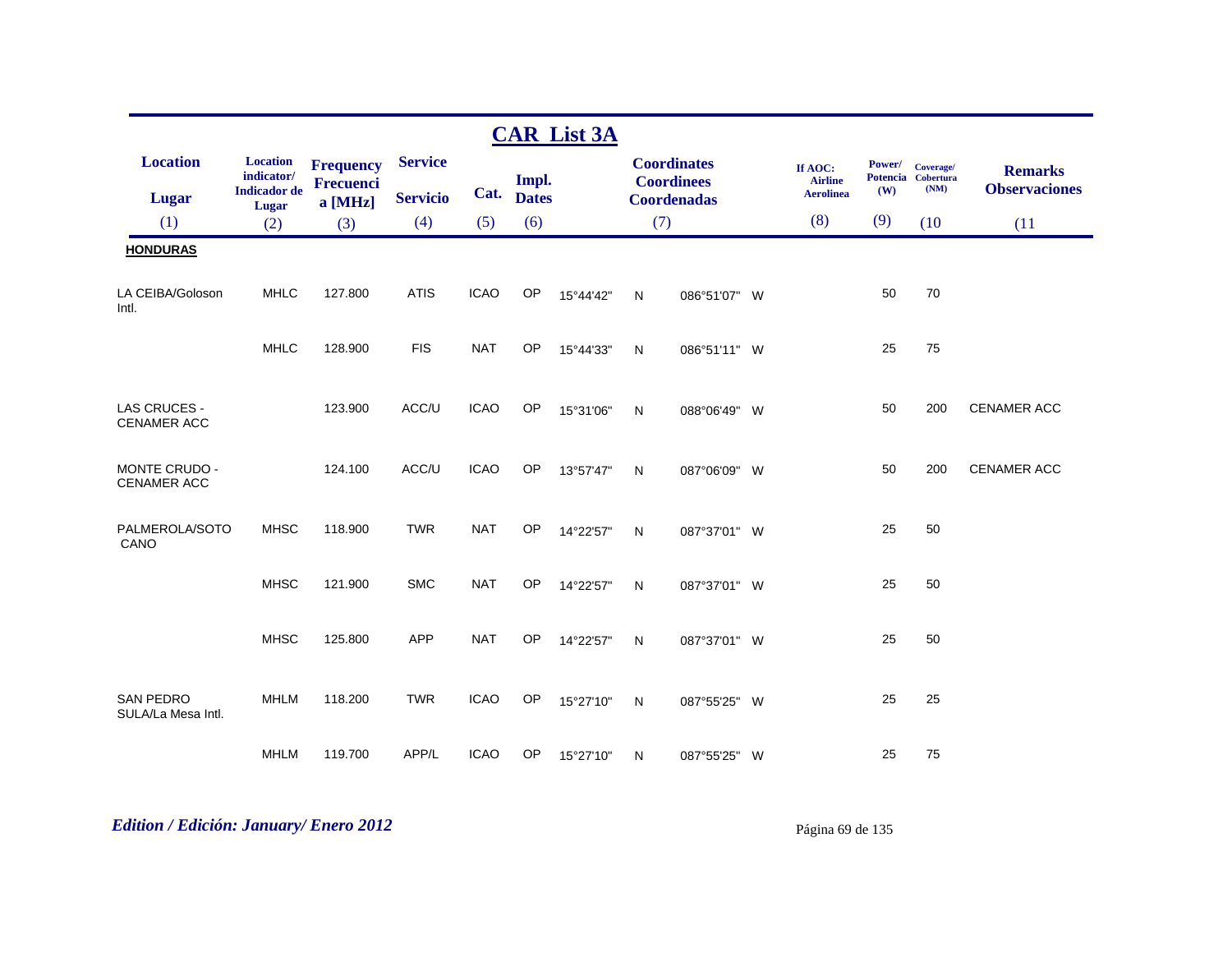|                                 |                                                      |                                                 |                                   |             |                       | <b>CAR List 3A</b> |              |                                                               |                                               |               |                                         |                                        |
|---------------------------------|------------------------------------------------------|-------------------------------------------------|-----------------------------------|-------------|-----------------------|--------------------|--------------|---------------------------------------------------------------|-----------------------------------------------|---------------|-----------------------------------------|----------------------------------------|
| <b>Location</b><br>Lugar        | <b>Location</b><br>indicator/<br><b>Indicador</b> de | <b>Frequency</b><br><b>Frecuenci</b><br>a [MHz] | <b>Service</b><br><b>Servicio</b> | Cat.        | Impl.<br><b>Dates</b> |                    |              | <b>Coordinates</b><br><b>Coordinees</b><br><b>Coordenadas</b> | If AOC:<br><b>Airline</b><br><b>Aerolinea</b> | Power/<br>(W) | Coverage/<br>Potencia Cobertura<br>(NM) | <b>Remarks</b><br><b>Observaciones</b> |
| (1)                             | <b>Lugar</b><br>(2)                                  | (3)                                             | (4)                               | (5)         | (6)                   |                    | (7)          |                                                               | (8)                                           | (9)           | (10)                                    | (11)                                   |
| <b>HONDURAS</b>                 |                                                      |                                                 |                                   |             |                       |                    |              |                                                               |                                               |               |                                         |                                        |
| SAN PEDRO<br>SULA/La Mesa Intl. | <b>MHLM</b>                                          | 121.900                                         | <b>SMC</b>                        | <b>ICAO</b> | OP                    | 15°27'10"          | $\mathsf{N}$ | 087°55'25" W                                                  |                                               | 10            | 5                                       |                                        |
|                                 | <b>MHLM</b>                                          | 127.100                                         | <b>FIS</b>                        | <b>ICAO</b> | OP                    | 15°27'10"          | N            | 087°55'25" W                                                  |                                               | 25            | 70                                      |                                        |
|                                 | <b>MHLM</b>                                          | 127.300                                         | GP                                | <b>NAT</b>  | <b>OP</b>             | 15°27'10"          | N            | 087°55'25" W                                                  |                                               | 10            | 5                                       |                                        |
|                                 | <b>MHLM</b>                                          | 131.550                                         | <b>AOC</b>                        | <b>NAT</b>  | OP                    | 15°26'44"          | N            | 087°55'50" W                                                  | ARINC -<br><b>ACARS</b>                       | 20            | $70\,$                                  |                                        |
|                                 | <b>MHLM</b>                                          | 132.200                                         | <b>ATIS</b>                       | <b>ICAO</b> | OP                    | 15°27'03"          | $\mathsf{N}$ | 087°55'46" W                                                  |                                               | 50            | 70                                      |                                        |
| TEGUCIGALPA/Ton<br>contin Intl. | <b>MHTG</b>                                          | 118.700                                         | <b>TWR</b>                        | <b>ICAO</b> | OP                    | 14°03'39"          | $\mathsf{N}$ | 087°13'02" W                                                  |                                               | 20            | 25                                      |                                        |
|                                 | <b>MHTG</b>                                          | 119.100                                         | APP/L                             | <b>ICAO</b> | OP                    | 14°03'39"          | N            | 087°13'02" W                                                  |                                               | 20            | 75                                      |                                        |
|                                 | <b>MHTG</b>                                          | 121.900                                         | <b>SMC</b>                        | <b>ICAO</b> | OP                    | 14°03'39"          | N            | 087°13'02" W                                                  |                                               | 20            | 25                                      |                                        |
|                                 | <b>MHTG</b>                                          | 126.700                                         | <b>FIS</b>                        | <b>ICAO</b> | OP                    | 14°03'39"          | N            | 087°13'02" W                                                  |                                               | 50            | 70                                      |                                        |

# *Edition / Edición: January/ Enero 2012* Página 70 de 135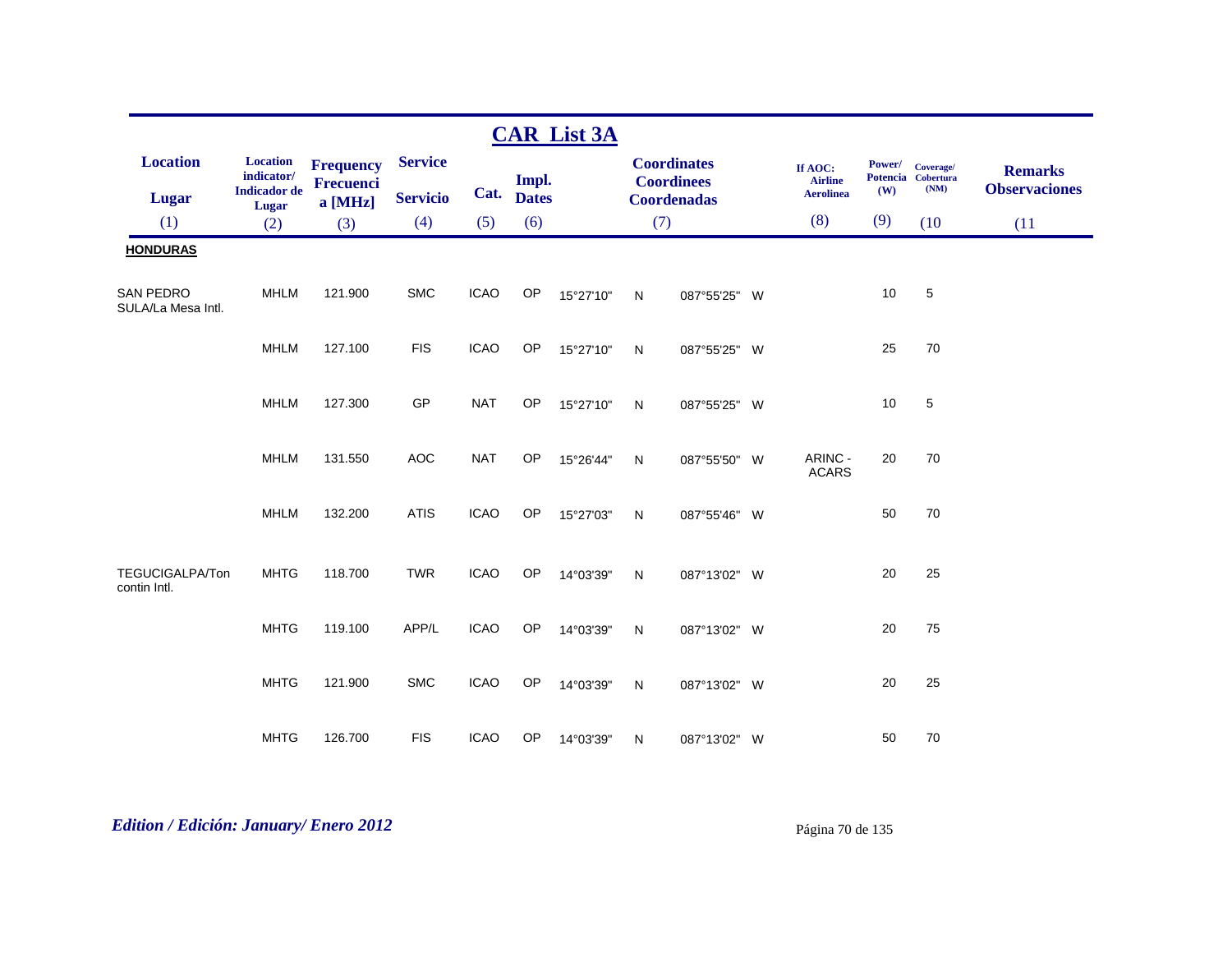|                                        |                                                               |                                                 |                                   |             |                       | <b>CAR List 3A</b> |     |                                                               |                                               |               |                                         |                                        |
|----------------------------------------|---------------------------------------------------------------|-------------------------------------------------|-----------------------------------|-------------|-----------------------|--------------------|-----|---------------------------------------------------------------|-----------------------------------------------|---------------|-----------------------------------------|----------------------------------------|
| <b>Location</b><br><b>Lugar</b>        | <b>Location</b><br>indicator/<br><b>Indicador</b> de<br>Lugar | <b>Frequency</b><br><b>Frecuenci</b><br>a [MHz] | <b>Service</b><br><b>Servicio</b> | Cat.        | Impl.<br><b>Dates</b> |                    |     | <b>Coordinates</b><br><b>Coordinees</b><br><b>Coordenadas</b> | If AOC:<br><b>Airline</b><br><b>Aerolinea</b> | Power/<br>(W) | Coverage/<br>Potencia Cobertura<br>(NM) | <b>Remarks</b><br><b>Observaciones</b> |
| (1)                                    | (2)                                                           | (3)                                             | $\left( 4\right)$                 | (5)         | (6)                   |                    | (7) |                                                               | (8)                                           | (9)           | (10                                     | (11)                                   |
| <b>HONDURAS</b>                        |                                                               |                                                 |                                   |             |                       |                    |     |                                                               |                                               |               |                                         |                                        |
| <b>TEGUCIGALPA/Ton</b><br>contin Intl. | <b>MHTG</b>                                                   | 127.750                                         | <b>ATIS</b>                       | <b>ICAO</b> | OP                    | 14°03'34"          | N   | 087°13'10"<br>W                                               |                                               | 50            | 70                                      |                                        |
|                                        | MHTG                                                          | 131.550                                         | AOC                               | <b>NAT</b>  | OP                    | 14°03'30"          | N   | 087°13'13"<br>W                                               | ARINC -<br><b>ACARS</b>                       | 20            | 25                                      |                                        |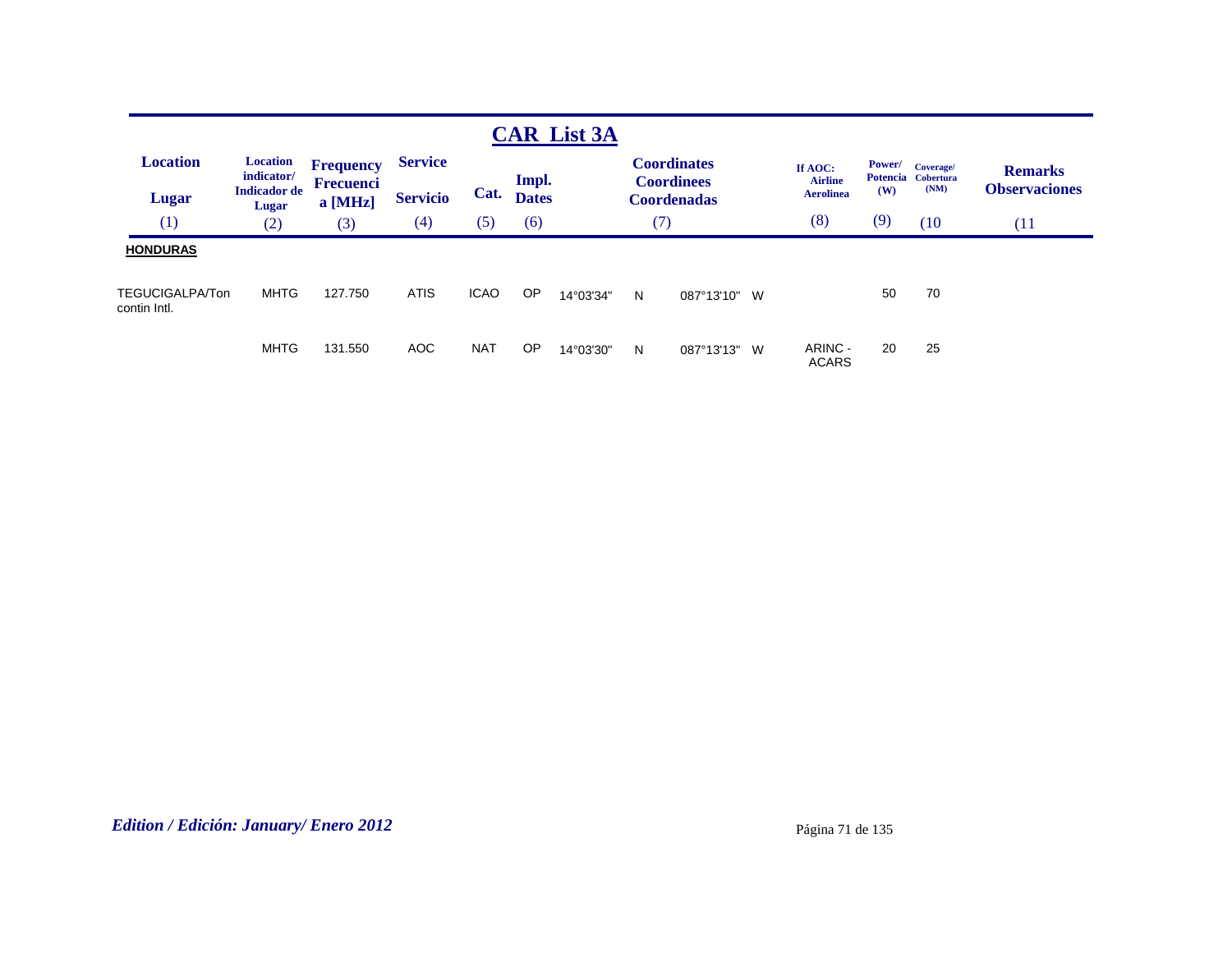|                                 |                                                                        |                                      |                 |             |              | <b>CAR List 3A</b> |              |                                         |                                               |               |                                         |                                                                |
|---------------------------------|------------------------------------------------------------------------|--------------------------------------|-----------------|-------------|--------------|--------------------|--------------|-----------------------------------------|-----------------------------------------------|---------------|-----------------------------------------|----------------------------------------------------------------|
| <b>Location</b>                 | <b>Location</b><br>$\textbf{indicator}/\text{}$<br><b>Indicador</b> de | <b>Frequency</b><br><b>Frecuenci</b> | <b>Service</b>  | Cat.        | Impl.        |                    |              | <b>Coordinates</b><br><b>Coordinees</b> | If AOC:<br><b>Airline</b><br><b>Aerolinea</b> | Power/<br>(W) | Coverage/<br>Potencia Cobertura<br>(NM) | <b>Remarks</b><br><b>Observaciones</b>                         |
| <b>Lugar</b>                    | Lugar                                                                  | a [MHz]                              | <b>Servicio</b> |             | <b>Dates</b> |                    |              | <b>Coordenadas</b>                      |                                               |               |                                         |                                                                |
| (1)                             | (2)                                                                    | (3)                                  | (4)             | (5)         | (6)          |                    | (7)          |                                         | (8)                                           | (9)           | (10)                                    | (11)                                                           |
| <b>JAMAICA</b>                  |                                                                        |                                      |                 |             |              |                    |              |                                         |                                               |               |                                         |                                                                |
| <b>KINGSTON ACC</b>             | <b>MKJK</b>                                                            | 122.800                              | GP              | <b>NAT</b>  | <b>OP</b>    | 18°13'35"          | $\mathsf{N}$ | 077°30'22" W                            |                                               | 50            | 200                                     | <b>UNICOM FREQ FOR</b><br><b>VFR IN KINGSTON</b><br><b>FIR</b> |
|                                 | <b>MKJK</b>                                                            | 124.000                              | ACC/U           | <b>ICAO</b> | OP           | 17°56'08"          | ${\sf N}$    | 076°47'15" W                            |                                               | 50            | 200                                     | <b>WEST ACC SECTOR</b>                                         |
|                                 | <b>MKJK</b>                                                            | 125.400                              | ACC/U           | <b>ICAO</b> | <b>OP</b>    | 17°56'08"          | N            | 076°47'15" W                            |                                               | 50            | 200                                     | <b>SECONDARY</b><br><b>FREQUENCY</b>                           |
|                                 | <b>MKJK</b>                                                            | 128.100                              | ACC/U           | <b>ICAO</b> | <b>OP</b>    | 17°56'08"          | ${\sf N}$    | 076°47'15" W                            |                                               | 50            | 200                                     | <b>EAST SECTOR</b>                                             |
|                                 | <b>MKJK</b>                                                            | 128.350                              | ACC/U           | <b>ICAO</b> | <b>OP</b>    | 18°13'35"          | N            | 077°30'22" W                            |                                               | 50            | 200                                     | <b>BACKUP FREQ</b>                                             |
| KINGSTON/Norman<br>Manley Intl. | <b>MKJP</b>                                                            | 118.650                              | <b>TWR</b>      | <b>ICAO</b> | <b>OP</b>    | 17°56'08"          | ${\sf N}$    | 076°47'15" W                            |                                               | 20            | 25                                      |                                                                |
|                                 | <b>MKJP</b>                                                            | 120.600                              | <b>APP</b>      | <b>ICAO</b> | OP           | 17°56'08"          | N            | 076°47'15" W                            |                                               | 20            | 25                                      |                                                                |
|                                 | <b>MKJP</b>                                                            | 121.700                              | <b>SMC</b>      | <b>ICAO</b> | OP           | 17°56'08"          | N            | 076°47'15" W                            |                                               | 20            | 25                                      |                                                                |

# *Edition / Edición: January/ Enero 2012* Página 72 de 135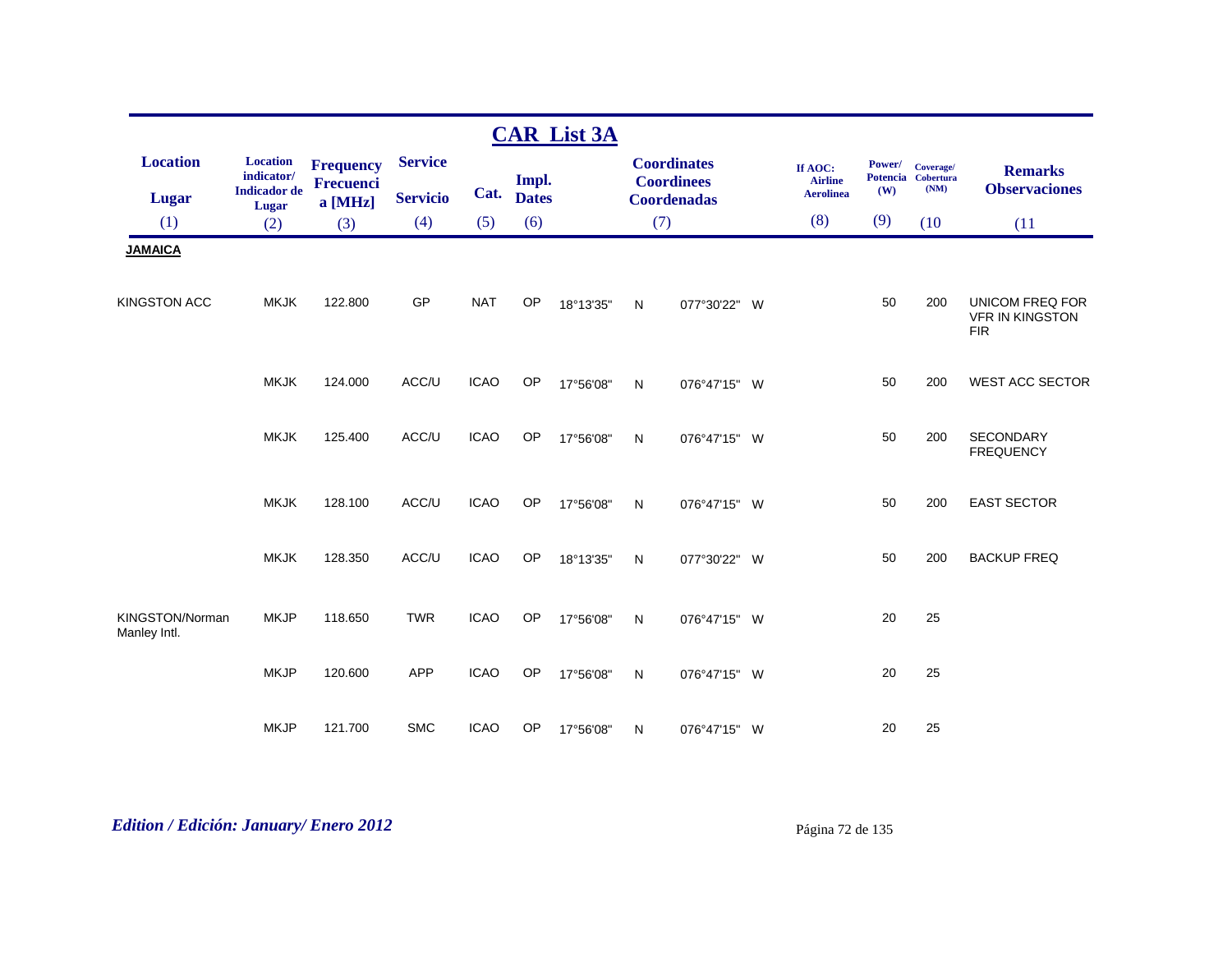|                                 |                                                               |                                          |                                   |             |                       | <b>CAR List 3A</b> |           |                                                               |                                                            |               |                                         |                                                                      |
|---------------------------------|---------------------------------------------------------------|------------------------------------------|-----------------------------------|-------------|-----------------------|--------------------|-----------|---------------------------------------------------------------|------------------------------------------------------------|---------------|-----------------------------------------|----------------------------------------------------------------------|
| <b>Location</b><br><b>Lugar</b> | <b>Location</b><br>indicator/<br><b>Indicador</b> de<br>Lugar | <b>Frequency</b><br>Frecuenci<br>a [MHz] | <b>Service</b><br><b>Servicio</b> | Cat.        | Impl.<br><b>Dates</b> |                    |           | <b>Coordinates</b><br><b>Coordinees</b><br><b>Coordenadas</b> | If AOC:<br><b>Airline</b><br><b>Aerolinea</b>              | Power/<br>(W) | Coverage/<br>Potencia Cobertura<br>(NM) | <b>Remarks</b><br><b>Observaciones</b>                               |
| (1)                             | (2)                                                           | (3)                                      | (4)                               | (5)         | (6)                   |                    | (7)       |                                                               | (8)                                                        | (9)           | (10)                                    | (11)                                                                 |
| <b>JAMAICA</b>                  |                                                               |                                          |                                   |             |                       |                    |           |                                                               |                                                            |               |                                         |                                                                      |
| KINGSTON/Norman<br>Manley Intl. | <b>MKJP</b>                                                   | 121.900                                  | <b>SMC</b>                        | <b>ICAO</b> | OP                    | 17°56'08"          | N         | 076°47'15" W                                                  |                                                            | 20            | 25                                      |                                                                      |
|                                 | <b>MKJP</b>                                                   | 127.700                                  | <b>ATIS</b>                       | <b>ICAO</b> | OP                    | 17°56'08"          | N         | 076°47'15" W                                                  |                                                            | 20            | 25                                      |                                                                      |
|                                 | <b>MKJP</b>                                                   | 128.900                                  | <b>AOC</b>                        | <b>NAT</b>  | OP                    | 17°56'08"          | N         | 076°47'15" W                                                  | CHALLENGE<br><b>AIRWAYS</b>                                | 20            | 50                                      | <b>AOC SERVICE</b><br>SHOULD BE FROM<br>129.90 MHZ<br><b>ONWARDS</b> |
|                                 | <b>MKJP</b>                                                   | 130.700                                  | <b>AOC</b>                        | <b>NAT</b>  | <b>OP</b>             | 17°56'08"          | N         | 076°47'15" W                                                  | AERONAUTIC 20<br>AL<br><b>TELECOMUNI</b><br><b>CATIONS</b> |               | 50                                      |                                                                      |
|                                 | <b>MKJP</b>                                                   | 131.100                                  | <b>AOC</b>                        | <b>NAT</b>  | <b>OP</b>             | 17°56'08"          | N         | 076°47'15" W                                                  | <b>BWIA</b>                                                | 20            | 25                                      |                                                                      |
|                                 | <b>MKJP</b>                                                   | 131.200                                  | <b>AOC</b>                        | <b>NAT</b>  | OP                    | 17°56'08"          | ${\sf N}$ | 076°47'15" W                                                  | AIR CANADA                                                 | 20            | 25                                      |                                                                      |
|                                 | <b>MKJP</b>                                                   | 131.400                                  | <b>AOC</b>                        | <b>NAT</b>  | <b>OP</b>             | 17°56'08"          | N         | 076°47'15" W                                                  | <b>AMERICAN</b><br><b>AIRLINES</b>                         | 20            | 25                                      |                                                                      |
|                                 | <b>MKJP</b>                                                   | 131.550                                  | <b>AOC</b>                        | <b>NAT</b>  | OP                    | 17°56'08"          | N         | 076°47'15" W                                                  | ARINC -<br><b>ACARS</b>                                    | 20            | 50                                      |                                                                      |

# *Edition / Edición: January/ Enero 2012* Página 73 de 135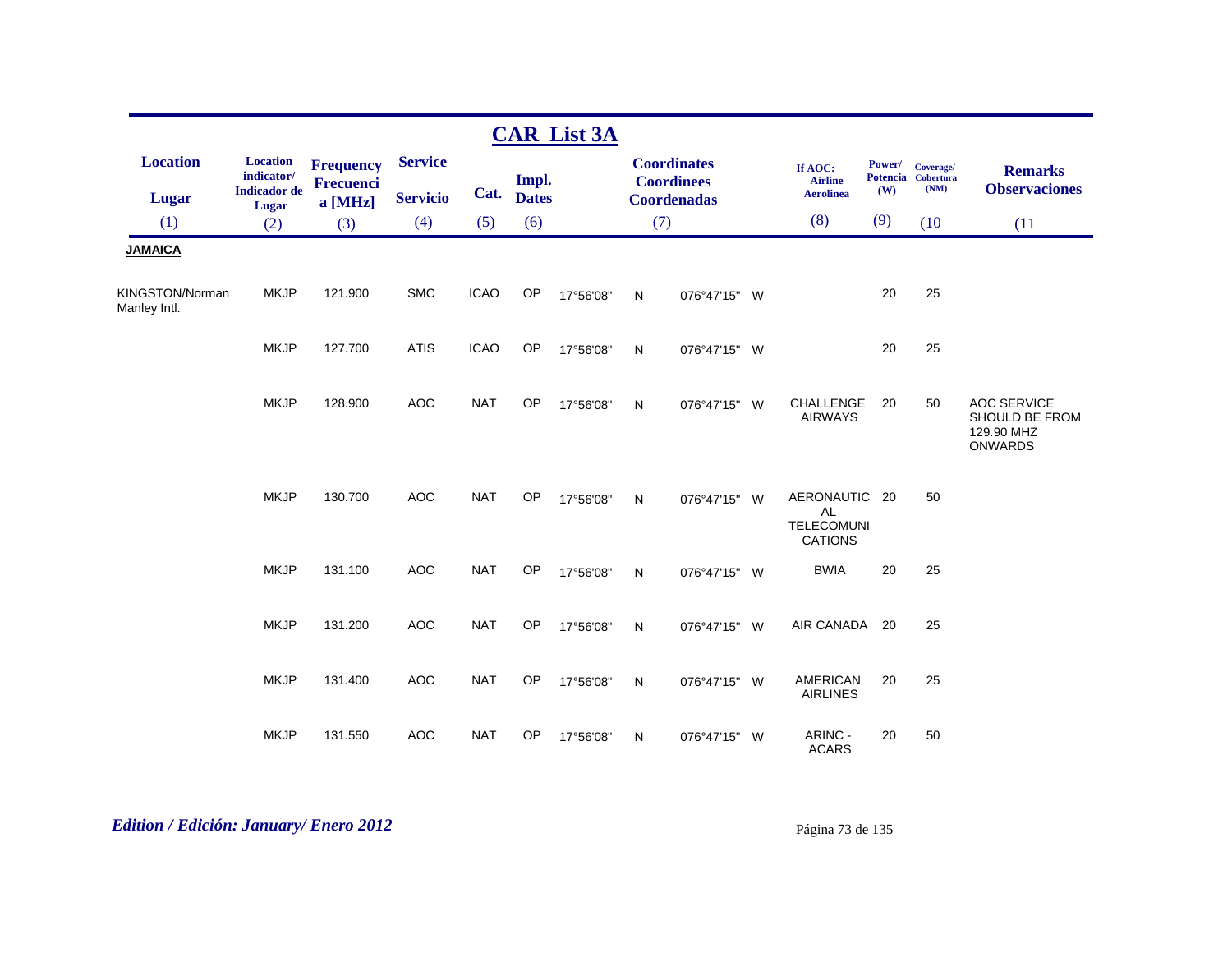|                                      |                               |                                      |                 |             |              | <b>CAR List 3A</b> |              |                                         |          |                                  |        |                                 |                                                            |
|--------------------------------------|-------------------------------|--------------------------------------|-----------------|-------------|--------------|--------------------|--------------|-----------------------------------------|----------|----------------------------------|--------|---------------------------------|------------------------------------------------------------|
| <b>Location</b>                      | <b>Location</b><br>indicator/ | <b>Frequency</b><br><b>Frecuenci</b> | <b>Service</b>  |             | Impl.        |                    |              | <b>Coordinates</b><br><b>Coordinees</b> |          | If AOC:<br><b>Airline</b>        | Power/ | Coverage/<br>Potencia Cobertura | <b>Remarks</b>                                             |
| Lugar                                | <b>Indicador</b> de<br>Lugar  | a [MHz]                              | <b>Servicio</b> | Cat.        | <b>Dates</b> |                    |              | <b>Coordenadas</b>                      |          | <b>Aerolinea</b>                 | (W)    | (NM)                            | <b>Observaciones</b>                                       |
| (1)                                  | (2)                           | (3)                                  | (4)             | (5)         | (6)          |                    |              | (7)                                     |          | (8)                              | (9)    | (10)                            | (11)                                                       |
| <b>JAMAICA</b>                       |                               |                                      |                 |             |              |                    |              |                                         |          |                                  |        |                                 |                                                            |
| KINGSTON/Norman<br>Manley Intl.      | <b>MKJP</b>                   | 131.600                              | <b>AOC</b>      | <b>NAT</b>  | OP           | 17°56'08"          | $\mathsf{N}$ | 076°47'15" W                            |          | <b>AJAS</b>                      | 20     | 50                              |                                                            |
|                                      | <b>MKJP</b>                   | 131.730                              | <b>AOC</b>      | <b>NAT</b>  | OP           | 17°56'08"          | N            | 076°47'15"                              | W        | <b>SITA</b>                      | 20     | 50                              | FREQ SHOULD BE<br>BY MULTIPLES OF<br>25 KHZ SEPARATION     |
|                                      | <b>MKJP</b>                   | 131.800                              | <b>AOC</b>      | <b>NAT</b>  | OP           | 17°56'08"          | N            | 076°47'15" W                            |          | <b>AIR JAMAICA</b>               | 20     | 50                              |                                                            |
|                                      | <b>MKJP</b>                   | 131.900                              | <b>AOC</b>      | <b>NAT</b>  | <b>OP</b>    | 17°56'08"          | N            | 076°47'15"                              | <b>W</b> | <b>BRITISH</b><br><b>AIRWAYS</b> | 20     | 50                              |                                                            |
| <b>KINGSTON/TINSON</b><br><b>PEN</b> | <b>MKTP</b>                   | 121.600                              | <b>TWR</b>      | <b>NAT</b>  | OP           | 17°59'19"          | N            | 076°49'26"                              | W        |                                  | 25     | 25                              | REGIONALLY 121.6-<br>121.975 ARE FOR<br><b>SMC SERVICE</b> |
|                                      | <b>MKTP</b>                   | 121.900                              | <b>SMC</b>      | <b>NAT</b>  | OP           | 17°59'19"          | N            | 076°49'26" W                            |          |                                  | 25     | 25                              |                                                            |
| <b>MONTEGO</b><br>BAY/Sangster Intl. | <b>MKJS</b>                   | 118.750                              | <b>TWR</b>      | <b>ICAO</b> | OP           | 18°30'13"          | N            | 077°54'48" W                            |          |                                  | 25     | 25                              |                                                            |
|                                      | <b>MKJS</b>                   | 120.800                              | <b>APP</b>      | <b>ICAO</b> | OP           | 18°30'13"          | N            | 077°54'48" W                            |          |                                  | 25     | 75                              |                                                            |

# *Edition / Edición: January/ Enero 2012* Página 74 de 135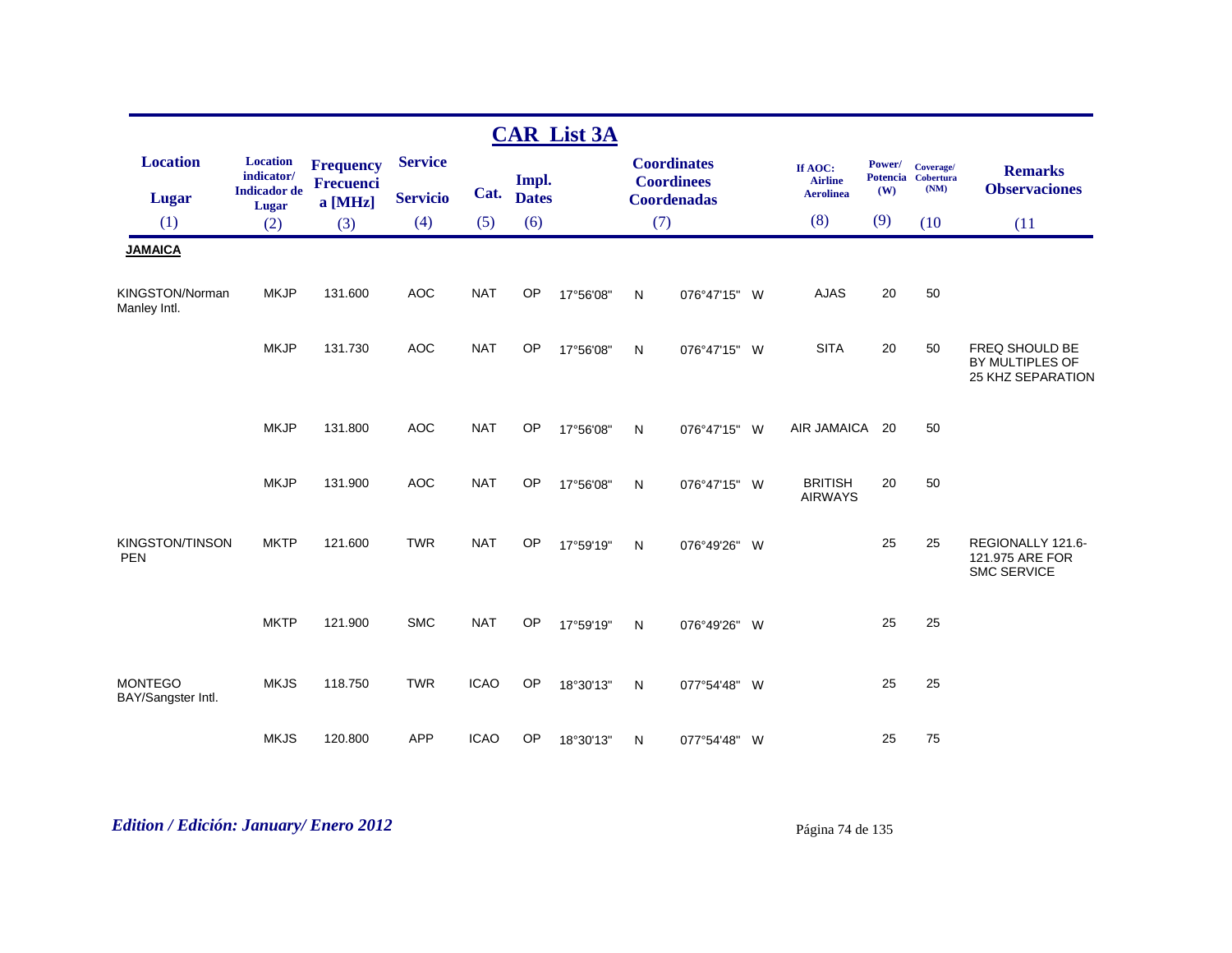|                                      |                                                               |                                                   |                                   |             |                       | <b>CAR List 3A</b> |              |                                                               |                                               |                                  |                                       |                                                                      |
|--------------------------------------|---------------------------------------------------------------|---------------------------------------------------|-----------------------------------|-------------|-----------------------|--------------------|--------------|---------------------------------------------------------------|-----------------------------------------------|----------------------------------|---------------------------------------|----------------------------------------------------------------------|
| <b>Location</b><br><b>Lugar</b>      | <b>Location</b><br>indicator/<br><b>Indicador</b> de<br>Lugar | <b>Frequency</b><br><b>Frecuenci</b><br>$a$ [MHz] | <b>Service</b><br><b>Servicio</b> | Cat.        | Impl.<br><b>Dates</b> |                    |              | <b>Coordinates</b><br><b>Coordinees</b><br><b>Coordenadas</b> | If AOC:<br><b>Airline</b><br><b>Aerolinea</b> | Power/<br><b>Potencia</b><br>(W) | Coverage/<br><b>Cobertura</b><br>(NM) | <b>Remarks</b><br><b>Observaciones</b>                               |
| (1)                                  | (2)                                                           | (3)                                               | (4)                               | (5)         | (6)                   |                    |              | (7)                                                           | (8)                                           | (9)                              | (10)                                  | (11)                                                                 |
| <b>JAMAICA</b>                       |                                                               |                                                   |                                   |             |                       |                    |              |                                                               |                                               |                                  |                                       |                                                                      |
| <b>MONTEGO</b><br>BAY/Sangster Intl. | <b>MKJS</b>                                                   | 121.700                                           | <b>SMC</b>                        | <b>ICAO</b> | OP                    | 18°30'13"          | $\mathsf{N}$ | 077°54'48" W                                                  |                                               | 10                               | 10                                    |                                                                      |
|                                      | <b>MKJS</b>                                                   | 121.900                                           | <b>SMC</b>                        | <b>ICAO</b> | OP                    | 18°30'13"          | ${\sf N}$    | 077°54'48" W                                                  |                                               | 10                               | 10                                    |                                                                      |
|                                      | <b>MKJS</b>                                                   | 122.100                                           | <b>AOC</b>                        | <b>NAT</b>  | OP                    | 18°30'13"          | $\mathsf{N}$ | 077°54'48" W                                                  | <b>JET CENTRE</b>                             | 25                               | 25                                    | <b>AOC SERVICE</b><br>SHOULD BE FROM<br>129.90 MHZ<br><b>ONWARDS</b> |
|                                      | <b>MKJS</b>                                                   | 127.900                                           | <b>ATIS</b>                       | <b>NAT</b>  |                       | 18°30'13"          | $\mathsf{N}$ | 077°54'48" W                                                  |                                               | 25                               | 50                                    |                                                                      |
|                                      | <b>MKJS</b>                                                   | 128.900                                           | <b>AOC</b>                        | <b>NAT</b>  | OP                    | 18°30'13"          | $\mathsf{N}$ | 077°54'48" W                                                  | CHALLENGE<br><b>AIRWAYS</b>                   | 25                               | 25                                    | <b>AOC SERVICE</b><br>SHOULD BE FROM<br>129.90 MHZ<br>ONWARDS        |
|                                      | <b>MKJS</b>                                                   | 130.800                                           | <b>AOC</b>                        | <b>NAT</b>  | OP                    | 18°30'13"          | $\mathsf{N}$ | 077°54'48" W                                                  | <b>DELTA</b><br><b>AIRLINES</b>               | 25                               | 25                                    |                                                                      |
|                                      | <b>MKJS</b>                                                   | 131.100                                           | <b>AOC</b>                        | <b>NAT</b>  | OP                    | 18°30'13"          | $\mathsf{N}$ | 077°54'48" W                                                  | <b>BWIA</b>                                   | 25                               | 25                                    |                                                                      |
|                                      | <b>MKJS</b>                                                   | 131.200                                           | <b>AOC</b>                        | <b>NAT</b>  | OP                    | 18°30'13"          | $\mathsf{N}$ | 077°54'48" W                                                  | AIR CANADA                                    | 25                               | 25                                    |                                                                      |

*Edition / Edición: January/ Enero 2012* Página 75 de 135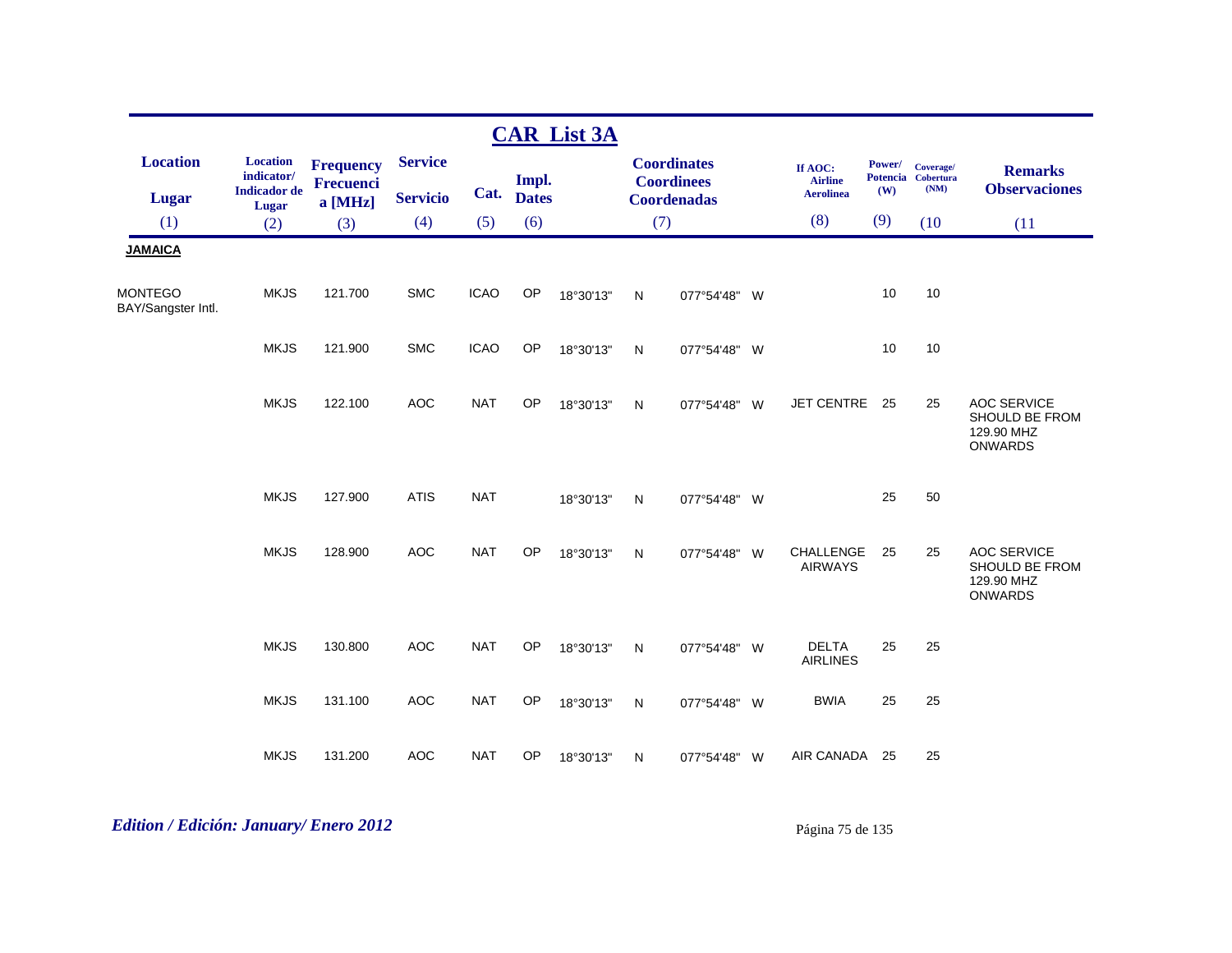|                                      |                                                      |                                                 |                                   |            |                       | <b>CAR List 3A</b> |              |                                                               |                                               |               |                                         |                                        |
|--------------------------------------|------------------------------------------------------|-------------------------------------------------|-----------------------------------|------------|-----------------------|--------------------|--------------|---------------------------------------------------------------|-----------------------------------------------|---------------|-----------------------------------------|----------------------------------------|
| <b>Location</b><br><b>Lugar</b>      | <b>Location</b><br>indicator/<br><b>Indicador</b> de | <b>Frequency</b><br><b>Frecuenci</b><br>a [MHz] | <b>Service</b><br><b>Servicio</b> | Cat.       | Impl.<br><b>Dates</b> |                    |              | <b>Coordinates</b><br><b>Coordinees</b><br><b>Coordenadas</b> | If AOC:<br><b>Airline</b><br><b>Aerolinea</b> | Power/<br>(W) | Coverage/<br>Potencia Cobertura<br>(NM) | <b>Remarks</b><br><b>Observaciones</b> |
| (1)                                  | Lugar<br>(2)                                         | (3)                                             | (4)                               | (5)        | (6)                   |                    | (7)          |                                                               | (8)                                           | (9)           | (10)                                    | (11)                                   |
| <b>JAMAICA</b>                       |                                                      |                                                 |                                   |            |                       |                    |              |                                                               |                                               |               |                                         |                                        |
| <b>MONTEGO</b><br>BAY/Sangster Intl. | <b>MKJS</b>                                          | 131.550                                         | <b>AOC</b>                        | <b>NAT</b> | OP                    | 18°30'13"          | N            | 077°54'48" W                                                  | ARINC -<br><b>ACARS</b>                       | 25            | 25                                      |                                        |
|                                      | <b>MKJS</b>                                          | 131.600                                         | <b>AOC</b>                        | <b>NAT</b> | OP                    | 18°30'13"          | ${\sf N}$    | 077°54'48" W                                                  | <b>AJAS</b>                                   | 25            | 25                                      |                                        |
|                                      | <b>MKJS</b>                                          | 131.730                                         | <b>AOC</b>                        | <b>NAT</b> | OP                    | 18°30'13"          | $\mathsf{N}$ | 077°54'48" W                                                  | <b>SITA</b>                                   | 25            | 25                                      |                                        |
|                                      | <b>MKJS</b>                                          | 131.800                                         | <b>AOC</b>                        | <b>NAT</b> | OP                    | 18°30'13"          | N            | 077°54'48" W                                                  | AIR JAMAICA                                   | 25            | 25                                      |                                        |
|                                      | <b>MKJS</b>                                          | 131.900                                         | <b>AOC</b>                        | <b>NAT</b> | OP                    | 18°30'13"          | N            | 077°54'48" W                                                  | <b>TRANS</b><br><b>JAMAICAN</b>               | 25            | 25                                      |                                        |
| <b>NEGRIL</b>                        | <b>MKNG</b>                                          | 118.200                                         | <b>TWR</b>                        | <b>NAT</b> |                       | 18°18'30"          | $\mathsf{N}$ | 078°20'00" W                                                  |                                               | 25            | 25                                      | <b>PLANNED</b>                         |
|                                      | <b>MKNG</b>                                          | 119.200                                         | APP/L                             | <b>NAT</b> |                       | 18°18'30"          | $\mathsf{N}$ | 078°20'00" W                                                  |                                               | 25            | 75                                      | <b>PLANNED</b>                         |
| OCHO RIOS/ lan<br>Flemming Intl.     | <b>MKBS</b>                                          | 118.550                                         | <b>TWR</b>                        | <b>NAT</b> |                       | 18°24'15"          | N            | 076°58'09" W                                                  |                                               | 25            | 25                                      | <b>PLANNED</b>                         |
|                                      | <b>MKBS</b>                                          | 127.750                                         | <b>ATIS</b>                       | <b>NAT</b> |                       | 18°24'15"          | N            | 076°58'09" W                                                  |                                               | 25            | 50                                      | <b>PLANNED</b>                         |

# *Edition / Edición: January/ Enero 2012* Página 76 de 135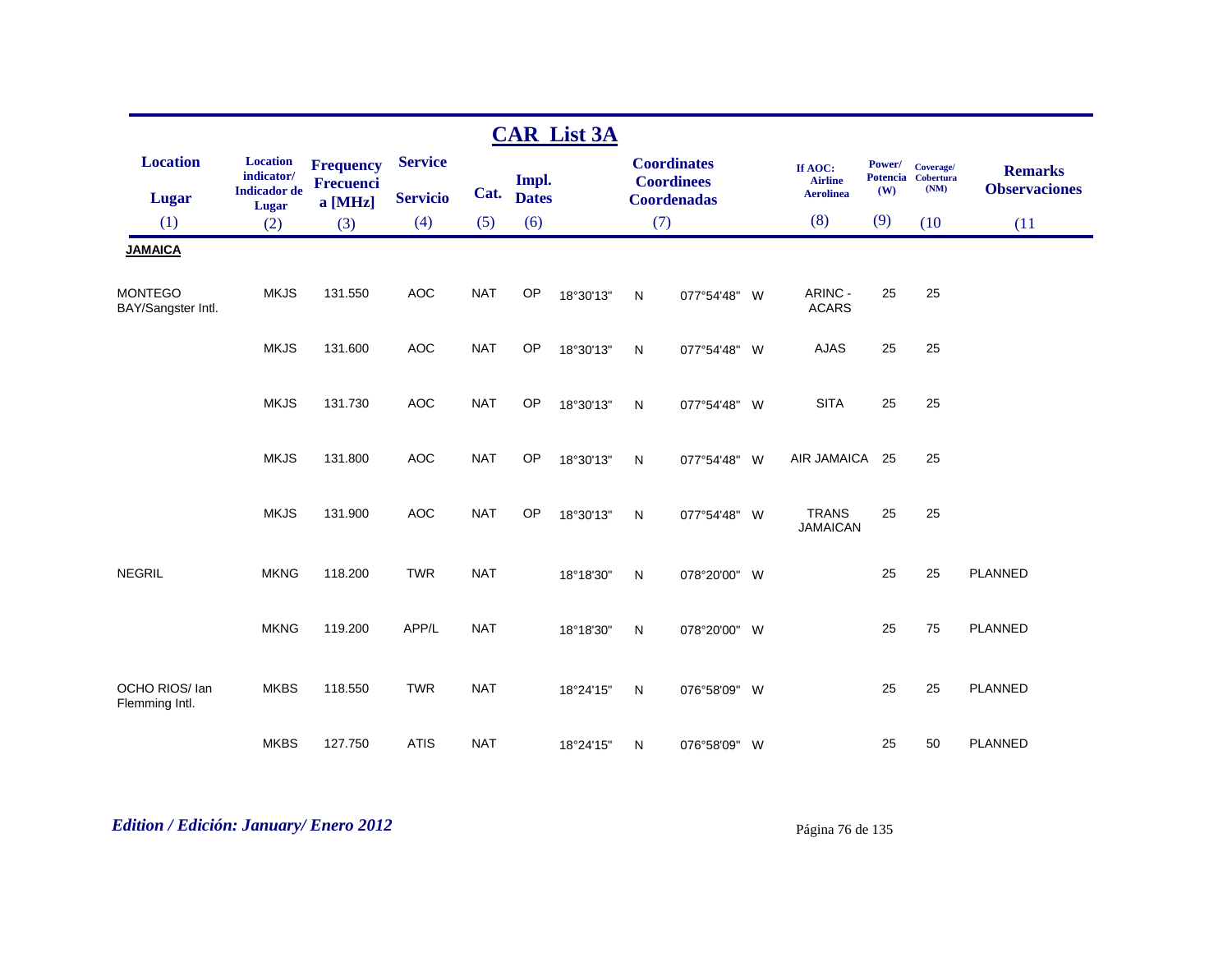|                                                |                                                               |                                                 |                                   |             |                       | <b>CAR List 3A</b> |              |                                                               |                                               |                                  |                                       |                                        |
|------------------------------------------------|---------------------------------------------------------------|-------------------------------------------------|-----------------------------------|-------------|-----------------------|--------------------|--------------|---------------------------------------------------------------|-----------------------------------------------|----------------------------------|---------------------------------------|----------------------------------------|
| <b>Location</b><br><b>Lugar</b>                | <b>Location</b><br>indicator/<br><b>Indicador</b> de<br>Lugar | <b>Frequency</b><br><b>Frecuenci</b><br>a [MHz] | <b>Service</b><br><b>Servicio</b> | Cat.        | Impl.<br><b>Dates</b> |                    |              | <b>Coordinates</b><br><b>Coordinees</b><br><b>Coordenadas</b> | If AOC:<br><b>Airline</b><br><b>Aerolinea</b> | Power/<br><b>Potencia</b><br>(W) | Coverage/<br><b>Cobertura</b><br>(NM) | <b>Remarks</b><br><b>Observaciones</b> |
| (1)                                            | (2)                                                           | (3)                                             | (4)                               | (5)         | (6)                   |                    | (7)          |                                                               | (8)                                           | (9)                              | (10)                                  | (11)                                   |
| <b>MEXICO</b>                                  |                                                               |                                                 |                                   |             |                       |                    |              |                                                               |                                               |                                  |                                       |                                        |
| ACAPULCO/Gral.<br>Juan Alvarez Intl.           | <b>MMAA</b>                                                   | 118.500                                         | <b>TWR</b>                        | <b>ICAO</b> | OP                    | 16°45'25"          | $\mathsf{N}$ | 099°45'14" W                                                  |                                               | 25                               | 25                                    |                                        |
|                                                | <b>MMAA</b>                                                   | 119.900                                         | APP/L                             | <b>ICAO</b> | OP                    | 16°45'25"          | $\mathsf{N}$ | 099°45'14" W                                                  |                                               | 25                               | 50                                    |                                        |
|                                                | <b>MMAA</b>                                                   | 122.300                                         | <b>AFIS</b>                       | <b>ICAO</b> | OP                    | 16°45'25"          | N            | 099°45'14" W                                                  |                                               | 25                               | 50                                    |                                        |
|                                                | <b>MMAA</b>                                                   | 130.000                                         | <b>AOC</b>                        | <b>NAT</b>  | <b>OP</b>             | 16°45'25"          | N            | 099°45'14" W                                                  | <b>MEXICANA</b>                               | 25                               | 50                                    |                                        |
|                                                | <b>MMAA</b>                                                   | 131.000                                         | <b>AOC</b>                        | <b>NAT</b>  | OP                    | 16°45'25"          | N            | 099°45'14" W                                                  | AEROMEXICO 25                                 |                                  | 50                                    |                                        |
|                                                | <b>MMAA</b>                                                   | 131.550                                         | <b>AOC</b>                        | <b>NAT</b>  | OP                    | 16°45'25"          | $\mathsf{N}$ | 099°45'14" W                                                  | <b>AMERICAN</b><br><b>AIRLINES</b>            | 25                               | 50                                    |                                        |
| <b>AGUASCALIENTES</b>                          | <b>MMAS</b>                                                   | 118.600                                         | <b>TWR</b>                        | <b>NAT</b>  | OP                    | 21°42'19"          | $\mathsf{N}$ | 102°19'04" W                                                  |                                               | 25                               | 25                                    |                                        |
|                                                | <b>MMAS</b>                                                   | 131.000                                         | <b>AOC</b>                        | <b>NAT</b>  | OP                    | 21°42'19"          | N            | 102°19'04" W                                                  | AEROMEXICO 25                                 |                                  | 50                                    |                                        |
| <b>BAHIAS DE</b><br>HUATULCO/B. de<br>Huaturco | <b>MMBT</b>                                                   | 118.000                                         | <b>TWR</b>                        | <b>ICAO</b> | OP                    | 15°46'31"          | N            | 096°15'45" W                                                  |                                               | 25                               | 25                                    |                                        |

# *Edition / Edición: January/ Enero 2012* Página 77 de 135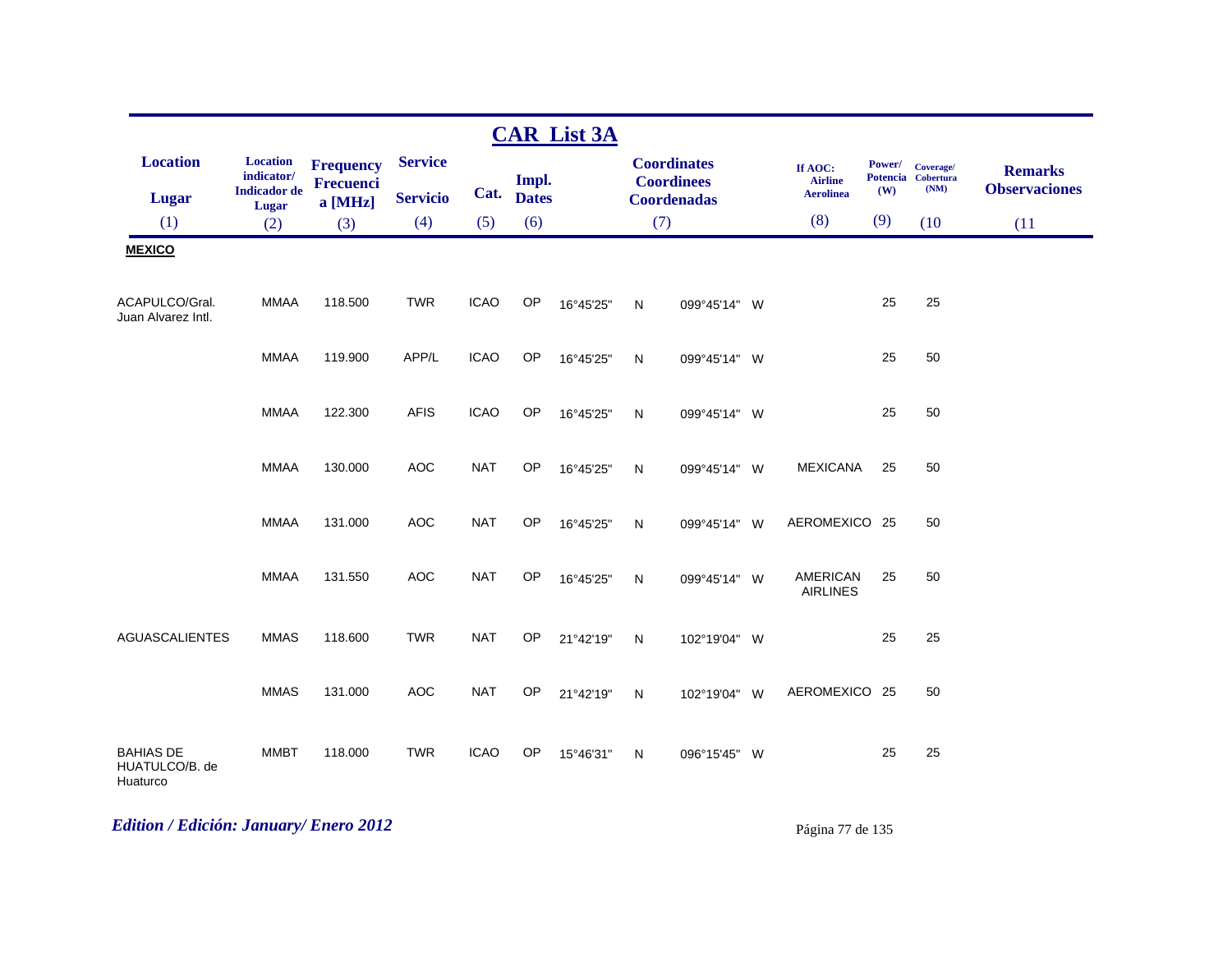|                                    |                                                      |                                                   |                                   |             |                       | <b>CAR List 3A</b> |           |                                                               |                                               |               |                                         |                                        |
|------------------------------------|------------------------------------------------------|---------------------------------------------------|-----------------------------------|-------------|-----------------------|--------------------|-----------|---------------------------------------------------------------|-----------------------------------------------|---------------|-----------------------------------------|----------------------------------------|
| <b>Location</b><br><b>Lugar</b>    | <b>Location</b><br>indicator/<br><b>Indicador</b> de | <b>Frequency</b><br><b>Frecuenci</b><br>$a$ [MHz] | <b>Service</b><br><b>Servicio</b> | Cat.        | Impl.<br><b>Dates</b> |                    |           | <b>Coordinates</b><br><b>Coordinees</b><br><b>Coordenadas</b> | If AOC:<br><b>Airline</b><br><b>Aerolinea</b> | Power/<br>(W) | Coverage/<br>Potencia Cobertura<br>(NM) | <b>Remarks</b><br><b>Observaciones</b> |
| (1)                                | Lugar<br>(2)                                         | (3)                                               | (4)                               | (5)         | (6)                   |                    | (7)       |                                                               | (8)                                           | (9)           | (10)                                    | (11)                                   |
| <b>MEXICO</b>                      |                                                      |                                                   |                                   |             |                       |                    |           |                                                               |                                               |               |                                         |                                        |
| CAMPECHE/Ing. A.<br>Acuña O. Intl. | <b>MMCP</b>                                          | 118.500                                           | <b>TWR</b>                        | <b>ICAO</b> | OP                    | 19°49'00"          | N         | 090°30'01" W                                                  |                                               | 25            | 25                                      |                                        |
| CANCUN/Cancun<br>Intl.             | <b>MMUN</b>                                          | 118.600                                           | <b>TWR</b>                        | <b>ICAO</b> | OP                    | 21°02'12"          | N         | 086°52'38" W                                                  |                                               | 25            | 25                                      |                                        |
|                                    | <b>MMUN</b>                                          | 119.800                                           | <b>APP</b>                        | <b>ICAO</b> | OP                    | 21°02'12"          | N         | 086°52'38" W                                                  |                                               | 25            | 50                                      |                                        |
|                                    | <b>MMUN</b>                                          | 120.400                                           | APP/L                             | <b>ICAO</b> | OP                    | 21°02'12"          | N         | 086°52'38" W                                                  |                                               | 25            | 50                                      |                                        |
|                                    | <b>MMUN</b>                                          | 121.700                                           | <b>SMC</b>                        | <b>ICAO</b> | OP                    | 21°02'12"          | N         | 086°52'38" W                                                  |                                               | 10            | 10                                      |                                        |
|                                    | <b>MMUN</b>                                          | 122.100                                           | <b>CLRD</b>                       | <b>ICAO</b> | OP                    | 21°02'12"          | N         | 086°52'38" W                                                  |                                               | 25            | 25                                      |                                        |
|                                    | <b>MMUN</b>                                          | 122.300                                           | <b>AFIS</b>                       | <b>ICAO</b> | OP                    | 21°02'12"          | ${\sf N}$ | 086°52'38" W                                                  |                                               | 25            | 50                                      |                                        |
|                                    | <b>MMUN</b>                                          | 127.700                                           | <b>ATIS</b>                       | <b>ICAO</b> | OP                    | 21°02'12"          | N         | 086°52'38" W                                                  |                                               | 25            | 50                                      |                                        |
|                                    | <b>MMUN</b>                                          | 130.000                                           | <b>AOC</b>                        | <b>NAT</b>  |                       | 21°02'12"          | N         | 086°52'38" W                                                  | <b>MEXICANA</b>                               | 25            | 25                                      |                                        |

# *Edition / Edición: January/ Enero 2012* Página 78 de 135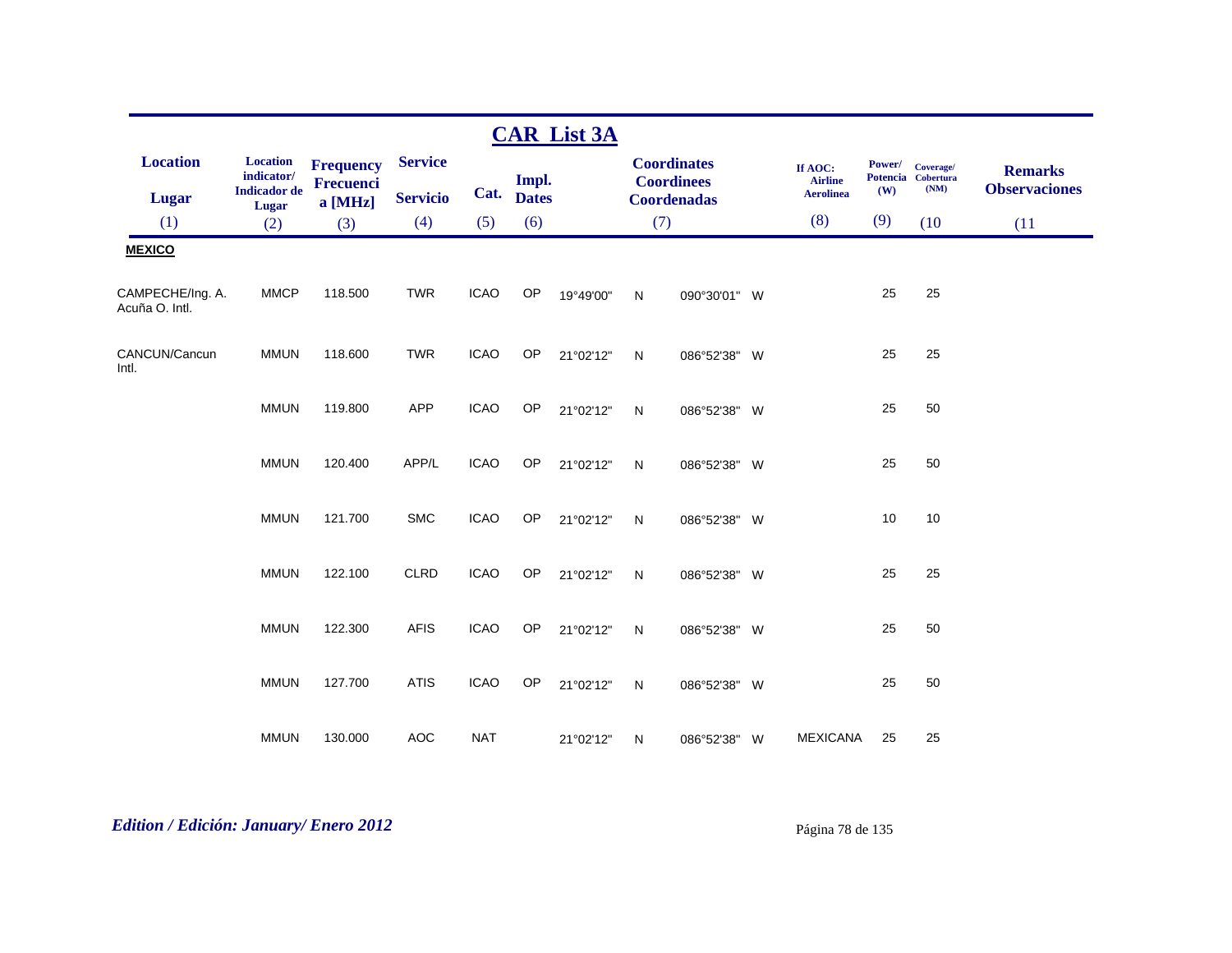|                                                    |                                                               |                                                 |                                   |             |                       | <b>CAR List 3A</b> |     |                                                               |          |                                               |               |                                         |                                        |
|----------------------------------------------------|---------------------------------------------------------------|-------------------------------------------------|-----------------------------------|-------------|-----------------------|--------------------|-----|---------------------------------------------------------------|----------|-----------------------------------------------|---------------|-----------------------------------------|----------------------------------------|
| <b>Location</b><br><b>Lugar</b>                    | <b>Location</b><br>indicator/<br><b>Indicador</b> de<br>Lugar | <b>Frequency</b><br><b>Frecuenci</b><br>a [MHz] | <b>Service</b><br><b>Servicio</b> | Cat.        | Impl.<br><b>Dates</b> |                    |     | <b>Coordinates</b><br><b>Coordinees</b><br><b>Coordenadas</b> |          | If AOC:<br><b>Airline</b><br><b>Aerolinea</b> | Power/<br>(W) | Coverage/<br>Potencia Cobertura<br>(NM) | <b>Remarks</b><br><b>Observaciones</b> |
| (1)                                                | (2)                                                           | (3)                                             | (4)                               | (5)         | (6)                   |                    | (7) |                                                               |          | (8)                                           | (9)           | (10)                                    | (11)                                   |
| <b>MEXICO</b>                                      |                                                               |                                                 |                                   |             |                       |                    |     |                                                               |          |                                               |               |                                         |                                        |
| CANCUN/Cancun<br>Intl.                             | <b>MMUN</b>                                                   | 131.000                                         | <b>AOC</b>                        | <b>NAT</b>  |                       | 21°02'12"          | N   | 086°52'38"                                                    | <b>W</b> | AEROMEXICO 25                                 |               | 25                                      |                                        |
| <b>CELAYA</b>                                      | <b>MMCY</b>                                                   | 118.400                                         | <b>AFIS</b>                       | <b>NAT</b>  | OP                    | 20°32'46"          | N   | 100°53'12" W                                                  |          |                                               | 25            | 25                                      |                                        |
| <b>CIUDAD DE</b><br>ACUÑA/Ciudad de<br>Acuña Intl. | <b>MMCC</b>                                                   | 122.850                                         | <b>AFIS</b>                       | <b>NAT</b>  | OP                    | 29°19'49"          | N   | 100°58'52" W                                                  |          |                                               | 25            | 25                                      |                                        |
| <b>CIUDAD DEL</b><br><b>CARMEN</b>                 | <b>MMCE</b>                                                   | 118.400                                         | <b>TWR</b>                        | <b>NAT</b>  | OP                    | 18°39'13"          | N   | 091°47'56" W                                                  |          |                                               | 25            | 25                                      |                                        |
|                                                    | <b>MMCE</b>                                                   | 130.000                                         | <b>AOC</b>                        | <b>NAT</b>  |                       | 18°39'13"          | N   | 091°47'56"                                                    | - W      | <b>MEXICANA</b>                               | 25            | 25                                      |                                        |
| <b>CIUDAD</b><br>JUAREZ/A.González<br>Intl.        | <b>MMCS</b>                                                   | 118.900                                         | <b>TWR</b>                        | <b>ICAO</b> | OP                    | 31°38'10"          | N   | 106°25'43" W                                                  |          |                                               | 25            | 25                                      |                                        |
|                                                    | <b>MMCS</b>                                                   | 119.900                                         | <b>APP</b>                        | <b>ICAO</b> | OP                    | 31°38'10"          | N   | 106°25'43" W                                                  |          |                                               | 25            | 50                                      |                                        |
| CIUDAD OBREGON                                     | <b>MMCN</b>                                                   | 118.300                                         | <b>TWR</b>                        | <b>NAT</b>  | <b>OP</b>             | 27°23'34"          | N   | 109°49'59" W                                                  |          |                                               | 25            | 25                                      |                                        |
|                                                    | <b>MMCN</b>                                                   | 131.000                                         | <b>AOC</b>                        | <b>NAT</b>  | <b>OP</b>             | 27°23'34"          | N   | 109°49'59" W                                                  |          | AEROMEXICO 25                                 |               | 50                                      |                                        |

*Edition / Edición: January/ Enero 2012* Página 79 de 135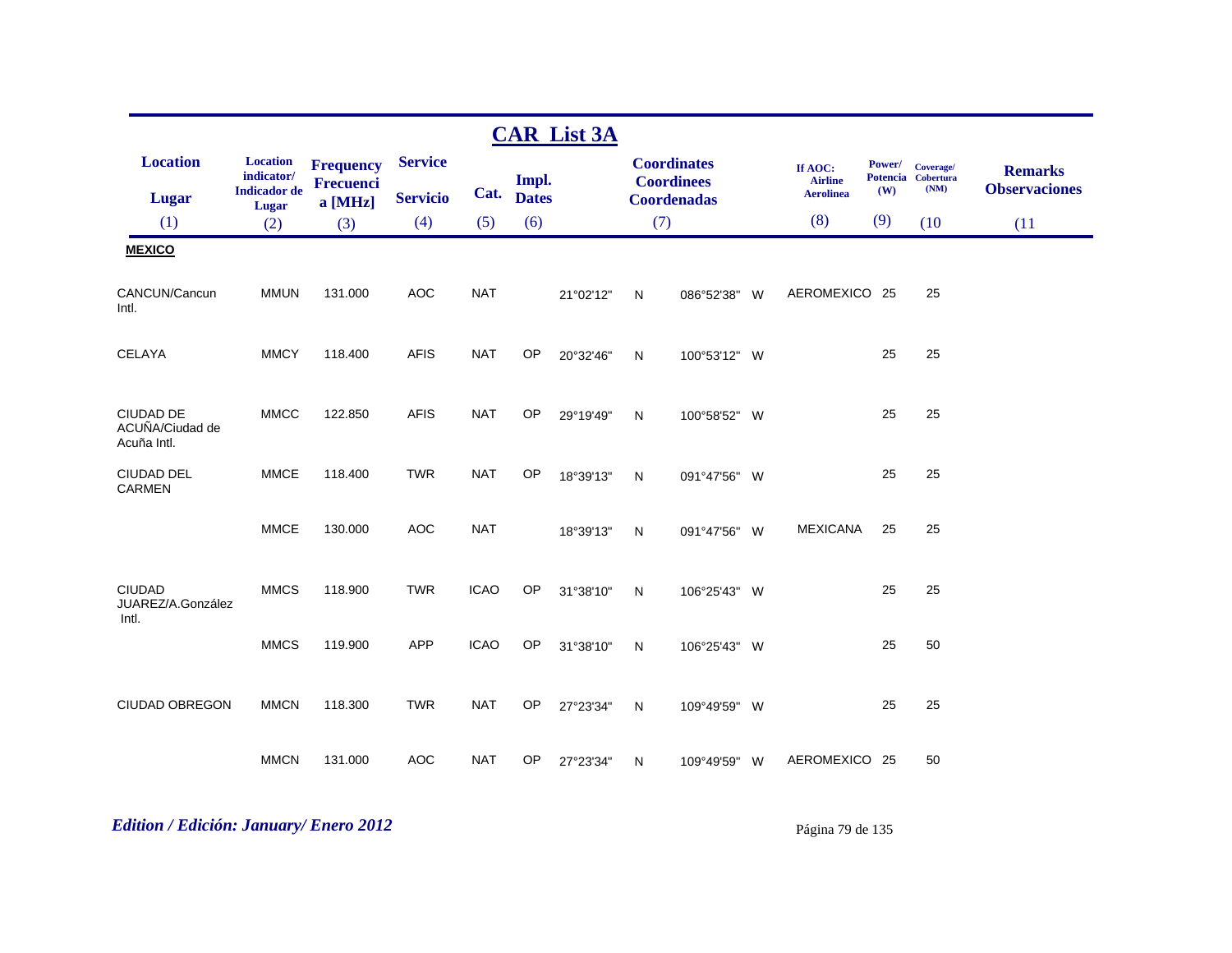|                                 |                                                               |                                                 |                                   |             |                       | <b>CAR List 3A</b> |              |                                                               |                                               |                      |                                         |                                        |
|---------------------------------|---------------------------------------------------------------|-------------------------------------------------|-----------------------------------|-------------|-----------------------|--------------------|--------------|---------------------------------------------------------------|-----------------------------------------------|----------------------|-----------------------------------------|----------------------------------------|
| <b>Location</b><br><b>Lugar</b> | <b>Location</b><br>indicator/<br><b>Indicador</b> de<br>Lugar | <b>Frequency</b><br><b>Frecuenci</b><br>a [MHz] | <b>Service</b><br><b>Servicio</b> | Cat.        | Impl.<br><b>Dates</b> |                    |              | <b>Coordinates</b><br><b>Coordinees</b><br><b>Coordenadas</b> | If AOC:<br><b>Airline</b><br><b>Aerolinea</b> | <b>Power/</b><br>(W) | Coverage/<br>Potencia Cobertura<br>(NM) | <b>Remarks</b><br><b>Observaciones</b> |
| (1)                             | (2)                                                           | (3)                                             | (4)                               | (5)         | (6)                   |                    | (7)          |                                                               | (8)                                           | (9)                  | (10)                                    | (11)                                   |
| <b>MEXICO</b>                   |                                                               |                                                 |                                   |             |                       |                    |              |                                                               |                                               |                      |                                         |                                        |
| CIUDAD VICTORIA                 | <b>MMCV</b>                                                   | 118.200                                         | <b>TWR</b>                        | <b>NAT</b>  |                       | 23°42'24"          | N            | 098°57'43" W                                                  |                                               | 25                   | 25                                      |                                        |
|                                 | <b>MMCV</b>                                                   | 122.450                                         | <b>AFIS</b>                       | <b>NAT</b>  | <b>OP</b>             | 23°42'24"          | ${\sf N}$    | 098°57'43" W                                                  |                                               | 25                   | 50                                      |                                        |
| <b>COLIMA</b>                   | <b>MMIA</b>                                                   | 118.900                                         | <b>TWR</b>                        | <b>NAT</b>  | OP                    | 19°16'37"          | ${\sf N}$    | 103°34'39" W                                                  |                                               | 25                   | 25                                      |                                        |
| COZUMEL/Cozumel<br>Intl.        | <b>MMCZ</b>                                                   | 118.100                                         | <b>TWR</b>                        | <b>ICAO</b> | OP                    | 20°31'21"          | ${\sf N}$    | 086°55'32" W                                                  |                                               | 25                   | 25                                      |                                        |
|                                 | <b>MMCZ</b>                                                   | 120.400                                         | APP/L                             | <b>NAT</b>  | <b>OP</b>             | 20°31'21"          | $\mathsf{N}$ | 086°55'32" W                                                  |                                               | 25                   | 75                                      |                                        |
|                                 | <b>MMCZ</b>                                                   | 130.000                                         | <b>AOC</b>                        | <b>NAT</b>  |                       | 20°31'21"          | $\mathsf{N}$ | 086°55'32" W                                                  | <b>MEXICANA</b>                               | 25                   | 25                                      |                                        |
|                                 | <b>MMCZ</b>                                                   | 131.000                                         | <b>AOC</b>                        | <b>NAT</b>  |                       | 20°31'21"          | ${\sf N}$    | 086°55'32" W                                                  | AEROMEXICO 25                                 |                      | 25                                      |                                        |
| CUERNAVACA                      | <b>MMCB</b>                                                   | 118.350                                         | <b>TWR</b>                        | <b>NAT</b>  | OP                    | 18°49'50"          | $\mathsf{N}$ | 099°15'41" W                                                  |                                               | 25                   | 25                                      |                                        |
| CULIACAN/Fidel<br>Bachigualato  | <b>MMCL</b>                                                   | 118.500                                         | <b>TWR</b>                        | <b>NAT</b>  | OP                    | 24°45'52"          | N            | 107°28'29" W                                                  |                                               | 25                   | 25                                      |                                        |

# *Edition / Edición: January/ Enero 2012* Página 80 de 135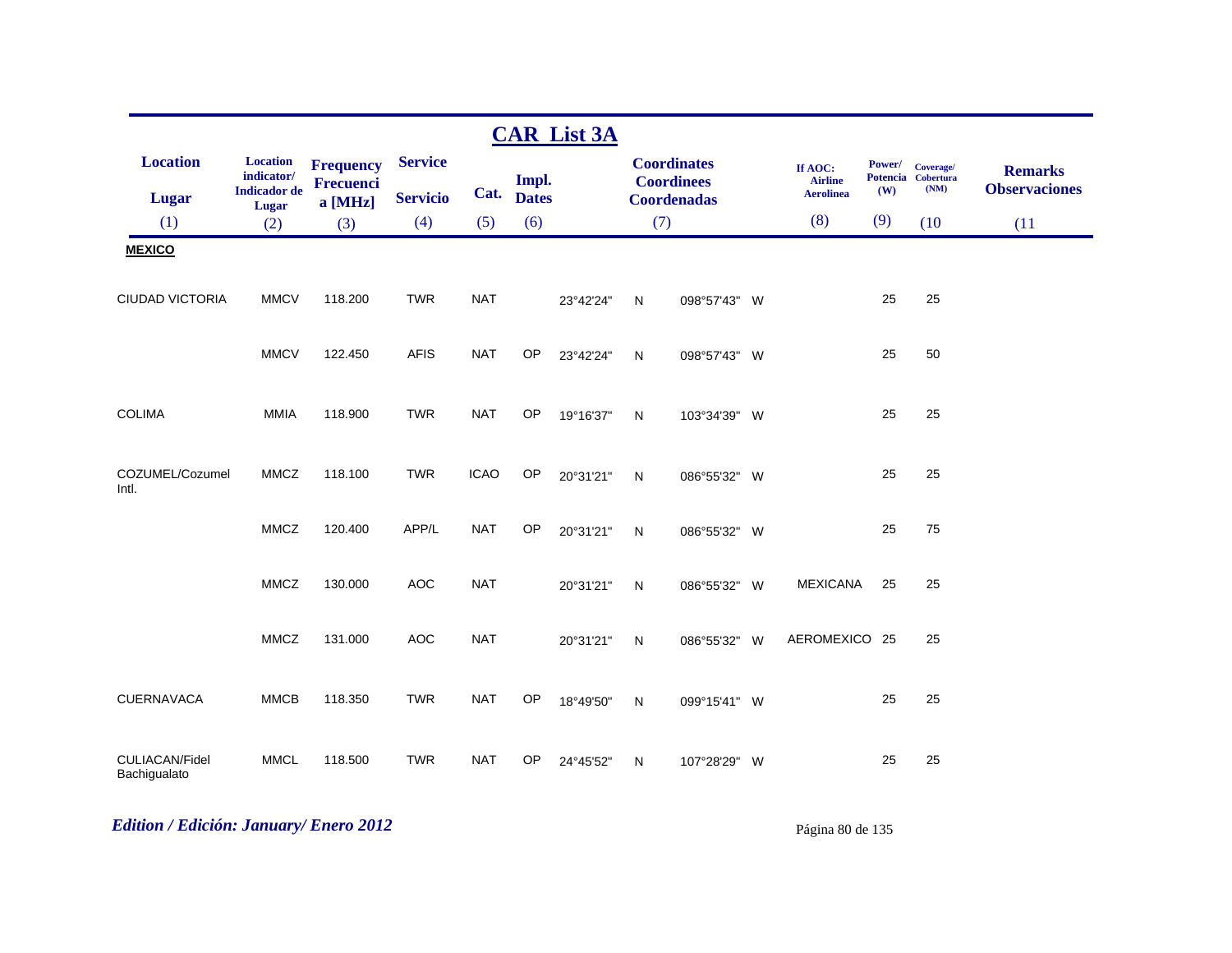|                                       |                                                                      |                                                   |                                   |             |                       | <b>CAR List 3A</b> |              |                                                               |          |                                               |                                  |                                       |                                        |
|---------------------------------------|----------------------------------------------------------------------|---------------------------------------------------|-----------------------------------|-------------|-----------------------|--------------------|--------------|---------------------------------------------------------------|----------|-----------------------------------------------|----------------------------------|---------------------------------------|----------------------------------------|
| <b>Location</b><br><b>Lugar</b>       | <b>Location</b><br>indicator/<br><b>Indicador</b> de<br><b>Lugar</b> | <b>Frequency</b><br><b>Frecuenci</b><br>$a$ [MHz] | <b>Service</b><br><b>Servicio</b> | Cat.        | Impl.<br><b>Dates</b> |                    |              | <b>Coordinates</b><br><b>Coordinees</b><br><b>Coordenadas</b> |          | If AOC:<br><b>Airline</b><br><b>Aerolinea</b> | Power/<br><b>Potencia</b><br>(W) | Coverage/<br><b>Cobertura</b><br>(NM) | <b>Remarks</b><br><b>Observaciones</b> |
| (1)                                   | (2)                                                                  | (3)                                               | (4)                               | (5)         | (6)                   |                    | (7)          |                                                               |          | (8)                                           | (9)                              | (10)                                  | (11)                                   |
| <b>MEXICO</b>                         |                                                                      |                                                   |                                   |             |                       |                    |              |                                                               |          |                                               |                                  |                                       |                                        |
| <b>CULIACAN/Fidel</b><br>Bachigualato | <b>MMCL</b>                                                          | 119.750                                           | APP/L                             | <b>NAT</b>  | <b>OP</b>             | 24°45'52"          | N            | 107°28'29" W                                                  |          |                                               | 25                               | 50                                    |                                        |
|                                       | <b>MMCL</b>                                                          | 122.300                                           | <b>AFIS</b>                       | <b>NAT</b>  | OP                    | 24°45'52"          | N            | 107°28'29" W                                                  |          |                                               | 25                               | 50                                    |                                        |
|                                       | <b>MMCL</b>                                                          | 127.800                                           | <b>ATIS</b>                       | <b>NAT</b>  | OP                    | 24°45'52"          | N            | 107°28'29" W                                                  |          |                                               | 25                               | 50                                    |                                        |
|                                       | <b>MMCL</b>                                                          | 131.000                                           | <b>AOC</b>                        | <b>NAT</b>  |                       | 24°45'52"          | N            | 107°28'29" W                                                  |          | AEROMEXICO 25                                 |                                  | 25                                    |                                        |
| CHETUMAL/Chetum<br>al Intl.           | <b>MMCM</b>                                                          | 118.800                                           | <b>TWR</b>                        | <b>ICAO</b> | OP                    | 18°30'17"          | N            | 088°19'37" W                                                  |          |                                               | 25                               | 25                                    |                                        |
|                                       | <b>MMCM</b>                                                          | 131.000                                           | <b>AOC</b>                        | <b>NAT</b>  |                       | 18°30'17"          | N            | 088°19'37" W                                                  |          | AEROMEXICO 25                                 |                                  | 25                                    |                                        |
| CHICHEN ITZÁ                          | <b>MMCT</b>                                                          | 118.900                                           | <b>TWR</b>                        | <b>NAT</b>  | OP                    | 20°38'29"          | $\mathsf{N}$ | 088°26'46"                                                    | <b>W</b> |                                               | 25                               | 25                                    |                                        |
| CHIHUAHUA/G.R.Fi<br>erro V. Intl.     | <b>MMCU</b>                                                          | 118.400                                           | <b>TWR</b>                        | <b>ICAO</b> | OP                    | 28°42'10"          | N            | 105°57'52" W                                                  |          |                                               | 25                               | 25                                    |                                        |
|                                       | <b>MMCU</b>                                                          | 121.000                                           | APP/L                             | <b>ICAO</b> | <b>OP</b>             | 28°42'10"          | N            | 105°57'52" W                                                  |          |                                               | 25                               | 50                                    |                                        |

# *Edition / Edición: January/ Enero 2012* Página 81 de 135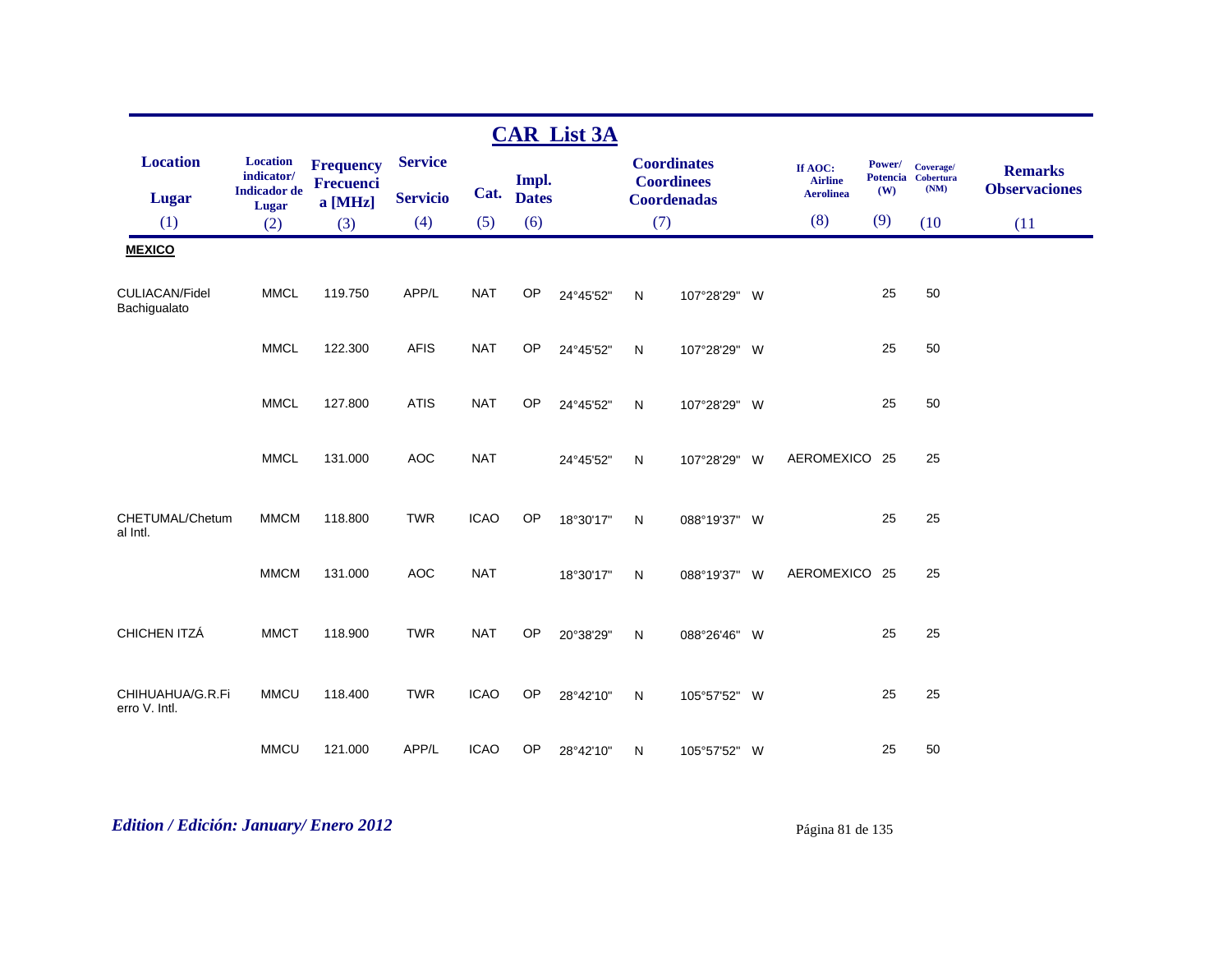|                                          |                                                                      |                                                 |                                   |             |                       | <b>CAR List 3A</b> |              |                                                               |     |                                               |                                  |                                       |                                        |
|------------------------------------------|----------------------------------------------------------------------|-------------------------------------------------|-----------------------------------|-------------|-----------------------|--------------------|--------------|---------------------------------------------------------------|-----|-----------------------------------------------|----------------------------------|---------------------------------------|----------------------------------------|
| <b>Location</b><br><b>Lugar</b>          | <b>Location</b><br>indicator/<br><b>Indicador</b> de<br><b>Lugar</b> | <b>Frequency</b><br><b>Frecuenci</b><br>a [MHz] | <b>Service</b><br><b>Servicio</b> | Cat.        | Impl.<br><b>Dates</b> |                    |              | <b>Coordinates</b><br><b>Coordinees</b><br><b>Coordenadas</b> |     | If AOC:<br><b>Airline</b><br><b>Aerolinea</b> | Power/<br><b>Potencia</b><br>(W) | Coverage/<br><b>Cobertura</b><br>(NM) | <b>Remarks</b><br><b>Observaciones</b> |
| (1)                                      | (2)                                                                  | (3)                                             | (4)                               | (5)         | (6)                   |                    | (7)          |                                                               |     | (8)                                           | (9)                              | (10)                                  | (11)                                   |
| <b>MEXICO</b>                            |                                                                      |                                                 |                                   |             |                       |                    |              |                                                               |     |                                               |                                  |                                       |                                        |
| CHIHUAHUA/G.R.Fi<br>erro V. Intl.        | <b>MMCU</b>                                                          | 127.900                                         | <b>ATIS</b>                       | <b>ICAO</b> | OP                    | 28°42'10"          | N            | 105°57'52" W                                                  |     |                                               | 25                               | 50                                    |                                        |
|                                          | <b>MMCU</b>                                                          | 130.000                                         | <b>AOC</b>                        | <b>NAT</b>  |                       | 28°42'10"          | N            | 105°57'52"                                                    | - W | <b>MEXICANA</b>                               | 25                               | 25                                    |                                        |
|                                          | <b>MMCU</b>                                                          | 131.000                                         | <b>AOC</b>                        | <b>NAT</b>  |                       | 28°42'10"          | N            | 105°57'52" W                                                  |     | AEROMEXICO 25                                 |                                  | 25                                    |                                        |
| DURANGO/Pte.<br>Guadalupe Victoria       | <b>MMDO</b>                                                          | 118.100                                         | <b>TWR</b>                        | <b>NAT</b>  | OP                    | 24°07'27"          | N            | 104°31'41" W                                                  |     |                                               | 25                               | 25                                    |                                        |
| Intl.                                    | <b>MMDO</b>                                                          | 122.300                                         | <b>AFIS</b>                       | <b>NAT</b>  | OP                    | 24°07'27"          | N            | 104°31'41" W                                                  |     |                                               | 25                               | 50                                    |                                        |
|                                          | <b>MMDO</b>                                                          | 131.000                                         | <b>AOC</b>                        | <b>NAT</b>  |                       | 24°07'27"          | N            | 104°31'41" W                                                  |     | AEROMEXICO 25                                 |                                  | 25                                    |                                        |
| <b>ENSENADA</b>                          | <b>MMES</b>                                                          | 119.750                                         | <b>TWR</b>                        | <b>NAT</b>  | OP                    | 31°47'42"          | $\mathsf{N}$ | 116°36'09" W                                                  |     |                                               | 25                               | 25                                    |                                        |
| GUADALAJARA/M.<br>Hidalgo Costilla Intl. | <b>MMGL</b>                                                          | 118.100                                         | <b>TWR</b>                        | <b>ICAO</b> | OP                    | 20°31'18"          | N            | 103°18'40" W                                                  |     |                                               | 25                               | 25                                    |                                        |
|                                          | <b>MMGL</b>                                                          | 119.300                                         | <b>APP</b>                        | <b>ICAO</b> | OP                    | 20°31'18"          | N            | 103°18'40" W                                                  |     |                                               | 25                               | 75                                    |                                        |

# *Edition / Edición: January/ Enero 2012* Página 82 de 135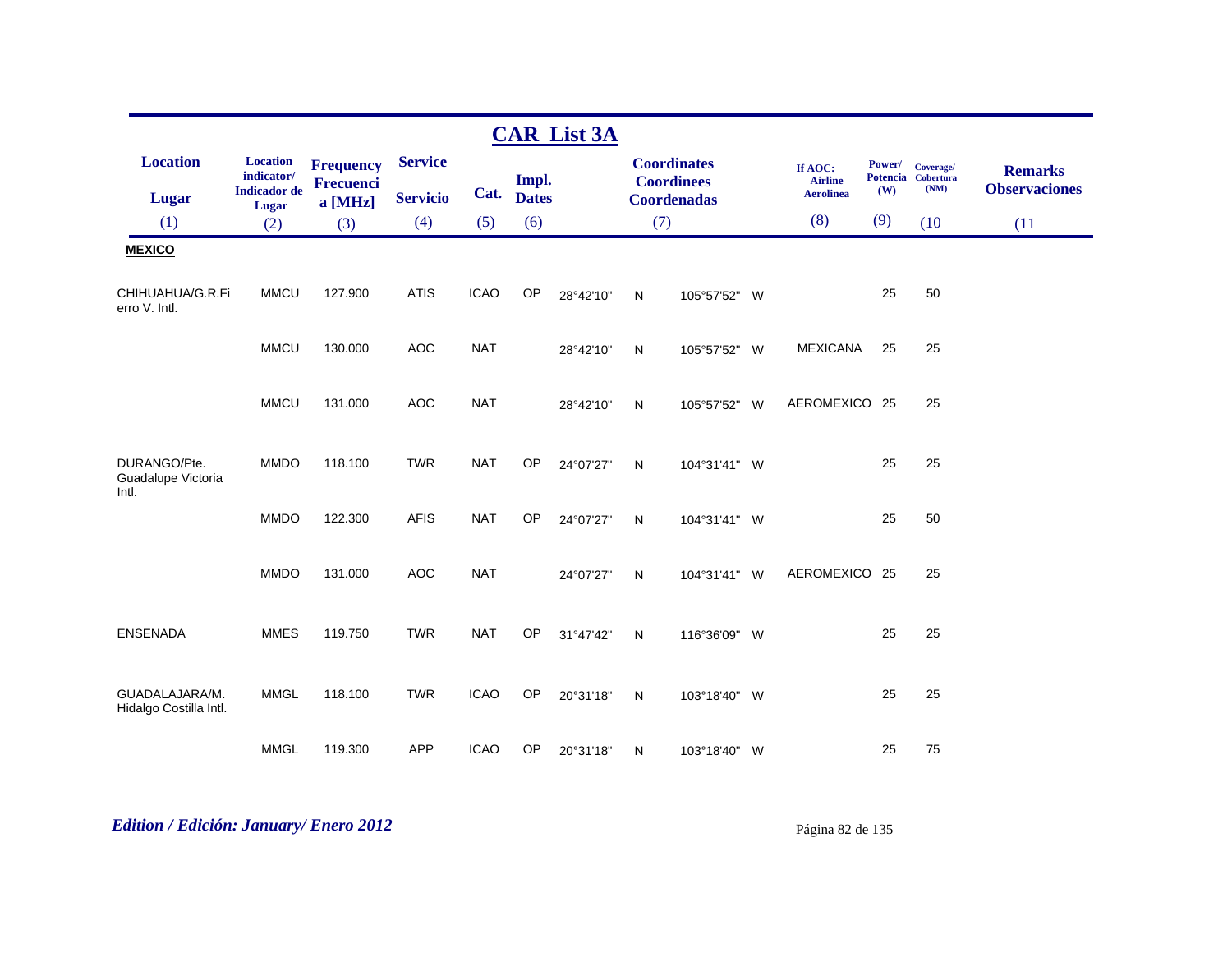|                                          |                                                      |                                      |                 |             |              | <b>CAR List 3A</b> |              |                                         |                                               |               |                                         |                                        |
|------------------------------------------|------------------------------------------------------|--------------------------------------|-----------------|-------------|--------------|--------------------|--------------|-----------------------------------------|-----------------------------------------------|---------------|-----------------------------------------|----------------------------------------|
| <b>Location</b>                          | <b>Location</b><br>indicator/<br><b>Indicador</b> de | <b>Frequency</b><br><b>Frecuenci</b> | <b>Service</b>  | Cat.        | Impl.        |                    |              | <b>Coordinates</b><br><b>Coordinees</b> | If AOC:<br><b>Airline</b><br><b>Aerolinea</b> | Power/<br>(W) | Coverage/<br>Potencia Cobertura<br>(NM) | <b>Remarks</b><br><b>Observaciones</b> |
| <b>Lugar</b>                             | Lugar                                                | a [MHz]                              | <b>Servicio</b> |             | <b>Dates</b> |                    |              | <b>Coordenadas</b>                      |                                               |               |                                         |                                        |
| (1)                                      | (2)                                                  | (3)                                  | (4)             | (5)         | (6)          |                    | (7)          |                                         | (8)                                           | (9)           | (10)                                    | (11)                                   |
| <b>MEXICO</b>                            |                                                      |                                      |                 |             |              |                    |              |                                         |                                               |               |                                         |                                        |
| GUADALAJARA/M.<br>Hidalgo Costilla Intl. | <b>MMGL</b>                                          | 120.800                              | APP/L           | <b>ICAO</b> | OP           | 20°31'18"          | N            | 103°18'40" W                            |                                               | 25            | 150                                     |                                        |
|                                          | <b>MMGL</b>                                          | 121.900                              | <b>SMC</b>      | <b>NAT</b>  | OP           | 20°31'18"          | $\mathsf{N}$ | 103°18'40" W                            |                                               | 10            | 10                                      |                                        |
|                                          | <b>MMGL</b>                                          | 122.350                              | <b>AFIS</b>     | <b>NAT</b>  | <b>OP</b>    | 20°31'18"          | N            | 103°18'40" W                            |                                               | 25            | 50                                      |                                        |
|                                          | <b>MMGL</b>                                          | 127.900                              | <b>ATIS</b>     | <b>NAT</b>  | OP           | 20°31'18"          | N            | 103°18'40" W                            |                                               | 20            | 50                                      |                                        |
|                                          | <b>MMGL</b>                                          | 131.000                              | <b>AOC</b>      | <b>NAT</b>  |              | 20°31'18"          | N            | 103°18'40" W                            | AEROMEXICO 25                                 |               | 25                                      |                                        |
|                                          | <b>MMGL</b>                                          | 132.800                              | <b>CLRD</b>     | <b>NAT</b>  | OP           | 20°31'18"          | N            | 103°18'40" W                            |                                               | 20            | 25                                      |                                        |
|                                          | <b>MMGL</b>                                          | 134.100                              | GP              | <b>NAT</b>  | <b>OP</b>    | 20°31'18"          | $\mathsf{N}$ | 103°18'40" W                            |                                               | 20            | 25                                      |                                        |
| GUAYMAS/Gral.<br>J.M. Yáñez Intl.        | <b>MMGM</b>                                          | 118.600                              | <b>TWR</b>      | <b>ICAO</b> | OP           | 27°58'08"          | N            | 110°55'31" W                            |                                               | 20            | 25                                      |                                        |
|                                          | <b>MMGM</b>                                          | 131.000                              | <b>AOC</b>      | <b>NAT</b>  |              | 27°58'08"          | N            | 110°55'31" W                            | AEROMEXICO 25                                 |               | 25                                      |                                        |

# *Edition / Edición: January/ Enero 2012* Página 83 de 135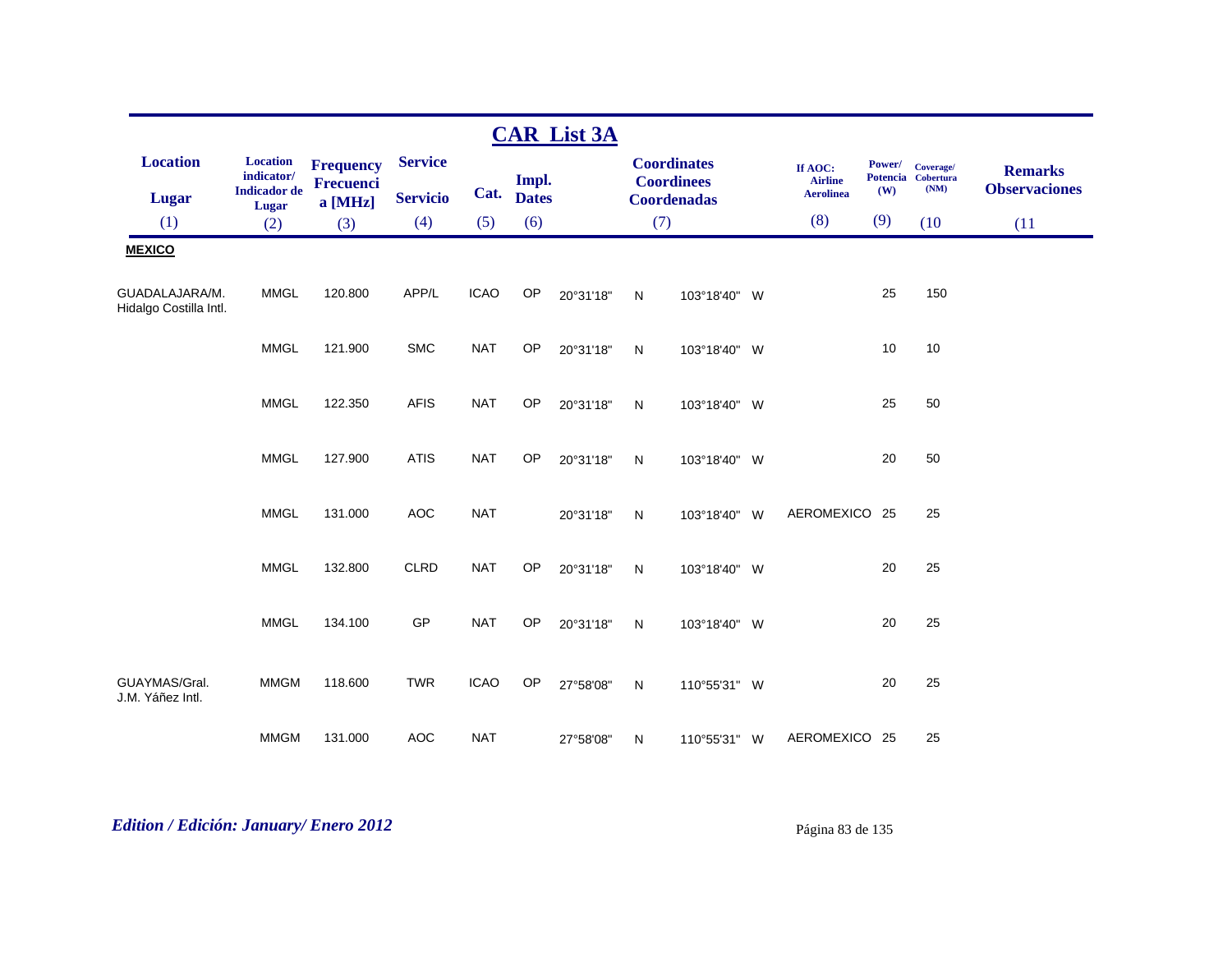|                                           |                                                      |                                      |                                   |             |                       | <b>CAR List 3A</b> |              |                                                               |                                               |               |                                         |                                        |
|-------------------------------------------|------------------------------------------------------|--------------------------------------|-----------------------------------|-------------|-----------------------|--------------------|--------------|---------------------------------------------------------------|-----------------------------------------------|---------------|-----------------------------------------|----------------------------------------|
| <b>Location</b><br>Lugar                  | <b>Location</b><br>indicator/<br><b>Indicador</b> de | <b>Frequency</b><br><b>Frecuenci</b> | <b>Service</b><br><b>Servicio</b> | Cat.        | Impl.<br><b>Dates</b> |                    |              | <b>Coordinates</b><br><b>Coordinees</b><br><b>Coordenadas</b> | If AOC:<br><b>Airline</b><br><b>Aerolinea</b> | Power/<br>(W) | Coverage/<br>Potencia Cobertura<br>(NM) | <b>Remarks</b><br><b>Observaciones</b> |
| (1)                                       | Lugar                                                | a [MHz]                              | (4)                               | (5)         | (6)                   |                    | (7)          |                                                               | (8)                                           | (9)           | (10)                                    |                                        |
|                                           | (2)                                                  | (3)                                  |                                   |             |                       |                    |              |                                                               |                                               |               |                                         | (11)                                   |
| <b>MEXICO</b>                             |                                                      |                                      |                                   |             |                       |                    |              |                                                               |                                               |               |                                         |                                        |
| HERMOSILLO/Gral.<br>I. Pesqueira G. Intl. | <b>MMHO</b>                                          | 118.700                              | <b>TWR</b>                        | <b>ICAO</b> | OP                    | 29°05'26"          | N            | 111°03'04" W                                                  |                                               | 25            | 25                                      |                                        |
|                                           | <b>MMHO</b>                                          | 121.400                              | APP/L                             | <b>ICAO</b> | OP                    | 29°05'26"          | N            | 111°03'04" W                                                  |                                               | 25            | 75                                      | <b>SECTOR NORTE</b>                    |
|                                           | <b>MMHO</b>                                          | 122.300                              | <b>AFIS</b>                       | <b>ICAO</b> | OP                    | 29°05'26"          | N            | 111°03'04" W                                                  |                                               | 25            | 80                                      |                                        |
|                                           | <b>MMHO</b>                                          | 130.000                              | <b>AOC</b>                        | <b>NAT</b>  |                       | 29°05'26"          | $\mathsf{N}$ | 111°03'04" W                                                  | <b>MEXICANA</b>                               | 25            | 25                                      |                                        |
|                                           | <b>MMHO</b>                                          | 131.000                              | AOC                               | <b>NAT</b>  |                       | 29°05'26"          | N            | 111°03'04" W                                                  | AEROMEXICO 25                                 |               | 25                                      |                                        |
| <b>JALAPA</b>                             | <b>MMJA</b>                                          | 123.300                              | <b>AFIS</b>                       | <b>NAT</b>  | OP                    | 19°28'31"          | N            | 096°47'07" W                                                  |                                               | 25            | 75                                      |                                        |
| LA<br>PAZ/Gral.M.Marque                   | <b>MMLP</b>                                          | 118.100                              | <b>TWR</b>                        | <b>ICAO</b> | OP                    | 24°04'22"          | N            | 110°21'45" W                                                  |                                               | 25            | 25                                      |                                        |
| z de León Intl.                           | <b>MMLP</b>                                          | 120.600                              | APP/L                             | <b>ICAO</b> | OP                    | 24°04'22"          | N            | 110°21'45" W                                                  |                                               | 25            | 75                                      |                                        |
|                                           | <b>MMLP</b>                                          | 131.000                              | <b>AOC</b>                        | <b>NAT</b>  |                       | 24°04'22"          | N            | 110°21'45" W                                                  | AEROMEXICO 25                                 |               | 25                                      |                                        |

# *Edition / Edición: January/ Enero 2012* Página 84 de 135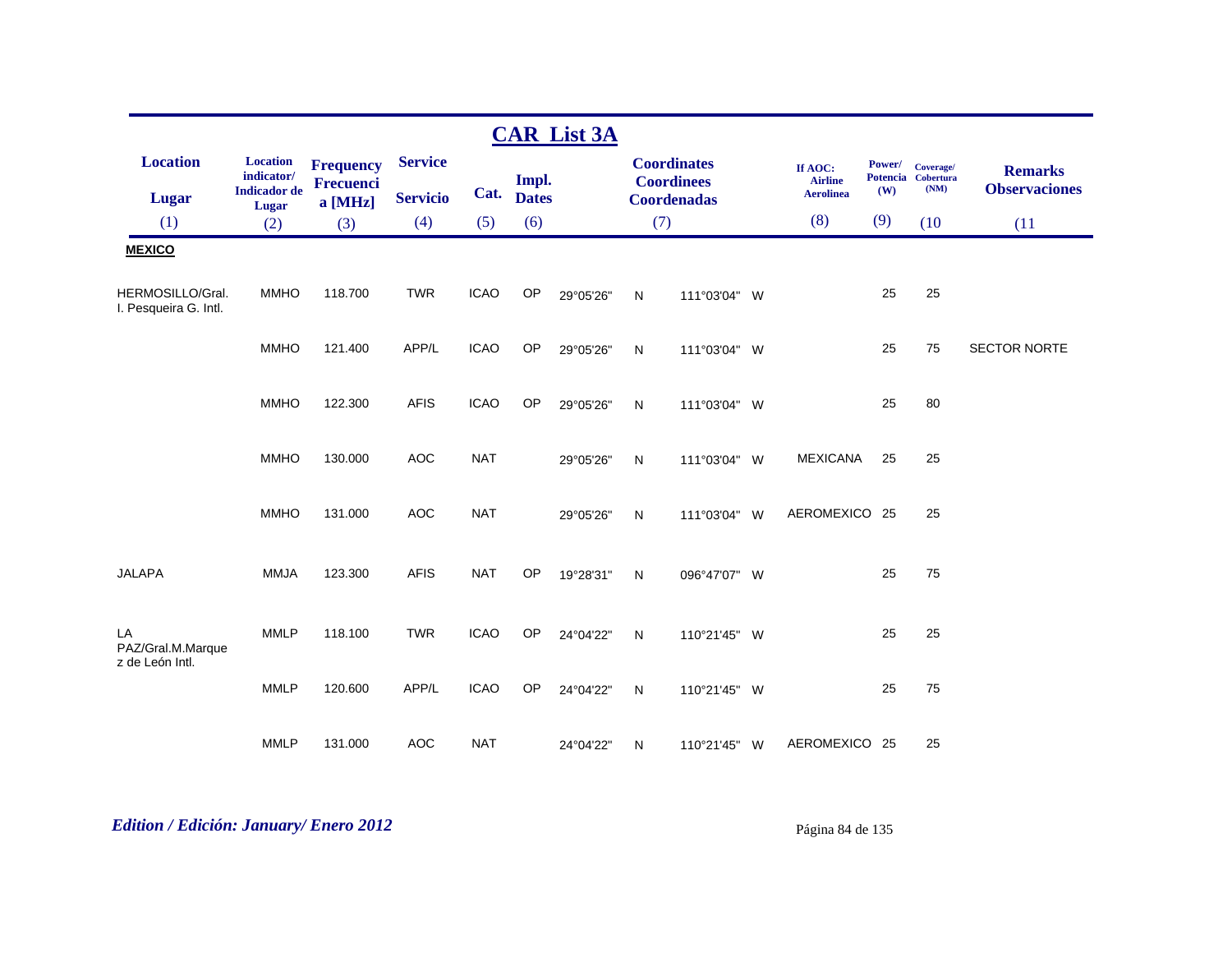|                                 |                                                               |                                                 |                                   |             |                       | <b>CAR List 3A</b> |              |                                                               |                                               |               |                                         |                                        |
|---------------------------------|---------------------------------------------------------------|-------------------------------------------------|-----------------------------------|-------------|-----------------------|--------------------|--------------|---------------------------------------------------------------|-----------------------------------------------|---------------|-----------------------------------------|----------------------------------------|
| <b>Location</b><br>Lugar        | <b>Location</b><br>indicator/<br><b>Indicador</b> de<br>Lugar | <b>Frequency</b><br><b>Frecuenci</b><br>a [MHz] | <b>Service</b><br><b>Servicio</b> | Cat.        | Impl.<br><b>Dates</b> |                    |              | <b>Coordinates</b><br><b>Coordinees</b><br><b>Coordenadas</b> | If AOC:<br><b>Airline</b><br><b>Aerolinea</b> | Power/<br>(W) | Coverage/<br>Potencia Cobertura<br>(NM) | <b>Remarks</b><br><b>Observaciones</b> |
| (1)                             | (2)                                                           | (3)                                             | (4)                               | (5)         | (6)                   |                    | (7)          |                                                               | (8)                                           | (9)           | (10)                                    | (11)                                   |
| <b>MEXICO</b>                   |                                                               |                                                 |                                   |             |                       |                    |              |                                                               |                                               |               |                                         |                                        |
| LAZARO<br><b>CARDENAS</b>       | <b>MMLC</b>                                                   | 118.700                                         | <b>TWR</b>                        | <b>NAT</b>  |                       | 18°00'06"          | N            | 102°13'14" W                                                  |                                               | 250           | 25                                      |                                        |
| <b>LEON</b><br>SILAO/Guanajuato | <b>MMLO</b>                                                   | 118.350                                         | <b>TWR</b>                        | <b>NAT</b>  | OP                    | 20°59'07"          | $\mathsf{N}$ | 101°28'44" W                                                  |                                               | 25            | 25                                      |                                        |
|                                 | <b>MMLO</b>                                                   | 119.050                                         | APP                               | <b>ICAO</b> | OP                    | 20°59'07"          | $\mathsf{N}$ | 101°28'44" W                                                  |                                               | 25            | 50                                      |                                        |
|                                 | <b>MMLO</b>                                                   | 122.300                                         | <b>AFIS</b>                       | <b>NAT</b>  | OP                    | 20°59'07"          | ${\sf N}$    | 101°28'44" W                                                  |                                               | 25            | 50                                      |                                        |
|                                 | <b>MMLO</b>                                                   | 128.400                                         | <b>ATIS</b>                       | <b>NAT</b>  | OP                    | 20°59'07"          | ${\sf N}$    | 101°28'44" W                                                  |                                               | 25            | 50                                      |                                        |
|                                 | <b>MMLO</b>                                                   | 131.000                                         | <b>AOC</b>                        | <b>NAT</b>  |                       | 20°59'07"          | $\mathsf{N}$ | 101°28'44" W                                                  | AEROMEXICO 25                                 |               | 25                                      |                                        |
| LORETO/Loreto Intl.             | <b>MMLT</b>                                                   | 118.400                                         | <b>TWR</b>                        | <b>ICAO</b> | OP                    | 25°59'21"          | $\mathsf{N}$ | 111°20'54" W                                                  |                                               | 25            | 25                                      |                                        |
| <b>LOS MOCHIS</b>               | <b>MMLM</b>                                                   | 118.800                                         | <b>TWR</b>                        | <b>NAT</b>  | <b>OP</b>             | 25°41'23"          | N            | 109°04'58" W                                                  |                                               | 25            | 25                                      |                                        |
|                                 | <b>MMLM</b>                                                   | 131.000                                         | <b>AOC</b>                        | <b>NAAT</b> |                       | 25°41'23"          | N            | 109°04'58" W                                                  | AEROMEXICO 25                                 |               | 25                                      |                                        |

# *Edition / Edición: January/ Enero 2012* Página 85 de 135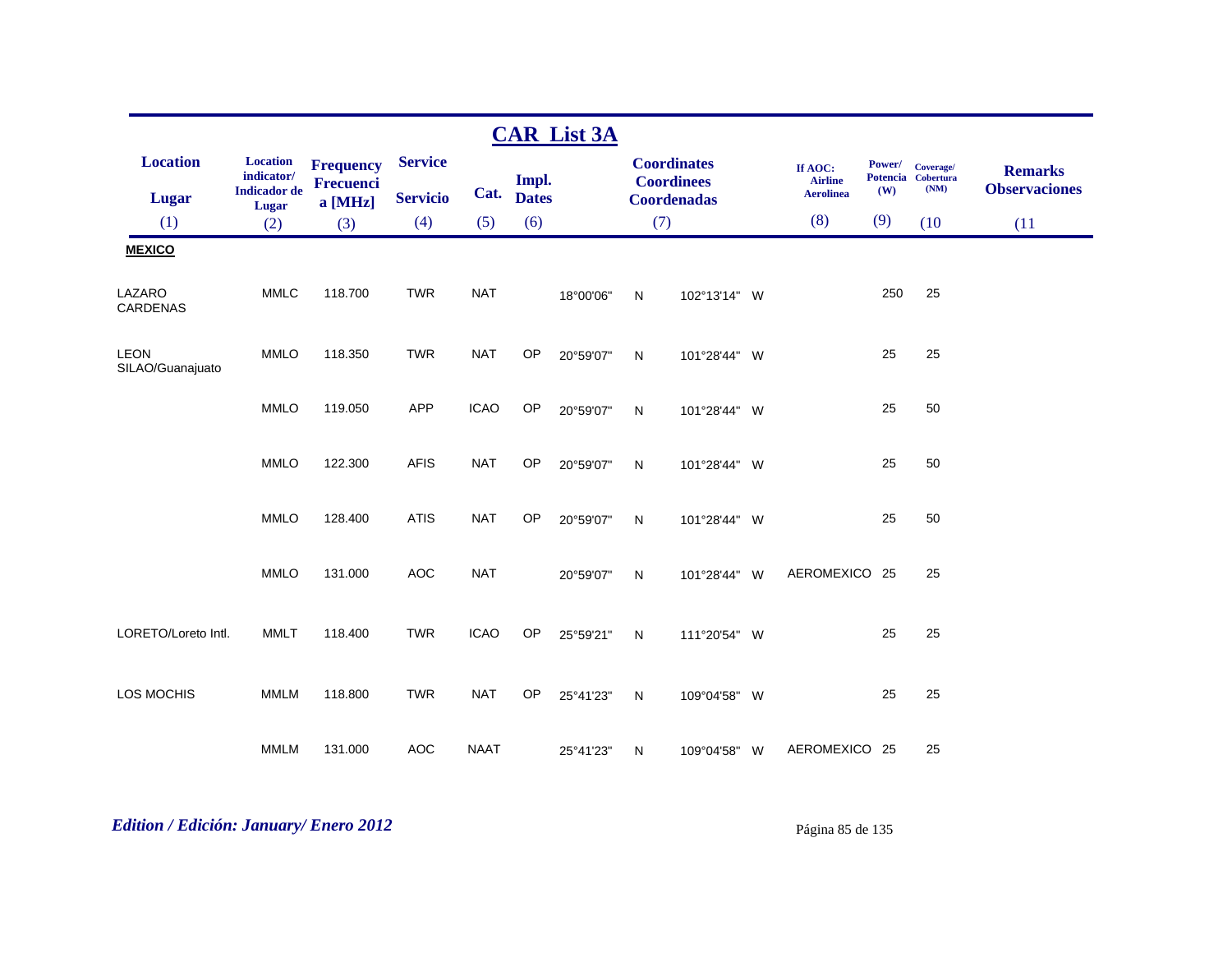|                                  |                                                      |                                          |                                   |             |                       | <b>CAR List 3A</b> |     |                                                               |                                               |               |                                         |                                        |
|----------------------------------|------------------------------------------------------|------------------------------------------|-----------------------------------|-------------|-----------------------|--------------------|-----|---------------------------------------------------------------|-----------------------------------------------|---------------|-----------------------------------------|----------------------------------------|
| <b>Location</b><br><b>Lugar</b>  | <b>Location</b><br>indicator/<br><b>Indicador</b> de | <b>Frequency</b><br>Frecuenci<br>a [MHz] | <b>Service</b><br><b>Servicio</b> | Cat.        | Impl.<br><b>Dates</b> |                    |     | <b>Coordinates</b><br><b>Coordinees</b><br><b>Coordenadas</b> | If AOC:<br><b>Airline</b><br><b>Aerolinea</b> | Power/<br>(W) | Coverage/<br>Potencia Cobertura<br>(NM) | <b>Remarks</b><br><b>Observaciones</b> |
| (1)                              | Lugar<br>(2)                                         | (3)                                      | (4)                               | (5)         | (6)                   |                    | (7) |                                                               | (8)                                           | (9)           | (10)                                    | (11)                                   |
| <b>MEXICO</b>                    |                                                      |                                          |                                   |             |                       |                    |     |                                                               |                                               |               |                                         |                                        |
| MANZANILLO/Playa<br>de Oro Intl. | <b>MMZO</b>                                          | 118.700                                  | <b>TWR/APP</b>                    | <b>ICAO</b> | <b>OP</b>             | 19°08'41"          | N   | 104°33'31" W                                                  |                                               | 25            | 50                                      |                                        |
|                                  | <b>MMZO</b>                                          | 130.000                                  | <b>AOC</b>                        | <b>NAT</b>  |                       | 19°08'41"          | N   | 104°33'31" W                                                  | <b>MEXICANA</b>                               | 25            | 25                                      |                                        |
| MATAMOROS/Mata<br>moros Intl.    | <b>MMMA</b>                                          | 118.000                                  | <b>TWR</b>                        | <b>ICAO</b> | OP                    | 18°50'04"          | N   | 099°15'42" W                                                  |                                               | 25            | 25                                      |                                        |
|                                  | <b>MMMA</b>                                          | 131.000                                  | <b>AOC</b>                        | <b>NAT</b>  |                       | 18°50'04"          | N   | 099°15'42" W                                                  | AEROMEXICO 25                                 |               | 25                                      |                                        |
| <b>MAZATLAN ACC</b>              | <b>MMZT</b>                                          | 121.200                                  | APP/L                             | <b>ICAO</b> | OP                    | 23°09'56"          | N   | 106°16'09" W                                                  |                                               | 25            | 150                                     |                                        |
|                                  | <b>MMZT</b>                                          | 124.200                                  | ACC/L                             | <b>ICAO</b> | OP                    | 23°44'51"          | N   | 105°32'03" W                                                  |                                               | 25            | 200                                     |                                        |
|                                  | <b>MMZT</b>                                          | 124.400                                  | ACC/L                             | <b>ICAO</b> | OP                    | 23°45'54"          | N   | 107°28'31" W                                                  |                                               | 20            | 200                                     |                                        |
|                                  | <b>MMZT</b>                                          | 126.300                                  | ACC/L                             | <b>ICAO</b> | OP                    | 29°05'45"          | N   | 111°02'52" W                                                  |                                               | 25            | 200                                     |                                        |
|                                  | <b>MMZT</b>                                          | 128.000                                  | ACC/U                             | <b>ICAO</b> | <b>OP</b>             | 25°41'10"          | N   | 109°04'52" W                                                  |                                               | 25            | 200                                     |                                        |

# *Edition / Edición: January/ Enero 2012* Página 86 de 135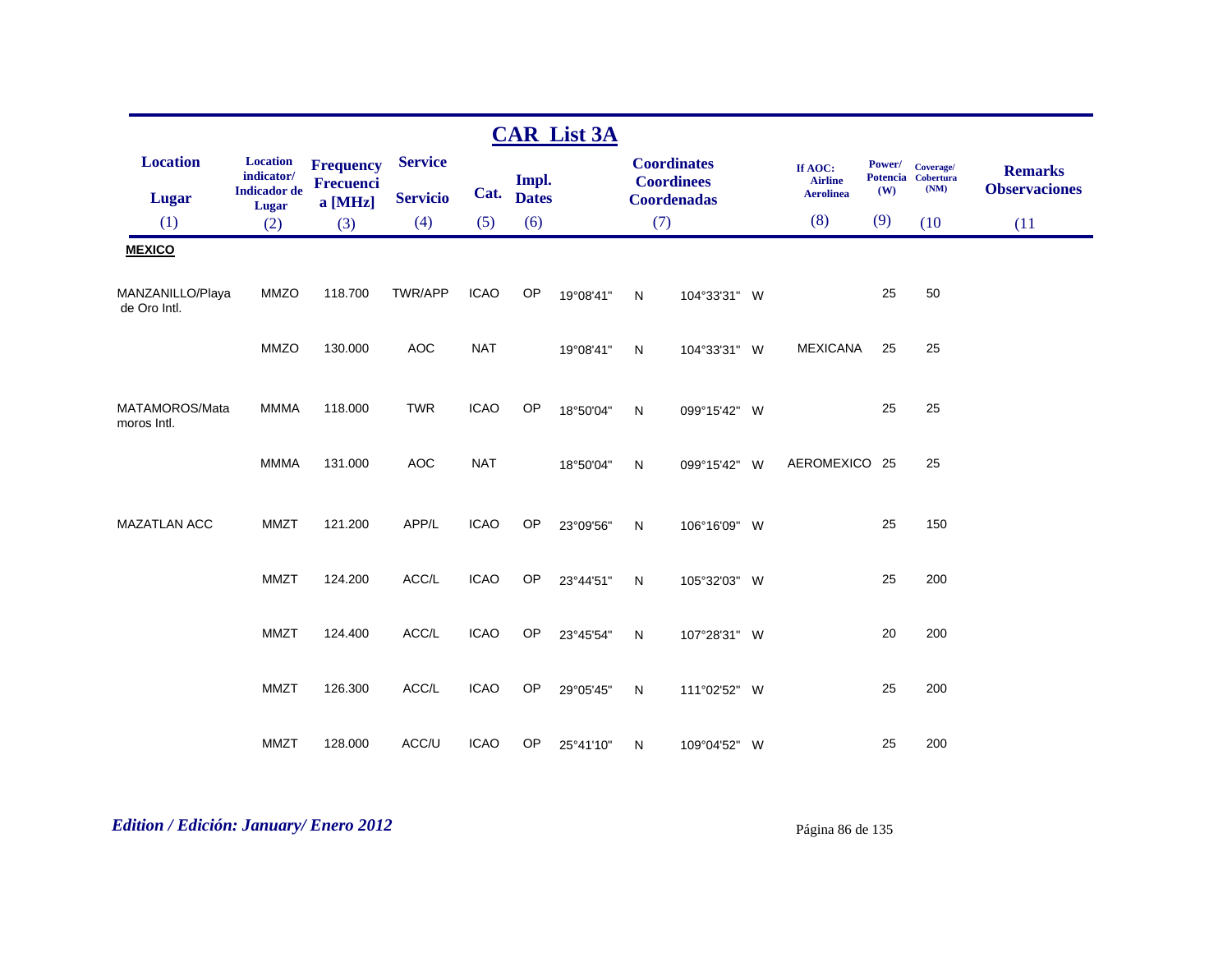|                                  |                                                      |                               |                 |             |              | <b>CAR List 3A</b> |              |                                         |                                               |               |                                         |                                        |
|----------------------------------|------------------------------------------------------|-------------------------------|-----------------|-------------|--------------|--------------------|--------------|-----------------------------------------|-----------------------------------------------|---------------|-----------------------------------------|----------------------------------------|
| <b>Location</b>                  | <b>Location</b><br>indicator/<br><b>Indicador</b> de | <b>Frequency</b><br>Frecuenci | <b>Service</b>  | Cat.        | Impl.        |                    |              | <b>Coordinates</b><br><b>Coordinees</b> | If AOC:<br><b>Airline</b><br><b>Aerolinea</b> | Power/<br>(W) | Coverage/<br>Potencia Cobertura<br>(NM) | <b>Remarks</b><br><b>Observaciones</b> |
| <b>Lugar</b>                     | Lugar                                                | a [MHz]                       | <b>Servicio</b> |             | <b>Dates</b> |                    |              | <b>Coordenadas</b>                      |                                               |               |                                         |                                        |
| (1)                              | (2)                                                  | (3)                           | (4)             | (5)         | (6)          |                    |              | (7)                                     | (8)                                           | (9)           | (10)                                    | (11)                                   |
| <b>MEXICO</b>                    |                                                      |                               |                 |             |              |                    |              |                                         |                                               |               |                                         |                                        |
| <b>MAZATLAN ACC</b>              | <b>MMZT</b>                                          | 128.300                       | ACC/U           | <b>ICAO</b> | OP           | 31°17'59"          | $\mathsf{N}$ | 113°32'50" W                            |                                               | 25            | 200                                     |                                        |
| MAZATLAN/Gral. R.<br>Buena Intl. | <b>MMMZ</b>                                          | 118.300                       | <b>TWR</b>      | <b>ICAO</b> | OP           | 23°09'56"          | ${\sf N}$    | 106°16'09" W                            |                                               | 20            | 25                                      |                                        |
|                                  | <b>MMMZ</b>                                          | 122.300                       | <b>AFIS</b>     | <b>ICAO</b> | <b>OP</b>    | 23°09'56"          | N            | 106°16'09" W                            |                                               | 25            | 25                                      |                                        |
|                                  | <b>MMMZ</b>                                          | 127.700                       | <b>ATIS</b>     | <b>ICAO</b> | OP           | 23°09'56"          | $\mathsf{N}$ | 106°16'09" W                            |                                               | 20            | 25                                      |                                        |
|                                  | MMMZ                                                 | 130.000                       | <b>AOC</b>      | <b>NAT</b>  |              | 23°09'56"          | $\mathsf{N}$ | 106°16'09" W                            | <b>MEXICANA</b>                               | 25            | 25                                      |                                        |
|                                  | <b>MMMZ</b>                                          | 131.000                       | <b>AOC</b>      | <b>NAT</b>  |              | 23°09'56"          | $\mathsf{N}$ | 106°16'09" W                            | AEROMEXICO 20                                 |               | 25                                      |                                        |
| <b>MERIDA ACC</b>                | <b>MMID</b>                                          | 121.200                       | APP/L           | <b>ICAO</b> | OP           | 20°56'13"          | N            | 089°39'28" W                            |                                               | 25            | 75                                      |                                        |
|                                  | <b>MMID</b>                                          | 123.750                       | ACC/L           | <b>ICAO</b> | OP           | 20°56'13"          | $\mathsf{N}$ | 089°39'27" W                            |                                               | 25            | 150                                     | <b>MINATITLAN</b>                      |
|                                  | <b>MMID</b>                                          | 125.200                       | ACC/U           | <b>ICAO</b> | <b>OP</b>    | 20°56'13"          | N            | 089°39'27" W                            |                                               | 25            | 200                                     |                                        |

# *Edition / Edición: January/ Enero 2012* Página 87 de 135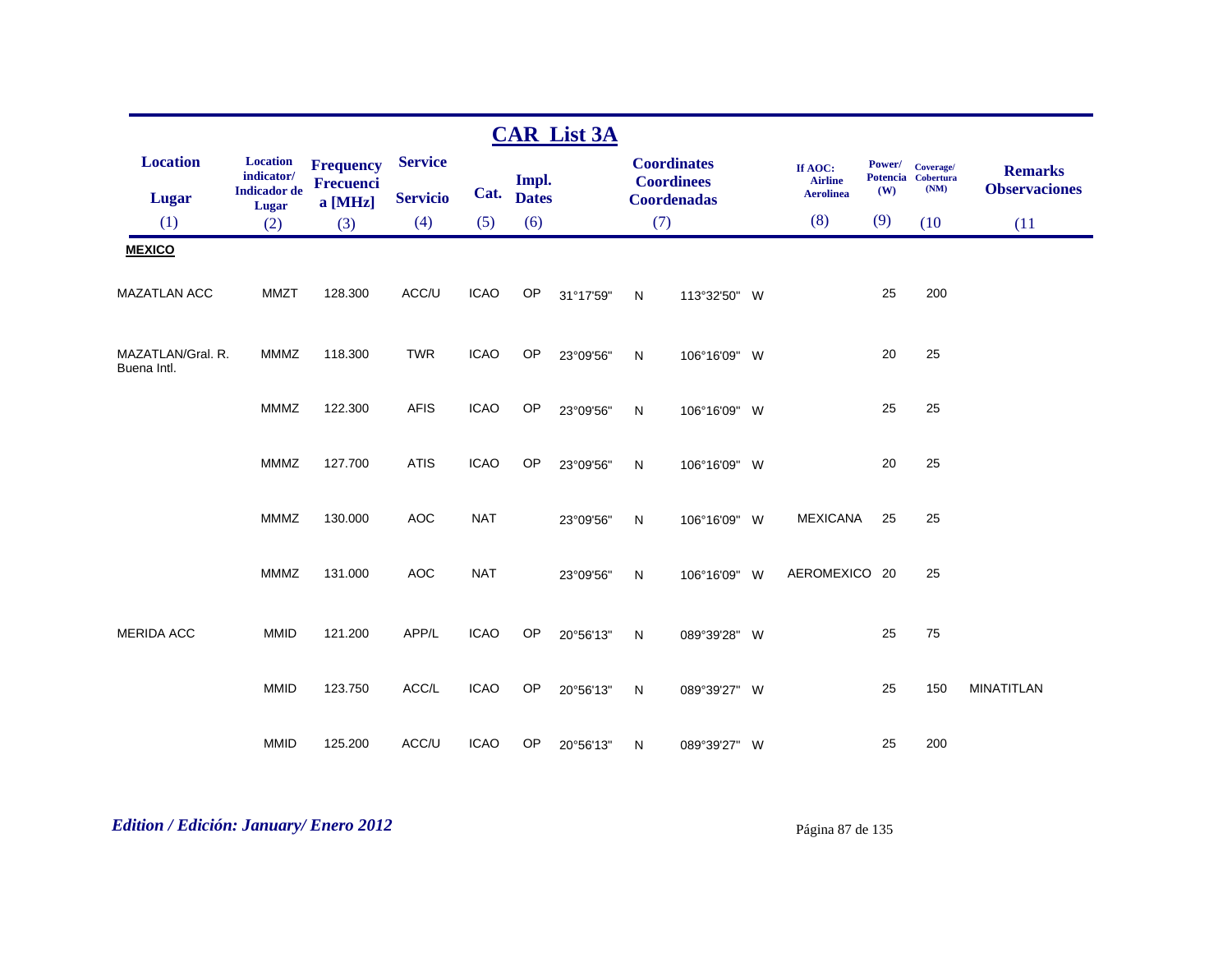|                                    |                                                      |                                      |                 |             |              | <b>CAR List 3A</b> |     |                                         |                                               |               |                                         |                                        |
|------------------------------------|------------------------------------------------------|--------------------------------------|-----------------|-------------|--------------|--------------------|-----|-----------------------------------------|-----------------------------------------------|---------------|-----------------------------------------|----------------------------------------|
| <b>Location</b>                    | <b>Location</b><br>indicator/<br><b>Indicador</b> de | <b>Frequency</b><br><b>Frecuenci</b> | <b>Service</b>  | Cat.        | Impl.        |                    |     | <b>Coordinates</b><br><b>Coordinees</b> | If AOC:<br><b>Airline</b><br><b>Aerolinea</b> | Power/<br>(W) | Coverage/<br>Potencia Cobertura<br>(NM) | <b>Remarks</b><br><b>Observaciones</b> |
| <b>Lugar</b>                       | <b>Lugar</b>                                         | a [MHz]                              | <b>Servicio</b> |             | <b>Dates</b> |                    |     | <b>Coordenadas</b>                      |                                               |               |                                         |                                        |
| (1)                                | (2)                                                  | (3)                                  | (4)             | (5)         | (6)          |                    | (7) |                                         | (8)                                           | (9)           | (10)                                    | (11)                                   |
| <b>MEXICO</b>                      |                                                      |                                      |                 |             |              |                    |     |                                         |                                               |               |                                         |                                        |
| <b>MERIDA ACC</b>                  | <b>MMID</b>                                          | 125.800                              | ACC/L           | <b>ICAO</b> | OP           | 20°56'13"          | N   | 089°39'27" W                            |                                               | 25            | 150                                     | <b>MINATITLAN</b>                      |
|                                    | <b>MMID</b>                                          | 126.900                              | <b>AFIS</b>     | <b>ICAO</b> | OP           | 20°56'13"          | N   | 089°39'28" W                            |                                               | 25            | 50                                      |                                        |
|                                    | <b>MMID</b>                                          | 128.200                              | ACC/L           | <b>ICAO</b> | OP           | 20°56'13"          | N   | 089°39'28" W                            |                                               | 25            | 150                                     |                                        |
|                                    | <b>MMID</b>                                          | 128.300                              | ACC/L           | <b>ICAO</b> | OP           | 20°56'13"          | N   | 089°39'28" W                            |                                               | 25            | 150                                     |                                        |
| MERIDA/Lic.Manuel<br>C.Rejón Intl. | <b>MMMD</b>                                          | 118.300                              | <b>APP</b>      | <b>ICAO</b> | OP           | 20°56'13"          | N   | 089°39'28" W                            |                                               | 25            | 50                                      |                                        |
|                                    | <b>MMMD</b>                                          | 122.300                              | <b>AFIS</b>     | <b>NAT</b>  | OP           | 20°56'13"          | N   | 089°39'28" W                            |                                               | 25            | 50                                      |                                        |
|                                    | <b>MMMD</b>                                          | 127.900                              | <b>ATIS</b>     | <b>NAT</b>  | OP           | 20°56'13"          | N   | 089°39'28" W                            |                                               | 25            | 50                                      |                                        |
|                                    | <b>MMMD</b>                                          | 130.000                              | <b>AOC</b>      | <b>NAT</b>  |              | 20°56'13"          | N   | 089°39'28" W                            | <b>MEXICANA</b>                               | 25            | 25                                      |                                        |
|                                    | <b>MMMD</b>                                          | 131.000                              | <b>AOC</b>      | <b>NAT</b>  |              | 20°56'13"          | N   | 089°39'28" W                            | AEROMEXICO 25                                 |               | 25                                      |                                        |

# *Edition / Edición: January/ Enero 2012* Página 88 de 135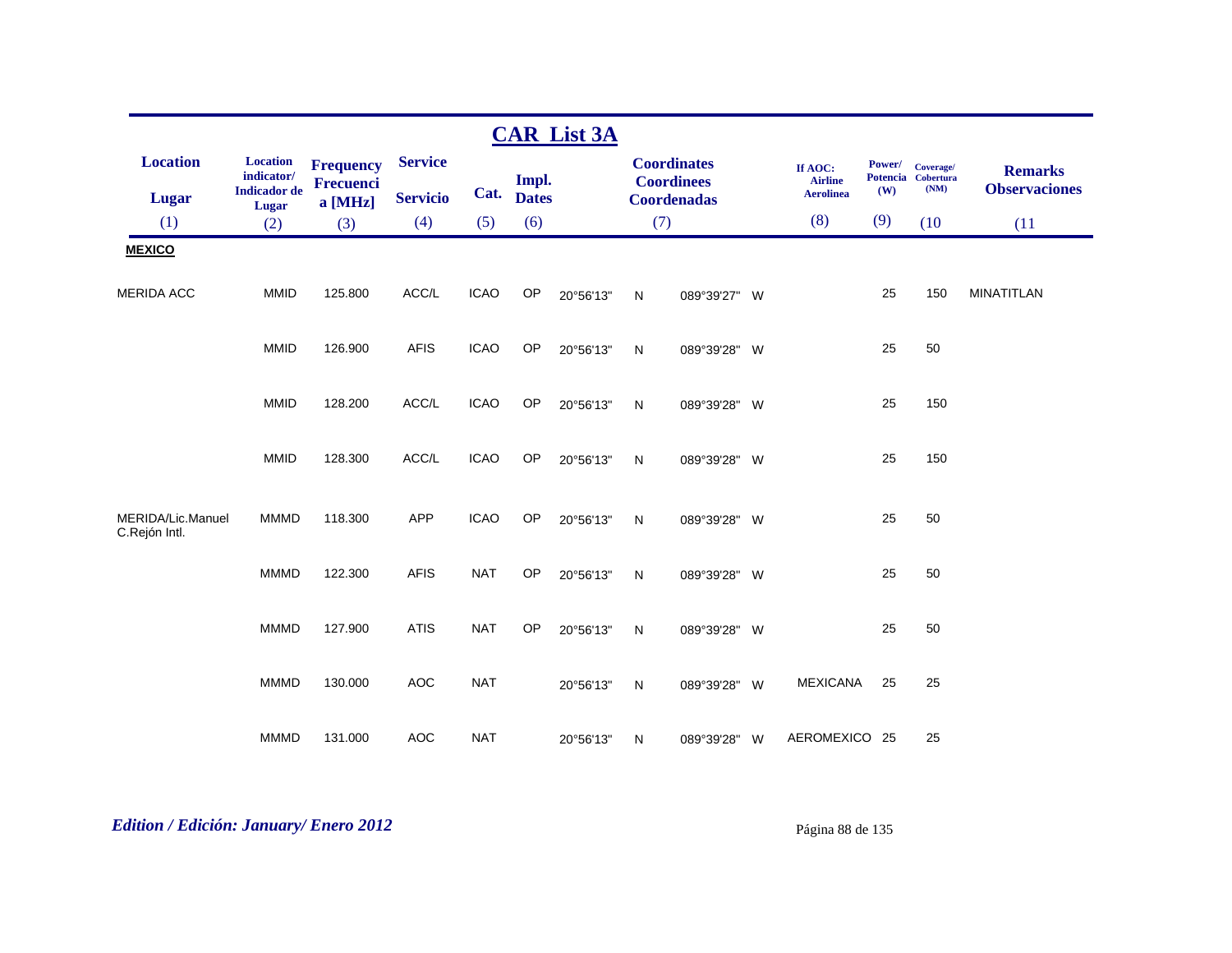|                                      |                                                      |                                                 |                                   |             |                       | <b>CAR List 3A</b> |              |                                                               |                                               |               |                                         |                                        |
|--------------------------------------|------------------------------------------------------|-------------------------------------------------|-----------------------------------|-------------|-----------------------|--------------------|--------------|---------------------------------------------------------------|-----------------------------------------------|---------------|-----------------------------------------|----------------------------------------|
| <b>Location</b><br><b>Lugar</b>      | <b>Location</b><br>indicator/<br><b>Indicador</b> de | <b>Frequency</b><br><b>Frecuenci</b><br>a [MHz] | <b>Service</b><br><b>Servicio</b> | Cat.        | Impl.<br><b>Dates</b> |                    |              | <b>Coordinates</b><br><b>Coordinees</b><br><b>Coordenadas</b> | If AOC:<br><b>Airline</b><br><b>Aerolinea</b> | Power/<br>(W) | Coverage/<br>Potencia Cobertura<br>(NM) | <b>Remarks</b><br><b>Observaciones</b> |
| (1)                                  | Lugar<br>(2)                                         | (3)                                             | (4)                               | (5)         | (6)                   |                    | (7)          |                                                               | (8)                                           | (9)           | (10)                                    | (11)                                   |
| <b>MEXICO</b>                        |                                                      |                                                 |                                   |             |                       |                    |              |                                                               |                                               |               |                                         |                                        |
| MEXICALI/Gral.R.Sá<br>nchez T. Intl. | <b>MMML</b>                                          | 118.200                                         | TWR/APP                           | <b>ICAO</b> | OP                    | 32°37'50"          | N            | 115°14'30" W                                                  |                                               | 25            | 50                                      |                                        |
|                                      | <b>MMML</b>                                          | 122.300                                         | <b>AFIS</b>                       | <b>ICAO</b> | OP                    | 32°37'50"          | ${\sf N}$    | 115°14'30" W                                                  |                                               | 25            | 50                                      |                                        |
|                                      | <b>MMML</b>                                          | 123.900                                         | <b>FIS</b>                        | <b>NAT</b>  | <b>OP</b>             | 32°37'50"          | N            | 115°14'30" W                                                  |                                               | 25            | 50                                      |                                        |
|                                      | <b>MMML</b>                                          | 130.000                                         | <b>AOC</b>                        | <b>NAT</b>  |                       | 32°37'50"          | N            | 115°14'30" W                                                  | <b>MEXICANA</b>                               | 25            | 25                                      |                                        |
| MÉXICO ACC                           | <b>MMEX</b>                                          | 119.700                                         | APP/L                             | <b>ICAO</b> | OP                    | 19°25'55"          | $\mathsf{N}$ | 099°04'01" W                                                  |                                               | 25            | 75                                      |                                        |
|                                      | <b>MMEX</b>                                          | 121.200                                         | APP/L                             | <b>ICAO</b> | OP                    | 19°25'55"          | $\mathsf{N}$ | 099°04'01" W                                                  |                                               | 25            | 75                                      |                                        |
|                                      | <b>MMEX</b>                                          | 123.000                                         | ACC/L                             | <b>ICAO</b> | OP                    | 19°45'13"          | $\mathsf{N}$ | 098°49'31" W                                                  |                                               | 25            | 200                                     |                                        |
|                                      | <b>MMEX</b>                                          | 123.900                                         | ACC/L                             | <b>ICAO</b> | OP                    | 21°39'35"          | N            | 102°13'38" W                                                  |                                               | 25            | 200                                     |                                        |
|                                      | <b>MMEX</b>                                          | 125.100                                         | ACC/L                             | <b>ICAO</b> | OP                    | 19°45'13"          | N            | 098°49'31" W                                                  |                                               | 25            | 200                                     |                                        |

# *Edition / Edición: January/ Enero 2012* Página 89 de 135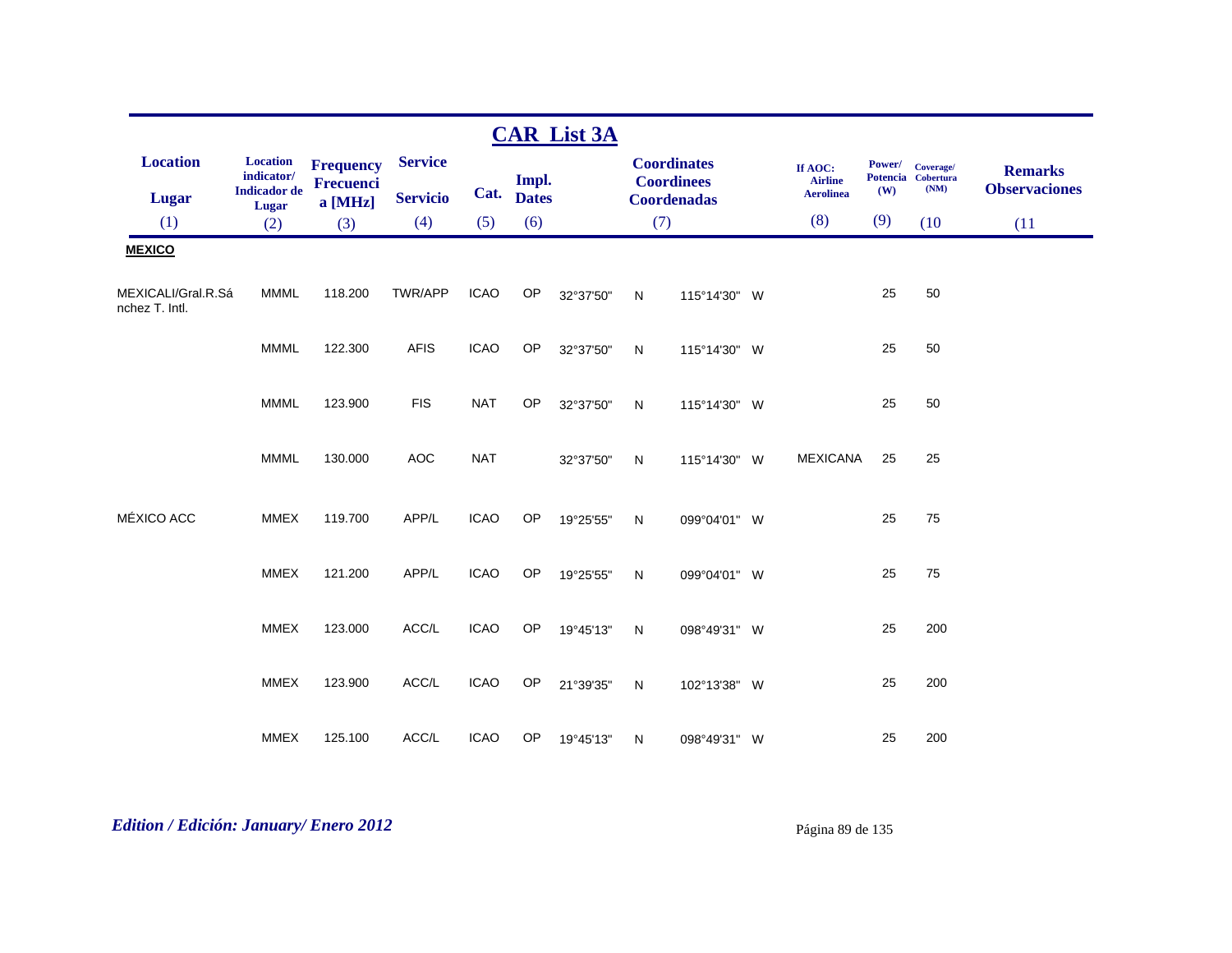|                                    |                                     |                                      |                 |             |              | <b>CAR List 3A</b> |              |                                         |                           |        |                                 |                                        |
|------------------------------------|-------------------------------------|--------------------------------------|-----------------|-------------|--------------|--------------------|--------------|-----------------------------------------|---------------------------|--------|---------------------------------|----------------------------------------|
| <b>Location</b>                    | <b>Location</b><br>indicator/       | <b>Frequency</b><br><b>Frecuenci</b> | <b>Service</b>  |             | Impl.        |                    |              | <b>Coordinates</b><br><b>Coordinees</b> | If AOC:<br><b>Airline</b> | Power/ | Coverage/<br>Potencia Cobertura | <b>Remarks</b><br><b>Observaciones</b> |
| <b>Lugar</b>                       | <b>Indicador</b> de<br><b>Lugar</b> | a [MHz]                              | <b>Servicio</b> | Cat.        | <b>Dates</b> |                    |              | <b>Coordenadas</b>                      | <b>Aerolinea</b>          | (W)    | (NM)                            |                                        |
| (1)                                | (2)                                 | (3)                                  | (4)             | (5)         | (6)          |                    | (7)          |                                         | (8)                       | (9)    | (10)                            | (11)                                   |
| <b>MEXICO</b>                      |                                     |                                      |                 |             |              |                    |              |                                         |                           |        |                                 |                                        |
| MÉXICO ACC                         | <b>MMEX</b>                         | 126.000                              | ACC/U           | <b>ICAO</b> | OP           | 19°45'13"          | N            | 098°49'31" W                            |                           | 25     | 200                             |                                        |
|                                    | <b>MMEX</b>                         | 126.600                              | ACC/U           | <b>ICAO</b> | <b>OP</b>    | 19°45'13"          | N            | 098°49'31" W                            |                           | 25     | 200                             |                                        |
|                                    | <b>MMEX</b>                         | 128.000                              | ACC/U           | <b>ICAO</b> | <b>OP</b>    | 19°45'13"          | ${\sf N}$    | 098°49'31" W                            |                           | 25     | 200                             |                                        |
|                                    | <b>MMEX</b>                         | 128.500                              | ACC/U           | <b>ICAO</b> | OP           | 19°45'13"          | $\mathsf{N}$ | 098°49'31" W                            |                           | 25     | 200                             |                                        |
| MÉXICO/Lic. Benito<br>Juárez Intl. | <b>MMMX</b>                         | 118.100                              | <b>TWR</b>      | <b>ICAO</b> | OP           | 19°26'11"          | N            | 099°04'19" W                            |                           | 25     | 25                              |                                        |
|                                    | <b>MMMX</b>                         | 118.700                              | <b>TWR</b>      | <b>NAT</b>  | <b>OP</b>    | 19°26'11"          | ${\sf N}$    | 099°04'19" W                            |                           | 25     | 25                              |                                        |
|                                    | <b>MMMX</b>                         | 120.500                              | <b>APP</b>      | <b>ICAO</b> | OP           | 19°26'11"          | N            | 099°04'19" W                            |                           | 25     | 75                              |                                        |
|                                    | <b>MMMX</b>                         | 121.000                              | <b>SMC</b>      | <b>ICAO</b> | <b>OP</b>    | 19°26'11"          | N            | 099°04'19" W                            |                           | 10     | 10                              |                                        |
|                                    | <b>MMMX</b>                         | 121.850                              | <b>SMC</b>      | <b>NAT</b>  | OP           | 19°26'11"          | N            | 099°04'19" W                            |                           | 10     | 10                              |                                        |

# *Edition / Edición: January/ Enero 2012* Página 90 de 135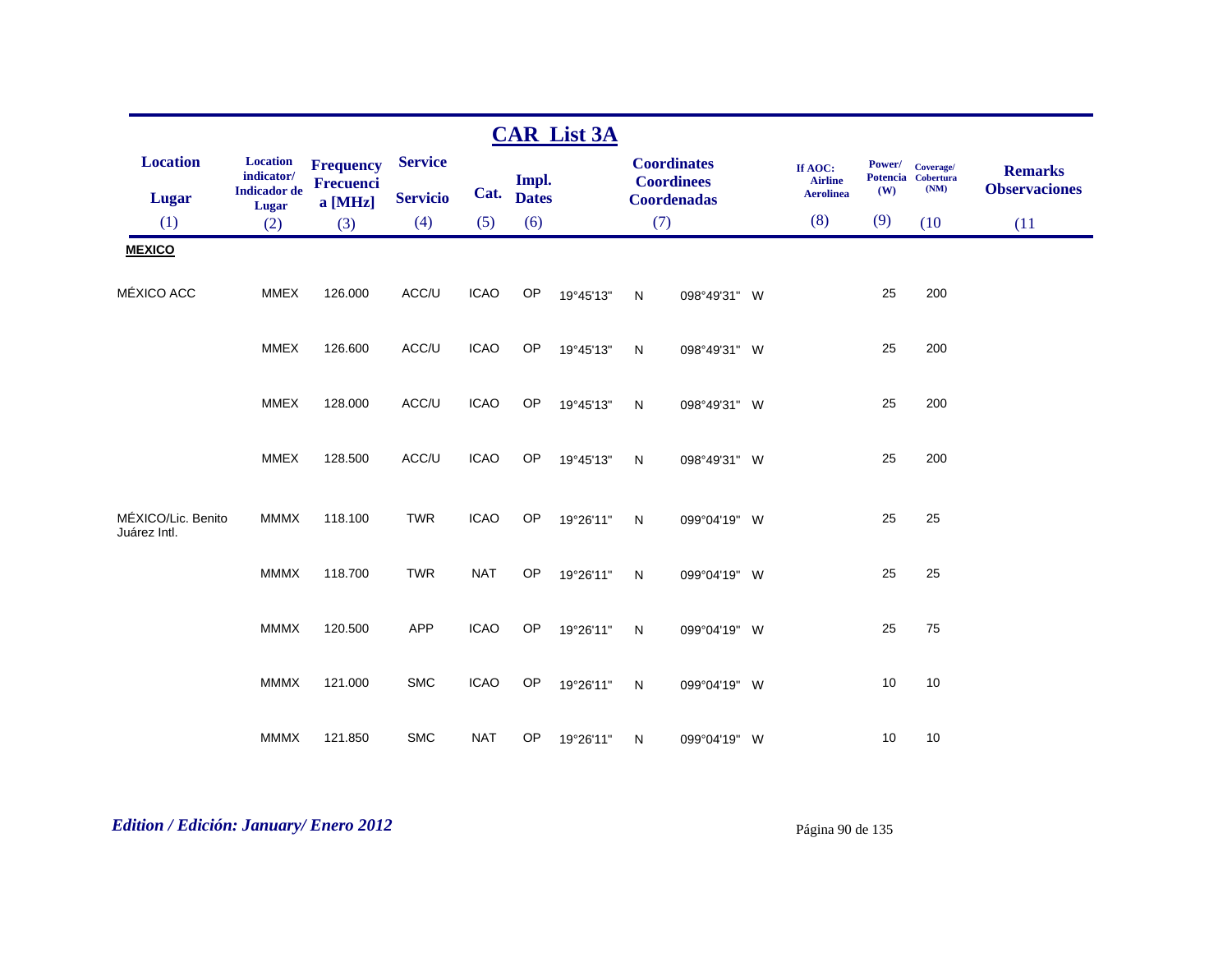|                                    |                                                      |                                                 |                                   |             |                       | <b>CAR List 3A</b> |              |                                                               |                                               |               |                                         |                                        |
|------------------------------------|------------------------------------------------------|-------------------------------------------------|-----------------------------------|-------------|-----------------------|--------------------|--------------|---------------------------------------------------------------|-----------------------------------------------|---------------|-----------------------------------------|----------------------------------------|
| <b>Location</b><br><b>Lugar</b>    | <b>Location</b><br>indicator/<br><b>Indicador</b> de | <b>Frequency</b><br><b>Frecuenci</b><br>a [MHz] | <b>Service</b><br><b>Servicio</b> | Cat.        | Impl.<br><b>Dates</b> |                    |              | <b>Coordinates</b><br><b>Coordinees</b><br><b>Coordenadas</b> | If AOC:<br><b>Airline</b><br><b>Aerolinea</b> | Power/<br>(W) | Coverage/<br>Potencia Cobertura<br>(NM) | <b>Remarks</b><br><b>Observaciones</b> |
| (1)                                | <b>Lugar</b><br>(2)                                  | (3)                                             | (4)                               | (5)         | (6)                   |                    | (7)          |                                                               | (8)                                           | (9)           | (10)                                    | (11)                                   |
| <b>MEXICO</b>                      |                                                      |                                                 |                                   |             |                       |                    |              |                                                               |                                               |               |                                         |                                        |
| MÉXICO/Lic. Benito<br>Juárez Intl. | <b>MMMX</b>                                          | 122.100                                         | <b>CLRD</b>                       | <b>ICAO</b> | OP                    | 19°26'11"          | N            | 099°04'19" W                                                  |                                               | 10            | 10                                      |                                        |
|                                    | <b>MMMX</b>                                          | 126.900                                         | <b>FIS</b>                        | <b>NAT</b>  | OP                    | 19°26'11"          | $\mathsf{N}$ | 099°04'19" W                                                  |                                               | 25            | 50                                      |                                        |
|                                    | <b>MMMX</b>                                          | 127.650                                         | <b>ATIS</b>                       | <b>ICAO</b> | OP                    | 19°26'11"          | $\mathsf{N}$ | 099°04'19" W                                                  |                                               | 25            | 50                                      |                                        |
|                                    | <b>MMMX</b>                                          | 129.100                                         | <b>APP</b>                        | <b>NAT</b>  | OP                    | 19°26'11"          | $\mathsf{N}$ | 099°04'19" W                                                  |                                               | 25            | 75                                      |                                        |
|                                    | <b>MMMX</b>                                          | 129.600                                         | <b>APP</b>                        | <b>NAT</b>  | OP                    | 19°26'11"          | N            | 099°04'19" W                                                  |                                               | 25            | 75                                      |                                        |
|                                    | <b>MMMX</b>                                          | 130.050                                         | <b>AOC</b>                        | <b>NAT</b>  | OP                    | 19°26'11"          | N            | 099°04'19" W                                                  | <b>JAPAN</b><br><b>AIRLINES</b>               | 25            | 25                                      |                                        |
|                                    | <b>MMMX</b>                                          | 131.000                                         | <b>AOC</b>                        | <b>NAT</b>  |                       | 19°26'11"          | N            | 099°04'19" W                                                  | AEROMEXICO 25                                 |               | 25                                      |                                        |
| <b>MINATITLAN</b>                  | <b>MMMT</b>                                          | 118.100                                         | <b>TWR</b>                        | <b>NAT</b>  | <b>OP</b>             | 18°06'12"          | N            | 094°34'50" W                                                  |                                               | 25            | 25                                      |                                        |
|                                    | <b>MMMT</b>                                          | 127.800                                         | <b>ATIS</b>                       | <b>NAT</b>  | OP                    | 18°06'12"          | N            | 094°34'50" W                                                  |                                               | 25            | 25                                      |                                        |

# *Edition / Edición: January/ Enero 2012* Página 91 de 135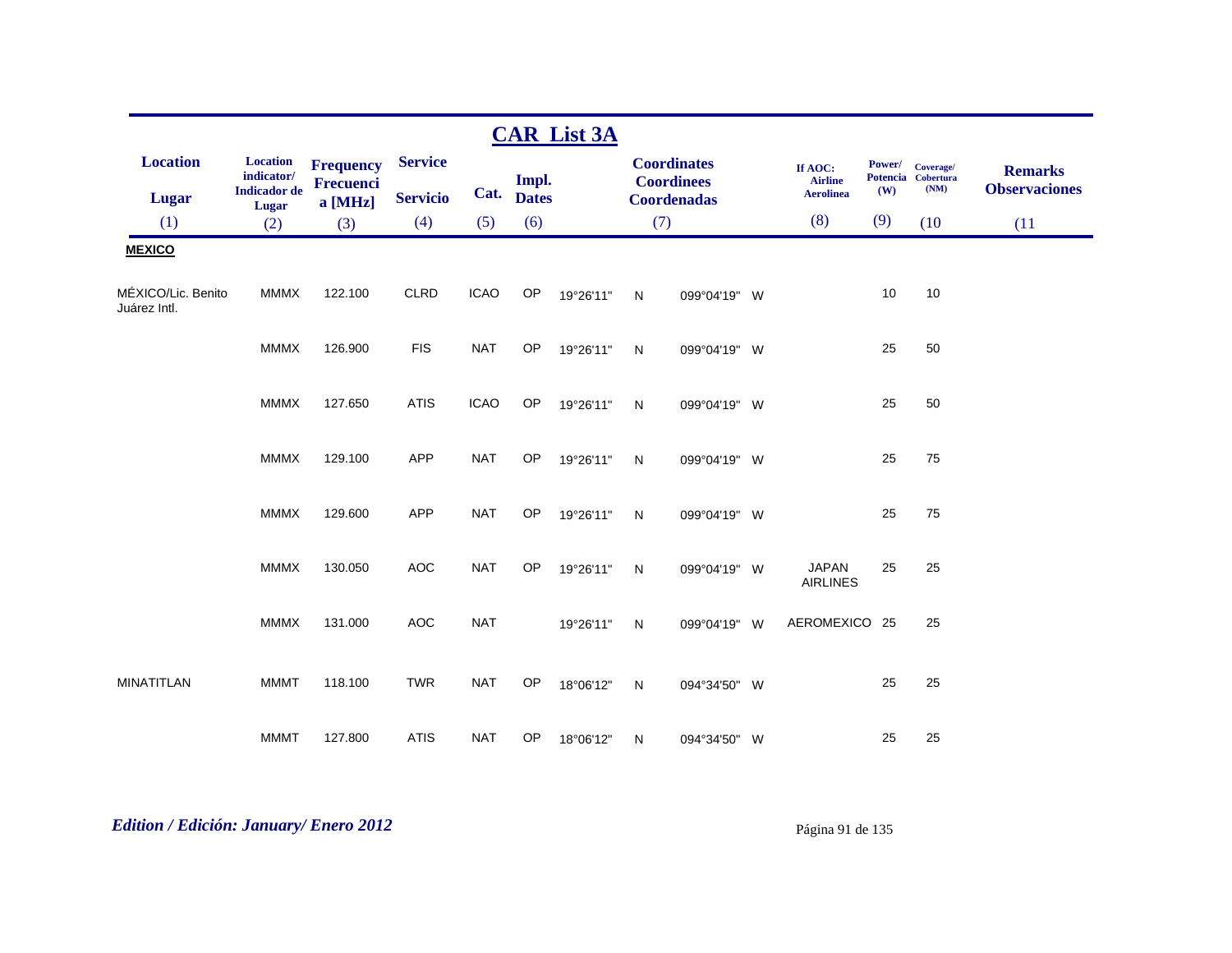|                                   |                                                      |                               |                                   |             |                       | <b>CAR List 3A</b> |              |                                                               |                                               |               |                                         |                                        |
|-----------------------------------|------------------------------------------------------|-------------------------------|-----------------------------------|-------------|-----------------------|--------------------|--------------|---------------------------------------------------------------|-----------------------------------------------|---------------|-----------------------------------------|----------------------------------------|
| <b>Location</b><br>Lugar          | <b>Location</b><br>indicator/<br><b>Indicador</b> de | <b>Frequency</b><br>Frecuenci | <b>Service</b><br><b>Servicio</b> | Cat.        | Impl.<br><b>Dates</b> |                    |              | <b>Coordinates</b><br><b>Coordinees</b><br><b>Coordenadas</b> | If AOC:<br><b>Airline</b><br><b>Aerolinea</b> | Power/<br>(W) | Coverage/<br>Potencia Cobertura<br>(NM) | <b>Remarks</b><br><b>Observaciones</b> |
| (1)                               | Lugar<br>(2)                                         | a [MHz]<br>(3)                | (4)                               | (5)         | (6)                   |                    | (7)          |                                                               | (8)                                           | (9)           | (10)                                    | (11)                                   |
| <b>MEXICO</b>                     |                                                      |                               |                                   |             |                       |                    |              |                                                               |                                               |               |                                         |                                        |
|                                   |                                                      |                               |                                   |             |                       |                    |              |                                                               |                                               |               |                                         |                                        |
| <b>MINATITLAN</b>                 | <b>MMMT</b>                                          | 130.000                       | <b>AOC</b>                        | <b>NAT</b>  |                       | 18°06'12"          | $\mathsf{N}$ | 094°34'50" W                                                  | <b>MEXICANA</b>                               | 25            | 25                                      |                                        |
|                                   | <b>MMMT</b>                                          | 131.000                       | <b>AOC</b>                        | <b>NAT</b>  |                       | 18°06'12"          | N            | 094°34'50" W                                                  | AEROMEXICO 25                                 |               | 25                                      |                                        |
| <b>MONCLOVA</b>                   | <b>MMMV</b>                                          | 118.900                       | <b>AFIS</b>                       | <b>NAT</b>  | OP                    | 26°57'21"          | $\mathsf{N}$ | 101°28'12" W                                                  |                                               | 25            | 50                                      |                                        |
| MONTERREY ACC                     | <b>MMTY</b>                                          | 124.500                       | ACC/U                             | <b>ICAO</b> | OP                    | 23°42'12"          | N            | 098°57'23" W                                                  |                                               | 25            | 200                                     | <b>SECTOR 3</b>                        |
|                                   | <b>MMTY</b>                                          | 125.600                       | ACC/U                             | <b>ICAO</b> | OP                    | 28°37'10"          | $\mathsf{N}$ | 105°51'55" W                                                  |                                               | 25            | 200                                     |                                        |
|                                   | <b>MMTY</b>                                          | 127.400                       | ACC/U                             | <b>ICAO</b> |                       | 24°51'48"          | $\mathsf{N}$ | 100°13'20" W                                                  |                                               | 25            | 200                                     |                                        |
|                                   | <b>MMTY</b>                                          | 128.800                       | ACC/U                             | <b>ICAO</b> | OP                    | 25°46'41"          | $\mathsf{N}$ | 100°06'55" W                                                  |                                               | 25            | 50                                      | <b>SECTOR 3</b>                        |
| MONTERREY/Apto<br>del Norte Intl. | <b>MMAN</b>                                          | 118.600                       | <b>TWR</b>                        | <b>ICAO</b> | OP                    | 25°51'56"          | $\mathsf{N}$ | 100°14'14" W                                                  |                                               | 25            | 25                                      |                                        |
|                                   | <b>MMAN</b>                                          | 119.750                       | <b>APP</b>                        | <b>NAT</b>  | OP                    | 25°51'56"          | N            | 100°14'14" W                                                  |                                               | 25            | 50                                      |                                        |

# *Edition / Edición: January/ Enero 2012* Página 92 de 135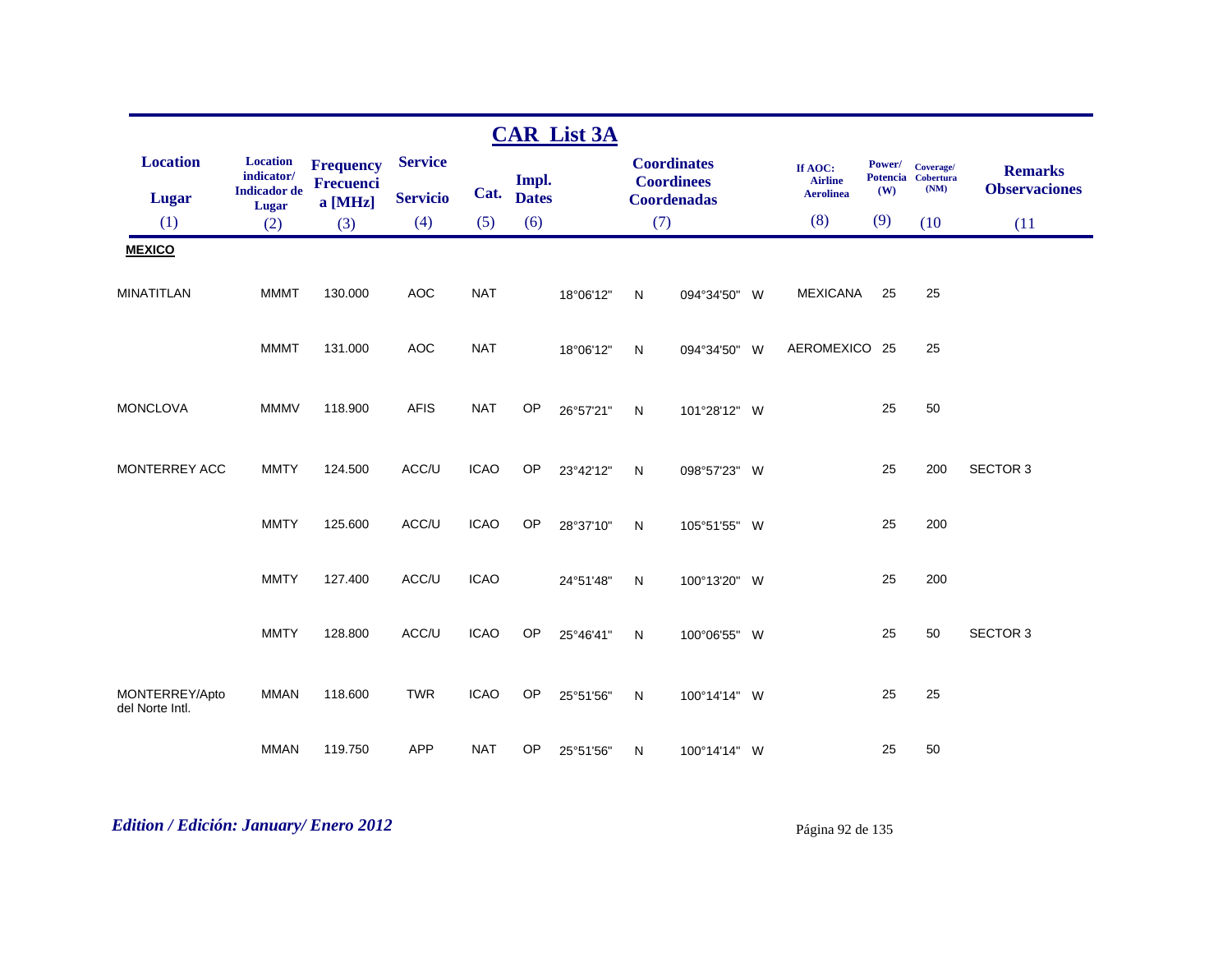|                                   |                                                                        |                                      |                 |             |                       | <b>CAR List 3A</b> |              |                                         |                                               |               |                                         |                                        |
|-----------------------------------|------------------------------------------------------------------------|--------------------------------------|-----------------|-------------|-----------------------|--------------------|--------------|-----------------------------------------|-----------------------------------------------|---------------|-----------------------------------------|----------------------------------------|
| <b>Location</b>                   | <b>Location</b><br>$\textbf{indicator}/\text{}$<br><b>Indicador</b> de | <b>Frequency</b><br><b>Frecuenci</b> | <b>Service</b>  | Cat.        | Impl.<br><b>Dates</b> |                    |              | <b>Coordinates</b><br><b>Coordinees</b> | If AOC:<br><b>Airline</b><br><b>Aerolinea</b> | Power/<br>(W) | Coverage/<br>Potencia Cobertura<br>(NM) | <b>Remarks</b><br><b>Observaciones</b> |
| <b>Lugar</b>                      | Lugar                                                                  | a [MHz]                              | <b>Servicio</b> |             |                       |                    |              | <b>Coordenadas</b>                      |                                               |               |                                         |                                        |
| (1)                               | (2)                                                                    | (3)                                  | (4)             | (5)         | (6)                   |                    | (7)          |                                         | (8)                                           | (9)           | (10)                                    | (11)                                   |
| <b>MEXICO</b>                     |                                                                        |                                      |                 |             |                       |                    |              |                                         |                                               |               |                                         |                                        |
| MONTERREY/Apto<br>del Norte Intl. | <b>MMAN</b>                                                            | 120.400                              | <b>APP</b>      | <b>NAT</b>  | OP                    | 25°51'56"          | N            | 100°14'14" W                            |                                               | 25            | 50                                      |                                        |
|                                   | <b>MMAN</b>                                                            | 121.400                              | <b>SMC</b>      | <b>NAT</b>  | OP                    | 25°51'56"          | $\mathsf{N}$ | 100°14'14" W                            |                                               | 10            | 10                                      |                                        |
|                                   | <b>MMAN</b>                                                            | 121.700                              | <b>SMC</b>      | <b>NAT</b>  | OP                    | 25°51'56"          | $\mathsf{N}$ | 100°14'14" W                            |                                               | 10            | 10                                      |                                        |
|                                   | <b>MMAN</b>                                                            | 132.100                              | <b>FIS</b>      | <b>NAT</b>  | OP                    | 25°51'56"          | N            | 100°14'14" W                            |                                               | 25            | 50                                      |                                        |
| MONTERREY/G. M.<br>Escobedo Intl. | <b>MMMY</b>                                                            | 118.100                              | <b>TWR</b>      | <b>ICAO</b> | OP                    | 25°46'43"          | $\mathsf{N}$ | 100°06'25" W                            |                                               | 20            | 25                                      |                                        |
|                                   | <b>MMMY</b>                                                            | 119.750                              | <b>APP</b>      | <b>ICAO</b> | OP                    | 25°46'43"          | ${\sf N}$    | 100°06'25" W                            |                                               | 25            | 25                                      |                                        |
|                                   | <b>MMMY</b>                                                            | 120.400                              | <b>APP</b>      | <b>ICAO</b> | OP                    | 25°46'43"          | N            | 100°06'25" W                            |                                               | 25            | 25                                      |                                        |
|                                   | <b>MMMY</b>                                                            | 121.900                              | <b>SMC</b>      | <b>ICAO</b> | OP                    | 25°46'43"          | N            | 100°06'25" W                            |                                               | 10            | 10                                      |                                        |
|                                   | <b>MMMY</b>                                                            | 122.450                              | <b>AFIS</b>     | <b>ICAO</b> | OP                    | 25°46'43"          | N            | 100°06'25" W                            |                                               | 25            | 25                                      |                                        |

# *Edition / Edición: January/ Enero 2012* Página 93 de 135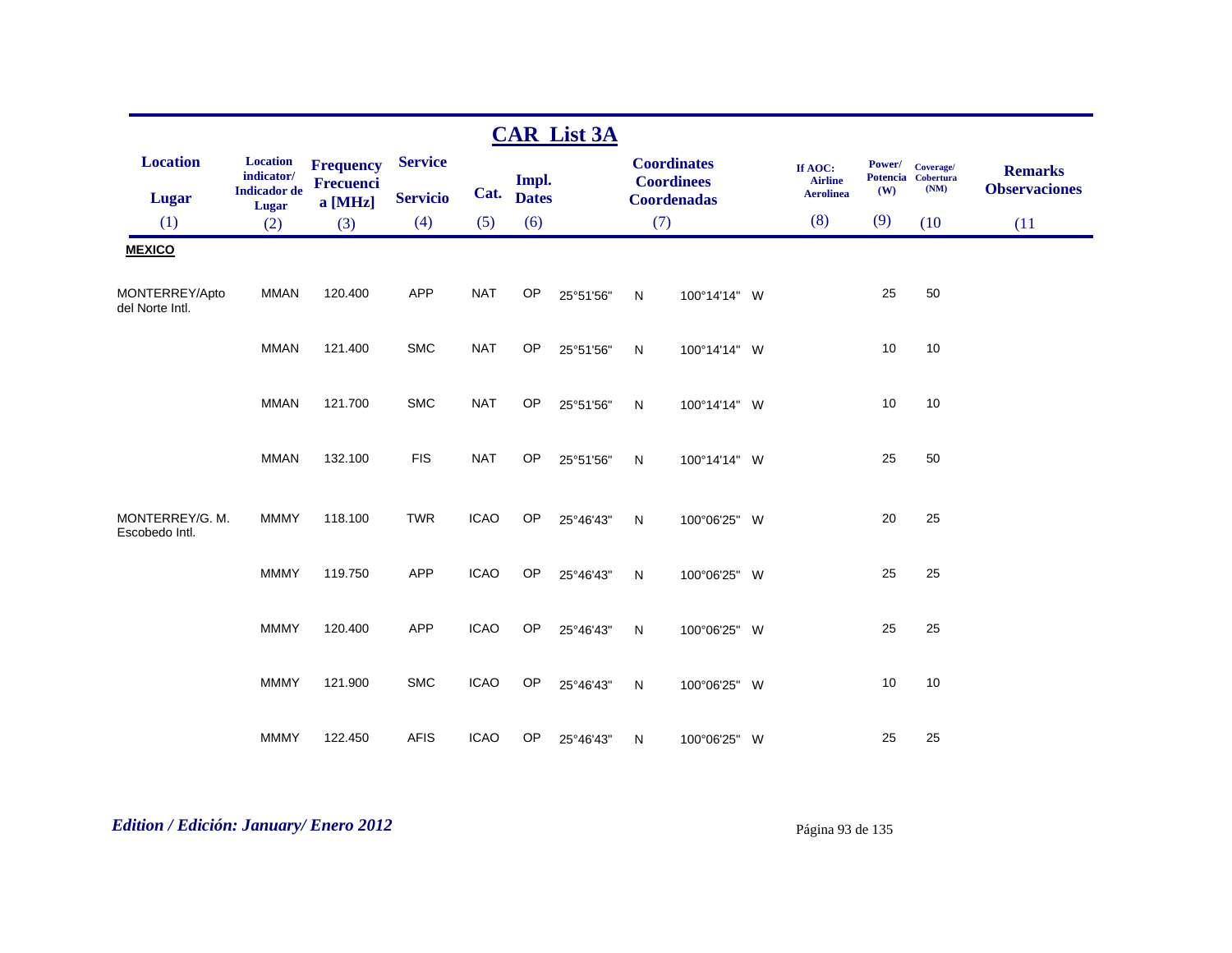|                                               |                                                               |                                                 |                                   |             |                       | <b>CAR List 3A</b> |              |                                                               |                                               |               |                                         |                                        |
|-----------------------------------------------|---------------------------------------------------------------|-------------------------------------------------|-----------------------------------|-------------|-----------------------|--------------------|--------------|---------------------------------------------------------------|-----------------------------------------------|---------------|-----------------------------------------|----------------------------------------|
| <b>Location</b><br><b>Lugar</b>               | <b>Location</b><br>indicator/<br><b>Indicador</b> de<br>Lugar | <b>Frequency</b><br><b>Frecuenci</b><br>a [MHz] | <b>Service</b><br><b>Servicio</b> | Cat.        | Impl.<br><b>Dates</b> |                    |              | <b>Coordinates</b><br><b>Coordinees</b><br><b>Coordenadas</b> | If AOC:<br><b>Airline</b><br><b>Aerolinea</b> | Power/<br>(W) | Coverage/<br>Potencia Cobertura<br>(NM) | <b>Remarks</b><br><b>Observaciones</b> |
| (1)                                           | (2)                                                           | (3)                                             | (4)                               | (5)         | (6)                   |                    | (7)          |                                                               | (8)                                           | (9)           | (10)                                    | (11)                                   |
| <b>MEXICO</b>                                 |                                                               |                                                 |                                   |             |                       |                    |              |                                                               |                                               |               |                                         |                                        |
| MONTERREY/G. M.<br>Escobedo Intl.             | <b>MMMY</b>                                                   | 127.700                                         | <b>ATIS</b>                       | <b>ICAO</b> | OP                    | 25°46'43"          | $\mathsf{N}$ | 100°06'25" W                                                  |                                               | 25            | 25                                      |                                        |
|                                               | <b>MMMY</b>                                                   | 130.000                                         | <b>AOC</b>                        | <b>NAT</b>  |                       | 25°46'43"          | $\mathsf{N}$ | 100°06'25" W                                                  | <b>MEXICANA</b>                               | 25            | 25                                      |                                        |
|                                               | <b>MMMY</b>                                                   | 131.000                                         | <b>AOC</b>                        | <b>NAT</b>  |                       | 25°46'43"          | N            | 100°06'25" W                                                  | AEROMEXICO 25                                 |               | 25                                      |                                        |
| MORELIA/Gral.<br>Francisco J. Mujica<br>Intl. | <b>MMMM</b>                                                   | 118.500                                         | TWR/APP                           | <b>NAT</b>  | OP                    | 19°51'00"          | $\mathsf{N}$ | 101°01'32" W                                                  |                                               | 25            | 15                                      |                                        |
|                                               | <b>MMMM</b>                                                   | 122.300                                         | <b>AFIS</b>                       | <b>NAT</b>  | OP                    | 19°51'00"          | $\mathsf{N}$ | 101°01'32" W                                                  |                                               | 25            | 15                                      |                                        |
| <b>NUEVO</b><br>LAREDO/Quetzalco<br>atl Intl. | <b>MMNL</b>                                                   | 118.300                                         | TWR/APP                           | <b>ICAO</b> | <b>OP</b>             | 27°26'36"          | N            | 099°34'12" W                                                  |                                               | 25            | 25                                      |                                        |
|                                               | <b>MMNL</b>                                                   | 130.000                                         | <b>AOC</b>                        | <b>NAT</b>  |                       | 27°26'36"          | $\mathsf{N}$ | 099°34'12" W                                                  | <b>MEXICANA</b>                               | 25            | 25                                      |                                        |
| OAXACA/Xoxocotlan<br>Intl.                    | <b>MMOX</b>                                                   | 118.300                                         | <b>TWR</b>                        | <b>NAT</b>  | <b>OP</b>             | 17°00'03"          | $\mathsf{N}$ | 096°43'22" W                                                  |                                               | 25            | 25                                      |                                        |
|                                               | <b>MMOX</b>                                                   | 130.000                                         | <b>AOC</b>                        | <b>NAT</b>  |                       | 17°00'03"          | N            | 096°43'22" W                                                  | <b>MEXICANA</b>                               | 25            | 25                                      |                                        |

# *Edition / Edición: January/ Enero 2012* Página 94 de 135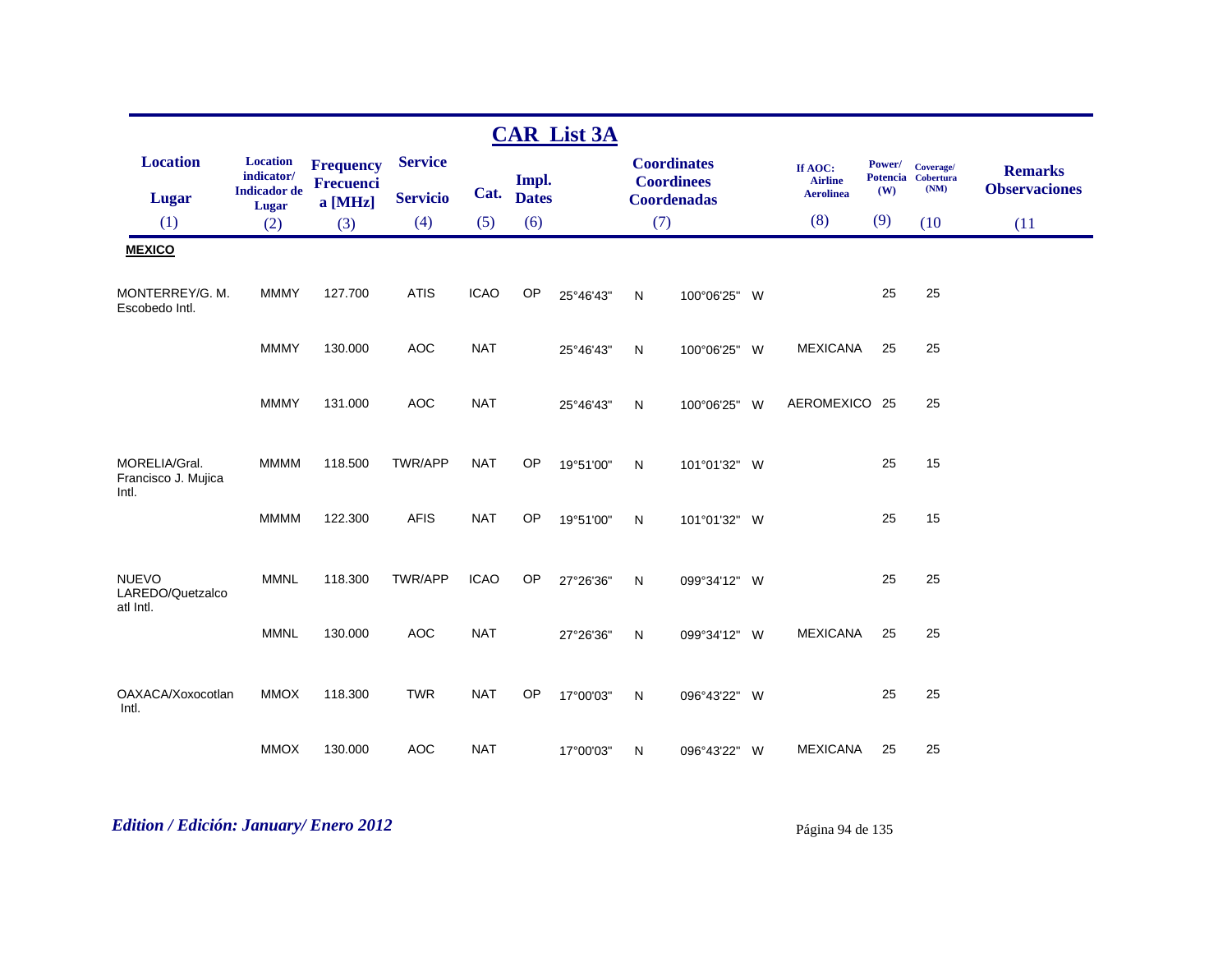|                                            |                                                               |                                            |                                   |             |                       | <b>CAR List 3A</b> |     |                                                               |                                               |               |                                         |                                        |
|--------------------------------------------|---------------------------------------------------------------|--------------------------------------------|-----------------------------------|-------------|-----------------------|--------------------|-----|---------------------------------------------------------------|-----------------------------------------------|---------------|-----------------------------------------|----------------------------------------|
| <b>Location</b><br><b>Lugar</b>            | <b>Location</b><br>indicator/<br><b>Indicador</b> de<br>Lugar | <b>Frequency</b><br>Frecuenci<br>$a$ [MHz] | <b>Service</b><br><b>Servicio</b> | Cat.        | Impl.<br><b>Dates</b> |                    |     | <b>Coordinates</b><br><b>Coordinees</b><br><b>Coordenadas</b> | If AOC:<br><b>Airline</b><br><b>Aerolinea</b> | Power/<br>(W) | Coverage/<br>Potencia Cobertura<br>(NM) | <b>Remarks</b><br><b>Observaciones</b> |
| (1)                                        | (2)                                                           | (3)                                        | (4)                               | (5)         | (6)                   |                    | (7) |                                                               | (8)                                           | (9)           | (10)                                    | (11)                                   |
| <b>MEXICO</b>                              |                                                               |                                            |                                   |             |                       |                    |     |                                                               |                                               |               |                                         |                                        |
| OAXACA/Xoxocotlan<br>Intl.                 | <b>MMOX</b>                                                   | 131.000                                    | <b>AOC</b>                        | <b>NAT</b>  |                       | 17°00'03"          | N   | 096°43'22" W                                                  | AEROMEXICO 25                                 |               | 25                                      |                                        |
| PIEDRAS NEGRAS                             | <b>MMPG</b>                                                   | 122.250                                    | <b>AFIS</b>                       | <b>NAT</b>  |                       | 28°37'39"          | N   | 100°32'07" W                                                  |                                               | 25            | 50                                      |                                        |
| POZA RICA                                  | <b>MMPA</b>                                                   | 118.900                                    | <b>TWR</b>                        | <b>NAT</b>  | OP                    | 20°35'56"          | N   | 097°27'47" W                                                  |                                               | 20            | 25                                      |                                        |
| PTO.VALLARTA/Lic.<br>Gustavo Díaz O. Intl. | <b>MMPR</b>                                                   | 118.500                                    | <b>TWR</b>                        | <b>ICAO</b> | OP                    | 20°40'48"          | N   | 105°15'15" W                                                  |                                               | 20            | 25                                      |                                        |
|                                            | <b>MMPR</b>                                                   | 119.000                                    | APP/L                             | <b>ICAO</b> | <b>OP</b>             | 20°40'48"          | N   | 105°15'15" W                                                  |                                               | 20            | 50                                      |                                        |
|                                            | <b>MMPR</b>                                                   | 121.300                                    | APP/L                             | <b>ICAO</b> | OP                    | 20°40'48"          | N   | 105°15'15" W                                                  |                                               | 25            | 50                                      |                                        |
|                                            | <b>MMPR</b>                                                   | 122.300                                    | <b>AFIS</b>                       | <b>NAT</b>  | OP                    | 20°40'48"          | N   | 105°15'15" W                                                  |                                               | 25            | 50                                      |                                        |
|                                            | <b>MMPR</b>                                                   | 127.500                                    | <b>ATIS</b>                       | <b>NAT</b>  | OP                    | 20°40'48"          | N   | 105°15'15" W                                                  |                                               | 25            | 50                                      |                                        |
|                                            | <b>MMPR</b>                                                   | 130.000                                    | <b>AOC</b>                        | <b>NAT</b>  |                       | 20°40'48"          | N   | 105°15'15" W                                                  | <b>MEXICANA</b>                               | 25            | 25                                      |                                        |

# *Edition / Edición: January/ Enero 2012* Página 95 de 135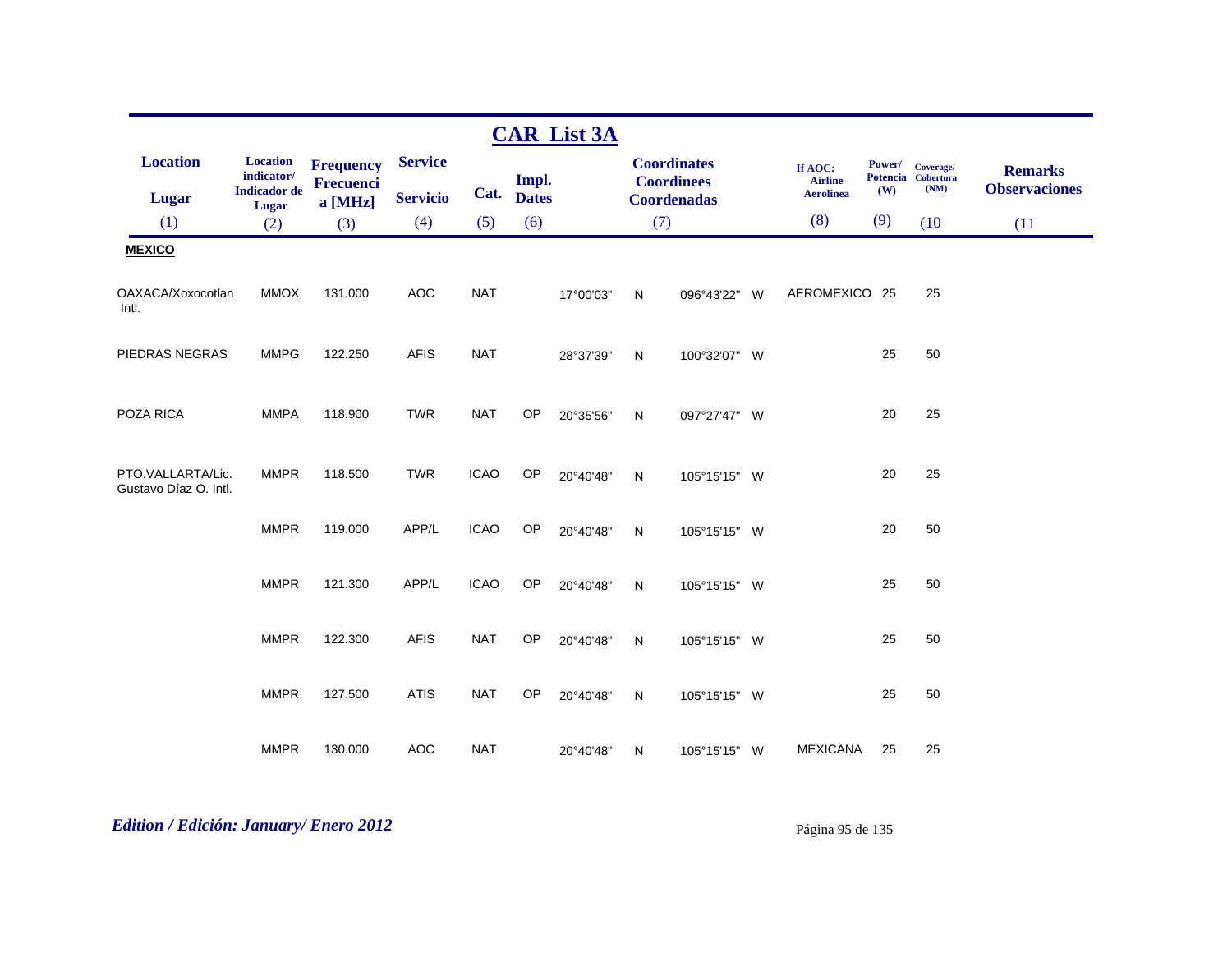|                                            |                                                               |                                                   |                                          |             |                              | <b>CAR List 3A</b> |              |                                                               |                                                      |                                         |                                               |                                                |
|--------------------------------------------|---------------------------------------------------------------|---------------------------------------------------|------------------------------------------|-------------|------------------------------|--------------------|--------------|---------------------------------------------------------------|------------------------------------------------------|-----------------------------------------|-----------------------------------------------|------------------------------------------------|
| <b>Location</b><br><b>Lugar</b><br>(1)     | <b>Location</b><br>indicator/<br><b>Indicador</b> de<br>Lugar | <b>Frequency</b><br><b>Frecuenci</b><br>$a$ [MHz] | <b>Service</b><br><b>Servicio</b><br>(4) | Cat.<br>(5) | Impl.<br><b>Dates</b><br>(6) |                    | (7)          | <b>Coordinates</b><br><b>Coordinees</b><br><b>Coordenadas</b> | If AOC:<br><b>Airline</b><br><b>Aerolinea</b><br>(8) | Power/<br><b>Potencia</b><br>(W)<br>(9) | Coverage/<br><b>Cobertura</b><br>(NM)<br>(10) | <b>Remarks</b><br><b>Observaciones</b><br>(11) |
| <b>MEXICO</b>                              | (2)                                                           | (3)                                               |                                          |             |                              |                    |              |                                                               |                                                      |                                         |                                               |                                                |
|                                            |                                                               |                                                   |                                          |             |                              |                    |              |                                                               |                                                      |                                         |                                               |                                                |
| PTO.VALLARTA/Lic.<br>Gustavo Díaz O. Intl. | <b>MMPR</b>                                                   | 131.000                                           | <b>AOC</b>                               | <b>NAT</b>  |                              | 20°40'48"          | N            | 105°15'15" W                                                  | AEROMEXICO 25                                        |                                         | 25                                            |                                                |
| PUEBLA/Hermanos<br>serdan IntL.            | <b>MMPB</b>                                                   | 118.200                                           | <b>TWR</b>                               | <b>NAT</b>  | OP                           | 19°09'57"          | N            | 098°22'34" W                                                  |                                                      | 25                                      | 25                                            |                                                |
|                                            | <b>MMPB</b>                                                   | 119.700                                           | APP/L                                    | <b>NAT</b>  | OP                           | 19°09'57"          | N            | 098°22'34" W                                                  |                                                      | 25                                      | 25                                            |                                                |
| <b>PUERTO</b><br><b>ESCONDIDO</b>          | <b>MMPS</b>                                                   | 118.900                                           | <b>TWR</b>                               | <b>NAT</b>  | OP                           | 15°52'37"          | $\mathsf{N}$ | 097°05'21" W                                                  |                                                      | 25                                      | 25                                            |                                                |
| QUERETARO                                  | <b>MMQT</b>                                                   | 118.950                                           | <b>AFIS</b>                              | <b>NAT</b>  | OP                           | 20°37'02"          | N            | 100°11'08" W                                                  |                                                      | 20                                      | 50                                            |                                                |
| REYNOSA/Gral.<br>Lucio Blanco Intl.        | <b>MMRX</b>                                                   | 118.800                                           | <b>TWR</b>                               | <b>ICAO</b> | OP                           | 26°00'32"          | N            | 098°13'43" W                                                  |                                                      | 20                                      | 25                                            |                                                |
|                                            | <b>MMRX</b>                                                   | 131.000                                           | <b>AOC</b>                               | <b>NAT</b>  |                              | 26°00'32"          | N            | 098°13'43" W                                                  | AEROMEXICO 20                                        |                                         | 25                                            |                                                |
| <b>SALTILLO</b>                            | <b>MMIO</b>                                                   | 118.400                                           | <b>TWR</b>                               | <b>NAT</b>  |                              | 25°32'34"          | N            | 100°55'51" W                                                  |                                                      | 25                                      | 25                                            |                                                |
|                                            | <b>MMIO</b>                                                   | 122.450                                           | <b>AFIS</b>                              | <b>NAT</b>  | OP                           | 25°32'34"          | N            | 100°55'51" W                                                  |                                                      | 20                                      | 50                                            |                                                |

# *Edition / Edición: January/ Enero 2012* Página 96 de 135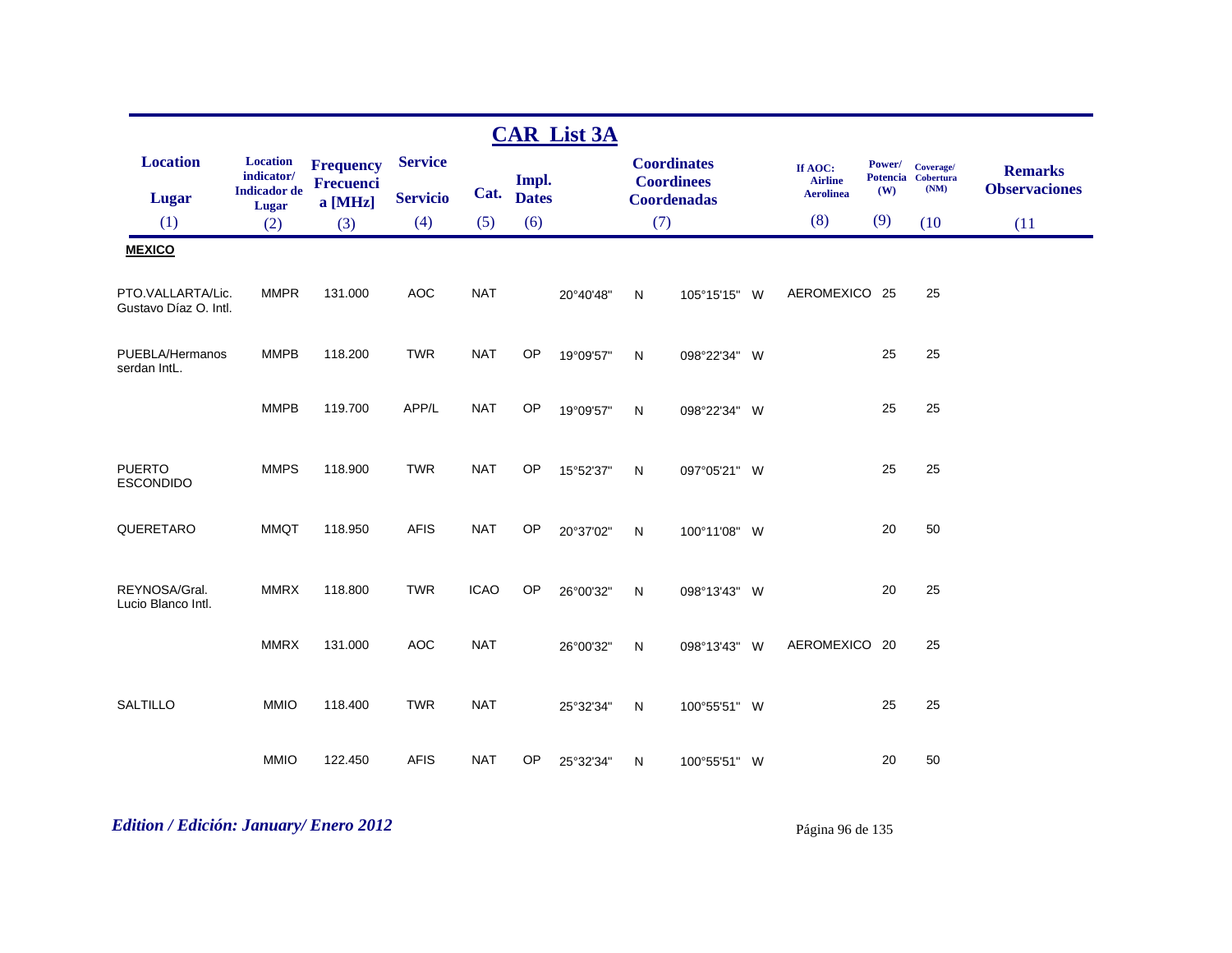|                                                     |                                                               |                                          |                                   |             |                       | <b>CAR List 3A</b> |              |                                                               |     |                                               |                      |                                         |                                        |
|-----------------------------------------------------|---------------------------------------------------------------|------------------------------------------|-----------------------------------|-------------|-----------------------|--------------------|--------------|---------------------------------------------------------------|-----|-----------------------------------------------|----------------------|-----------------------------------------|----------------------------------------|
| <b>Location</b><br><b>Lugar</b>                     | <b>Location</b><br>indicator/<br><b>Indicador</b> de<br>Lugar | <b>Frequency</b><br>Frecuenci<br>a [MHz] | <b>Service</b><br><b>Servicio</b> | Cat.        | Impl.<br><b>Dates</b> |                    |              | <b>Coordinates</b><br><b>Coordinees</b><br><b>Coordenadas</b> |     | If AOC:<br><b>Airline</b><br><b>Aerolinea</b> | <b>Power/</b><br>(W) | Coverage/<br>Potencia Cobertura<br>(NM) | <b>Remarks</b><br><b>Observaciones</b> |
| (1)                                                 | (2)                                                           | (3)                                      | (4)                               | (5)         | (6)                   |                    | (7)          |                                                               |     | (8)                                           | (9)                  | (10)                                    | (11)                                   |
| <b>MEXICO</b>                                       |                                                               |                                          |                                   |             |                       |                    |              |                                                               |     |                                               |                      |                                         |                                        |
| <b>SAN CRISTOBAL</b><br>DE LAS CASAS                |                                                               | 132.100                                  | <b>AFIS</b>                       | <b>NAT</b>  | OP                    | 16°41'25"          | N            | 092°31'49" W                                                  |     |                                               | 20                   | 25                                      |                                        |
| SAN FELIPE/San<br>Felipe Intl.                      | <b>MMSF</b>                                                   | 118.500                                  | <b>AFIS</b>                       | <b>NAT</b>  | OP                    | 30°55'53"          | N            | 114°48'32" W                                                  |     |                                               | 20                   | 25                                      |                                        |
| SAN JOSE DEL<br>CABO/S.J. Del<br>Cabo Intl.         | <b>MMSD</b>                                                   | 118.900                                  | <b>TWR</b>                        | <b>ICAO</b> | OP                    | 23°09'38"          | $\mathsf{N}$ | 109°43'07" W                                                  |     |                                               | 20                   | 25                                      |                                        |
|                                                     | <b>MMSD</b>                                                   | 120.900                                  | <b>APP</b>                        | <b>ICAO</b> | OP                    | 23°09'38"          | N            | 109°43'07" W                                                  |     |                                               | 20                   | 25                                      |                                        |
|                                                     | <b>MMSD</b>                                                   | 127.600                                  | <b>AFIS</b>                       | <b>NAT</b>  | <b>OP</b>             | 23°09'38"          | $\mathsf{N}$ | 109°43'07" W                                                  |     |                                               | 25                   | 25                                      |                                        |
|                                                     | <b>MMSD</b>                                                   | 131.000                                  | <b>AOC</b>                        | <b>NAT</b>  |                       | 23°09'38"          | N            | 109°43'07" W                                                  |     | AEROMEXICO 25                                 |                      | 25                                      |                                        |
| <b>SAN LUIS</b><br>POTOSI/Ponciano<br>Arriaga Intl. | <b>MMSP</b>                                                   | 118.900                                  | <b>TWR</b>                        | <b>NAT</b>  | OP                    | 22°15'16"          | N            | 100°56'13" W                                                  |     |                                               | 25                   | 25                                      |                                        |
|                                                     | <b>MMSP</b>                                                   | 122.350                                  | <b>AFIS</b>                       | <b>NAT</b>  | OP                    | 22°15'16"          | N            | 100°56'13" W                                                  |     |                                               | 25                   | 25                                      |                                        |
| <b>SANTA LUCIA/Base</b><br>Aerea Militar 1          | <b>MMSM</b>                                                   | 118.450                                  | <b>TWR</b>                        | <b>NAT</b>  | OP                    | 19°45'05"          | N            | 099°00'45"                                                    | - W |                                               | 25                   | 25                                      |                                        |

# *Edition / Edición: January/ Enero 2012* Página 97 de 135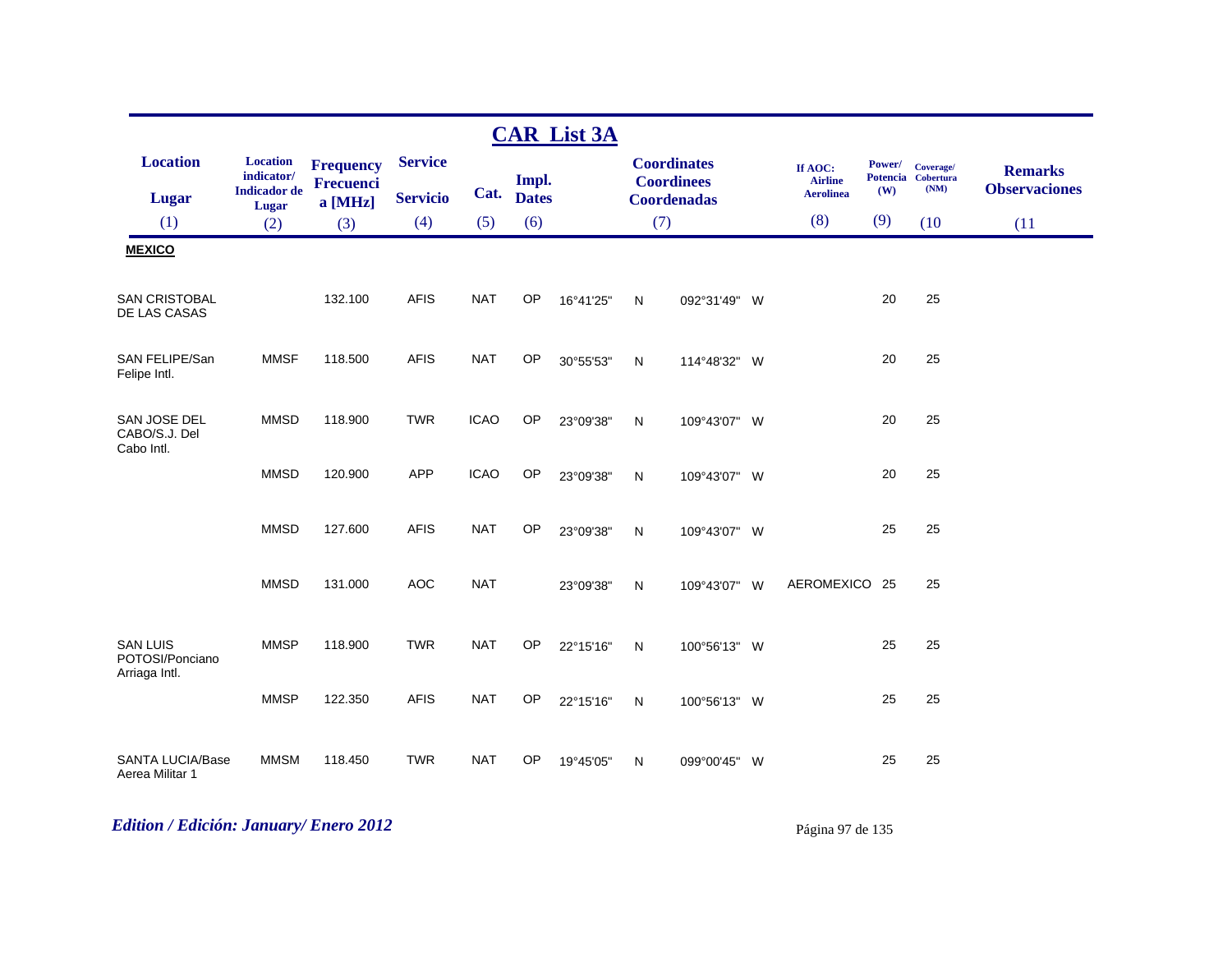|                                      |                                                                                 |                                                 |                                   |             |                       | <b>CAR List 3A</b> |              |                                                               |                                               |               |                                         |                                        |
|--------------------------------------|---------------------------------------------------------------------------------|-------------------------------------------------|-----------------------------------|-------------|-----------------------|--------------------|--------------|---------------------------------------------------------------|-----------------------------------------------|---------------|-----------------------------------------|----------------------------------------|
| <b>Location</b><br><b>Lugar</b>      | <b>Location</b><br>$\textbf{indicator}/\text{}$<br><b>Indicador</b> de<br>Lugar | <b>Frequency</b><br><b>Frecuenci</b><br>a [MHz] | <b>Service</b><br><b>Servicio</b> | Cat.        | Impl.<br><b>Dates</b> |                    |              | <b>Coordinates</b><br><b>Coordinees</b><br><b>Coordenadas</b> | If AOC:<br><b>Airline</b><br><b>Aerolinea</b> | Power/<br>(W) | Coverage/<br>Potencia Cobertura<br>(NM) | <b>Remarks</b><br><b>Observaciones</b> |
| (1)                                  | (2)                                                                             | (3)                                             | (4)                               | (5)         | (6)                   |                    | (7)          |                                                               | (8)                                           | (9)           | (10)                                    | (11)                                   |
| <b>MEXICO</b>                        |                                                                                 |                                                 |                                   |             |                       |                    |              |                                                               |                                               |               |                                         |                                        |
| TAMPICO/Gral, F.J.<br>Mina Intl.     | <b>MMTM</b>                                                                     | 118.300                                         | <b>TWR</b>                        | <b>ICAO</b> | OP                    | 22°17'47"          | N            | 097°51'57" W                                                  |                                               | 25            | 25                                      |                                        |
|                                      | <b>MMTM</b>                                                                     | 120.800                                         | APP/L                             | <b>ICAO</b> | OP                    | 22°17'47"          | N            | 097°51'57" W                                                  |                                               | 25            | 75                                      |                                        |
|                                      | <b>MMTM</b>                                                                     | 130.000                                         | <b>AOC</b>                        | <b>NAT</b>  |                       | 22°17'47"          | $\mathsf{N}$ | 097°51'57" W                                                  | <b>MEXICANA</b>                               | 25            | 25                                      |                                        |
| <b>TAMUIN</b>                        | <b>MMTN</b>                                                                     | 118.100                                         | <b>TWR</b>                        | <b>NAT</b>  |                       | 22°02'18"          | N            | 098°48'24" W                                                  |                                               | 25            | 25                                      |                                        |
| TAPACHULA/TAPA<br>CHULA INTL.        | <b>MMTP</b>                                                                     | 118.200                                         | <b>TWR</b>                        | <b>ICAO</b> | OP                    | 14°47'40"          | N            | 092°22'12" W                                                  |                                               | 25            | 25                                      |                                        |
|                                      | <b>MMTP</b>                                                                     | 131.000                                         | <b>AOC</b>                        | <b>NAT</b>  |                       | 14°47'40"          | N            | 092°22'12" W                                                  | AEROMEXICO 20                                 |               | 25                                      |                                        |
| <b>TEPIC</b>                         | <b>MMEP</b>                                                                     | 118.800                                         | <b>TWR</b>                        | <b>NAT</b>  | OP                    | 21°25'10"          | ${\sf N}$    | 104°50'33" W                                                  |                                               | 20            | 25                                      |                                        |
| <b>TERAN/Base Aerea</b><br>Militar 6 | <b>MMTB</b>                                                                     | 118.450                                         | <b>TWR</b>                        | <b>NAT</b>  | OP                    | 16°44'24"          | N            | 092°10'29" W                                                  |                                               | 20            | 25                                      |                                        |

# *Edition / Edición: January/ Enero 2012* Página 98 de 135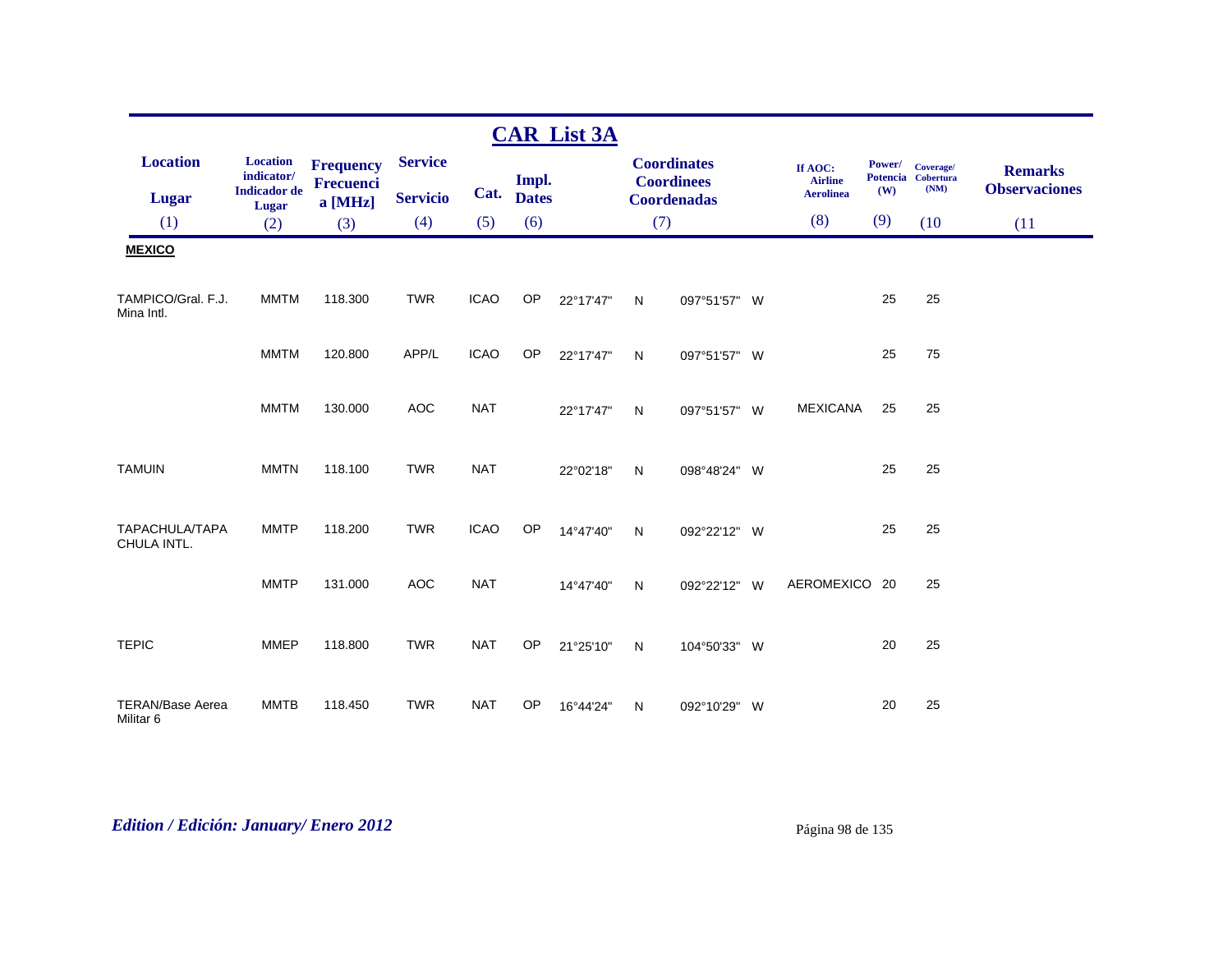|                                     |                               |                                      |                 |             |              | <b>CAR List 3A</b> |              |                                         |                           |        |                                 |                      |
|-------------------------------------|-------------------------------|--------------------------------------|-----------------|-------------|--------------|--------------------|--------------|-----------------------------------------|---------------------------|--------|---------------------------------|----------------------|
| <b>Location</b>                     | <b>Location</b><br>indicator/ | <b>Frequency</b><br><b>Frecuenci</b> | <b>Service</b>  |             | Impl.        |                    |              | <b>Coordinates</b><br><b>Coordinees</b> | If AOC:<br><b>Airline</b> | Power/ | Coverage/<br>Potencia Cobertura | <b>Remarks</b>       |
| Lugar                               | <b>Indicador</b> de<br>Lugar  | a [MHz]                              | <b>Servicio</b> | Cat.        | <b>Dates</b> |                    |              | <b>Coordenadas</b>                      | <b>Aerolinea</b>          | (W)    | (NM)                            | <b>Observaciones</b> |
| (1)                                 | (2)                           | (3)                                  | (4)             | (5)         | (6)          |                    | (7)          |                                         | (8)                       | (9)    | (10)                            | (11)                 |
| <b>MEXICO</b>                       |                               |                                      |                 |             |              |                    |              |                                         |                           |        |                                 |                      |
| TIJUANA/Gral. A.<br>Rodríguez Intl. | <b>MMTJ</b>                   | 118.100                              | <b>TWR</b>      | <b>ICAO</b> | OP           | 32°32'28"          | N            | 116°58'13" W                            |                           | 20     | 25                              |                      |
|                                     | <b>MMTJ</b>                   | 119.500                              | APP/L           | <b>ICAO</b> | OP           | 32°32'28"          | N            | 116°58'13" W                            |                           | 25     | 75                              |                      |
|                                     | <b>MMTJ</b>                   | 120.300                              | APP/L           | <b>NAT</b>  | OP           | 32°32'28"          | ${\sf N}$    | 116°58'13" W                            |                           | 25     | 75                              |                      |
|                                     | <b>MMTJ</b>                   | 122.350                              | <b>CLRD</b>     | <b>NAT</b>  | OP           | 32°32'28"          | N            | 116°58'13" W                            |                           | 10     | 10                              |                      |
|                                     | <b>MMTJ</b>                   | 127.900                              | <b>ATIS</b>     | <b>NAT</b>  | OP           | 32°32'28"          | N            | 116°58'13" W                            |                           | 25     | 25                              |                      |
|                                     | <b>MMTJ</b>                   | 131.000                              | <b>AOC</b>      | <b>NAT</b>  |              | 32°32'28"          | N            | 116°58'13" W                            | AEROMEXICO 25             |        | 25                              |                      |
|                                     | <b>MMTJ</b>                   | 132.100                              | <b>FIS</b>      | <b>NAT</b>  | OP           | 32°32'28"          | $\mathsf{N}$ | 116°58'13" W                            |                           | 25     | 50                              |                      |
| TOLUCA/Lic. A.<br>López M. Intl.    | <b>MMTO</b>                   | 118.000                              | <b>TWR</b>      | <b>ICAO</b> | OP           | 19°19'00"          | N            | 099°33'00" W                            |                           | 25     | 50                              |                      |
|                                     | <b>MMTO</b>                   | 122.300                              | <b>AFIS</b>     | <b>ICAO</b> | OP           | 19°19'00"          | N            | 099°33'00" W                            |                           | 25     | 50                              |                      |

# *Edition / Edición: January/ Enero 2012* Página 99 de 135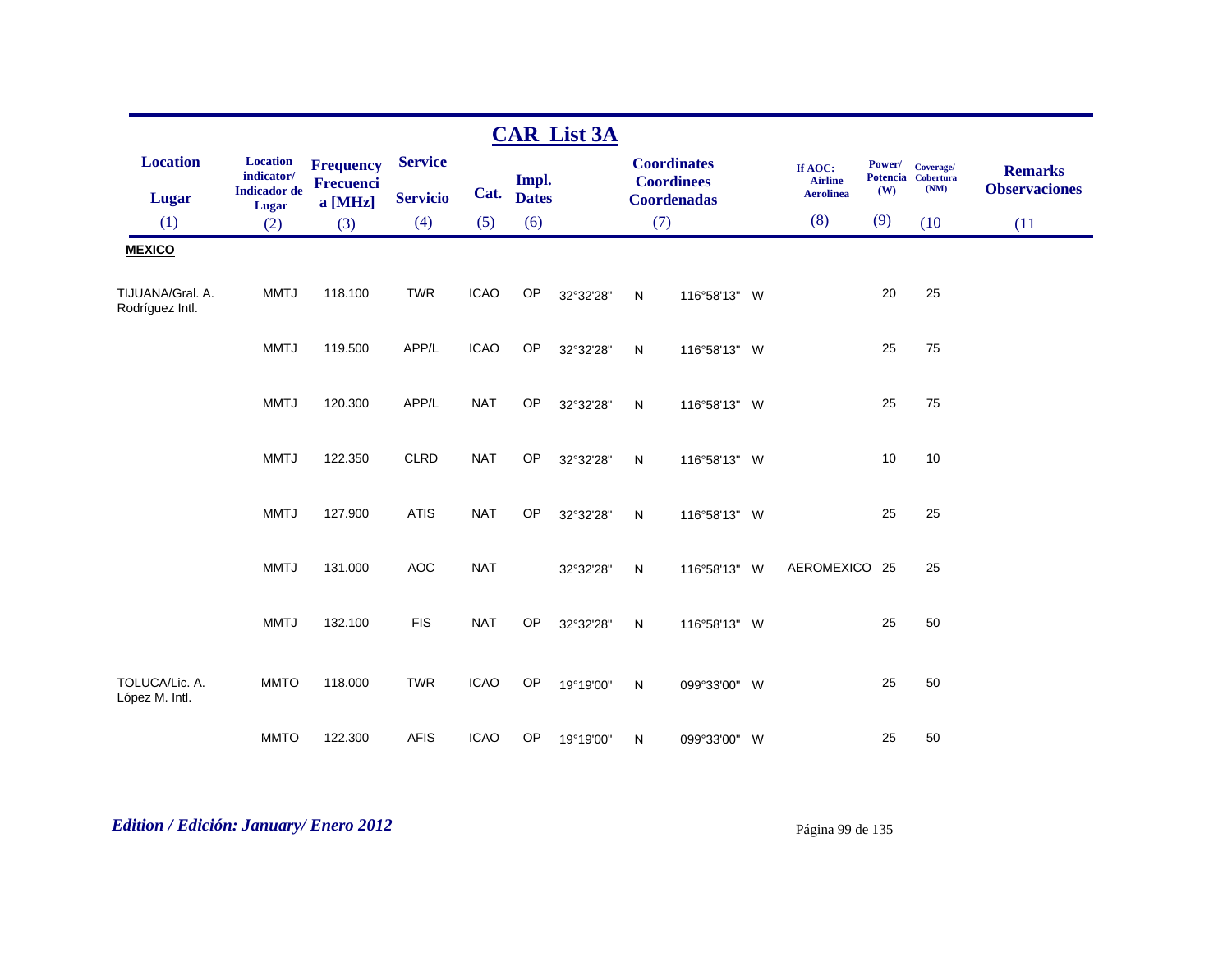|                                                  |                                                               |                                                 |                                   |             |                       | <b>CAR List 3A</b> |              |                                                               |                                               |                      |                                         |                                        |
|--------------------------------------------------|---------------------------------------------------------------|-------------------------------------------------|-----------------------------------|-------------|-----------------------|--------------------|--------------|---------------------------------------------------------------|-----------------------------------------------|----------------------|-----------------------------------------|----------------------------------------|
| <b>Location</b><br><b>Lugar</b>                  | <b>Location</b><br>indicator/<br><b>Indicador</b> de<br>Lugar | <b>Frequency</b><br><b>Frecuenci</b><br>a [MHz] | <b>Service</b><br><b>Servicio</b> | Cat.        | Impl.<br><b>Dates</b> |                    |              | <b>Coordinates</b><br><b>Coordinees</b><br><b>Coordenadas</b> | If AOC:<br><b>Airline</b><br><b>Aerolinea</b> | <b>Power/</b><br>(W) | Coverage/<br>Potencia Cobertura<br>(NM) | <b>Remarks</b><br><b>Observaciones</b> |
| (1)                                              | (2)                                                           | (3)                                             | (4)                               | (5)         | (6)                   |                    | (7)          |                                                               | (8)                                           | (9)                  | (10)                                    | (11)                                   |
| <b>MEXICO</b>                                    |                                                               |                                                 |                                   |             |                       |                    |              |                                                               |                                               |                      |                                         |                                        |
| TOLUCA/Lic. A.<br>López M. Intl.                 | <b>MMTO</b>                                                   | 127.800                                         | <b>ATIS</b>                       | <b>ICAO</b> | OP                    | 19°19'00"          | N            | 099°33'00" W                                                  |                                               | 25                   | 50                                      |                                        |
|                                                  | <b>MMTO</b>                                                   | 128.900                                         | <b>APP</b>                        | <b>ICAO</b> | OP                    | 19°19'00"          | N            | 099°33'00" W                                                  |                                               | 25                   | 50                                      |                                        |
|                                                  | <b>MMTO</b>                                                   | 134.000                                         | SMC/CLRD                          | <b>ICAO</b> | OP                    | 19°19'00"          | N            | 099°33'00" W                                                  |                                               | 25                   | 50                                      |                                        |
| TORREON/Torreon<br>Intl.                         | <b>MMTC</b>                                                   | 118.500                                         | <b>TWR</b>                        | <b>ICAO</b> | OP                    | 25°34'06"          | ${\sf N}$    | 103°24'38" W                                                  |                                               | 25                   | 25                                      |                                        |
|                                                  | <b>MMTC</b>                                                   | 119.500                                         | <b>APP</b>                        | <b>ICAO</b> | OP                    | 25°34'06"          | N            | 103°24'38" W                                                  |                                               | 25                   | 50                                      |                                        |
|                                                  | <b>MMTC</b>                                                   | 122.300                                         | <b>AFIS</b>                       | <b>ICAO</b> | OP                    | 25°34'06"          | N            | 103°24'38" W                                                  |                                               | 25                   | 50                                      |                                        |
|                                                  | <b>MMTC</b>                                                   | 131.000                                         | <b>AOC</b>                        | <b>NAT</b>  |                       | 25°34'06"          | N            | 103°24'38" W                                                  | AEROMEXICO 25                                 |                      | 25                                      |                                        |
| TULUM/Estacion<br>Aeronaval                      | <b>MMTU</b>                                                   | 118.200                                         | <b>TWR</b>                        | <b>NAT</b>  | OP                    | 20°13'33"          | N            | 087°26'16" W                                                  |                                               | 10                   | $\sqrt{5}$                              |                                        |
| <b>TUXTLA</b><br>GUTIERREZ/A.<br>Albino C. Intl. | <b>MMTB</b>                                                   | 118.600                                         | <b>TWR</b>                        | <b>NAT</b>  | <b>OP</b>             | 16°44'32"          | $\mathsf{N}$ | 093°10'16" W                                                  |                                               | 10                   | 25                                      |                                        |

# *Edition / Edición: January/ Enero 2012* Página 100 de 135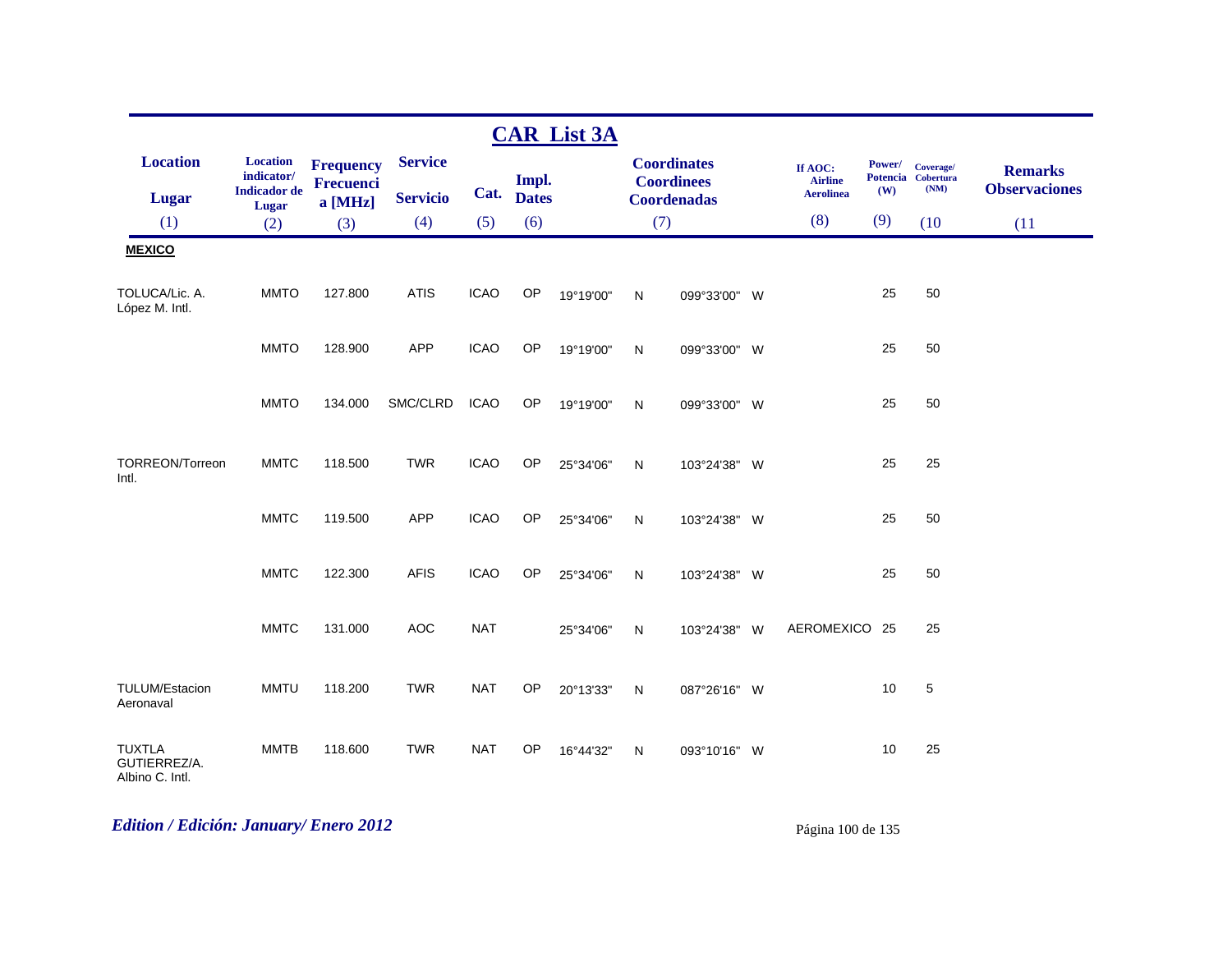|                                                  |                                                               |                                                 |                                   |             |                       | <b>CAR List 3A</b> |              |                                                               |                                               |               |                                         |                                        |
|--------------------------------------------------|---------------------------------------------------------------|-------------------------------------------------|-----------------------------------|-------------|-----------------------|--------------------|--------------|---------------------------------------------------------------|-----------------------------------------------|---------------|-----------------------------------------|----------------------------------------|
| <b>Location</b><br><b>Lugar</b>                  | <b>Location</b><br>indicator/<br><b>Indicador</b> de<br>Lugar | <b>Frequency</b><br><b>Frecuenci</b><br>a [MHz] | <b>Service</b><br><b>Servicio</b> | Cat.        | Impl.<br><b>Dates</b> |                    |              | <b>Coordinates</b><br><b>Coordinees</b><br><b>Coordenadas</b> | If AOC:<br><b>Airline</b><br><b>Aerolinea</b> | Power/<br>(W) | Coverage/<br>Potencia Cobertura<br>(NM) | <b>Remarks</b><br><b>Observaciones</b> |
| (1)                                              | (2)                                                           | (3)                                             | (4)                               | (5)         | (6)                   |                    | (7)          |                                                               | (8)                                           | (9)           | (10)                                    | (11)                                   |
| <b>MEXICO</b>                                    |                                                               |                                                 |                                   |             |                       |                    |              |                                                               |                                               |               |                                         |                                        |
| <b>TUXTLA</b><br>GUTIERREZ/A.<br>Albino C. Intl. | <b>MMTB</b>                                                   | 130.000                                         | <b>AOC</b>                        | <b>NAT</b>  |                       | 16°44'32"          | $\mathsf{N}$ | 093°10'16" W                                                  | <b>MEXICANA</b>                               | 25            | 25                                      |                                        |
|                                                  | <b>MMTB</b>                                                   | 131.000                                         | <b>AOC</b>                        | <b>NAT</b>  |                       | 16°44'32"          | N            | 093°10'16" W                                                  | AEROMEXICO 25                                 |               | 25                                      |                                        |
| URUAPAN/Lic. I.<br>Lopez R. Intl.                | <b>MMPN</b>                                                   | 118.200                                         | <b>TWR</b>                        | <b>NAT</b>  | <b>OP</b>             | 19°23'47"          | $\mathsf{N}$ | 102°02'19" W                                                  |                                               | 10            | 25                                      |                                        |
| VERACRUZ/Gral.<br>H. Jara Intl.                  | <b>MMVR</b>                                                   | 118.500                                         | <b>TWR</b>                        | <b>ICAO</b> | OP                    | 19°08'45"          | $\mathsf{N}$ | 096°11'14" W                                                  |                                               | 10            | 50                                      |                                        |
|                                                  | <b>MMVR</b>                                                   | 120.400                                         | APP/L                             | <b>NAT</b>  | OP                    | 19°08'45"          | $\mathsf{N}$ | 096°11'14" W                                                  |                                               | 25            | 50                                      |                                        |
|                                                  | <b>MMVR</b>                                                   | 130.000                                         | <b>AOC</b>                        | <b>NAT</b>  |                       | 19°08'45"          | N            | 096°11'14" W                                                  | <b>MEXICANA</b>                               | 25            | 25                                      |                                        |
| VILLAHERMOSA/C.<br>Rovirosa Intl.                | <b>MMVA</b>                                                   | 118.700                                         | <b>TWR</b>                        | <b>NAT</b>  | OP                    | 17°59'49"          | N            | 092°49'03" W                                                  |                                               | 10            | 25                                      |                                        |
|                                                  | <b>MMVA</b>                                                   | 120.700                                         | <b>APP</b>                        | <b>NAT</b>  | <b>OP</b>             | 17°59'49"          | $\mathsf{N}$ | 092°49'03" W                                                  |                                               | 25            | 50                                      |                                        |
|                                                  | <b>MMVA</b>                                                   | 122.300                                         | <b>AFIS</b>                       | <b>NAT</b>  | OP                    | 17°59'49"          | N            | 092°49'03" W                                                  |                                               | 25            | 50                                      |                                        |

# *Edition / Edición: January/ Enero 2012* Página 101 de 135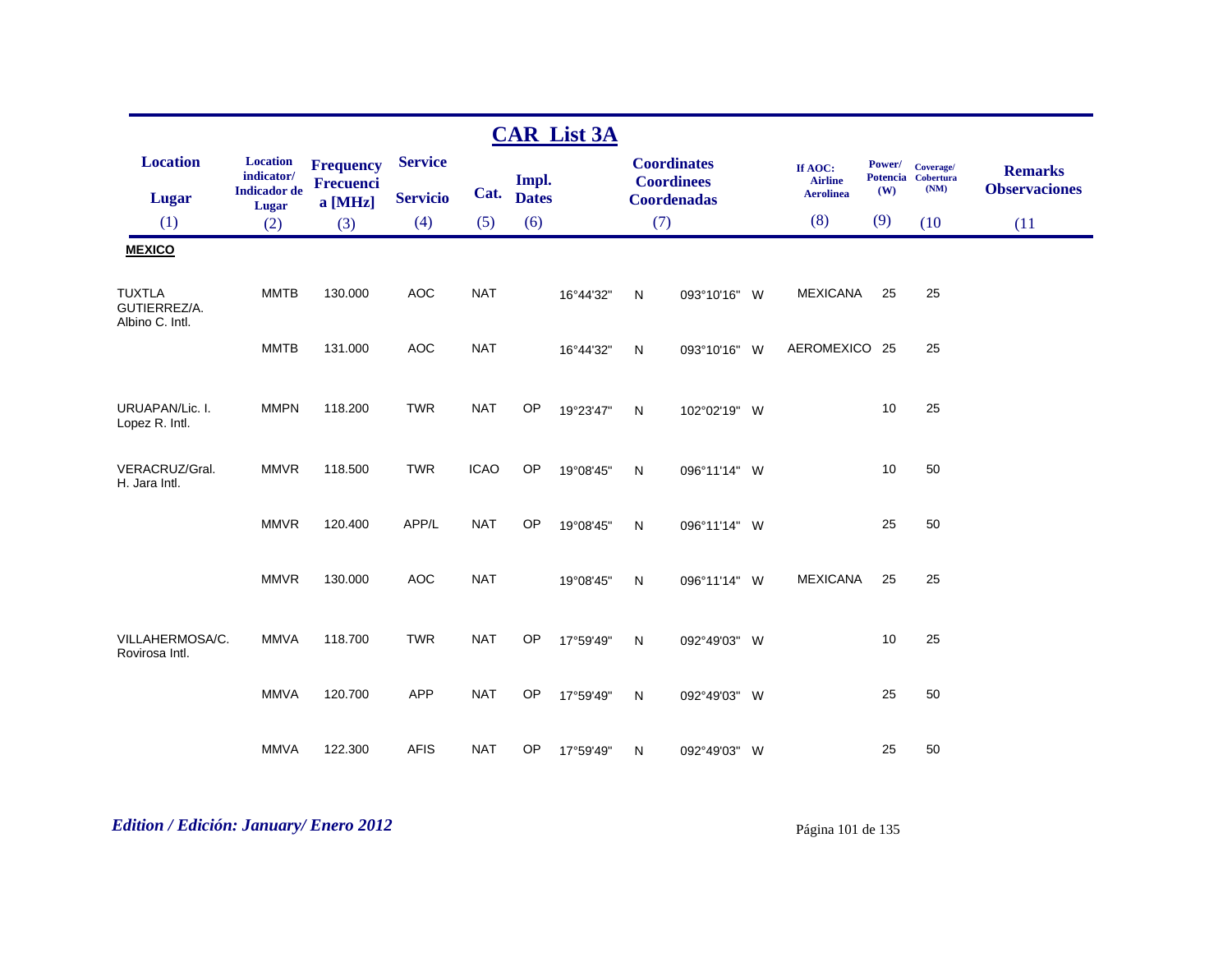|                                   |                                                               |                                                 |                                   |             |                       | <b>CAR List 3A</b> |              |                                                               |                                               |               |                                         |                                        |
|-----------------------------------|---------------------------------------------------------------|-------------------------------------------------|-----------------------------------|-------------|-----------------------|--------------------|--------------|---------------------------------------------------------------|-----------------------------------------------|---------------|-----------------------------------------|----------------------------------------|
| <b>Location</b><br>Lugar          | <b>Location</b><br>indicator/<br><b>Indicador</b> de<br>Lugar | <b>Frequency</b><br><b>Frecuenci</b><br>a [MHz] | <b>Service</b><br><b>Servicio</b> | Cat.        | Impl.<br><b>Dates</b> |                    |              | <b>Coordinates</b><br><b>Coordinees</b><br><b>Coordenadas</b> | If AOC:<br><b>Airline</b><br><b>Aerolinea</b> | Power/<br>(W) | Coverage/<br>Potencia Cobertura<br>(NM) | <b>Remarks</b><br><b>Observaciones</b> |
| (1)                               | (2)                                                           | (3)                                             | (4)                               | (5)         | (6)                   |                    | (7)          |                                                               | (8)                                           | (9)           | (10)                                    | (11)                                   |
| <b>MEXICO</b>                     |                                                               |                                                 |                                   |             |                       |                    |              |                                                               |                                               |               |                                         |                                        |
| VILLAHERMOSA/C.<br>Rovirosa Intl. | <b>MMVA</b>                                                   | 130.000                                         | <b>AOC</b>                        | <b>NAT</b>  |                       | 17°59'49"          | $\mathsf{N}$ | 092°49'03" W                                                  | AEROMEXICO 25                                 |               | 25                                      |                                        |
|                                   | <b>MMVA</b>                                                   | 131.000                                         | <b>AOC</b>                        | <b>NAT</b>  |                       | 17°59'49"          | $\mathsf{N}$ | 092°49'03" W                                                  | <b>MEXICANA</b>                               | 25            | 25                                      |                                        |
| ZACATECAS/Gral.<br>L. Ruiz Intl.  | MMZC                                                          | 118.000                                         | <b>TWR</b>                        | <b>NAT</b>  | OP                    | 22°54'00"          | $\mathsf{N}$ | 102°40'49" W                                                  |                                               | 25            | 25                                      |                                        |
| <b>ZAMORA</b>                     | <b>MMZM</b>                                                   | 122.800                                         | GP                                | <b>NAT</b>  | OP                    | 20°02'42"          | $\mathsf{N}$ | 102°16'33" W                                                  |                                               | 10            | 10                                      | <b>UNICOM</b>                          |
| ZIHUATANEJO/Ixtap<br>a Z. Intl.   | <b>MMZH</b>                                                   | 118.300                                         | <b>TWR</b>                        | <b>ICAO</b> | OP                    | 17°36'22"          | $\mathsf{N}$ | 101°27'50" W                                                  |                                               | 25            | 25                                      |                                        |
|                                   | <b>MMZH</b>                                                   | 121.000                                         | APP/L                             | <b>ICAO</b> | OP                    | 17°36'22"          | $\mathsf{N}$ | 101°27'50" W                                                  |                                               | 25            | 75                                      |                                        |
|                                   | <b>MMZH</b>                                                   | 121.600                                         | <b>SMC</b>                        | <b>NAT</b>  |                       | 17°36'22"          | ${\sf N}$    | 101°27'50" W                                                  |                                               | 10            | 10                                      |                                        |
|                                   | <b>MMZH</b>                                                   | 122.300                                         | <b>AFIS</b>                       | <b>NAT</b>  | OP                    | 17°36'22"          | $\mathsf{N}$ | 101°27'50" W                                                  |                                               | 25            | 50                                      |                                        |
|                                   | <b>MMZH</b>                                                   | 131.000                                         | <b>AOC</b>                        | <b>NAT</b>  |                       | 17°36'22"          | N            | 101°27'50" W                                                  | AEROMEXICO 25                                 |               | 25                                      |                                        |

# *Edition / Edición: January/ Enero 2012* Página 102 de 135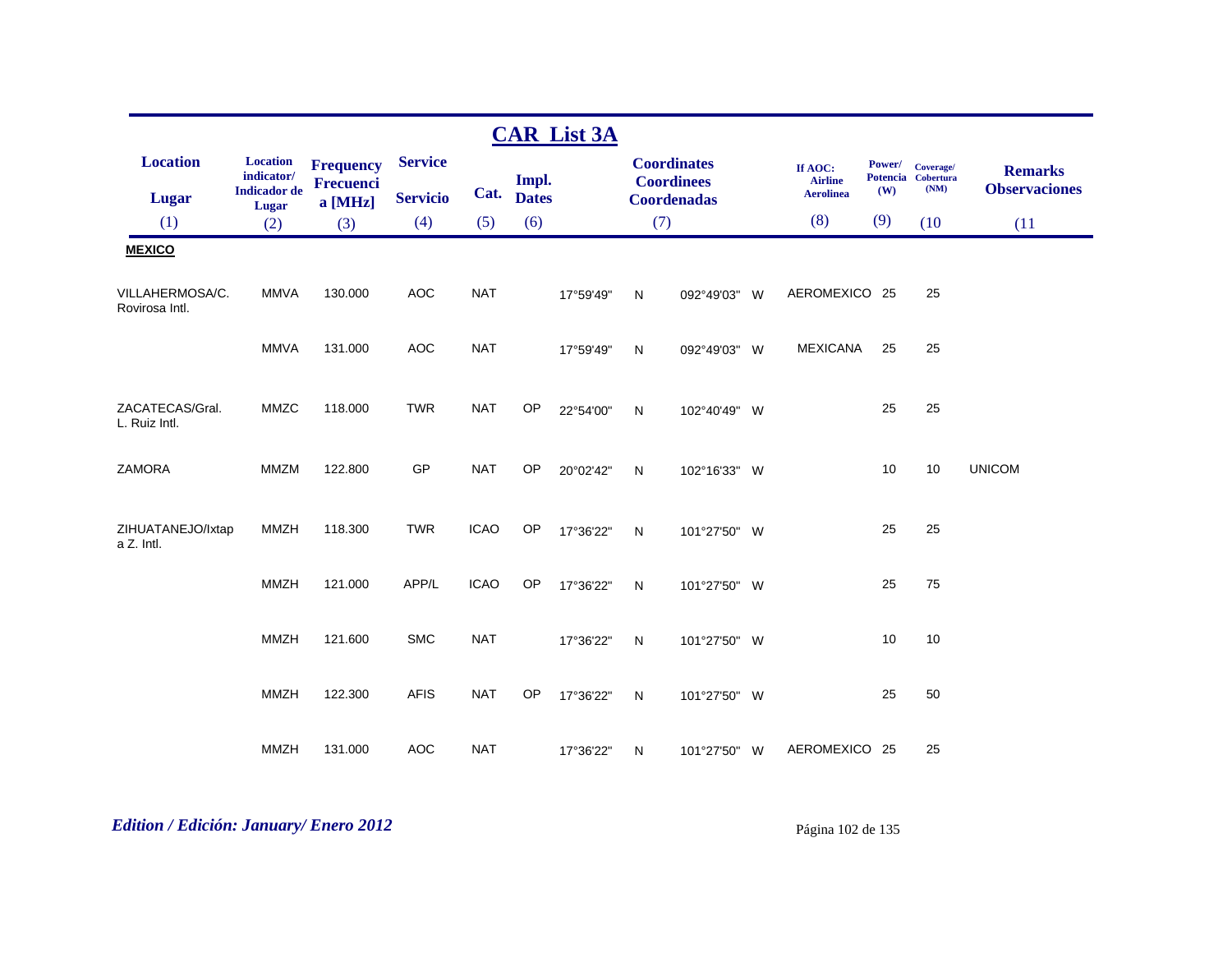| <b>Location</b><br><b>Lugar</b>               | <b>Location</b><br>indicator/<br><b>Indicador</b> de<br>Lugar | <b>Frequency</b><br>Frecuenci<br>$a$ [MHz] | <b>Service</b><br><b>Servicio</b> | Cat.        | Impl.<br><b>Dates</b> |           |     | <b>Coordinates</b><br><b>Coordinees</b><br><b>Coordenadas</b> | If AOC:<br><b>Airline</b><br><b>Aerolinea</b> | Power/<br><b>Potencia</b><br>(W) | Coverage/<br><b>Cobertura</b><br>(NM) | <b>Remarks</b><br><b>Observaciones</b> |
|-----------------------------------------------|---------------------------------------------------------------|--------------------------------------------|-----------------------------------|-------------|-----------------------|-----------|-----|---------------------------------------------------------------|-----------------------------------------------|----------------------------------|---------------------------------------|----------------------------------------|
| (1)                                           | (2)                                                           | (3)                                        | (4)                               | (5)         | (6)                   |           | (7) |                                                               | (8)                                           | (9)                              | (10)                                  | (11)                                   |
| <b>MONTSERRAT</b><br>PLYMOUTH/Gerald'         | <b>TRPM</b>                                                   | 118,800                                    | <b>TWR</b>                        | <b>ICAO</b> | OP                    | 16°41'58" | N   | 062°11'50" W                                                  |                                               | 25                               | 25                                    |                                        |
| s, Montserrat I.                              |                                                               |                                            |                                   |             |                       |           |     |                                                               |                                               |                                  |                                       |                                        |
| PLYMOUTH/John<br>A. Osborne,<br>Montserrat I. | <b>TRPM</b>                                                   | 121.900                                    | <b>SMC</b>                        | <b>NAT</b>  | <b>OP</b>             | 16°41'58" | N   | 062°11'50" W                                                  |                                               | 10                               | 10                                    |                                        |
|                                               | <b>TRPM</b>                                                   | 130.350                                    | AOC                               |             | <b>OP</b>             | 16°41'58" | N   | 062°11'50"<br>W                                               | Air Montserrat                                | 25                               | 25                                    |                                        |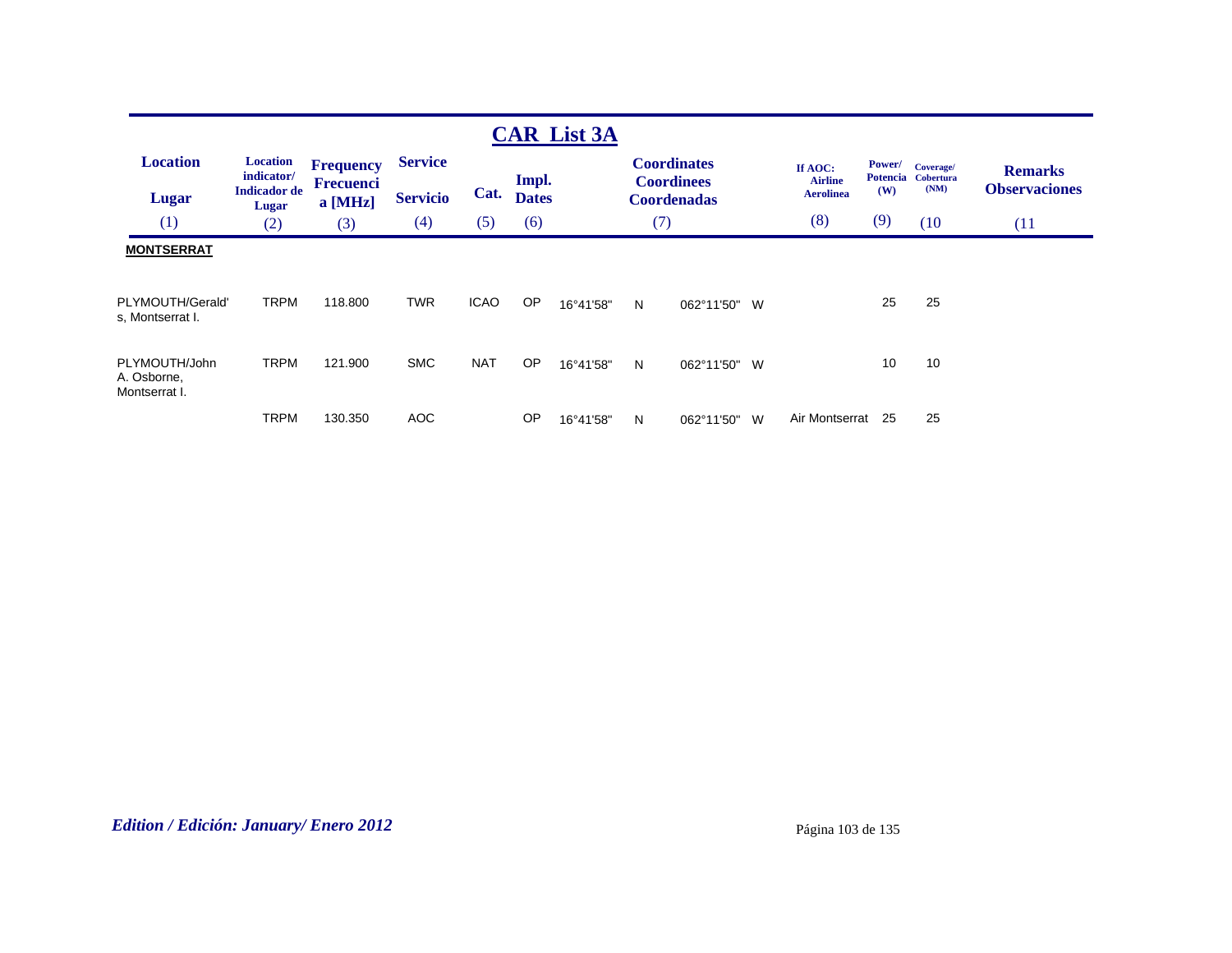|                                                    |                               |                                      |                 |             |              | <b>CAR List 3A</b> |     |                                         |          |                                      |                           |                               |                      |
|----------------------------------------------------|-------------------------------|--------------------------------------|-----------------|-------------|--------------|--------------------|-----|-----------------------------------------|----------|--------------------------------------|---------------------------|-------------------------------|----------------------|
| <b>Location</b>                                    | <b>Location</b><br>indicator/ | <b>Frequency</b><br><b>Frecuenci</b> | <b>Service</b>  |             | Impl.        |                    |     | <b>Coordinates</b><br><b>Coordinees</b> |          | If AOC:<br><b>Airline</b>            | Power/<br><b>Potencia</b> | Coverage/<br><b>Cobertura</b> | <b>Remarks</b>       |
| <b>Lugar</b>                                       | <b>Indicador</b> de<br>Lugar  | a [MHz]                              | <b>Servicio</b> | Cat.        | <b>Dates</b> |                    |     | <b>Coordenadas</b>                      |          | <b>Aerolinea</b>                     | (W)                       | (NM)                          | <b>Observaciones</b> |
| (1)                                                | (2)                           | (3)                                  | (4)             | (5)         | (6)          |                    | (7) |                                         |          | (8)                                  | (9)                       | (10)                          | (11)                 |
| <b>NETHERLANDS</b>                                 |                               |                                      |                 |             |              |                    |     |                                         |          |                                      |                           |                               |                      |
| <b>KRALENDIJK/Flami</b><br>ngo Intl.               | <b>TNCB</b>                   | 118.700                              | <b>TWR</b>      | <b>ICAO</b> | OP           | 12°08'32"          | N   | 068°16'26"                              | - W      |                                      | 25                        | 25                            | Bonaire I.           |
|                                                    | <b>TNCB</b>                   | 131.600                              | <b>AOC</b>      | <b>NAT</b>  | <b>OP</b>    | 12°08'32"          | N   | 068°16'26"                              | <b>W</b> | <b>ALM</b>                           | 25                        | 25                            | Bonaire I.           |
| ORANJESTAD/P.<br>D. Roosevelt, St.<br>Eustatius I. | <b>TNCE</b>                   | 118.100                              | <b>AFIS</b>     | <b>ICAO</b> | <b>OP</b>    | 17°29'36"          | N   | 062°58'52" W                            |          |                                      | 25                        | 50                            |                      |
|                                                    | <b>TNCE</b>                   | 131.200                              | <b>AOC</b>      | <b>NAT</b>  | <b>OP</b>    | 17°29'43"          | N   | 062°58'45"                              | - W      | Windward<br>Islands<br>Airways       | 25                        | 25                            |                      |
| SABA/Juancho<br>Yrausquin                          | <b>TNCS</b>                   | 118.100                              | <b>AFIS</b>     | <b>NAT</b>  | <b>OP</b>    | 17°38'40"          | N   | 063°13'14"                              | <b>W</b> |                                      | 25                        | 50                            |                      |
|                                                    | <b>TNCS</b>                   | 131.200                              | <b>AOC</b>      | <b>NAT</b>  | <b>OP</b>    | 17°38'40"          | N   | 063°13'14"                              | <b>W</b> | Windward<br>Islands<br>Airways Intl. | 25                        | 25                            |                      |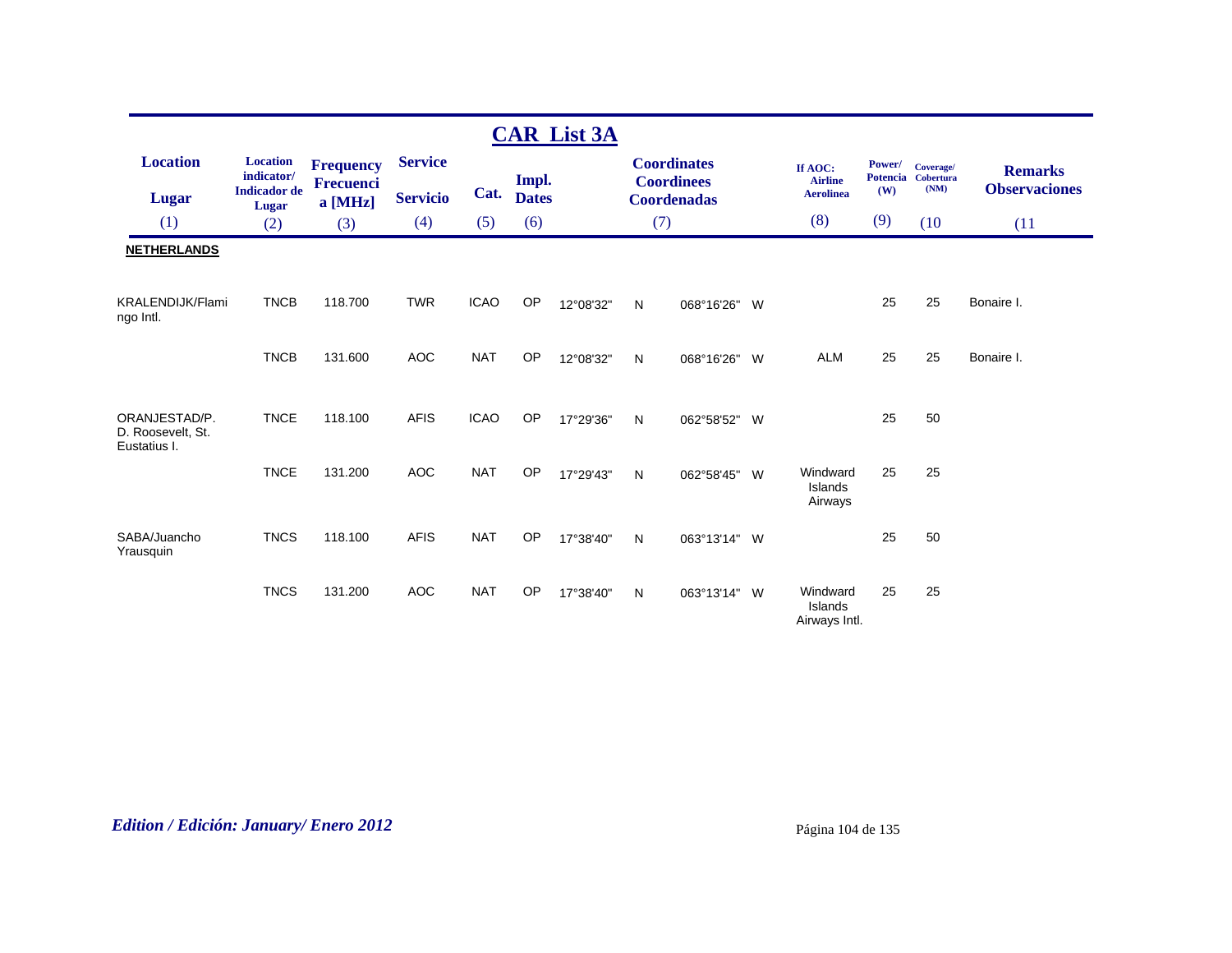|                                       |                               |                      |                 |             |              | <b>CAR List 3A</b> |           |                                         |                           |        |                                 |                      |
|---------------------------------------|-------------------------------|----------------------|-----------------|-------------|--------------|--------------------|-----------|-----------------------------------------|---------------------------|--------|---------------------------------|----------------------|
| <b>Location</b>                       | <b>Location</b><br>indicator/ | <b>Frequency</b>     | <b>Service</b>  |             | Impl.        |                    |           | <b>Coordinates</b><br><b>Coordinees</b> | If AOC:<br><b>Airline</b> | Power/ | Coverage/<br>Potencia Cobertura | <b>Remarks</b>       |
| <b>Lugar</b>                          | <b>Indicador</b> de<br>Lugar  | Frecuenci<br>a [MHz] | <b>Servicio</b> | Cat.        | <b>Dates</b> |                    |           | <b>Coordenadas</b>                      | <b>Aerolinea</b>          | (W)    | (NM)                            | <b>Observaciones</b> |
| (1)                                   | (2)                           | (3)                  | (4)             | (5)         | (6)          |                    | (7)       |                                         | (8)                       | (9)    | (10)                            | (11)                 |
| <b>NICARAGUA</b>                      |                               |                      |                 |             |              |                    |           |                                         |                           |        |                                 |                      |
| <b>BLUEFIELDS</b>                     | <b>MNBL</b>                   | 118.500              | <b>TWR</b>      | <b>NAT</b>  | OP           | 11°59'27"          | ${\sf N}$ | 083°46'27" W                            |                           | 25     | 25                              |                      |
|                                       | <b>MNBL</b>                   | 120.350              | APP/L           | <b>NAT</b>  | OP           | 11°59'27"          | N         | 083°46'27" W                            |                           | 25     | 75                              |                      |
| <b>CORN ISLAND</b>                    | <b>MNCI</b>                   | 118.700              | <b>TWR</b>      | <b>NAT</b>  | <b>OP</b>    | 12°10'44"          | ${\sf N}$ | 083°03'25" W                            |                           | 25     | 25                              |                      |
| CHINANDEGA                            | <b>MNCH</b>                   | 118.650              | <b>TWR/FIS</b>  | <b>NAT</b>  |              | 12°38'25"          | N         | 087°08'24" W                            |                           | 25     | 25                              | PLANNED              |
| <b>LAS NUBES -</b><br>CENAMER ACC     |                               | 124.100              | ACC/U           | <b>ICAO</b> | OP           | 12°00'39"          | N         | 086°10'39" W                            |                           | 50     | 200                             | <b>CENAMER ACC</b>   |
| <b>LEON</b>                           | <b>MNLN</b>                   | 118.600              | <b>TWR/FIS</b>  | <b>NAT</b>  |              | 12°25'41"          | N         | 086°54'09" W                            |                           | 25     | 25                              | PLANNED              |
| <b>LOS BRASILES</b>                   | <b>MNBR</b>                   | 118.450              | <b>TWR/FIS</b>  | <b>NAT</b>  | <b>OP</b>    | 12°11'24"          | N         | 086°21'14" W                            |                           | 25     | 25                              |                      |
| MANAGUA/Augusto<br>Cesar Andino Intl. | <b>MNMG</b>                   | 118.100              | <b>TWR</b>      | <b>ICAO</b> | OP           | 12°08'41"          | N         | 086°10'19" W                            |                           | 25     | 25                              |                      |

# *Edition / Edición: January/ Enero 2012* Página 105 de 135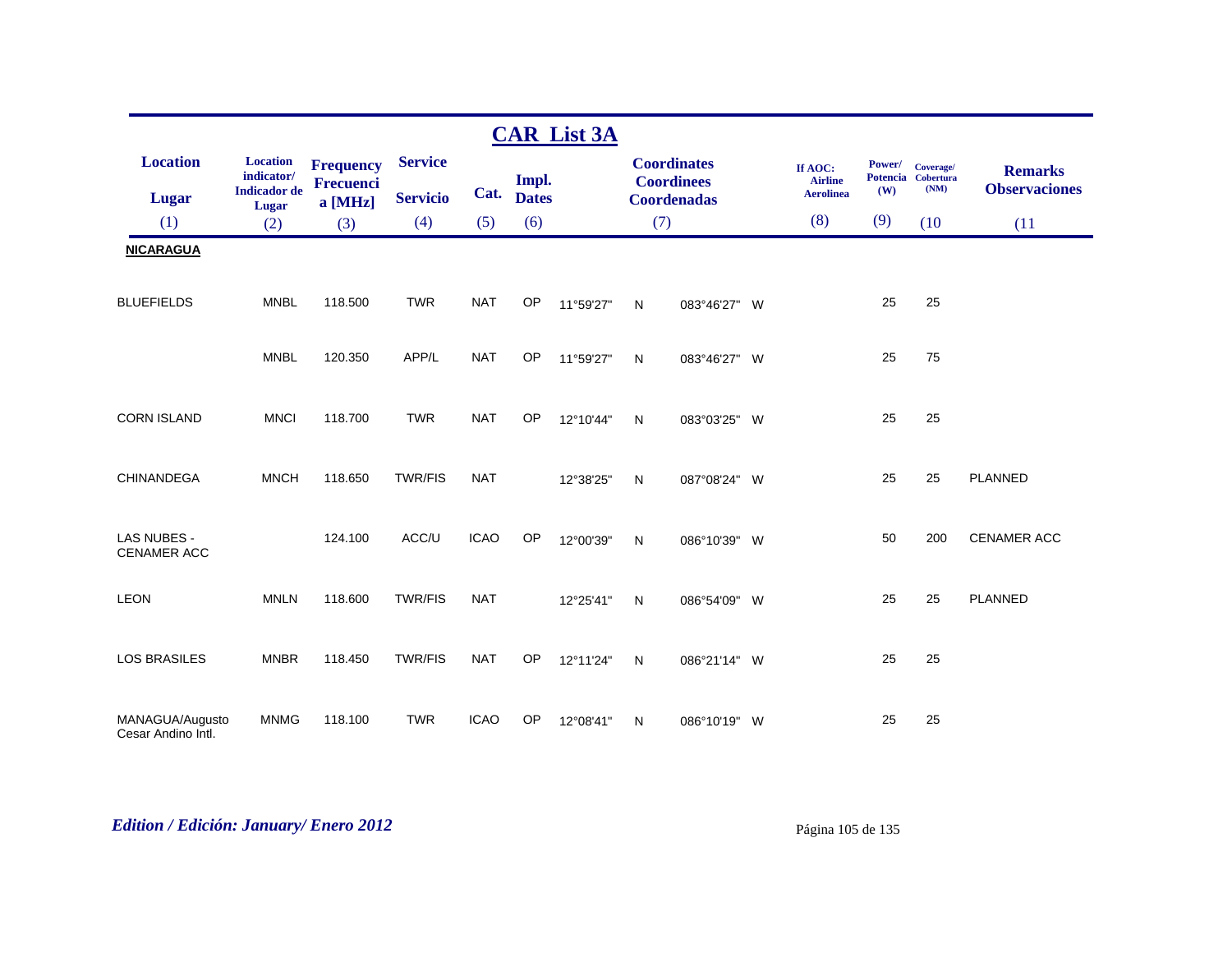|                                       |                                                      |                               |                                   |             |                       | <b>CAR List 3A</b> |     |                                                               |                                                                           |               |                                         |                                        |
|---------------------------------------|------------------------------------------------------|-------------------------------|-----------------------------------|-------------|-----------------------|--------------------|-----|---------------------------------------------------------------|---------------------------------------------------------------------------|---------------|-----------------------------------------|----------------------------------------|
| <b>Location</b><br><b>Lugar</b>       | <b>Location</b><br>indicator/<br><b>Indicador</b> de | <b>Frequency</b><br>Frecuenci | <b>Service</b><br><b>Servicio</b> | Cat.        | Impl.<br><b>Dates</b> |                    |     | <b>Coordinates</b><br><b>Coordinees</b><br><b>Coordenadas</b> | If AOC:<br><b>Airline</b><br><b>Aerolinea</b>                             | Power/<br>(W) | Coverage/<br>Potencia Cobertura<br>(NM) | <b>Remarks</b><br><b>Observaciones</b> |
| (1)                                   | <b>Lugar</b><br>(2)                                  | a [MHz]<br>(3)                | (4)                               | (5)         | (6)                   |                    | (7) |                                                               | (8)                                                                       | (9)           | (10)                                    | (11)                                   |
| <b>NICARAGUA</b>                      |                                                      |                               |                                   |             |                       |                    |     |                                                               |                                                                           |               |                                         |                                        |
|                                       |                                                      |                               |                                   |             |                       |                    |     |                                                               |                                                                           |               |                                         |                                        |
| MANAGUA/Augusto<br>Cesar Andino Intl. | <b>MNMG</b>                                          | 119.400                       | APP/L                             | <b>ICAO</b> | OP                    | 12°08'41"          | N   | 086°10'19" W                                                  |                                                                           | 25            | 75                                      |                                        |
|                                       | <b>MNMG</b>                                          | 121.900                       | <b>SMC</b>                        | <b>ICAO</b> | OP                    | 12°08'41"          | N   | 086°10'19" W                                                  |                                                                           | 10            | 10                                      |                                        |
|                                       | <b>MNMG</b>                                          | 122.900                       | <b>AOC</b>                        | <b>NAT</b>  | OP                    | 12°08'41"          | N   | 086°10'19" W                                                  | Despacho<br>Vuelo<br>OPERACIONE<br>S<br><b>TERRESTRES</b><br><b>GAMSA</b> | 25            | 25                                      |                                        |
|                                       | <b>MNMG</b>                                          | 126.900                       | <b>AFIS</b>                       | <b>ICAO</b> | OP                    | 12°08'41"          | N   | 086°10'19" W                                                  |                                                                           | 25            | 25                                      |                                        |
|                                       | <b>MNMG</b>                                          | 130.500                       | <b>AOC</b>                        | <b>NAT</b>  | OP                    | 12°08'41"          | N   | 086°10'19" W                                                  |                                                                           | 25            | 25                                      |                                        |
|                                       | <b>MNMG</b>                                          | 130.700                       | <b>AOC</b>                        | <b>NAT</b>  | OP                    | 12°08'41"          | N   | 086°10'19" W                                                  |                                                                           | 25            | 25                                      |                                        |
|                                       | <b>MNMG</b>                                          | 131.200                       | <b>AOC</b>                        | <b>NAT</b>  | OP                    | 12°08'41"          | N   | 086°10'19" W                                                  |                                                                           | 25            | 25                                      |                                        |
|                                       | <b>MNMG</b>                                          | 131.725                       | <b>AOC</b>                        | <b>NAT</b>  | <b>OP</b>             | 12°08'41"          | N   | 086°10'19" W                                                  |                                                                           | 25            | 25                                      |                                        |

# *Edition / Edición: January/ Enero 2012* Página 106 de 135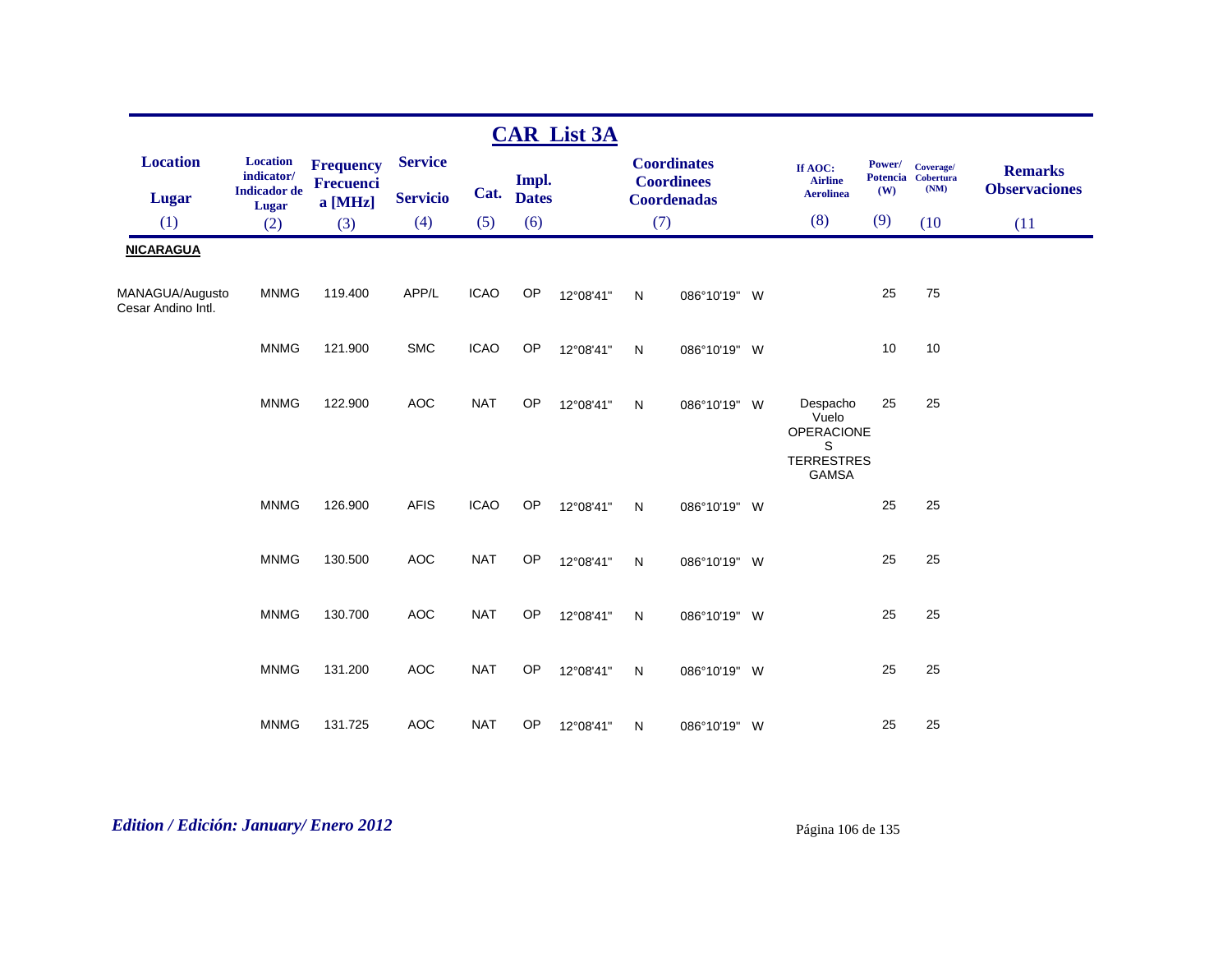|                                                  |                               |                             |                 |             |                       | <b>CAR List 3A</b> |     |                                         |   |                                    |               |                                 |                      |
|--------------------------------------------------|-------------------------------|-----------------------------|-----------------|-------------|-----------------------|--------------------|-----|-----------------------------------------|---|------------------------------------|---------------|---------------------------------|----------------------|
| <b>Location</b>                                  | <b>Location</b><br>indicator/ | <b>Frequency</b>            | <b>Service</b>  |             |                       |                    |     | <b>Coordinates</b>                      |   | If AOC:                            | <b>Power/</b> | Coverage/<br>Potencia Cobertura | <b>Remarks</b>       |
| <b>Lugar</b>                                     | <b>Indicador</b> de<br>Lugar  | <b>Frecuenci</b><br>a [MHz] | <b>Servicio</b> | Cat.        | Impl.<br><b>Dates</b> |                    |     | <b>Coordinees</b><br><b>Coordenadas</b> |   | <b>Airline</b><br><b>Aerolinea</b> | (W)           | (NM)                            | <b>Observaciones</b> |
| (1)                                              | (2)                           | (3)                         | (4)             | (5)         | (6)                   |                    | (7) |                                         |   | (8)                                | (9)           | (10)                            | (11)                 |
| <b>NICARAGUA</b>                                 |                               |                             |                 |             |                       |                    |     |                                         |   |                                    |               |                                 |                      |
| <b>MONTELIMAR</b>                                |                               | 118.150                     | <b>TWR</b>      | <b>NAT</b>  |                       | 11°48'18"          | N   | 086°30'40"                              | W |                                    | 25            | 25                              | <b>PLANNED</b>       |
| <b>PANCHITO</b>                                  |                               | 118.250                     | <b>TWR/AFIS</b> | <b>NAT</b>  |                       | 12°21'00"          | N   | 086°12'00" W                            |   |                                    | 25            | 25                              | <b>PLANNED</b>       |
| <b>PUERTO</b><br>CABEZAS -<br><b>CENAMER ACC</b> |                               | 124.300                     | ACC/U           | <b>ICAO</b> | OP                    | 14°03'16"          | N   | 083°22'58"                              | W |                                    | 50            | 200                             | <b>CENAMER ACC</b>   |
| <b>PUERTO</b><br>CABEZAS/Pto.<br>Cabezas Int.    | <b>MNPC</b>                   | 118.000                     | <b>TWR</b>      | <b>NAT</b>  | OP                    | 14°02'35"          | N   | 083°22'53" W                            |   |                                    | 25            | 25                              |                      |
| <b>SAN CARLOS/Rio</b><br>San Juan                | <b>MNSC</b>                   | 118.750                     | <b>TWR/AFIS</b> | <b>NAT</b>  |                       | 11°08'05"          | N   | 084°46'08" W                            |   |                                    | 25            | 25                              | <b>PLANNED</b>       |
| SAN JUAN DE<br>NICARAGUA                         |                               | 118.550                     | <b>TWR/AFIS</b> | <b>NAT</b>  |                       | 10°55'18"          | N   | 083°42'41" W                            |   |                                    | 25            | 25                              | <b>PLANNED</b>       |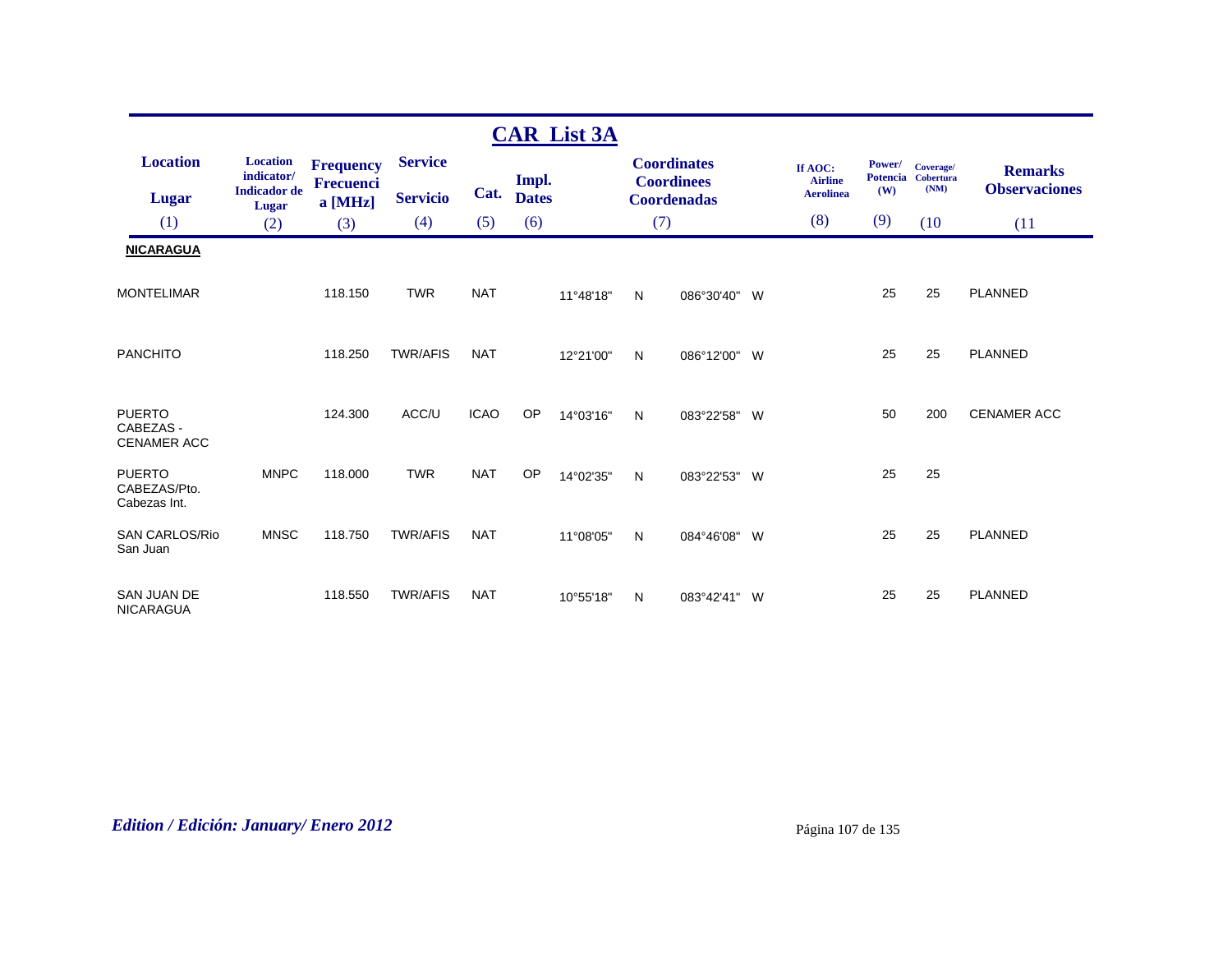|                                     |                                                      |                                                 |                                   |             |                       | <b>CAR List 3A</b> |              |                                                               |                                               |                      |                                         |                                        |
|-------------------------------------|------------------------------------------------------|-------------------------------------------------|-----------------------------------|-------------|-----------------------|--------------------|--------------|---------------------------------------------------------------|-----------------------------------------------|----------------------|-----------------------------------------|----------------------------------------|
| <b>Location</b><br>Lugar            | <b>Location</b><br>indicator/<br><b>Indicador</b> de | <b>Frequency</b><br><b>Frecuenci</b><br>a [MHz] | <b>Service</b><br><b>Servicio</b> | Cat.        | Impl.<br><b>Dates</b> |                    |              | <b>Coordinates</b><br><b>Coordinees</b><br><b>Coordenadas</b> | If AOC:<br><b>Airline</b><br><b>Aerolinea</b> | <b>Power/</b><br>(W) | Coverage/<br>Potencia Cobertura<br>(NM) | <b>Remarks</b><br><b>Observaciones</b> |
| (1)                                 | Lugar<br>(2)                                         | (3)                                             | (4)                               | (5)         | (6)                   |                    | (7)          |                                                               | (8)                                           | (9)                  | (10)                                    | (11)                                   |
| <b>PUERTO RICO</b>                  |                                                      |                                                 |                                   |             |                       |                    |              |                                                               |                                               |                      |                                         |                                        |
|                                     |                                                      |                                                 |                                   |             |                       |                    |              |                                                               |                                               |                      |                                         |                                        |
| AGUADILLA/Rafael<br>Hernandez Intl. | <b>TJBQ</b>                                          | 118.325                                         | GP                                | <b>NAT</b>  | OP                    | 18°29'41"          | N            | 067°07'46" W                                                  |                                               | 10                   | 25                                      | AWOS                                   |
|                                     | <b>TJBQ</b>                                          | 120.875                                         | <b>SMC</b>                        | <b>NAT</b>  | OP                    | 18°29'25"          | N            | 067°08'12" W                                                  |                                               | 10                   | 25                                      |                                        |
|                                     | <b>TJBQ</b>                                          | 124.950                                         | <b>TWR</b>                        | <b>ICAO</b> | OP                    | 18°29'25"          | N            | 067°08'12" W                                                  |                                               | 25                   | 25                                      |                                        |
|                                     | <b>TJBQ</b>                                          | 128.925                                         | <b>AOC</b>                        | <b>NAT</b>  | OP                    | 18°29'48"          | N            | 067°08'00" W                                                  |                                               | 25                   | 25                                      |                                        |
|                                     | <b>TJBQ</b>                                          | 129.475                                         | AOC                               | <b>NAT</b>  | OP                    | 18°29'48"          | $\mathsf{N}$ | 067°08'10" W                                                  |                                               | 25                   | 25                                      |                                        |
|                                     | <b>TJBQ</b>                                          | 129.825                                         | <b>AOC</b>                        | <b>NAT</b>  | OP                    | 18°29'48"          | N            | 067°08'00" W                                                  |                                               | 25                   | 25                                      |                                        |
|                                     | <b>TJBQ</b>                                          | 129.925                                         | AOC                               | <b>NAT</b>  | OP                    | 18°29'48"          | ${\sf N}$    | 067°08'00" W                                                  |                                               | 25                   | 25                                      |                                        |
|                                     | <b>TJBQ</b>                                          | 131.550                                         | AOC                               | <b>NAT</b>  | OP                    | 18°29'48"          | N            | 067°08'00" W                                                  | ARINC -<br><b>ACARS</b>                       | 25                   | 25                                      |                                        |
|                                     | <b>TJBQ</b>                                          | 131.725                                         | <b>AOC</b>                        | <b>NAT</b>  | OP                    | 18°29'48"          | N            | 067°08'00" W                                                  | SITA - ACARS 25                               |                      | 25                                      |                                        |

# *Edition / Edición: January/ Enero 2012* Página 108 de 135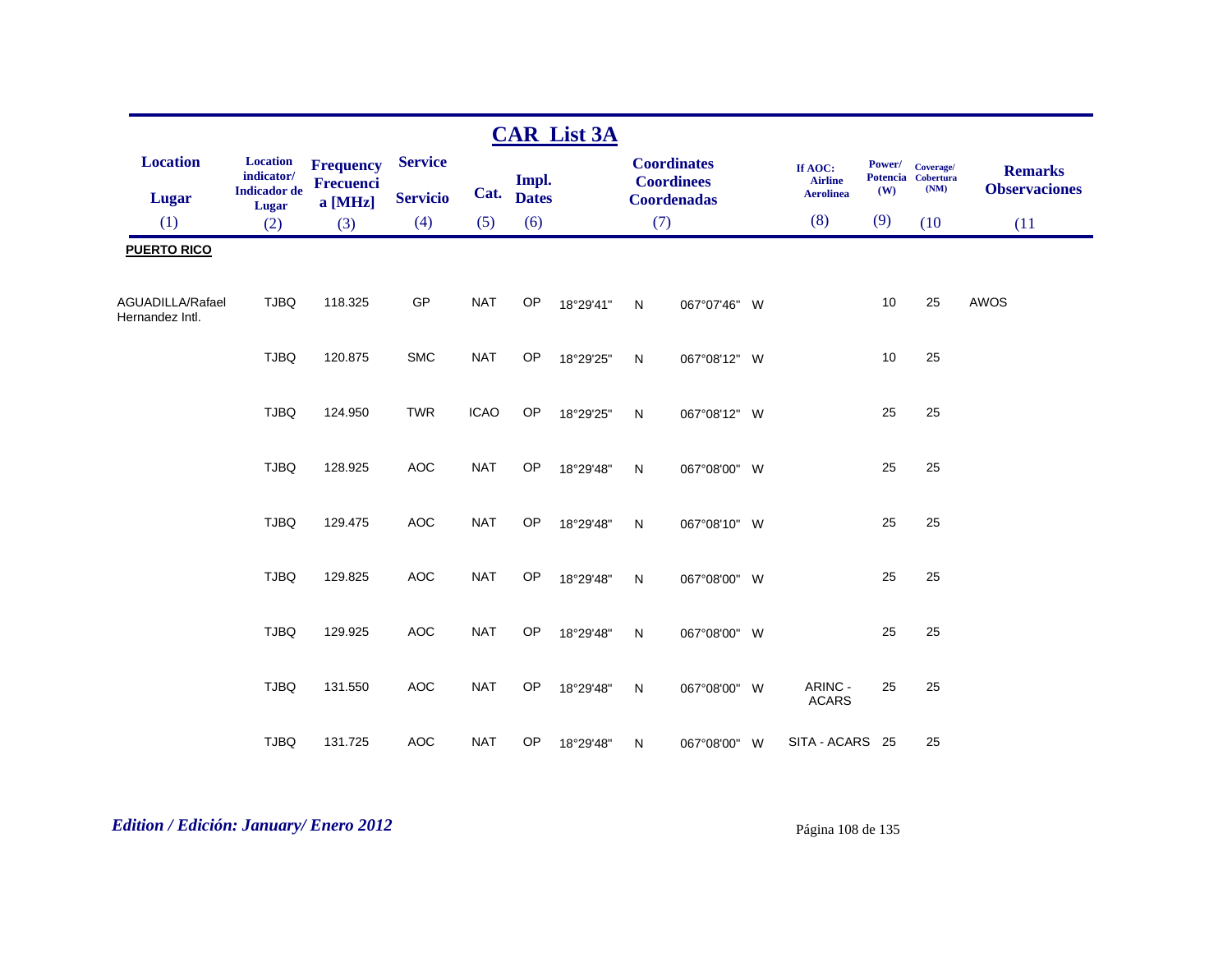|                                                |                               |                             |                 |             |              | <b>CAR List 3A</b> |              |                                         |                           |        |                                 |                                            |
|------------------------------------------------|-------------------------------|-----------------------------|-----------------|-------------|--------------|--------------------|--------------|-----------------------------------------|---------------------------|--------|---------------------------------|--------------------------------------------|
| <b>Location</b>                                | <b>Location</b><br>indicator/ | <b>Frequency</b>            | <b>Service</b>  |             | Impl.        |                    |              | <b>Coordinates</b><br><b>Coordinees</b> | If AOC:<br><b>Airline</b> | Power/ | Coverage/<br>Potencia Cobertura | <b>Remarks</b>                             |
| <b>Lugar</b>                                   | <b>Indicador</b> de<br>Lugar  | <b>Frecuenci</b><br>a [MHz] | <b>Servicio</b> | Cat.        | <b>Dates</b> |                    |              | <b>Coordenadas</b>                      | <b>Aerolinea</b>          | (W)    | (NM)                            | <b>Observaciones</b>                       |
| (1)                                            | (2)                           | (3)                         | (4)             | (5)         | (6)          |                    | (7)          |                                         | (8)                       | (9)    | (10)                            | (11)                                       |
| <b>PUERTO RICO</b>                             |                               |                             |                 |             |              |                    |              |                                         |                           |        |                                 |                                            |
| AGUADILLA/Rafael<br>Hernandez Intl.            | <b>TJBQ</b>                   | 131.925                     | <b>AOC</b>      | <b>NAT</b>  | OP           | 18°29'48"          | N            | 067°08'00" W                            |                           | 25     | 25                              |                                            |
| <b>BORINQUEN</b>                               |                               | 122.000                     | <b>FIS</b>      | <b>NAT</b>  | OP           | 18°29'38"          | $\mathsf{N}$ | 067°07'29" W                            |                           | 25     | 50                              |                                            |
|                                                |                               | 124.350                     | ACC/L           | <b>NAT</b>  | OP           | 18°29'38"          | N            | 067°07'29" W                            |                           | 25     | 70                              | <b>REMOTE REPEATER</b><br>FOR SAN JUAN ACC |
|                                                |                               | 135.700                     | ACC/U           | <b>ICAO</b> | OP           | 18°29'38"          | N            | 067°07'29" W                            |                           | 20     | 200                             | <b>REMOTE REPEATER</b><br>FOR SAN JUAN ACC |
| MAYAGUEZ/EUGE<br>NIO MARIA DE<br><b>HOSTOS</b> | <b>TJMZ</b>                   | 121.700                     | <b>CLRD</b>     | <b>ICAO</b> | OP           | 18°15'30"          | N            | 067°09'30" W                            |                           | 10     | 25                              |                                            |
|                                                | <b>TJMZ</b>                   | 122.800                     | <b>FIS</b>      | <b>ICAO</b> | OP           | 18°15'30"          | N            | 067°09'30" W                            |                           | 10     | 50                              | <b>UNICOM</b><br><b>FREQUENCY</b>          |
|                                                | <b>TJMZ</b>                   | 128.850                     | <b>AOC</b>      | <b>NAT</b>  | OP           | 18°15'30"          | $\mathsf{N}$ | 067°08'58" W                            |                           | 25     | 25                              |                                            |
|                                                |                               | 135.700                     | ACC/U           | <b>ICAO</b> | OP           | 18°15'23"          | N            | 067°09'04" W                            |                           | 25     | 200                             | <b>REMOTE REPEATER</b><br>FOR SAN JUAN ACC |

# *Edition / Edición: January/ Enero 2012* Página 109 de 135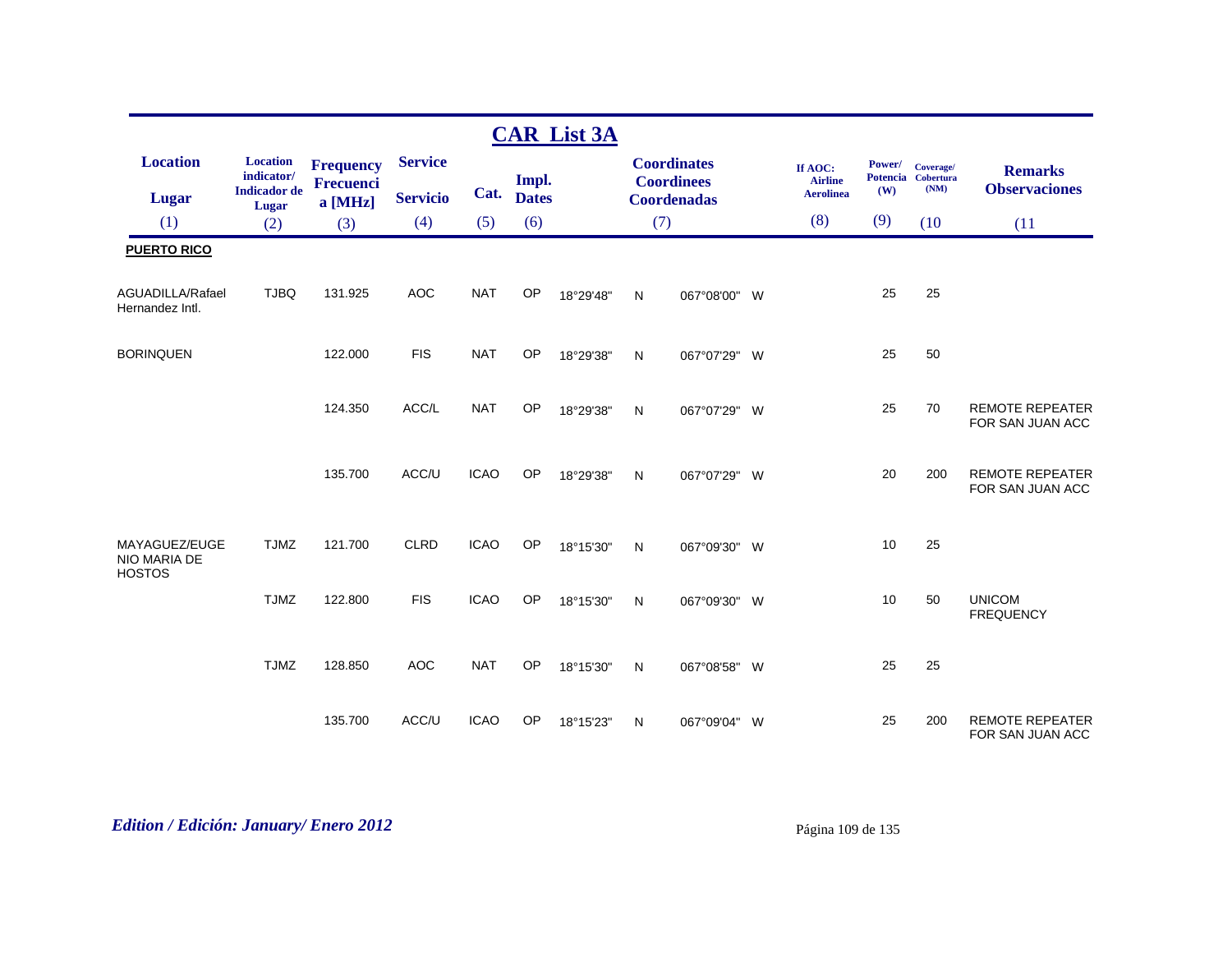|                                 |                                                      |                                      |                                   |             |                     | <b>CAR List 3A</b> |              |                                                               |                                               |               |                                         |                                            |
|---------------------------------|------------------------------------------------------|--------------------------------------|-----------------------------------|-------------|---------------------|--------------------|--------------|---------------------------------------------------------------|-----------------------------------------------|---------------|-----------------------------------------|--------------------------------------------|
| <b>Location</b><br><b>Lugar</b> | <b>Location</b><br>indicator/<br><b>Indicador</b> de | <b>Frequency</b><br><b>Frecuenci</b> | <b>Service</b><br><b>Servicio</b> |             | Impl.<br>Cat. Dates |                    |              | <b>Coordinates</b><br><b>Coordinees</b><br><b>Coordenadas</b> | If AOC:<br><b>Airline</b><br><b>Aerolinea</b> | Power/<br>(W) | Coverage/<br>Potencia Cobertura<br>(NM) | <b>Remarks</b><br><b>Observaciones</b>     |
| (1)                             | Lugar                                                | a [MHz]                              | (4)                               | (5)         | (6)                 |                    | (7)          |                                                               | (8)                                           | (9)           | (10)                                    |                                            |
|                                 | (2)                                                  | (3)                                  |                                   |             |                     |                    |              |                                                               |                                               |               |                                         | (11)                                       |
| <b>PUERTO RICO</b>              |                                                      |                                      |                                   |             |                     |                    |              |                                                               |                                               |               |                                         |                                            |
| PICO DEL ESTE                   |                                                      | 118.150                              | ACC/U                             | <b>ICAO</b> | OP                  | 18°16'12"          | $\mathsf{N}$ | 065°45'30" W                                                  |                                               | 25            | 200                                     | <b>REMOTE REPEATER</b><br>FOR SAN JUAN ACC |
|                                 |                                                      | 118.750                              | ACC/U                             | <b>ICAO</b> | OP                  | 18°16'12"          | N            | 065°45'30" W                                                  |                                               | 25            | 200                                     | <b>REMOTE REPEATER</b><br>FOR SAN JUAN ACC |
|                                 |                                                      | 119.450                              | ACC/U                             | <b>ICAO</b> | OP                  | 18°16'12"          | $\mathsf{N}$ | 065°45'30" W                                                  |                                               | 25            | 200                                     | <b>REMOTE REPEATER</b><br>FOR SAN JUAN ACC |
|                                 |                                                      | 125.000                              | ACC/U                             | <b>ICAO</b> | OP                  | 18°16'12"          | N            | 065°45'30" W                                                  |                                               | 25            | 200                                     | <b>REMOTE REPEATER</b><br>FOR SAN JUAN ACC |
|                                 |                                                      | 128.650                              | ACC/L                             | <b>ICAO</b> | OP                  | 18°16'12"          | N            | 065°45'30" W                                                  |                                               | 25            | 200                                     | <b>REMOTE REPEATER</b><br>FOR SAN JUAN ACC |
|                                 |                                                      | 132.250                              | ACC/L                             | <b>ICAO</b> | OP                  | 18°16'05"          | N            | 065°45'29" W                                                  |                                               | 25            | 200                                     | <b>REMOTE REPEATER</b><br>FOR SAN JUAN ACC |
|                                 |                                                      | 134.300                              | ACC/U                             | <b>ICAO</b> | OP                  | 18°16'05"          | N            | 065°45'29" W                                                  |                                               | 25            | 200                                     | <b>REMOTE REPEATER</b><br>FOR SAN JUAN ACC |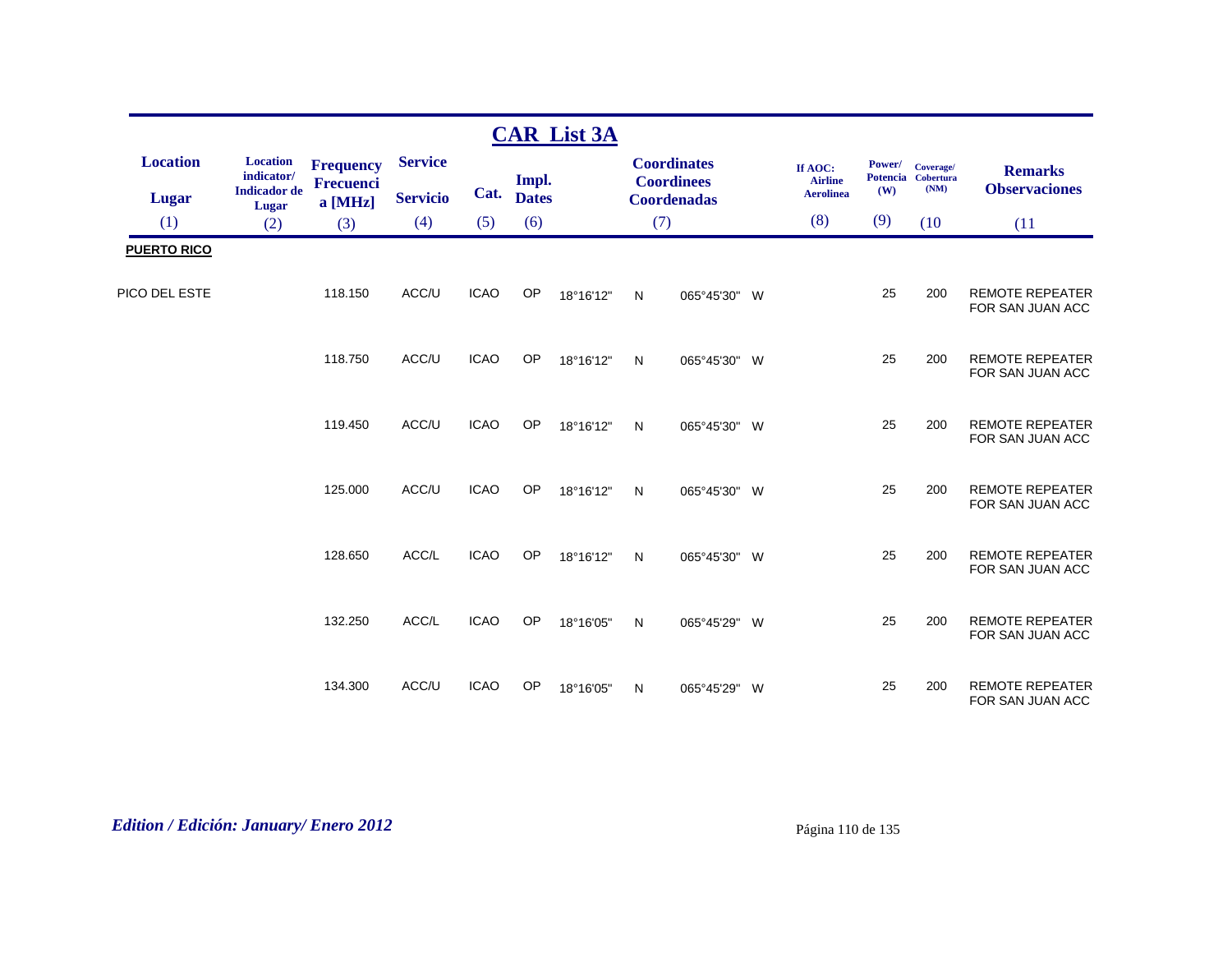|                          |                                                      |                                      |                 |             |                     | <b>CAR List 3A</b> |              |                                         |                                               |                                  |                                       |                                            |
|--------------------------|------------------------------------------------------|--------------------------------------|-----------------|-------------|---------------------|--------------------|--------------|-----------------------------------------|-----------------------------------------------|----------------------------------|---------------------------------------|--------------------------------------------|
| <b>Location</b>          | <b>Location</b><br>indicator/<br><b>Indicador</b> de | <b>Frequency</b><br><b>Frecuenci</b> | <b>Service</b>  |             | Impl.<br>Cat. Dates |                    |              | <b>Coordinates</b><br><b>Coordinees</b> | If AOC:<br><b>Airline</b><br><b>Aerolinea</b> | Power/<br><b>Potencia</b><br>(W) | Coverage/<br><b>Cobertura</b><br>(NM) | <b>Remarks</b><br><b>Observaciones</b>     |
| <b>Lugar</b>             | Lugar                                                | a [MHz]                              | <b>Servicio</b> |             |                     |                    |              | <b>Coordenadas</b>                      | (8)                                           | (9)                              |                                       |                                            |
| (1)                      | (2)                                                  | (3)                                  | (4)             | (5)         | (6)                 |                    | (7)          |                                         |                                               |                                  | (10)                                  | (11)                                       |
| <b>PUERTO RICO</b>       |                                                      |                                      |                 |             |                     |                    |              |                                         |                                               |                                  |                                       |                                            |
| <b>PONCE</b>             |                                                      | 118.750                              | ACC/U           | <b>ICAO</b> | OP                  | 17°59'33"          | $\mathsf{N}$ | 066°31'09" W                            |                                               | 25                               | 200                                   | <b>REMOTE REPEATER</b><br>FOR SAN JUAN ACC |
| PONCE/Mercedita<br>Intl. | <b>TJPS</b>                                          | 121.900                              | <b>CLRD</b>     | <b>ICAO</b> | OP                  | 18°00'23"          | N            | 066°33'59" W                            |                                               | 10                               | 10                                    |                                            |
|                          | <b>TJPS</b>                                          | 122.700                              | <b>FIS</b>      | <b>ICAO</b> | OP                  | 18°00'30"          | $\mathsf{N}$ | 066°33'47" W                            |                                               | 25                               | 50                                    | <b>UNICOM</b><br><b>FREQUENCY</b>          |
|                          | <b>TJPS</b>                                          | 129.700                              | <b>AOC</b>      | <b>NAT</b>  | OP                  | 18°00'23"          | N            | 066°33'59" W                            |                                               | 25                               | 25                                    |                                            |
|                          | <b>TJPS</b>                                          | 131.725                              | <b>AOC</b>      | <b>NAT</b>  | <b>OP</b>           | 18°00'30"          | $\mathsf{N}$ | 066°33'47" W                            | SITA - ACARS 25                               |                                  | 25                                    |                                            |
| <b>SAN JUAN ACC</b>      | <b>TJZS</b>                                          | 118.950                              | ACC/U           | <b>ICAO</b> | OP                  | 18°26'24"          | $\mathsf{N}$ | 066°01'01" W                            |                                               | 25                               | 200                                   |                                            |
|                          | <b>TJZS</b>                                          | 122.100                              | <b>FIS</b>      | <b>NAT</b>  | <b>OP</b>           | 18°26'22"          | N            | 066°00'07" W                            |                                               | 25                               | 200                                   | <b>SAN JUAN RADIO</b>                      |
|                          | <b>TJZS</b>                                          | 124.225                              | ACC/U           | <b>ICAO</b> | OP                  | 18°26'24"          | N            | 066°01'01" W                            |                                               | 25                               | 200                                   |                                            |

*Edition / Edición: January/ Enero 2012* Página 111 de 135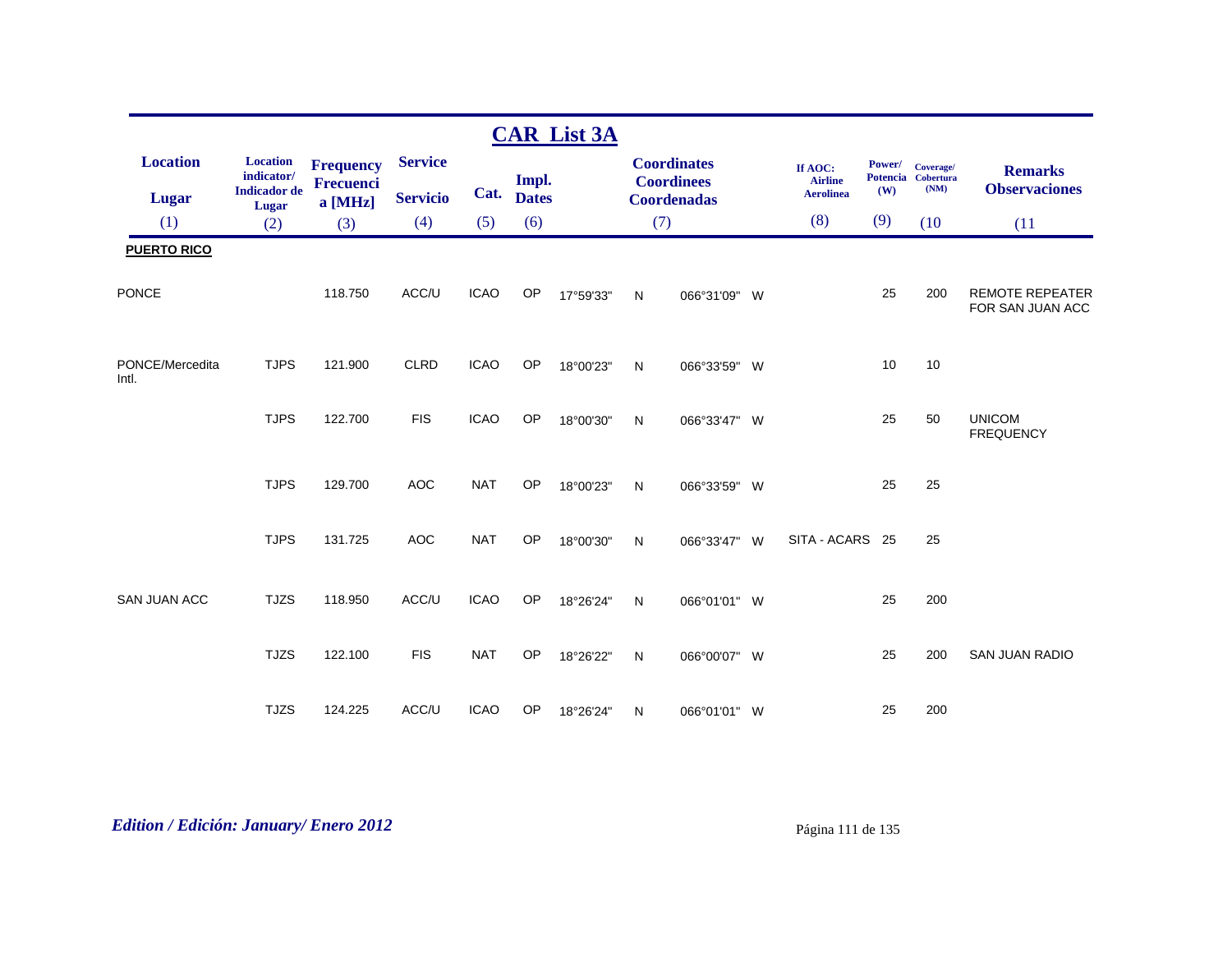|                                 |                                                      |                               |                                   |             |                       | <b>CAR List 3A</b> |              |                                                               |                                               |               |                                         |                                        |
|---------------------------------|------------------------------------------------------|-------------------------------|-----------------------------------|-------------|-----------------------|--------------------|--------------|---------------------------------------------------------------|-----------------------------------------------|---------------|-----------------------------------------|----------------------------------------|
| <b>Location</b><br><b>Lugar</b> | <b>Location</b><br>indicator/<br><b>Indicador</b> de | <b>Frequency</b><br>Frecuenci | <b>Service</b><br><b>Servicio</b> | Cat.        | Impl.<br><b>Dates</b> |                    |              | <b>Coordinates</b><br><b>Coordinees</b><br><b>Coordenadas</b> | If AOC:<br><b>Airline</b><br><b>Aerolinea</b> | Power/<br>(W) | Coverage/<br>Potencia Cobertura<br>(NM) | <b>Remarks</b><br><b>Observaciones</b> |
| (1)                             | Lugar<br>(2)                                         | a [MHz]<br>(3)                | (4)                               | (5)         | (6)                   |                    | (7)          |                                                               | (8)                                           | (9)           | (10)                                    | (11)                                   |
| <b>PUERTO RICO</b>              |                                                      |                               |                                   |             |                       |                    |              |                                                               |                                               |               |                                         |                                        |
| <b>SAN JUAN ACC</b>             | <b>TJZS</b>                                          | 124.600                       | ACC/L                             | <b>ICAO</b> | OP                    | 18°26'17"          | $\mathsf{N}$ | 065°59'22" W                                                  |                                               | 25            | 200                                     |                                        |
|                                 | <b>TJZS</b>                                          | 128.650                       | ACC/L                             | <b>ICAO</b> | OP                    | 18°26'24"          | $\mathsf{N}$ | 066°01'01" W                                                  |                                               | 25            | 200                                     |                                        |
|                                 | <b>TJZS</b>                                          | 128.825                       | <b>AOC</b>                        | <b>NAT</b>  | OP                    | 18°27'32"          | $\mathsf{N}$ | 066°05'55" W                                                  |                                               | 25            | 25                                      |                                        |
|                                 | <b>TJZS</b>                                          | 128.850                       | <b>AOC</b>                        | <b>NAT</b>  | OP                    | 18°26'29"          | $\mathsf{N}$ | 066°00'08" W                                                  |                                               | 25            | 25                                      |                                        |
|                                 | <b>TJZS</b>                                          | 129.000                       | <b>AOC</b>                        | <b>NAT</b>  | OP                    | 18°27'00"          | N            | 066°00'00" W                                                  |                                               | 25            | 25                                      |                                        |
|                                 | <b>TJZS</b>                                          | 129.050                       | <b>AOC</b>                        | <b>NAT</b>  | OP                    | 18°27'32"          | N            | 066°05'55" W                                                  |                                               | 25            | 25                                      |                                        |
|                                 | <b>TJZS</b>                                          | 129.125                       | <b>AOC</b>                        | <b>NAT</b>  | OP                    | 18°26'22"          | ${\sf N}$    | 066°00'07" W                                                  | ARINC -<br><b>ACARS</b>                       | 25            | 25                                      |                                        |
|                                 | <b>TJZS</b>                                          | 129.175                       | <b>AOC</b>                        | <b>NAT</b>  | <b>OP</b>             | 18°27'32"          | $\mathsf{N}$ | 066°05'55" W                                                  |                                               | 25            | 25                                      |                                        |
|                                 | <b>TJZS</b>                                          | 129.225                       | <b>AOC</b>                        | <b>NAT</b>  | OP                    | 18°27'00"          | N            | 066°00'00" W                                                  |                                               | 25            | 25                                      |                                        |

# *Edition / Edición: January/ Enero 2012* Página 112 de 135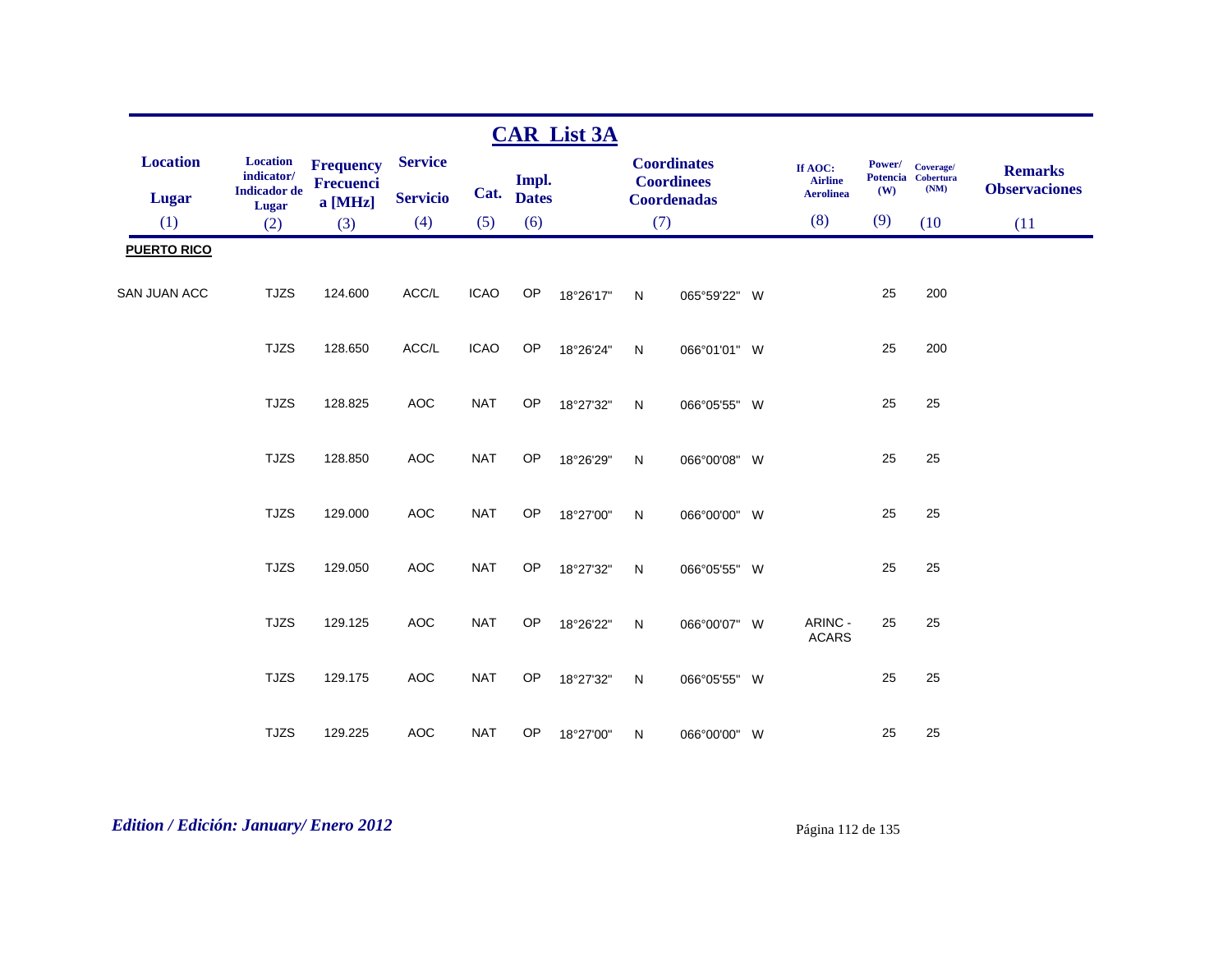|                                 |                                                                      |                                                 |                                   |            |                       | <b>CAR List 3A</b> |              |                                                               |                                               |               |                                         |                                        |
|---------------------------------|----------------------------------------------------------------------|-------------------------------------------------|-----------------------------------|------------|-----------------------|--------------------|--------------|---------------------------------------------------------------|-----------------------------------------------|---------------|-----------------------------------------|----------------------------------------|
| <b>Location</b><br><b>Lugar</b> | <b>Location</b><br>indicator/<br><b>Indicador</b> de<br><b>Lugar</b> | <b>Frequency</b><br><b>Frecuenci</b><br>a [MHz] | <b>Service</b><br><b>Servicio</b> | Cat.       | Impl.<br><b>Dates</b> |                    |              | <b>Coordinates</b><br><b>Coordinees</b><br><b>Coordenadas</b> | If AOC:<br><b>Airline</b><br><b>Aerolinea</b> | Power/<br>(W) | Coverage/<br>Potencia Cobertura<br>(NM) | <b>Remarks</b><br><b>Observaciones</b> |
| (1)                             | (2)                                                                  | (3)                                             | (4)                               | (5)        | (6)                   |                    | (7)          |                                                               | (8)                                           | (9)           | (10)                                    | (11)                                   |
| <b>PUERTO RICO</b>              |                                                                      |                                                 |                                   |            |                       |                    |              |                                                               |                                               |               |                                         |                                        |
| <b>SAN JUAN ACC</b>             | <b>TJZS</b>                                                          | 129.250                                         | AOC                               | <b>NAT</b> | OP                    | 18°26'22"          | $\mathsf{N}$ | 066°00'07" W                                                  |                                               | 25            | 25                                      |                                        |
|                                 | <b>TJZS</b>                                                          | 129.325                                         | <b>AOC</b>                        | <b>NAT</b> | OP                    | 18°27'00"          | $\mathsf{N}$ | 066°00'00" W                                                  |                                               | 25            | 25                                      |                                        |
|                                 | <b>TJZS</b>                                                          | 129.425                                         | AOC                               | <b>NAT</b> | OP                    | 18°26'29"          | ${\sf N}$    | 066°00'08" W                                                  |                                               | 25            | 25                                      |                                        |
|                                 | <b>TJZS</b>                                                          | 129.600                                         | <b>AOC</b>                        | <b>NAT</b> | OP                    | 18°27'00"          | ${\sf N}$    | 066°00'00" W                                                  |                                               | 25            | 25                                      |                                        |
|                                 | <b>TJZS</b>                                                          | 129.675                                         | AOC                               | <b>NAT</b> | OP                    | 18°27'32"          | ${\sf N}$    | 066°05'55" W                                                  |                                               | 25            | 25                                      |                                        |
|                                 | <b>TJZS</b>                                                          | 129.750                                         | AOC                               | <b>NAT</b> | OP                    | 18°26'29"          | $\mathsf{N}$ | 066°00'08" W                                                  |                                               | 25            | 25                                      |                                        |
|                                 | <b>TJZS</b>                                                          | 129.800                                         | <b>AOC</b>                        | <b>NAT</b> | OP                    | 18°26'22"          | $\mathsf{N}$ | 066°00'07" W                                                  |                                               | 25            | 25                                      |                                        |
|                                 | <b>TJZS</b>                                                          | 129.875                                         | <b>AOC</b>                        | <b>NAT</b> | OP                    | 18°26'22"          | $\mathsf{N}$ | 066°00'07" W                                                  |                                               | 25            | 25                                      |                                        |
|                                 | <b>TJZS</b>                                                          | 129.925                                         | <b>AOC</b>                        | <b>NAT</b> | OP                    | 18°26'22"          | $\mathsf{N}$ | 066°00'07" W                                                  |                                               | 25            | 25                                      |                                        |

# *Edition / Edición: January/ Enero 2012* Página 113 de 135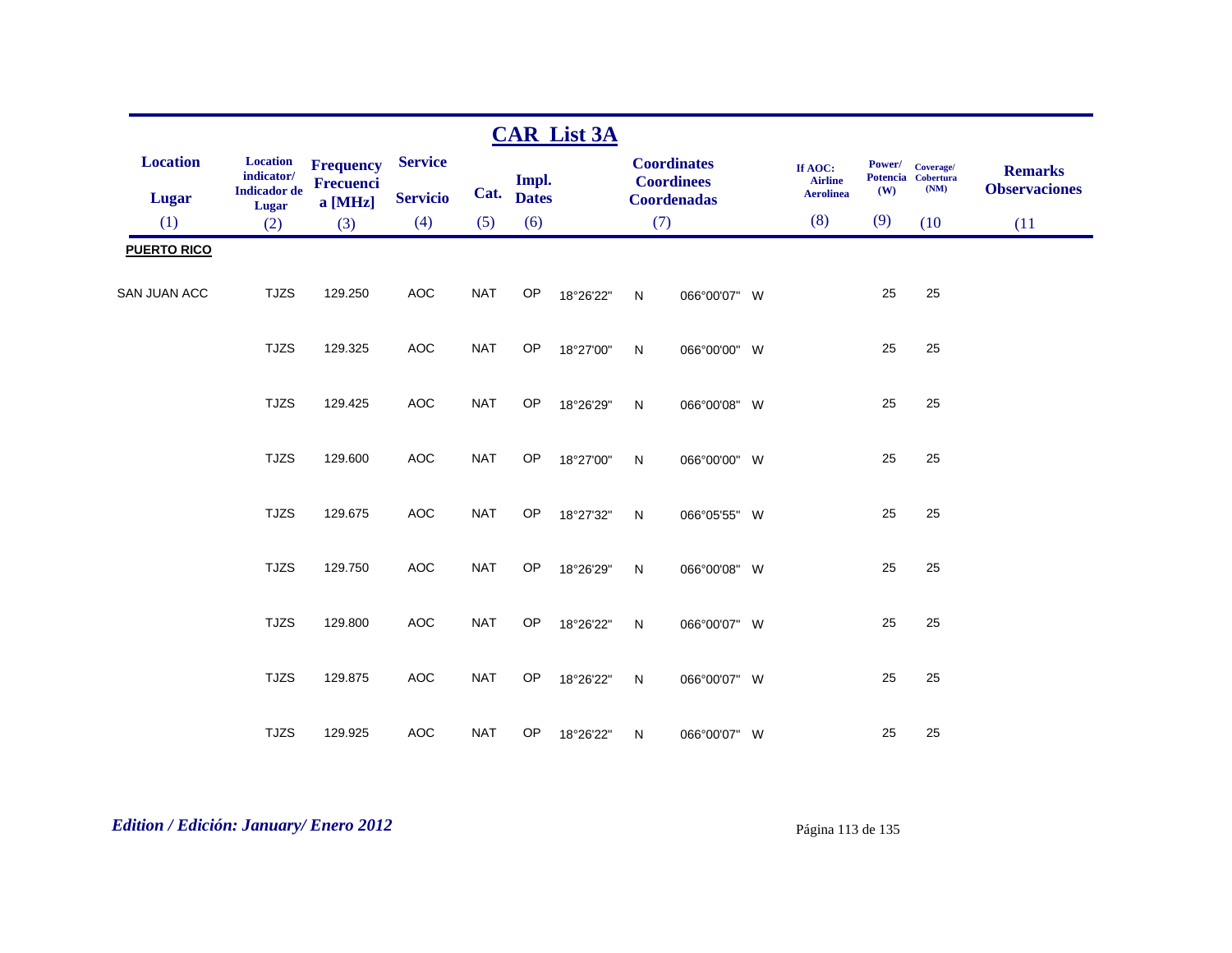|                                 |                                                               |                                                 |                                   |            |                       | <b>CAR List 3A</b> |     |                                                               |         |                                    |               |                                         |                                        |
|---------------------------------|---------------------------------------------------------------|-------------------------------------------------|-----------------------------------|------------|-----------------------|--------------------|-----|---------------------------------------------------------------|---------|------------------------------------|---------------|-----------------------------------------|----------------------------------------|
| <b>Location</b><br><b>Lugar</b> | <b>Location</b><br>indicator/<br><b>Indicador</b> de<br>Lugar | <b>Frequency</b><br><b>Frecuenci</b><br>a [MHz] | <b>Service</b><br><b>Servicio</b> | Cat.       | Impl.<br><b>Dates</b> |                    |     | <b>Coordinates</b><br><b>Coordinees</b><br><b>Coordenadas</b> | If AOC: | <b>Airline</b><br><b>Aerolinea</b> | Power/<br>(W) | Coverage/<br>Potencia Cobertura<br>(NM) | <b>Remarks</b><br><b>Observaciones</b> |
| (1)                             | (2)                                                           | (3)                                             | (4)                               | (5)        | (6)                   |                    | (7) |                                                               |         | (8)                                | (9)           | (10)                                    | (11)                                   |
| <b>PUERTO RICO</b>              |                                                               |                                                 |                                   |            |                       |                    |     |                                                               |         |                                    |               |                                         |                                        |
| <b>SAN JUAN ACC</b>             | <b>TJZS</b>                                                   | 130.025                                         | AOC                               | <b>NAT</b> | OP                    | 18°26'22"          | N   | 066°00'07" W                                                  |         |                                    | 25            | 25                                      |                                        |
|                                 | <b>TJZS</b>                                                   | 130.300                                         | AOC                               | <b>NAT</b> | OP                    | 18°27'32"          | N   | 066°05'55" W                                                  |         |                                    | 25            | 25                                      |                                        |
|                                 | <b>TJZS</b>                                                   | 130.375                                         | AOC                               | <b>NAT</b> | OP                    | 18°26'22"          | N   | 066°00'07" W                                                  |         |                                    | 25            | 25                                      |                                        |
|                                 | <b>TJZS</b>                                                   | 130.625                                         | <b>AOC</b>                        | <b>NAT</b> | OP                    | 18°26'30"          | N   | 066°00'06" W                                                  |         |                                    | 25            | 25                                      |                                        |
|                                 | <b>TJZS</b>                                                   | 130.700                                         | <b>AOC</b>                        | <b>NAT</b> | OP                    | 18°26'00"          | N   | 066°00'00" W                                                  |         |                                    | 25            | 25                                      |                                        |
|                                 | <b>TJZS</b>                                                   | 130.750                                         | <b>AOC</b>                        | <b>NAT</b> | OP                    | 18°27'32"          | N   | 066°05'55" W                                                  |         |                                    | 25            | 25                                      |                                        |
|                                 | <b>TJZS</b>                                                   | 130.800                                         | AOC                               | <b>NAT</b> | OP                    | 18°26'22"          | N   | 066°00'07" W                                                  |         |                                    | 25            | 25                                      |                                        |
|                                 | <b>TJZS</b>                                                   | 130.850                                         | <b>AOC</b>                        | <b>NAT</b> | OP                    | 18°26'22"          | N   | 066°00'07" W                                                  |         |                                    | 25            | 25                                      |                                        |
|                                 | <b>TJZS</b>                                                   | 130.950                                         | <b>AOC</b>                        | <b>NAT</b> | OP                    | 18°26'30"          | N   | 066°00'06" W                                                  |         |                                    | 25            | 25                                      |                                        |

# *Edition / Edición: January/ Enero 2012* Página 114 de 135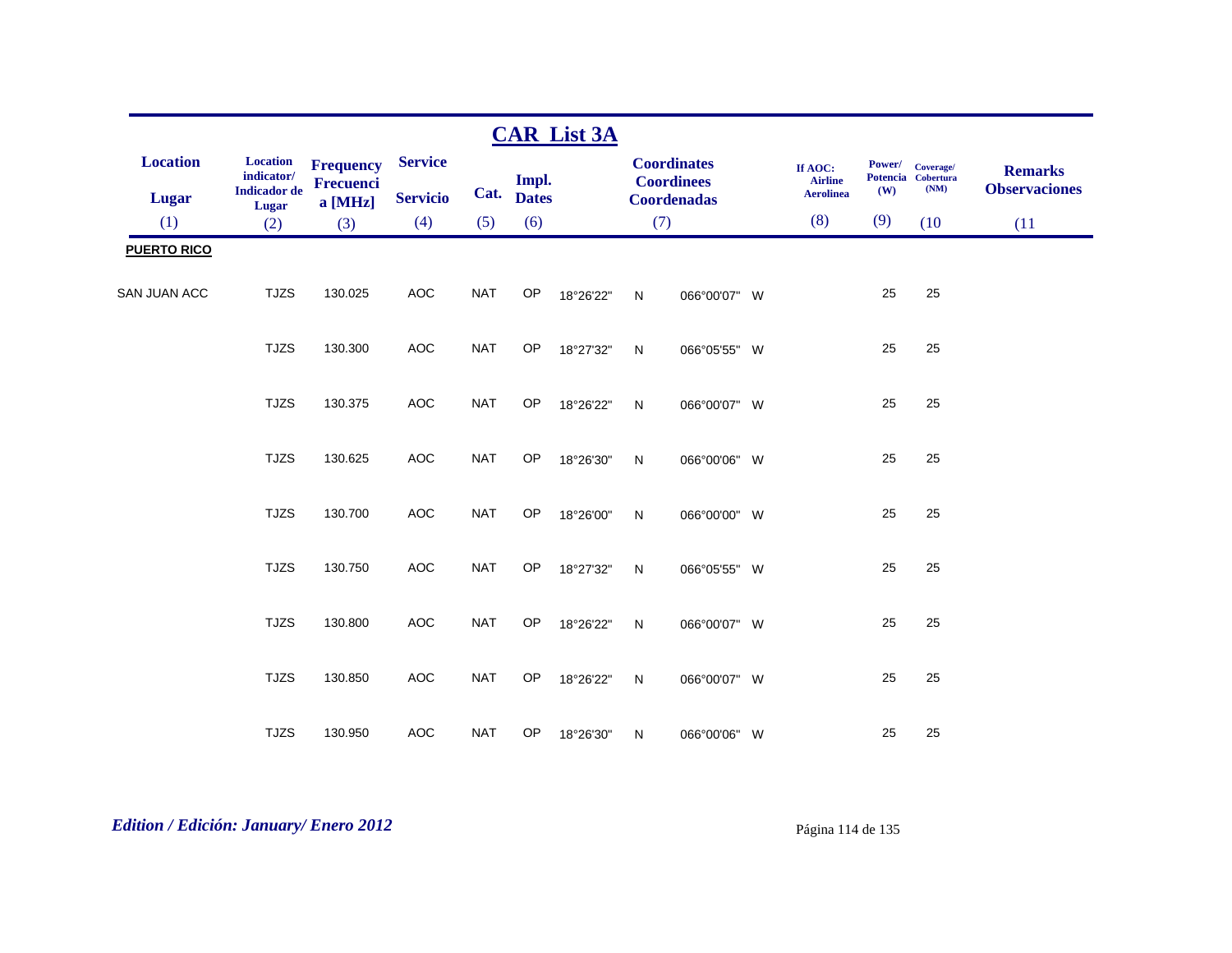|                                 |                                                               |                                          |                                   |            |                       | <b>CAR List 3A</b> |              |                                                               |                                               |               |                                         |                                        |
|---------------------------------|---------------------------------------------------------------|------------------------------------------|-----------------------------------|------------|-----------------------|--------------------|--------------|---------------------------------------------------------------|-----------------------------------------------|---------------|-----------------------------------------|----------------------------------------|
| <b>Location</b><br><b>Lugar</b> | <b>Location</b><br>indicator/<br><b>Indicador</b> de<br>Lugar | <b>Frequency</b><br>Frecuenci<br>a [MHz] | <b>Service</b><br><b>Servicio</b> | Cat.       | Impl.<br><b>Dates</b> |                    |              | <b>Coordinates</b><br><b>Coordinees</b><br><b>Coordenadas</b> | If AOC:<br><b>Airline</b><br><b>Aerolinea</b> | Power/<br>(W) | Coverage/<br>Potencia Cobertura<br>(NM) | <b>Remarks</b><br><b>Observaciones</b> |
| (1)                             | (2)                                                           | (3)                                      | (4)                               | (5)        | (6)                   |                    | (7)          |                                                               | (8)                                           | (9)           | (10)                                    | (11)                                   |
| <b>PUERTO RICO</b>              |                                                               |                                          |                                   |            |                       |                    |              |                                                               |                                               |               |                                         |                                        |
| <b>SAN JUAN ACC</b>             | <b>TJZS</b>                                                   | 131.050                                  | <b>AOC</b>                        | <b>NAT</b> | OP                    | 18°26'29"          | $\mathsf{N}$ | 066°00'08" W                                                  |                                               | 25            | 25                                      |                                        |
|                                 | <b>TJZS</b>                                                   | 131.150                                  | <b>AOC</b>                        | <b>NAT</b> | OP                    | 18°27'00"          | $\mathsf{N}$ | 066°00'00" W                                                  |                                               | 25            | 25                                      |                                        |
|                                 | <b>TJZS</b>                                                   | 131.200                                  | <b>AOC</b>                        | <b>NAT</b> | OP                    | 18°27'32"          | $\mathsf{N}$ | 066°05'55" W                                                  |                                               | 25            | 25                                      |                                        |
|                                 | <b>TJZS</b>                                                   | 131.225                                  | <b>AOC</b>                        | <b>NAT</b> | OP                    | 18°26'22"          | $\mathsf{N}$ | 066°00'07" W                                                  |                                               | 25            | 25                                      |                                        |
|                                 | <b>TJZS</b>                                                   | 131.350                                  | <b>AOC</b>                        | <b>NAT</b> | OP                    | 18°26'22"          | N            | 066°00'07" W                                                  |                                               | 25            | 25                                      |                                        |
|                                 | <b>TJZS</b>                                                   | 131.400                                  | <b>AOC</b>                        | <b>NAT</b> | OP                    | 18°26'30"          | N            | 066°00'08" W                                                  |                                               | 25            | 25                                      |                                        |
|                                 | <b>TJZS</b>                                                   | 131.550                                  | <b>AOC</b>                        | <b>NAT</b> | OP                    | 18°26'22"          | ${\sf N}$    | 066°00'07" W                                                  | ARINC -<br><b>ACARS</b>                       | 25            | 25                                      |                                        |
|                                 | <b>TJZS</b>                                                   | 131.600                                  | <b>AOC</b>                        | <b>NAT</b> | <b>OP</b>             | 18°26'22"          | $\mathsf{N}$ | 066°00'07" W                                                  |                                               | 25            | 25                                      |                                        |
|                                 | <b>TJZS</b>                                                   | 131.725                                  | <b>AOC</b>                        | <b>NAT</b> | OP                    | 18°26'22"          | $\mathsf{N}$ | 066°00'07" W                                                  | SITA - ACARS 25                               |               | 25                                      |                                        |

# *Edition / Edición: January/ Enero 2012* Página 115 de 135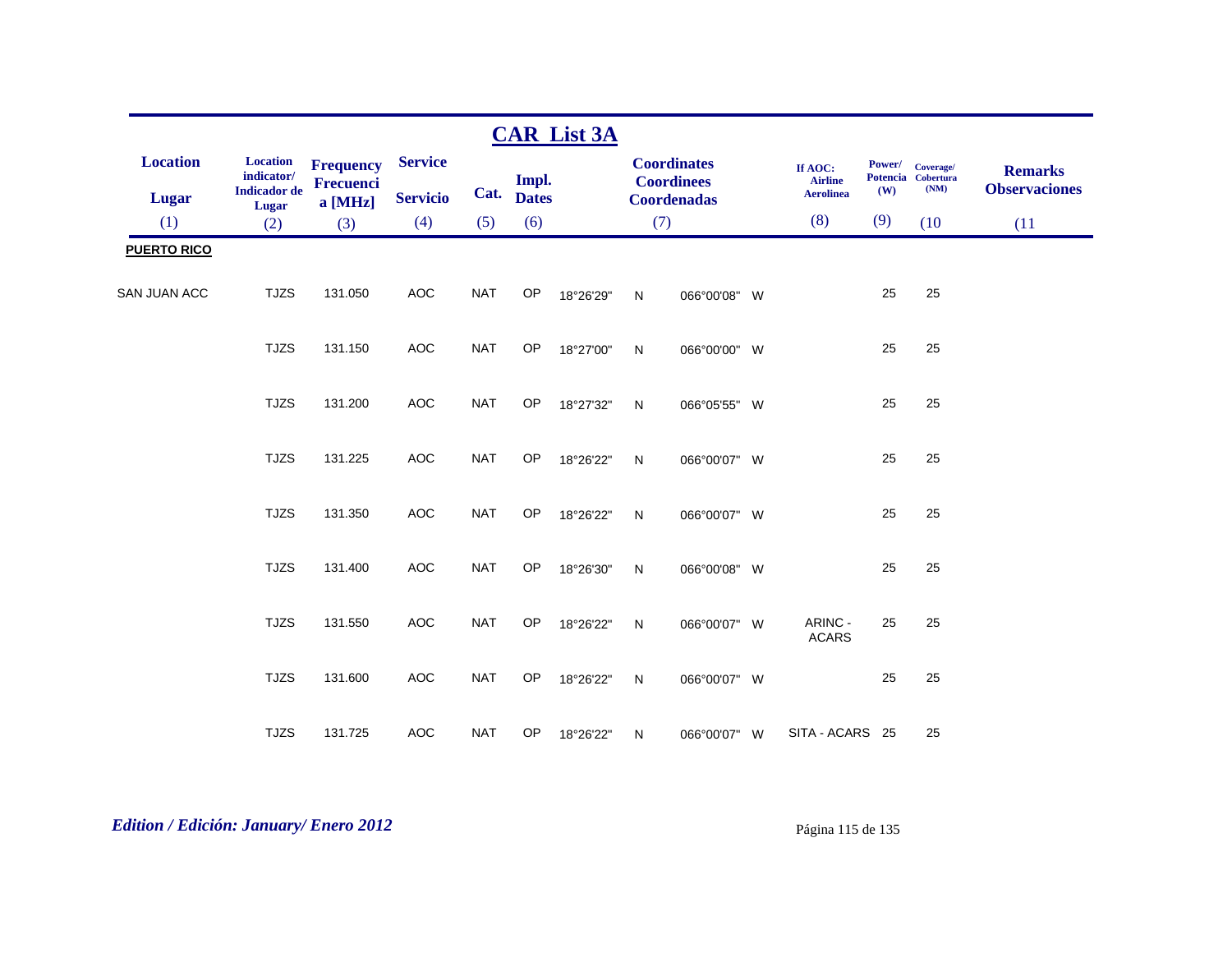|                                                             |                                                               |                                          |                                   |             |                       | <b>CAR List 3A</b> |              |                                                               |                                               |               |                                         |                                              |
|-------------------------------------------------------------|---------------------------------------------------------------|------------------------------------------|-----------------------------------|-------------|-----------------------|--------------------|--------------|---------------------------------------------------------------|-----------------------------------------------|---------------|-----------------------------------------|----------------------------------------------|
| <b>Location</b><br>Lugar                                    | Location<br>indicator/<br><b>Indicador</b> de<br><b>Lugar</b> | <b>Frequency</b><br>Frecuenci<br>a [MHz] | <b>Service</b><br><b>Servicio</b> | Cat.        | Impl.<br><b>Dates</b> |                    |              | <b>Coordinates</b><br><b>Coordinees</b><br><b>Coordenadas</b> | If AOC:<br><b>Airline</b><br><b>Aerolinea</b> | Power/<br>(W) | Coverage/<br>Potencia Cobertura<br>(NM) | <b>Remarks</b><br><b>Observaciones</b>       |
| (1)                                                         | (2)                                                           | (3)                                      | (4)                               | (5)         | (6)                   |                    | (7)          |                                                               | (8)                                           | (9)           | (10)                                    | (11)                                         |
| <b>PUERTO RICO</b>                                          |                                                               |                                          |                                   |             |                       |                    |              |                                                               |                                               |               |                                         |                                              |
| SAN JUAN ACC                                                | <b>TJZS</b>                                                   | 131.775                                  | <b>AOC</b>                        | <b>NAT</b>  | OP                    | 18°26'22"          | $\mathsf{N}$ | 066°00'07" W                                                  |                                               | 25            | 25                                      |                                              |
|                                                             | <b>TJZS</b>                                                   | 131.850                                  | <b>AOC</b>                        | <b>NAT</b>  | OP                    | 18°26'29"          | ${\sf N}$    | 066°00'08" W                                                  |                                               | 25            | 25                                      |                                              |
|                                                             | <b>TJZS</b>                                                   | 131.925                                  | <b>AOC</b>                        | <b>NAT</b>  | OP                    | 18°27'00"          | N            | 066°00'00" W                                                  |                                               | 25            | 25                                      |                                              |
|                                                             | <b>TJZS</b>                                                   | 131.950                                  | <b>AOC</b>                        | <b>NAT</b>  | <b>OP</b>             | 18°26'22"          | $\mathsf{N}$ | 066°00'07" W                                                  | SITA - ACARS 25                               |               | 25                                      |                                              |
|                                                             | <b>TJZS</b>                                                   | 132.000                                  | <b>AOC</b>                        | <b>NAT</b>  | OP                    | 18°26'29"          | $\mathsf{N}$ | 066°00'08" W                                                  | SITA - ACARS 25                               |               | 25                                      |                                              |
|                                                             | <b>TJZS</b>                                                   | 134.300                                  | ACC/U                             | <b>ICAO</b> | OP                    | 18°26'24"          | N            | 066°01'01" W                                                  |                                               | 25            | 200                                     |                                              |
|                                                             | <b>TJZS</b>                                                   | 136.600                                  | <b>AOC</b>                        | <b>NAT</b>  | OP                    | 18°26'22"          | N            | 066°00'07" W                                                  |                                               | 25            | 25                                      | SITA - ACARS                                 |
| <b>SAN JUAN/</b><br>Fernando Luis<br><b>Ribas Dominicci</b> | <b>TJIG</b>                                                   | 120.400                                  | <b>ATIS</b>                       | <b>NAT</b>  | <b>OP</b>             | 18°25'48"          | $\mathsf{N}$ | 065°59'37" W                                                  |                                               | 25            | 25                                      |                                              |
|                                                             | <b>TJIG</b>                                                   | 121.700                                  | <b>SMC</b>                        | <b>NAT</b>  | OP                    | 18°25'48"          | N            | 065°59'37" W                                                  |                                               | 10            | 25                                      | <b>REMOTE RADIO IN</b><br><b>ISLA GRANDE</b> |

# *Edition / Edición: January/ Enero 2012* Página 116 de 135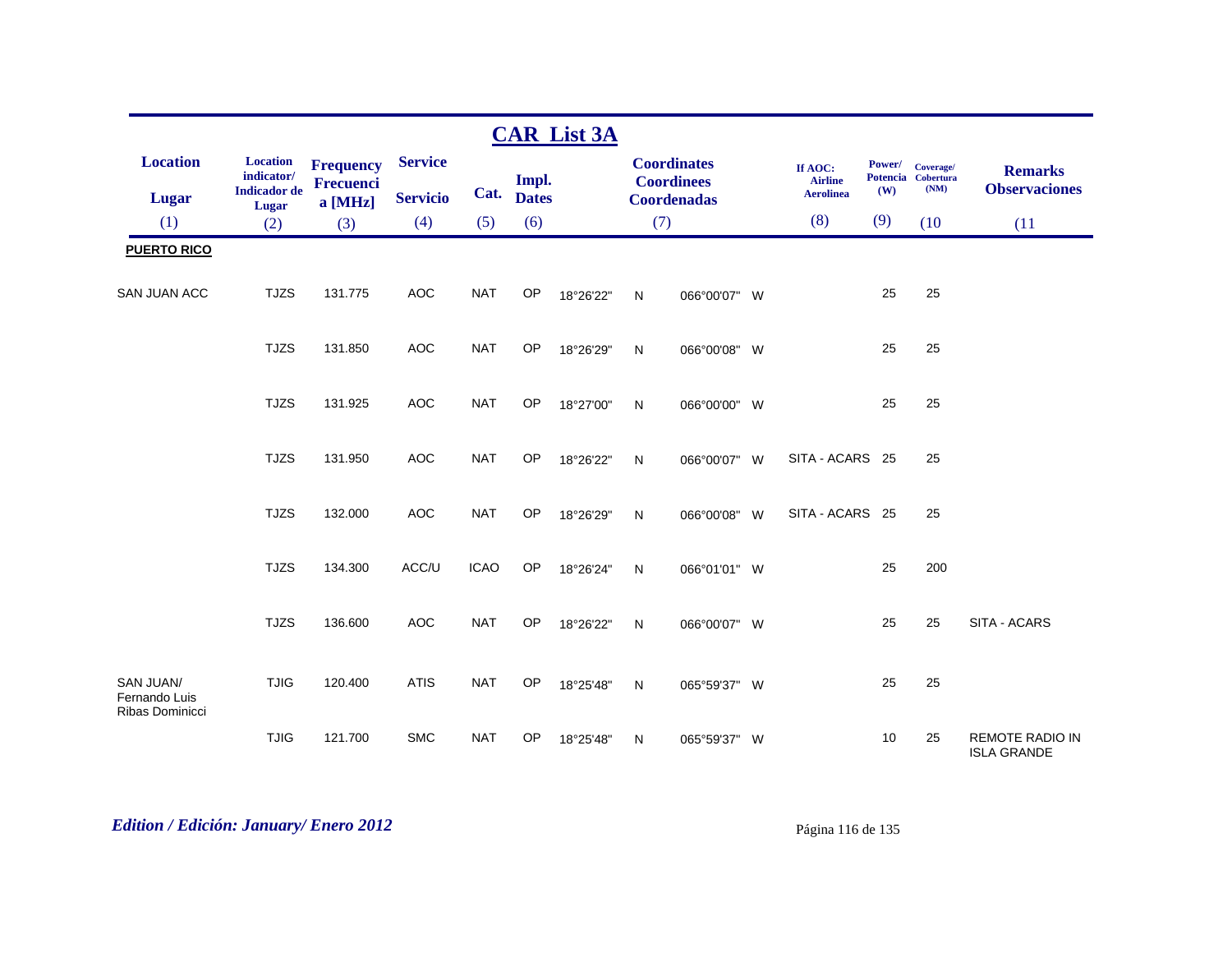|                                                      |                                                      |                                          |                                   |             |                       | <b>CAR List 3A</b> |              |                                                               |                                               |               |                                         |                                                               |
|------------------------------------------------------|------------------------------------------------------|------------------------------------------|-----------------------------------|-------------|-----------------------|--------------------|--------------|---------------------------------------------------------------|-----------------------------------------------|---------------|-----------------------------------------|---------------------------------------------------------------|
| <b>Location</b><br><b>Lugar</b>                      | <b>Location</b><br>indicator/<br><b>Indicador</b> de | <b>Frequency</b><br>Frecuenci<br>a [MHz] | <b>Service</b><br><b>Servicio</b> | Cat.        | Impl.<br><b>Dates</b> |                    |              | <b>Coordinates</b><br><b>Coordinees</b><br><b>Coordenadas</b> | If AOC:<br><b>Airline</b><br><b>Aerolinea</b> | Power/<br>(W) | Coverage/<br>Potencia Cobertura<br>(NM) | <b>Remarks</b><br><b>Observaciones</b>                        |
| (1)                                                  | <b>Lugar</b><br>(2)                                  | (3)                                      | (4)                               | (5)         | (6)                   |                    | (7)          |                                                               | (8)                                           | (9)           | (10)                                    | (11)                                                          |
| <b>PUERTO RICO</b>                                   |                                                      |                                          |                                   |             |                       |                    |              |                                                               |                                               |               |                                         |                                                               |
| <b>SAN JUAN/</b><br>Fernando Luis<br>Ribas Dominicci | <b>TJIG</b>                                          | 135.875                                  | <b>TWR</b>                        | <b>NAT</b>  | <b>OP</b>             | 18°25'48"          | $\mathsf{N}$ | 065°59'37" W                                                  |                                               | 25            | 25                                      | REGIONALLY 133.00<br>$-135.950$ ARE FOR<br><b>ACC SERVICE</b> |
| <b>SAN JUAN/Luis</b><br>Munoz Marin Intl             | <b>TJSJ</b>                                          | 119.400                                  | APP/CLRD                          | <b>ICAO</b> | OP                    | 18°26'17"          | N            | 065°59'22" W                                                  |                                               | 25            | 25                                      |                                                               |
|                                                      | <b>TJSJ</b>                                          | 120.900                                  | APP/CLRD                          | <b>ICAO</b> | OP                    | 18°26'17"          | N            | 065°59'22" W                                                  |                                               | 25            | 25                                      |                                                               |
|                                                      | <b>TJSJ</b>                                          | 120.950                                  | <b>TWR</b>                        | <b>ICAO</b> | <b>OP</b>             | 18°26'17"          | $\mathsf{N}$ | 065°59'22" W                                                  |                                               | 25            | 25                                      |                                                               |
|                                                      | <b>TJSJ</b>                                          | 121.900                                  | <b>SMC</b>                        | <b>ICAO</b> | <b>OP</b>             | 18°26'17"          | $\mathsf{N}$ | 065°59'22" W                                                  |                                               | 10            | 25                                      |                                                               |
|                                                      | <b>TJSJ</b>                                          | 123.650                                  | <b>FIS</b>                        | <b>NAT</b>  | OP                    | 18°26'17"          | N            | 065°59'22" W                                                  |                                               | 25            | 25                                      | <b>FSS</b>                                                    |
|                                                      | <b>TJSJ</b>                                          | 125.125                                  | <b>CLRD</b>                       | <b>NAT</b>  | OP                    | 18°26'17"          | $\mathsf{N}$ | 065°59'22" W                                                  |                                               | 25            | 25                                      |                                                               |
|                                                      | <b>TJSJ</b>                                          | 125.800                                  | <b>ATIS</b>                       | <b>ICAO</b> | OP                    | 18°26'17"          | N            | 065°59'22" W                                                  |                                               | 20            | 25                                      |                                                               |

# *Edition / Edición: January/ Enero 2012* Página 117 de 135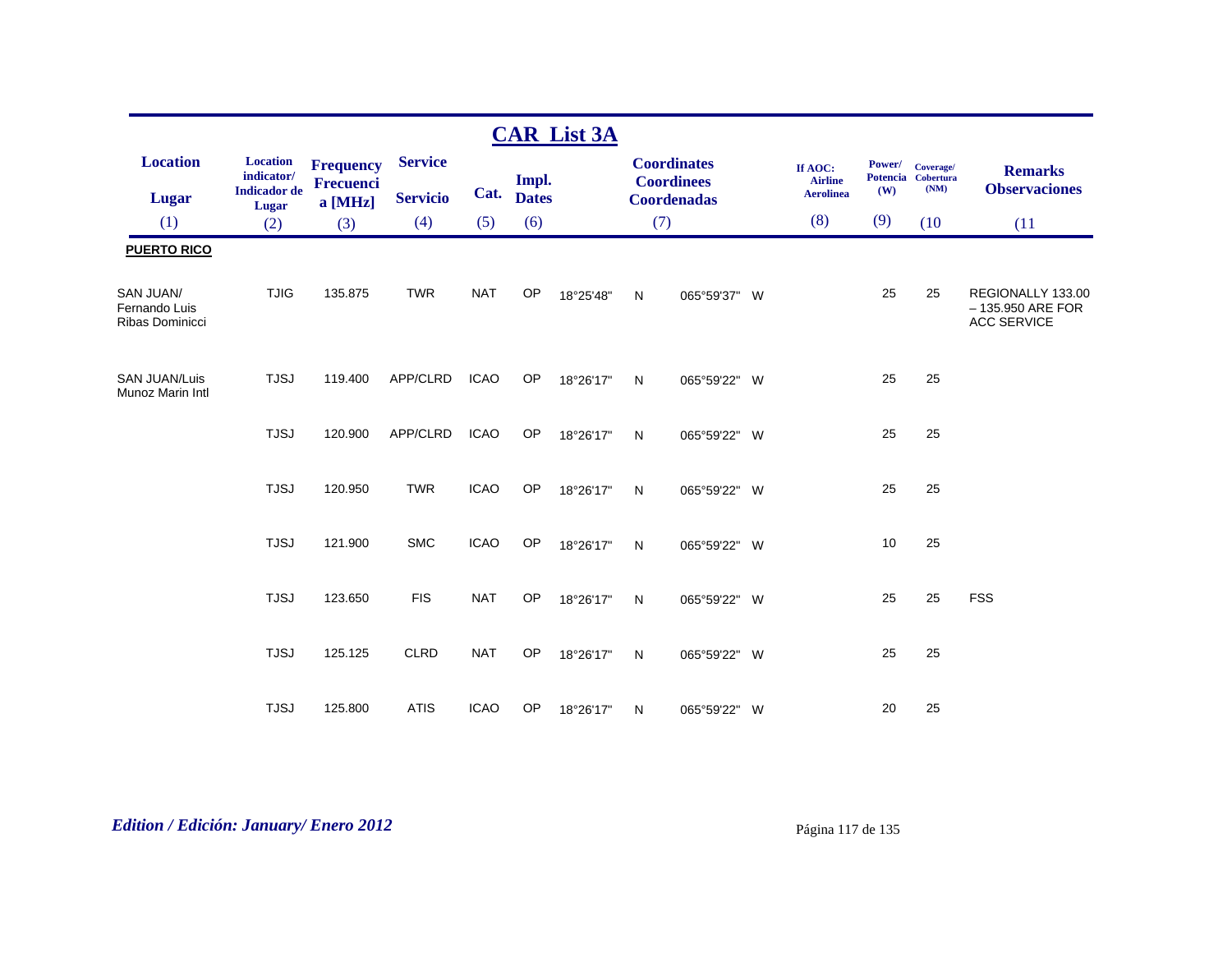|                                          |                                                                      |                                          |                                   |             |                       | <b>CAR List 3A</b> |              |                                                               |   |                                               |                                  |                                       |                                            |
|------------------------------------------|----------------------------------------------------------------------|------------------------------------------|-----------------------------------|-------------|-----------------------|--------------------|--------------|---------------------------------------------------------------|---|-----------------------------------------------|----------------------------------|---------------------------------------|--------------------------------------------|
| <b>Location</b><br><b>Lugar</b>          | <b>Location</b><br>indicator/<br><b>Indicador</b> de<br><b>Lugar</b> | <b>Frequency</b><br>Frecuenci<br>a [MHz] | <b>Service</b><br><b>Servicio</b> | Cat.        | Impl.<br><b>Dates</b> |                    |              | <b>Coordinates</b><br><b>Coordinees</b><br><b>Coordenadas</b> |   | If AOC:<br><b>Airline</b><br><b>Aerolinea</b> | Power/<br><b>Potencia</b><br>(W) | Coverage/<br><b>Cobertura</b><br>(NM) | <b>Remarks</b><br><b>Observaciones</b>     |
| (1)                                      | (2)                                                                  | (3)                                      | (4)                               | (5)         | (6)                   |                    | (7)          |                                                               |   | (8)                                           | (9)                              | (10)                                  | (11)                                       |
| <b>PUERTO RICO</b>                       |                                                                      |                                          |                                   |             |                       |                    |              |                                                               |   |                                               |                                  |                                       |                                            |
| <b>SAN JUAN/Luis</b><br>Munoz Marin Intl | <b>TJSJ</b>                                                          | 126.400                                  | CLRD                              | <b>ICAO</b> | OP                    | 18°26'17"          | $\mathsf{N}$ | 065°59'22" W                                                  |   |                                               | 10                               | 25                                    |                                            |
|                                          | <b>TJSJ</b>                                                          | 132.050                                  | <b>TWR</b>                        | <b>ICAO</b> | OP                    | 18°26'17"          | $\mathsf{N}$ | 065°59'22" W                                                  |   |                                               | 20                               | 25                                    |                                            |
| VIEQUES/Antonio<br>Rivera                | <b>TJVQ</b>                                                          | 123.000                                  | <b>FIS</b>                        | <b>NAT</b>  | OP                    | 18°08'00"          | $\mathsf{N}$ | 065°29'31" W                                                  |   |                                               | 20                               | 50                                    | <b>UNICOM</b><br><b>FREQUENCY</b>          |
| YUNQUE                                   |                                                                      | 118.150                                  | ACC/U                             | <b>ICAO</b> | <b>OP</b>             | 18°18'28"          | $\mathsf{N}$ | 065°47'28" W                                                  |   |                                               | 25                               | 200                                   | <b>REMOTE REPEATER</b><br>FOR SAN JUAN ACC |
|                                          |                                                                      | 118.750                                  | ACC/U                             | <b>ICAO</b> | <b>OP</b>             | 18°18'28"          | $\mathsf{N}$ | 065°47'28" W                                                  |   |                                               | 25                               | 200                                   | <b>REMOTE REPEATER</b><br>FOR SAN JUAN ACC |
|                                          |                                                                      | 119.450                                  | ACC/U                             | <b>ICAO</b> | <b>OP</b>             | 18°18'28"          | $\mathsf{N}$ | 065°47'28" W                                                  |   |                                               | 25                               | 200                                   | <b>REMOTE REPEATER</b><br>FOR SAN JUAN ACC |
|                                          |                                                                      | 125.000                                  | ACC/U                             | <b>ICAO</b> | OP                    | 18°18'28"          | $\mathsf{N}$ | 065°47'28" W                                                  |   |                                               | 25                               | 200                                   | <b>REMOTE REPEATER</b><br>FOR SAN JUAN ACC |
|                                          |                                                                      | 128.600                                  | ACC/U                             | <b>ICAO</b> | OP                    | 18°18'28"          | N            | 065°47'28"                                                    | W |                                               | 25                               | 200                                   | <b>REMOTE REPEATER</b><br>FOR SAN JUAN ACC |

# *Edition / Edición: January/ Enero 2012* Página 118 de 135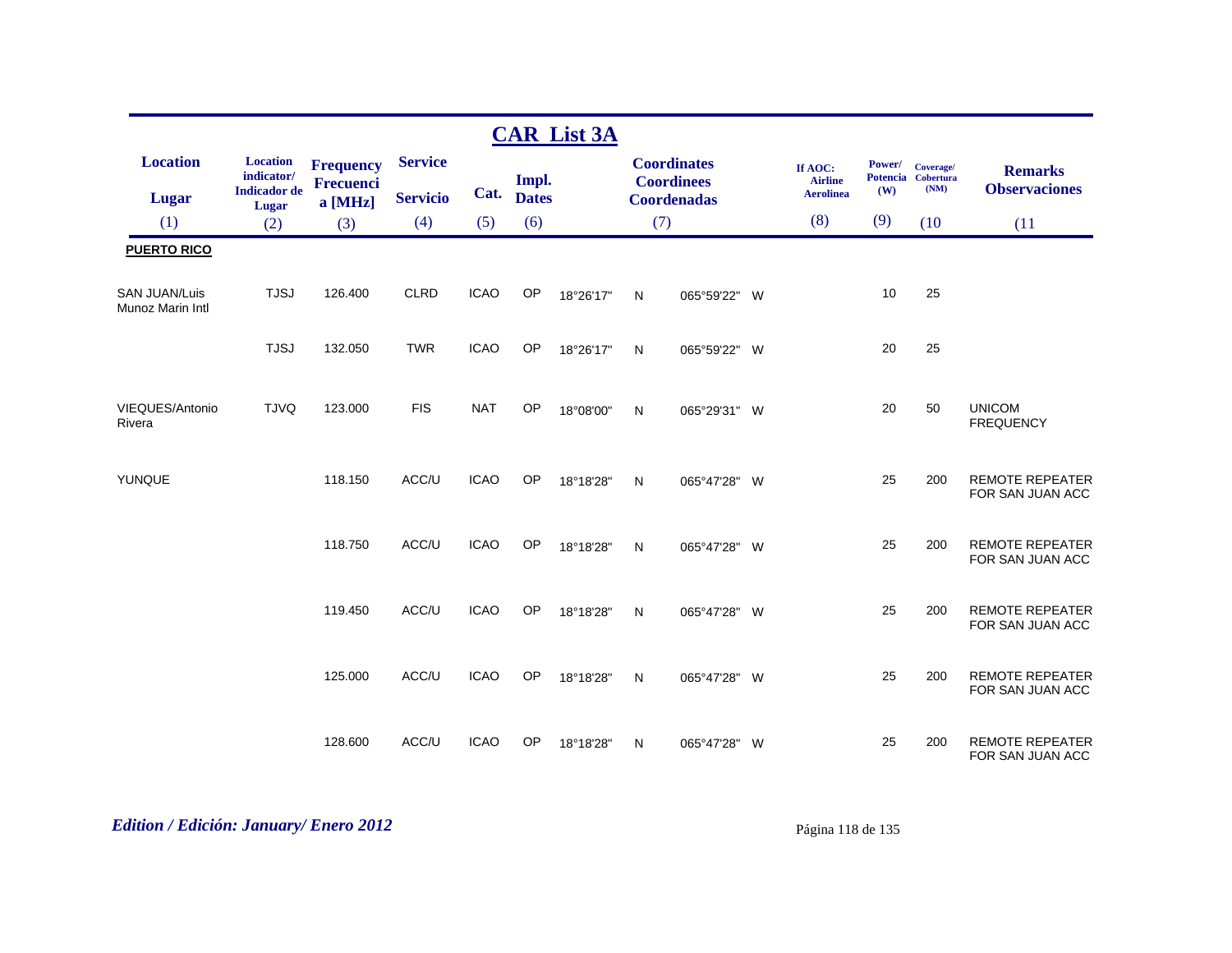|                                     |                                     |                             |                 |             |              | <b>CAR List 3A</b> |     |                                         |   |                           |               |                                 |                                                                                   |
|-------------------------------------|-------------------------------------|-----------------------------|-----------------|-------------|--------------|--------------------|-----|-----------------------------------------|---|---------------------------|---------------|---------------------------------|-----------------------------------------------------------------------------------|
| <b>Location</b>                     | <b>Location</b><br>indicator/       | <b>Frequency</b>            | <b>Service</b>  |             | Impl.        |                    |     | <b>Coordinates</b><br><b>Coordinees</b> |   | If AOC:<br><b>Airline</b> | <b>Power/</b> | Coverage/<br>Potencia Cobertura | <b>Remarks</b>                                                                    |
| <b>Lugar</b>                        | <b>Indicador</b> de<br><b>Lugar</b> | <b>Frecuenci</b><br>a [MHz] | <b>Servicio</b> | Cat.        | <b>Dates</b> |                    |     | <b>Coordenadas</b>                      |   | <b>Aerolinea</b>          | (W)           | (NM)                            | <b>Observaciones</b>                                                              |
| (1)                                 | (2)                                 | (3)                         | (4)             | (5)         | (6)          |                    | (7) |                                         |   | (8)                       | (9)           | (10)                            | (11)                                                                              |
| <b>PUERTO RICO</b><br><b>YUNQUE</b> |                                     | 128.650                     | ACC/L           | <b>ICAO</b> | <b>OP</b>    | 18°18'28"          | N   | 065°47'28"                              | W |                           | 25            | 200                             | <b>REPEATER SAN</b><br><b>JUAN ACC/APP FOR</b><br>ST. CROIX -<br><b>ST.THOMAS</b> |
|                                     |                                     | 132.250                     | ACC/L           | <b>ICAO</b> | <b>OP</b>    | 18°18'28"          | N   | 065°47'28"                              | W |                           | 25            | 200                             | <b>REMOTE REPEATER</b><br>FOR SAN JUAN ACC                                        |
|                                     |                                     | 134.300                     | ACC/U           | <b>ICAO</b> | <b>OP</b>    | 18°18'28"          | N   | 065°47'28"                              | W |                           | 25            | 200                             | <b>REMOTE REPEATER</b><br>FOR SAN JUAN ACC                                        |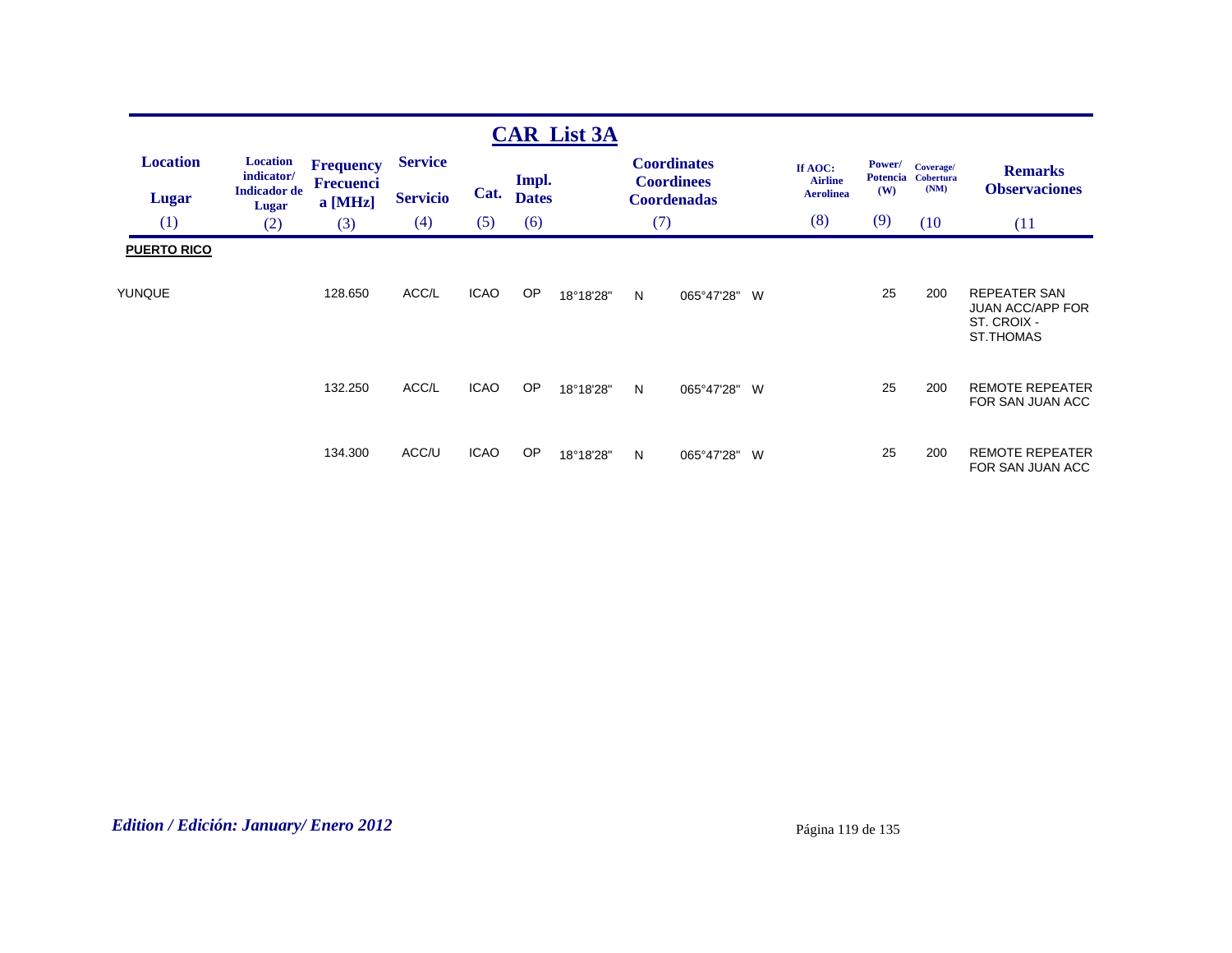|                                        |                                                                        |                                      |                                   |             |                       | <b>CAR List 3A</b> |              |                                         |                                               |               |                                         |                                            |
|----------------------------------------|------------------------------------------------------------------------|--------------------------------------|-----------------------------------|-------------|-----------------------|--------------------|--------------|-----------------------------------------|-----------------------------------------------|---------------|-----------------------------------------|--------------------------------------------|
| <b>Location</b>                        | <b>Location</b><br>$\textbf{indicator}/\text{}$<br><b>Indicador</b> de | <b>Frequency</b><br><b>Frecuenci</b> | <b>Service</b><br><b>Servicio</b> | Cat.        | Impl.<br><b>Dates</b> |                    |              | <b>Coordinates</b><br><b>Coordinees</b> | If AOC:<br><b>Airline</b><br><b>Aerolinea</b> | Power/<br>(W) | Coverage/<br>Potencia Cobertura<br>(NM) | <b>Remarks</b><br><b>Observaciones</b>     |
| <b>Lugar</b><br>(1)                    | Lugar                                                                  | a [MHz]                              | (4)                               | (5)         | (6)                   |                    | (7)          | <b>Coordenadas</b>                      | (8)                                           | (9)           | (10)                                    |                                            |
| <b>SINT MAARTEN</b>                    | (2)                                                                    | (3)                                  |                                   |             |                       |                    |              |                                         |                                               |               |                                         | (11)                                       |
|                                        |                                                                        |                                      |                                   |             |                       |                    |              |                                         |                                               |               |                                         |                                            |
| PHILIPSBURG/Princ<br>ess Juliana Intl. | <b>TNCM</b>                                                            | 118.700                              | <b>TWR</b>                        | <b>ICAO</b> | OP                    | 18°02'27"          | $\mathsf{N}$ | 063°06'34" W                            |                                               | 25            | 25                                      | St. Maarten I.                             |
|                                        | <b>TNCM</b>                                                            | 120.100                              | APP/L                             | <b>ICAO</b> | OP                    | 18°02'27"          | N            | 063°06'34" W                            |                                               | 25            | 75                                      |                                            |
|                                        | <b>TNCM</b>                                                            | 121.650                              | <b>SMC</b>                        | <b>ICAO</b> | OP                    | 18°02'27"          | N            | 063°06'34" W                            |                                               | 25            | 25                                      |                                            |
|                                        | <b>TNCM</b>                                                            | 126.000                              | ACC/U                             | <b>ICAO</b> | OP                    | 18°01'38"          | $\mathsf{N}$ | 063°06'07" W                            |                                               | 25            | 200                                     | <b>REMOTE REPEATER</b><br>FOR SAN JUAN ACC |
|                                        | <b>TNCM</b>                                                            | 128.950                              | <b>APP</b>                        | <b>ICAO</b> | OP                    | 18°02'27"          | N            | 063°06'34" W                            |                                               | 25            | 25                                      | PRIMARY FREQ.                              |
|                                        | <b>TNCM</b>                                                            | 129.100                              | <b>AOC</b>                        | <b>NAT</b>  | OP                    | 18°02'27"          | N            | 063°06'34" W                            | <b>PRINAIR</b>                                | 25            | 25                                      |                                            |
|                                        | <b>TNCM</b>                                                            | 131.200                              | <b>AOC</b>                        | <b>NAT</b>  | OP                    | 18°02'27"          | N            | 063°06'34" W                            | Windward<br>Islands<br>Airways Intl.          | 25            | 25                                      |                                            |
|                                        | <b>TNCM</b>                                                            | 131.300                              | <b>AOC</b>                        | <b>NAT</b>  | OP                    | 18°02'27"          | N            | 063°06'34" W                            | LIAT/ALM                                      | 25            | 25                                      |                                            |

*Edition / Edición: January/ Enero 2012* Página 120 de 135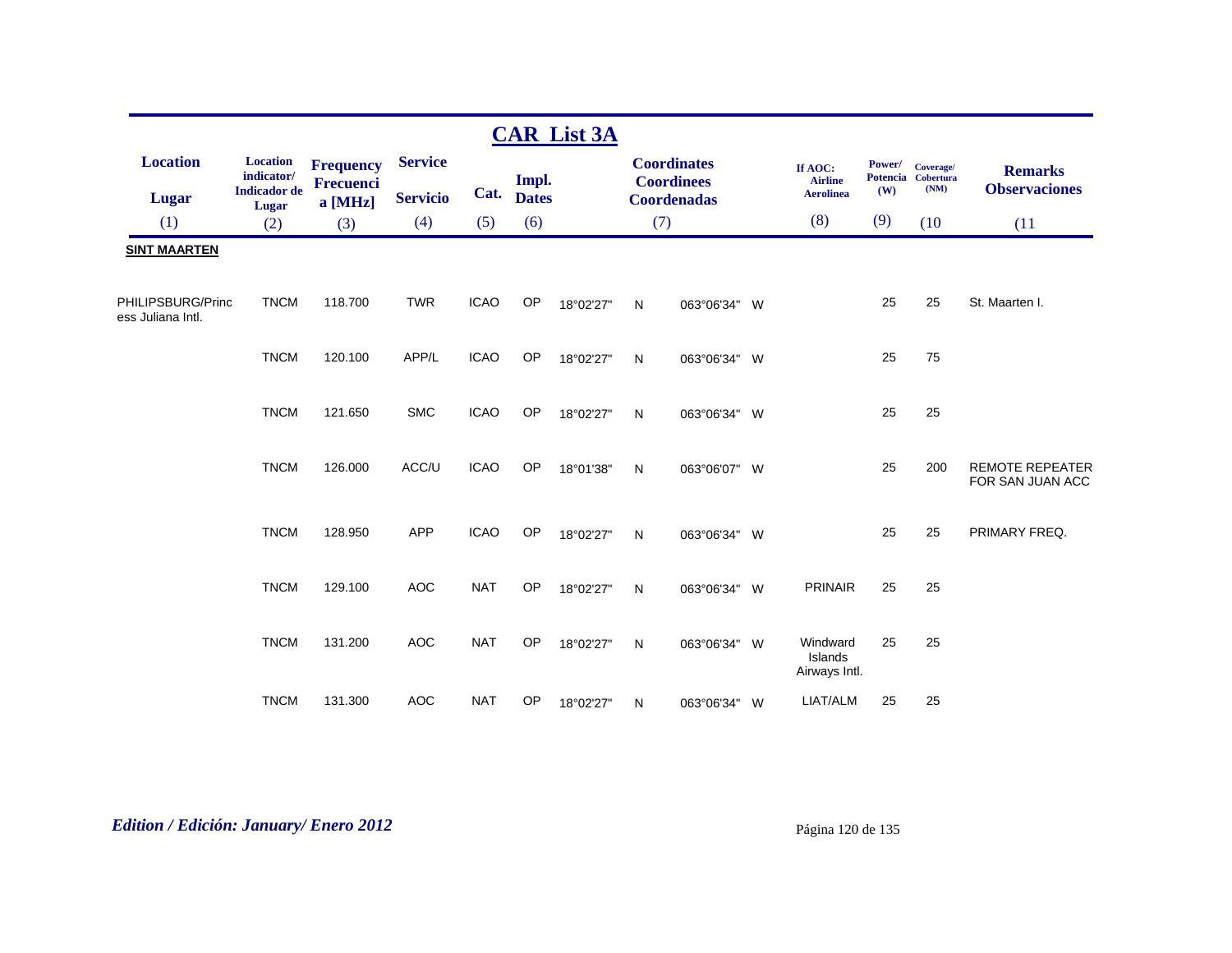|                                            |                               |                      |                 |             |                       | <b>CAR List 3A</b> |     |                                         |                           |        |                                 |                              |
|--------------------------------------------|-------------------------------|----------------------|-----------------|-------------|-----------------------|--------------------|-----|-----------------------------------------|---------------------------|--------|---------------------------------|------------------------------|
| <b>Location</b>                            | <b>Location</b><br>indicator/ | <b>Frequency</b>     | <b>Service</b>  |             |                       |                    |     | <b>Coordinates</b>                      | If AOC:<br><b>Airline</b> | Power/ | Coverage/<br>Potencia Cobertura | <b>Remarks</b>               |
| <b>Lugar</b>                               | <b>Indicador</b> de<br>Lugar  | Frecuenci<br>a [MHz] | <b>Servicio</b> | Cat.        | Impl.<br><b>Dates</b> |                    |     | <b>Coordinees</b><br><b>Coordenadas</b> | <b>Aerolinea</b>          | (W)    | (NM)                            | <b>Observaciones</b>         |
| (1)                                        | (2)                           | (3)                  | (4)             | (5)         | (6)                   |                    | (7) |                                         | (8)                       | (9)    | (10)                            | (11)                         |
| <b>ST. KITTS AND NEVIS</b>                 |                               |                      |                 |             |                       |                    |     |                                         |                           |        |                                 |                              |
| BASSETERRE/R.L.<br>Bradshaw Intl.          | <b>TKPK</b>                   | 118,300              | <b>TWR</b>      | <b>ICAO</b> | OP                    | 17°18'41"          | N   | 062°43'07" W                            |                           | 25     | 25                              | Golden Rock, St. Kitts<br>ι. |
|                                            | <b>TKPK</b>                   | 119,600              | APP/L           | <b>ICAO</b> | OP                    | 17°18'41"          | N   | 062°43'07" W                            |                           | 25     | 75                              | Golden Rock, St. Kitts<br>ъ. |
|                                            | <b>TKPK</b>                   | 121.900              | <b>SMC</b>      | <b>NAT</b>  | OP                    | 17°18'41"          | N   | 062°43'07" W                            |                           | 10     | 10                              |                              |
| CHARLESTON/Van<br>Winkworth Amory<br>Intl. | <b>TKPN</b>                   | 118.000              | <b>TWR</b>      | <b>ICAO</b> |                       | 17°12'15"          | N   | 062°35'33" W                            |                           | 25     | 25                              | Nevis I.                     |
|                                            | <b>TKPN</b>                   | 120.500              | <b>TWR</b>      | <b>ICAO</b> | OP                    | 17°12'15"          | N   | 062°35'33" W                            |                           | 25     | 25                              | Nevis I.                     |
|                                            | <b>TKPN</b>                   | 121.600              | <b>SMC</b>      | <b>NAT</b>  | OP                    | 17°12'15"          | N   | 062°35'33" W                            |                           | 10     | 10                              | Nevis I.                     |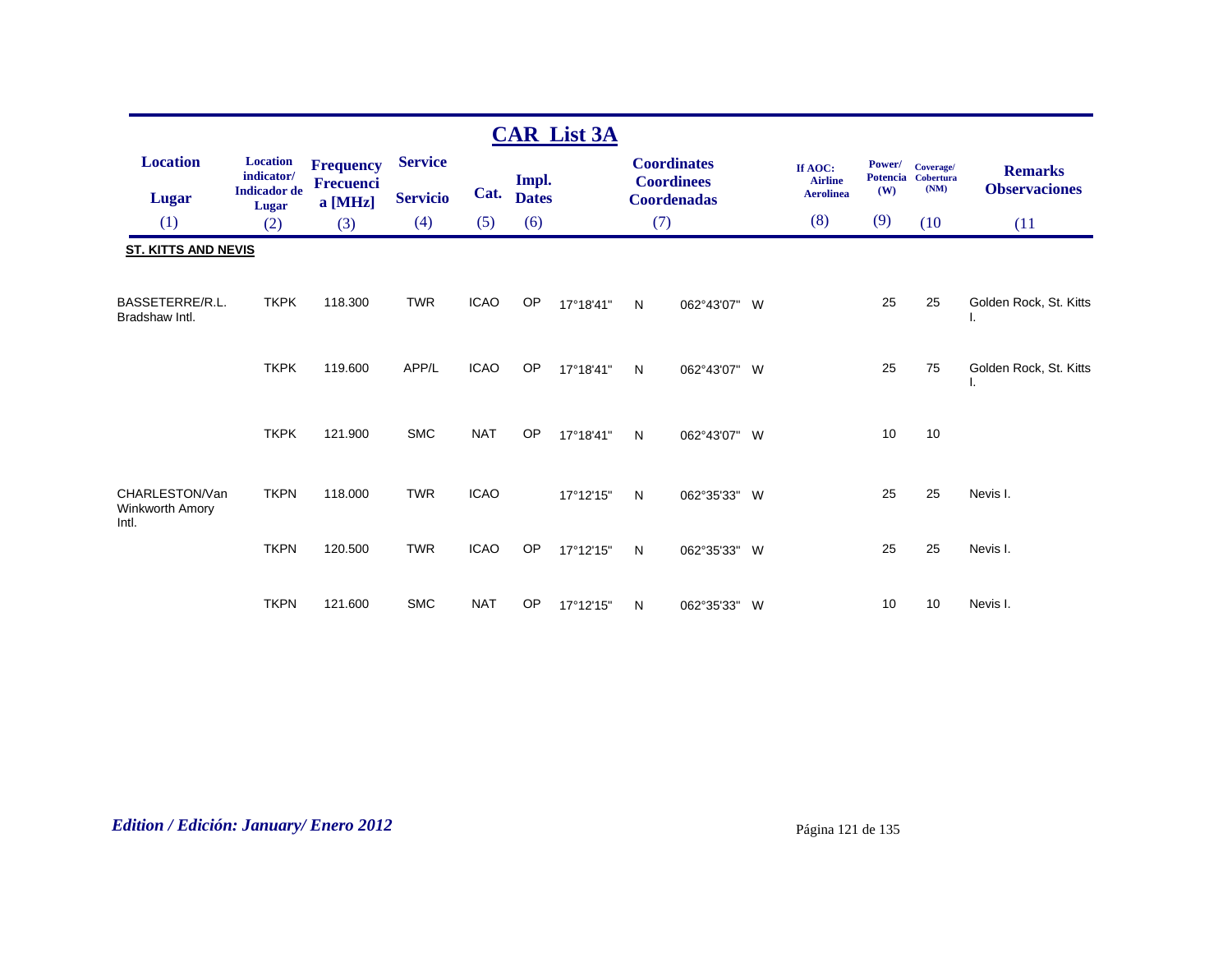|                                     |                                                               |                                                 |                                   |             |                       | <b>CAR List 3A</b> |              |                                                               |                                               |               |                                         |                                        |
|-------------------------------------|---------------------------------------------------------------|-------------------------------------------------|-----------------------------------|-------------|-----------------------|--------------------|--------------|---------------------------------------------------------------|-----------------------------------------------|---------------|-----------------------------------------|----------------------------------------|
| <b>Location</b><br>Lugar            | <b>Location</b><br>indicator/<br><b>Indicador</b> de<br>Lugar | <b>Frequency</b><br><b>Frecuenci</b><br>a [MHz] | <b>Service</b><br><b>Servicio</b> | Cat.        | Impl.<br><b>Dates</b> |                    |              | <b>Coordinates</b><br><b>Coordinees</b><br><b>Coordenadas</b> | If AOC:<br><b>Airline</b><br><b>Aerolinea</b> | Power/<br>(W) | Coverage/<br>Potencia Cobertura<br>(NM) | <b>Remarks</b><br><b>Observaciones</b> |
| (1)                                 | (2)                                                           | (3)                                             | (4)                               | (5)         | (6)                   |                    | (7)          |                                                               | (8)                                           | (9)           | (10)                                    | (11)                                   |
| <b>ST. LUCIA</b>                    |                                                               |                                                 |                                   |             |                       |                    |              |                                                               |                                               |               |                                         |                                        |
| CASTRIES/George<br>F. Charles Intl. | <b>TLPC</b>                                                   | 118.000                                         | <b>TWR</b>                        | <b>ICAO</b> | OP                    | 14°01'12"          | $\mathsf{N}$ | 060°59'52" W                                                  |                                               | 25            | 25                                      |                                        |
|                                     | <b>TLPC</b>                                                   | 121.900                                         | <b>SMC</b>                        | <b>ICAO</b> | OP                    | 14°01'12"          | N            | 060°59'52" W                                                  |                                               | 10            | 10                                      |                                        |
|                                     | <b>TLPC</b>                                                   | 130.650                                         | <b>AOC</b>                        | <b>NAT</b>  |                       | 14°01'12"          | N            | 060°59'52" W                                                  | St Lucia<br>Airways                           | 25            | 25                                      |                                        |
|                                     | <b>TLPC</b>                                                   | 131.300                                         | <b>AOC</b>                        | <b>NAT</b>  |                       | 14°01'12"          | N            | 060°59'52" W                                                  | <b>LIAT</b>                                   | 25            | 25                                      |                                        |
|                                     | <b>TLPC</b>                                                   | 131.700                                         | <b>AOC</b>                        | <b>NAT</b>  | OP                    | 14°01'12"          | N            | 060°59'52" W                                                  | LIAT, Traffic<br>Office                       | 25            | 25                                      |                                        |
|                                     | <b>TLPC</b>                                                   | 131.725                                         | <b>AOC</b>                        | <b>NAT</b>  | OP                    | 14°01'12"          | N            | 060°59'52" W                                                  | SITA-AIRCOM 25                                |               | 25                                      |                                        |
| VIEUX-<br>FORT/Hewanorra            | <b>TLPL</b>                                                   | 118.300                                         | <b>TWR</b>                        | <b>ICAO</b> | OP                    | 13°44'00"          | N            | 060°57'09" W                                                  |                                               | 25            | 25                                      |                                        |
| Intl.                               | <b>TLPL</b>                                                   | 119.800                                         | APP/L                             | <b>ICAO</b> | OP                    | 13°44'00"          | N            | 060°57'09" W                                                  |                                               | 25            | 75                                      |                                        |
|                                     | <b>TLPL</b>                                                   | 121.600                                         | <b>SMC</b>                        | <b>ICAO</b> | OP                    | 13°44'00"          | N            | 060°57'09" W                                                  |                                               | 10            | 10                                      |                                        |

# *Edition / Edición: January/ Enero 2012* Página 122 de 135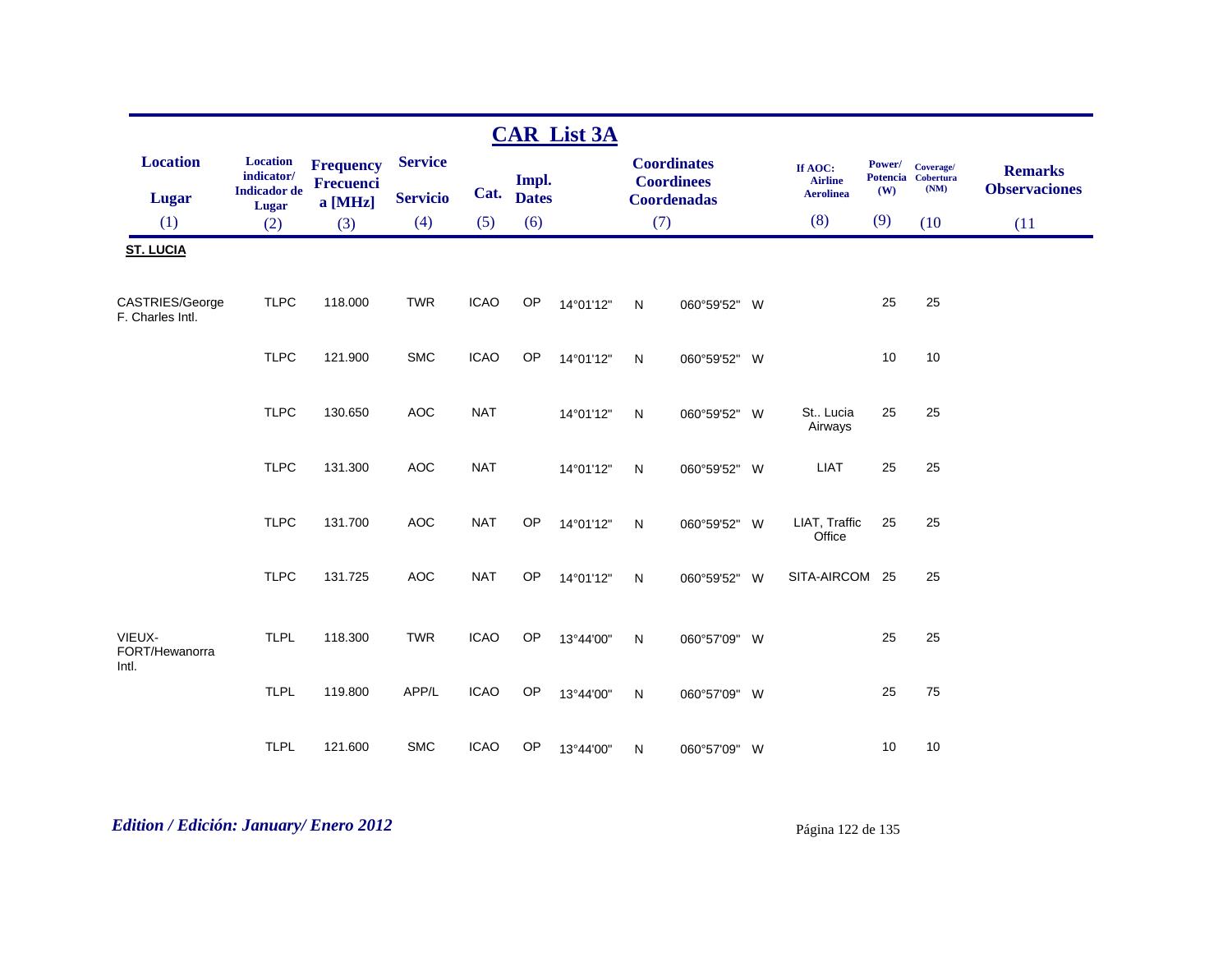|                                   |                                                               |                                          |                                   |            |                       | <b>CAR List 3A</b> |        |                                                               |                                               |                      |                                         |                                        |
|-----------------------------------|---------------------------------------------------------------|------------------------------------------|-----------------------------------|------------|-----------------------|--------------------|--------|---------------------------------------------------------------|-----------------------------------------------|----------------------|-----------------------------------------|----------------------------------------|
| <b>Location</b><br>Lugar          | <b>Location</b><br>indicator/<br><b>Indicador</b> de<br>Lugar | <b>Frequency</b><br>Frecuenci<br>a [MHz] | <b>Service</b><br><b>Servicio</b> | Cat.       | Impl.<br><b>Dates</b> |                    |        | <b>Coordinates</b><br><b>Coordinees</b><br><b>Coordenadas</b> | If AOC:<br><b>Airline</b><br><b>Aerolinea</b> | <b>Power/</b><br>(W) | Coverage/<br>Potencia Cobertura<br>(NM) | <b>Remarks</b><br><b>Observaciones</b> |
| (1)                               | (2)                                                           | (3)                                      | (4)                               | (5)        | (6)                   |                    | $\tau$ |                                                               | (8)                                           | (9)                  | (10)                                    | (11                                    |
| <b>ST. LUCIA</b>                  |                                                               |                                          |                                   |            |                       |                    |        |                                                               |                                               |                      |                                         |                                        |
| VIEUX-<br>FORT/Hewanorra<br>Intl. | <b>TLPL</b>                                                   | 131.900                                  | AOC                               | <b>NAT</b> |                       | 13°44'00"          | N      | 060°57'09"<br>W                                               | British Airways 25                            |                      | 25                                      |                                        |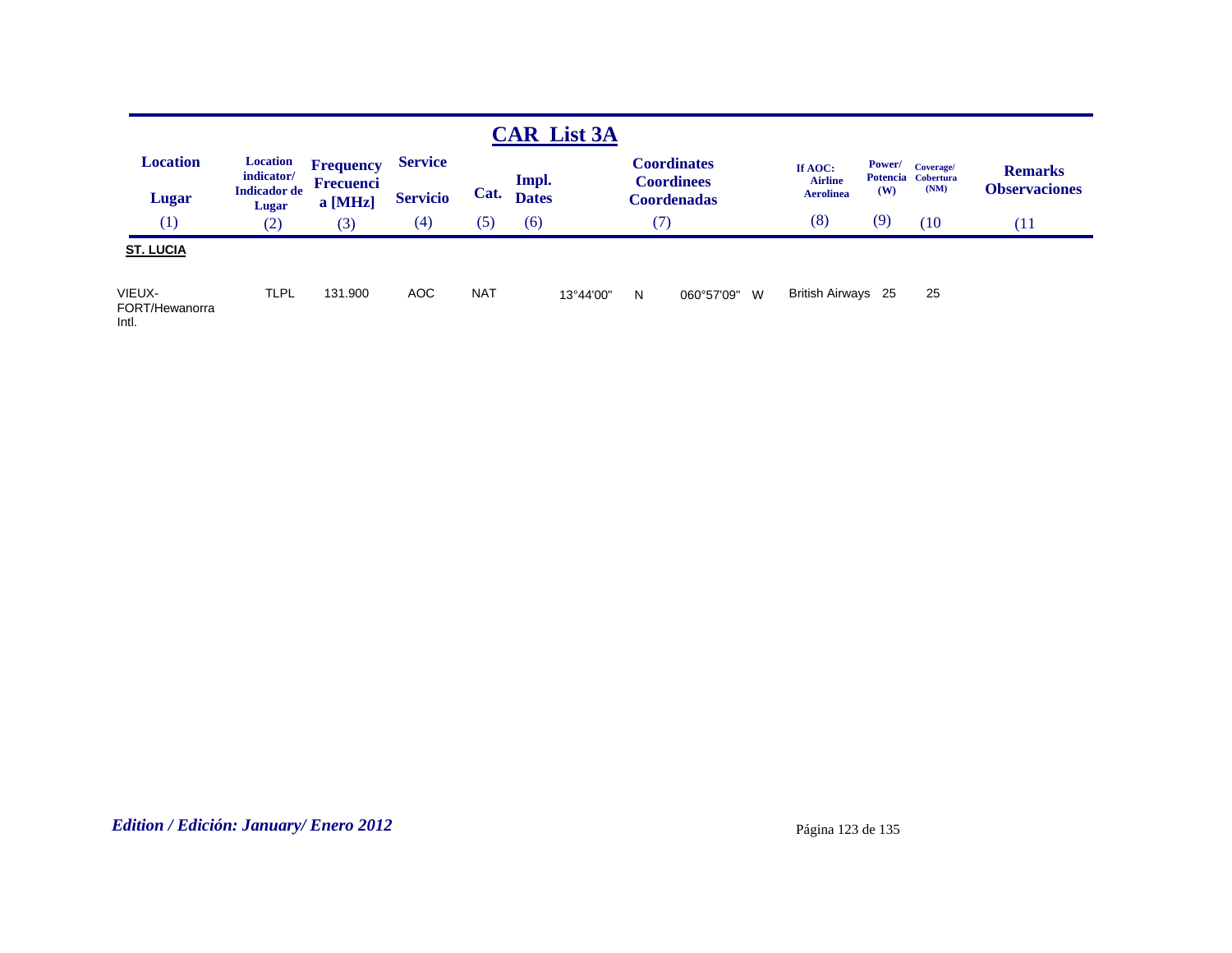|                                           |                                                               |                                          |                                   |             |                       | <b>CAR List 3A</b> |              |                                                               |                                               |               |                                         |                                        |
|-------------------------------------------|---------------------------------------------------------------|------------------------------------------|-----------------------------------|-------------|-----------------------|--------------------|--------------|---------------------------------------------------------------|-----------------------------------------------|---------------|-----------------------------------------|----------------------------------------|
| <b>Location</b><br><b>Lugar</b>           | <b>Location</b><br>indicator/<br><b>Indicador</b> de<br>Lugar | <b>Frequency</b><br>Frecuenci<br>a [MHz] | <b>Service</b><br><b>Servicio</b> | Cat.        | Impl.<br><b>Dates</b> |                    |              | <b>Coordinates</b><br><b>Coordinees</b><br><b>Coordenadas</b> | If AOC:<br><b>Airline</b><br><b>Aerolinea</b> | Power/<br>(W) | Coverage/<br>Potencia Cobertura<br>(NM) | <b>Remarks</b><br><b>Observaciones</b> |
| (1)                                       | (2)                                                           | (3)                                      | (4)                               | (5)         | (6)                   |                    | (7)          |                                                               | (8)                                           | (9)           | (10)                                    | (11)                                   |
| <b>ST.VINCENT&amp;GRENADINE</b>           |                                                               |                                          |                                   |             |                       |                    |              |                                                               |                                               |               |                                         |                                        |
| BEQUIA IS./J. F.<br><b>Mitchell Tower</b> | <b>TVSB</b>                                                   | 118.450                                  | <b>TWR</b>                        | <b>NAT</b>  | OP                    | 12°53'24"          | $\mathsf{N}$ | 061°15'39" W                                                  |                                               | 25            | 25                                      |                                        |
|                                           | <b>TVSB</b>                                                   | 121.900                                  | <b>SMC</b>                        | <b>NAT</b>  | OP                    | 12°53'24"          | N            | 061°15'39" W                                                  |                                               | 10            | 25                                      |                                        |
| CANOUAN/Canouan<br>Intl.                  | <b>TVSC</b>                                                   | 118.050                                  | <b>TWR</b>                        | <b>NAT</b>  | OP                    | 12°41'57"          | N            | 061°20'33" W                                                  |                                               | 25            | 25                                      |                                        |
|                                           | <b>TVSC</b>                                                   | 121.600                                  | <b>SMC</b>                        | <b>NAT</b>  | OP                    | 12°41'57"          | N            | 061°20'33" W                                                  |                                               | 10            | 10                                      |                                        |
| KINGSTOWN/E.T.<br>Joshua Intl.            | <b>TVSV</b>                                                   | 118.800                                  | <b>TWR</b>                        | <b>ICAO</b> | OP                    | 13°08'39"          | N            | 061°12'39" W                                                  |                                               | 25            | 25                                      |                                        |
|                                           | <b>TVSV</b>                                                   | 120.800                                  | APP/L                             | <b>ICAO</b> | OP                    | 13°08'39"          | N            | 061°12'39" W                                                  |                                               | 25            | 75                                      |                                        |
|                                           | <b>TVSV</b>                                                   | 121.900                                  | <b>SMC</b>                        | <b>NAT</b>  | OP                    | 13°08'39"          | N            | 061°12'39" W                                                  |                                               | 5             | 10                                      |                                        |
|                                           | <b>TVSV</b>                                                   | 131.300                                  | AOC                               | <b>NAT</b>  |                       | 13°08'39"          | $\mathsf{N}$ | 061°12'39" W                                                  | <b>LIAT</b>                                   | 25            | 25                                      |                                        |
|                                           | <b>TVSV</b>                                                   | 131.700                                  | <b>AOC</b>                        | <b>NAT</b>  | OP                    | 13°08'39"          | N            | 061°12'39" W                                                  | LIAT, Traffic<br>Office                       | 25            | 25                                      |                                        |

# *Edition / Edición: January/ Enero 2012* Página 124 de 135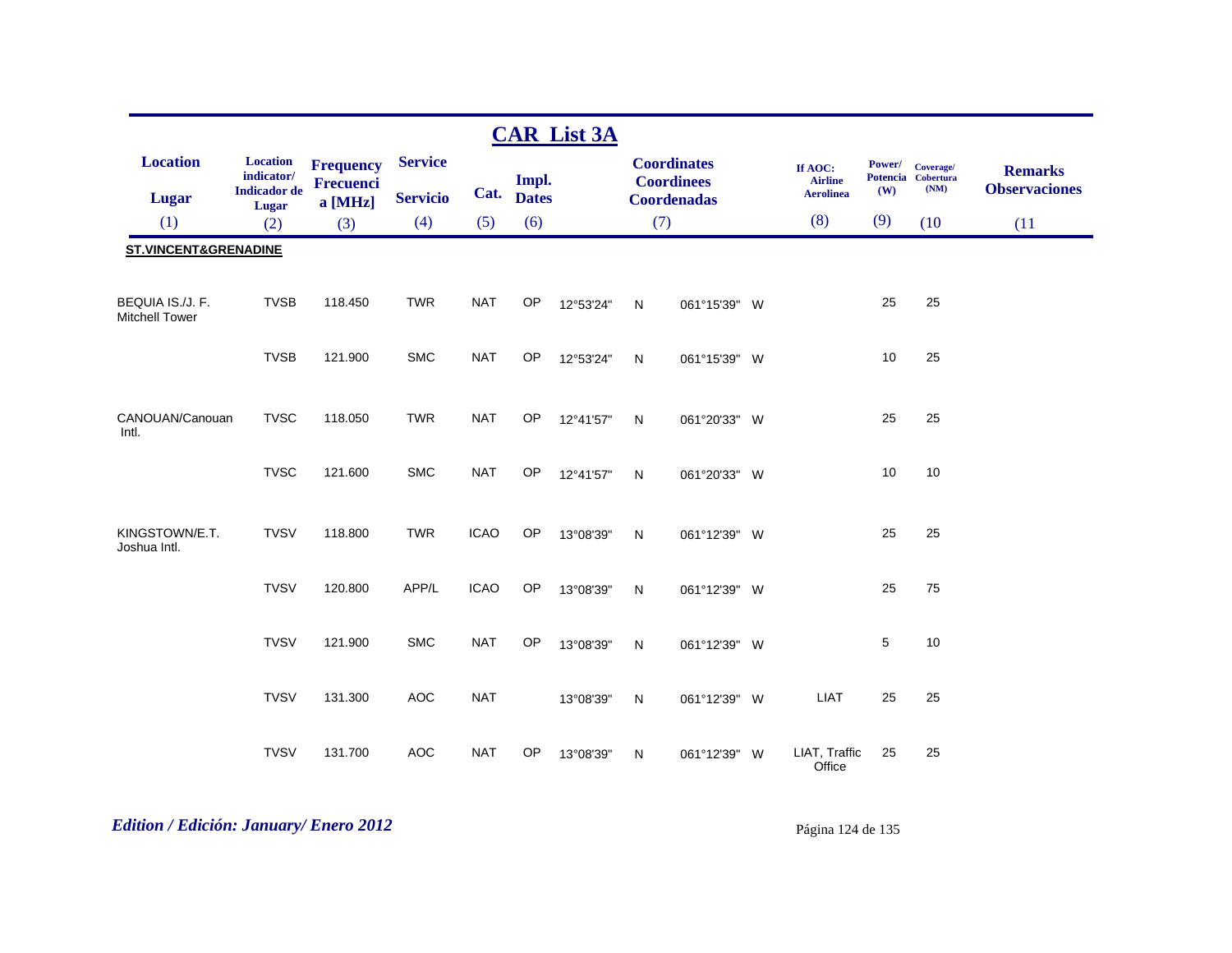|                                                     |                               |                             |                 |             |                       | <b>CAR List 3A</b> |     |                                         |                           |        |                                 |                      |
|-----------------------------------------------------|-------------------------------|-----------------------------|-----------------|-------------|-----------------------|--------------------|-----|-----------------------------------------|---------------------------|--------|---------------------------------|----------------------|
| <b>Location</b>                                     | <b>Location</b><br>indicator/ | <b>Frequency</b>            | <b>Service</b>  |             |                       |                    |     | <b>Coordinates</b>                      | If AOC:<br><b>Airline</b> | Power/ | Coverage/<br>Potencia Cobertura | <b>Remarks</b>       |
| Lugar                                               | <b>Indicador</b> de<br>Lugar  | <b>Frecuenci</b><br>a [MHz] | <b>Servicio</b> | Cat.        | Impl.<br><b>Dates</b> |                    |     | <b>Coordinees</b><br><b>Coordenadas</b> | <b>Aerolinea</b>          | (W)    | (NM)                            | <b>Observaciones</b> |
| (1)                                                 | (2)                           | (3)                         | (4)             | (5)         | (6)                   |                    | (7) |                                         | (8)                       | (9)    | (10)                            | (11)                 |
| <b>ST.VINCENT&amp;GRENADINE</b>                     |                               |                             |                 |             |                       |                    |     |                                         |                           |        |                                 |                      |
| MUSTIQUE/Mustiqu<br>e Intl.                         | <b>TVSM</b>                   | 123,000                     | <b>TWR/FIS</b>  | <b>ICAO</b> | <b>OP</b>             | 12°53'17"          | N   | W<br>061°10'49"                         |                           | 25     | 25                              |                      |
| <b>UNION</b><br><b>ISLAND/Union</b><br>Islands Intl | <b>TVSU</b>                   | 122.800                     | <b>TWR</b>      | <b>ICAO</b> | <b>OP</b>             | 12°36'00"          | N   | 061°24'48"<br>W                         |                           | 25     | 25                              |                      |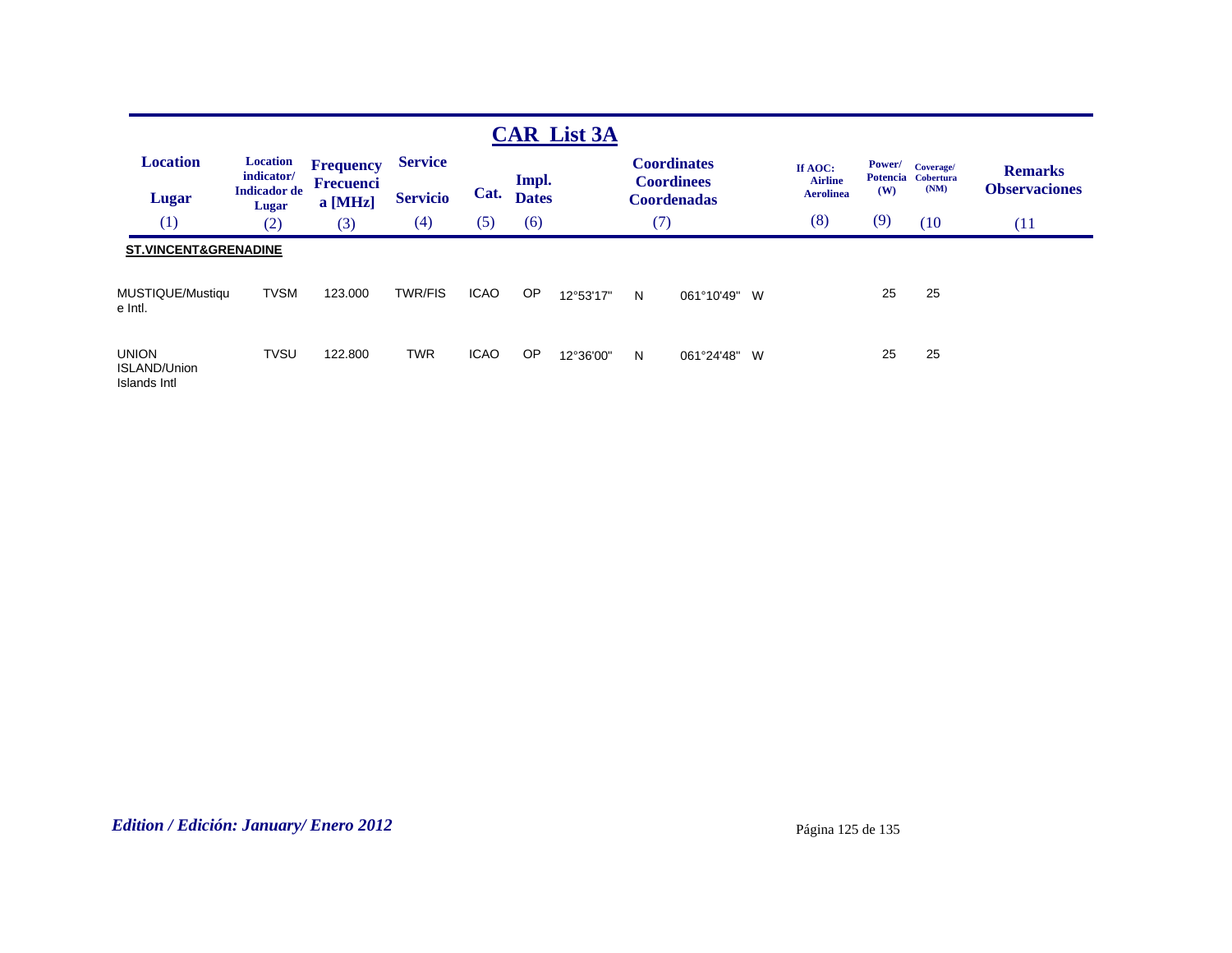|                                 |                                                      |                                                   |                                   |             |                       | <b>CAR List 3A</b> |              |                                                               |                                               |               |                                         |                                        |
|---------------------------------|------------------------------------------------------|---------------------------------------------------|-----------------------------------|-------------|-----------------------|--------------------|--------------|---------------------------------------------------------------|-----------------------------------------------|---------------|-----------------------------------------|----------------------------------------|
| <b>Location</b><br><b>Lugar</b> | <b>Location</b><br>indicator/<br><b>Indicador</b> de | <b>Frequency</b><br><b>Frecuenci</b><br>$a$ [MHz] | <b>Service</b><br><b>Servicio</b> | Cat.        | Impl.<br><b>Dates</b> |                    |              | <b>Coordinates</b><br><b>Coordinees</b><br><b>Coordenadas</b> | If AOC:<br><b>Airline</b><br><b>Aerolinea</b> | Power/<br>(W) | Coverage/<br>Potencia Cobertura<br>(NM) | <b>Remarks</b><br><b>Observaciones</b> |
| (1)                             | Lugar<br>(2)                                         | (3)                                               | (4)                               | (5)         | (6)                   |                    |              | (7)                                                           | (8)                                           | (9)           | (10)                                    | (11)                                   |
| <b>TRINIDAD AND TOBAGO</b>      |                                                      |                                                   |                                   |             |                       |                    |              |                                                               |                                               |               |                                         |                                        |
|                                 |                                                      |                                                   |                                   |             |                       |                    |              |                                                               |                                               |               |                                         |                                        |
| PORT OF SPAIN,<br>Piarco ACC    | <b>TTZP</b>                                          | 123.700                                           | ACC/U                             | <b>ICAO</b> | OP                    | 10°35'43"          | $\mathsf{N}$ | 061°20'14" W                                                  |                                               | 25            | 200                                     | North North Sector                     |
|                                 | <b>TTZP</b>                                          | 124.000                                           | ACC/U                             | <b>ICAO</b> | <b>OP</b>             | 10°35'43"          | $\mathsf{N}$ | 061°20'14" W                                                  |                                               | 25            | 200                                     | <b>SOUTH EAST</b><br><b>SECTOR</b>     |
|                                 | <b>TTZP</b>                                          | 124.200                                           | ACC/U                             | <b>ICAO</b> | OP                    | 10°35'43"          | $\mathsf{N}$ | 061°20'14" W                                                  |                                               | 25            | 200                                     | <b>BACKUP</b><br><b>FREQUENCY</b>      |
|                                 | <b>TTZP</b>                                          | 125.400                                           | ACC/U                             | <b>ICAO</b> | OP                    | 10°35'43"          | ${\sf N}$    | 061°20'14" W                                                  |                                               | 25            | 200                                     | SOUTH WEST<br><b>SECTOR</b>            |
|                                 | <b>TTZP</b>                                          | 125.600                                           | ACC/U                             | <b>ICAO</b> | OP                    | 10°35'43"          | N            | 061°20'14" W                                                  |                                               | 25            | 200                                     | <b>BACKUP</b><br><b>FREQUENCY</b>      |
|                                 | <b>TTZP</b>                                          | 126.500                                           | ACC/U                             | <b>ICAO</b> | <b>OP</b>             | 10°35'43"          | N            | 061°20'14" W                                                  |                                               | 25            | 200                                     | NORTH WEST<br><b>SECTOR</b>            |
|                                 | <b>TTZP</b>                                          | 126.900                                           | GP                                | <b>ICAO</b> | OP                    | 10°35'43"          | N            | 061°20'14" W                                                  |                                               | 20            | 50                                      |                                        |
|                                 | <b>TTZP</b>                                          | 128.800                                           | ACC/U                             | <b>ICAO</b> | OP                    | 10°35'43"          | $\mathsf{N}$ | 061°20'14" W                                                  |                                               | 25            | 200                                     |                                        |

# *Edition / Edición: January/ Enero 2012* Página 126 de 135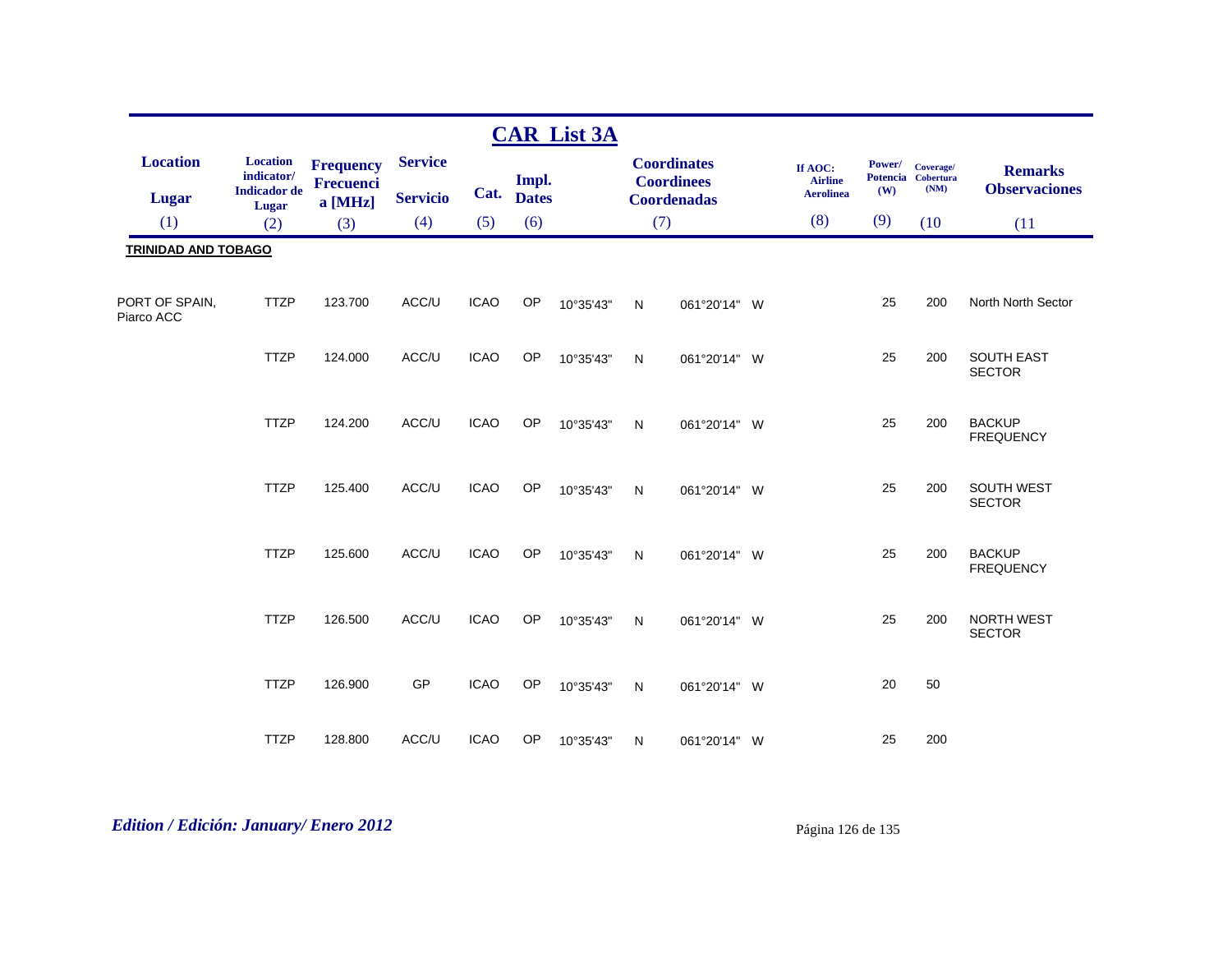|                               |                                                      |                                      |                 |             |                       | <b>CAR List 3A</b> |              |                                         |                                               |               |                                         |                                        |
|-------------------------------|------------------------------------------------------|--------------------------------------|-----------------|-------------|-----------------------|--------------------|--------------|-----------------------------------------|-----------------------------------------------|---------------|-----------------------------------------|----------------------------------------|
| <b>Location</b>               | <b>Location</b><br>indicator/<br><b>Indicador</b> de | <b>Frequency</b><br><b>Frecuenci</b> | <b>Service</b>  | Cat.        | Impl.<br><b>Dates</b> |                    |              | <b>Coordinates</b><br><b>Coordinees</b> | If AOC:<br><b>Airline</b><br><b>Aerolinea</b> | Power/<br>(W) | Coverage/<br>Potencia Cobertura<br>(NM) | <b>Remarks</b><br><b>Observaciones</b> |
| Lugar                         | Lugar                                                | $a$ [MHz]                            | <b>Servicio</b> |             |                       |                    |              | <b>Coordenadas</b>                      | (8)                                           | (9)           |                                         |                                        |
| (1)                           | (2)                                                  | (3)                                  | (4)             | (5)         | (6)                   |                    | (7)          |                                         |                                               |               | (10)                                    | (11)                                   |
| <b>TRINIDAD AND TOBAGO</b>    |                                                      |                                      |                 |             |                       |                    |              |                                         |                                               |               |                                         |                                        |
| PORT OF SPAIN,<br>Piarco ACC  | <b>TTZP</b>                                          | 133.100                              | ACC/U           | <b>ICAO</b> | OP                    | 10°35'43"          | N            | 061°20'14" W                            |                                               | 25            | 200                                     | North East Sector                      |
| PORT OF<br>SPAIN/Piarco Intl. | <b>TTPP</b>                                          | 118.100                              | <b>TWR</b>      | <b>ICAO</b> | OP                    | 10°35'43"          | $\mathsf{N}$ | 061°20'14" W                            |                                               | 25            | 25                                      |                                        |
|                               | <b>TTPP</b>                                          | 119.000                              | APP/L           | <b>ICAO</b> | OP                    | 10°35'43"          | $\mathsf{N}$ | 061°20'14" W                            |                                               | 25            | 75                                      |                                        |
|                               | <b>TTPP</b>                                          | 119.150                              | APP/L           | <b>ICAO</b> | <b>OP</b>             | 10°35'43"          | $\mathsf{N}$ | 061°20'14" W                            |                                               | 25            | 75                                      |                                        |
|                               | <b>TTPP</b>                                          | 119.250                              | APP/U           | <b>ICAO</b> | OP                    | 10°35'43"          | $\mathsf{N}$ | 061°20'14" W                            |                                               | 25            | 75                                      |                                        |
|                               | <b>TTPP</b>                                          | 119.550                              | APP/U           | <b>ICAO</b> | OP                    | 10°35'43"          | N            | 061°20'14" W                            |                                               | 25            | 75                                      |                                        |
|                               | <b>TTPP</b>                                          | 121.750                              | <b>SMC</b>      | <b>ICAO</b> | <b>OP</b>             | 10°35'43"          | ${\sf N}$    | 061°20'14" W                            |                                               | 10            | 10                                      |                                        |
|                               | <b>TTPP</b>                                          | 121.900                              | <b>SMC</b>      | <b>ICAO</b> | OP                    | 10°35'43"          | N            | 061°20'14" W                            |                                               | 10            | 10                                      |                                        |
|                               | <b>TTPP</b>                                          | 126.700                              | <b>ATIS</b>     | <b>ICAO</b> | OP                    | 10°35'43"          | N            | 061°20'14" W                            |                                               | 25            | 50                                      |                                        |

# *Edition / Edición: January/ Enero 2012* Página 127 de 135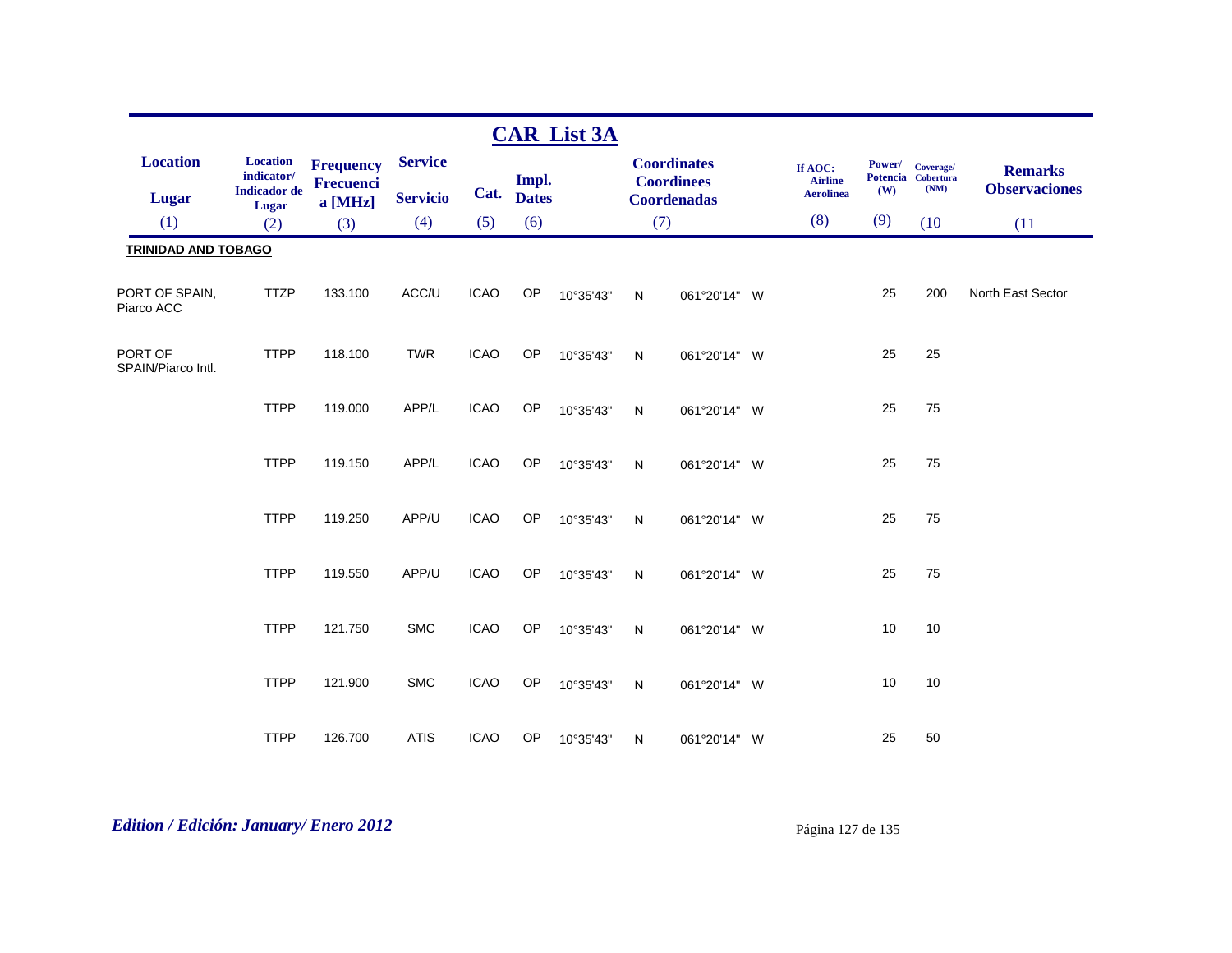|                                   |                               |                               |                 |             |              | <b>CAR List 3A</b> |   |                                         |                           |                           |                        |                      |
|-----------------------------------|-------------------------------|-------------------------------|-----------------|-------------|--------------|--------------------|---|-----------------------------------------|---------------------------|---------------------------|------------------------|----------------------|
| <b>Location</b>                   | <b>Location</b><br>indicator/ | <b>Frequency</b><br>Frecuenci | <b>Service</b>  |             | Impl.        |                    |   | <b>Coordinates</b><br><b>Coordinees</b> | If AOC:<br><b>Airline</b> | Power/<br><b>Potencia</b> | Coverage/<br>Cobertura | <b>Remarks</b>       |
| <b>Lugar</b>                      | <b>Indicador</b> de<br>Lugar  | a [MHz]                       | <b>Servicio</b> | Cat.        | <b>Dates</b> |                    |   | <b>Coordenadas</b>                      | <b>Aerolinea</b>          | (W)                       | (NM)                   | <b>Observaciones</b> |
| (1)                               | (2)                           | (3)                           | (4)             | (5)         | (6)          |                    |   | (7)                                     | (8)                       | (9)                       | (10)                   | (11)                 |
| <b>TRINIDAD AND TOBAGO</b>        |                               |                               |                 |             |              |                    |   |                                         |                           |                           |                        |                      |
| PORT OF<br>SPAIN/Piarco Intl.     | <b>TTPP</b>                   | 131.100                       | <b>AOC</b>      | <b>NAT</b>  | <b>OP</b>    | 10°35'43"          | N | 061°20'14" W                            | <b>BWIA</b>               | 25                        | 25                     |                      |
|                                   | <b>TTPP</b>                   | 131.300                       | <b>AOC</b>      | <b>NAT</b>  | <b>OP</b>    | 10°35'43"          | N | 061°20'14" W                            | Piarco Air<br>Services    | 25                        | 25                     |                      |
|                                   | <b>TTPP</b>                   | 131.500                       | <b>AOC</b>      | <b>NAT</b>  | OP           | 10°35'43"          | N | 061°20'14" W                            | American<br>Airlines      | 25                        | 25                     |                      |
|                                   | <b>TTPP</b>                   | 131.650                       | <b>AOC</b>      | <b>NAT</b>  |              | 10°35'43"          | N | 061°20'14" W                            | <b>KLM</b>                | 25                        | 25                     |                      |
| SCARBOROUGH/Cr<br>own Point Intl. | <b>TTCP</b>                   | 118.400                       | <b>TWR</b>      | <b>ICAO</b> | <b>OP</b>    | 11°08'59"          | N | 060°49'56" W                            |                           | 25                        | 25                     | Tobago I.            |
|                                   | <b>TTCP</b>                   | 120.850                       | APP/L           | <b>ICAO</b> | OP           | 11°08'59"          | N | 060°49'56" W                            |                           | 25                        | 75                     | Tobago I.            |
|                                   | <b>TTCP</b>                   | 121.700                       | <b>SMC</b>      | <b>ICAO</b> | OP           | 11°08'59"          | Ν | 060°49'56" W                            |                           | 5                         | 10                     | Tobago I.            |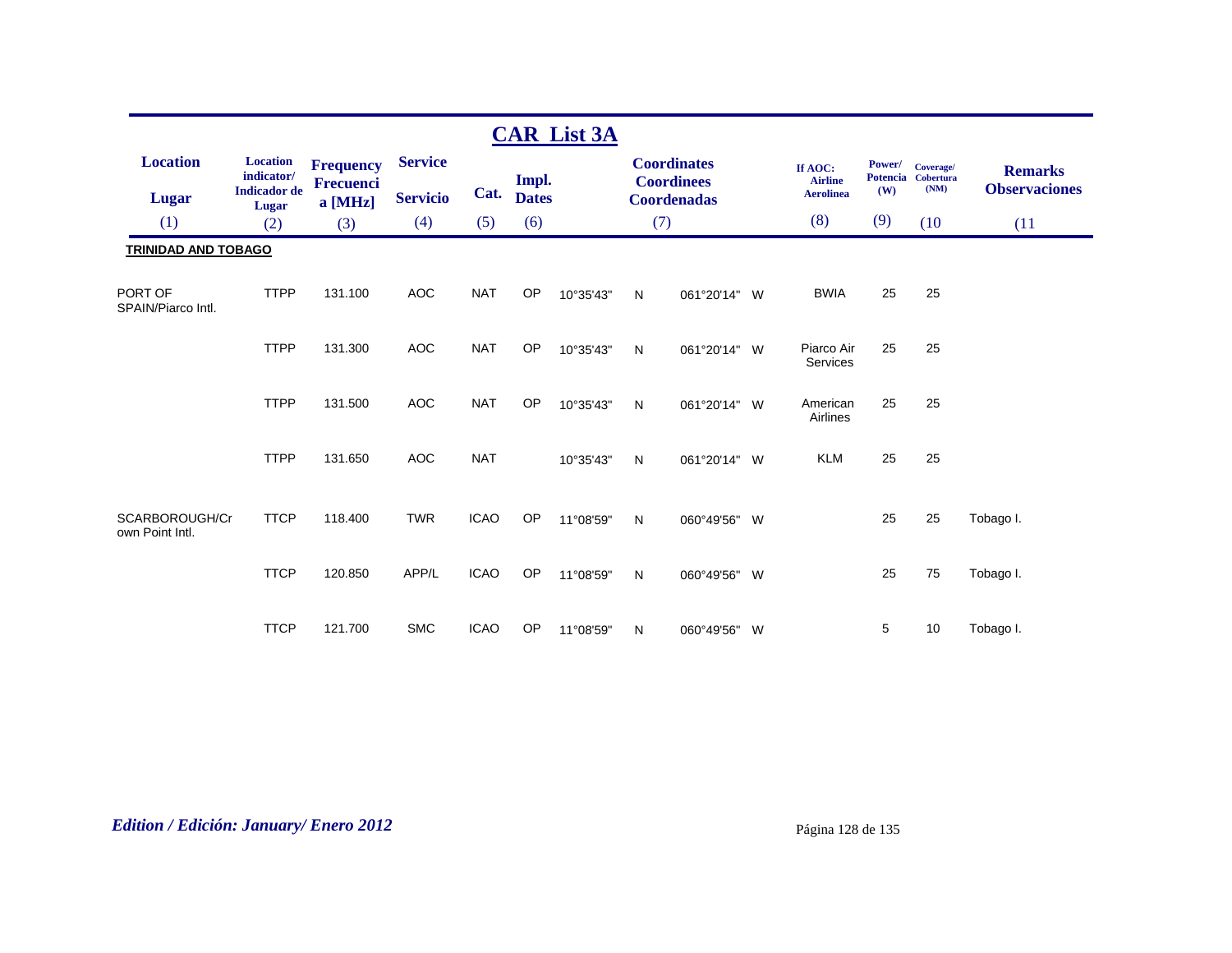|                                           |                                                      |                                      |                 |             |              | <b>CAR List 3A</b> |              |                                         |                                               |                                  |                                       |                                              |
|-------------------------------------------|------------------------------------------------------|--------------------------------------|-----------------|-------------|--------------|--------------------|--------------|-----------------------------------------|-----------------------------------------------|----------------------------------|---------------------------------------|----------------------------------------------|
| <b>Location</b>                           | <b>Location</b><br>indicator/<br><b>Indicador</b> de | <b>Frequency</b><br><b>Frecuenci</b> | <b>Service</b>  | Cat.        | Impl.        |                    |              | <b>Coordinates</b><br><b>Coordinees</b> | If AOC:<br><b>Airline</b><br><b>Aerolinea</b> | Power/<br><b>Potencia</b><br>(W) | Coverage/<br><b>Cobertura</b><br>(NM) | <b>Remarks</b><br><b>Observaciones</b>       |
| <b>Lugar</b>                              | Lugar                                                | a [MHz]                              | <b>Servicio</b> |             | <b>Dates</b> |                    |              | <b>Coordenadas</b>                      |                                               |                                  |                                       |                                              |
| (1)                                       | (2)                                                  | (3)                                  | (4)             | (5)         | (6)          |                    | (7)          |                                         | (8)                                           | (9)                              | (10)                                  | (11)                                         |
| <b>TURKS AND CAICOS IS.</b>               |                                                      |                                      |                 |             |              |                    |              |                                         |                                               |                                  |                                       |                                              |
| <b>AMBERGRIS CAY</b>                      | <b>MBAC</b>                                          | 121.650                              | <b>SMC</b>      | <b>ICAO</b> | OP           | 21°18'22"          | N            | 071°37'54" W                            |                                               | 10                               | 10                                    |                                              |
|                                           | <b>MBAC</b>                                          | 122.250                              | <b>FIS</b>      | <b>NAT</b>  | OP           | 21°18'22"          | N            | 071°37'54" W                            |                                               | 20                               | 50                                    |                                              |
|                                           | <b>MBAC</b>                                          | 132.150                              | <b>VOLMET</b>   | <b>NAT</b>  | OP           | 21°18'22"          | ${\sf N}$    | 071°37'54" W                            |                                               | 25                               | 75                                    |                                              |
| <b>GRAND TURK/Jags</b><br>Mccartney Intl. | <b>MBJT</b>                                          | 118.400                              | <b>FIS</b>      | <b>ICAO</b> | OP           | 21°28'02"          | $\mathsf{N}$ | 071°07'57" W                            |                                               | 25                               | 25                                    | <b>Flight Service</b><br>Station - MIAMI ACC |
|                                           | <b>MBJT</b>                                          | 118.600                              | <b>TWR</b>      | <b>ICAO</b> | OP           | 21°26'32"          | $\mathsf{N}$ | 071°08'46" W                            |                                               | 25                               | 25                                    |                                              |
|                                           | <b>MBJT</b>                                          | 121.900                              | <b>SMC</b>      | <b>NAT</b>  | OP           | 21°26'32"          | ${\sf N}$    | 071°08'46" W                            |                                               | 10                               | 10                                    |                                              |
|                                           | <b>MBJT</b>                                          | 122.000                              | <b>FIS</b>      | <b>NAT</b>  | OP           | 21°26'01"          | N            | 071°08'39" W                            |                                               | 25                               | 50                                    | <b>REMOTE REPEATER</b><br>FOR MIAMI ACC      |
|                                           | <b>MBJT</b>                                          | 122.800                              | GP              | <b>NAT</b>  | OP           | 21°26'32"          | N            | 071°08'46" W                            |                                               | 25                               | 25                                    | <b>UNICOM</b>                                |

# *Edition / Edición: January/ Enero 2012* Página 129 de 135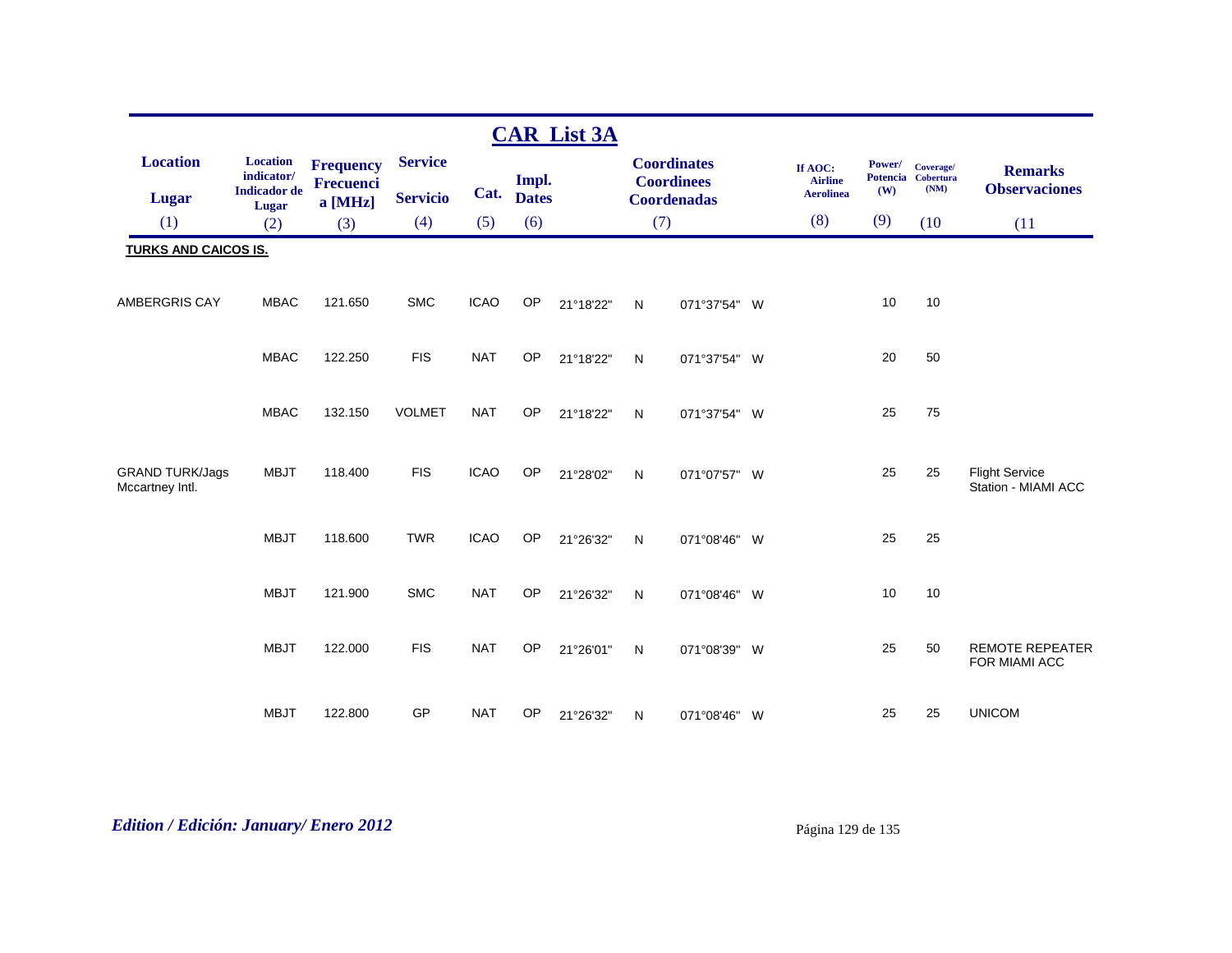|                                              |                                                               |                                          |                                   |             |                       | <b>CAR List 3A</b> |     |                                                               |          |                                               |                                  |                                       |                                         |
|----------------------------------------------|---------------------------------------------------------------|------------------------------------------|-----------------------------------|-------------|-----------------------|--------------------|-----|---------------------------------------------------------------|----------|-----------------------------------------------|----------------------------------|---------------------------------------|-----------------------------------------|
| <b>Location</b><br><b>Lugar</b>              | <b>Location</b><br>indicator/<br><b>Indicador</b> de<br>Lugar | <b>Frequency</b><br>Frecuenci<br>a [MHz] | <b>Service</b><br><b>Servicio</b> | Cat.        | Impl.<br><b>Dates</b> |                    |     | <b>Coordinates</b><br><b>Coordinees</b><br><b>Coordenadas</b> |          | If AOC:<br><b>Airline</b><br><b>Aerolinea</b> | Power/<br><b>Potencia</b><br>(W) | Coverage/<br><b>Cobertura</b><br>(MM) | <b>Remarks</b><br><b>Observaciones</b>  |
| (1)                                          | (2)                                                           | (3)                                      | (4)                               | (5)         | (6)                   |                    | (7) |                                                               |          | (8)                                           | (9)                              | (10)                                  | (11)                                    |
| <b>TURKS AND CAICOS IS.</b>                  |                                                               |                                          |                                   |             |                       |                    |     |                                                               |          |                                               |                                  |                                       |                                         |
| <b>GRAND TURK/Jags</b><br>Mccartney Intl.    | <b>MBJT</b>                                                   | 123.775                                  | ACC/U                             | <b>NAT</b>  | OP                    | 21°26'00"          | N   | 071°08'41" W                                                  |          |                                               | 25                               | 200                                   | <b>REMOTE REPEATER</b><br>FOR MIAMI ACC |
|                                              | <b>MBJT</b>                                                   | 123.925                                  | ACC/U                             | <b>NAT</b>  | <b>OP</b>             | 21°28'02"          | N   | 071°07'57" W                                                  |          |                                               | 25                               | 200                                   | <b>REMOTE REPEATER</b><br>FOR MIAMI ACC |
|                                              | <b>MBJT</b>                                                   | 125.100                                  | ACC/U                             | <b>NAT</b>  | OP                    | 21°26'00"          | N   | 071°08'41" W                                                  |          |                                               | 25                               | 200                                   | <b>REMOTE REPEATER</b><br>FOR MIAMI ACC |
|                                              | <b>MBJT</b>                                                   | 126.000                                  | APP/L                             | <b>ICAO</b> | OP                    | 21°26'32"          | N   | 071°08'46"                                                    | <b>W</b> |                                               | 25                               | 75                                    |                                         |
|                                              | <b>MBJT</b>                                                   | 132.300                                  | ACC/U                             | <b>NAT</b>  | OP                    | 21°26'00"          | N   | 071°08'41" W                                                  |          |                                               | 25                               | 200                                   | <b>REMOTE REPEATER</b><br>FOR MIAMI ACC |
|                                              | <b>MBJT</b>                                                   | 135.200                                  | ACC/U                             | <b>NAT</b>  | OP                    | 21°28'02"          | N   | 071°07'57" W                                                  |          |                                               | 25                               | 200                                   | <b>REMOTE REPEATER</b><br>FOR MIAMI ACC |
| MIDDLE CAICOS/<br>Conch Bar                  | <b>MBMC</b>                                                   | 122.800                                  | GP                                | <b>NAT</b>  | OP                    | 21°47'11"          | N   | 071°46'02"                                                    | W        |                                               | 10                               | 25                                    | <b>UNICOM</b>                           |
| <b>NORTH</b><br>CAICOS/North<br>Caicos Intl. | <b>MBNC</b>                                                   | 118.500                                  | <b>AFIS</b>                       | <b>NAT</b>  | OP                    | 21°55'03"          | N   | 071°56'22"                                                    | W        |                                               | 25                               | 50                                    |                                         |

# *Edition / Edición: January/ Enero 2012* Página 130 de 135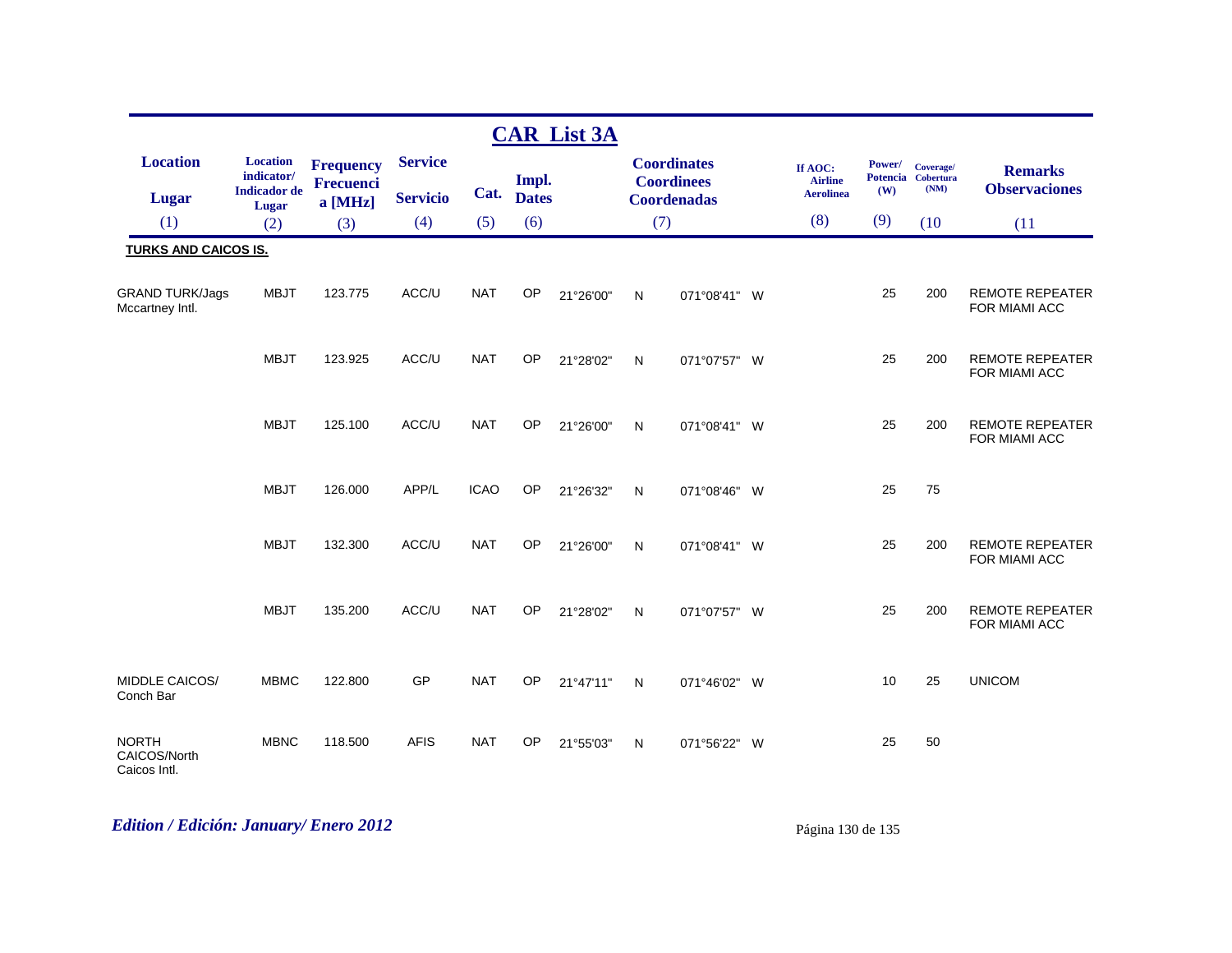|                                              |                                                               |                                                 |                                   |             |                       | <b>CAR List 3A</b> |     |                                                               |                                               |               |                                         |                                        |
|----------------------------------------------|---------------------------------------------------------------|-------------------------------------------------|-----------------------------------|-------------|-----------------------|--------------------|-----|---------------------------------------------------------------|-----------------------------------------------|---------------|-----------------------------------------|----------------------------------------|
| <b>Location</b><br><b>Lugar</b>              | <b>Location</b><br>indicator/<br><b>Indicador</b> de<br>Lugar | <b>Frequency</b><br><b>Frecuenci</b><br>a [MHz] | <b>Service</b><br><b>Servicio</b> | Cat.        | Impl.<br><b>Dates</b> |                    |     | <b>Coordinates</b><br><b>Coordinees</b><br><b>Coordenadas</b> | If AOC:<br><b>Airline</b><br><b>Aerolinea</b> | Power/<br>(W) | Coverage/<br>Potencia Cobertura<br>(NM) | <b>Remarks</b><br><b>Observaciones</b> |
| (1)                                          | (2)                                                           | (3)                                             | (4)                               | (5)         | (6)                   |                    | (7) |                                                               | (8)                                           | (9)           | (10)                                    | (11)                                   |
| <b>TURKS AND CAICOS IS.</b>                  |                                                               |                                                 |                                   |             |                       |                    |     |                                                               |                                               |               |                                         |                                        |
| <b>NORTH</b><br>CAICOS/North<br>Caicos Intl. | <b>MBNC</b>                                                   | 122.800                                         | GP                                | <b>NAT</b>  | <b>OP</b>             | 21°55'03"          | N   | 071°56'22" W                                                  |                                               | 10            | 25                                      | <b>UNICOM</b>                          |
| PINE CAY                                     | <b>MBPI</b>                                                   | 122.800                                         | GP                                | <b>NAT</b>  | OP                    | 21°52'36"          | N   | 072°05'38" W                                                  |                                               | 10            | 25                                      | <b>UNICOM</b>                          |
| PROVIDENCIALES/<br>Providenciales Intl.      | <b>MBPV</b>                                                   | 119.900                                         | <b>TWR</b>                        | <b>NAT</b>  | OP                    | 20°35'56"          | N   | 072°15'57" W                                                  |                                               | 25            | 25                                      |                                        |
|                                              | <b>MBPV</b>                                                   | 121.900                                         | <b>SMC</b>                        | <b>NAT</b>  | OP                    | 20°35'56"          | N   | 072°15'57" W                                                  |                                               | 5             | 10                                      |                                        |
|                                              | <b>MBPV</b>                                                   | 126.000                                         | APP/L                             | <b>NAT</b>  | OP                    | 20°35'56"          | N   | 072°15'57" W                                                  |                                               | 25            | 50                                      |                                        |
|                                              | <b>MBPV</b>                                                   | 131.450                                         | <b>AOC</b>                        | <b>NAT</b>  | <b>OP</b>             | 20°35'56"          | N   | 072°15'57" W                                                  | <b>British Airway</b>                         | 25            | 25                                      |                                        |
|                                              | <b>MBPV</b>                                                   | 132.450                                         | <b>ATIS</b>                       | <b>NAT</b>  | OP                    | 21°46'25"          | N   | 072°15'57" W                                                  |                                               | 25            | 50                                      |                                        |
| <b>SALT CAY</b>                              | <b>MBSY</b>                                                   | 122.800                                         | GP                                | <b>NAT</b>  | <b>OP</b>             | 21°20'02"          | N   | 071°12'13" W                                                  |                                               | 10            | 20                                      | <b>UNICOM</b>                          |
| SOUTH<br>CAICOS/South<br>Caicos Intl.        | <b>MBSC</b>                                                   | 118.900                                         | <b>AFIS</b>                       | <b>ICAO</b> | OP                    | 21°30'57"          | N   | 071°31'43" W                                                  |                                               | 25            | 50                                      |                                        |

# *Edition / Edición: January/ Enero 2012* Página 131 de 135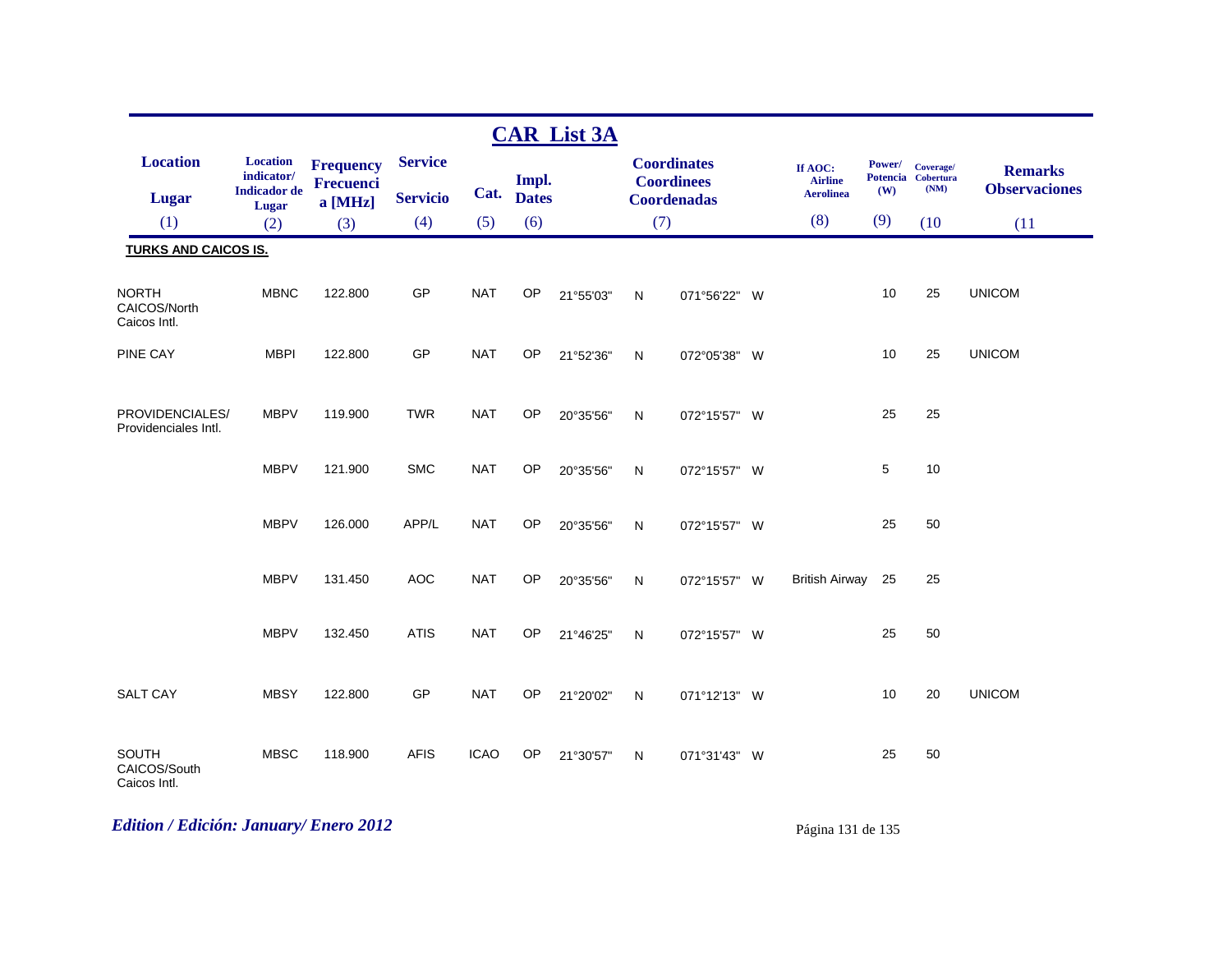|                                                   |                                                                      |                                                 |                                   |             |                       | <b>CAR List 3A</b> |              |                                                               |   |                                               |               |                                         |                                        |
|---------------------------------------------------|----------------------------------------------------------------------|-------------------------------------------------|-----------------------------------|-------------|-----------------------|--------------------|--------------|---------------------------------------------------------------|---|-----------------------------------------------|---------------|-----------------------------------------|----------------------------------------|
| <b>Location</b><br>Lugar                          | <b>Location</b><br>indicator/<br><b>Indicador</b> de<br><b>Lugar</b> | <b>Frequency</b><br><b>Frecuenci</b><br>a [MHz] | <b>Service</b><br><b>Servicio</b> | Cat.        | Impl.<br><b>Dates</b> |                    |              | <b>Coordinates</b><br><b>Coordinees</b><br><b>Coordenadas</b> |   | If AOC:<br><b>Airline</b><br><b>Aerolinea</b> | Power/<br>(W) | Coverage/<br>Potencia Cobertura<br>(NM) | <b>Remarks</b><br><b>Observaciones</b> |
| (1)                                               | (2)                                                                  | (3)                                             | (4)                               | (5)         | (6)                   |                    | (7)          |                                                               |   | (8)                                           | (9)           | (10)                                    | (11)                                   |
| <b>VIRGIN ISLANDS (USA)</b>                       |                                                                      |                                                 |                                   |             |                       |                    |              |                                                               |   |                                               |               |                                         |                                        |
| SAINT<br><b>CROIX/CHRISTIAN</b><br>STED, Henry E. | <b>TISX</b>                                                          | 118.600                                         | <b>TWR</b>                        | <b>ICAO</b> | OP                    | 17°42'24"          | $\mathsf{N}$ | 064°47'37" W                                                  |   |                                               | 25            | 25                                      |                                        |
| Rohlsen Intl.                                     | <b>TISX</b>                                                          | 121.700                                         | <b>SMC</b>                        | <b>ICAO</b> | OP                    | 17°42'24"          | ${\sf N}$    | 064°47'37" W                                                  |   |                                               | 10            | 10                                      |                                        |
|                                                   | <b>TISX</b>                                                          | 128.850                                         | AOC                               | <b>NAT</b>  | OP                    | 17°42'14"          | $\mathsf{N}$ | 064°47'56" W                                                  |   |                                               | 25            | 25                                      |                                        |
|                                                   | <b>TISX</b>                                                          | 128.900                                         | <b>AOC</b>                        | <b>NAT</b>  | OP                    | 17°42'08"          | $\mathsf{N}$ | 064°47'55" W                                                  |   |                                               | 25            | 25                                      |                                        |
|                                                   | <b>TISX</b>                                                          | 129.025                                         | AOC                               | <b>NAT</b>  | OP                    | 17°44'59"          | $\mathsf{N}$ | 064°44'27" W                                                  |   | SITA - ACARS 25                               |               | 25                                      |                                        |
|                                                   | <b>TISX</b>                                                          | 129.250                                         | <b>AOC</b>                        | <b>NAT</b>  | OP                    | 17°42'08"          | $\mathsf{N}$ | 064°47'55" W                                                  |   |                                               | 25            | 25                                      |                                        |
|                                                   | <b>TISX</b>                                                          | 130.100                                         | <b>AOC</b>                        | <b>NAT</b>  | OP                    | 17°42'08"          | ${\sf N}$    | 064°47'55" W                                                  |   |                                               | 25            | 25                                      |                                        |
|                                                   | <b>TISX</b>                                                          | 131.125                                         | <b>AOC</b>                        | <b>NAT</b>  | OP                    | 17°42'00"          | $\mathsf{N}$ | 064°48'00" W                                                  |   |                                               | 25            | 25                                      |                                        |
|                                                   | <b>TISX</b>                                                          | 131.550                                         | <b>AOC</b>                        | <b>NAT</b>  | OP                    | 17°42'08"          | N            | 064°47'55"                                                    | W | ARINC -<br><b>ACARS</b>                       | 25            | 25                                      |                                        |

# *Edition / Edición: January/ Enero 2012* Página 132 de 135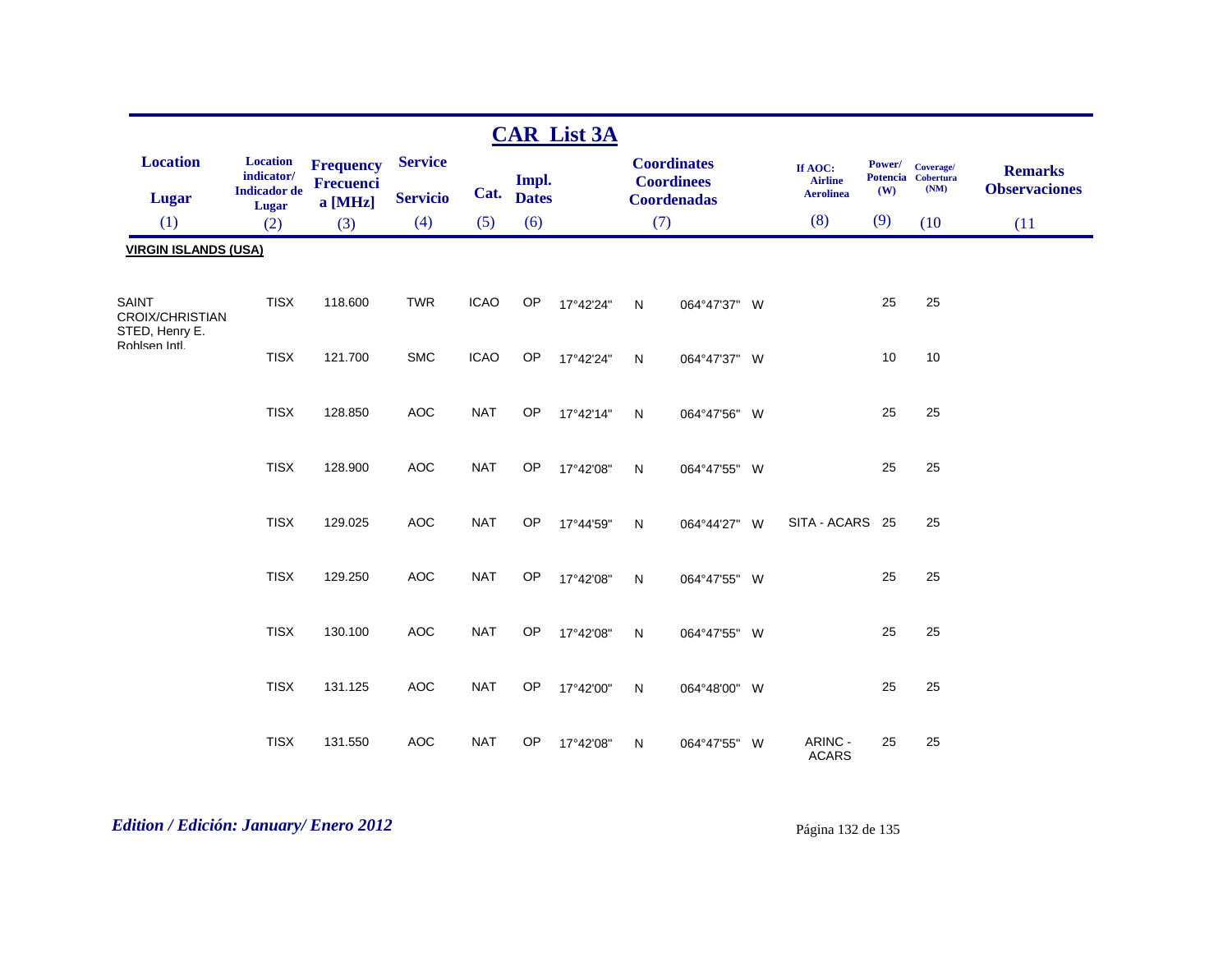|                                                     |                               |                      |                 |             |              | <b>CAR List 3A</b> |                    |                                         |   |                           |        |                                 |                                            |
|-----------------------------------------------------|-------------------------------|----------------------|-----------------|-------------|--------------|--------------------|--------------------|-----------------------------------------|---|---------------------------|--------|---------------------------------|--------------------------------------------|
| <b>Location</b>                                     | <b>Location</b><br>indicator/ | <b>Frequency</b>     | <b>Service</b>  |             | Impl.        |                    |                    | <b>Coordinates</b><br><b>Coordinees</b> |   | If AOC:<br><b>Airline</b> | Power/ | Coverage/<br>Potencia Cobertura | <b>Remarks</b>                             |
| Lugar                                               | <b>Indicador</b> de<br>Lugar  | Frecuenci<br>a [MHz] | <b>Servicio</b> | Cat.        | <b>Dates</b> |                    | <b>Coordenadas</b> |                                         |   | <b>Aerolinea</b>          | (W)    | (NM)                            | <b>Observaciones</b>                       |
| (1)                                                 | (2)                           | (3)                  | (4)             | (5)         | (6)          |                    | (7)                |                                         |   | (8)                       | (9)    | (10)                            | (11)                                       |
| <b>VIRGIN ISLANDS (USA)</b>                         |                               |                      |                 |             |              |                    |                    |                                         |   |                           |        |                                 |                                            |
| SAINT<br><b>CROIX/CHRISTIAN</b>                     | <b>TISX</b>                   | 131.600              | <b>AOC</b>      | <b>NAT</b>  | OP           | 17°42'12"          | N                  | 064°47'54" W                            |   |                           | 25     | 25                              |                                            |
| STED, Henry E.<br>Rohlsen Intl.                     | <b>TISX</b>                   | 131.725              | <b>AOC</b>      | <b>NAT</b>  | OP           | 17°42'08"          | N                  | 064°47'55"                              | W | SITA - ACARS 25           |        | 25                              |                                            |
|                                                     | <b>TISX</b>                   | 135.650              | <b>ATIS</b>     | <b>ICAO</b> | <b>OP</b>    | 17°43'54"          | N                  | 064°42'00" W                            |   |                           | 25     | 50                              |                                            |
| SAINT<br>THOMAS/Charlotte<br>A. Cyril E. King Intl. | <b>TIST</b>                   | 118.100              | <b>TWR</b>      | <b>ICAO</b> | OP           | 18°20'19"          | N                  | 064°58'11" W                            |   |                           | 25     | 25                              | North of Island                            |
|                                                     | <b>TIST</b>                   | 118.150              | ACC/U           | <b>ICAO</b> | OP           | 18°20'25"          | N                  | 064°50'03" W                            |   |                           | 25     | 200                             | <b>REMOTE REPEATER</b><br>FOR SAN JUAN ACC |
|                                                     | <b>TIST</b>                   | 118.800              | <b>TWR</b>      | <b>ICAO</b> | OP           | 18°20'21"          | $\mathsf{N}$       | 064°58'29" W                            |   |                           | 25     | 25                              |                                            |
|                                                     | <b>TIST</b>                   | 121.900              | <b>SMC</b>      | <b>ICAO</b> | OP           | 18°20'21"          | N                  | 064°58'29"                              | W |                           | 10     | 10                              |                                            |
|                                                     | <b>TIST</b>                   | 124.000              | <b>ATIS</b>     | <b>ICAO</b> | OP           | 18°20'21"          | N                  | 064°58'29" W                            |   |                           | 25     | 25                              |                                            |
|                                                     | <b>TIST</b>                   | 128.850              | <b>AOC</b>      | <b>NAT</b>  | OP           | 18°20'25"          | N                  | 064°58'13" W                            |   |                           | 25     | 25                              |                                            |

# *Edition / Edición: January/ Enero 2012* Página 133 de 135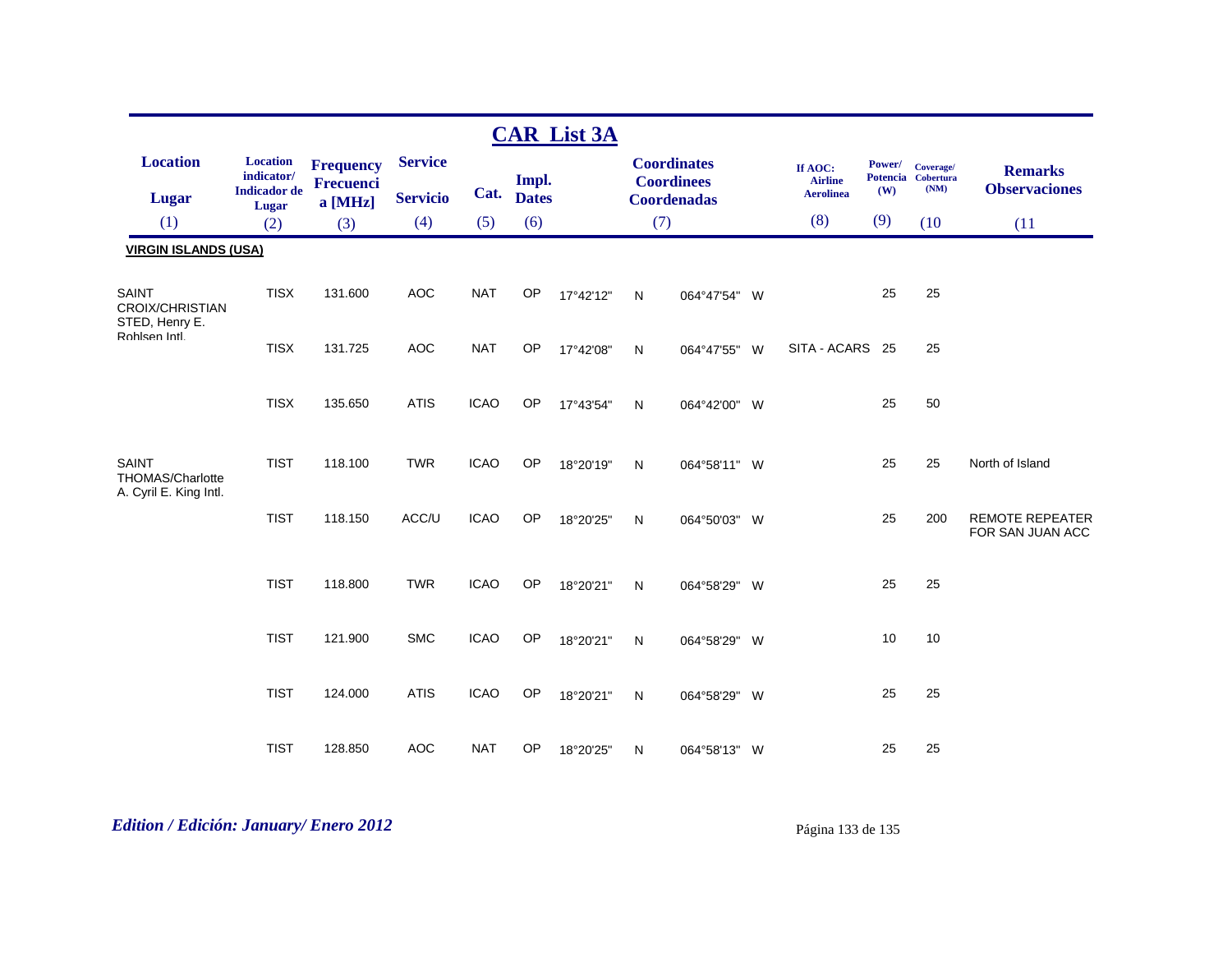| <b>CAR List 3A</b>                                         |                                                               |                                                 |                                   |            |                       |           |              |                                                               |  |                                               |               |                                         |                                        |
|------------------------------------------------------------|---------------------------------------------------------------|-------------------------------------------------|-----------------------------------|------------|-----------------------|-----------|--------------|---------------------------------------------------------------|--|-----------------------------------------------|---------------|-----------------------------------------|----------------------------------------|
| <b>Location</b><br><b>Lugar</b>                            | <b>Location</b><br>indicator/<br><b>Indicador de</b><br>Lugar | <b>Frequency</b><br><b>Frecuenci</b><br>a [MHz] | <b>Service</b><br><b>Servicio</b> | Cat.       | Impl.<br><b>Dates</b> |           |              | <b>Coordinates</b><br><b>Coordinees</b><br><b>Coordenadas</b> |  | If AOC:<br><b>Airline</b><br><b>Aerolinea</b> | Power/<br>(W) | Coverage/<br>Potencia Cobertura<br>(NM) | <b>Remarks</b><br><b>Observaciones</b> |
| (1)                                                        | (2)                                                           | (3)                                             | (4)                               | (5)        | (6)                   |           | (7)          |                                                               |  | (8)                                           | (9)           | (10)                                    | (11)                                   |
| <b>VIRGIN ISLANDS (USA)</b>                                |                                                               |                                                 |                                   |            |                       |           |              |                                                               |  |                                               |               |                                         |                                        |
| <b>SAINT</b><br>THOMAS/Charlotte<br>A. Cyril E. King Intl. | <b>TIST</b>                                                   | 128.900                                         | <b>AOC</b>                        | <b>NAT</b> | <b>OP</b>             | 18°20'25" | $\mathsf{N}$ | 064°58'13" W                                                  |  |                                               | 25            | 25                                      |                                        |
|                                                            | <b>TIST</b>                                                   | 129.100                                         | <b>AOC</b>                        | <b>NAT</b> | <b>OP</b>             | 18°20'25" | $\mathsf{N}$ | 064°58'12" W                                                  |  |                                               | 25            | 25                                      |                                        |
|                                                            | <b>TIST</b>                                                   | 129.250                                         | AOC                               | <b>NAT</b> | <b>OP</b>             | 18°21'24" | ${\sf N}$    | 064°56'45" W                                                  |  | SITA - ACARS 25                               |               | 25                                      |                                        |
|                                                            | <b>TIST</b>                                                   | 129.400                                         | <b>AOC</b>                        | <b>NAT</b> | <b>OP</b>             | 18°20'25" | N            | 064°58'13" W                                                  |  |                                               | 25            | 25                                      |                                        |
|                                                            | <b>TIST</b>                                                   | 129.500                                         | <b>AOC</b>                        | <b>NAT</b> | OP                    | 18°20'25" | ${\sf N}$    | 064°58'12" W                                                  |  |                                               | 25            | 25                                      |                                        |
|                                                            | <b>TIST</b>                                                   | 129.650                                         | AOC                               | <b>NAT</b> | <b>OP</b>             | 18°20'25" | N            | 064°58'12" W                                                  |  |                                               | 25            | 25                                      |                                        |
|                                                            | <b>TIST</b>                                                   | 129.925                                         | <b>AOC</b>                        | <b>NAT</b> | <b>OP</b>             | 18°20'25" | N            | 064°58'13" W                                                  |  |                                               | 25            | 25                                      |                                        |
|                                                            | <b>TIST</b>                                                   | 130.075                                         | <b>AOC</b>                        | <b>NAT</b> | OP                    | 18°20'25" | $\mathsf{N}$ | 064°58'12" W                                                  |  |                                               | 25            | 25                                      |                                        |
|                                                            | <b>TIST</b>                                                   | 130.875                                         | <b>AOC</b>                        | <b>NAT</b> | <b>OP</b>             | 18°20'25" | N            | 064°58'13" W                                                  |  |                                               | 25            | 25                                      |                                        |

# *Edition / Edición: January/ Enero 2012* Página 134 de 135